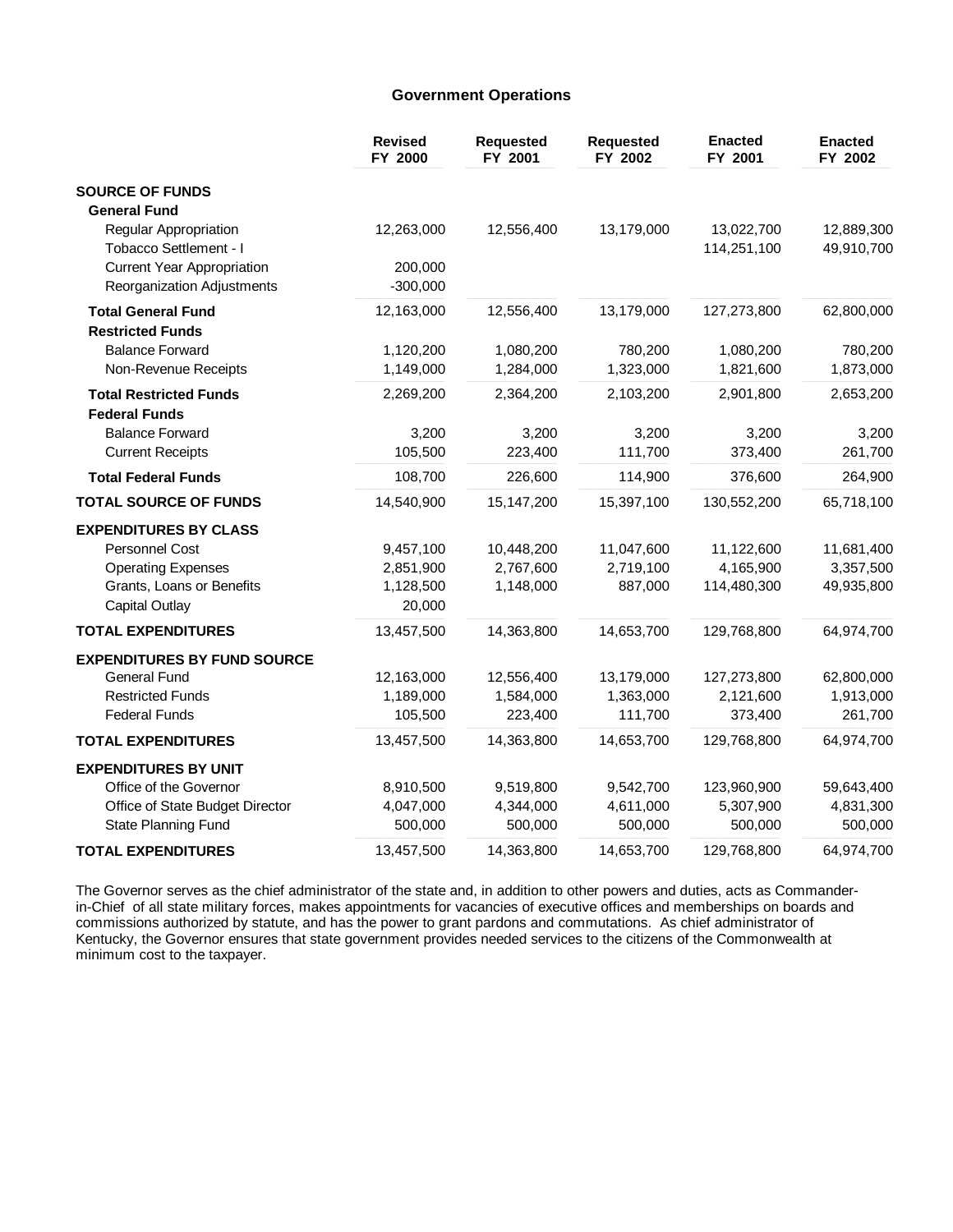# **Government Operations** Office of the Governor

|                                                                                | <b>Revised</b><br>FY 2000 | <b>Requested</b><br>FY 2001 | <b>Requested</b><br>FY 2002 | <b>Enacted</b><br>FY 2001 | <b>Enacted</b><br>FY 2002 |
|--------------------------------------------------------------------------------|---------------------------|-----------------------------|-----------------------------|---------------------------|---------------------------|
| <b>SOURCE OF FUNDS</b><br><b>General Fund</b>                                  |                           |                             |                             |                           |                           |
| Regular Appropriation<br>Tobacco Settlement - I                                | 8,705,000                 | 8,636,400                   | 9,031,000                   | 8,138,800<br>114,251,100  | 8,521,000<br>49,910,700   |
| Reorganization Adjustments                                                     | $-300,000$                |                             |                             |                           |                           |
| <b>Total General Fund</b><br><b>Restricted Funds</b>                           | 8,405,000                 | 8,636,400                   | 9,031,000                   | 122,389,900               | 58,431,700                |
| <b>Balance Forward</b><br>Non-Revenue Receipts                                 | 959,500<br>400,000        | 959,500<br>400,000          | 699,500<br>400,000          | 959,500<br>937,600        | 699,500<br>950,000        |
| <b>Total Restricted Funds</b><br><b>Federal Funds</b>                          | 1,359,500                 | 1,359,500                   | 1,099,500                   | 1,897,100                 | 1,649,500                 |
| <b>Balance Forward</b>                                                         | 3,200                     | 3,200                       | 3,200                       | 3,200                     | 3,200                     |
| <b>Current Receipts</b>                                                        | 105,500                   | 223,400                     | 111,700                     | 373,400                   | 261,700                   |
| <b>Total Federal Funds</b>                                                     | 108,700                   | 226,600                     | 114,900                     | 376,600                   | 264,900                   |
| <b>TOTAL SOURCE OF FUNDS</b>                                                   | 9,873,200                 | 10,222,500                  | 10,245,400                  | 124,663,600               | 60,346,100                |
| <b>EXPENDITURES BY CLASS</b>                                                   |                           |                             |                             |                           |                           |
| Personnel Cost                                                                 | 6,506,200                 | 7,208,000                   | 7,512,500                   | 7,668,700                 | 7,926,100                 |
| <b>Operating Expenses</b><br>Grants, Loans or Benefits                         | 1,775,800<br>628,500      | 1,663,800<br>648,000        | 1,643,200<br>387,000        | 2,311,900<br>113,980,300  | 2,281,500<br>49,435,800   |
| <b>TOTAL EXPENDITURES</b>                                                      | 8,910,500                 | 9,519,800                   | 9,542,700                   | 123,960,900               | 59,643,400                |
|                                                                                |                           |                             |                             |                           |                           |
| <b>EXPENDITURES BY FUND SOURCE</b>                                             |                           |                             |                             |                           |                           |
| <b>General Fund</b><br><b>Restricted Funds</b>                                 | 8,405,000<br>400,000      | 8,636,400<br>660,000        | 9,031,000<br>400,000        | 122,389,900<br>1,197,600  | 58,431,700<br>950,000     |
| <b>Federal Funds</b>                                                           | 105,500                   | 223,400                     | 111,700                     | 373,400                   | 261,700                   |
| <b>TOTAL EXPENDITURES</b>                                                      | 8,910,500                 | 9,519,800                   | 9,542,700                   | 123,960,900               | 59,643,400                |
| <b>EXPENDITURES BY UNIT</b>                                                    |                           |                             |                             |                           |                           |
| Governor                                                                       | 4,742,800                 | 5,086,800                   | 5,328,500                   | 5,086,800                 | 5,328,500                 |
| Governor's Office Expense<br>Allowance                                         | 21,000                    | 21,000                      | 21,000                      | 21,000                    | 21,000                    |
| Lieutenant Governor                                                            | 450,500                   | 493,400                     | 518,700                     | 493,400                   | 518,700                   |
| Lieutenant Governor's Expense<br>Allowance                                     | 11,500                    | 11,500                      | 11,500                      | 11,500                    | 11,500                    |
| Secretary of the Cabinet                                                       | 876,400                   | 722,000                     | 756,700                     | 722,000                   | 756,700                   |
| <b>EMPOWER Kentucky</b>                                                        | 534,000                   | 580,400                     | 604,000                     | 580,400                   | 604,000                   |
| <b>Champions Against Drugs</b><br>Kentucky Commission on Military              | 294,600<br>543,500        | 421,700<br>313,600          | 319,000<br>324,900          | 421,700<br>313,600        | 319,000<br>324,900        |
| Affairs                                                                        |                           |                             |                             |                           |                           |
| Coal Marketing and Export Council                                              | 838,500                   | 865,200                     | 885,900                     | 865,200                   | 885,900                   |
| Sexual and Domestic Violence<br>Services                                       | 173,000                   | 179,600                     | 188,600                     | 179,600                   | 188,600                   |
| Early Childhood Development                                                    | 144,200                   | 210,900                     | 217,900                     | 2,960,000                 | 3,565,600                 |
| Kentucky Appalachian Commission<br>Governor's Office of Agricultural<br>Policy | 280,500                   | 613,700                     | 366,000                     | 613,700<br>109,192,000    | 366,000<br>44,253,000     |
| Smoking Cessation Program                                                      |                           |                             |                             | 2,500,000                 | 2,500,000                 |
| <b>TOTAL EXPENDITURES</b>                                                      | 8,910,500                 | 9,519,800                   | 9,542,700                   | 123,960,900               | 59,643,400                |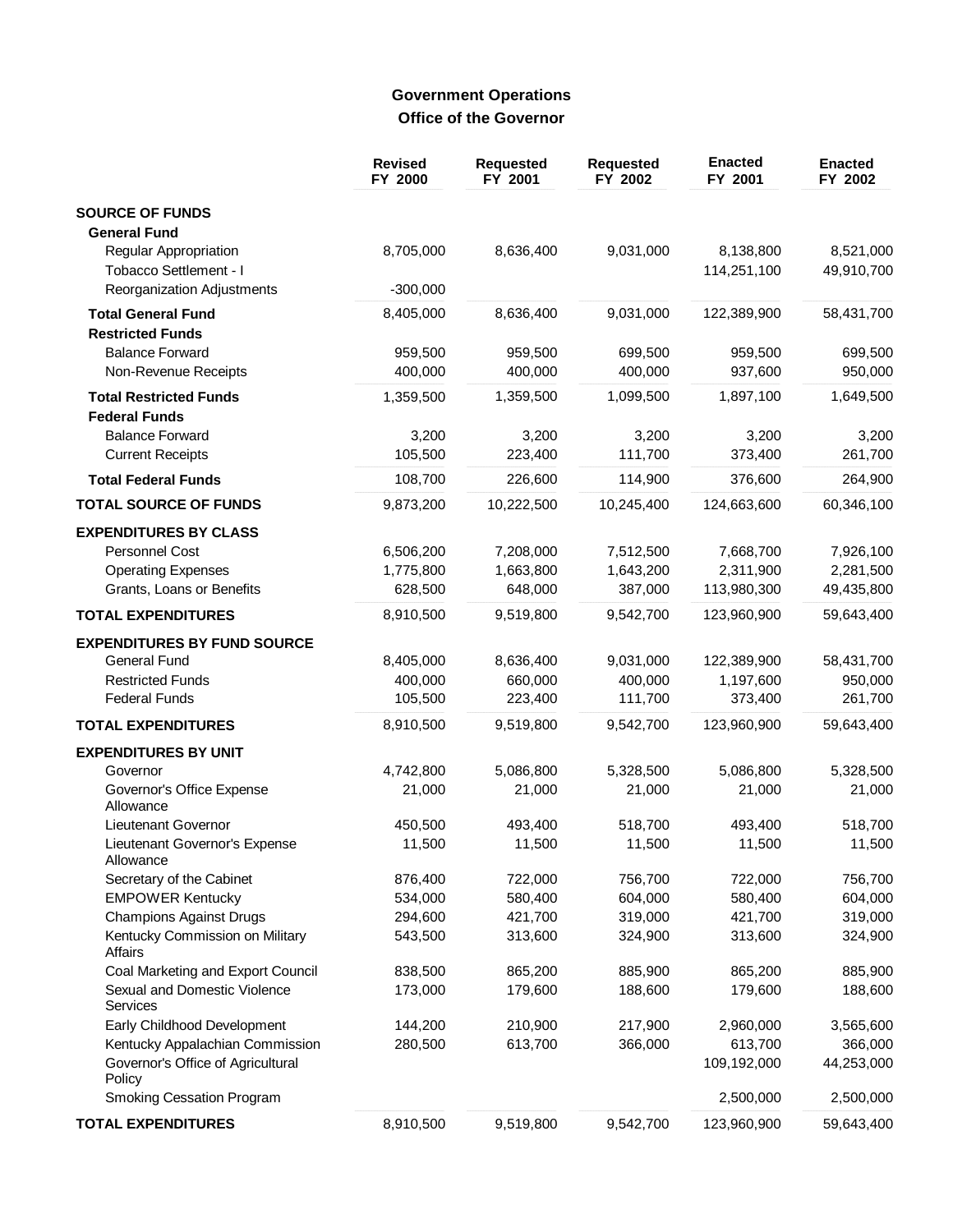The Governor serves as the chief administrator of the Commonwealth and, in addition to other powers and duties, acts as Commander-in-Chief of all state military forces, makes appointments for vacancies to executive offices and memberships on boards and commissions authorized by statute, and has the power to grant pardons and commutations. As chief administrator of Kentucky, the Governor ensures that state government provides needed services to the citizens of the Commonwealth at minimum cost to the taxpayer.

The Lieutenant Governor is a constitutional officer elected for a term of four years and is eligible for election to the next succeeding term. Among the duties assigned, the Lieutenant Governor is to assume the duties and responsibilities of the Office of the Governor should the Governor be impeached or removed from Office, die, fail to qualify, resign, or be unable to discharge the duties of that office. KRS 11.400 describes additional duties and responsibilities for the Lieutenant Governor including serving on various boards and commissions, serving on Kentucky delegations to several interstate compact commissions, and appointing members to various boards. The Kentucky Constitution was amended effective November 1992, mandating that the Governor and the Lieutenant Governor be elected jointly. As a result, the appropriations for these two offices are combined.

The Secretary of the Executive Cabinet develops and implements the major program decisions for the Executive Branch of government. As part of these duties, the Secretary of the Cabinet oversees the administration of the various cabinets and agencies of state government. This role promotes cooperation and coordination among all agencies and programs of state government.

The Kentucky Council on Domestic Violence was created by Executive Order in January 1996. As an extension of the Council, the Governor's Office of Child Abuse and Domestic Violence Services was created by the 1998 General Assembly and codified in KRS 12.350. This office is responsible for planning, implementation and direction of legal and human services systems of community support and services related to domestic violence. The office was established to address the need to increase the efficiency and accountability of state and community systems responsible for the provision of services to victims of child abuse, domestic violence, and rape or sexual assault.

Also attached to the Governor's Office is the Kentucky Appalachian Commission (KAC). This commission, originally created by Executive Order in October 1995 and codified by the 1998 General Assembly in KRS 11.180, exists for the purpose of developing a comprehensive plan for the Appalachian Region of Kentucky in the context of development planning for the Commonwealth as a whole. The goal of the commission is the unification of resources from both public and private sectors to achieve sustainable economic development and an improved quality of life in the region.

Upon recommendation of the Governor, the 1998 General Assembly appropriated funds in House Bill 321 for the establishment of an Office for Early Childhood Development. The purpose of this office is to provide support and policy recommendations to the Governor and General Assembly for programs serving children ages zero to five years. Based on recommendations of the Early Childhood Task Force, a major initiative related to service expansions of program to benefit young children is included in the budget. The Office for Early Childhood Development will serve as the lead agency in promoting interagency collaboration and coordination of services and policies related to early childhood programs.

The Military Affairs Commission (KRS 154.12-203) has been a part of the Office of the Governor since 1996. The commission serves in an advisory capacity to the Governor, the General Assembly, the Kentucky Congressional Delegation and other appropriate government officials. This commission is designed to continue state government's support of the U.S. Military's widespread presence in Kentucky and to recognize its contribution to the economy and well being of the Commonwealth. Among the installations and operations eligible for support are: Fort Knox, Fort Campbell, Bluegrass Station in Lexington, National Guard and Reserve operations throughout the state, and Bluegrass Army Depot in Richmond.

Attached to the Governor's Office is the Coal Marketing and Export Council (KRS 154.12-250). The Council provides direction to the Governor in marketing efforts targeted to increasing opportunities for Kentucky coal. KRS 132.020(9) directs that \$400,000 each year from the property tax on unmined coal be paid to the Council for the purpose of public education of coal related issues.

The Governor's Office for a Drug-Free Kentucky is responsible for coordinating alcohol awareness and other drug abuse awareness efforts statewide.

### **Policy**

The 2000-2002 Budget of the Commonwealth includes Phase I Tobacco Settlement funds of \$137,800,000 in fiscal year 2000. Fifty percent is to be forwarded to fiscal year 2001 and appropriated to the Kentucky Agricultural Development Fund for onetime agricultural development expenditures. Fifty percent is to be appropriated to the General Fund Surplus Account, fivesixths of which is to be dedicated to the Endowment program of the Research Challenge Trust Fund of the Council on Postsecondary Education, and one-sixth of which is to be dedicated to the Endowment program at the Regional University Excellence Trust Fund of the Council on Postsecondary Education. All Phase I Tobacco Settlement appropriations are subject to actual receipts.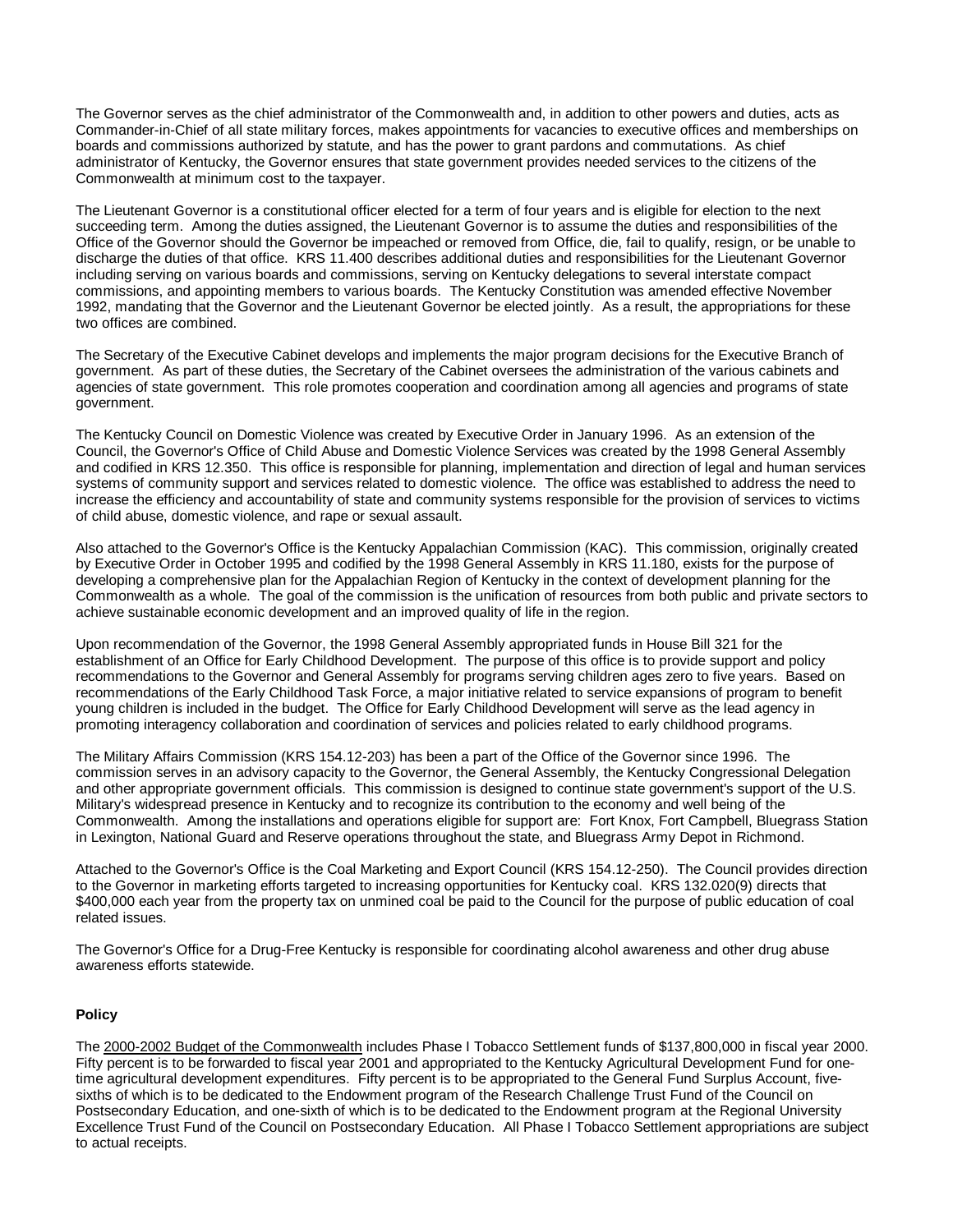The 2000-2002 Budget of the Commonwealth includes Phase I Tobacco Settlement funds of \$25,275,000 in fiscal year 2001 and \$30,400,000 in fiscal year 2002 for early childhood initiatives. This represents 25 percent of the estimated Phase I Tobacco Settlement dollars in each fiscal year. The funds will be deposited to the Early Childhood Development Fund. That fund will be administered by a board which will consolidate several existing early childhood councils attached to various state agencies in addition to administering to the Early Childhood Development Fund. Initiatives to be funded include an improved quality day care licensing system, funds to increase the number of low income families who are eligible for day care subsidies, incentives for centers that achieve increases in quality, a scholarship program for day care workers, a home visitation program for first time at-risk mothers, a folic acid supplement program to reduce birth defects (particularly spina bifida), and funds to be awarded to local early childhood partnerships and increased vaccine coverage.

Those initiatives to be implemented directly by the Office for Early Childhood Development include: partnerships (\$1,690,300 in fiscal year 2001 and \$2,345,800 in fiscal year 2002); partnership staffing and operating (\$227,800 in fiscal year 2001 and \$213,500 in fiscal year 2002); a business council to encourage businesses to develop and support family friendly business practices (\$50,000 each year); a professional development council to develop standards and a "seamless" continuum and professional career ladder for child care workers, so that each educational/credentialling achievement can be used as a foundation toward more advanced training/credentials and/or degrees (\$157,000 in fiscal year 2001; \$110,000 in fiscal year 2002) and the board (\$180,000 in fiscal year 2001 and \$188,400 in fiscal year 2002) which will administer the Early Childhood Development Fund. Finally, provisions will be made for developing baseline measures and outcomes in order to evaluate the various initiatives (\$250,000 each year). Also included in the budget is additional General Fund in the amount of \$60,000 in fiscal year 2001 and \$60,000 in fiscal year 2002 to support one additional employee for the Office for Early Childhood Development. Funds for the existing Headstart Collaborative will be reallocated from the Department of Education (\$40,000 General Fund; \$150,000 federal funds to the Governor's Office for Early Childhood Development) beginning in fiscal year 2001. All Phase I Tobacco Settlement appropriations are subject to actual receipts as allocated by the board.

The 2000-2002 Budget of the Commonwealth includes Phase I Tobacco Settlement funds of \$50,550,000 in fiscal year 2001 and \$60,800,000 in fiscal year 2002 for agricultural development initiatives. This represents 50 percent of the estimated Phase I Tobacco Settlement dollars in each fiscal year. The funds will be deposited to the Kentucky Agricultural Development Fund. This fund will be administered by a board. The fund shall exist for the purpose of receipt and expenditure of funds to improve and promote agricultural development in Kentucky. All Phase I Tobacco Settlement appropriations are subject to actual receipts as allocated by the board.

The 2000-2002 Budget of the Commonwealth includes Phase I Tobacco Settlement funds in the amount of \$300,000 in fiscal year 2001 and \$300,000 in fiscal year 2002 from the Kentucky Agricultural Development Fund for the newly created Governor's Office of Agricultural Policy. This office will advise the Governor on issues directly affecting the agricultural industry in Kentucky. The office functions as a conduit of information from the Governor to the agricultural community and vice-versa. It serves as the administrative support arm for the following organizations: the Kentucky Tobacco Settlement Trust Corporation, the state entity in the National Tobacco Growers Settlement Trust, the \$5.15 billion fund established to offset income loss incurred by tobacco farmers as demand for their product decreases; the Governor's Commission on Family Farms, a group established to advise the Governor, the legislature and the public on issues and concerns unique to Kentucky's farm families; and the Kentucky Agricultural Resource Development Authority, the body designated by statute to advise policy makers on issues of importance to the Kentucky agricultural economy. The Office of Agricultural Policy will serve as administrative support for an oversight board to be established to supervise the use of Master Settlement Agreement funds for state rural and agricultural development efforts.

The 2000-2002 Budget of the Commonwealth includes Phase I Tobacco Settlement funds of \$25,275,000 in fiscal year 2001 and \$30,400,000 in fiscal year 2002 for healthcare improvement initiatives. This represents 25 percent of the estimated Phase I Tobacco Settlement dollars in each fiscal year. The funds will be deposited to the Kentucky Health Care Improvement Fund. That fund will be administered by a board. The Fund shall exist for the purpose of the receipt and expenditure of funds to improve health care and access to health insurance. Dollars are allocated for smoking cessation; the Kentucky Access Insurance program; and for lung cancer research. Those dollars are reflected in the recommended appropriations of the Department for Public Health, the Kentucky Agency for Substance Abuse Policy, the Department of Insurance, and the Council on Postsecondary Education. All Phase I Tobacco Settlement appropriations are subject to actual receipts as allocated by the board.

Included in the 2000-2002 Budget of the Commonwealth is additional General Fund support in the amount of \$59,100 in fiscal year 2001 and \$57,800 in fiscal year 2002 for one additional staff for the Kentucky Appalachian Commission.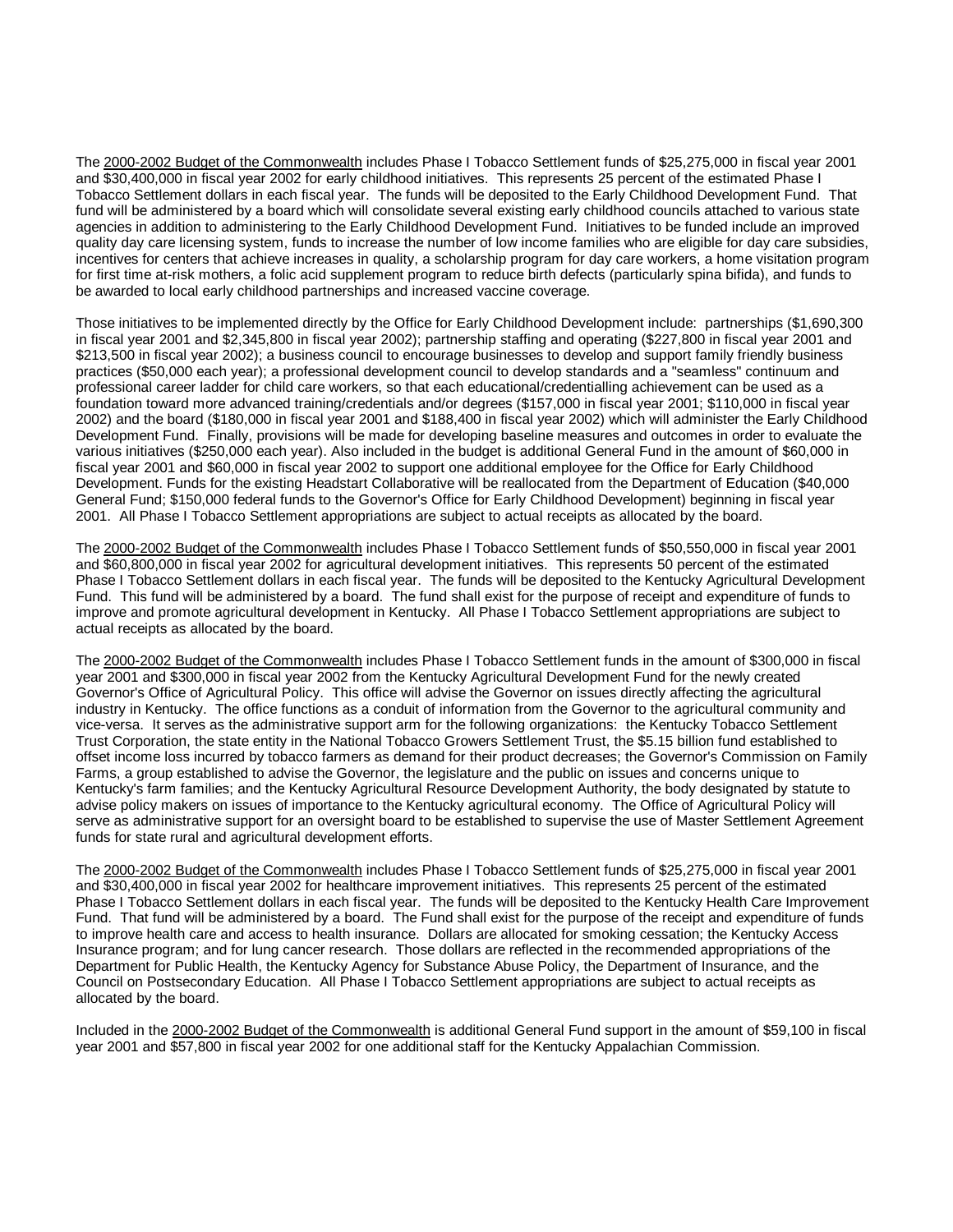# **Government Operations Office of State Budget Director**

|                                                                                               | <b>Revised</b><br>FY 2000        | <b>Requested</b><br>FY 2001 | <b>Requested</b><br>FY 2002 | <b>Enacted</b><br>FY 2001 | <b>Enacted</b><br>FY 2002 |
|-----------------------------------------------------------------------------------------------|----------------------------------|-----------------------------|-----------------------------|---------------------------|---------------------------|
| <b>SOURCE OF FUNDS</b><br><b>General Fund</b>                                                 |                                  |                             |                             |                           |                           |
| <b>Regular Appropriation</b><br><b>Current Year Appropriation</b>                             | 3,058,000<br>200,000             | 3,420,000                   | 3,648,000                   | 4,383,900                 | 3,868,300                 |
| <b>Total General Fund</b><br><b>Restricted Funds</b>                                          | 3,258,000                        | 3,420,000                   | 3,648,000                   | 4,383,900                 | 3,868,300                 |
| <b>Balance Forward</b><br>Non-Revenue Receipts                                                | 160,700<br>749,000               | 120,700<br>884,000          | 80,700<br>923,000           | 120,700<br>884,000        | 80,700<br>923,000         |
| <b>Total Restricted Funds</b>                                                                 | 909,700                          | 1,004,700                   | 1,003,700                   | 1,004,700                 | 1,003,700                 |
| <b>TOTAL SOURCE OF FUNDS</b>                                                                  | 4,167,700                        | 4,424,700                   | 4,651,700                   | 5,388,600                 | 4,872,000                 |
| <b>EXPENDITURES BY CLASS</b><br>Personnel Cost<br><b>Operating Expenses</b><br>Capital Outlay | 2,950,900<br>1,076,100<br>20,000 | 3,240,200<br>1,103,800      | 3,535,100<br>1,075,900      | 3,453,900<br>1,854,000    | 3,755,300<br>1,076,000    |
| <b>TOTAL EXPENDITURES</b>                                                                     | 4,047,000                        | 4,344,000                   | 4,611,000                   | 5,307,900                 | 4,831,300                 |
| <b>EXPENDITURES BY FUND SOURCE</b><br>General Fund<br><b>Restricted Funds</b>                 | 3,258,000<br>789,000             | 3,420,000<br>924,000        | 3,648,000<br>963,000        | 4,383,900<br>924,000      | 3,868,300<br>963,000      |
| <b>TOTAL EXPENDITURES</b>                                                                     | 4,047,000                        | 4,344,000                   | 4,611,000                   | 5,307,900                 | 4,831,300                 |
| <b>EXPENDITURES BY UNIT</b><br>Office of State Budget Director<br><b>Wage Equity</b>          | 4,047,000                        | 4.344.000                   | 4,611,000                   | 5,295,000<br>12,900       | 4,812,000<br>19,300       |
| <b>TOTAL EXPENDITURES</b>                                                                     | 4,047,000                        | 4.344.000                   | 4,611,000                   | 5,307,900                 | 4,831,300                 |

The Office of State Budget Director, in accordance with KRS 11.068, is headed by the State Budget Director and includes the Governor's Office for Policy and Management. The primary responsibility of the Governor's Office for Policy and Management (GOPM) is to assist the Governor, the State Budget Director, and the Executive Cabinet by providing analysis and coordination for policy formulation, state management, budget preparation and execution, and a variety of related financial processes. The Office provides this assistance by serving as staff to the Governor, the State Budget Director, the Secretary of the Cabinet, and the Secretary of the Finance and Administration Cabinet. The Governor's Office for Policy and Management assists the Governor in the development of the "Executive Budget," the overall financial plan for state government, for submission, review, modification, and approval by the General Assembly. The preparation of the budget includes the transmittal of information and necessary forms to state agencies, assisting those agencies in the preparation of their budget requests, analyzing the requests, and making recommendations to the Governor. Following the approval of the state's financial plan and its enactment into law by the General Assembly in the form of an appropriations act, the Governor and all Executive Branch agencies are assisted in the execution of the plan through the implementation of appropriations, monitoring of agency expenditures, review of program activities, and monitoring of program performance.

Executive Order 99-1439 created the Governor's Office for Policy Research (GOPR). This Office was created to assist the State Budget Director in providing policy research, information and analysis to the Governor on public policy issues which impact the Commonwealth. The State Budget Director identifies and directs the research to be completed and provided by this Office. The Office performs and facilitates policy and economic analysis and research on national and state-specific issues, which may include but are not limited to health care, retirement, criminal justice, tax policy, social services, public protection, economic development, tourism, education, environmental, workforce, labor, and transportation issues.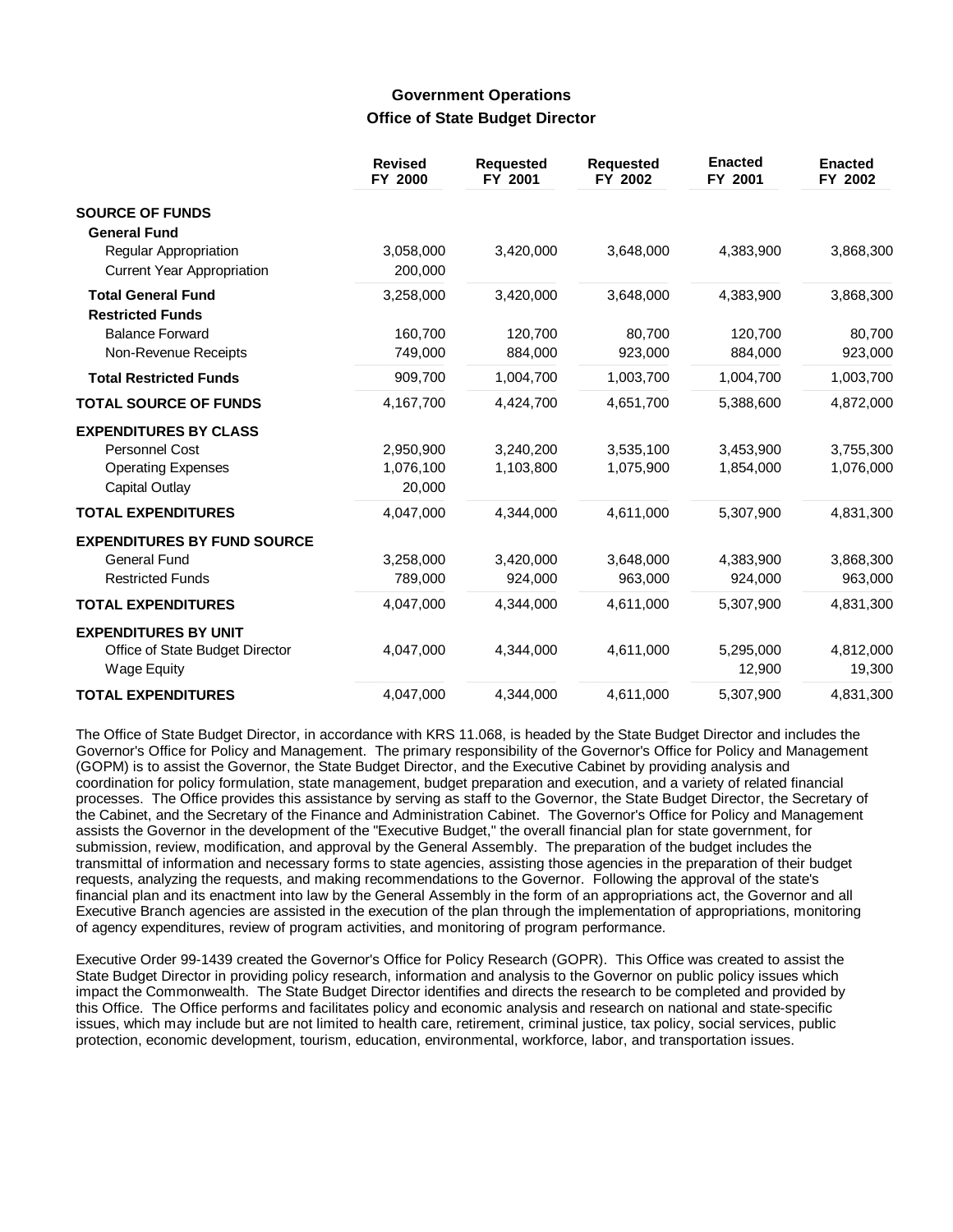Executive Order 99-1439 also moved the Revenue Estimating and Economic Analysis function from the Finance an Administration Cabinet to the Office of State Budget Director. The Governor's Office for Economic Analysis (GOEA) provides timely, accurate General Fund and Road Fund estimates, by detailed account, for primary use in the state's budgetary process and provides descriptive studies and research on issues relating to the structure of the Kentucky economy and relevant fiscal policy issues while subject to the applicable provisions of KRS 42.014, KRS 48.120-140, and KRS 176.270. On October 15 of each odd-numbered year a preliminary detailed estimate of revenues for the two upcoming fiscal years must be presented to the head of the budgeting agencies for each branch of state government. Then, the following January, at the same time the Executive Budget recommendation is provided the General Assembly, a revised estimate is also required

#### **Policy**

Included in the 2000-2002 Budget of the Commonwealth is \$200,000 in fiscal year 2000 as a current year appropriation to pay the initial start-up cost for the Governor's Office for Policy Research and transition costs associated with the Governor's Office for Economic Analysis. Also included is \$200,000 in fiscal year 2001 and \$200,000 in fiscal year 2002 to fund the ongoing costs of the Governor's Office for Policy Research and the Governor's Office for Policy and Managemen

Included in the 2000-2002 Budget of the Commonwealth is \$750,000 in fiscal year 2000-2001 for the Performance Budgeting Pilot Project. Notwithstanding KRS 45.229, any unexpended appropriation for this effort in fiscal year 2000-2001 shall not lapse and shall be carried forward into fiscal year 2001-2002.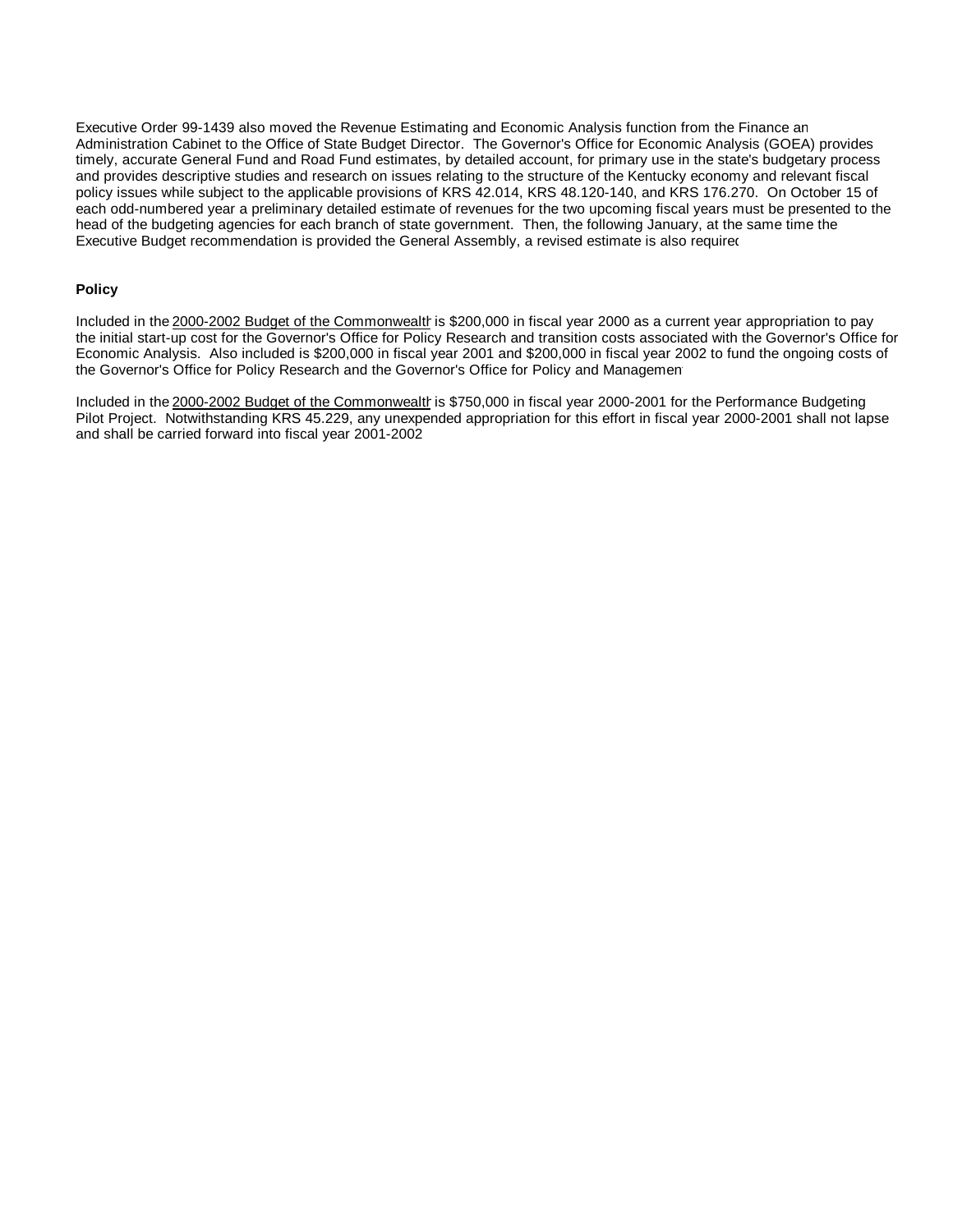# **Government Operations State Planning Fund**

|                                    | <b>Revised</b><br>FY 2000 | <b>Requested</b><br>FY 2001 | <b>Requested</b><br>FY 2002 | <b>Enacted</b><br>FY 2001 | <b>Enacted</b><br>FY 2002 |
|------------------------------------|---------------------------|-----------------------------|-----------------------------|---------------------------|---------------------------|
| <b>SOURCE OF FUNDS</b>             |                           |                             |                             |                           |                           |
| <b>General Fund</b>                |                           |                             |                             |                           |                           |
| Regular Appropriation              | 500,000                   | 500,000                     | 500,000                     | 500,000                   | 500,000                   |
| <b>Total General Fund</b>          | 500,000                   | 500,000                     | 500,000                     | 500,000                   | 500,000                   |
| <b>TOTAL SOURCE OF FUNDS</b>       | 500.000                   | 500,000                     | 500.000                     | 500.000                   | 500,000                   |
| <b>EXPENDITURES BY CLASS</b>       |                           |                             |                             |                           |                           |
| Grants, Loans or Benefits          | 500,000                   | 500.000                     | 500,000                     | 500,000                   | 500.000                   |
| <b>TOTAL EXPENDITURES</b>          | 500.000                   | 500.000                     | 500.000                     | 500.000                   | 500.000                   |
| <b>EXPENDITURES BY FUND SOURCE</b> |                           |                             |                             |                           |                           |
| <b>General Fund</b>                | 500,000                   | 500,000                     | 500,000                     | 500,000                   | 500,000                   |
| <b>TOTAL EXPENDITURES</b>          | 500.000                   | 500,000                     | 500.000                     | 500.000                   | 500.000                   |

The State Planning Fund is a central source of funds available to provide support for statewide planning projects designed to improve the delivery of government services. Under Chapter 147 of the Kentucky Revised Statutes, overall planning and development functions are a responsibility of the Governor's Cabinet. KRS 147.075 delegated these functions to a Cabinet committee, designated as the State Planning Committee, which fulfills this responsibility through its management of the State Planning Fund. The State Planning Committee includes the Governor, representatives from the various program cabinets, and the State Budget Director. The Governor serves as the Chairman of the Committee and the State Budget Director serves as its Secretary. In addition to the State Budget Director serving as Secretary, the Governor's Office for Policy and Management has the responsibility to review proposed planning projects, to make recommendations for funding to the Governor and the other members of the State Planning Committee, and to provide staff support to the Committee.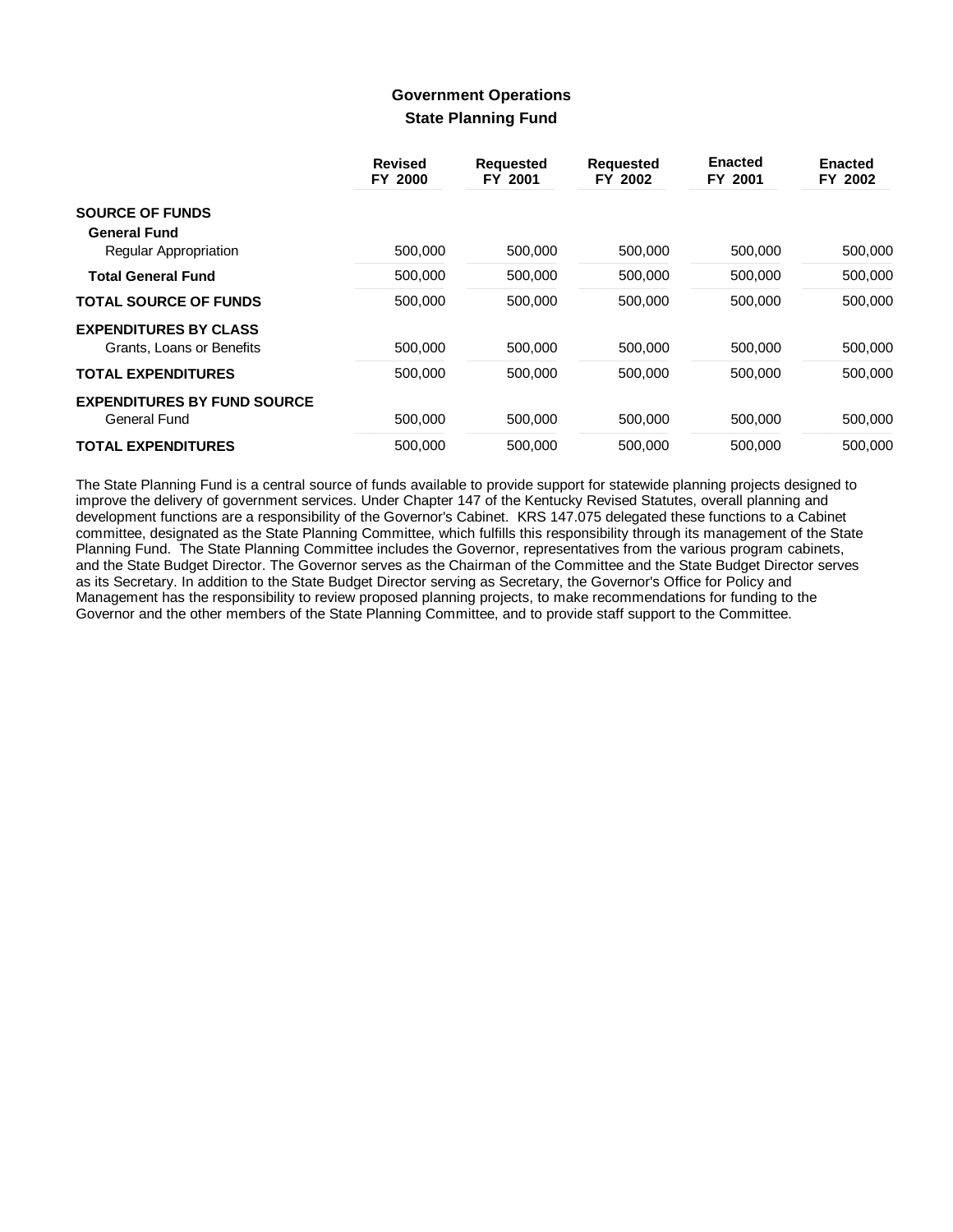### **Government Operations Veterans' Affairs**

|                                                      | <b>Revised</b><br>FY 2000 | <b>Requested</b><br>FY 2001 | <b>Requested</b><br>FY 2002 | <b>Enacted</b><br>FY 2001 | <b>Enacted</b><br>FY 2002 |
|------------------------------------------------------|---------------------------|-----------------------------|-----------------------------|---------------------------|---------------------------|
| <b>SOURCE OF FUNDS</b>                               |                           |                             |                             |                           |                           |
| <b>General Fund</b>                                  |                           |                             |                             |                           |                           |
| <b>Regular Appropriation</b>                         | 6,744,400                 | 9,041,700                   | 14,282,600                  | 7,484,300                 | 14,139,800                |
| <b>Total General Fund</b><br><b>Restricted Funds</b> | 6,744,400                 | 9,041,700                   | 14,282,600                  | 7,484,300                 | 14,139,800                |
| <b>Balance Forward</b>                               | 3,736,300                 | 3,158,800                   | 2,079,100                   | 3,158,800                 | 1,904,100                 |
| <b>Current Receipts</b>                              | 10,727,000                | 11,027,000                  | 15,594,000                  | 11,202,000                | 14,469,000                |
| <b>Total Restricted Funds</b>                        | 14,463,300                | 14,185,800                  | 17,673,100                  | 14,360,800                | 16,373,100                |
| <b>TOTAL SOURCE OF FUNDS</b>                         | 21,207,700                | 23,227,500                  | 31,955,700                  | 21,845,100                | 30,512,900                |
| <b>EXPENDITURES BY CLASS</b>                         |                           |                             |                             |                           |                           |
| Personnel Cost                                       | 14,719,400                | 16,843,700                  | 25,316,100                  | 16,113,100                | 24,285,900                |
| <b>Operating Expenses</b>                            | 3,065,200                 | 3,855,400                   | 5,874,800                   | 3,291,600                 | 5,761,200                 |
| Grants, Loans or Benefits                            | 69,300                    | 69,300                      | 69,300                      | 381,300                   | 69,300                    |
| Debt Service                                         |                           |                             |                             |                           | 66,000                    |
| Capital Outlay                                       | 195,000                   | 380,000                     | 330,000                     | 155,000                   | 315,000                   |
| <b>TOTAL EXPENDITURES</b>                            | 18,048,900                | 21,148,400                  | 31,590,200                  | 19,941,000                | 30,497,400                |
| <b>EXPENDITURES BY FUND SOURCE</b>                   |                           |                             |                             |                           |                           |
| <b>General Fund</b>                                  | 6,744,400                 | 9,041,700                   | 14,282,600                  | 7,484,300                 | 14,139,800                |
| <b>Restricted Funds</b>                              | 11,304,500                | 12,106,700                  | 17,307,600                  | 12,456,700                | 16,357,600                |
| <b>TOTAL EXPENDITURES</b>                            | 18,048,900                | 21,148,400                  | 31,590,200                  | 19,941,000                | 30,497,400                |
| <b>EXPENDITURES BY UNIT</b>                          |                           |                             |                             |                           |                           |
| Veterans' Affairs                                    | 835.000                   | 1,387,800                   | 1,596,500                   | 1,541,300                 | 1,456,000                 |
| Kentucky Veterans' Centers                           | 17,213,900                | 19,760,600                  | 29,993,700                  | 18,399,700                | 29,041,400                |
| <b>TOTAL EXPENDITURES</b>                            | 18,048,900                | 21,148,400                  | 31,590,200                  | 19,941,000                | 30,497,400                |

The Kentucky Department of Veterans' Affairs (KDVA), established by KRS 36.300, was created to assist over 350,000 Kentucky veterans and their families in applying for federal, state and local veteran's benefits in accordance with KRS 36.330 and 36.350 to 370. Services include benefits counseling and claims processing regarding the existence or availability of educational, training, and retraining facilities; health, medical rehabilitation, and housing services and facilities; employment and reemployment services; and provisions of federal, state, and local laws affording rights, privileges, and benefits to eligible veterans and their dependents. These services are supported by a cooperative network of Veterans' Benefits Field Representatives, volunteers, and personal service contracts with numerous major veterans' organizations.

House Bill 90, passed by the 1996 General Assembly, established the KDVA and attached the new department to the Office of the Governor. This bill eliminated the Kentucky Center for Veterans' Affairs, which was then a division in the Department of Military Affairs. During the 1998 Regular Session of the General Assembly, House Bill 360, affirming Executive Order 97-733, established the Office of the Commissioner in the Department of Veterans' Affairs. On October 1, 1998 the KDVA Commissioner was appointed. Senate Bill 22 also required the KDVA to establish and maintain Kentucky state veterans' cemeteries.

Executive Order 98-1594 created the Office of Kentucky Veterans' Centers within the KDVA to manage the Kentucky state veterans' nursing homes which serve the long term nursing care needs of Kentucky's elderly veteran population – approximately 110,000 of Kentucky's 355,000 plus veterans. The Executive Order transferred additional responsibility of operating Kentucky state veterans' nursing homes from the Finance and Administration Cabinet to the KDVA.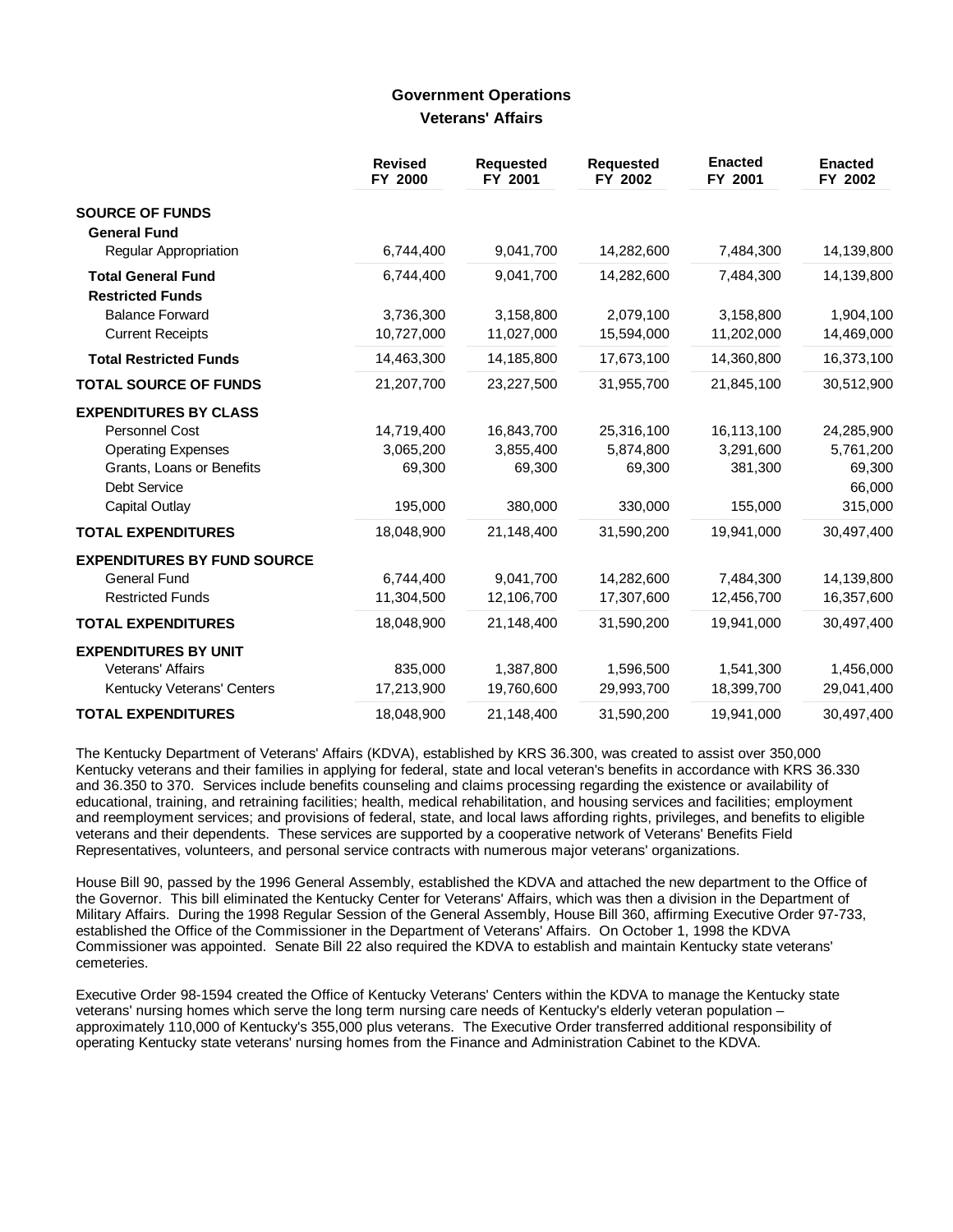The Thomson-Hood Veterans' Center is currently the only operating state veterans' nursing home in Kentucky. The facility, located in Wilmore in Jessamine County, is a 300-bed long-term nursing care facility specifically for Kentucky's elderly veteran population. There are two in-house physicians, two in-house nurse practitioners, a nursing staff numbering in excess of 200 employees, an in-house pharmacy, rehab therapy department, barber shop, library, gift shop, laundry facility, a dietar department, and an employee child care facility, all of which operate seven days per week. The facility officially opened in July 1991 and began accepting residents soon after. Since September 1995, the facility has been operating at full capacity of 290.

Pursuant to House Bill 51 and House Bill 321, the 1998 Regular Session of the General Assembly also authorized th construction of two new state veterans' nursing homes. One home, located in Perry County, will serve Eastern Kentucky. The other, located in Hopkins County, will serve Western Kentucky. Each of the new facilities are currently under construction with completion and resident occupancy expected to occur in August 2001 and full occupancy by April 2002. Each facility will employ approximately 156 full time employees including a physician, a nurse practitioner, a nursing staff numbering nearly 100, and staffing for an in-house pharmacy, rehab therapy department, barber shop, library, gift shop, laundry facility, a dietar department, and an employee child care facility.

#### **Policy**

Included in the above General Fund appropriation is \$203,400 in fiscal year 2001 and \$3,527,300 in fiscal year 2002 for personnel and operating costs for the Eastern Kentucky Veterans' Center; \$203,400 in fiscal year 2001 and \$3,445,900 in fiscal year 2002 for personnel and operating costs for the Western Kentucky Veterans' Center; \$381,000 in each fiscal year for additional staffing for the Commissioner's Office and Field Services; 206,000 in fiscal year 2002 for personnel and operating costs for the Western Kentucky Veterans' Cemetery; \$66,000 in fiscal year 2002 for debt service for additional construction costs at the Eastern and Western Kentucky Veterans Centers; and \$312,000 in fiscal year 2001 to provide grant funds to support the World War II War Memorial in Washington, D.C.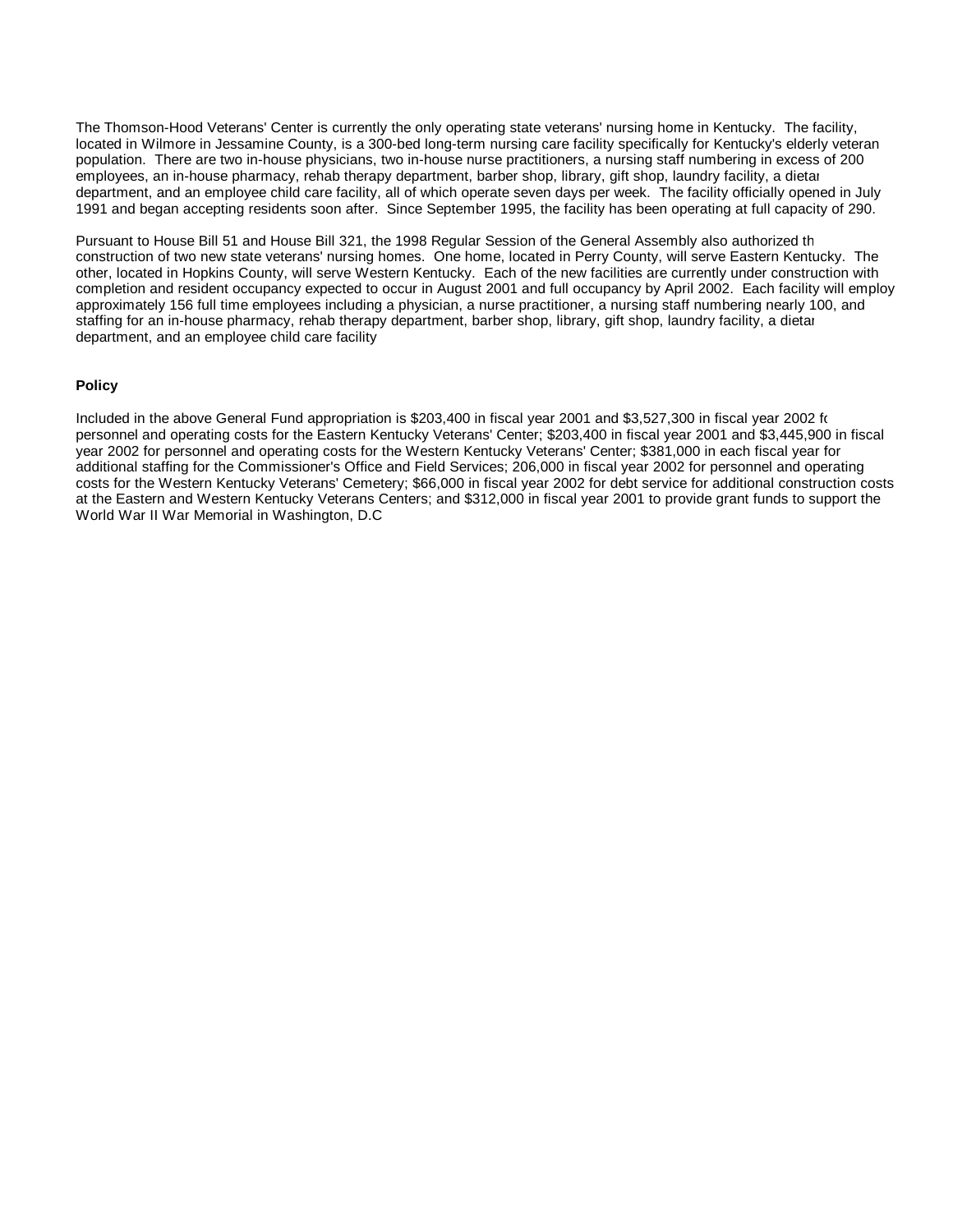# **Government Operations Governor's Office for Technology**

|                                                   | <b>Revised</b><br>FY 2000 | Requested<br>FY 2001 | <b>Requested</b><br>FY 2002 | <b>Enacted</b><br>FY 2001 | <b>Enacted</b><br>FY 2002 |
|---------------------------------------------------|---------------------------|----------------------|-----------------------------|---------------------------|---------------------------|
| <b>SOURCE OF FUNDS</b>                            |                           |                      |                             |                           |                           |
| <b>General Fund</b>                               |                           |                      |                             |                           |                           |
| Regular Appropriation                             |                           | 2,826,800            | 2,834,200                   |                           | 1,267,000                 |
| Reorganization Adjustments                        | 300,000                   |                      |                             |                           |                           |
| <b>Total General Fund</b>                         | 300,000                   | 2,826,800            | 2,834,200                   |                           | 1,267,000                 |
| <b>Restricted Funds</b>                           |                           |                      |                             |                           |                           |
| <b>Balance Forward</b>                            | 4,504,700                 |                      |                             |                           |                           |
| Non-Revenue Receipts                              | 55,448,200                | 66,330,400           | 68,224,600                  | 61,690,600                | 63,420,700                |
| <b>Total Restricted Funds</b><br><b>Road Fund</b> | 59,952,900                | 66,330,400           | 68,224,600                  | 61,690,600                | 63,420,700                |
| Regular Appropriation                             | 125,000                   | 125,000              | 125,000                     | 125,000                   | 125,000                   |
| <b>Total Road Fund</b>                            | 125,000                   | 125,000              | 125,000                     | 125,000                   | 125,000                   |
| <b>TOTAL SOURCE OF FUNDS</b>                      | 60,377,900                | 69,282,200           | 71,183,800                  | 61,815,600                | 64,812,700                |
| <b>EXPENDITURES BY CLASS</b>                      |                           |                      |                             |                           |                           |
| Personnel Cost                                    | 30,284,600                | 32,944,200           | 34,486,800                  | 32,043,000                | 33,585,000                |
| <b>Operating Expenses</b>                         | 24,318,100                | 30,521,100           | 30,730,300                  | 23,954,600                | 23,994,700                |
| Grants, Loans or Benefits                         | 125,000                   | 125,000              | 125,000                     | 125,000                   | 125,000                   |
| Debt Service                                      |                           |                      |                             |                           | 1,267,000                 |
| <b>Capital Outlay</b>                             | 672,800                   | 677,300              | 723,300                     | 678,000                   | 723,000                   |
| Construction                                      | 4,977,400                 | 5,014,600            | 5,118,400                   | 5,015,000                 | 5,118,000                 |
| <b>TOTAL EXPENDITURES</b>                         | 60,377,900                | 69,282,200           | 71,183,800                  | 61,815,600                | 64,812,700                |
| <b>EXPENDITURES BY FUND SOURCE</b>                |                           |                      |                             |                           |                           |
| <b>General Fund</b>                               | 300,000                   | 2,826,800            | 2,834,200                   |                           | 1,267,000                 |
| <b>Restricted Funds</b>                           | 59,952,900                | 66,330,400           | 68,224,600                  | 61,690,600                | 63,420,700                |
| Road Fund                                         | 125,000                   | 125,000              | 125,000                     | 125,000                   | 125,000                   |
| <b>TOTAL EXPENDITURES</b>                         | 60,377,900                | 69,282,200           | 71,183,800                  | 61,815,600                | 64,812,700                |
| <b>EXPENDITURES BY UNIT</b>                       |                           |                      |                             |                           |                           |
| <b>Chief Information Officer</b>                  | 2,226,100                 | 4,810,700            | 4,862,500                   | 2,491,000                 | 3,810,000                 |
| <b>Administrative Services</b>                    | 9,878,900                 | 10,175,300           | 10,480,600                  | 10,176,000                | 10,480,000                |
| Policy and Customer Relations                     | 3,499,100                 | 3,600,300            | 3,704,600                   | 3,601,000                 | 3,705,000                 |
| <b>Infrastructure Services</b>                    | 30,894,200                | 36,460,800           | 37,514,600                  | 31,311,600                | 32,196,700                |
| Consulting and Management<br>Services             | 13,879,600                | 14,235,100           | 14,621,500                  | 14,236,000                | 14,621,000                |
| <b>TOTAL EXPENDITURES</b>                         | 60,377,900                | 69,282,200           | 71,183,800                  | 61,815,600                | 64,812,700                |

The Governor's Office for Technology was established October 1, 1999, by Executive Order 99-1359. This reorganization included the Office of Chief Information Officer, the Department of Information Systems (DIS), the Office for the Kentucky Information Resource Management Commission (KIRM), and the Office of Geographic Information Systems (OGIS). The Commercial Mobile Radio Service Emergency Telecommunications Board (CMRS) is attached for administrative purposes.

The Governor's Office for Technology (GOT) provides leadership, policy direction, and technical support to all executive branch agencies of state government in the application of information technology and the delivery of information services in fulfillment of the Commonwealth's missions and objectives. This broad statement of responsibility encompasses major information resource functions, such as data center operations, voice, data, and video communications, application development, data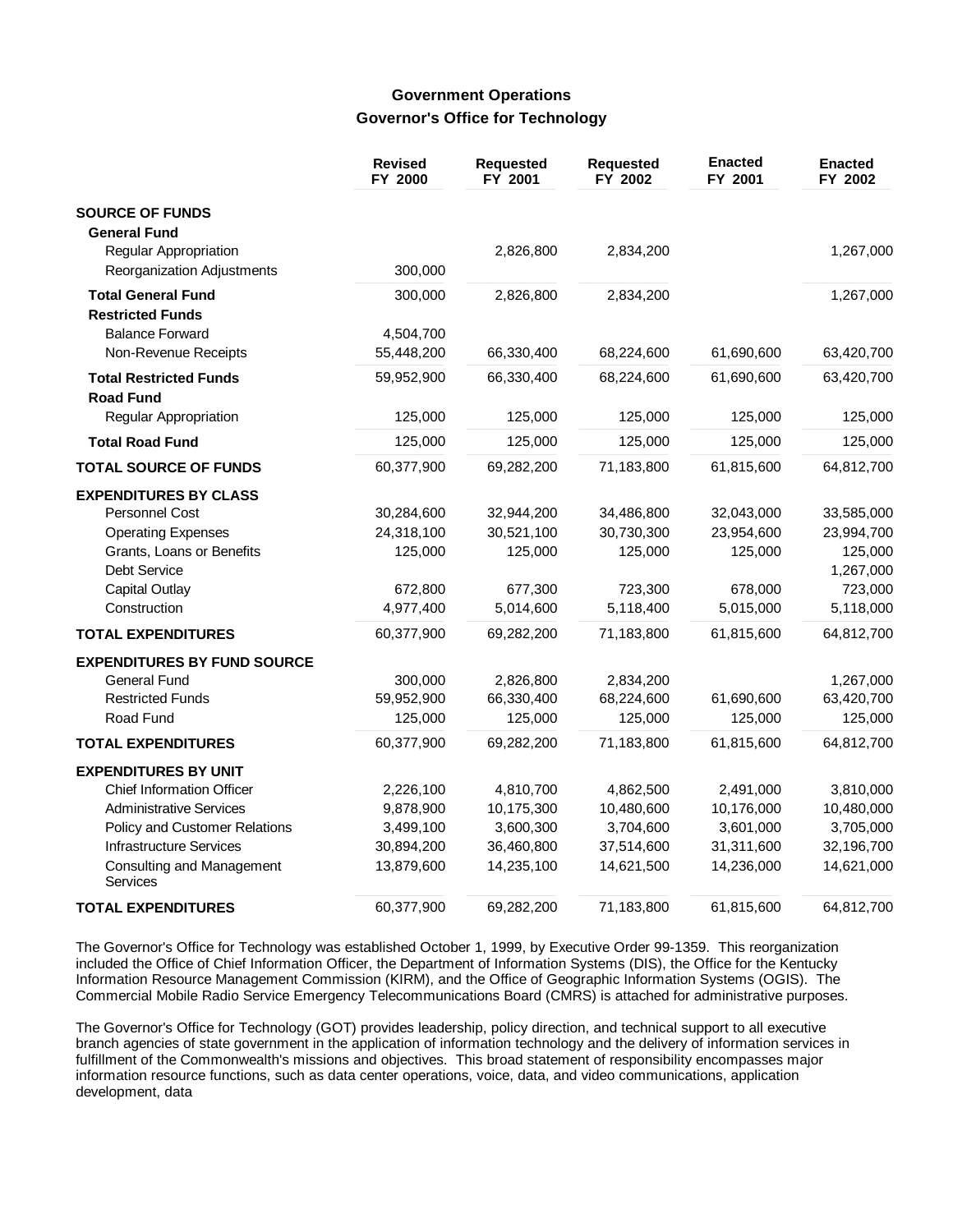administration, computer and data communications hardware selection and installation, and related end user and customer support services. The workload for GOT is highly sensitive to agency programmatic shifts, particularly changes mandated by state and federal legislation.

The Governor's Office for Technology provides support for major management systems, such as:

- Automated Management and Administrative Reporting System (MARS)
- Automated Management and Eligibility System (KAMES)
- Automated Support and Enforcement System (KASES)
- Kentucky Vehicle Information System (AVIS)
- Revenue Integrated Tax System
- **Driver's License System**
- Uniform Payroll and Personnel System
- Kentucky State Police Systems
- **Education Technology System**

The Governor's Office for Technology consists of five offices: Chief Information Officer (CIO); Administrative Services; Policy and Customer Relations; Infrastructure Services; and, Consulting and Project Management. The Commercial Mobile Radio Service Emergency Telecommunications Board is attached for administrative purposes.

The Office of the Chief Information Officer is responsible for developing strategies and policies to support and promote the effective applications of information technology within state government as a means of saving money, increasing employee productivity and improving state services to the public, including electronic access to information of the Commonwealth. Within the Office of the Chief Information Officer is the Office of Human Resources Management and Development. This Office is responsible for the oversight and administration of personnel matters. The Office of Geographic Information Systems is also within the Office of the Chief Information Officer. The Office of Geographic Information Systems provides coordination, technic support and planning assistance for government agencies and their instrumentalities in geo-spatial information resources development and deployment.

The Office of Administrative Services is responsible for the financial and business operations of the Governor's Office for Technology. These duties include the preparation of the biennial budget request, procurement assistance, fiscal administration and facilities support. This Office is also responsible for establishing and maintaining a federally approved cost allocation plan in which each state agency shares in the cost of services provided by the Governor's Office for Technology.

The Office of Policy and Customer Relations is responsible for the statewide strategic information technology plan an development of the agency information resources planning model and plan review. Other responsibilities include the formulation of information technology policy, enterprise architecture and standards, enterprise capacity planning, and research and development. Customer Relations activities include enterprise technical training, educational seminars, knowledge management and customer and vendor relationship management.

The Office of Infrastructure Services is responsible for the operation of the enterprise computing environment. This Office includes the daily operation of the Commonwealth Data Center, operation and maintenance of the Kentucky Information Highway, and all communication services, including data, voice, video and wireless.

The Office of Consulting and Project Management is responsible for providing comprehensive systems analysis, design and development services, and applications consulting services to designated state agencies. This Office provides cost effective application systems support to state programmatic agencies for accomplishment of requirements defined in each agency's Information Resources Plan.

The CMRS Board, via the approximately 20 wireless carriers providing wireless telephone service in Kentucky, collects user fees monthly from subscribers. These funds will be used to fund technology upgrades at Kentucky's enhanced 911 centers and to enhance the networks operated by the carriers.

The Governor's Office for Technology operates as an internal service fund agency with budgetary support being derived primarily through the application of a federally approved cost allocation plan, which distributes costs to user agencies based upon utilization of services.

#### **Policy**

The 2000-2002 Budget of the Commonwealth includes restricted funds in the amount of \$200,000 in fiscal year 2001 and \$200,000 in fiscal year 2002 to fund a statewide 911 coordination effort. Various state agencies will provide monetary support to this effort through the Governor's Office for Technology's cost recovery process.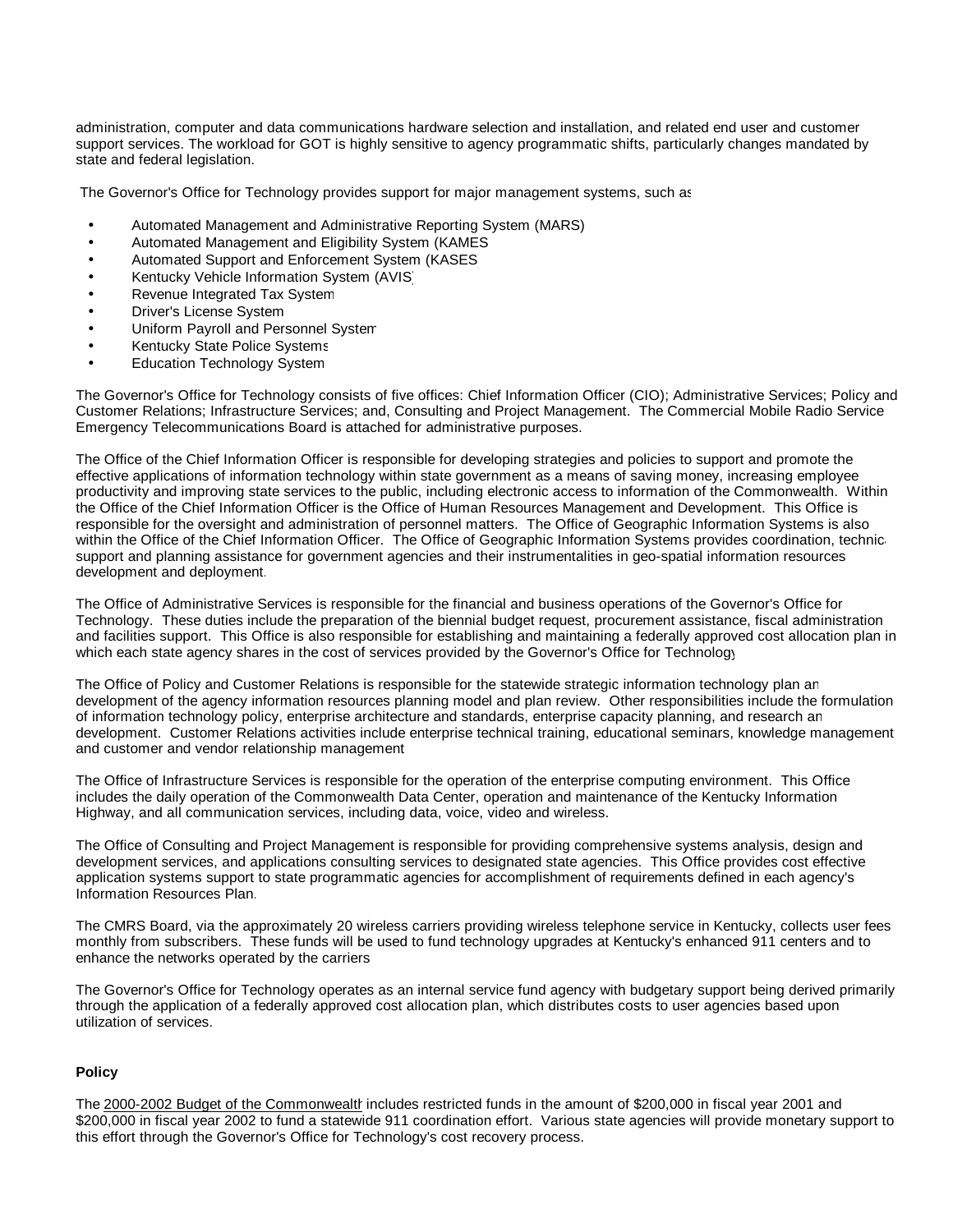The 2000-2002 Budget of the Commonwealth replaces the General Fund allottment to the Governor's Office for Technology through the reorganization for personnel costs with restricted funds.

With the above exceptions and exempting professional services rates which are assumed to increase according to market rates, the 2000-2002 Budget of the Commonwealth assumes all rates charged to user agencies will remain constant through fiscal biennium 2000-2002. Although the rates charged are budgeted to remain constant, usage by the agencies is expected to increase enough to fund the increase in expenditures.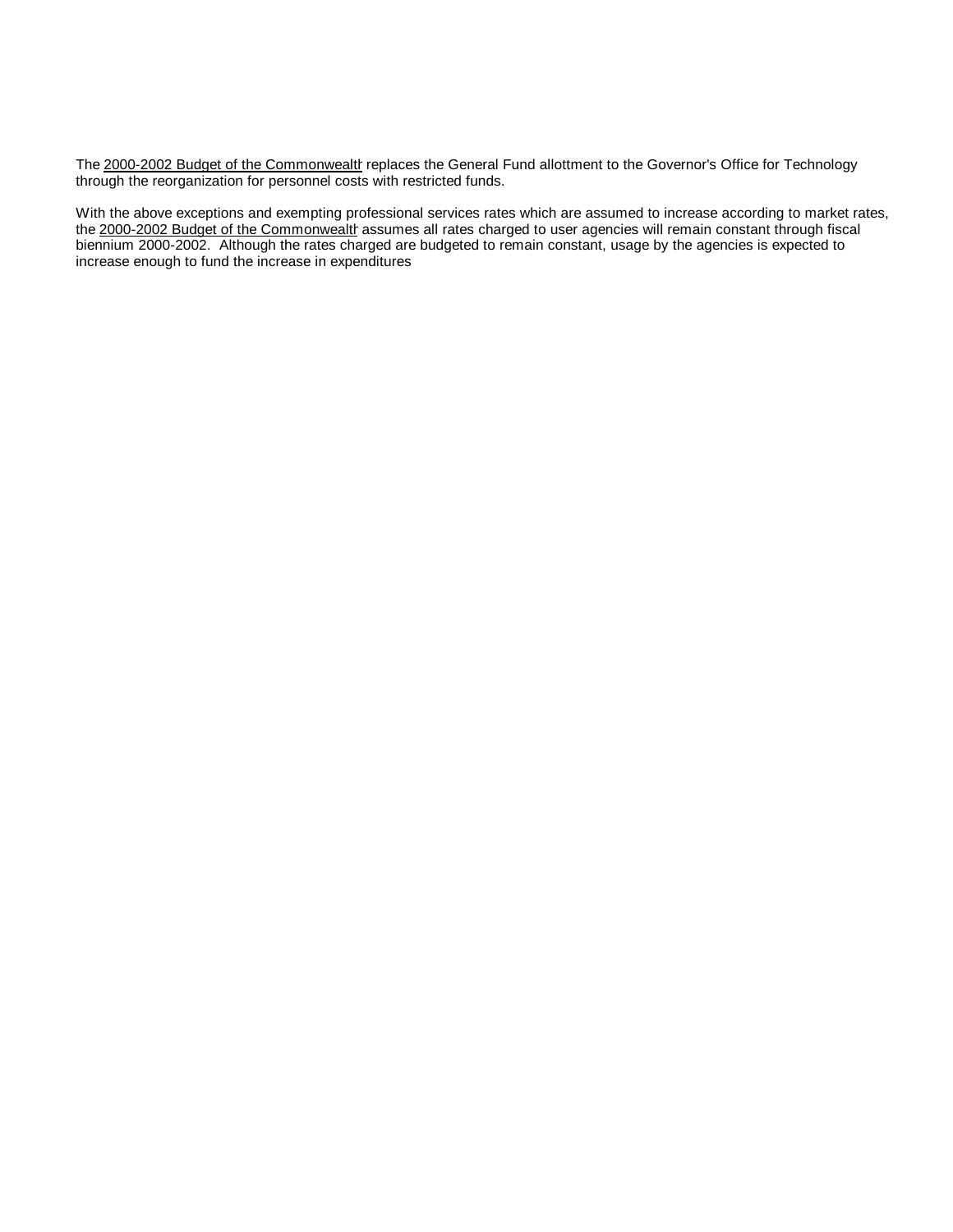### **Government Operations Secretary of State**

|                                                                                                             | <b>Revised</b><br>FY 2000       | <b>Requested</b><br>FY 2001 | <b>Requested</b><br>FY 2002 | <b>Enacted</b><br>FY 2001 | <b>Enacted</b><br>FY 2002 |
|-------------------------------------------------------------------------------------------------------------|---------------------------------|-----------------------------|-----------------------------|---------------------------|---------------------------|
| <b>SOURCE OF FUNDS</b><br><b>General Fund</b>                                                               |                                 |                             |                             |                           |                           |
| <b>Regular Appropriation</b>                                                                                | 2,354,300                       | 2,410,800                   | 2,468,700                   | 2,425,100                 | 2,491,400                 |
| <b>Total General Fund</b><br><b>Restricted Funds</b>                                                        | 2,354,300                       | 2,410,800                   | 2,468,700                   | 2,425,100                 | 2,491,400                 |
| <b>Balance Forward</b>                                                                                      | 1,128,200                       | 1,642,700                   | 2,188,700                   | 642,700                   | 688,700                   |
| <b>Current Receipts</b>                                                                                     | 660,000                         | 700,000                     | 780,000                     | 700,000                   | 780,000                   |
| Non-Revenue Receipts                                                                                        | $-1,000,000$                    |                             |                             | $-500,000$                | $-500,000$                |
| <b>Total Restricted Funds</b>                                                                               | 788,200                         | 2,342,700                   | 2,968,700                   | 842,700                   | 968,700                   |
| <b>TOTAL SOURCE OF FUNDS</b>                                                                                | 3,142,500                       | 4,753,500                   | 5,437,400                   | 3,267,800                 | 3,460,100                 |
| <b>EXPENDITURES BY CLASS</b><br><b>Personnel Cost</b><br><b>Operating Expenses</b><br><b>Capital Outlay</b> | 1,831,500<br>568,300<br>100,000 | 2,035,600<br>529,200        | 2,143,600<br>490,100        | 2,049,900<br>529,200      | 2,166,300<br>490,100      |
| <b>TOTAL EXPENDITURES</b>                                                                                   | 2,499,800                       | 2,564,800                   | 2,633,700                   | 2,579,100                 | 2,656,400                 |
| <b>EXPENDITURES BY FUND SOURCE</b><br><b>General Fund</b><br><b>Restricted Funds</b>                        | 2,354,300<br>145,500            | 2,410,800<br>154,000        | 2,468,700<br>165,000        | 2,425,100<br>154,000      | 2,491,400<br>165,000      |
| <b>TOTAL EXPENDITURES</b>                                                                                   | 2,499,800                       | 2,564,800                   | 2,633,700                   | 2,579,100                 | 2,656,400                 |
| <b>EXPENDITURES BY UNIT</b>                                                                                 |                                 |                             |                             |                           |                           |
| <b>General Administration</b>                                                                               | 1,185,000                       | 1,261,700                   | 1,293,800                   | 1,261,700                 | 1,293,800                 |
| <b>General Operations</b>                                                                                   | 1,125,300                       | 1,105,100                   | 1,130,900                   | 1,105,100                 | 1,130,900                 |
| <b>Limited Liability Companies</b>                                                                          | 145,500                         | 154,000                     | 165,000                     | 154,000                   | 165,000                   |
| <b>Restoration of Land Grant Books</b><br><b>Wage Equity</b>                                                | 44,000                          | 44,000                      | 44,000                      | 44,000<br>14,300          | 44,000<br>22,700          |
| <b>TOTAL EXPENDITURES</b>                                                                                   | 2,499,800                       | 2,564,800                   | 2,633,700                   | 2,579,100                 | 2,656,400                 |

The Secretary of State is the constitutional officer entrusted with filing, maintaining, and preserving the important documents and records of the Commonwealth. The Secretary also keeps the Seal of the Commonwealth and affixes it to all communications and commissions issued in the name of the state. The Office of the Secretary of State consists of two units: General Administration and Restoration of Land Grant Books.

### **General Administration**

The General Administration unit consists of three programs: General Administration and Support, General Operations and Kentucky Business Law, and Limited Liability Companies.

The General Administration and Support program is responsible for central policy research, planning, and implementation. The program also prepares and records official documents for the Governor and administers election laws pertaining to the Secretary of State.

The General Operations and Kentucky Business Law is responsible for the administration and incorporation of businesses, both domestic and foreign, profit and non-profit, including the administration of documents of merger, dissolution, name changes, and certain stock matters. The program administers Kentucky's Notary Public Law, Kentucky's Uniform Commercial Code Law, laws regarding the service of summonses and complaints, and laws pertaining to trademarks and service marks. This program also issues commissions, pardons, commutations, extraditions, and the registration of trademarks.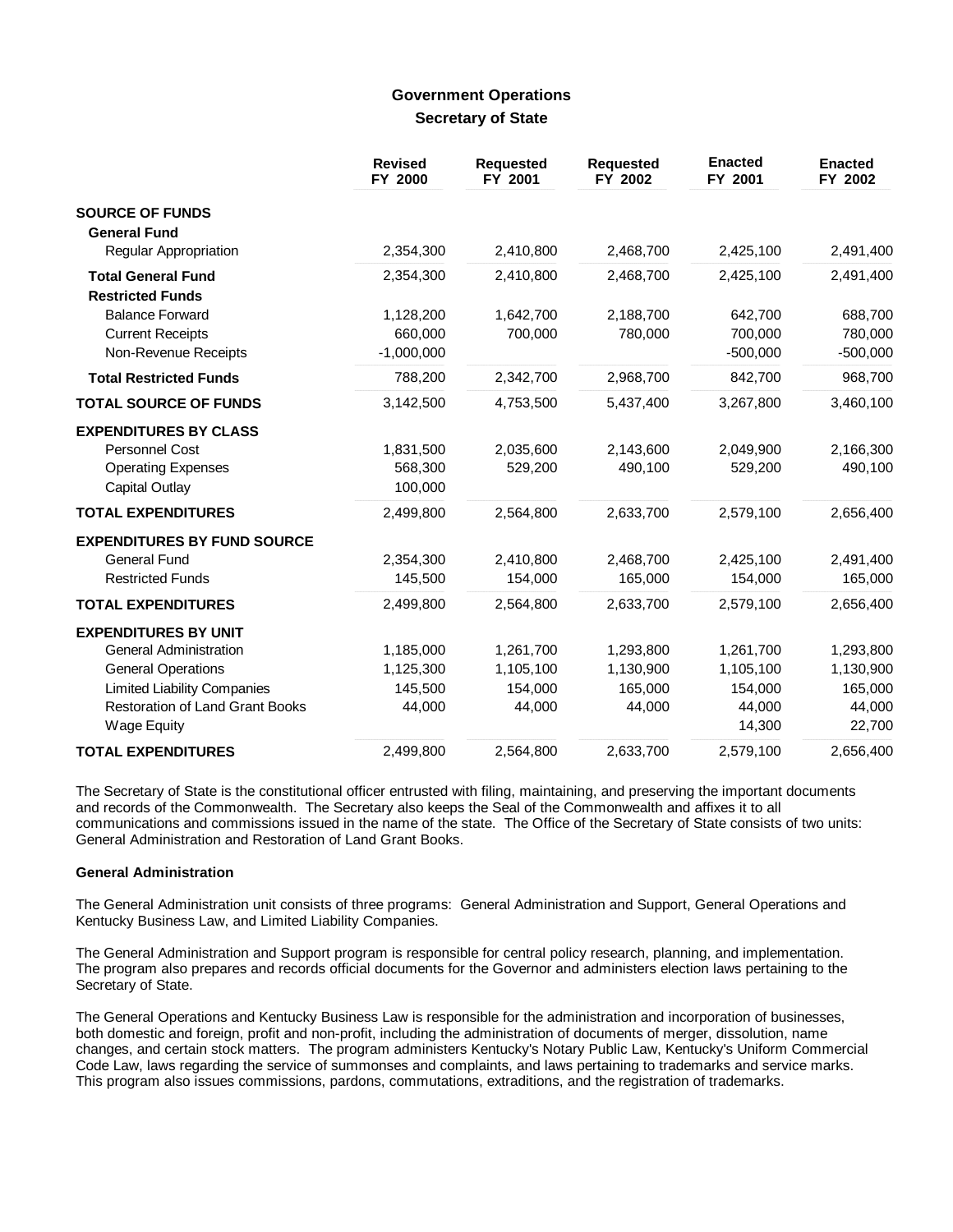The Limited Liability Companies program functions in the capacity of the filing officer for limited liability companies and registered limited liability partnerships. These companies and partnerships must file articles of organization with the Secretary of State. They must also file any amendments, mergers and dissolutions.

#### **Restoration of Land Grant Books**

The objective of the Restoration of Land Grant Books program is to preserve Kentucky land grant records and fulfill daily requests for copies of those records. The restoration process consists of indexing, de-acidifying, laminating, and bonding; thus safety preserving Kentucky's original land grants.

#### **Policy**

From the Limited Liability Companies program, restricted funds in the amount of \$1,000,000 in fiscal year 1999-2000, \$500,000 in fiscal year 2000-2001, and \$500,000 in fiscal year 2001-2002 shall be transferred to the General Fund.

At the close of fiscal year 2000, any restricted funds received in the Limited Liability Companies program in excess of \$154,000 shall be transferred to the General Fund. At the close of fiscal year 2001, any restricted fund amount received in the Limited Liability Companies program in excess of \$165,000 shall be transferred to the General Fund. The above provisions are in accordance with KRS 14.140.

Included in the 2000-2002 Budget of the Commonwealth is an allocation from the General Fund in the amount of \$14,300 in fiscal year 2001 and \$22,700 in fiscal year 2002 for the Wage Equity Plan.

The 2000 General Assembly adopted revised Article 9 of the Uniform Commercial Code (UCC) with passage of Senate Bill 11. Thus, effective July 1, 2001, Kentucky will become a central filing state for UCC filings and the Office of the Secretary of State will become the central filing office for these documents.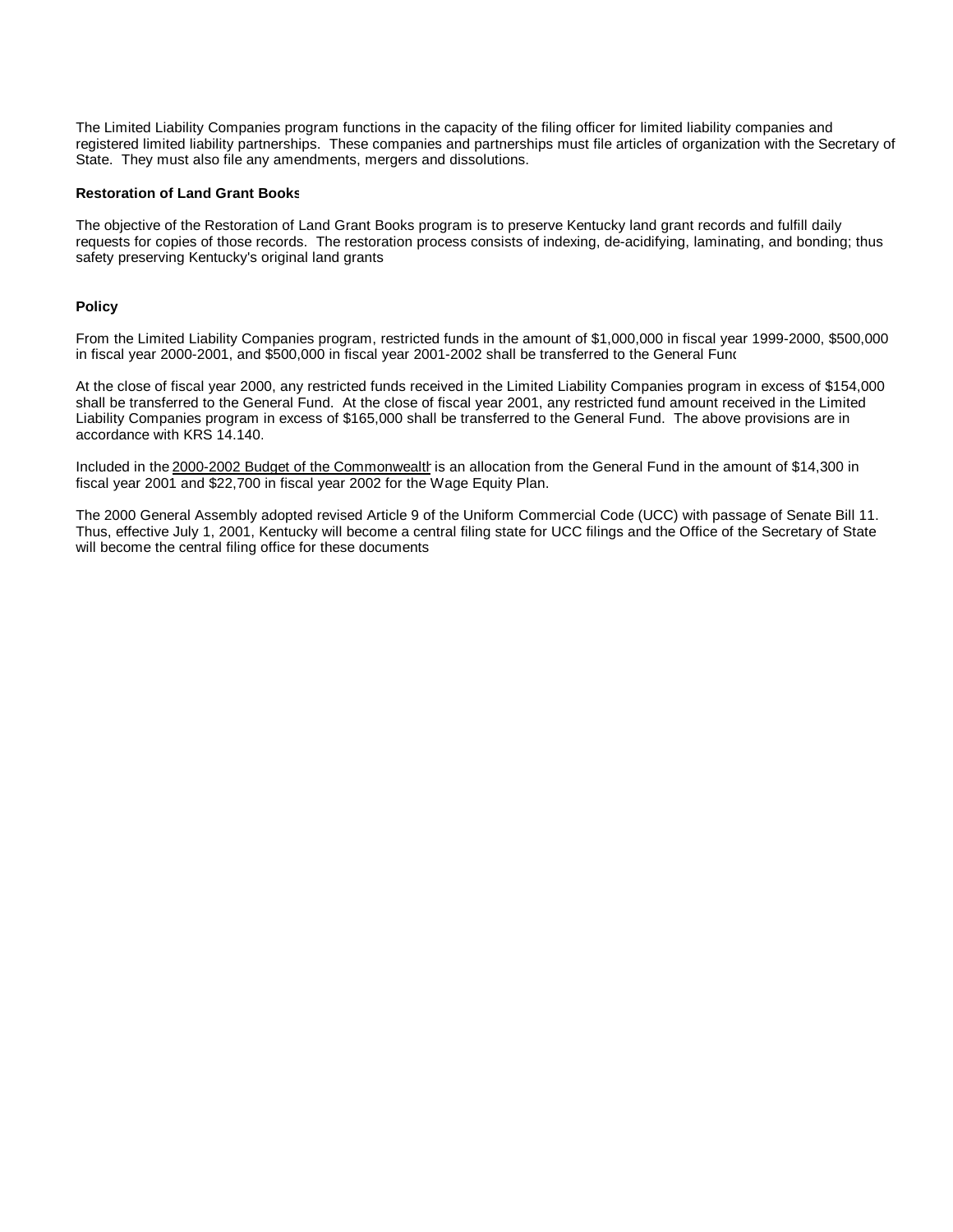### **Government Operations Board of Elections**

|                                                                                                                        | <b>Revised</b><br>FY 2000       | <b>Requested</b><br>FY 2001     | <b>Requested</b><br>FY 2002     | <b>Enacted</b><br>FY 2001       | <b>Enacted</b><br>FY 2002       |
|------------------------------------------------------------------------------------------------------------------------|---------------------------------|---------------------------------|---------------------------------|---------------------------------|---------------------------------|
| <b>SOURCE OF FUNDS</b><br><b>General Fund</b>                                                                          |                                 |                                 |                                 |                                 |                                 |
| <b>Regular Appropriation</b><br><b>Mandated Allotments</b>                                                             | 4,172,100<br>106,100            | 4,858,100                       | 5,250,000                       | 3,542,500                       | 3,945,600                       |
| <b>Total General Fund</b><br><b>Restricted Funds</b>                                                                   | 4,278,200                       | 4,858,100                       | 5,250,000                       | 3,542,500                       | 3,945,600                       |
| <b>Balance Forward</b><br><b>Current Receipts</b>                                                                      | 111,000<br>40,000               | 111,000<br>40,000               | 111,000<br>60,000               | 111,000<br>40,000               | 111,000<br>60,000               |
| <b>Total Restricted Funds</b>                                                                                          | 151,000                         | 151,000                         | 171,000                         | 151,000                         | 171,000                         |
| <b>TOTAL SOURCE OF FUNDS</b>                                                                                           | 4,429,200                       | 5,009,100                       | 5,421,000                       | 3,693,500                       | 4,116,600                       |
| <b>EXPENDITURES BY CLASS</b><br><b>Personnel Cost</b><br><b>Operating Expenses</b><br>Grants, Loans or Benefits        | 890,500<br>486,600<br>2,941,100 | 910,000<br>524,600<br>3,463,500 | 952,000<br>540,200<br>3,817,800 | 919,100<br>532,600<br>2,130,800 | 965,300<br>579,300<br>2,461,000 |
| <b>TOTAL EXPENDITURES</b>                                                                                              | 4,318,200                       | 4,898,100                       | 5,310,000                       | 3,582,500                       | 4,005,600                       |
| <b>EXPENDITURES BY FUND SOURCE</b><br><b>General Fund</b><br><b>Restricted Funds</b>                                   | 4,278,200<br>40,000             | 4,858,100<br>40,000             | 5,250,000<br>60,000             | 3,542,500<br>40,000             | 3,945,600<br>60,000             |
| <b>TOTAL EXPENDITURES</b>                                                                                              | 4,318,200                       | 4,898,100                       | 5,310,000                       | 3,582,500                       | 4,005,600                       |
| <b>EXPENDITURES BY UNIT</b><br>General Administration and Support<br>State Share of County Election<br><b>Expenses</b> | 1,377,100<br>1,680,000          | 1,434,600<br>2,332,400          | 1,492,200<br>2,374,500          | 1,442,600<br>999,700            | 1,531,300<br>1,017,700          |
| State Share of Voter Registration<br><b>Expenses</b>                                                                   | 1,261,100                       | 1,127,100                       | 1,443,300                       | 1,127,100                       | 1,443,300                       |
| <b>Presidential Electors</b><br><b>Wage Equity</b>                                                                     |                                 | 4,000                           |                                 | 4,000<br>9,100                  | 13,300                          |
| <b>TOTAL EXPENDITURES</b>                                                                                              | 4,318,200                       | 4,898,100                       | 5,310,000                       | 3,582,500                       | 4,005,600                       |

The State Board of Elections administers the election laws of the state (KRS 116, 117, 118, 118A, 119, and 120) and supervises the registration and purgation of voters within the state. The Board is responsible for canvassing returns, certifying successful candidates, maintaining the statewide list of registered voters, and implementing legislation relating to election expenditures.

The Board is directed by the Secretary of State, an ex-officio member, with other members appointed by the Governor.

### **General Administration and Support**

The General Administration and Support program objectives are to maintain an up-to-date computerized record of registered voters in the state, certify election results, produce precinct rosters, issue certification of nomination and election, train county clerks in election duties, and conduct a nonpartisan voter education program.

### **State Share of Voter Registration Expenses**

The State Share of Voter Registration Expenses program pays each eligible county the state's statutory share of voter registration expenses. Payments of 25 cents are made for each new voter registration. Payments of up to 50 cents for each registered voter are made for costs associated with the conduct of elections.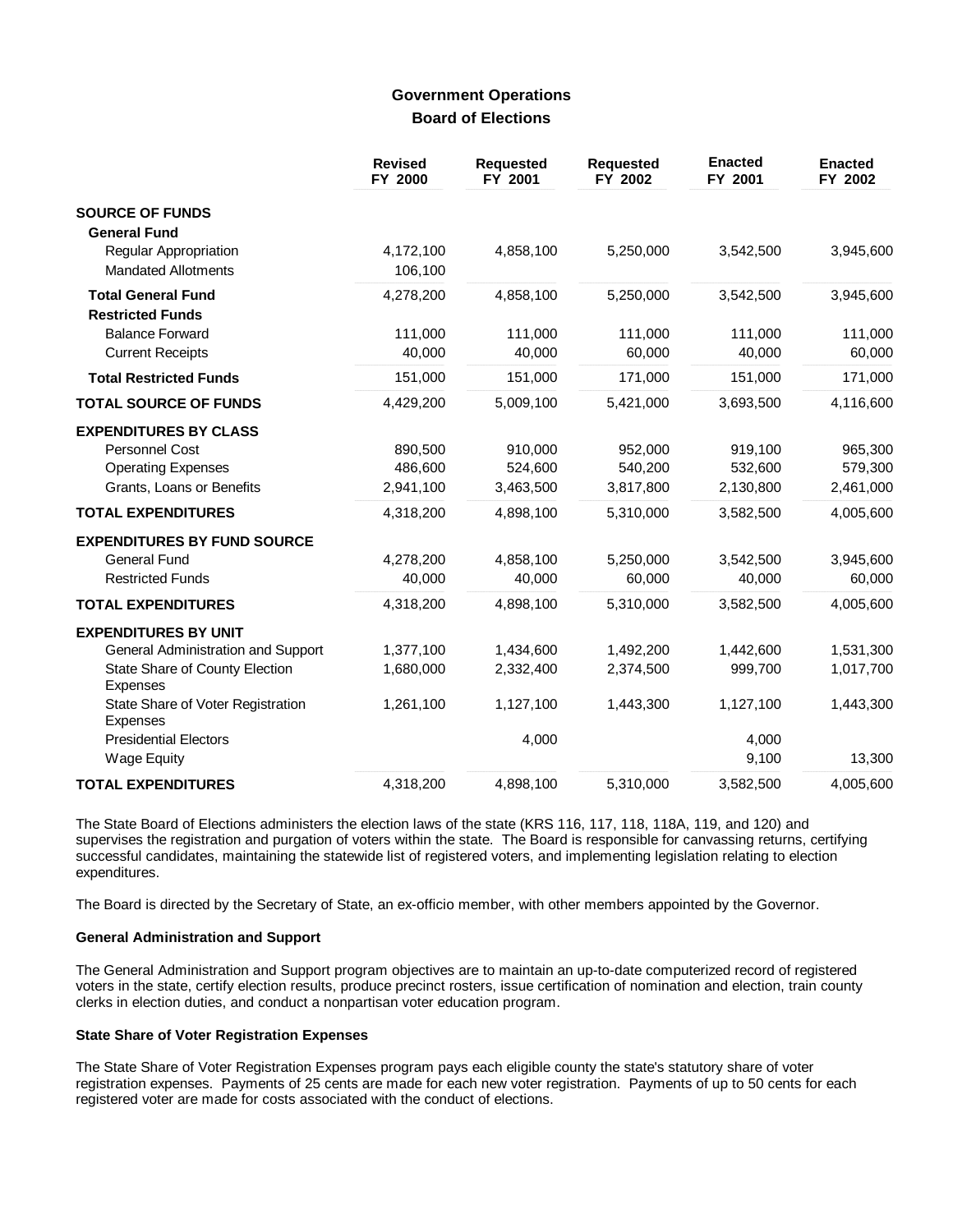#### **State Share of County Election Expenses**

The State Share of County Election Expenses program is mandated to pay all precincts eligible under law the state's statutory share of county election expenses. Pursuant to House Bill 502, payment is made on the basis of a maximum state payment of \$300 per precinct per election to each precinct using voting machines.

#### **Policy**

Included in the above General Fund appropriation is \$150,000 in fiscal year 2001 and \$152,700 in fiscal year 2002 to provide an increase to all eligible precincts for election expenses. Notwithstanding KRS 117.345(2), the maximum state payment rate is increased this biennium from the current level of \$255 to \$300 per precinct per election to each precinct using voting machines.

Included in the General Fund appropriation is \$2,126,800 in fiscal year 2001 and \$2,461,000 in fiscal year 2002 to pay the state's share of county election expenses and the state's share of voter registration expenses. Any unexpended balance remaining at the close of each fiscal year shall lapse to the credit of the General Fund. Any amount that the state is required to pay in excess of the above amounts, for the purpose of reimbursing the county clerks for voter registration expense, shall be deemed a necessary government expense and shall be paid from the General Fund Surplus Account or the Budget Reserve Trust Fund. Special elections and creation of additional precincts due to redistricting or reapportionment shall be deemed necessary governmental expenses and be paid from General Fund Surplus.

Included in the General Fund appropriation is \$4,000 in fiscal year 2001 to pay the expense incurred every year of a Presidential election. In accordance with KRS 118.455 the state is required to pay per diem and mileage costs to each elector of President and Vice President of the United States, for each day they are at the State Capitol as an elector. They receive the same per diem and mileage costs as allowed to members of the General Assembly, to be paid out of the State Treasury.

Costs associated with special elections and additional precincts created by redistricting shall be deemed Necessar Governmental Expenses and be paid from the General Fund Surplus Account (KRS 48.700).

Included in the 2000-2002 Budget of the Commonwealth is an allocation from the General Fund in the amount of \$9,100 in fiscal year 2001 and \$13,300 in fiscal year 2002 for the Wage Equity Plan.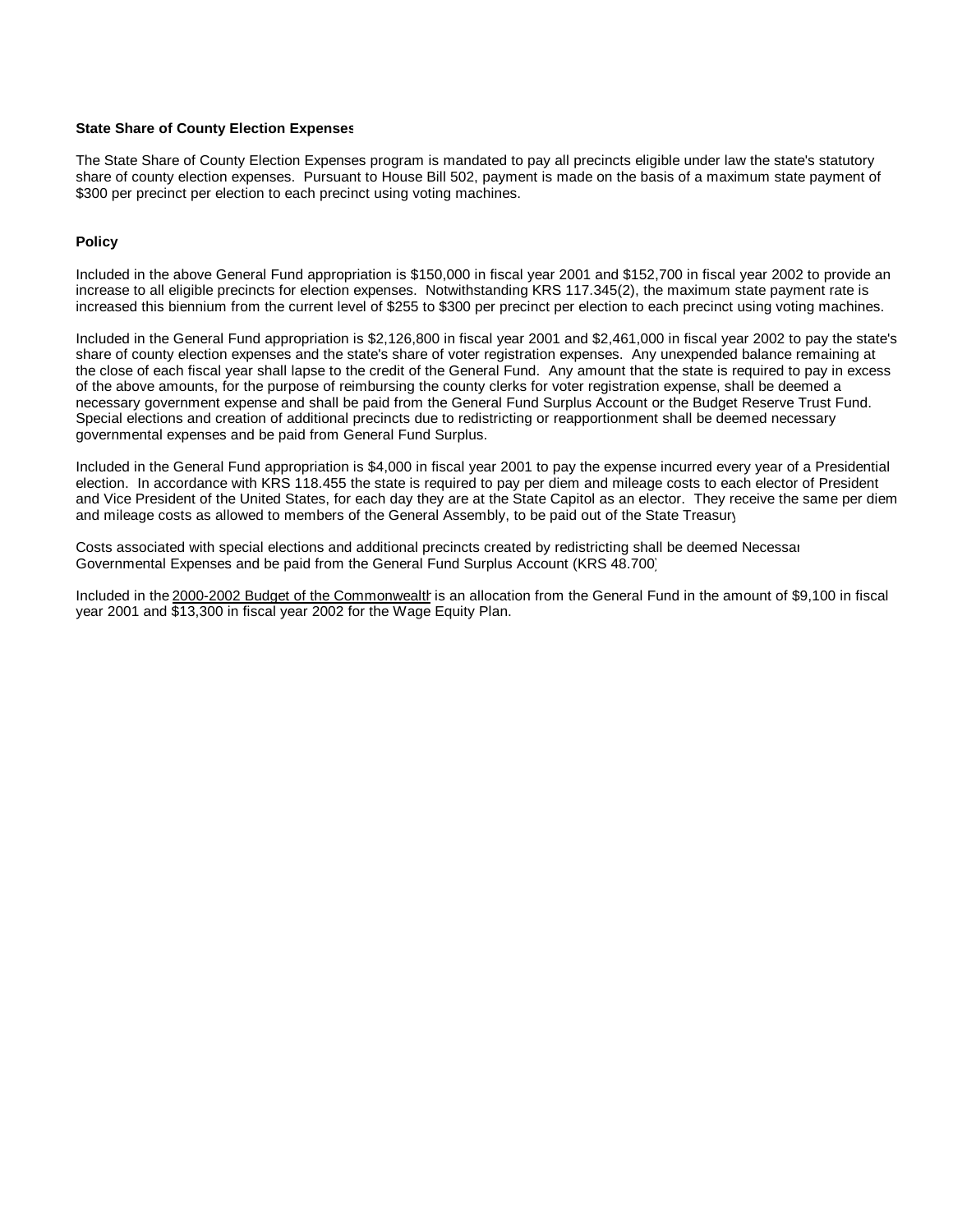## **Government Operations Treasury**

|                                                                                      | <b>Revised</b><br>FY 2000 | <b>Requested</b><br>FY 2001 | <b>Requested</b><br>FY 2002 | <b>Enacted</b><br>FY 2001 | <b>Enacted</b><br>FY 2002 |
|--------------------------------------------------------------------------------------|---------------------------|-----------------------------|-----------------------------|---------------------------|---------------------------|
| <b>SOURCE OF FUNDS</b><br><b>General Fund</b>                                        |                           |                             |                             |                           |                           |
| <b>Regular Appropriation</b>                                                         | 2,285,200                 | 2,412,300                   | 2,506,900                   | 2,239,200                 | 2,402,000                 |
| <b>Total General Fund</b><br><b>Restricted Funds</b>                                 | 2,285,200                 | 2,412,300                   | 2,506,900                   | 2,239,200                 | 2,402,000                 |
| <b>Balance Forward</b><br>Non-Revenue Receipts                                       | 60,000                    |                             |                             | 60,000<br>731,900         | 731,900                   |
| <b>Total Restricted Funds</b>                                                        | 60,000                    |                             |                             | 791,900                   | 731,900                   |
| <b>TOTAL SOURCE OF FUNDS</b>                                                         | 2,345,200                 | 2,412,300                   | 2,506,900                   | 3,031,100                 | 3,133,900                 |
| <b>EXPENDITURES BY CLASS</b><br>Personnel Cost<br><b>Operating Expenses</b>          | 1,894,800<br>390,400      | 2,010,100<br>402,200        | 2,112,300<br>394,600        | 2,108,700<br>922,400      | 2,200,300<br>933,600      |
| <b>TOTAL EXPENDITURES</b>                                                            | 2,285,200                 | 2,412,300                   | 2,506,900                   | 3,031,100                 | 3,133,900                 |
| <b>EXPENDITURES BY FUND SOURCE</b><br><b>General Fund</b><br><b>Restricted Funds</b> | 2,285,200                 | 2,412,300                   | 2,506,900                   | 2,239,200<br>791,900      | 2,402,000<br>731,900      |
| <b>TOTAL EXPENDITURES</b>                                                            | 2,285,200                 | 2,412,300                   | 2,506,900                   | 3,031,100                 | 3,133,900                 |
| <b>EXPENDITURES BY UNIT</b>                                                          |                           |                             |                             |                           |                           |
| General Administration and Support                                                   | 1,289,400                 | 1,364,900                   | 1,369,400                   | 1,707,300                 | 1,756,400                 |
| Disbursements and Accounting                                                         | 568,000                   | 563,500                     | 608,500                     | 460,800                   | 486,300                   |
| Abandoned Property Administration<br><b>Wage Equity</b>                              | 427,800                   | 483,900                     | 529,000                     | 852,900<br>10,100         | 874,500<br>16,700         |
| <b>TOTAL EXPENDITURES</b>                                                            | 2,285,200                 | 2,412,300                   | 2,506,900                   | 3,031,100                 | 3,133,900                 |

The Treasury Department is the central administrative state agency responsible for the receipt and custody of all revenues collected by state government, as outlined in Chapter 41 of the Kentucky Revised Statutes, and for the writing of all checks and disbursement of state funds.

The Treasury Department is headed by the State Treasurer who is a constitutional officer as provided in Section 91 of the State Constitution. The Treasurer also serves on the State Investment Commission. The Treasury Department reviews and records, for accounting purposes, all investment transactions of the Commonwealth.

The General Administration and Support Division provides management support for Treasury, including: fiscal control, personnel administration, and policy development and implementation. The three functions of General Administration and Support are information storage and retrieval, information systems and technology, and administrative services. The Division issues over 7,000,000 checks each year, reconciles the various Commonwealth bank accounts, reconciles daily with the State Depository, administers and records court-ordered withholdings, and produces wire transfers for state government.

The Disbursements and Accounting Division receives all funds of the Commonwealth including fees, grants, taxes, federal funds, and fees from officials in counties over 75,000 in population, as well as fees from various boards and commissions. This program also receives, balances, and deposits all withholdings, and all U. S. Savings Bond deductions from state agency payrolls. A computer analysis is maintained on daily receipts and disbursements, which subsequently is submitted to the Finance and Administration Cabinet for accounting posting.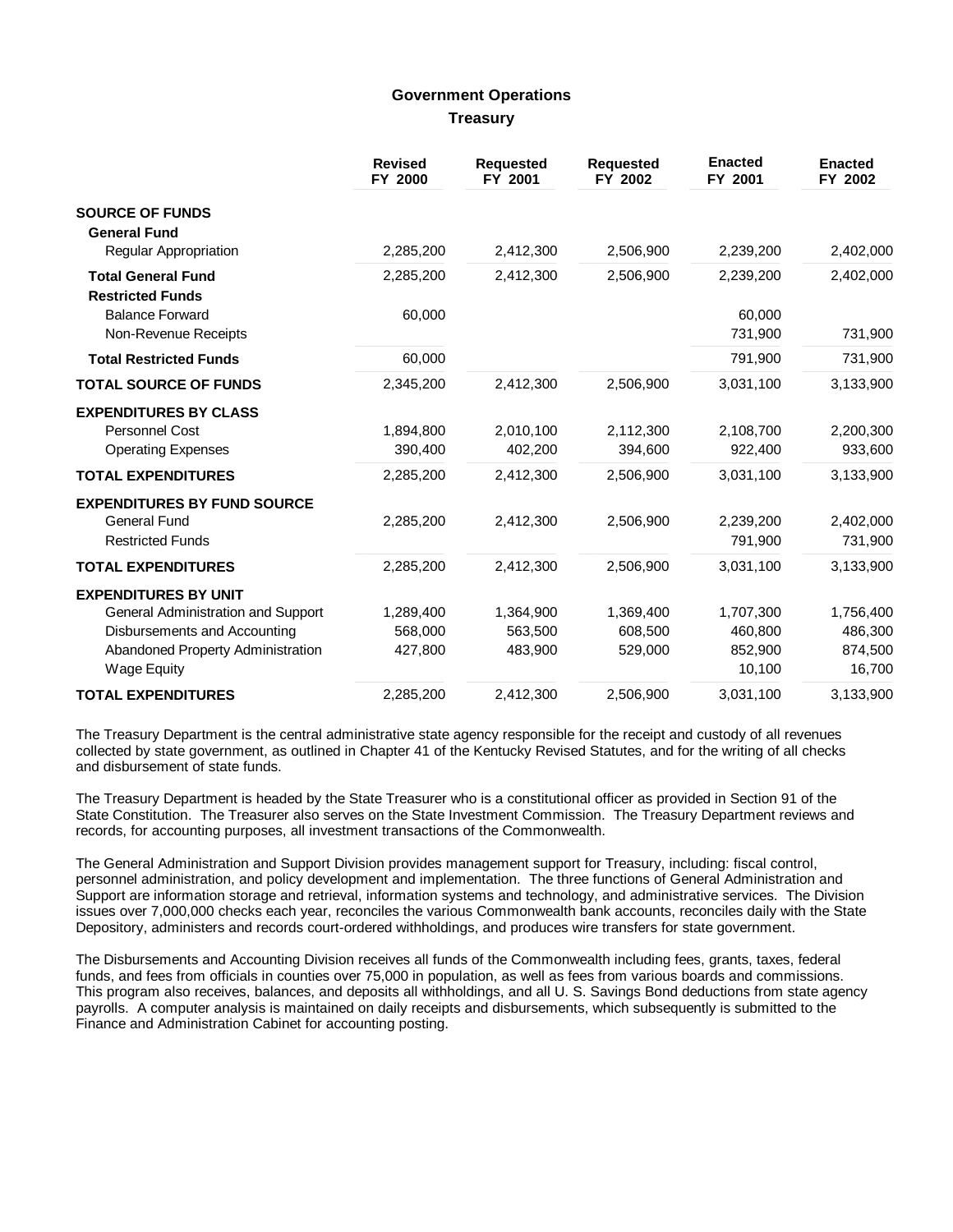The Abandoned Property program is responsible for administering the provisions of KRS Chapter 393 related to the Escheats Law. This program receives unclaimed property reports from holders and potential holders of unclaimed property, collects unclaimed property, pursues the location and collection of the property, and attempts to locate the rightful property owner.

### **Policy**

The 2000-2002 Budget of the Commonwealth provides restricted funds in accordance with Kentucky Revised Statute 393.3250 for the administration of the Unclaimed Property Program in the amount of \$731,900 in each year of the biennium. This action reflects the movement of available off-budget restricted funds to on-budget status to support ongoing activities of the Unclaimed Property Program.

Included in the enacted budget is an allocation from the General Fund in the amount of \$10,100 in fiscal year 2001 and \$16,700 in fiscal year 2002 for the Wage Equity Plan.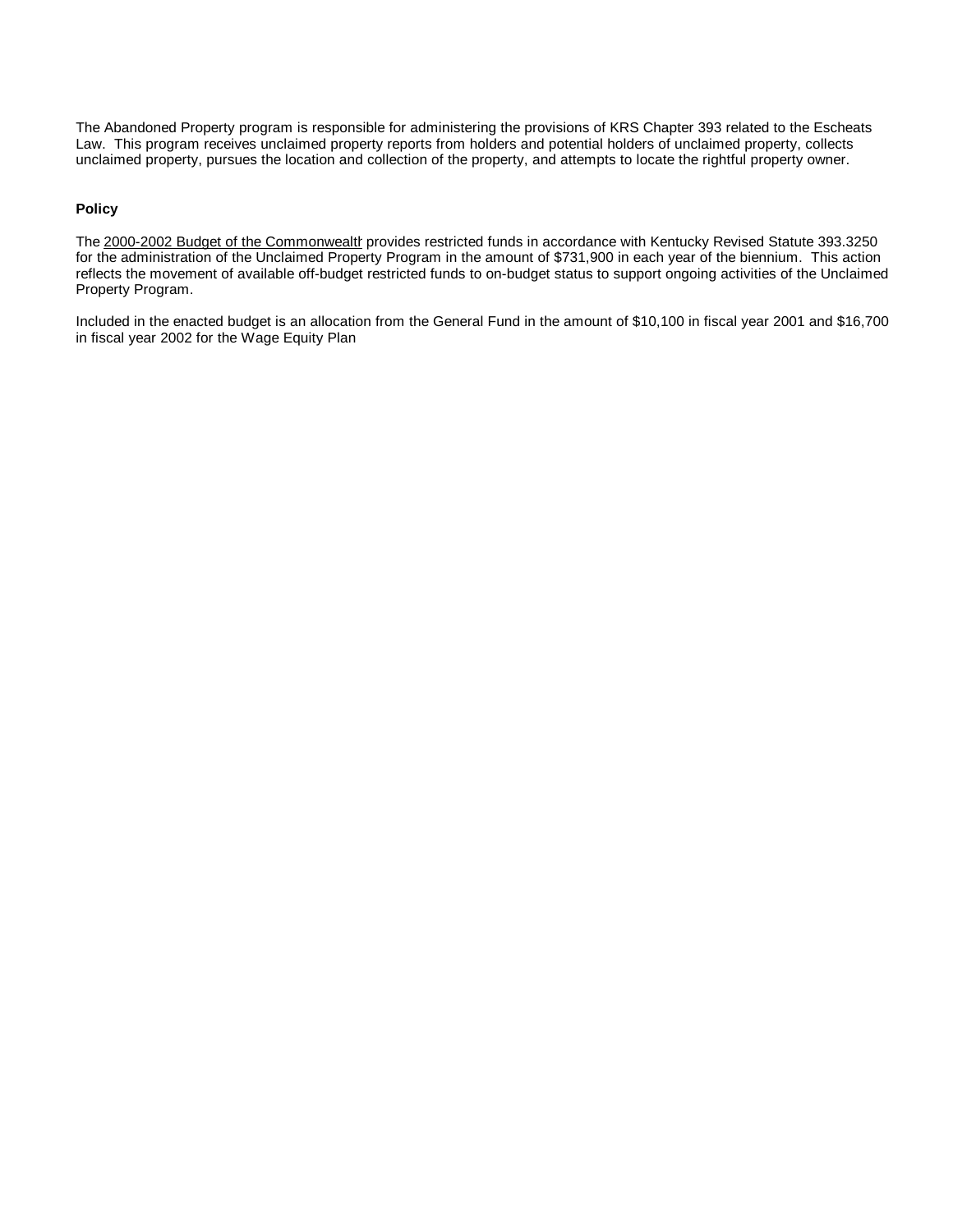# **Government Operations Attorney General**

|                                    | <b>Revised</b><br>FY 2000 | <b>Requested</b><br>FY 2001 | <b>Requested</b><br>FY 2002 | <b>Enacted</b><br>FY 2001 | <b>Enacted</b><br>FY 2002 |
|------------------------------------|---------------------------|-----------------------------|-----------------------------|---------------------------|---------------------------|
| <b>SOURCE OF FUNDS</b>             |                           |                             |                             |                           |                           |
| <b>General Fund</b>                |                           |                             |                             |                           |                           |
| Regular Appropriation              | 12,710,200                | 14,530,900                  | 16,311,200                  | 13,066,000                | 13,751,400                |
| <b>Mandated Allotments</b>         | 249,100                   |                             |                             |                           |                           |
| <b>Total General Fund</b>          | 12,959,300                | 14,530,900                  | 16,311,200                  | 13,066,000                | 13,751,400                |
| <b>Restricted Funds</b>            |                           |                             |                             |                           |                           |
| <b>Balance Forward</b>             | 1,232,300                 | 1,107,000                   | 652,600                     | 1,107,000                 | 652,600                   |
| <b>Current Receipts</b>            | 2,412,500                 | 2,774,800                   | 2,787,300                   | 2,774,800                 | 2,787,300                 |
| Non-Revenue Receipts               | 4,244,100                 | 4,313,100                   | 4,465,400                   | 4,313,100                 | 4,465,400                 |
| <b>Total Restricted Funds</b>      | 7,888,900                 | 8,194,900                   | 7,905,300                   | 8,194,900                 | 7,905,300                 |
| <b>Federal Funds</b>               |                           |                             |                             |                           |                           |
| <b>Balance Forward</b>             | 6,100                     |                             |                             |                           |                           |
| <b>Current Receipts</b>            | 1,240,600                 | 1,222,100                   | 1,283,200                   | 1,222,100                 | 1,283,200                 |
| Non-Revenue Receipts               | 1,228,700                 | 1,272,200                   | 1,300,800                   | 1,272,200                 | 1,300,800                 |
| <b>Total Federal Funds</b>         | 2,475,400                 | 2,494,300                   | 2,584,000                   | 2,494,300                 | 2,584,000                 |
| <b>TOTAL SOURCE OF FUNDS</b>       | 23,323,600                | 25,220,100                  | 26,800,500                  | 23,755,200                | 24,240,700                |
| <b>EXPENDITURES BY CLASS</b>       |                           |                             |                             |                           |                           |
| <b>Personnel Cost</b>              | 15,988,600                | 18,148,000                  | 20,097,100                  | 16,951,800                | 17,789,200                |
| <b>Operating Expenses</b>          | 2,837,000                 | 3,002,100                   | 3,073,600                   | 2,733,400                 | 2,821,700                 |
| Grants, Loans or Benefits          | 3,251,000                 | 3,298,000                   | 3,398,400                   | 3,298,000                 | 3,398,400                 |
| Debt Service                       | 80,000                    | 119,400                     | 123,000                     | 119,400                   | 123,000                   |
| <b>Capital Outlay</b>              | 60,000                    |                             |                             |                           |                           |
| <b>TOTAL EXPENDITURES</b>          | 22,216,600                | 24,567,500                  | 26,692,100                  | 23,102,600                | 24,132,300                |
| <b>EXPENDITURES BY FUND SOURCE</b> |                           |                             |                             |                           |                           |
| <b>General Fund</b>                | 12,959,300                | 14,530,900                  | 16,311,200                  | 13,066,000                | 13,751,400                |
| <b>Restricted Funds</b>            | 6,781,900                 | 7,542,300                   | 7,796,900                   | 7,542,300                 | 7,796,900                 |
| <b>Federal Funds</b>               | 2,475,400                 | 2,494,300                   | 2,584,000                   | 2,494,300                 | 2,584,000                 |
| <b>TOTAL EXPENDITURES</b>          | 22,216,600                | 24,567,500                  | 26,692,100                  | 23,102,600                | 24,132,300                |
| <b>EXPENDITURES BY UNIT</b>        |                           |                             |                             |                           |                           |
| <b>Administrative Services</b>     | 2,388,200                 | 2,477,900                   | 2,596,400                   | 2,364,500                 | 2,477,000                 |
| <b>Criminal Services</b>           | 7,781,300                 | 8,491,200                   | 8,892,000                   | 8,724,100                 | 9,138,000                 |
| <b>Advocacy Services</b>           | 4,632,400                 | 5,497,000                   | 5,888,600                   | 4,520,800                 | 4,687,800                 |
| <b>Civil Services</b>              | 3,357,700                 | 3,869,700                   | 4,936,700                   | 3,185,600                 | 3,339,300                 |
| Uninsured Employers Fund           | 4,057,000                 | 4,231,700                   | 4,378,400                   | 4,231,700                 | 4,378,400                 |
| <b>Wage Equity</b>                 |                           |                             |                             | 75,900                    | 111,800                   |
| <b>TOTAL EXPENDITURES</b>          | 22,216,600                | 24,567,500                  | 26,692,100                  | 23,102,600                | 24,132,300                |

The Attorney General, as the Commonwealth's Constitutional chief law enforcement officer, performs a range of legal, investigative and administrative duties. The Office has five major programmatic areas: Administrative Ser the relevant programmatic focus of each area.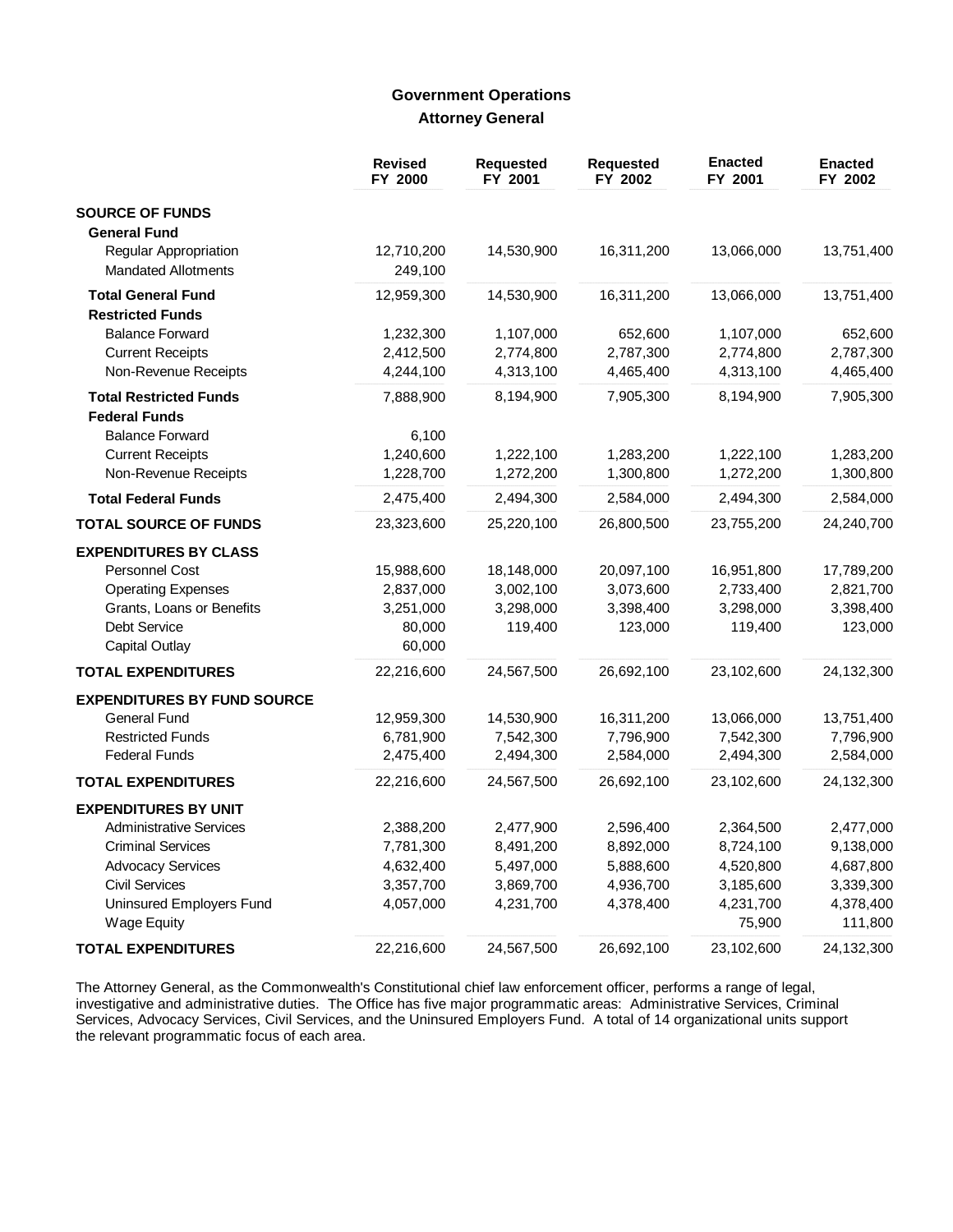The Administrative Services program area contains the Administrative Services Division and the Prosecutor's Advisory Council Services Division. The Administrative Services Division duties include: personnel, payroll, fiscal, budget, state and federal grants, and training. The Prosecutors Advisory Council Services Division duties include: personnel, payroll, fiscal, budget, state and federal grants, and legal education, related to the Unified Prosecutorial System (UPS), along with the maintenance of child sexual abuse caseload and statistics, and the responsibility for the Victim and Witness Protection Program.

The Criminal Services program area contains the following Divisions: Criminal Appellate, Medicaid Fraud and Abuse Control, Special Investigations, Special Prosecutions, and Financial Integrity Enforcement. The Criminal Appellate Division, as mandated by KRS 15.020, provides representation by the Attorney General for the Commonwealth in all criminal appeals in which the Commonwealth has an interest in both state and federal courts. The Medicaid Fraud and Abuse Control Division investigates and prosecutes cases of Medicaid Provider fraud pursuant to KRS 194.500-900 and KRS 205, and further complaints of abuse, neglect, and exploitation of residents in Medicaid facilities. The Special Investigations Division investigates specialized, primarily white-collar criminal activity and welfare recipient fraud. The Special Prosecutions Division, pursuant too KRS 15.190 - 71, prosecutes complex criminal cases when local prosecutors need assistance, disqualification from the case, prosecution of thefts from the Commonwealth by employees or elected officials, election law violations, and ethics law violations. The Financial Integrity Enforcement Division investigates the fraudulent use of social security numbers and other personal information to obtain cash, goods, or services illegally, food stamp fraud, sale of counterfeit items, untaxed cigarettes, and election fraud

The Advocacy Services program area contains the following Divisions, Offices, or Commissions: Consumer Protection, Office of Rate Intervention, Office of Senior Protection, Victim's Advocacy, and Child Support Enforcement Commission. The Consumer Protection Division enforces the provisions of the Consumer Protection Act that prohibit unfair, false, misleading, and deceptive acts or practices in trade or commerce. The Office of Rate Intervention is responsible for representing the interests of consumers before federal, state, and local rate-making and regulatory bodies in the areas of utilities and health care insurance. The Office of Senior Protection coordinates with other law enforcement agencies to provide instructional and educational methods of crime prevention to senior citizens. The Victim's Advocacy Division administers the victims advocate program and provides support services to victims of crime. The Child Support Enforcement Commission, pursuant to KRS 15.290, advises the Governor on child support enforcement issues and provides special investigations into child support evasion.

The Civil Services program area contains the Civil and Environmental Law Division and the Administrative Hearings Division. The Civil Law Division represents the state's boards and agencies, issues formal opinions, represents state officials, elected prosecutors and the judiciary in legal proceedings, and intervenes in constitutional challenges to state statutes; furthermore, the Division serves as the legal representative of the Uninsured Employer's Fund in all proceedings to enforce workers' compensation claims against or for the Fund. The Administrative Hearings Division provides hearing officer services to state agencies.

The Uninsured Employer's Fund, pursuant to KRS 342.760, is part of the Commonwealth's workers' compensation system. The Fund is responsible for payment of workers' compensation to employees when the employer does not have worker compensation insurance.

#### **Policy**

Additional restricted funds of \$125,000 in fiscal year 2001 and \$129,400 in fiscal year 2002 are provided for personnel and operating expenditures related to the expansion of the Financial Integrity Enforcement initiative.

Additional restricted funds of \$155,000 in fiscal year 2001 and \$157,500 in fiscal year 2002 are provided for personnel and operating expenditures related to the Office of Senior Protection.

Additional restricted funds of \$60,000 in fiscal year 2001 and \$62,100 in fiscal year 2002 are provided for personnel and operating expenditures related to KRS 431.660, requiring the establishment of a director position for the Multidisciplinary Child Sexual Abuse Commission, which was not previously funded.

Additional restricted funds of \$30,000 in fiscal year 2001 and \$31,000 in fiscal year 2002 are provided for personnel and operating expenditures related to the Tobacco Master Settlement Agreement Compliance Advisory Board.

Included in the enacted budget is an allocation from the General Fund in the amount of \$75,900 in fiscal year 2001 and \$111,800 in fiscal year 2002 for the Wage Equity Plan.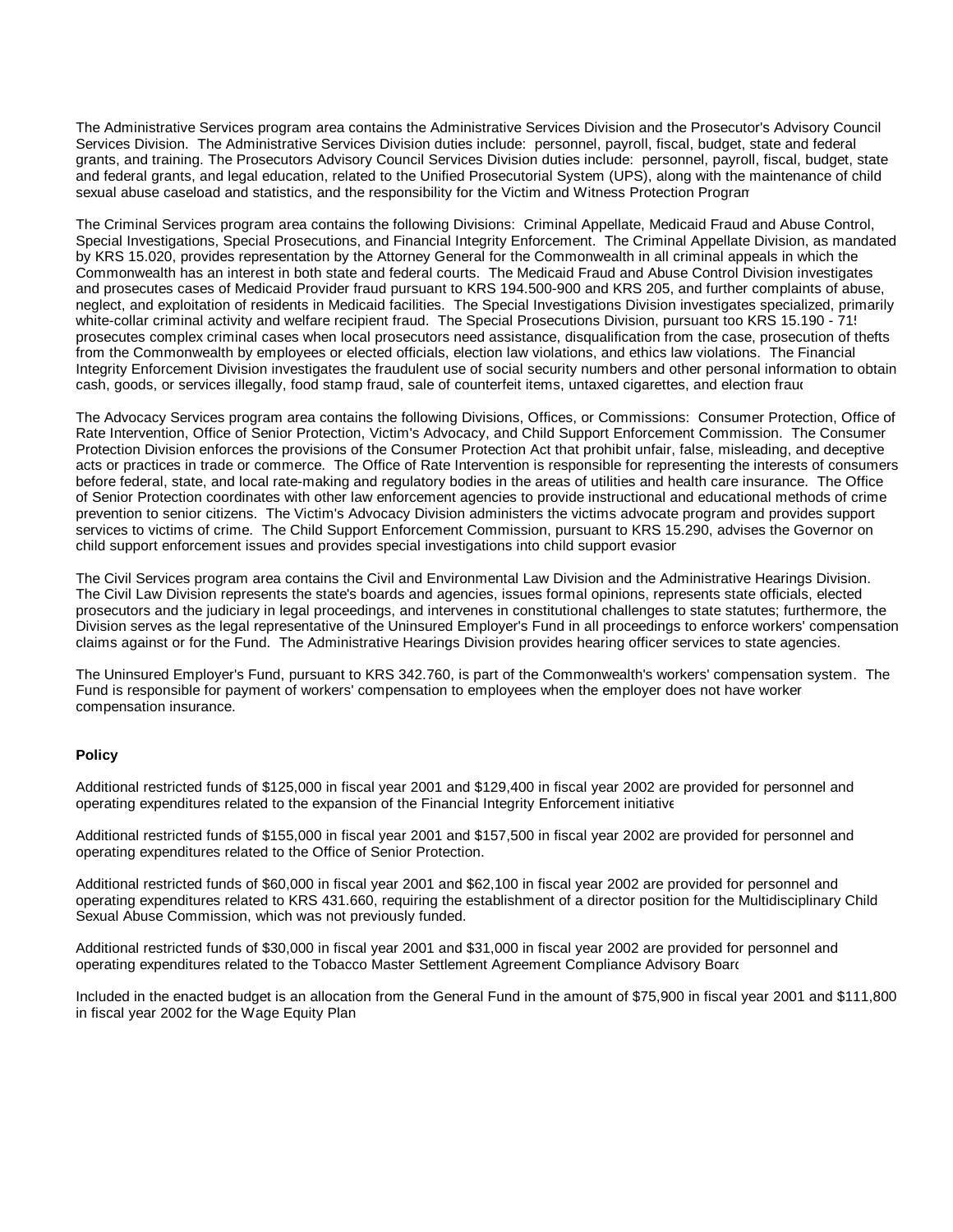## **Government Operations Unified Prosecutorial System**

|                                                       | <b>Revised</b><br>FY 2000 | <b>Requested</b><br>FY 2001 | Requested<br>FY 2002 | <b>Enacted</b><br>FY 2001 | <b>Enacted</b><br>FY 2002 |
|-------------------------------------------------------|---------------------------|-----------------------------|----------------------|---------------------------|---------------------------|
| <b>SOURCE OF FUNDS</b>                                |                           |                             |                      |                           |                           |
| <b>General Fund</b>                                   |                           |                             |                      |                           |                           |
| Regular Appropriation                                 | 38,441,400                | 46,121,700                  | 50,413,300           | 41,824,000                | 44,588,600                |
| <b>Continuing Appropriation</b>                       | 241,900                   |                             |                      |                           |                           |
| <b>Total General Fund</b>                             | 38,683,300                | 46,121,700                  | 50,413,300           | 41,824,000                | 44,588,600                |
| <b>Restricted Funds</b>                               |                           |                             |                      |                           |                           |
| <b>Balance Forward</b>                                | 784,000                   | 917,400                     | 655,300              | 917,400                   | 655,300                   |
| Non-Revenue Receipts                                  | 479,200                   | 103,000                     | 103,000              | 103,000                   | 103,000                   |
| <b>Total Restricted Funds</b><br><b>Federal Funds</b> | 1,263,200                 | 1,020,400                   | 758,300              | 1,020,400                 | 758,300                   |
| <b>Balance Forward</b>                                | 26,800                    | 29,000                      | 21,900               | 29,000                    | 21,900                    |
| Non-Revenue Receipts                                  | 831,600                   | 874,000                     | 866,000              | 874,000                   | 866,000                   |
| <b>Total Federal Funds</b>                            | 858,400                   | 903,000                     | 887,900              | 903,000                   | 887,900                   |
| <b>TOTAL SOURCE OF FUNDS</b>                          | 40,804,900                | 48,045,100                  | 52,059,500           | 43,747,400                | 46,234,800                |
| <b>EXPENDITURES BY CLASS</b>                          |                           |                             |                      |                           |                           |
| Personnel Cost                                        | 36,513,900                | 42,792,600                  | 47,090,000           | 40,069,500                | 43,197,800                |
| <b>Operating Expenses</b>                             | 3,199,600                 | 4,253,800                   | 4,097,900            | 2,418,800                 | 1,905,000                 |
| Grants, Loans or Benefits                             | 145,000                   | 321,500                     | 318,100              | 581,900                   | 578,500                   |
| <b>TOTAL EXPENDITURES</b>                             | 39,858,500                | 47,367,900                  | 51,506,000           | 43,070,200                | 45,681,300                |
| <b>EXPENDITURES BY FUND SOURCE</b>                    |                           |                             |                      |                           |                           |
| <b>General Fund</b>                                   | 38,683,300                | 46,121,700                  | 50,413,300           | 41,824,000                | 44,588,600                |
| <b>Restricted Funds</b>                               | 345,800                   | 365,100                     | 220,300              | 365,100                   | 220,300                   |
| <b>Federal Funds</b>                                  | 829,400                   | 881,100                     | 872,400              | 881,100                   | 872,400                   |
| <b>TOTAL EXPENDITURES</b>                             | 39,858,500                | 47,367,900                  | 51,506,000           | 43,070,200                | 45,681,300                |
| <b>EXPENDITURES BY UNIT</b>                           |                           |                             |                      |                           |                           |
| <b>Commonwealth's Attorneys</b>                       | 21,263,500                | 25,049,800                  | 26,974,300           | 23,003,700                | 24,291,600                |
| <b>County Attorneys</b>                               | 18,595,000                | 22,318,100                  | 24,531,700           | 20,066,500                | 21,389,700                |
| <b>TOTAL EXPENDITURES</b>                             | 39,858,500                | 47,367,900                  | 51,506,000           | 43,070,200                | 45,681,300                |

Pursuant to KRS 15.700 the Unified Prosecutorial System was established January 1, 1978, to encourage cooperation among law enforcement officers and to provide for the general supervision of criminal justice by the Attorney General, as chief law enforcement officer and chief prosecutor of the Commonwealth. Also, its role is to maintain uniform and efficient enforcement of the criminal law and administration of criminal justice throughout the Commonwealth.

The Unified Prosecutorial System is administered by the Prosecutors Advisory Council with the Attorney General serving as chairman. The Unified Prosecutorial System is comprised of the 56 Commonwealth's Attorneys for the purpose of prosecuting criminal cases in Kentucky's circuit and district courts.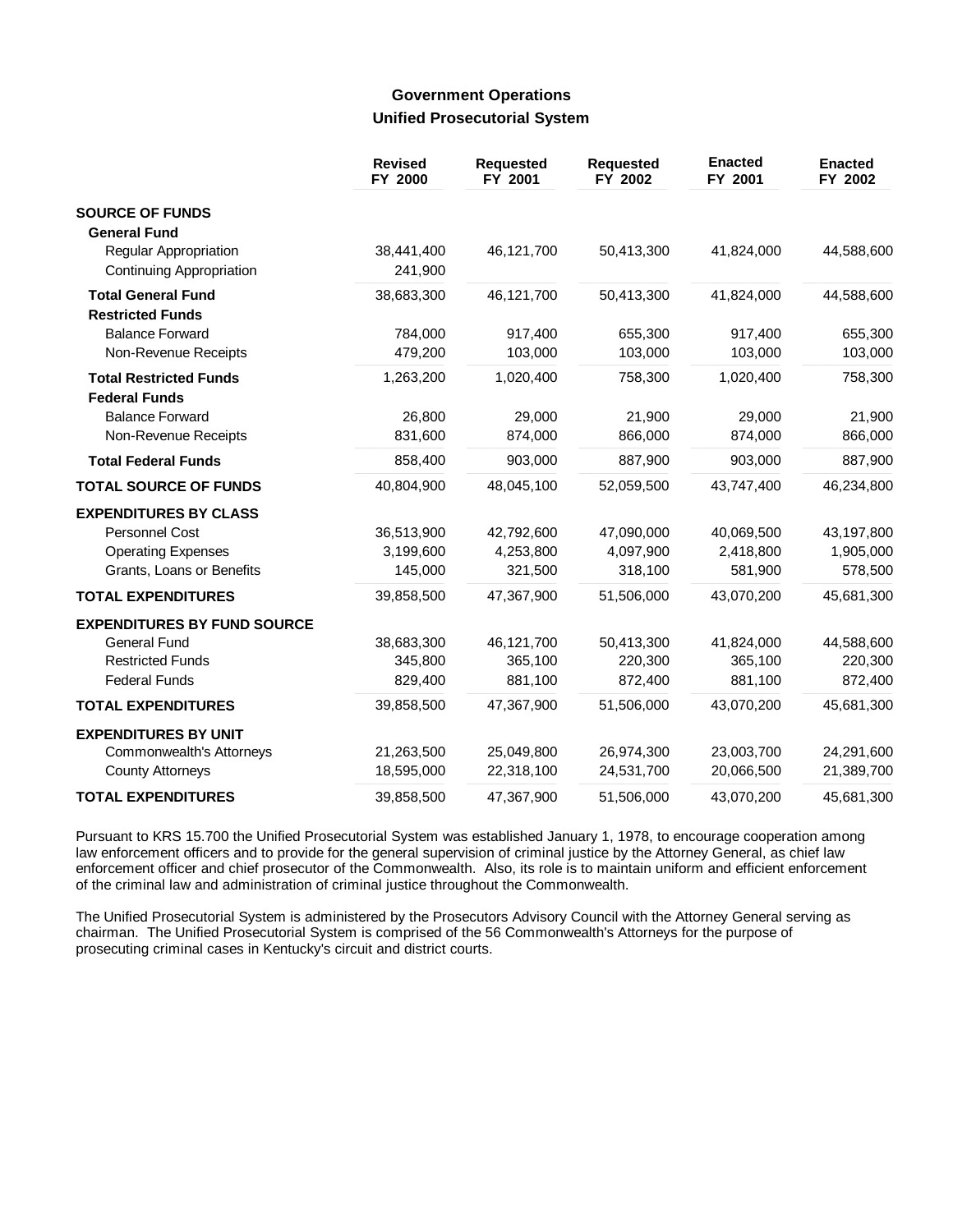### **Government Operations Commonwealth's Attorneys**

|                                                          | <b>Revised</b><br>FY 2000 | <b>Requested</b><br>FY 2001 | <b>Requested</b><br>FY 2002 | <b>Enacted</b><br>FY 2001 | <b>Enacted</b><br>FY 2002 |
|----------------------------------------------------------|---------------------------|-----------------------------|-----------------------------|---------------------------|---------------------------|
| <b>SOURCE OF FUNDS</b>                                   |                           |                             |                             |                           |                           |
| <b>General Fund</b>                                      |                           |                             |                             |                           |                           |
| Regular Appropriation<br><b>Continuing Appropriation</b> | 20,092,400<br>241,900     | 24,098,100                  | 26,186,100                  | 22,052,000                | 23,503,400                |
| <b>Total General Fund</b><br><b>Restricted Funds</b>     | 20,334,300                | 24,098,100                  | 26,186,100                  | 22,052,000                | 23,503,400                |
| <b>Balance Forward</b>                                   | 695,600                   | 837,500                     | 615,000                     | 837,500                   | 615,000                   |
| Non-Revenue Receipts                                     | 476,200                   | 100,000                     | 100,000                     | 100,000                   | 100,000                   |
| <b>Total Restricted Funds</b><br><b>Federal Funds</b>    | 1,171,800                 | 937,500                     | 715,000                     | 937,500                   | 715,000                   |
| <b>Balance Forward</b>                                   | 18,600                    | 21.700                      | 15,500                      | 21.700                    | 15,500                    |
| Non-Revenue Receipts                                     | 598,000                   | 623,000                     | 604,000                     | 623,000                   | 604,000                   |
| <b>Total Federal Funds</b>                               | 616,600                   | 644,700                     | 619,500                     | 644,700                   | 619,500                   |
| <b>TOTAL SOURCE OF FUNDS</b>                             | 22,122,700                | 25,680,300                  | 27,520,600                  | 23,634,200                | 24,837,900                |
| <b>EXPENDITURES BY CLASS</b>                             |                           |                             |                             |                           |                           |
| Personnel Cost                                           | 18,528,900                | 21,682,700                  | 23,800,800                  | 20,403,300                | 22,205,200                |
| <b>Operating Expenses</b>                                | 2,594,600                 | 3,050,600                   | 2,857,000                   | 2,023,500                 | 1,509,500                 |
| Grants, Loans or Benefits                                | 140,000                   | 316,500                     | 316,500                     | 576,900                   | 576,900                   |
| <b>TOTAL EXPENDITURES</b>                                | 21,263,500                | 25,049,800                  | 26,974,300                  | 23,003,700                | 24,291,600                |
| <b>EXPENDITURES BY FUND SOURCE</b>                       |                           |                             |                             |                           |                           |
| <b>General Fund</b>                                      | 20,334,300                | 24,098,100                  | 26,186,100                  | 22,052,000                | 23,503,400                |
| <b>Restricted Funds</b>                                  | 334,300                   | 322,500                     | 179,900                     | 322,500                   | 179,900                   |
| <b>Federal Funds</b>                                     | 594,900                   | 629,200                     | 608,300                     | 629,200                   | 608,300                   |
| <b>TOTAL EXPENDITURES</b>                                | 21,263,500                | 25,049,800                  | 26,974,300                  | 23,003,700                | 24,291,600                |

Pursuant to KRS 15.725, the Commonwealth's Attorneys attend each circuit court held in the judicial circuit. The Commonwealth's Attorneys, except as provided by KRS 15.715, also have the duty to prosecute all violations of the criminal and penal laws which are tried in the circuit court. In addition, the Commonwealth's Attorney's have the primary responsibility within the judicial circuit to present evidence to the grand jury concerning such violations.

In accordance with KRS 15.735, the Commonwealth's Attorneys also serve as special prosecutors in cases where the regularly elected prosecutor has been disqualified.

The Commonwealth's Attorney program is made up of 56 elected Commonwealth's Attorneys, one for each circuit, and each having a staff. Fifteen circuits have full-time Commonwealth's Attorneys, with the remaining being part-time. The prosecution of each felony requires a thorough investigation that involves extensive research and trial preparation by the prosecutor. Witness interviews, motions, conferences, plea-bargaining, case studies, and continuing legal education are a part of each prosecutor's responsibility in representing the Commonwealth and citizens of Kentucky as the state's attorney.

#### **Policy**

The enacted budget provides General Fund resources of \$564,700 in fiscal year 2001 and \$592,900 in fiscal year 2002 for the transition of six part-time Commonwealth Attorney's offices to full-time status.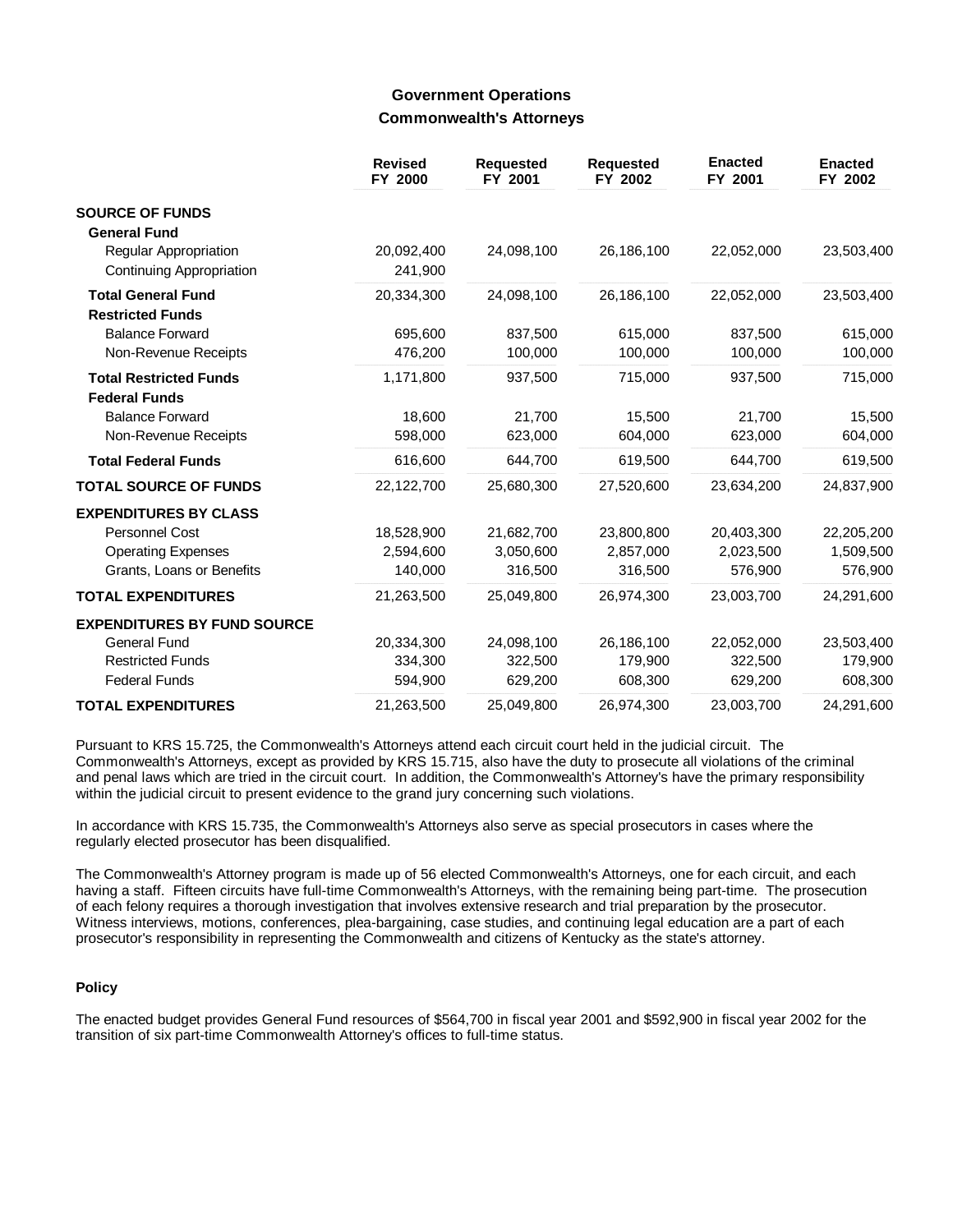The enacted budget provides General Fund resources of \$208,500 in fiscal year 2001 and \$627,100 in fiscal year 2002 for staff salary increases.

Additional General Fund revenues of \$436,900 in each year of the 2000-2002 biennium are provided in the enacted budget to fund medical examination fees associated with the Rape Victims Assistance program.

Additional General Fund resources of \$299,700 in each year of the 2000-2002 biennium are provided in the enacted budget to support an increase of \$500 per month for the office expense allowance for each Commonwealth's Attorney.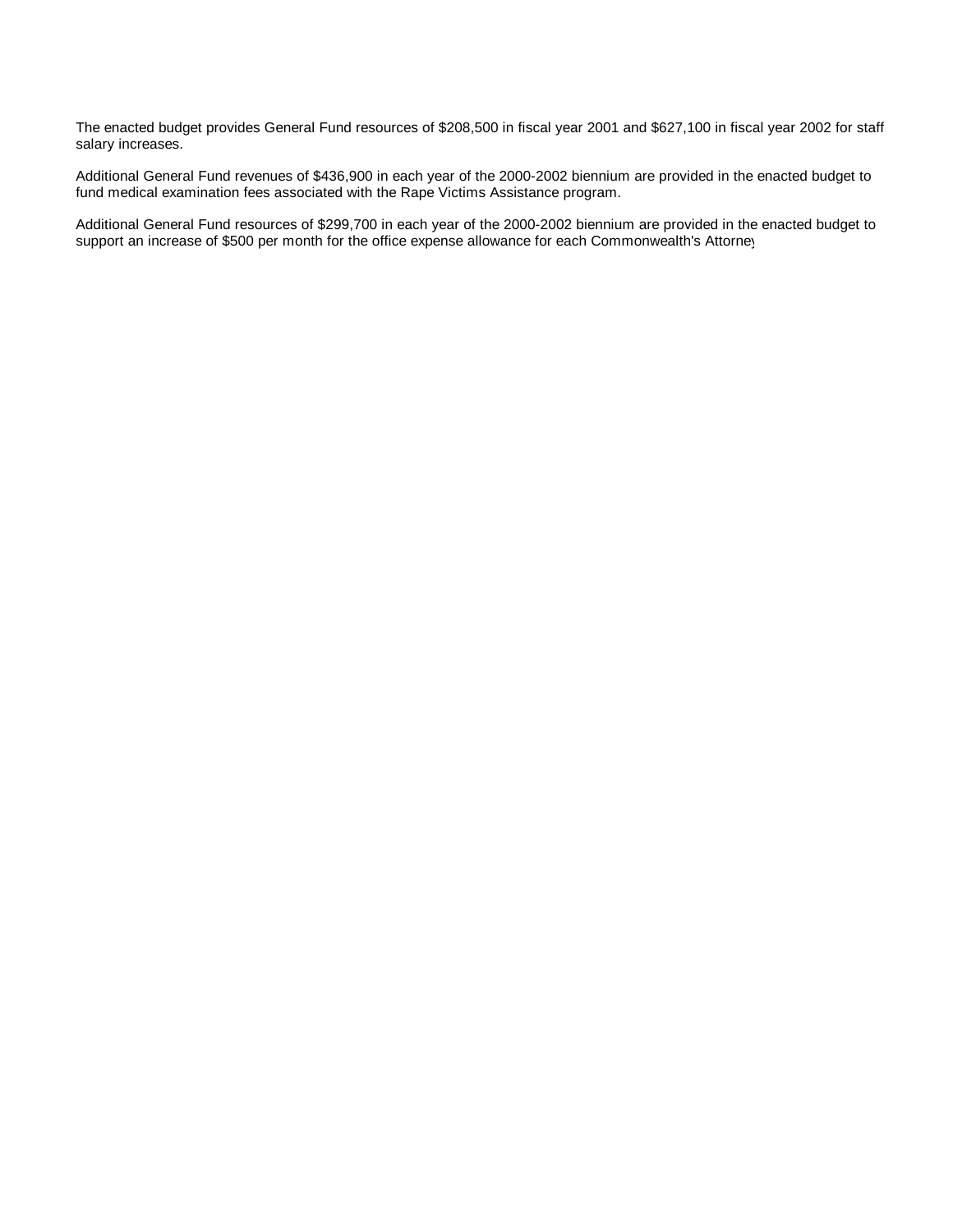### **Government Operations County Attorneys**

|                                                       | <b>Revised</b><br>FY 2000 | <b>Requested</b><br>FY 2001 | <b>Requested</b><br>FY 2002 | <b>Enacted</b><br>FY 2001 | <b>Enacted</b><br>FY 2002 |
|-------------------------------------------------------|---------------------------|-----------------------------|-----------------------------|---------------------------|---------------------------|
| <b>SOURCE OF FUNDS</b>                                |                           |                             |                             |                           |                           |
| <b>General Fund</b>                                   |                           |                             |                             |                           |                           |
| Regular Appropriation                                 | 18,349,000                | 22,023,600                  | 24,227,200                  | 19,772,000                | 21,085,200                |
| <b>Total General Fund</b><br><b>Restricted Funds</b>  | 18,349,000                | 22,023,600                  | 24,227,200                  | 19,772,000                | 21,085,200                |
| <b>Balance Forward</b>                                | 88,400                    | 79,900                      | 40,300                      | 79,900                    | 40,300                    |
| Non-Revenue Receipts                                  | 3,000                     | 3,000                       | 3,000                       | 3,000                     | 3,000                     |
| <b>Total Restricted Funds</b><br><b>Federal Funds</b> | 91,400                    | 82,900                      | 43,300                      | 82,900                    | 43,300                    |
| <b>Balance Forward</b>                                | 8,200                     | 7,300                       | 6,400                       | 7.300                     | 6,400                     |
| Non-Revenue Receipts                                  | 233,600                   | 251,000                     | 262,000                     | 251,000                   | 262,000                   |
| <b>Total Federal Funds</b>                            | 241,800                   | 258,300                     | 268,400                     | 258,300                   | 268,400                   |
| <b>TOTAL SOURCE OF FUNDS</b>                          | 18,682,200                | 22,364,800                  | 24,538,900                  | 20,113,200                | 21,396,900                |
| <b>EXPENDITURES BY CLASS</b>                          |                           |                             |                             |                           |                           |
| Personnel Cost                                        | 17,985,000                | 21,109,900                  | 23,289,200                  | 19,666,200                | 20,992,600                |
| <b>Operating Expenses</b>                             | 605,000                   | 1,203,200                   | 1,240,900                   | 395.300                   | 395,500                   |
| Grants, Loans or Benefits                             | 5,000                     | 5,000                       | 1,600                       | 5,000                     | 1,600                     |
| <b>TOTAL EXPENDITURES</b>                             | 18,595,000                | 22,318,100                  | 24,531,700                  | 20,066,500                | 21,389,700                |
| <b>EXPENDITURES BY FUND SOURCE</b>                    |                           |                             |                             |                           |                           |
| <b>General Fund</b>                                   | 18,349,000                | 22,023,600                  | 24,227,200                  | 19,772,000                | 21,085,200                |
| <b>Restricted Funds</b>                               | 11,500                    | 42,600                      | 40,400                      | 42,600                    | 40,400                    |
| <b>Federal Funds</b>                                  | 234,500                   | 251,900                     | 264,100                     | 251,900                   | 264,100                   |
| <b>TOTAL EXPENDITURES</b>                             | 18,595,000                | 22,318,100                  | 24,531,700                  | 20,066,500                | 21,389,700                |

Pursuant to KRS 15.725(2), the County Attorney attends the district court in the county and prosecutes all violations of criminal and penal laws within the jurisdiction of that district court. In accordance with KRS 15.735, County Attorneys also serve as special prosecutors in cases where the regular elected prosecutor has been disqualified.

The County Attorney is statutorily responsible for handling felony cases until the case is transferred to circuit court. The County Attorney must complete misdemeanors, juvenile and traffic cases, warrant preparation, motions, investigations, and witness interviews. The County Attorney frequently mediates local complaints; thus, many of the services provided may never appear on a court docket.

#### **Policy**

The enacted budget provides General Fund resources of \$521,300 in fiscal year 2001 and \$547,300 in fiscal year 2002 for additional staffing needs of the County Attorney offices.

The enacted budget provides General Fund resources of \$163,900 in fiscal year 2001 and \$533,900 in fiscal year 2002 for Assistant County Attorney salary improvements.

Additional General Fund resources of \$360,000 in each year of the 2000-2002 biennium are provided in the enacted budget to support an increase of \$250 per month for the office expense allowance for each County Attorney.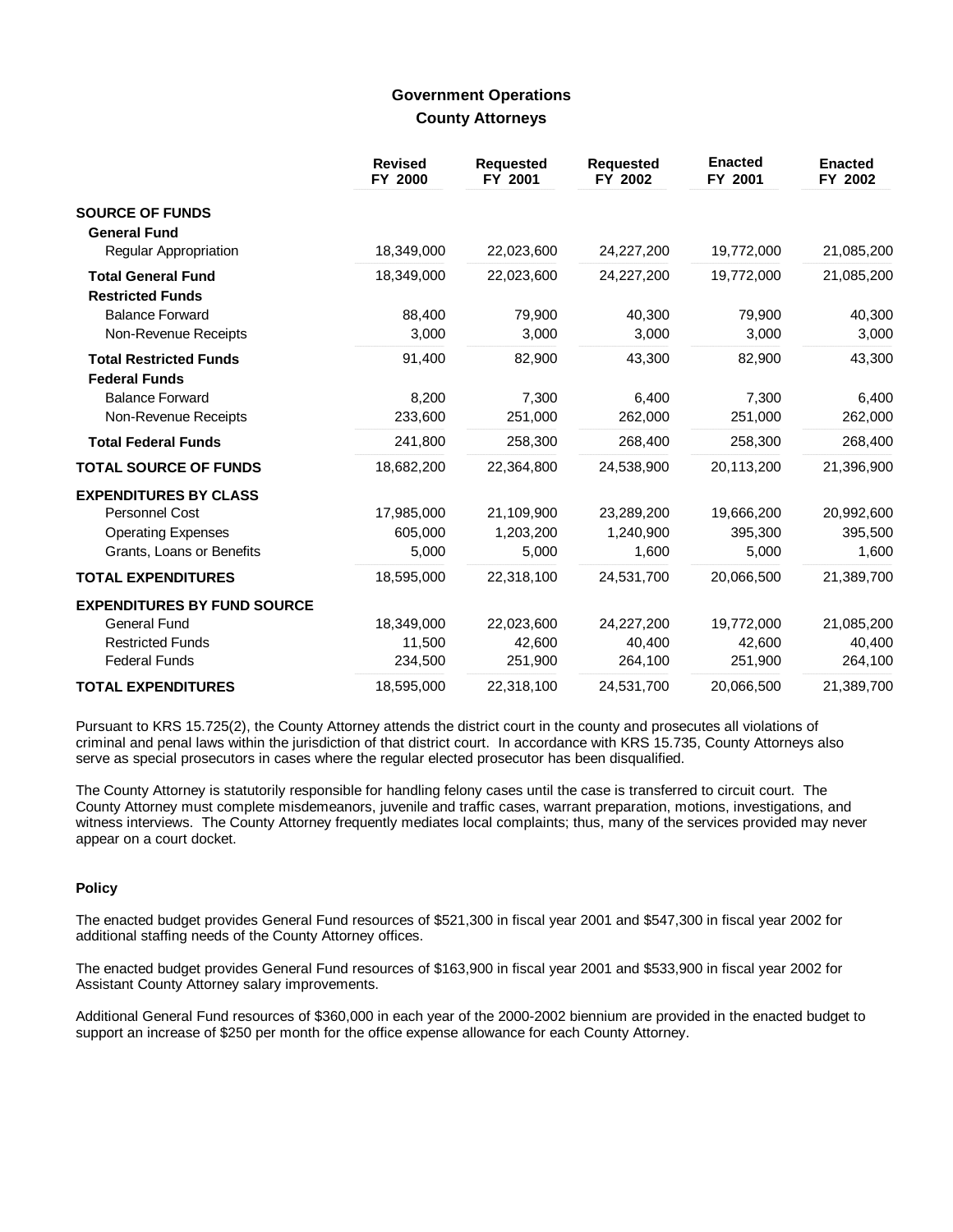## **Government Operations Auditor of Public Accounts**

|                                           | <b>Revised</b><br>FY 2000 | <b>Requested</b><br>FY 2001 | <b>Requested</b><br>FY 2002 | <b>Enacted</b><br>FY 2001 | <b>Enacted</b><br>FY 2002 |
|-------------------------------------------|---------------------------|-----------------------------|-----------------------------|---------------------------|---------------------------|
| <b>SOURCE OF FUNDS</b>                    |                           |                             |                             |                           |                           |
| <b>General Fund</b>                       |                           |                             |                             |                           |                           |
| Regular Appropriation                     | 5,749,400                 | 5,868,400                   | 5,986,600                   | 5,895,400                 | 5,911,600                 |
| <b>Total General Fund</b>                 | 5,749,400                 | 5,868,400                   | 5,986,600                   | 5,895,400                 | 5,911,600                 |
| <b>Restricted Funds</b>                   |                           |                             |                             |                           |                           |
| <b>Balance Forward</b>                    | 1,136,900                 | 1,965,500                   | 1,006,500                   | 1,965,500                 | 1,006,500                 |
| <b>Current Receipts</b>                   | 3,978,500                 | 3,750,000                   | 3,750,000                   | 3,750,000                 | 3,750,000                 |
| <b>Total Restricted Funds</b>             | 5,115,400                 | 5,715,500                   | 4,756,500                   | 5,715,500                 | 4,756,500                 |
| <b>TOTAL SOURCE OF FUNDS</b>              | 10,864,800                | 11,583,900                  | 10,743,100                  | 11,610,900                | 10,668,100                |
| <b>EXPENDITURES BY CLASS</b>              |                           |                             |                             |                           |                           |
| Personnel Cost                            | 7,440,600                 | 8,252,900                   | 8,676,300                   | 8,279,900                 | 8,601,300                 |
| <b>Operating Expenses</b>                 | 1,165,800                 | 1,242,500                   | 1,226,300                   | 1,242,500                 | 1,226,300                 |
| <b>Capital Outlay</b>                     | 292,900                   | 1,082,000                   | 489,000                     | 1,082,000                 | 489,000                   |
| <b>TOTAL EXPENDITURES</b>                 | 8,899,300                 | 10,577,400                  | 10,391,600                  | 10.604.400                | 10,316,600                |
| <b>EXPENDITURES BY FUND SOURCE</b>        |                           |                             |                             |                           |                           |
| <b>General Fund</b>                       | 5,749,400                 | 5,868,400                   | 5,986,600                   | 5,895,400                 | 5,911,600                 |
| <b>Restricted Funds</b>                   | 3,149,900                 | 4,709,000                   | 4,405,000                   | 4,709,000                 | 4,405,000                 |
| <b>TOTAL EXPENDITURES</b>                 | 8,899,300                 | 10,577,400                  | 10,391,600                  | 10,604,400                | 10,316,600                |
| <b>EXPENDITURES BY UNIT</b>               |                           |                             |                             |                           |                           |
| Administration                            | 1,891,300                 | 2,244,000                   | 2,184,500                   | 2,223,000                 | 2,161,500                 |
| Examination and Information<br>Technology | 1,077,200                 | 1,280,600                   | 1,239,800                   | 1,265,600                 | 1,223,800                 |
| <b>Financial Audit</b>                    | 5,321,500                 | 6,326,700                   | 6,246,800                   | 6,232,600                 | 6,149,200                 |
| Performance Audit                         | 609,300                   | 726,100                     | 720,500                     | 846,100                   | 720,500                   |
| <b>Wage Equity</b>                        |                           |                             |                             | 37,100                    | 61,600                    |
| <b>TOTAL EXPENDITURES</b>                 | 8,899,300                 | 10,577,400                  | 10,391,600                  | 10,604,400                | 10,316,600                |

The Auditor of Public Accounts is a constitutionally elected official charged with the responsibility for auditing all state agencies and county governments, pursuant to KRS Chapter 43. Statutory responsibility requires that the Auditor's Office audit the state general accounts, the accounts of all state agencies, all private and semi-private agencies receiving or handling state funds and all state revenue collections. Furthermore, the Auditor must examine the management and control of all institutions and public works in which the state has financial interest or legal power; the safe custody and proper accounting of all state property must be ensured, pursuant to KRS 43.050.

The Auditor's Office is responsible for assisting state and local officials in establishing and maintaining proper accounting records, internal controls, and administrative controls over public funds. In addition, requests from public officials, the general public, the Legislative Research Commission, and the Governor's Office are made concerning financial matters, program matters, special audits, and investigations.

The Auditor of Public Accounts has four distinct programmatic areas: Administration, Division of Examination and Technology, Division of Financial Audit, and the Division of Performance Audit.

The Administration area includes: the Office of the State Auditor, support staff, policy staff, and General Counsel; the Office of Planning and Management with the budget, fiscal, and personnel duties; and the Office of Quality Assurance and Consultation, which is responsible for the development of audit procedures, audit quality control, internal training, and external training.

The Division of Examination and Information Technology is responsible for internal technology systems, state and public entities, data processing systems, special examinations of complaints, and public investment analysis.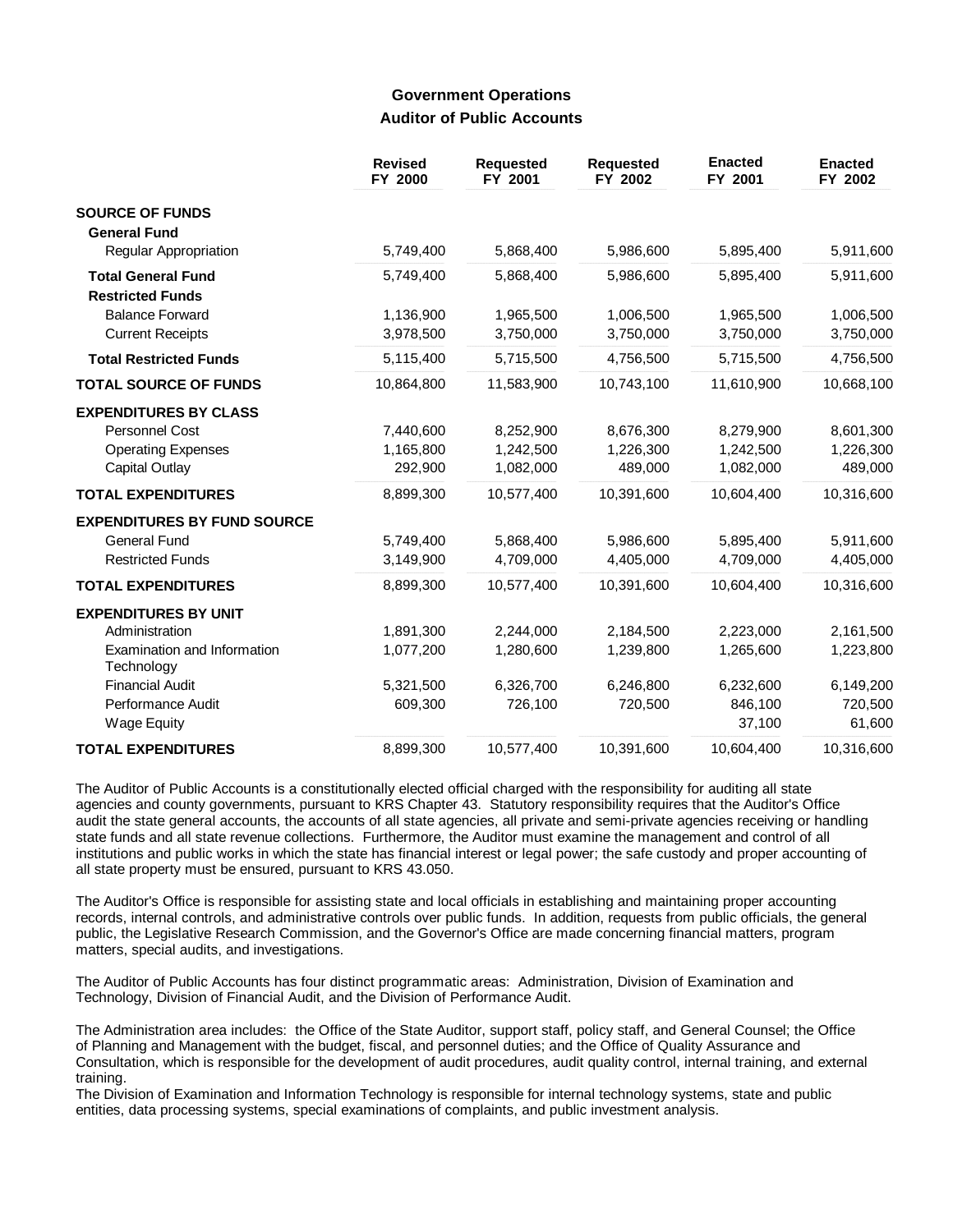The Division of Financial Audit is responsible for financial audits of state agency transactions, pursuant to KRS 43.050; county officials such as fiscal courts, sheriffs, county clerks, property valuation administrators, county attorneys, circuit clerks, and special districts per KRS 43.070. The Single Audit Act of 1984 as enacted by the United States Congress is also one of the responsibilities for the Auditor of Public Accounts.

The Division of Performance Audit conducts audits of public entities to increase the effectiveness of the delivery of services and to reduce the costs of service delivery to the public.

#### **Policy**

The enacted budget provides restricted funds of \$359,000 for fiscal year 2001 and \$377,800 for fiscal year 2002 to implement an aggressive turnover prevention strategy.

Restricted funds of \$1,082,000 for fiscal year 2001 and \$489,000 for fiscal year 2002 are provided for upgrades in computer hardware and software which will allow the Auditor of Public Accounts to create an expert auditing system and begin on-line auditing.

The enacted budget provides for a General Fund appropriation of \$120,000 for fiscal year 2001 for a performance budgeting pilot project.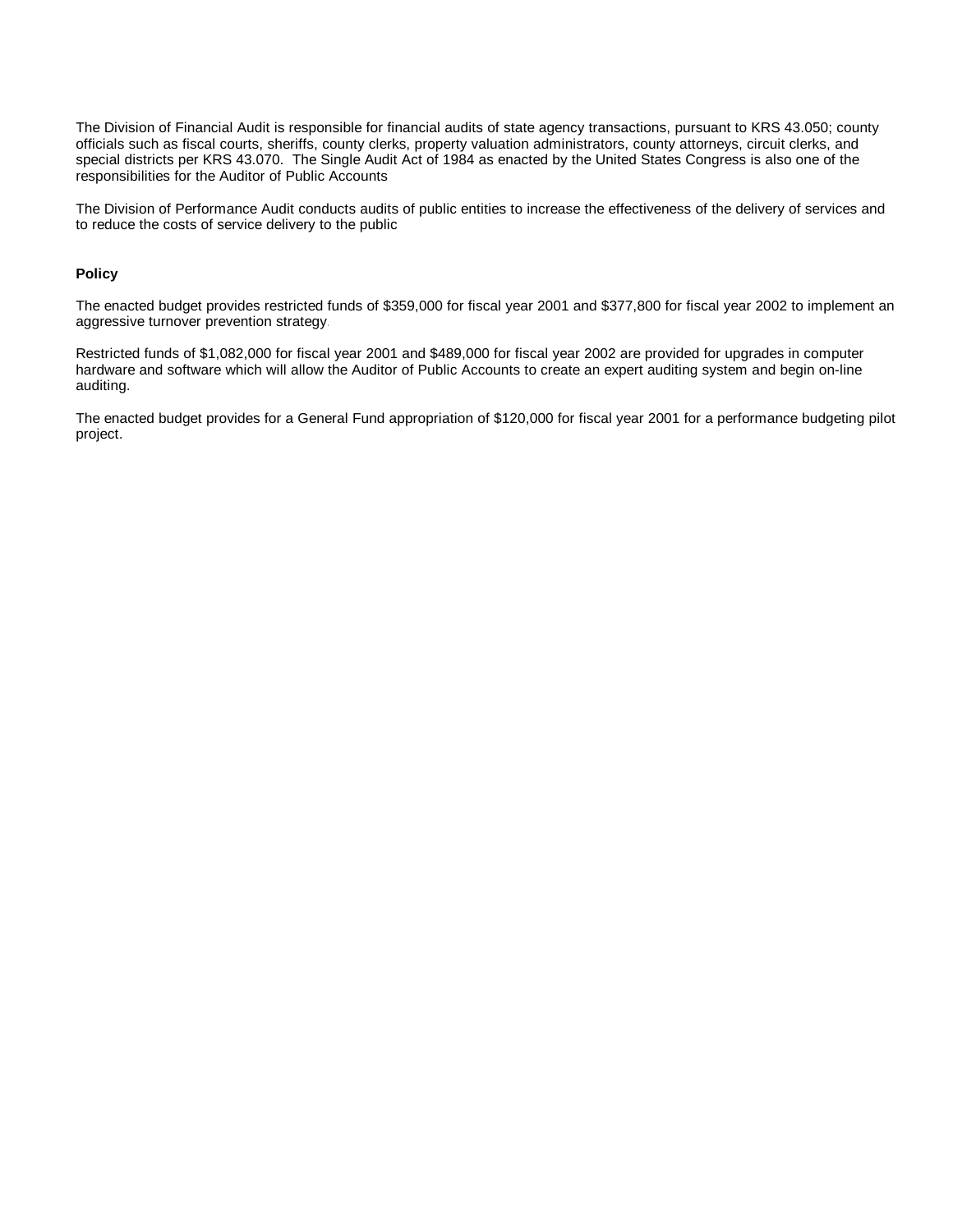# **Government Operations Agriculture**

|                                                                                                                                   | <b>Revised</b><br>FY 2000                       | <b>Requested</b><br>FY 2001                     | Requested<br>FY 2002                            | <b>Enacted</b><br>FY 2001                       | <b>Enacted</b><br>FY 2002                       |
|-----------------------------------------------------------------------------------------------------------------------------------|-------------------------------------------------|-------------------------------------------------|-------------------------------------------------|-------------------------------------------------|-------------------------------------------------|
| <b>SOURCE OF FUNDS</b><br><b>General Fund</b>                                                                                     |                                                 |                                                 |                                                 |                                                 |                                                 |
| Regular Appropriation<br><b>Continuing Appropriation</b>                                                                          | 19,575,000<br>3,580,400                         | 24,671,600                                      | 25,223,600                                      | 20,214,100                                      | 21,167,400                                      |
| <b>Total General Fund</b><br><b>Restricted Funds</b>                                                                              | 23,155,400                                      | 24,671,600                                      | 25,223,600                                      | 20,214,100                                      | 21,167,400                                      |
| <b>Balance Forward</b><br><b>Current Receipts</b><br>Non-Revenue Receipts                                                         | 3,220,700<br>2,319,500<br>80,700                | 3,148,000<br>2,319,500<br>85,200                | 3,109,200<br>2,319,500<br>85,200                | 3,148,000<br>2,319,500<br>85,200                | 3,166,200<br>2,319,500<br>85,200                |
| <b>Total Restricted Funds</b><br><b>Federal Funds</b>                                                                             | 5,620,900                                       | 5,552,700                                       | 5,513,900                                       | 5,552,700                                       | 5,570,900                                       |
| <b>Balance Forward</b><br><b>Current Receipts</b><br>Non-Revenue Receipts                                                         | 121,000<br>2,098,000<br>$-121,000$              | 2,044,300                                       | 9,300<br>2,054,300                              | 110,000<br>2,044,300                            | 119,300<br>2,054,300                            |
| <b>Total Federal Funds</b>                                                                                                        | 2,098,000                                       | 2,044,300                                       | 2,063,600                                       | 2,154,300                                       | 2,173,600                                       |
| <b>TOTAL SOURCE OF FUNDS</b>                                                                                                      | 30,874,300                                      | 32,268,600                                      | 32,801,100                                      | 27,921,100                                      | 28,911,900                                      |
| <b>EXPENDITURES BY CLASS</b><br>Personnel Cost<br><b>Operating Expenses</b><br>Grants, Loans or Benefits<br><b>Capital Outlay</b> | 15,422,400<br>4,865,700<br>6,773,200<br>155,000 | 16,375,600<br>5,190,300<br>6,423,200<br>398,000 | 17,101,400<br>5,240,500<br>6,423,200<br>150,000 | 15,984,100<br>5,140,300<br>2,923,200<br>188,000 | 16,770,900<br>5,190,500<br>3,232,100<br>150,000 |
| Construction                                                                                                                      | 400,000                                         | 1,000,000                                       | 1,000,000                                       | 400,000                                         | 400,000                                         |
| <b>TOTAL EXPENDITURES</b>                                                                                                         | 27,616,300                                      | 29,387,100                                      | 29,915,100                                      | 24,635,600                                      | 25,743,500                                      |
| <b>EXPENDITURES BY FUND SOURCE</b><br>General Fund<br><b>Restricted Funds</b><br><b>Federal Funds</b>                             | 23,155,400<br>2,472,900<br>1,988,000            | 24,671,600<br>2,671,200<br>2,044,300            | 25,223,600<br>2,637,200<br>2,054,300            | 20,214,100<br>2,386,500<br>2,035,000            | 21,167,400<br>2,541,300<br>2,034,800            |
| <b>TOTAL EXPENDITURES</b>                                                                                                         | 27,616,300                                      | 29,387,100                                      | 29,915,100                                      | 24,635,600                                      | 25,743,500                                      |
| <b>EXPENDITURES BY UNIT</b><br>Strategic Planning and                                                                             | 3,230,800                                       | 8,236,100                                       | 8,295,800                                       | 3,448,200                                       | 3,588,200                                       |
| Administration<br>Motor Fuel Inspection and Testing<br>Environmental Outreach<br><b>Consumer and Public Service</b>               | 267,200<br>4,327,300<br>5,552,900               | 267,200<br>4,353,000<br>5,743,600               | 267,200<br>4,473,200<br>5,892,700               | 263,800<br>4,331,600<br>5,887,500               | 264,100<br>4,408,600<br>6,128,600               |
| State Veterinarian<br>Universities<br><b>Rural Rehabilitation Fund</b>                                                            | 3,987,300<br>1,626,000<br>80,000                | 4,080,200<br>1,626,000<br>80,000                | 4,171,100<br>1,626,000<br>80,000                | 4,511,800<br>826,000<br>80,000                  | 4,666,600<br>826,000<br>80,000                  |
| Market Promotion and Protection<br>Mexico Office<br><b>Rural Development Grant</b>                                                | 93,200<br>203,700<br>16,500                     | 93,200<br>100,000                               | 93,200<br>100,000                               | 91,800<br>100,000                               | 91,900<br>100,000                               |
| PACE Agricultural Enhancement<br>Fund                                                                                             | 400,000                                         | 400,000                                         | 400,000                                         | 400,000                                         | 400,000                                         |
| Agriculture Marketing and Product<br>Promotion                                                                                    | 7,831,400                                       | 4,407,800                                       | 4,515,900                                       | 4,628,600                                       | 5,090,300                                       |
| Wage Equity<br><b>TOTAL EXPENDITURES</b>                                                                                          | 27,616,300                                      | 29,387,100                                      | 29,915,100                                      | 66,300<br>24,635,600                            | 99,200<br>25,743,500                            |
|                                                                                                                                   |                                                 |                                                 |                                                 |                                                 |                                                 |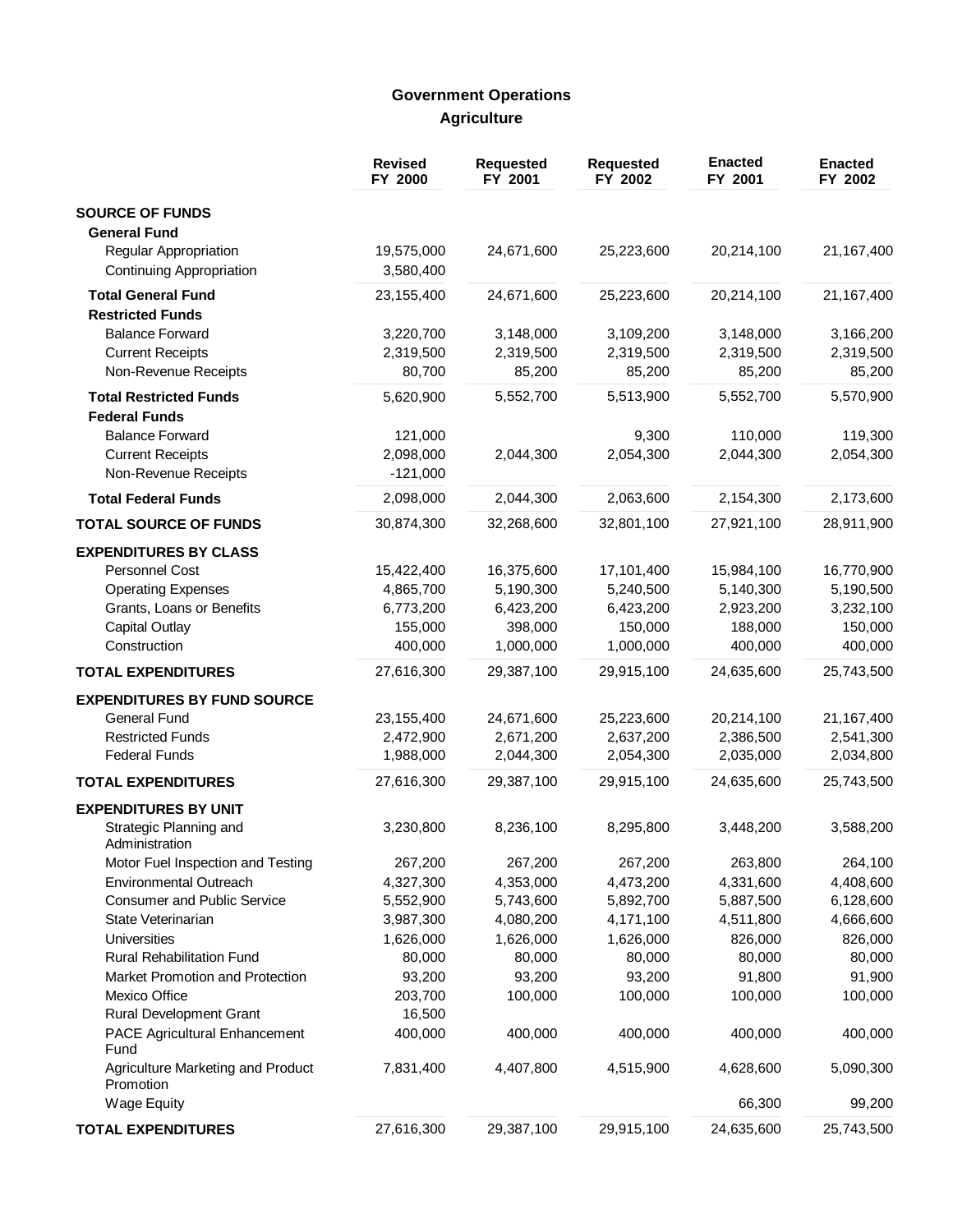The Department of Agriculture, as defined in KRS Chapter 246, is headed by the Commissioner of Agriculture, a Constitutional Officer. In addition, the State Board of Agriculture, appointed by the Governor, acts as an advisory body to the elected Commissioner. The Department of Agriculture is divided into five service units:

The Office for Environmental Outreach fosters understanding and cooperation between Kentucky's agriculture community and federal/state enforcement entities. This Office is responsible for conducting various pest and noxious weed control programs, enforcing federal/state laws and regulations pertaining to the control of pesticide use and application, and providing an avenue of discussion and negotiation between the regulator and those being regulated.

The Office for Consumer and Public Service directs programs which have a direct bearing on agricultural revenue. The Office conducts the hay grading program, certifies all sales made by solid weight or liquid volume, licenses all egg wholesalers, and inspects all amusement rides operating within the Commonwealth. Further duties include the distribution of commodity foods to qualifying institutions and individuals on behalf of the USDA.

The Office of the State Veterinarian protects the livestock industry pursuant to KRS Chapter 257. The Office formulates and regulates all disease policies and investigates all disease outbreaks.

The Office for Agricultural Marketing and Product Promotion develops and manages programs which promote Kentuckyproduced agricultural products, including grading and inspecting of specific products and commodities and reporting of market news. Additional responsibilities include the research and development of new and/or expanded outlets for Kentucky's agricultural products, administration of the Kentucky logo labeling program, administration of the Shows and Fairs Promotion Division, and the regulation of the ginseng industry through dealer registration and export certification.

The Office for Strategic Planning and Administration manages for personnel functions, financial operations, public relations, and technology systems.

#### **Policy**

The 2000-2002 Budget of the Commonwealth provides additional General Fund support in the amount of \$221,500 in fiscal year 2001 and \$229,600 in fiscal year 2002 for the expansion of the Department of Agriculture's marketing and promotion program.

The enacted budget includes General Fund dollars in the amount of \$50,000 in both fiscal years of the biennium to increase support for 4-H and FFA shows.

The enacted budget provides General Fund dollars in the amount of \$66,300 in fiscal year 2001 and \$99,200 in fiscal year 2002 to support the Wage Equity Plan.

Included in the enacted budget is a General Fund appropriation in the amount of \$500,000 in both years of the biennium to provide funding for grants to local governments or humane societies for the construction or expansion of animal shelters.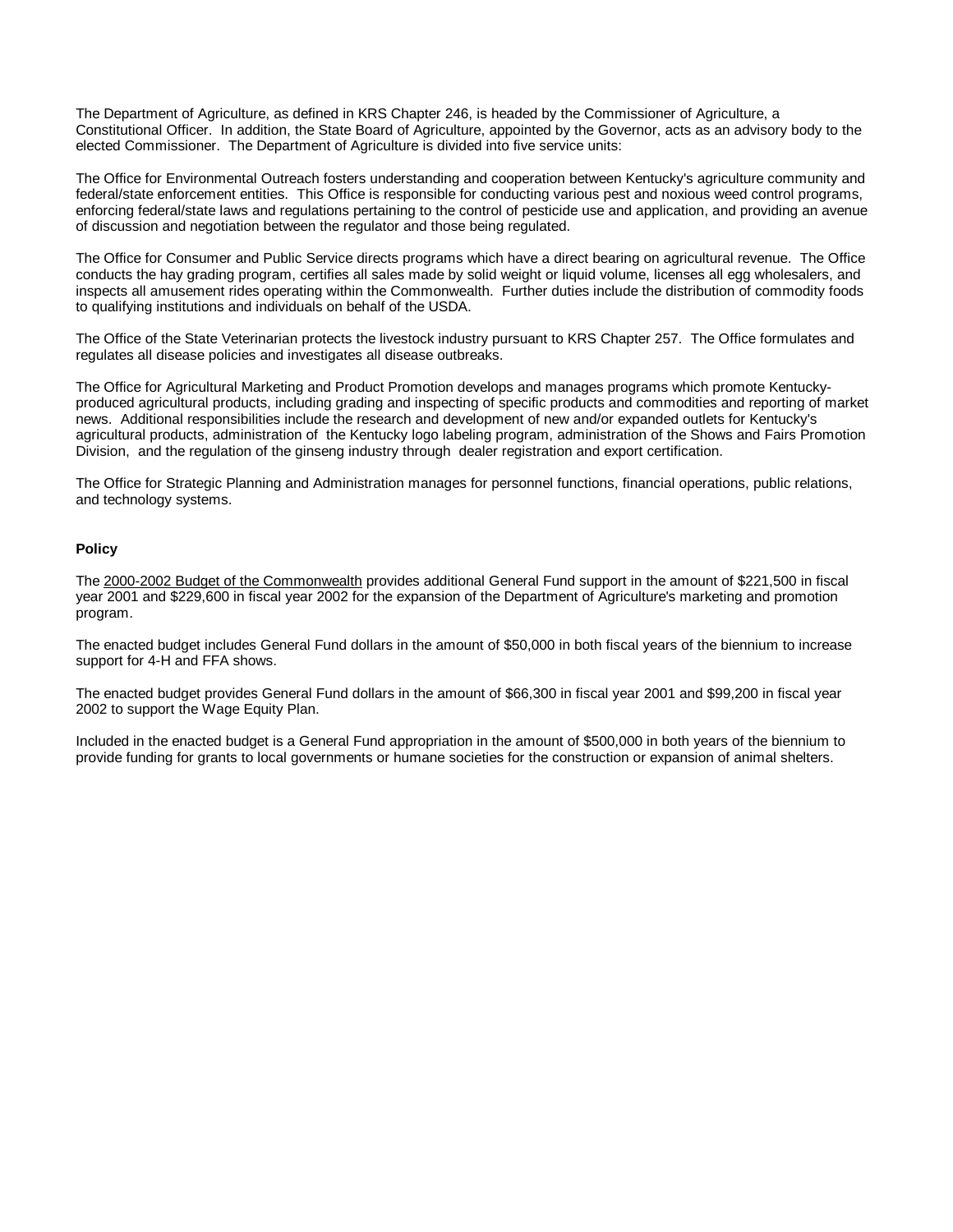# **Government Operations Military Affairs**

|                                                     | <b>Revised</b><br>FY 2000 | <b>Requested</b><br>FY 2001 | <b>Requested</b><br>FY 2002 | <b>Enacted</b><br>FY 2001 | <b>Enacted</b><br>FY 2002 |
|-----------------------------------------------------|---------------------------|-----------------------------|-----------------------------|---------------------------|---------------------------|
| <b>SOURCE OF FUNDS</b>                              |                           |                             |                             |                           |                           |
| <b>General Fund</b>                                 |                           |                             |                             |                           |                           |
| Regular Appropriation<br><b>Mandated Allotments</b> | 10,854,300<br>6,695,000   | 13,993,000                  | 13,990,000                  | 10,899,500                | 11,170,300                |
| <b>Total General Fund</b>                           | 17,549,300                | 13,993,000                  | 13,990,000                  | 10,899,500                | 11,170,300                |
| <b>Restricted Funds</b>                             |                           |                             |                             |                           |                           |
| <b>Balance Forward</b>                              | 1,978,500                 | 885,400                     | 653,600                     | 885,400                   | 653,600                   |
| <b>Current Receipts</b>                             | 13,399,300                | 16,233,400                  | 16,545,500                  | 15,963,400                | 16,415,800                |
| Non-Revenue Receipts                                | 625,000                   | 500,000                     | 500,000                     | 500,000                   | 500,000                   |
| <b>Total Restricted Funds</b>                       | 16,002,800                | 17,618,800                  | 17,699,100                  | 17,348,800                | 17,569,400                |
| <b>Federal Funds</b>                                |                           |                             |                             |                           |                           |
| <b>Balance Forward</b>                              | 21,000                    |                             |                             |                           |                           |
| <b>Current Receipts</b>                             | 23,939,000                | 9,175,000                   | 9,395,200                   | 9,175,000                 | 9,395,200                 |
| <b>Total Federal Funds</b>                          | 23,960,000                | 9,175,000                   | 9,395,200                   | 9,175,000                 | 9,395,200                 |
|                                                     |                           |                             |                             |                           |                           |
| <b>TOTAL SOURCE OF FUNDS</b>                        | 57,512,100                | 40,786,800                  | 41,084,300                  | 37,423,300                | 38,134,900                |
| <b>EXPENDITURES BY CLASS</b>                        |                           |                             |                             |                           |                           |
| <b>Personnel Cost</b>                               | 17,990,100                | 17,444,800                  | 18,274,300                  | 17,003,700                | 17,746,600                |
| <b>Operating Expenses</b>                           | 12,416,600                | 13,713,000                  | 13,412,100                  | 11,708,600                | 11,605,500                |
| Grants, Loans or Benefits                           | 26,045,000                | 8,697,900                   | 8,827,600                   | 7,933,900                 | 8,189,500                 |
| Debt Service                                        | 175,000                   | 2,216,000                   | 2,216,000                   |                           | 23,000                    |
| <b>Capital Outlay</b>                               |                           | 277,500                     | 56,000                      | 123,500                   | 56,000                    |
| <b>TOTAL EXPENDITURES</b>                           | 56,626,700                | 42,349,200                  | 42,786,000                  | 36,769,700                | 37,620,600                |
| <b>EXPENDITURES BY FUND SOURCE</b>                  |                           |                             |                             |                           |                           |
| <b>General Fund</b>                                 | 17,549,300                | 13,993,000                  | 13,990,000                  | 10,899,500                | 11,170,300                |
| <b>Restricted Funds</b>                             | 15,117,400                | 16,965,200                  | 17,184,800                  | 16,695,200                | 17,055,100                |
| <b>Federal Funds</b>                                | 23,960,000                | 9,175,000                   | 9,395,200                   | 9,175,000                 | 9,395,200                 |
| <b>TOTAL EXPENDITURES</b>                           | 56,626,700                | 40,133,200                  | 40,570,000                  | 36,769,700                | 37,620,600                |
| <b>EXPENDITURES BY UNIT</b>                         |                           |                             |                             |                           |                           |
| General Administration and Support                  | 2,915,700                 | 3,100,700                   | 3,166,400                   | 3,020,500                 | 3,100,100                 |
| <b>Property Management</b>                          | 7,759,600                 | 10,584,700                  | 10,739,400                  | 8,166,800                 | 8,316,000                 |
| <b>Bluegrass Station</b>                            | 3,269,900                 | 3,390,200                   | 3,502,500                   | 3,390,200                 | 3,502,500                 |
| General Administration                              | 4,822,500                 | 5,187,800                   | 5,058,100                   | 4,767,200                 | 4,978,300                 |
| 100% Federal Programs                               | 7,350,000                 | 7,530,500                   | 7,709,800                   | 7,530,500                 | 7,709,800                 |
| Kentucky Emergency Response<br>Commission           | 340,000                   | 348,200                     | 356,600                     | 348,200                   | 356,600                   |
| Federal / State Partnership Program                 | 445,000                   | 455,600                     | 466,600                     | 449,900                   | 460,600                   |
| <b>DES - Disaster Accounts</b>                      | 18,370,000                |                             |                             |                           |                           |
| DES - Emergency                                     | 250,000                   |                             |                             |                           |                           |
| DES - Kentucky Community Crisis<br>Response Bd      | 196,500                   | 256,400                     | 264,600                     | 197,000                   | 201,700                   |
| Air Transportation                                  | 1,768,600                 | 1,825,600                   | 1,876,200                   | 1,799,900                 | 1,849,100                 |
| National Guard Statewide Special<br>Event           | 975,000                   |                             |                             |                           |                           |
| National Guard Emergencies and<br><b>Disasters</b>  | 1,900,000                 |                             |                             |                           |                           |
| National Guard Drug Eradication                     | 200,000                   |                             |                             |                           |                           |
| <b>HIDTA</b><br><b>Military Burial Honors</b>       | 473,000                   | 493,000                     | 493,000                     | 493,000<br>100,000        | 493,000                   |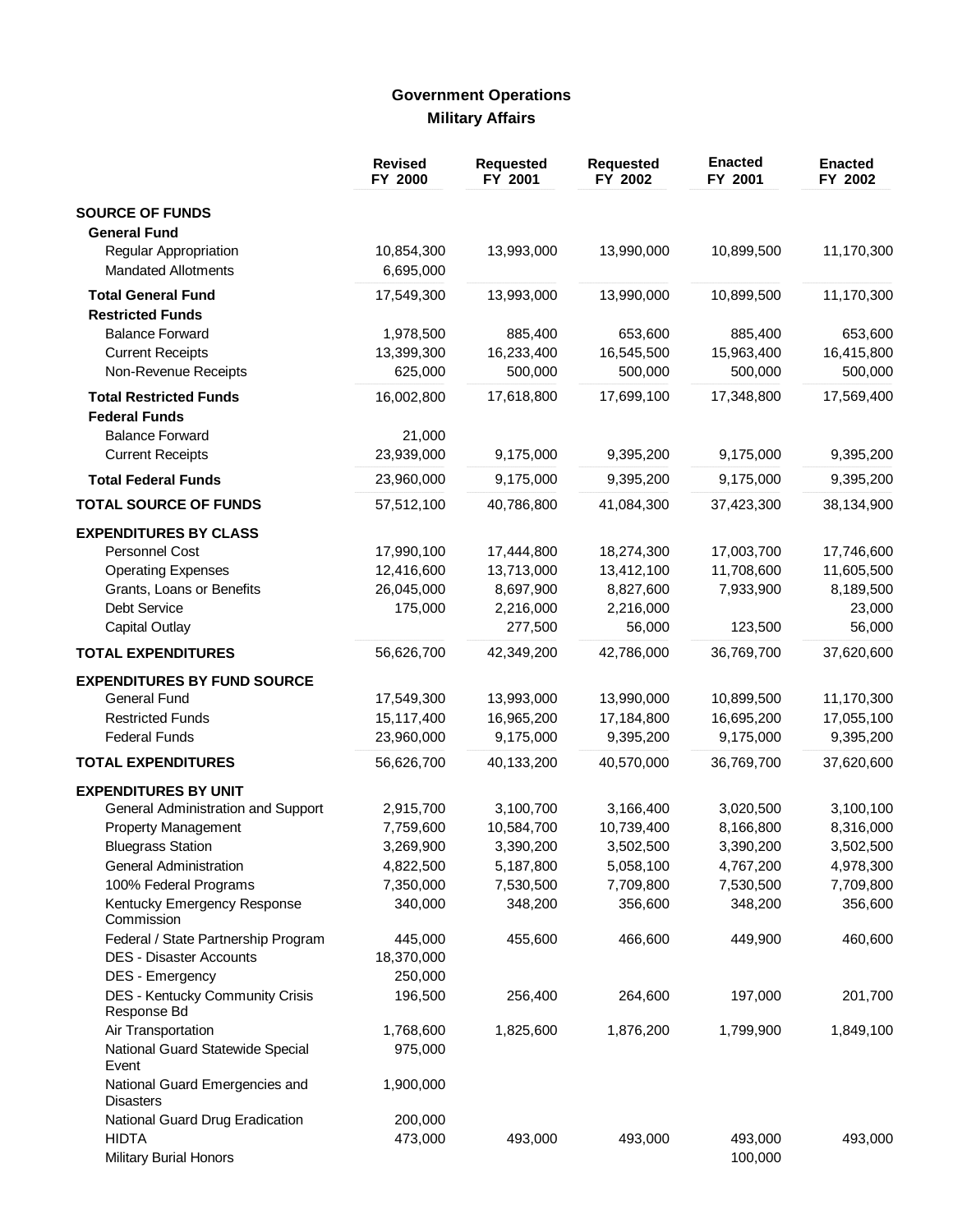| <b>TOTAL EXPENDITURES</b>              | 56.626.700 | 42,349,200 | 42.786.000 | 36.769.700 | 37.620.600 |
|----------------------------------------|------------|------------|------------|------------|------------|
| Wage Equity                            |            |            |            |            | 40.800     |
| National Guard Tuition Assistance      |            | 2.400.000  | 2.411.000  |            |            |
| Central Clothing Distribution Facility | 2.418.100  | 2.485.100  | 2.553.800  | 2.485.100  | 2,553,800  |
| Guard Materials Management Center      | 1.172.800  | 1.221.400  | 1.258.300  | 1,221,400  | 1,258,300  |
| Youth Challenge                        | 2.000.000  | 3.070.000  | 2.929.700  | 2.800.000  | 2,800,000  |
|                                        |            |            |            |            |            |

The Department of Military Affairs is the state agency responsible for all military matters and disaster and emergency service coordination in the Commonwealth. The Governor is constitutional Commander-in-Chief of the forces that are on duty in the state. He appoints the Adjutant General who commands the Kentucky National Guard (Army and Air), and directs and coordinates all programs of the Department.

The Department has the responsibility for organizing, equipping, training, and housing units of the Kentucky National Guard which may be called to duty by the Governor in the event of civil strife or disorder, or the occurrence of natural or man-made disasters.

The Department consists of these organizational units: Office of Management and Administration, containing the Division of Administrative Services, Division of Facilities, Bluegrass Station Division, Kentucky Guard Youth Challenge Division, and Division of Air Transport; Division of Disaster and Emergency Management; Office of Kentucky Community Crisis Response Board; Office of the Chief of Staff for Federal Army Guard; Office of Chief of Staff for Federal Aid Guard; and Kentucky Civil Air Patrol.

#### **Policy**

Included in the above appropriation is \$100,000 in fiscal year 2001 and \$200,000 in fiscal year 2002 for Disaster and Emergency Management County Offices.

General Fund support in the amount of \$19,700 in fiscal year 2001 and \$20,000 in fiscal year 2002 is provided to support the Air National Guard Facility Management Agreement.

General Fund support in the amount of \$100,000 in fiscal year 2001 is provided for the Military Burial Honors program. Notwithstanding KRS 45.229, any unexpended balance of funds provided for the Military Burial Honors program in fiscal year 2001 shall not lapse and shall be carried forward into fiscal year 2002.

Debt service funds in the amount of \$23,000 in fiscal year 2002 from the General Fund are provided to support bond funds totaling \$174,000 for the Environmental Pool.

The National Guard Tuition Assistance program will receive restricted funds of \$336,000 in fiscal year 2001 and \$572,900 in fiscal year 2002 from the Kentucky Educational Excellence Scholarship Program.

Included in the above General Fund appropriation is \$40,800 in fiscal year 2002 for the Wage Equity Plan.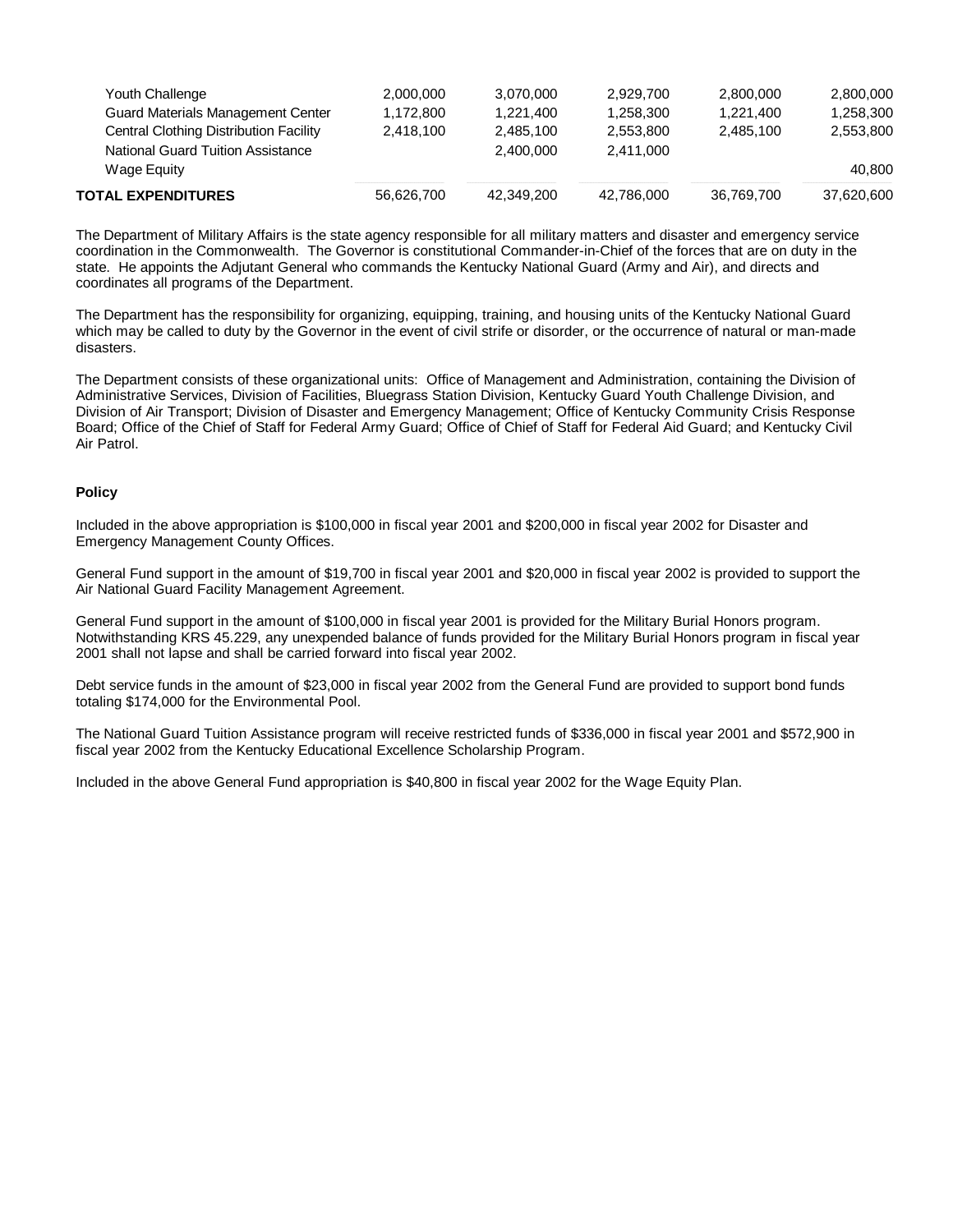## **Government Operations Personnel Board**

|                                                      | <b>Revised</b><br>FY 2000 | <b>Requested</b><br>FY 2001 | <b>Requested</b><br>FY 2002 | <b>Enacted</b><br>FY 2001 | <b>Enacted</b><br>FY 2002 |
|------------------------------------------------------|---------------------------|-----------------------------|-----------------------------|---------------------------|---------------------------|
| <b>SOURCE OF FUNDS</b><br><b>General Fund</b>        |                           |                             |                             |                           |                           |
| <b>Regular Appropriation</b>                         | 544,200                   | 582,000                     | 593,300                     | 583,600                   | 595,400                   |
| <b>Total General Fund</b><br><b>Restricted Funds</b> | 544,200                   | 582,000                     | 593,300                     | 583,600                   | 595,400                   |
| <b>Balance Forward</b>                               | 8,600                     | 6,100                       | 3,600                       | 6,100                     | 3,600                     |
| <b>Current Receipts</b>                              | 2,500                     | 2,500                       | 2,500                       | 2,500                     | 2,500                     |
| <b>Total Restricted Funds</b>                        | 11,100                    | 8,600                       | 6,100                       | 8,600                     | 6,100                     |
| <b>TOTAL SOURCE OF FUNDS</b>                         | 555,300                   | 590,600                     | 599,400                     | 592,200                   | 601,500                   |
| <b>EXPENDITURES BY CLASS</b>                         |                           |                             |                             |                           |                           |
| Personnel Cost                                       | 461,100                   | 500,200                     | 519,500                     | 501,800                   | 521,600                   |
| <b>Operating Expenses</b>                            | 88,100                    | 86,800                      | 79,900                      | 86,800                    | 79,900                    |
| <b>TOTAL EXPENDITURES</b>                            | 549,200                   | 587.000                     | 599.400                     | 588,600                   | 601,500                   |
| <b>EXPENDITURES BY FUND SOURCE</b>                   |                           |                             |                             |                           |                           |
| <b>General Fund</b>                                  | 544,200                   | 582,000                     | 593,300                     | 583,600                   | 595,400                   |
| <b>Restricted Funds</b>                              | 5,000                     | 5,000                       | 6,100                       | 5,000                     | 6,100                     |
| <b>TOTAL EXPENDITURES</b>                            | 549,200                   | 587,000                     | 599,400                     | 588,600                   | 601,500                   |
| <b>EXPENDITURES BY UNIT</b>                          |                           |                             |                             |                           |                           |
| Personnel Board                                      | 549,200                   | 587,000                     | 599,400                     | 587,000                   | 599,400                   |
| <b>Wage Equity</b>                                   |                           |                             |                             | 1,600                     | 2,100                     |
| <b>TOTAL EXPENDITURES</b>                            | 549,200                   | 587,000                     | 599,400                     | 588,600                   | 601,500                   |

Created by the 1982 General Assembly as a separate state agency through KRS 18A.045, the Personnel Board is composed of seven members, five who are appointed by the Governor and two of whom are classified employees elected by their colleagues. The Board serves in a quasi-judicial capacity and assists the Department of Personnel in the development and amendment of administrative regulations as they pertain to the classified service.

The Personnel Board administers the appeals process of applicants for classified positions and conducts hearings for any classified employee who is dismissed, demoted, suspended or otherwise penalized after completing a probationary period of service and for those unclassified employees who are dismissed, demoted, suspended or otherwise penalized for cause.

### **Policy**

Included in the above General Fund appropriation is \$1,600 in fiscal year 2001 and \$2,100 in fiscal year 2002 for the Wage Equity Plan.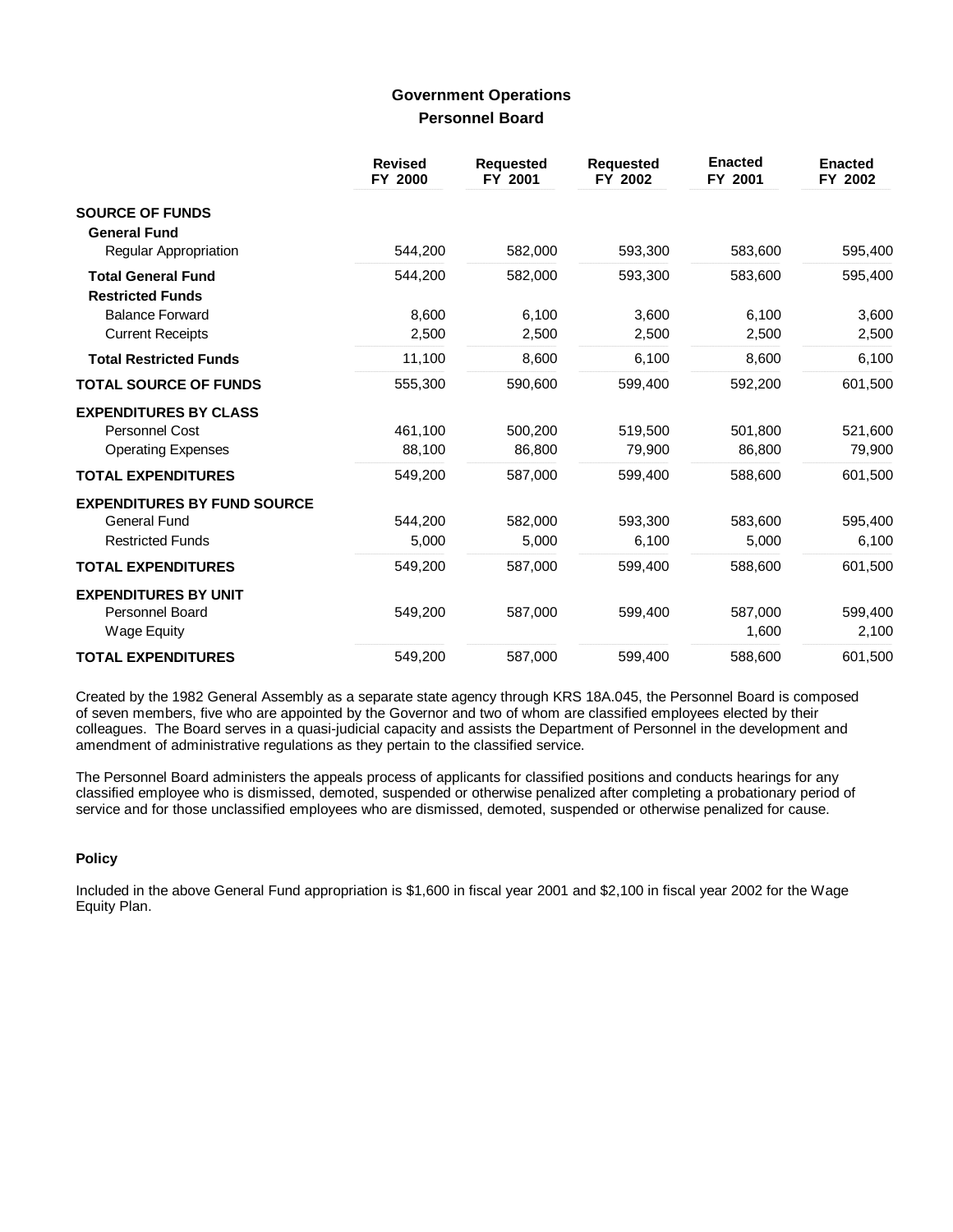### **Government Operations Local Government**

|                                          | <b>Revised</b><br>FY 2000 | <b>Requested</b><br>FY 2001 | <b>Requested</b><br>FY 2002 | <b>Enacted</b><br>FY 2001 | <b>Enacted</b><br>FY 2002 |
|------------------------------------------|---------------------------|-----------------------------|-----------------------------|---------------------------|---------------------------|
| <b>SOURCE OF FUNDS</b>                   |                           |                             |                             |                           |                           |
| <b>General Fund</b>                      |                           |                             |                             |                           |                           |
| Regular Appropriation                    | 10,182,900                | 13,701,500                  | 15,713,100                  | 11,452,900                | 12,189,300                |
| <b>Total General Fund</b>                | 10,182,900                | 13,701,500                  | 15,713,100                  | 11,452,900                | 12,189,300                |
| <b>Restricted Funds</b>                  |                           |                             |                             |                           |                           |
| <b>Balance Forward</b>                   | 1,023,100                 | 918,400                     | 867,500                     | 918,400                   | 948,000                   |
| <b>Current Receipts</b>                  | 1,124,300                 | 500,400                     | 500,800                     | 695,000                   | 746,700                   |
| <b>Total Restricted Funds</b>            | 2,147,400                 | 1,418,800                   | 1,368,300                   | 1,613,400                 | 1,694,700                 |
| <b>Federal Funds</b>                     |                           |                             |                             |                           |                           |
| <b>Balance Forward</b>                   | 41,900                    |                             |                             |                           |                           |
| <b>Current Receipts</b>                  | 43,046,100                | 47,092,300                  | 44,105,600                  | 47,080,800                | 44,080,800                |
| <b>Total Federal Funds</b>               | 43,088,000                | 47,092,300                  | 44,105,600                  | 47,080,800                | 44,080,800                |
| <b>TOTAL SOURCE OF FUNDS</b>             | 55,418,300                | 62,212,600                  | 61,187,000                  | 60,147,100                | 57,964,800                |
| <b>EXPENDITURES BY CLASS</b>             |                           |                             |                             |                           |                           |
| Personnel Cost                           | 4,885,300                 | 4,702,400                   | 4,756,300                   | 4,298,900                 | 3,954,800                 |
| <b>Operating Expenses</b>                | 793,100                   | 755,600                     | 738,300                     | 878,100                   | 1,238,900                 |
| Grants, Loans or Benefits                | 48,273,500                | 53,387,100                  | 50,362,600                  | 54,022,100                | 51,141,800                |
| Debt Service                             | 478,000                   | 2,500,000                   | 4,500,000                   |                           | 606,000                   |
| <b>Capital Outlay</b>                    | 70,000                    |                             |                             |                           |                           |
| <b>TOTAL EXPENDITURES</b>                | 54,499,900                | 61,345,100                  | 60,357,200                  | 59,199,100                | 56,941,500                |
| <b>EXPENDITURES BY FUND SOURCE</b>       |                           |                             |                             |                           |                           |
| <b>General Fund</b>                      | 10,182,900                | 13,701,500                  | 15,713,100                  | 11,452,900                | 12,189,300                |
| <b>Restricted Funds</b>                  | 1,229,000                 | 551,300                     | 538,500                     | 665,400                   | 671,400                   |
| <b>Federal Funds</b>                     | 43,088,000                | 47,092,300                  | 44,105,600                  | 47,080,800                | 44,080,800                |
| <b>TOTAL EXPENDITURES</b>                | 54,499,900                | 61,345,100                  | 60,357,200                  | 59,199,100                | 56,941,500                |
| <b>EXPENDITURES BY UNIT</b>              |                           |                             |                             |                           |                           |
| Commissioner                             | 1,887,000                 | 3,398,600                   | 5,392,700                   | 2,496,100                 | 3,097,000                 |
| <b>Support Services</b>                  | 1,680,800                 | 1,253,800                   | 1,273,300                   | 1,312,800                 | 1,360,600                 |
| <b>Community Programs</b>                | 44,767,000                | 48,914,400                  | 45,938,100                  | 48,230,200                | 45,240,000                |
| <b>Financial Services</b>                | 1,143,100                 | 1,197,500                   | 1,257,600                   | 1,927,700                 | 1,990,700                 |
| Training and ADD Services<br>Wage Equity | 5,022,000                 | 6,580,800                   | 6,495,500                   | 5,183,400<br>48,900       | 5,183,700<br>69,500       |
| <b>TOTAL EXPENDITURES</b>                | 54,499,900                | 61,345,100                  | 60,357,200                  | 59,199,100                | 56,941,500                |

The Department for Local Government, pursuant to KRS 147A.002, is an independent agency attached to the Office of the Governor. Its functions and the organizational structure were redefined on October 21, 1997, when Governor Patton signed Executive Order 97-1391. The order was ratified by the 1998 General Assembly with the passage of Senate Bill 154. The Department serves as the liaison between the Governor and local units of government. It coordinates and resolves local government problems. The Department administers grants-in- aid, and serves as the cognizant state agency for Kentucky's fifteen Area Development Districts. These responsibilities are carried out through the Commissioner's Office and four Divisions.

The Division of Community Development administers the agency's grant management functions. The programs assigned to the Division include: Community Development Block Grant-Small Cities Component; Appalachian Regional Commission Grants; Renaissance Kentucky Program; Disaster Recovery Initiative; the Land and Water Conservation Fund; the Kentucky Trails Grant Program and Special Fund supported grants.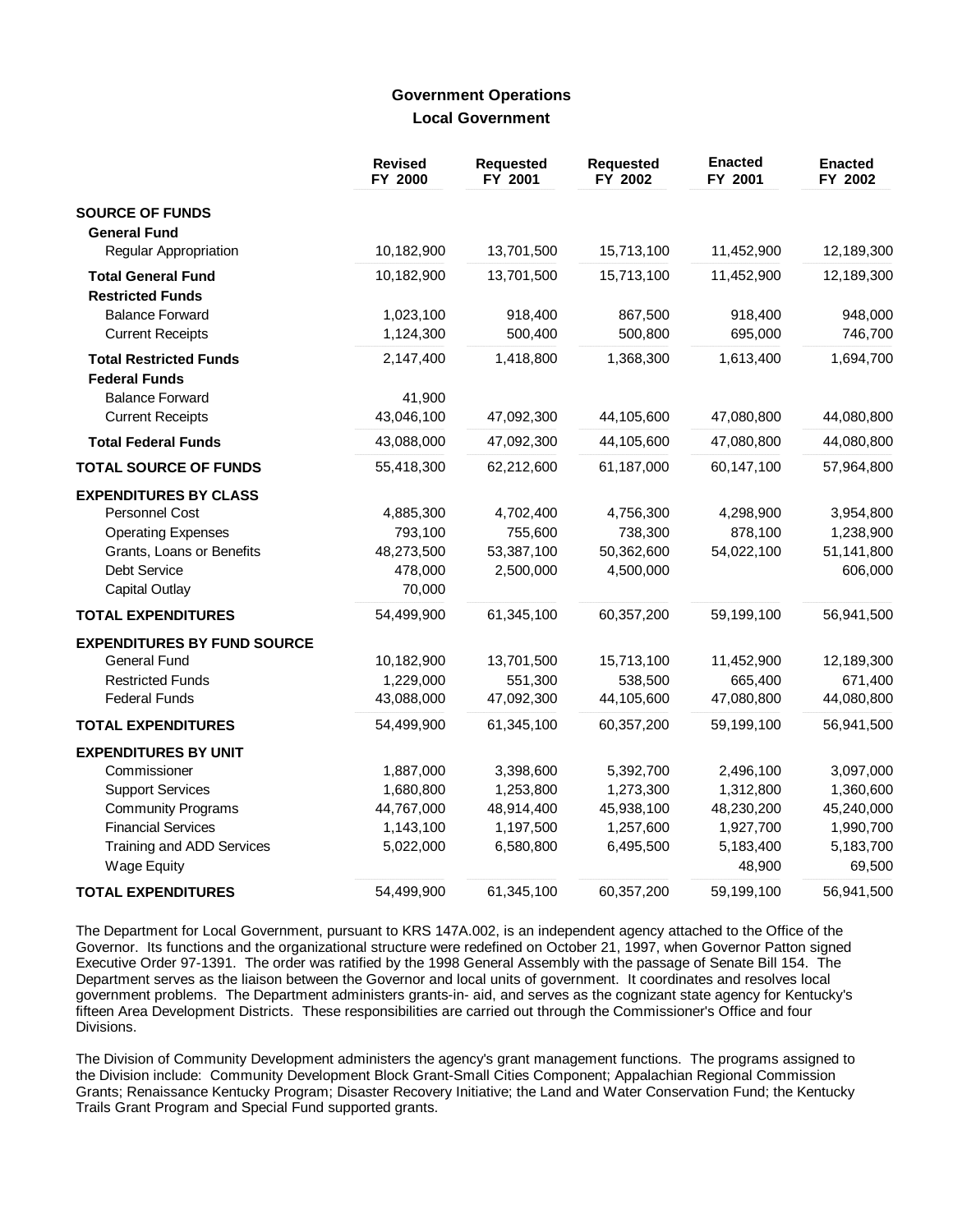The Division of Support Services performs those administrative functions necessary for the Department to operate in an efficient manner. The Division has responsibility for personnel administration, payroll, purchasing, library management and accounting for the entire agency. The Division provides information technology support to the Department and to local government units. In addition, technical assistance and funding is provided to the Local Government Law Center at Northern Kentucky University.

The Division of Training and Area Development (ADD) Services provides for training programs for local governments across the Commonwealth in conjunction with other governmental agencies, associations and the Area Development Districts. The Division maintains the Commonwealth's Clearinghouse for all federal grants and administers the Joint Funding Agreement Grant. Also within the Division of Training and ADD Services is the Flood Control Advisory Commission. The Commission perform floodplain management activities, reviews and approves projects for the Flood Control Matching Fund. In partnership with federal and local agencies, the matching program lessens flood damage losses by providing structural and nonstructural assistance to Kentucky communities. The Fund ensures that matching funds required by the U.S. Army Corp of Engineers, Federal Emergency Management Agency (FEMA) and the Natural Resources Conservation Service are available for vital projects.

The Division of Financial Services provides technical assistance on local fiscal matters. The Division is responsible for the management and distribution of the Local Government Economic Assistance Fund, the Local Government Economic Development Fund and the County Municipal Road Aid Program. The Division carries out a number of statutory duties including: the calculation of maximum compensation for elected officials; the dissemination, collection and compilation of uniform financial information form all cities, counties and special taxing districts; the establishment of the standard chart of accounts; and the collection of annual audits and financial statements form all municipalities.

The Commissioner's Office formulates policy that governs the direction of programs administered by the Department. Its objectives include: providing integration and control of all departmental programs and administrative concerns, serving as a liaison with state and federal agencies that deal with each of the Kentucky's 120 counties, 435 cities, 1400 special districts and the 15 Area Development Districts. Administered within the Commissioner's Office are the functions of legal staff, financial management and budget preparation.

#### **Policy**

The 2000-2002 Budget of the Commonwealth relocates the Water Resources Development Commission and its associated administrative functions to the Kentucky Infrastructure Authority.

Included in the enacted budget is an allocation from the General Fund in the amount of \$250,000 in each year of the biennium for the Knott County Arts and Crafts Grant.

Included in the enacted budget is an allocation from the General Fund in the amount of \$100,000 in each year of the biennium for the Richmond Arts Center.

Included in the enacted budget is an allocation from the General Fund in the amount of \$1,000,000 in each year of the biennium for the Trover Clinic Grant. NOTE: These General Fund dollars are derived from severance tax collections.

Included in the enacted budget is an allocation from the General Fund for debt service in the amount of \$606,000 in fiscal year 2002 which will be used to support \$6,000,000 in bond funds for the expansion of the Renaissance Kentucky program. The bonds will be issued in fiscal year 2001.

Included in the enacted budget is an allocation from the General Fund in the amount of \$136,500 in fiscal year 2001 and \$121,200 in fiscal year 2002 for two positions to support the local officials training program implemented under House Bill 810 enacted by the 1998 General Assembly.

Included in the enacted budget is an allocation from the General Fund in the amount of \$48,900 in fiscal year 2001 and \$69,500 in fiscal year 2002 for the Wage Equity Plan.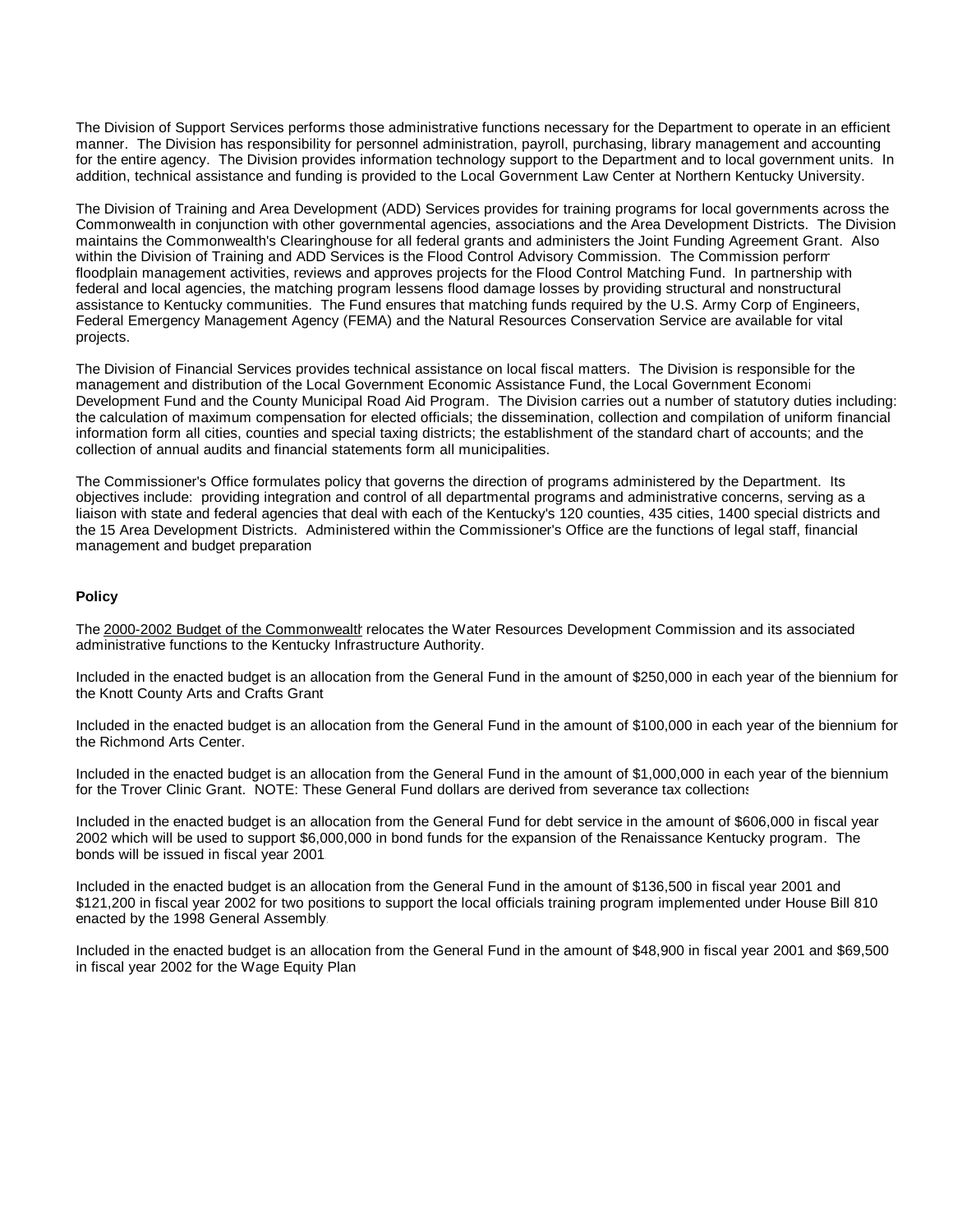## **Government Operations Local Government - Special Funds**

|                                                                             | <b>Revised</b><br>FY 2000  | <b>Requested</b><br>FY 2001 | <b>Requested</b><br>FY 2002 | <b>Enacted</b><br>FY 2001 | <b>Enacted</b><br>FY 2002 |
|-----------------------------------------------------------------------------|----------------------------|-----------------------------|-----------------------------|---------------------------|---------------------------|
| <b>SOURCE OF FUNDS</b><br><b>General Fund</b>                               |                            |                             |                             |                           |                           |
| <b>Regular Appropriation</b><br>Other                                       | 66,374,500<br>$-8,377,900$ | 65,561,400                  | 68,280,500                  | 63,680,900                | 66,705,000                |
| <b>Total General Fund</b>                                                   | 57,996,600                 | 65,561,400                  | 68,280,500                  | 63,680,900                | 66,705,000                |
| <b>TOTAL SOURCE OF FUNDS</b>                                                | 57,996,600                 | 65,561,400                  | 68,280,500                  | 63,680,900                | 66,705,000                |
| <b>EXPENDITURES BY CLASS</b><br>Grants, Loans or Benefits                   | 57,996,600                 | 65,561,400                  | 68,280,500                  | 63,680,900                | 66,705,000                |
| <b>TOTAL EXPENDITURES</b>                                                   | 57,996,600                 | 65,561,400                  | 68,280,500                  | 63,680,900                | 66,705,000                |
| <b>EXPENDITURES BY FUND SOURCE</b><br><b>General Fund</b>                   | 57,996,600                 | 65,561,400                  | 68,280,500                  | 63,680,900                | 66,705,000                |
| <b>TOTAL EXPENDITURES</b>                                                   | 57,996,600                 | 65,561,400                  | 68,280,500                  | 63,680,900                | 66,705,000                |
| <b>EXPENDITURES BY UNIT</b><br>Local Government Economic<br>Assistance Fund | 28,675,400                 | 28,567,300                  | 28,430,300                  | 27,375,600                | 28,996,400                |
| <b>Local Government Economic</b><br>Development Fund                        | 28,321,200                 | 31,994,100                  | 34,850,200                  | 33,305,300                | 36,708,600                |
| Area Development Fund                                                       | 1,000,000                  | 5,000,000                   | 5,000,000                   | 3,000,000                 | 1,000,000                 |
| <b>TOTAL EXPENDITURES</b>                                                   | 57,996,600                 | 65,561,400                  | 68,280,500                  | 63,680,900                | 66,705,000                |

The Special Funds program includes: the Local Government Economic Assistance Fund (LGEAF), the Local Government Economic Development Fund (LGEDF), and the Area Development Fund. Under current law, quarterly transfers from coal severance tax revenues for these two programs are made after the annual \$19 million severance tax allocation is credited to the Workers' Compensation Funding Commission.

### **Policy**

The 2000-2002 Budget of the Commonwealth budget provides that \$1,420,000 in fiscal year 2001 and \$1,379,500 in fiscal year 2002 be set aside from coal severance revenues prior to the LGEAF and LGEDF quarterly allocations. These funds will be used to support the Osteopathic Medicine Scholarship Program. The scholarship program provides eligible students grants equal to the difference between the average amount charged for in-state tuition at the University of Kentucky and University of Louisville medical schools and tuition at the Osteopathic School of Medicine. Participants must be Kentucky residents and agree to render one year of service as a primary care physician in Kentucky for every year that they receive grants.

**Local Government Economic Assistance Fund (LGEAF)** Pursuant to KRS 42.450-42.495, the 1980 General Assembly created the Local Government Assistance Fund (LGEAF) to return a portion of the coal severance and mineral severance taxes to local governments in areas where the minerals were extracted. These funds are used to strengthen and diversify the communities' economy and to improve the quality of life of their residents. Counties, and cities within those counties, that are involved in the production of coal and/or minerals such as natural gas, oil, stone, etc. are eligible to receive LGEAF payments. Likewise, counties and their cities affected by the transportation of coal are eligible to receive a portion of the returned severance taxes.

The coal severance tax program currently returns funds to 72 counties and approximately 318 cities at the end of each fiscal quarter. Quarterly allocations are made according to such criteria as population, income, the amount and distance coal is transported over local areas, and taxes collected from the county.

The minerals severance tax program currently returns funds to 100 counties and approximately 359 cities at the end of each fiscal quarter. In accordance with Kentucky statute, an amount equal to 50 percent of the taxes collected annually on the sale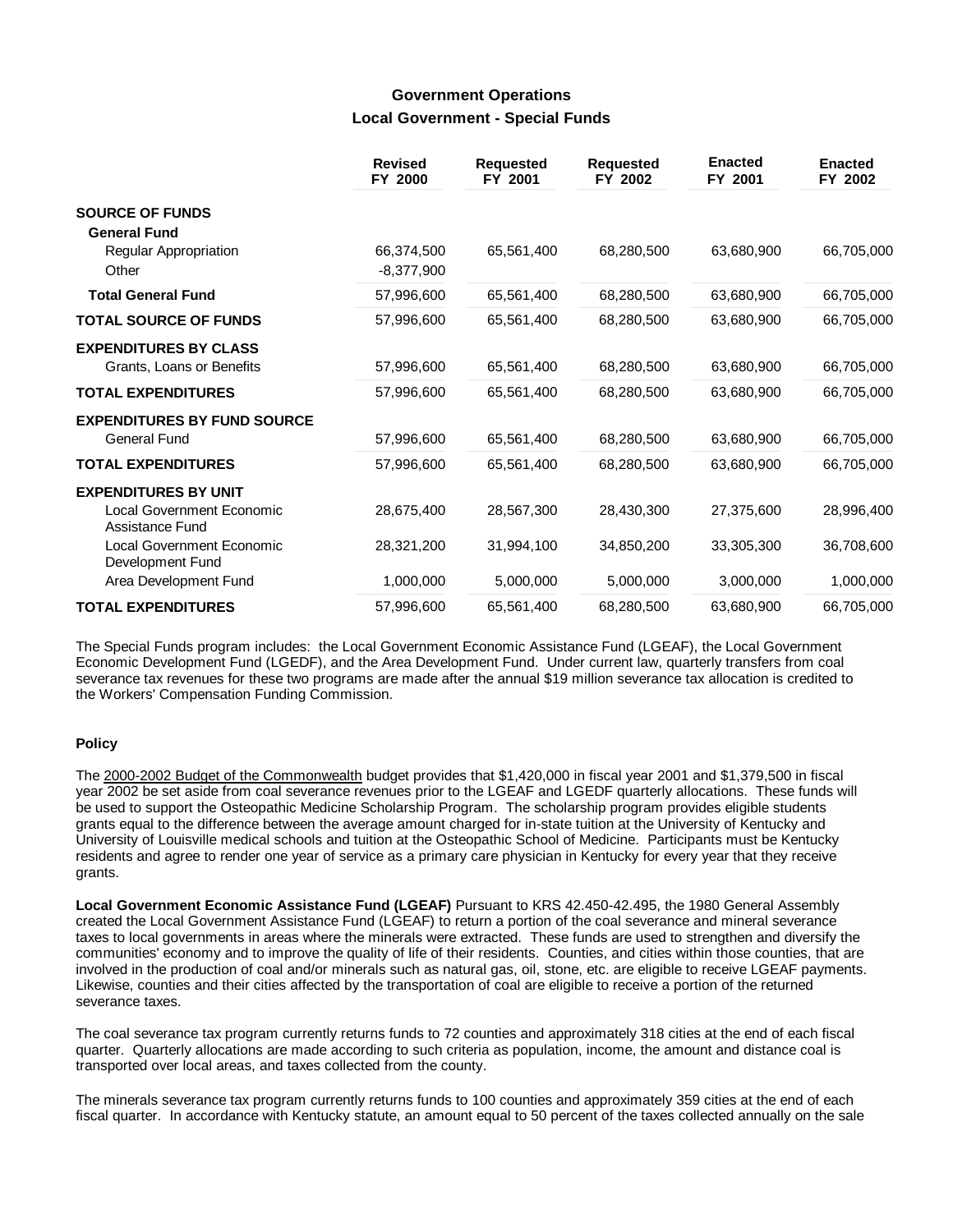and processing of minerals, exclusive of coal, is transferred into the LGEAF for subsequent allocation and distribution to local governments. Quarterly payments to counties are determined by the amounts of mineral taxes paid. Distribution to cities is based on relative population.

Current Kentucky law provides that an amount not less than 13 percent of taxes collected on the severance and processing of coal be transferred into the LGEAF for subsequent allocation and distribution to county and city governments. The enacted budget suspends the increase in the minimum LGEAF allocation to 14 percent begun in the fiscal year 1999 budget during fiscal year 2001. The 14 percent minimum LGEAF allocation is restored in fiscal year 2002. The General Assembly also allocates an additional \$500,000 from the General Fund in fiscal year 2002 to be distributed to eligible local governments through LGEAF.

Local Government Development Func Pursuant to KRS 42.458-42.495, the 1992 General Assembly created the Local Government Economic Development Fund (LGEDF) to return a portion of coal severance tax receipts to coal producing counties through a grant process intended to enhance industrial development. Under this program, funds are allocated quarterly to coal producing counties, but distribution to a county may occur only after approval of a grant application submitted by a county. Fund allocations to counties are made according to such criteria as coal severance taxes paid, surplus labor rate, relative mining earnings and relative mining employment.

The Department for Local Government is responsible for LGEDF financial management, accounting, fund allocation and reporting. The Cabinet for Economic Development reviews and approves the LGEDF grant applications and oversees those projects.

During fiscal year 2000, 24 percent of coal severance tax receipts were transferred to LGEDF. The enacted budget increases the LGEDF allocation to 27 percent in fiscal year 2001 and 30 percent in fiscal year 2002.

Notwithstanding KRS 42.4588(2) and (4), beginning in fiscal year 2000 and continuing throughout the biennium, 20 percent of the payments from LGEDF made to those single county funds identified in the appropriations bill will be set side for job training grants within coal counties. The grants will be administered through the Office of Coal County Developmen

Pursuant to KRS 42.485, the continuing appropriation amount from fiscal year 2000 to fiscal year 2001 and from fiscal 2001 to fiscal year 2002 will equal the cash balance in the LGEDF and LGEAF accounts at the close of the preceding fiscal year.

Note: Since payments from the LGEAF and LGEDF to local governments are made on a quarterly basis after collection of the taxes, fiscal year 2000 allocations include one quarterly payment from the last three months of fiscal year 1999 collections and three payments from collections made during the first nine months of fiscal year 2000. This process continues in fiscal year 2001 with that year including a payment from the last three months of fiscal year 2000 collections and three payments from the collections made during first nine months of fiscal year 2001.

Fiscal year 2000 expenditures are expected to be less than appropriated due to the January, 2000 revision of the coal severance tax estimate.

The amounts reflected above for the LGEAF and the LGEDF are calculated using January, 2000 revenue estimates and the enacted rate and transfer policy (see chart on following page). It should be noted that LGEDF appropriations reflect agency fund transfers to East and West Kentucky Corporations, the Governor's Office, the Coal County Development Corporation, and the Secondary Wood Products Corporation.

Notwithstanding KRS 42.350, the recommended budget allocates \$1 million from the General Fund to the Area Development Fund in each year of the biennium. An additional \$2 million is provided from the General Fund in fiscal year 2001.

The enacted budget authorizes the Cabinet for Economic Development to expend up to \$4 million for the purpose of supporting the Appalachian Regional Hospital expansion projected from multi-county LGEDF funds.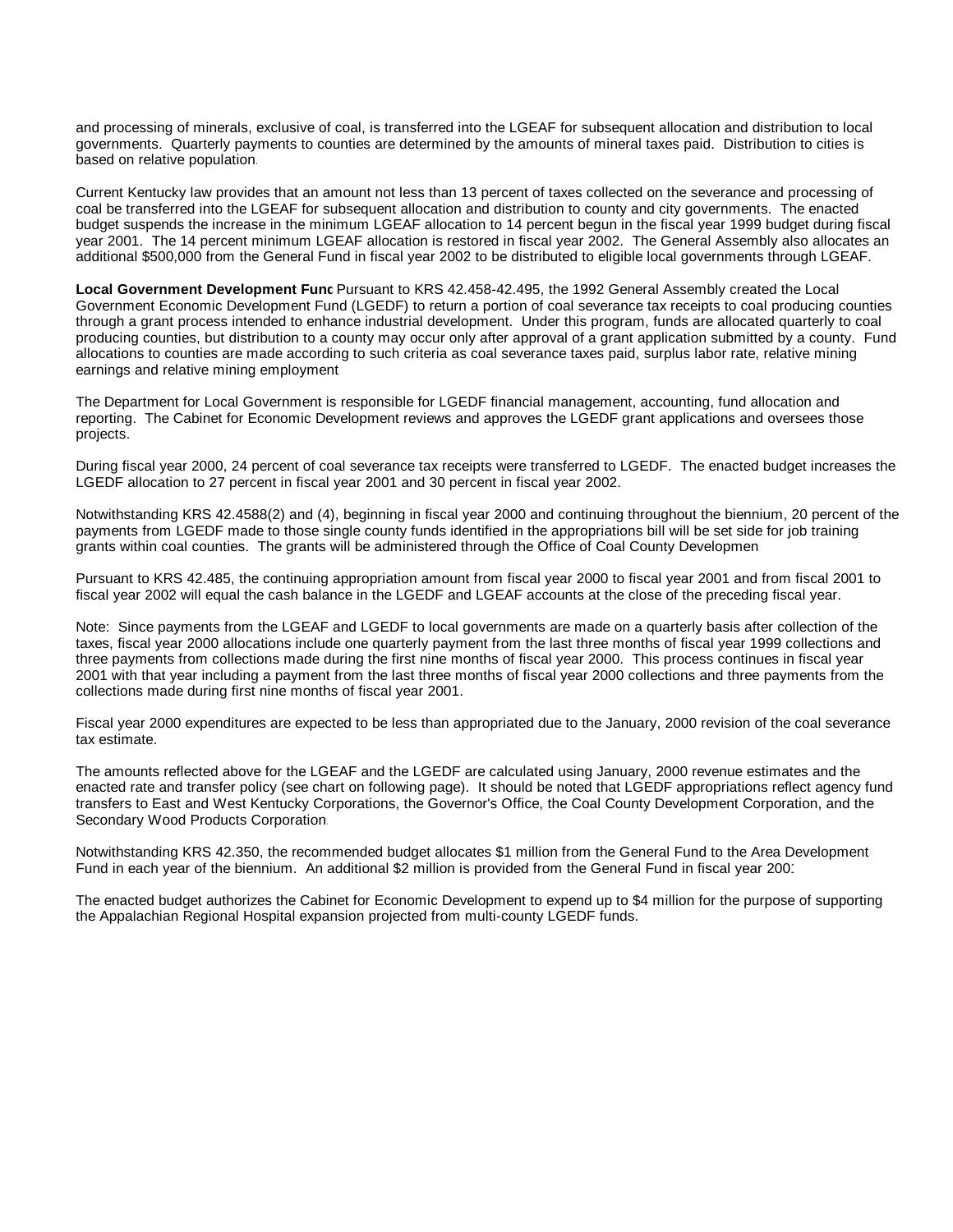# **Government Operations Commission on Human Rights**

|                                                       | <b>Revised</b><br>FY 2000 | <b>Requested</b><br>FY 2001 | <b>Requested</b><br>FY 2002 | <b>Enacted</b><br>FY 2001 | <b>Enacted</b><br>FY 2002 |
|-------------------------------------------------------|---------------------------|-----------------------------|-----------------------------|---------------------------|---------------------------|
| <b>SOURCE OF FUNDS</b>                                |                           |                             |                             |                           |                           |
| <b>General Fund</b>                                   |                           |                             |                             |                           |                           |
| <b>Regular Appropriation</b>                          | 1,962,400                 | 2,324,500                   | 2,373,200                   | 2,036,000                 | 2,088,300                 |
| <b>Total General Fund</b><br><b>Restricted Funds</b>  | 1,962,400                 | 2,324,500                   | 2,373,200                   | 2,036,000                 | 2,088,300                 |
| <b>Balance Forward</b>                                | 28,900                    | 7,400                       | 3,900                       | 7,400                     | 3,900                     |
| <b>Current Receipts</b>                               | 8,500                     | 8,500                       | 8,500                       | 8,500                     | 8,500                     |
| <b>Total Restricted Funds</b><br><b>Federal Funds</b> | 37,400                    | 15,900                      | 12,400                      | 15,900                    | 12,400                    |
| <b>Balance Forward</b>                                | 53,200                    | 53,200                      | 47,300                      | 53,200                    | 47,300                    |
| <b>Current Receipts</b>                               | 189,500                   | 123,500                     | 123,500                     | 123,500                   | 123,500                   |
| <b>Total Federal Funds</b>                            | 242,700                   | 176,700                     | 170,800                     | 176,700                   | 170,800                   |
| <b>TOTAL SOURCE OF FUNDS</b>                          | 2,242,500                 | 2,517,100                   | 2,556,400                   | 2,228,600                 | 2,271,500                 |
| <b>EXPENDITURES BY CLASS</b>                          |                           |                             |                             |                           |                           |
| Personnel Cost                                        | 1,675,000                 | 1,852,200                   | 1,941,100                   | 1,731,200                 | 1,820,300                 |
| <b>Operating Expenses</b>                             | 506,900                   | 613,800                     | 615,300                     | 446,200                   | 451,200                   |
| <b>TOTAL EXPENDITURES</b>                             | 2,181,900                 | 2,466,000                   | 2,556,400                   | 2,177,400                 | 2,271,500                 |
| <b>EXPENDITURES BY FUND SOURCE</b>                    |                           |                             |                             |                           |                           |
| <b>General Fund</b>                                   | 1,962,400                 | 2,324,600                   | 2,373,200                   | 2,036,000                 | 2,088,300                 |
| <b>Restricted Funds</b>                               | 30,000                    | 12,000                      | 12,400                      | 12,000                    | 12,400                    |
| <b>Federal Funds</b>                                  | 189,500                   | 129,400                     | 170,800                     | 129,400                   | 170,800                   |
| <b>TOTAL EXPENDITURES</b>                             | 2,181,900                 | 2,466,000                   | 2,556,400                   | 2,177,400                 | 2,271,500                 |
| <b>EXPENDITURES BY UNIT</b>                           |                           |                             |                             |                           |                           |
| General Administration and Support                    | 738,300                   | 878,700                     | 897,800                     | 754,700                   | 774,400                   |
| <b>Enforcement Branch</b>                             | 731,200                   | 726,900                     | 761,700                     | 713,300                   | 747,400                   |
| Research and Information                              | 394,900                   | 418,100                     | 439,600                     | 408,500                   | 429,100                   |
| Legal Affairs                                         | 317,500                   | 442,300                     | 457,300                     | 280,800                   | 294,200                   |
| <b>Wage Equity</b>                                    |                           |                             |                             | 20,100                    | 26,400                    |
| <b>TOTAL EXPENDITURES</b>                             | 2,181,900                 | 2,466,000                   | 2,556,400                   | 2,177,400                 | 2,271,500                 |

The Kentucky Commission on Human Rights, pursuant to KRS Chapter 344, investigates complaints of discrimination in the areas of employment, housing, public accommodation and credit based on race, religion, national origin, age, disability, familial status, sex, and smoking status. The Commission also endeavors to foster mutual understanding and respect through education, technical assistance, and report writing. The Commission is divided into four service units including General Administration and Support, Enforcement, Research and Information, and Legal Services.

General Administration and Support performs personnel and fiscal activities and serves as a liaison with the Governor's Office and legislators as well as other agencies in state government. The development of internal policy directives and legislative initiatives are also functions of this unit.

The Enforcement Branch consists of two sections: Employment and Housing. Employees assigned to these sections investigate complaints of discrimination filed in the areas of employment, housing, public accommodation, and credit transactions.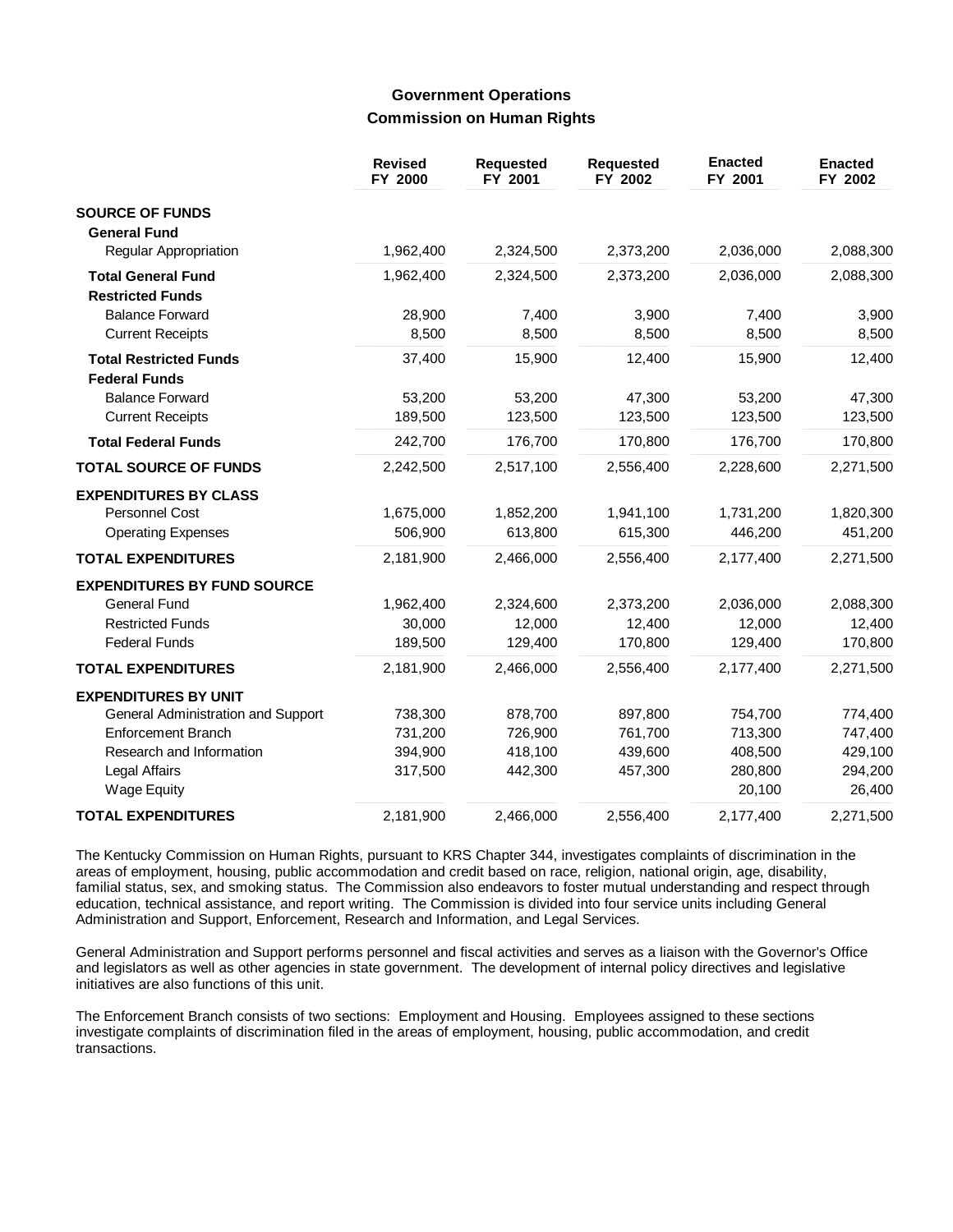The Research and Information Branch provides technical assistance and education throughout the state to local citizen groups, employers, public accommodations staff, educational institutions, local human rights commissions, and government officials. The staff conducts seminars and workshops on such topics as sexual harassment, the Kentucky Civil Rights Act, cultural diversity, and the Americans with Disabilities Act.

The Legal Services Branch provides legal advice to inquiries, sworn complaints, and file closures. The legal staff takes depositions of witnesses, prepares legal briefs, and appeals.

### **Policy**

Included in the above General Fund appropriation is \$20,100 in fiscal year 2001 and \$26,400 in fiscal year 2002 for the Wage Equity Plan.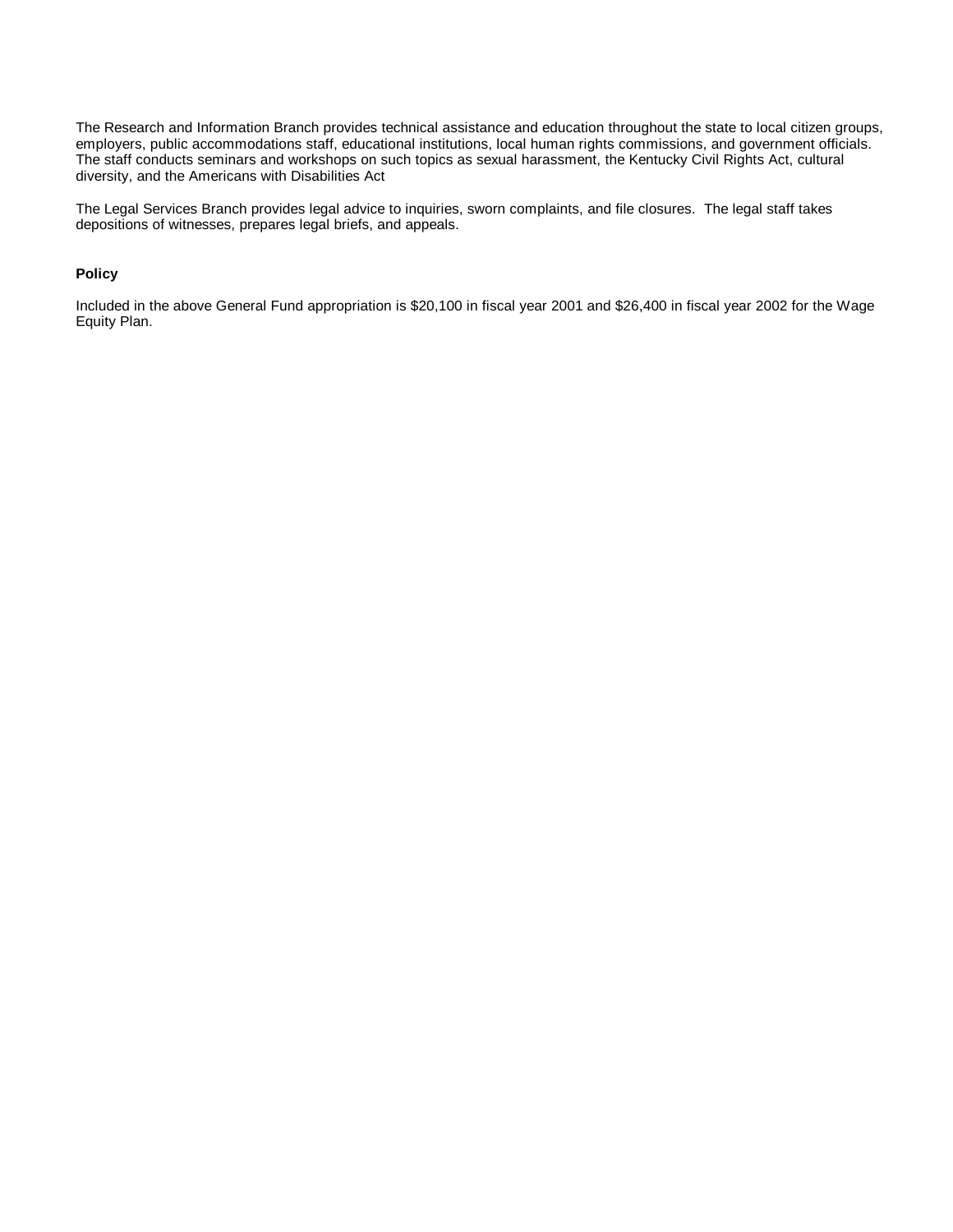## **Government Operations Commission on Women**

|                                                       | <b>Revised</b><br>FY 2000 | <b>Requested</b><br>FY 2001 | <b>Requested</b><br>FY 2002 | <b>Enacted</b><br>FY 2001 | <b>Enacted</b><br>FY 2002 |
|-------------------------------------------------------|---------------------------|-----------------------------|-----------------------------|---------------------------|---------------------------|
| <b>SOURCE OF FUNDS</b><br><b>General Fund</b>         |                           |                             |                             |                           |                           |
| <b>Regular Appropriation</b>                          | 253,600                   | 259,700                     | 265,900                     | 262,500                   | 269,900                   |
| <b>Total General Fund</b><br><b>Restricted Funds</b>  | 253,600                   | 259,700                     | 265,900                     | 262,500                   | 269,900                   |
| <b>Balance Forward</b>                                | 3,200                     | 3,200                       | 3,200                       | 3,200                     | 3,200                     |
| <b>Total Restricted Funds</b><br><b>Federal Funds</b> | 3,200                     | 3,200                       | 3,200                       | 3,200                     | 3,200                     |
| <b>Balance Forward</b>                                | 200                       | 200                         | 100                         | 200                       | 100                       |
| <b>Total Federal Funds</b>                            | 200                       | 200                         | 100                         | 200                       | 100                       |
| <b>TOTAL SOURCE OF FUNDS</b>                          | 257,000                   | 263,100                     | 269,200                     | 265,900                   | 273,200                   |
| <b>EXPENDITURES BY CLASS</b>                          |                           |                             |                             |                           |                           |
| <b>Personnel Cost</b>                                 | 172.800                   | 178,600                     | 187.100                     | 181,400                   | 191,100                   |
| <b>Operating Expenses</b>                             | 80.800                    | 81,200                      | 82,100                      | 81,200                    | 82,100                    |
| <b>TOTAL EXPENDITURES</b>                             | 253,600                   | 259,800                     | 269,200                     | 262,600                   | 273,200                   |
| <b>EXPENDITURES BY FUND SOURCE</b>                    |                           |                             |                             |                           |                           |
| <b>General Fund</b>                                   | 253,600                   | 259,700                     | 265,900                     | 262,500                   | 269,900                   |
| <b>Restricted Funds</b>                               |                           |                             | 3,200                       |                           | 3,200                     |
| <b>Federal Funds</b>                                  |                           | 100                         | 100                         | 100                       | 100                       |
| <b>TOTAL EXPENDITURES</b>                             | 253,600                   | 259,800                     | 269,200                     | 262,600                   | 273,200                   |
| <b>EXPENDITURES BY UNIT</b>                           |                           |                             |                             |                           |                           |
| Commission on Women                                   | 253,600                   | 259,800                     | 269,200                     | 259,800                   | 269,200                   |
| <b>Wage Equity</b>                                    |                           |                             |                             | 2,800                     | 4,000                     |
| <b>TOTAL EXPENDITURES</b>                             | 253,600                   | 259,800                     | 269,200                     | 262,600                   | 273,200                   |

The Commission on Women serves in an advisory capacity to state agencies, the Governor, the Legislature, and the private sector. It supports research on issues of interest to women, such as health care, spouse abuse, employment, and economic issues as well as sends mailings and newsletters to various organizations to promote women's interests.

### **Policy**

Included in the above General Fund appropriation is \$2,800 in fiscal year 2001 and \$4,000 in fiscal year 2002 for the Wage Equity Plan.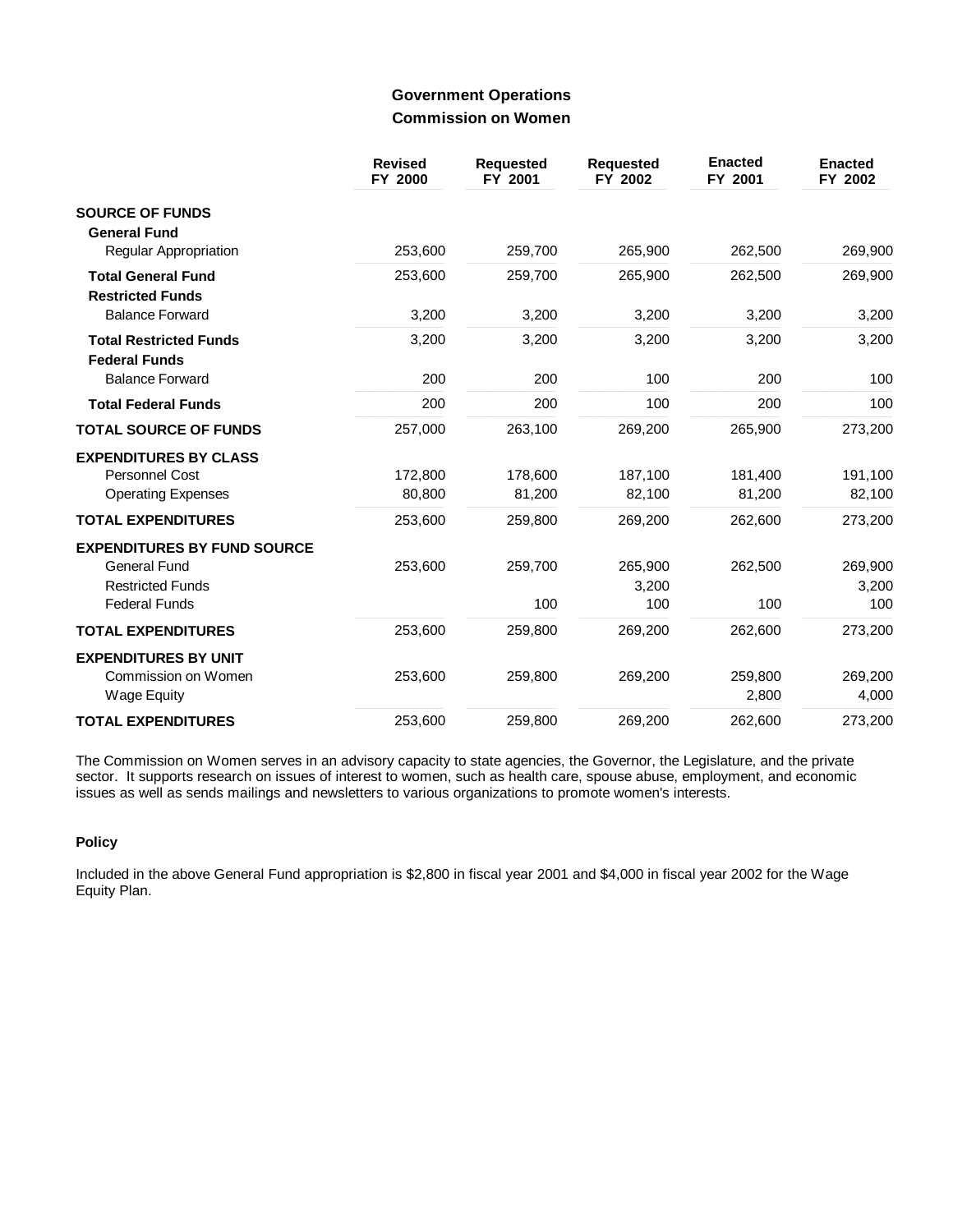## **Government Operations Kentucky Retirement Systems**

|                                                   | <b>Revised</b><br>FY 2000 | <b>Requested</b><br>FY 2001 | <b>Requested</b><br>FY 2002 | <b>Enacted</b><br>FY 2001 | <b>Enacted</b><br>FY 2002 |
|---------------------------------------------------|---------------------------|-----------------------------|-----------------------------|---------------------------|---------------------------|
| <b>SOURCE OF FUNDS</b><br><b>Restricted Funds</b> |                           |                             |                             |                           |                           |
| Non-Revenue Receipts                              | 16,132,400                | 11,713,400                  | 13,863,000                  | 11,713,400                | 13,863,000                |
| <b>Total Restricted Funds</b>                     | 16,132,400                | 11,713,400                  | 13,863,000                  | 11,713,400                | 13,863,000                |
| <b>TOTAL SOURCE OF FUNDS</b>                      | 16,132,400                | 11,713,400                  | 13,863,000                  | 11,713,400                | 13,863,000                |
| <b>EXPENDITURES BY CLASS</b>                      |                           |                             |                             |                           |                           |
| Personnel Cost                                    | 14,085,200                | 9,501,000                   | 11,050,400                  | 9,501,000                 | 11,050,400                |
| <b>Operating Expenses</b>                         | 1,819,600                 | 2,166,900                   | 2,801,100                   | 2,166,900                 | 2,801,100                 |
| Capital Outlay                                    | 227,600                   | 45,500                      | 11,500                      | 45,500                    | 11,500                    |
| <b>TOTAL EXPENDITURES</b>                         | 16,132,400                | 11,713,400                  | 13,863,000                  | 11,713,400                | 13,863,000                |
| <b>EXPENDITURES BY FUND SOURCE</b>                |                           |                             |                             |                           |                           |
| <b>Restricted Funds</b>                           | 16,132,400                | 11,713,400                  | 13,863,000                  | 11,713,400                | 13,863,000                |
| <b>TOTAL EXPENDITURES</b>                         | 16,132,400                | 11,713,400                  | 13,863,000                  | 11,713,400                | 13,863,000                |

Kentucky Retirement Systems administers three retirement systems which are qualified governmental defined benefit plans under Section 401(a) of the Internal Revenue Code: Kentucky Employees Retirement System (state employees, universities, health departments, certain boards) governed by KRS 61.510-61.705; County Employees Retirement System (employees of cities, counties, local government entities, and classified employees of school boards) governed by KRS 78.510-78.852 and State Police Retirement System (uniformed officers of Kentucky State Police) governed by KRS 16.505-16.652. Medical insurance benefits are governed by KRS 61.701-61.702. The systems were established in the 1950's to provide a pension that, when coupled with Social Security, would provide the career employee with sufficient income to maintain his or her preretirement standard of living.

Kentucky Retirement Systems is administered by a nine-member board of trustees consisting of the Secretary of the state Personnel Cabinet, three members appointed by the Governor and five members elected by employees and retirees of the three retirement systems. The Board is responsible for collection and investment of contributions. Members of the Board are considered fiduciaries and are required to administer the funds in the sole interest of the members and beneficiaries of the systems. The Board is required to invest the funds under the Prudent Person Rule. Investments are diversified among common stock, government and private bonds, real estate and cash equivalents. An audit is also done.

Employers contribute a percentage of gross payroll determined by the actuarial valuation. Employees contribute at a fixed rate set in the statutes. The assets of the system are considered trust funds. All expenses are paid from the trust.

### **Policy**

As a result of the aging of the state's workforce and the retirement benefit enhancements enacted by the 1998 Regular Session of the General Assembly, there has been a significant increase in member requests for retirement determinations, including purchase cost calculations, benefit estimates and other services.

In fiscal year 1999, service purchase cost calculations increased 70 percent and actual service purchases increased by 216 percent, with over 9,000 purchases made. Initial retirements increased 45 percent, with more than 4,000 retirements occurring in fiscal year 1999. Retirement calculations for members of the Kentucky Retirement Systems increased 65 percent, and benefit estimates increased 61 percent in fiscal year 1999.

Currently, a waiting period exists (as long as 9-12 months) for retirement counseling and other services. In order to improve response times and assist in reducing member request backlogs, restricted funds in the amount of \$2,018,100 are provided in fiscal year 2002 to support salaries and operating costs for 65 additional positions.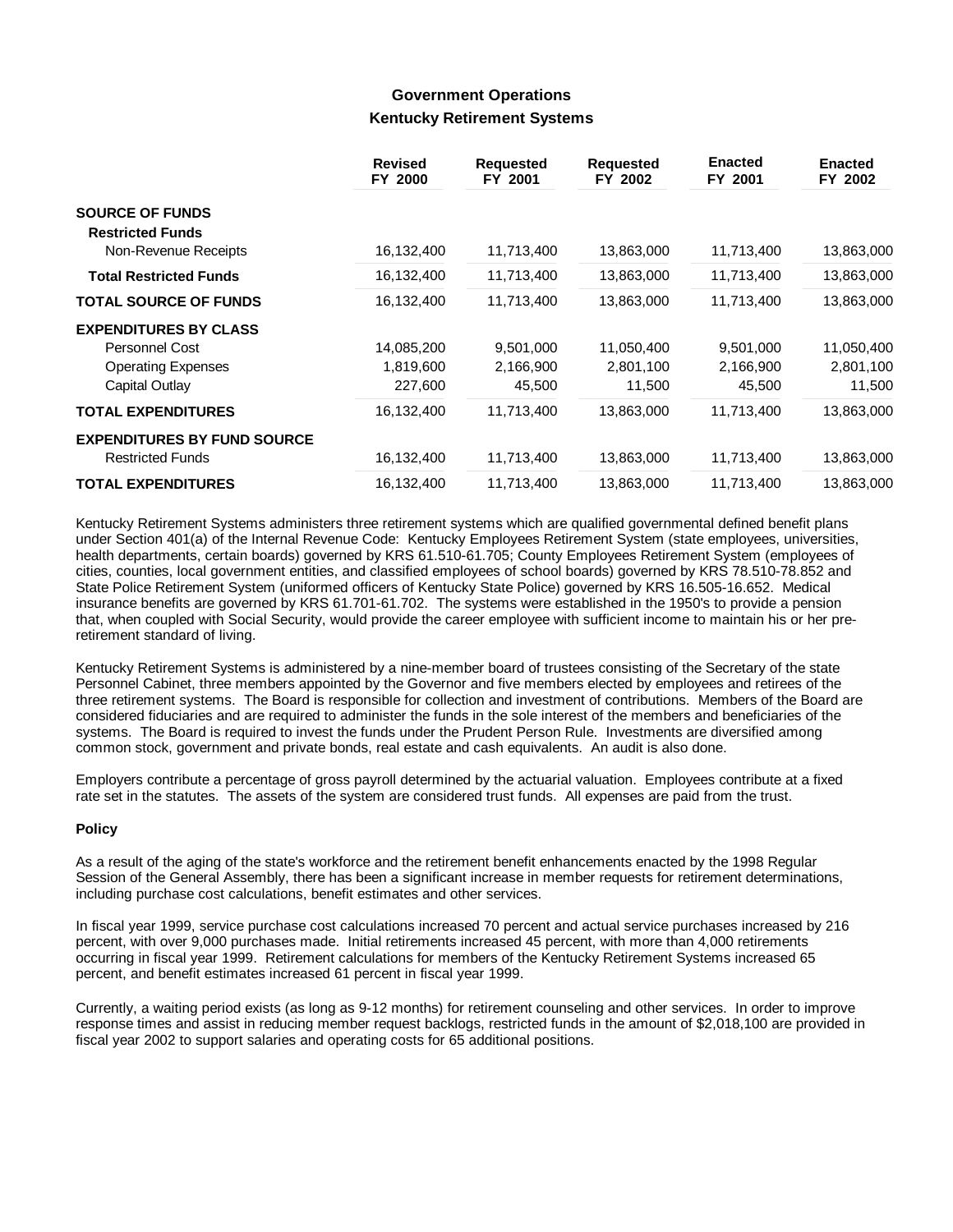A total of 59 additional benefit counselors are provided to perform benefit and service purchase calculations, answer member inquires by phone, e-mail and letter, and perform post-retirement counseling services. The remaining six are Retirement Investment Specialists who will perform duties related to service purchases, auditing and investments.

In fiscal year 2001, restricted funds totaling \$250,000 are provided in Part II, Capital Projects Budget, for an Information Technology System upgrade.

In addition, House Bill 502, Part II, Capital Projects Budget, authorizes two leases of real property in Franklin County, each with costs that exceed \$200,000 annually.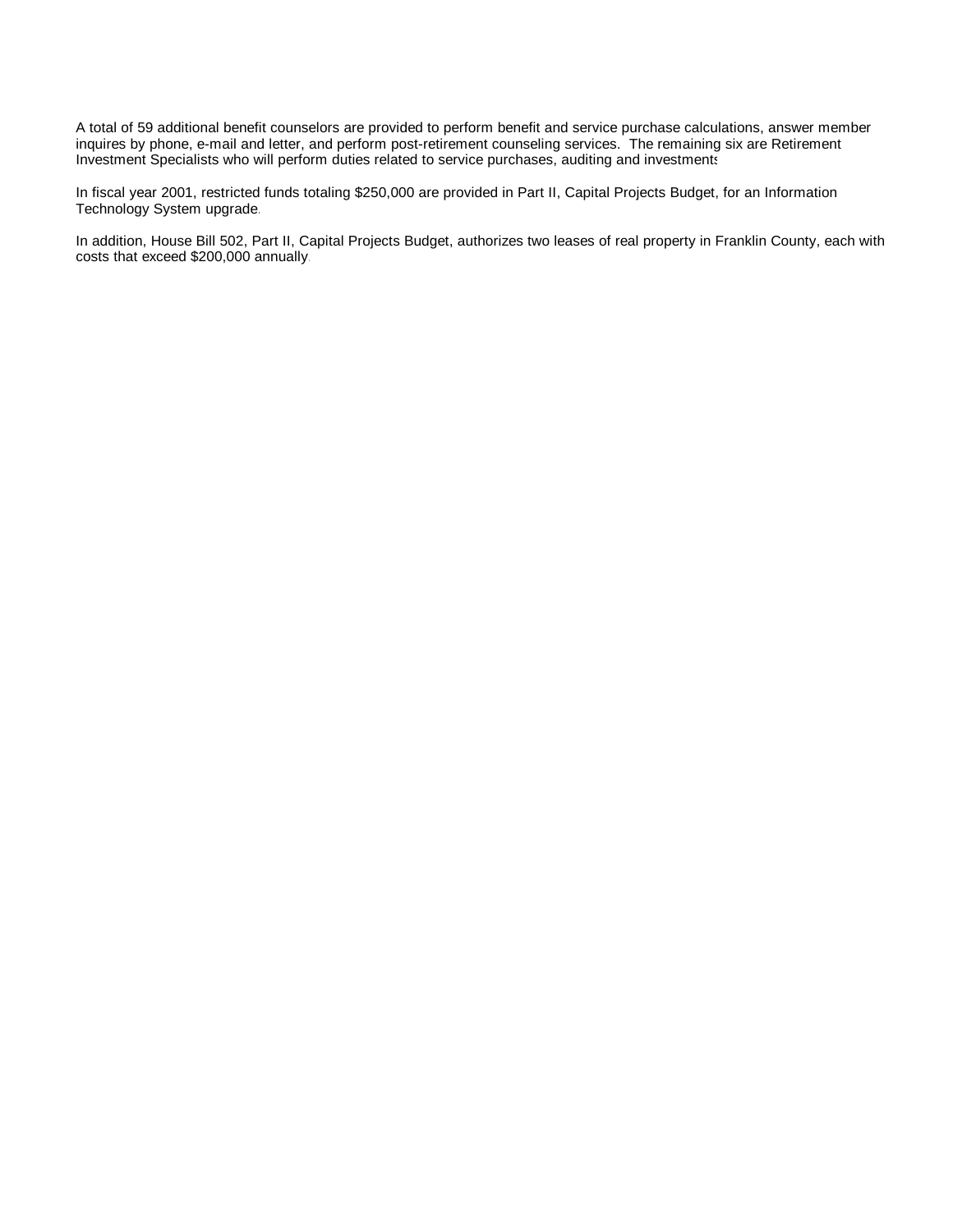## **Government Operations Registry of Election Finance**

|                                                      | <b>Revised</b><br>FY 2000 | <b>Requested</b><br>FY 2001 | <b>Requested</b><br>FY 2002 | <b>Enacted</b><br>FY 2001 | <b>Enacted</b><br>FY 2002 |
|------------------------------------------------------|---------------------------|-----------------------------|-----------------------------|---------------------------|---------------------------|
| <b>SOURCE OF FUNDS</b>                               |                           |                             |                             |                           |                           |
| <b>General Fund</b>                                  |                           |                             |                             |                           |                           |
| Regular Appropriation<br>Continuing Appropriation    | 2,409,000                 | 1,517,300                   | 1,560,800                   | 482,900<br>1,000,000      | 1,557,200                 |
| <b>Total General Fund</b><br><b>Restricted Funds</b> | 2,409,000                 | 1,517,300                   | 1,560,800                   | 1,482,900                 | 1,557,200                 |
| <b>Balance Forward</b>                               | 569,300                   | 592,500                     | 415,700                     | 592,500                   | 415,700                   |
| <b>Current Receipts</b>                              | 23,200                    | 23,200                      | 23,200                      | 23,200                    | 23,200                    |
| <b>Total Restricted Funds</b>                        | 592,500                   | 615,700                     | 438,900                     | 615,700                   | 438,900                   |
| <b>TOTAL SOURCE OF FUNDS</b>                         | 3,001,500                 | 2,133,000                   | 1,999,700                   | 2,098,600                 | 1,996,100                 |
| <b>EXPENDITURES BY CLASS</b>                         |                           |                             |                             |                           |                           |
| <b>Personnel Cost</b>                                | 984,500                   | 1,100,400                   | 1,156,300                   | 1,066,000                 | 1,152,700                 |
| <b>Operating Expenses</b>                            | 424,500                   | 616,900                     | 424,500                     | 416,900                   | 404,500                   |
| Capital Outlay                                       |                           |                             |                             | 200,000                   | 20,000                    |
| <b>TOTAL EXPENDITURES</b>                            | 1,409,000                 | 1,717,300                   | 1,580,800                   | 1,682,900                 | 1,577,200                 |
| <b>EXPENDITURES BY FUND SOURCE</b>                   |                           |                             |                             |                           |                           |
| General Fund                                         | 1,409,000                 | 1,517,300                   | 1,560,800                   | 1,482,900                 | 1,557,200                 |
| <b>Restricted Funds</b>                              |                           | 200,000                     | 20,000                      | 200,000                   | 20,000                    |
| <b>TOTAL EXPENDITURES</b>                            | 1,409,000                 | 1,717,300                   | 1,580,800                   | 1,682,900                 | 1,577,200                 |
| <b>EXPENDITURES BY UNIT</b>                          |                           |                             |                             |                           |                           |
| General Administration and Support                   | 1,409,000                 | 1,517,300                   | 1,560,800                   | 1,478,000                 | 1,550,400                 |
| <b>Election Campaign Fund</b><br><b>Wage Equity</b>  |                           | 200,000                     | 20,000                      | 200,000<br>4,900          | 20,000<br>6,800           |
| <b>TOTAL EXPENDITURES</b>                            | 1,409,000                 | 1,717,300                   | 1,580,800                   | 1,682,900                 | 1,577,200                 |

The primary role of the Registry of Election Finance is to assure the citizens of the Commonwealth of the integrity of the electoral process by making certain there is full public access to campaign financial data and financial disclosure reports and by administering the statutes pertaining to political campaigns and election financing. The Registry consists of two programs: General Administration and Support and the Election Campaign Fund.

The General Administration and Support program notifies all interested parties of the statutory requirements for reporting information pertinent to election campaign financing on a timely basis, and monitors this information for accuracy. Its second responsibility is to maintain an information retrieval system whereby information is made accessible to the public and publish a summary of election financial transactions.

As part of campaign finance reform, a program of partial public financing was established (KRS 121A.030) through which a participating slate of candidates for Governor and Lieutenant Governor may obtain matching funds based on a threshold amount generated through qualifying contributions. The laws also require that a slate which intends to accept public funds must agree to abide by a maximum expenditure limit of \$1.8 million for each election which shall increase or decrease in accordance with the consumer price index for all urban workers, and the Registry shall make that adjustment in a year in which a Governor and Lieutenant Governor are elected not later than the filing deadline for the primary election. Also, if no candidate receives 40% of the total votes cast in his party's primary, a runoff primary must be conducted 35 days following the date of the primary election.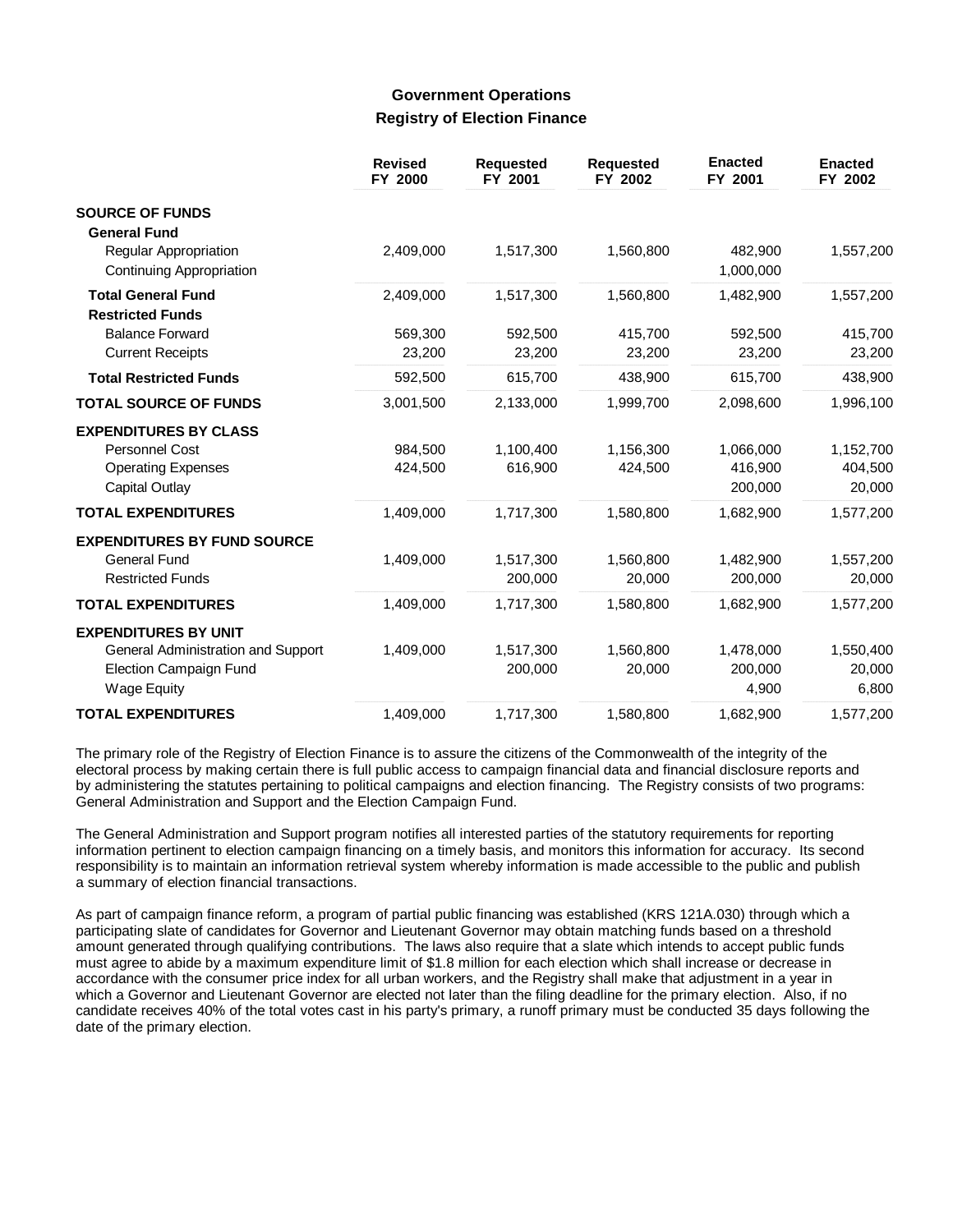### **Policy**

Notwithstanding KRS 45.229, \$1,000,000 of the General Fund appropriation from fiscal year 1999-2000 shall not lapse and shall carry forward to year 2000-2001.

It is the intent of the General Assembly that the Election Campaign Finance Fund be supported and continued

Included in the 2000-2002 Budget of the Commonwealth is an allocation from the General Fund in the amount of \$4,900 in fiscal year 2001 and \$6,800 in fiscal year 2002 for the Wage Equity Plan.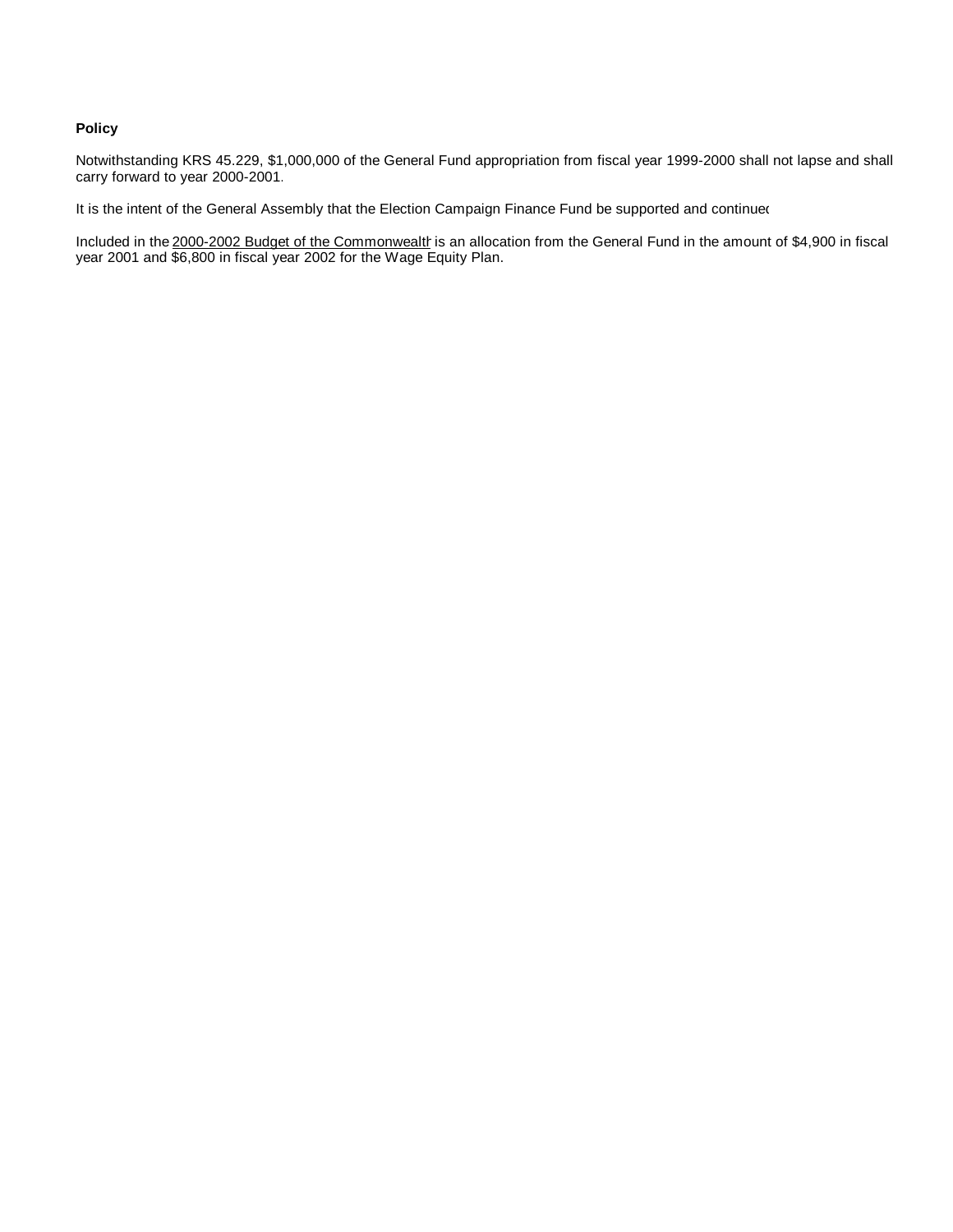# **Government Operations Boards and Commissions**

|                                                       | <b>Revised</b><br>FY 2000 | <b>Requested</b><br>FY 2001 | <b>Requested</b><br>FY 2002 | <b>Enacted</b><br>FY 2001 | <b>Enacted</b><br>FY 2002 |
|-------------------------------------------------------|---------------------------|-----------------------------|-----------------------------|---------------------------|---------------------------|
| <b>SOURCE OF FUNDS</b><br><b>Restricted Funds</b>     |                           |                             |                             |                           |                           |
| <b>Balance Forward</b>                                | 16,856,200                | 15,178,200                  | 15,060,450                  | 14,588,300                | 14,396,600                |
| <b>Current Receipts</b>                               | 11,479,600                | 14,391,400                  | 13,194,900                  | 14,396,100                | 13,199,000                |
| Non-Revenue Receipts                                  | 55,000                    | 55,000                      | 55,000                      | 55,000                    | 55,000                    |
| <b>Total Restricted Funds</b>                         | 28,390,800                | 29,624,600                  | 28,310,350                  | 29,039,400                | 27,650,600                |
| <b>TOTAL SOURCE OF FUNDS</b>                          | 28,390,800                | 29,624,600                  | 28,310,350                  | 29,039,400                | 27,650,600                |
| <b>EXPENDITURES BY CLASS</b>                          |                           |                             |                             |                           |                           |
| Personnel Cost                                        | 9,500,700                 | 10,165,150                  | 10,690,750                  | 10,261,300                | 10,794,600                |
| <b>Operating Expenses</b>                             | 3,413,300                 | 3,887,500                   | 3,870,800                   | 3,887,500                 | 3,870,800                 |
| Grants, Loans or Benefits                             | 845,000                   | 455,500                     | 455,500                     | 455,500                   | 455,500                   |
| <b>Capital Outlay</b>                                 | 43,500                    | 38,500                      | 29,000                      | 38,500                    | 29,000                    |
| <b>TOTAL EXPENDITURES</b>                             | 13,802,500                | 14,546,650                  | 15,046,050                  | 14,642,800                | 15,149,900                |
| <b>EXPENDITURES BY FUND SOURCE</b>                    |                           |                             |                             |                           |                           |
| <b>Restricted Funds</b>                               | 13,802,500                | 14,546,700                  | 15,046,100                  | 14,642,800                | 15,149,900                |
| <b>TOTAL EXPENDITURES</b>                             | 13,802,500                | 14,546,700                  | 15,046,100                  | 14,642,800                | 15,149,900                |
| <b>EXPENDITURES BY UNIT</b>                           |                           |                             |                             |                           |                           |
| Accountancy                                           | 561,500                   | 778,900                     | 722,900                     | 782,300                   | 723,900                   |
| Alcohol and Drug Counselors                           | 77,500                    | 78,300                      | 89,700                      | 78,300                    | 89,700                    |
| Architects                                            | 202,500                   | 204,600                     | 218,600                     | 204,700                   | 218,800                   |
| Art Therapists                                        | 7,000                     | 9,600                       | 11,100                      | 9,600                     | 11,100                    |
| <b>Athletic Commission</b>                            | 78,500                    | 118,700                     | 130,900                     | 118,700                   | 130,900                   |
| Auctioneers                                           | 268,500                   | 338,600                     | 349,200                     | 340,600                   | 351,000                   |
| Barbering                                             | 222,500                   | 207,600                     | 205,400                     | 210,700                   | 209,000                   |
| <b>Chiropractic Examiners</b>                         | 139,500                   | 156,000                     | 162,100                     | 162,400                   | 173,800                   |
| Dentistry                                             | 412,500                   | 435,300                     | 459,800                     | 436,300                   | 461,500                   |
| <b>Dietitians and Nutritionists</b>                   | 43,000                    | 58,700                      | 67,800                      | 58,800                    | 68,000                    |
| <b>Embalmers and Funeral Home</b><br><b>Directors</b> | 170,500                   | 200,900                     | 209,600                     | 202,400                   | 209,900                   |
| <b>Engineers and Land Surveyors</b>                   | 1,033,000                 | 1,081,000                   | 1,125,300                   | 1,092,400                 | 1,134,100                 |
| Certification of Fee-Based Pastoral<br>Counselors     | 20,000                    | 17,200                      | 20,600                      | 17,200                    | 20,600                    |
| Geologists                                            | 137,000                   | 142,500                     | 155,700                     | 142,600                   | 155,800                   |
| Hairdressers and Cosmetologists                       | 876,000                   | 959,800                     | 993,200                     | 981,800                   | 1,041,300                 |
| <b>Hearing Instrument Specialists</b>                 | 32,000                    | 52,900                      | 60,900                      | 53,000                    | 61,100                    |
| Board of Interpreters for Deaf & Hard<br>of Hearing   | 60,000                    | 71,400                      | 79,500                      | 71,400                    | 79,500                    |
| Landscape Architecture                                | 47,000                    | 51,400                      | 53,400                      | 51,800                    | 54,200                    |
| Marriage and Family Therapists                        | 34,000                    | 64,000                      | 72,400                      | 64,100                    | 72,500                    |
| <b>Medical Licensure</b>                              | 1,669,500                 | 1,750,000                   | 1,821,800                   | 1,759,200                 | 1,827,300                 |
| Nursing                                               | 3,284,000                 | 3,257,900                   | 3,347,900                   | 3,277,700                 | 3,354,100                 |
| <b>Nursing Home Administrators</b>                    | 80,500                    | 84,900                      | 88,800                      | 85,000                    | 89,000                    |
| Occupational Therapy                                  | 51,500                    | 66,700                      | 76,500                      | 66,800                    | 76,600                    |
| <b>Ophthalmic Dispensers</b>                          | 36,500                    | 46,500                      | 54,500                      | 46,800                    | 55,200                    |
| <b>Optometric Examiners</b>                           | 135,500                   | 145,600                     | 143,400                     | 146,700                   | 143,800                   |
| Pharmacy                                              | 716,000                   | 750,700                     | 786,600                     | 752,800                   | 786,600                   |
| <b>Physical Therapy</b>                               | 255,000                   | 296,700                     | 301,100                     | 297,800                   | 301,100                   |
| Podiatry                                              | 9,500                     | 13,500                      | 13,500                      | 13,500                    | 13,500                    |
| <b>Professional Counselors</b>                        | 20,000                    | 41,900                      | 46,600                      | 42,000                    | 46,800                    |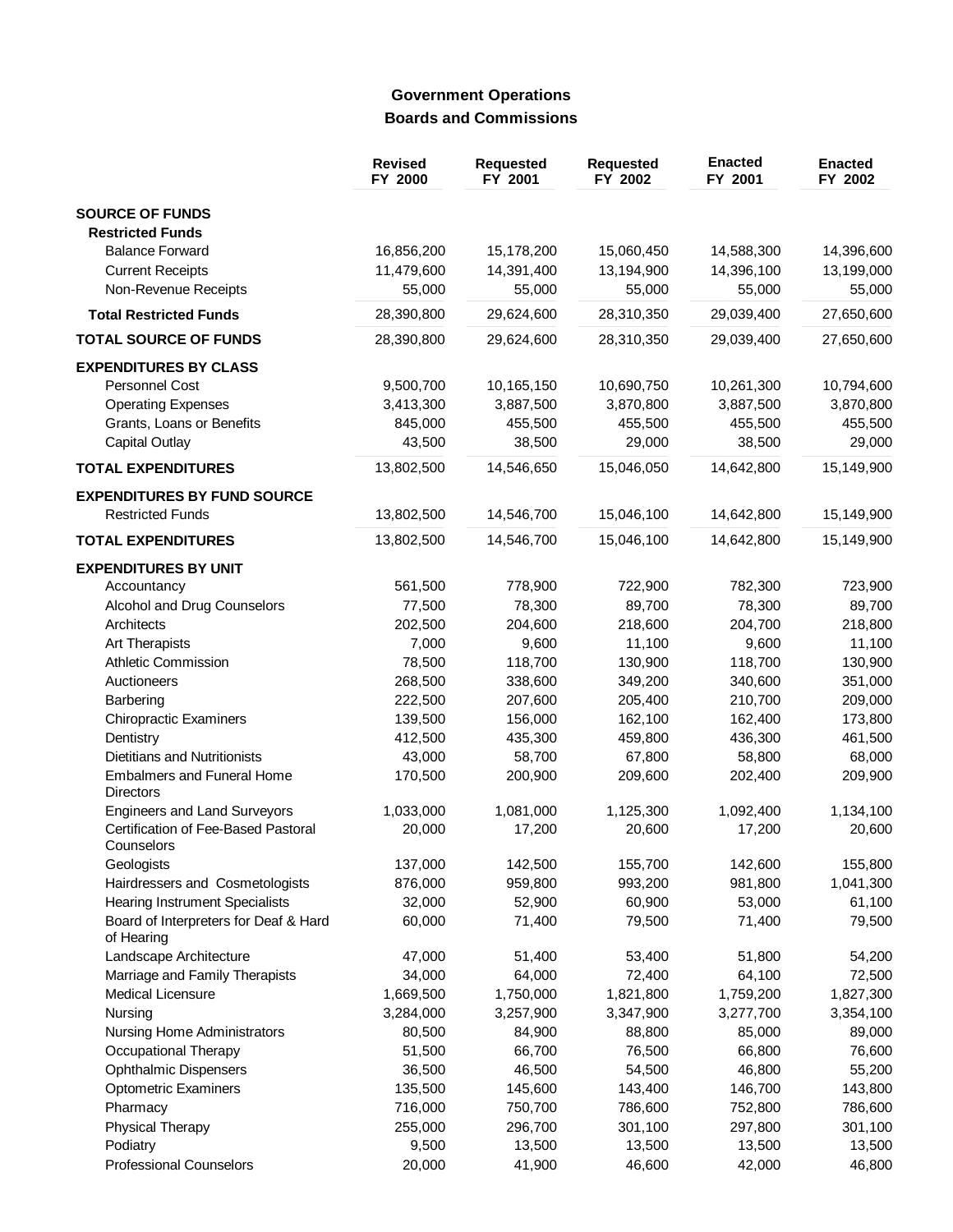| <b>TOTAL EXPENDITURES</b>               | 13,802,500 | 14,546,700 | 15,046,100 | 14,642,800 | 15,149,900 |
|-----------------------------------------|------------|------------|------------|------------|------------|
| <b>Veterinary Examiners</b>             | 127.500    | 174.900    | 197.700    | 175,000    | 197.900    |
| Speech Pathologists and<br>Audiologists | 62,000     | 96.800     | 108,800    | 96.900     | 109,000    |
| Social Workers                          | 94.000     | 122,900    | 139,800    | 123,000    | 140.000    |
| <b>Respiratory Care</b>                 | 80.500     | 100.500    | 111.100    | 100.600    | 111.300    |
| Real Estate Commission                  | 2,093,000  | 1,882,300  | 1,902,200  | 1,888,800  | 1,911,400  |
| Real Estate Appraisers Board            | 474.500    | 492,000    | 510,000    | 495.500    | 511,700    |
| Psychology                              | 190.500    | 195.500    | 207.700    | 195.600    | 207,900    |
|                                         |            |            |            |            |            |

The 36 Occupational and Professional Licensing and Regulatory Boards and Commissions were created to safeguard the life, health, safety, and welfare of the people of the Commonwealth who avail themselves of the services licensed or regulated by the Boards. Appointed by the Governor, board members represent both industry and consumer interests.

The general objectives of the Boards and Commissions are: to examine and license all qualified applicants; to enforce the professional standards and regulations of the Boards as well as the statutes against unethical or illegal practices; to ensure compliance with licensure requirements; and to administer the programs of the Boards in an efficient manner. The Boards will operate solely from agency receipts to fulfill these objectives.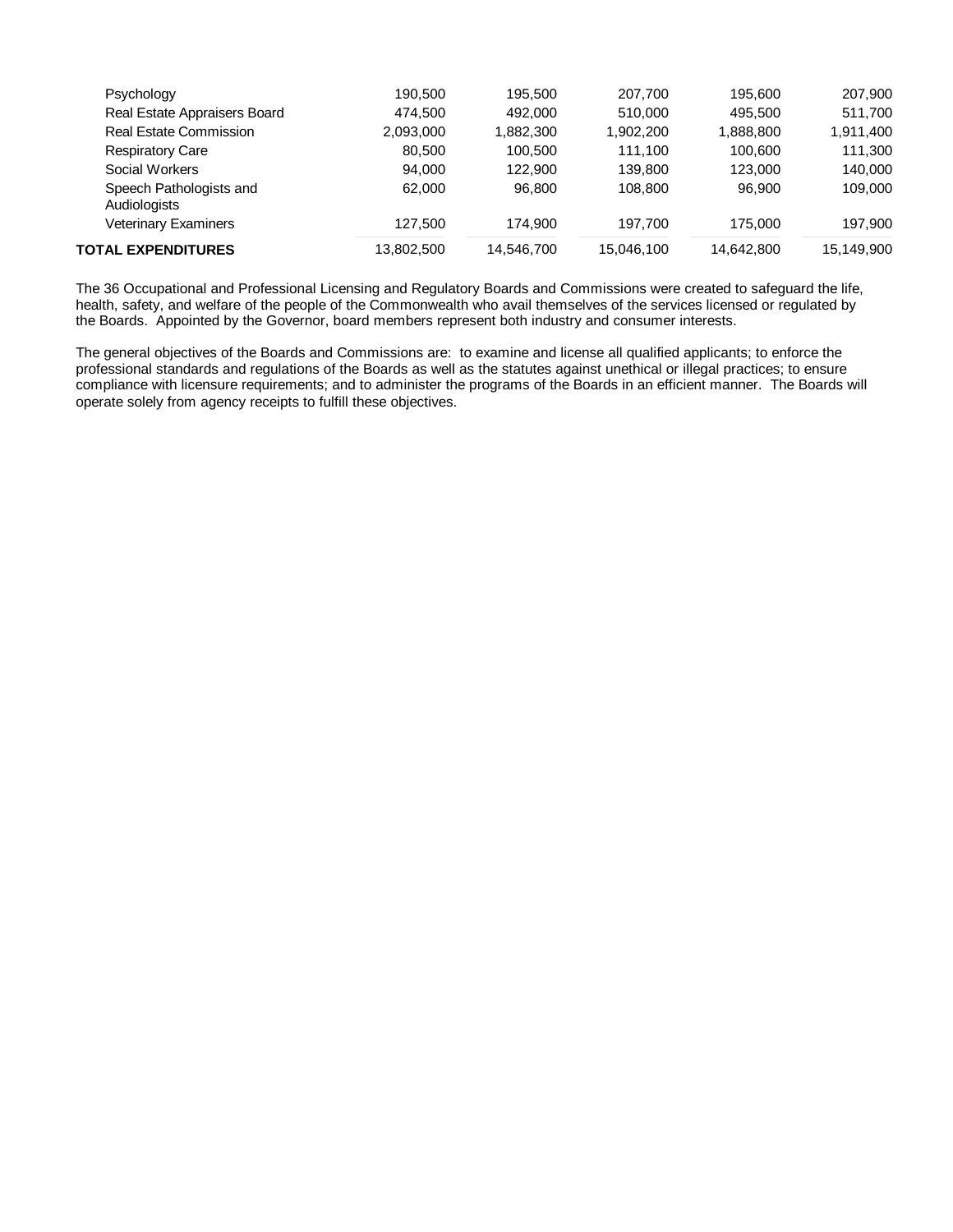## **Government Operations Governmental Services Center**

|                                    | <b>Revised</b><br>FY 2000 | <b>Requested</b><br>FY 2001 | <b>Requested</b><br>FY 2002 | <b>Enacted</b><br>FY 2001 | <b>Enacted</b><br>FY 2002 |
|------------------------------------|---------------------------|-----------------------------|-----------------------------|---------------------------|---------------------------|
| <b>SOURCE OF FUNDS</b>             |                           |                             |                             |                           |                           |
| <b>Restricted Funds</b>            |                           |                             |                             |                           |                           |
| <b>Balance Forward</b>             | 480,500                   | 198,500                     | 109,300                     | 198,500                   | 109,300                   |
| <b>Current Receipts</b>            | 1,100,000                 | 1,389,000                   | 1,403,000                   | 1,388,800                 | 1,402,800                 |
| <b>Total Restricted Funds</b>      | 1,580,500                 | 1,587,500                   | 1,512,300                   | 1,587,300                 | 1,512,100                 |
| <b>TOTAL SOURCE OF FUNDS</b>       | 1,580,500                 | 1,587,500                   | 1,512,300                   | 1,587,300                 | 1,512,100                 |
| <b>EXPENDITURES BY CLASS</b>       |                           |                             |                             |                           |                           |
| Personnel Cost                     | 1,060,300                 | 1,156,100                   | 1,215,700                   | 1,156,000                 | 1,216,000                 |
| <b>Operating Expenses</b>          | 313,700                   | 314,100                     | 288,500                     | 314,000                   | 288,000                   |
| Capital Outlay                     | 8,000                     | 8,000                       | 8,000                       | 8,000                     | 8,000                     |
| <b>TOTAL EXPENDITURES</b>          | 1,382,000                 | 1,478,200                   | 1,512,200                   | 1,478,000                 | 1,512,000                 |
| <b>EXPENDITURES BY FUND SOURCE</b> |                           |                             |                             |                           |                           |
| <b>Restricted Funds</b>            | 1,382,000                 | 1,478,200                   | 1,512,200                   | 1,478,000                 | 1,512,000                 |
| <b>TOTAL EXPENDITURES</b>          | 1,382,000                 | 1,478,200                   | 1,512,200                   | 1,478,000                 | 1,512,000                 |

The Governmental Services Center, established by KRS 164.357, is responsible for the development, coordinating, content, approval, and implementation of all training, employee development, and related programs for state government.

The Office designs and implements career development programs for state government's managerial, professional, technical, and clerical employees and provides job-related training in management, data processing, technical, and clerical subjects.

### **Policy**

Included in the 2000-2002 Budget of the Commonwealth are agency funds in the amount of \$63,000 in fiscal year 2001 and \$63,000 in fiscal year 2002 to fund a virtual training initiative. With this change, the budget assumes a billing rate to affected agencies of \$33.64 per employee.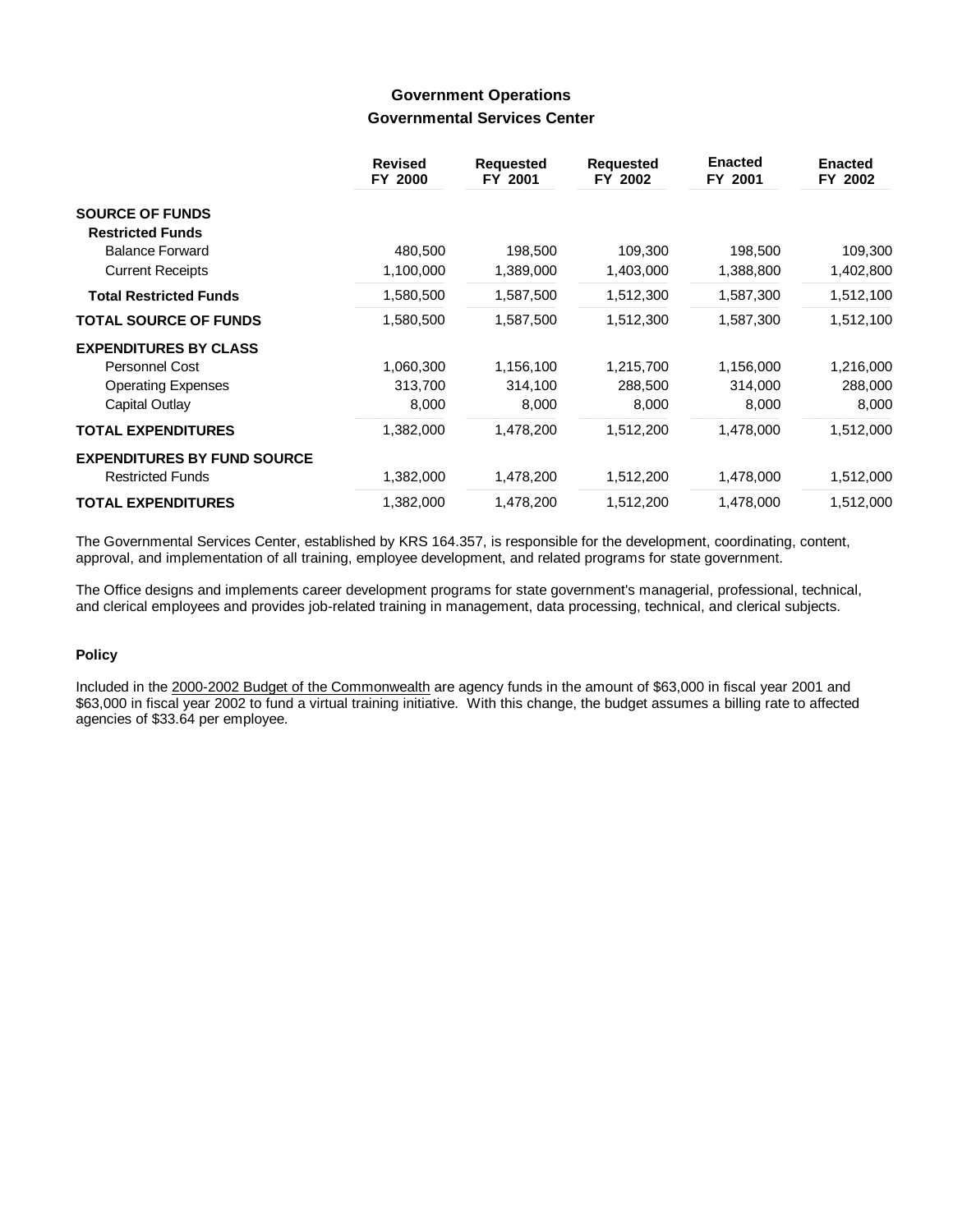# **Government Operations Executive Branch Ethics Commission**

|                                                      | <b>Revised</b><br>FY 2000 | <b>Requested</b><br>FY 2001 | <b>Requested</b><br>FY 2002 | <b>Enacted</b><br>FY 2001 | <b>Enacted</b><br>FY 2002 |
|------------------------------------------------------|---------------------------|-----------------------------|-----------------------------|---------------------------|---------------------------|
| <b>SOURCE OF FUNDS</b><br><b>General Fund</b>        |                           |                             |                             |                           |                           |
| Regular Appropriation                                | 281,400                   | 311,200                     | 320,600                     | 295,000                   | 310,000                   |
| <b>Total General Fund</b><br><b>Restricted Funds</b> | 281,400                   | 311,200                     | 320,600                     | 295,000                   | 310,000                   |
| <b>Balance Forward</b>                               | 9,700                     | 9,700                       | 6,700                       | 9,700                     | 6,700                     |
| <b>Current Receipts</b>                              | 3,000                     | 3,000                       | 3,000                       | 3,000                     | 3,300                     |
| <b>Total Restricted Funds</b>                        | 12,700                    | 12,700                      | 9,700                       | 12,700                    | 10,000                    |
| <b>TOTAL SOURCE OF FUNDS</b>                         | 294,100                   | 323,900                     | 330,300                     | 307,700                   | 320,000                   |
| <b>EXPENDITURES BY CLASS</b>                         |                           |                             |                             |                           |                           |
| Personnel Cost                                       | 264,900                   | 286,200                     | 298,300                     | 271,000                   | 288,000                   |
| <b>Operating Expenses</b>                            | 19,500                    | 31,000                      | 32,000                      | 30,000                    | 32,000                    |
| <b>TOTAL EXPENDITURES</b>                            | 284,400                   | 317,200                     | 330,300                     | 301,000                   | 320,000                   |
| <b>EXPENDITURES BY FUND SOURCE</b>                   |                           |                             |                             |                           |                           |
| General Fund                                         | 281,400                   | 311,200                     | 320,600                     | 295,000                   | 310,000                   |
| <b>Restricted Funds</b>                              | 3,000                     | 6,000                       | 9,700                       | 6,000                     | 10,000                    |
| <b>TOTAL EXPENDITURES</b>                            | 284,400                   | 317,200                     | 330,300                     | 301,000                   | 320,000                   |

The Executive Branch Ethics Commission, established by Senate Bill 63 in the 1992 Regular Session of the General Assembly and operating under KRS 11A, is responsible for reviewing the personal financial status of the constitutional officers and major management personnel in state government to prevent conflicts of interest in state government. The Commission will also investigate any alleged violation of KRS 11A.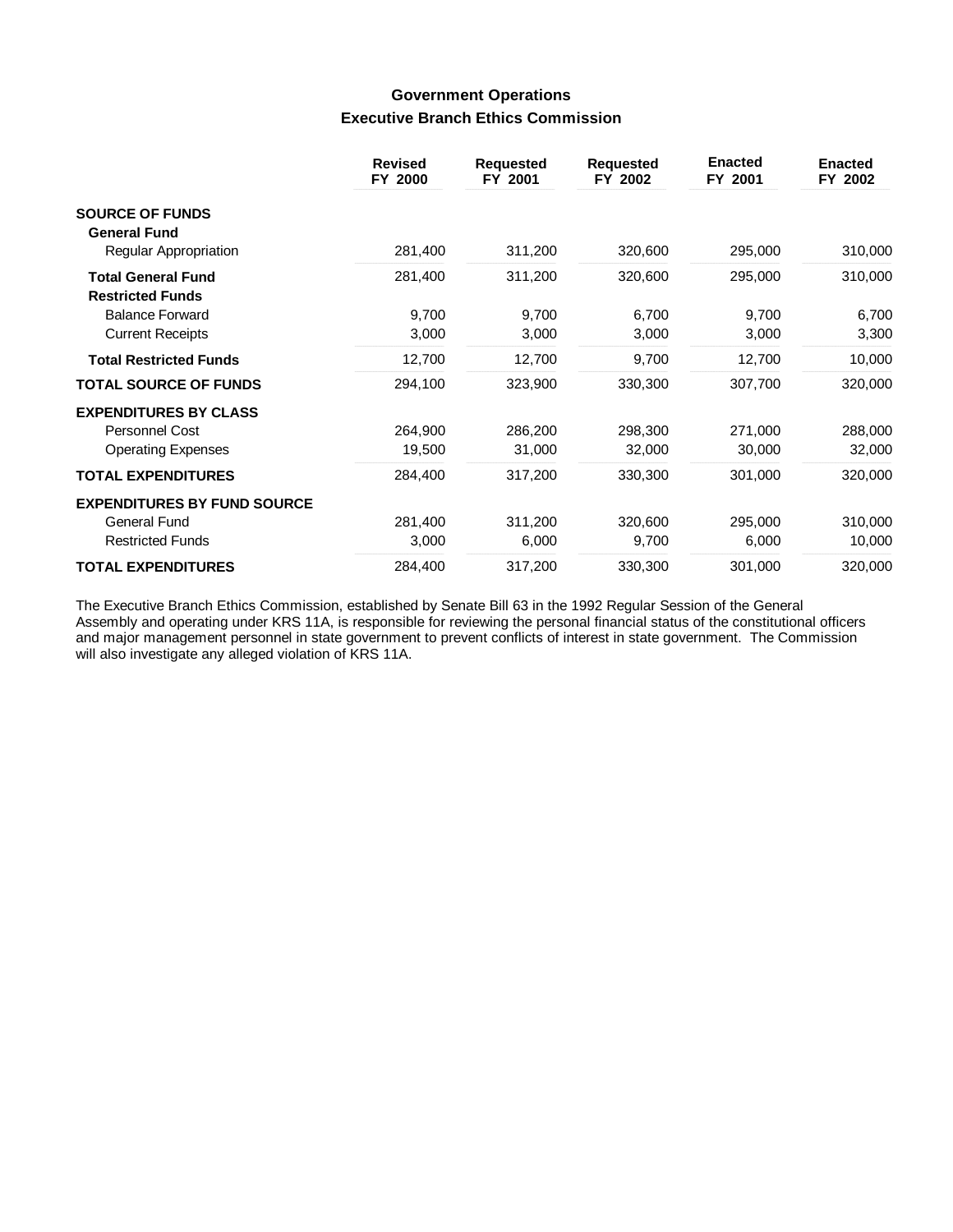## **Government Operations Appropriations Not Otherwise Classified**

|                                             | <b>Revised</b><br>FY 2000 | <b>Requested</b><br>FY 2001 | Requested<br>FY 2002 | <b>Enacted</b><br>FY 2001 | <b>Enacted</b><br>FY 2002 |
|---------------------------------------------|---------------------------|-----------------------------|----------------------|---------------------------|---------------------------|
| <b>SOURCE OF FUNDS</b>                      |                           |                             |                      |                           |                           |
| <b>General Fund</b>                         |                           |                             |                      |                           |                           |
| Regular Appropriation                       | 4,503,500                 | 4,941,500                   | 4,775,500            | 5,216,500                 | 5,050,500                 |
| <b>Current Year Appropriation</b>           | 470,000                   |                             |                      |                           |                           |
| <b>Mandated Allotments</b>                  | 1,426,000                 |                             |                      |                           |                           |
| <b>Total General Fund</b>                   | 6,399,500                 | 4,941,500                   | 4,775,500            | 5,216,500                 | 5,050,500                 |
| <b>TOTAL SOURCE OF FUNDS</b>                | 6,399,500                 | 4,941,500                   | 4,775,500            | 5,216,500                 | 5,050,500                 |
| <b>EXPENDITURES BY CLASS</b>                |                           |                             |                      |                           |                           |
| <b>Personnel Cost</b>                       | 3,296,000                 | 2,994,000                   | 2,828,000            | 2,994,000                 | 2,828,000                 |
| <b>Operating Expenses</b>                   | 3,601,400                 | 1,945,000                   | 1,945,000            | 2,220,000                 | 2,220,000                 |
| Grants, Loans or Benefits                   | 2,500                     | 2,500                       | 2,500                | 2,500                     | 2,500                     |
| <b>TOTAL EXPENDITURES</b>                   | 6,899,900                 | 4,941,500                   | 4,775,500            | 5,216,500                 | 5,050,500                 |
| <b>EXPENDITURES BY FUND SOURCE</b>          |                           |                             |                      |                           |                           |
| <b>General Fund</b>                         | 6,899,900                 | 4,941,500                   | 4,775,500            | 5,216,500                 | 5,050,500                 |
| <b>TOTAL EXPENDITURES</b>                   | 6,899,900                 | 4,941,500                   | 4,775,500            | 5,216,500                 | 5,050,500                 |
| <b>EXPENDITURES BY UNIT</b>                 |                           |                             |                      |                           |                           |
| <b>Attorney General Expense</b>             | 620,000                   | 150,000                     | 150,000              | 225,000                   | 225,000                   |
| Board of Claims Award                       | 600,000                   | 400,000                     | 400,000              | 600,000                   | 600,000                   |
| Guardian Ad Litem                           | 2,500,000                 | 2,000,000                   | 2,000,000            | 2,000,000                 | 2,000,000                 |
| <b>Prior Year Claims</b>                    | 906,400                   | 400,000                     | 400,000              | 400,000                   | 400,000                   |
| Unredeemed Checks Refunded                  | 920,000                   | 500,000                     | 500,000              | 500,000                   | 500,000                   |
| Involuntary Commitments-ICF/MR              | 60,000                    | 50,000                      | 50,000               | 50,000                    | 50,000                    |
| Frankfort In Lieu of Taxes                  | 195,000                   | 195,000                     | 195,000              | 195,000                   | 195,000                   |
| <b>Frankfort Cemetery</b>                   | 2,500                     | 2,500                       | 2,500                | 2,500                     | 2,500                     |
| Police and Firefighters Life Insurance      | 300,000                   | 250,000                     | 250,000              | 250,000                   | 250,000                   |
| Master Commissioner Employers<br>Retirement | 280,000                   | 240,000                     | 264,000              | 240,000                   | 264,000                   |
| Master Commissioners Social<br>Security     | 166,000                   | 216,000                     | 226,000              | 216,000                   | 226,000                   |
| <b>Workers Compensation</b>                 | 290,000                   | 288,000                     | 288,000              | 288,000                   | 288,000                   |
| Insurance Reimbursements                    | 60,000                    | 50,000                      | 50,000               | 50,000                    | 50,000                    |
| <b>Blanket Employee Bonds</b>               |                           | 200,000                     |                      | 200,000                   |                           |
| <b>TOTAL EXPENDITURES</b>                   | 6,899,900                 | 4,941,500                   | 4,775,500            | 5,216,500                 | 5,050,500                 |

Appropriations Not Otherwise Classified (ANOC) is a grouping of appropriations not related to particular programs; however, each item within this category has been given program status so that expenditures can be budgeted and accounted for separately. It includes such items as Attorney General expenses for defending employees of the Commonwealth and prior year claims for legal obligations of the Commonwealth. Any expenditures over the above amounts that are required to pay the costs of items included within this classification are to be paid from the General Fund Surplus account as a Necessary Government Expense.

Although separate budget presentations are included elsewhere for the Judiciary and the Unified Prosecutorial System, the ANOC category will still include the employer's share of social security, retirement and workers' compensation costs for master commissioners, and workers' compensation costs for county court clerks, sheriffs, and jailers in counties having a population of 70,000 or more.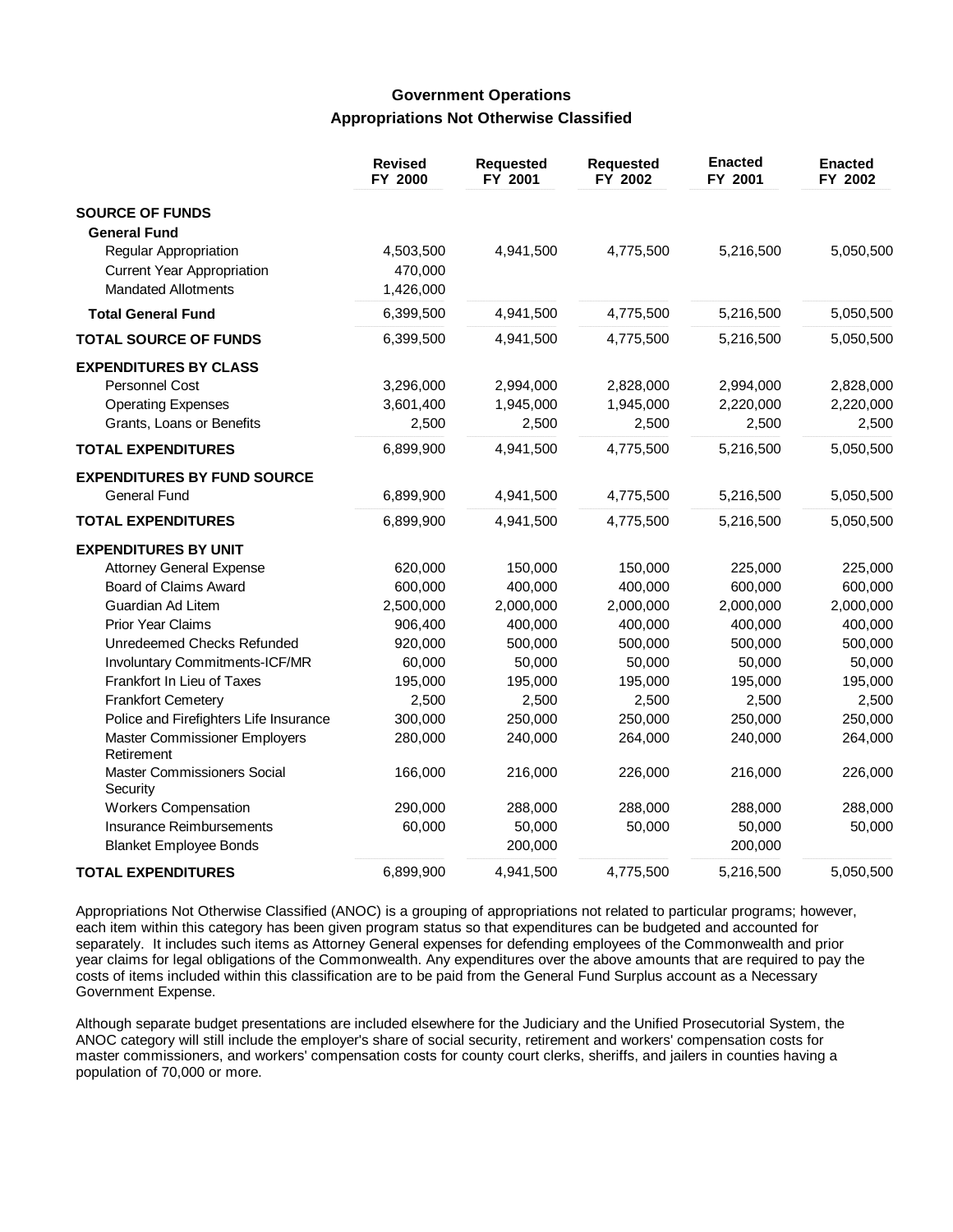## **Government Operations ANOC-Judgments**

|                                    | <b>Revised</b><br>FY 2000 | <b>Requested</b><br>FY 2001 | Requested<br>FY 2002 | <b>Enacted</b><br>FY 2001 | <b>Enacted</b><br>FY 2002 |
|------------------------------------|---------------------------|-----------------------------|----------------------|---------------------------|---------------------------|
| <b>SOURCE OF FUNDS</b>             |                           |                             |                      |                           |                           |
| <b>General Fund</b>                |                           |                             |                      |                           |                           |
| Regular Appropriation              |                           | 20,000,000                  | 20,000,000           | 25,000,000                |                           |
| <b>Continuing Appropriation</b>    | 68,584,100                | 21,000,000                  |                      | 21,000,000                |                           |
| <b>Total General Fund</b>          | 68,584,100                | 41,000,000                  | 20,000,000           | 46,000,000                |                           |
| <b>TOTAL SOURCE OF FUNDS</b>       | 68,584,100                | 41,000,000                  | 20,000,000           | 46,000,000                |                           |
| <b>EXPENDITURES BY CLASS</b>       |                           |                             |                      |                           |                           |
| <b>Operating Expenses</b>          | 47,584,100                | 41,000,000                  | 20,000,000           | 46,000,000                |                           |
| <b>TOTAL EXPENDITURES</b>          | 47,584,100                | 41,000,000                  | 20,000,000           | 46,000,000                |                           |
| <b>EXPENDITURES BY FUND SOURCE</b> |                           |                             |                      |                           |                           |
| General Fund                       | 47,584,100                | 41,000,000                  | 20,000,000           | 46,000,000                |                           |
| <b>TOTAL EXPENDITURES</b>          | 47.584.100                | 41,000,000                  | 20,000,000           | 46,000,000                |                           |

The revised fiscal year 2000 appropriation includes individual contingent liabilities and judgments identified by the Office of the Controller in the Finance and Administration Cabinet. These appropriations shall not lapse but be carried forward into the 2000-2002 biennium. In addition, there is also reserved \$25 million of judgment appropriations in fiscal year 2001, with continuing appropriation authority into fiscal year 2002 should the full amount not be expended. Notwithstanding any other statute to the contrary, it is also recommended that, should any other Appropriations Not Otherwise Classified account have an insufficient appropriation in fiscal biennium 2000-2002, any unneeded funds in this account shall be used before any allocations are made from either the General Fund Surplus or the Budget Reserve Trust Fund. Any additional judgments or contingent liabilities for fiscal biennium 2000-2002, beyond the amount recommended, will be accommodated through the General Fund Surplus Account (unappropriated surplus) or the Budget Reserve Trust Fund, if necessary.

### **Policy**

House Bill 502 in Part X (the General Fund Surplus Expenditure Plan) states the following, "In the event that the General Fund surplus income balance exceeds \$130,000,000 at the close of fiscal year 1999-2000, the amount up to \$6 million that exceeds \$130,000,000 shall be credited to the court-ordered Judgments Funding Account."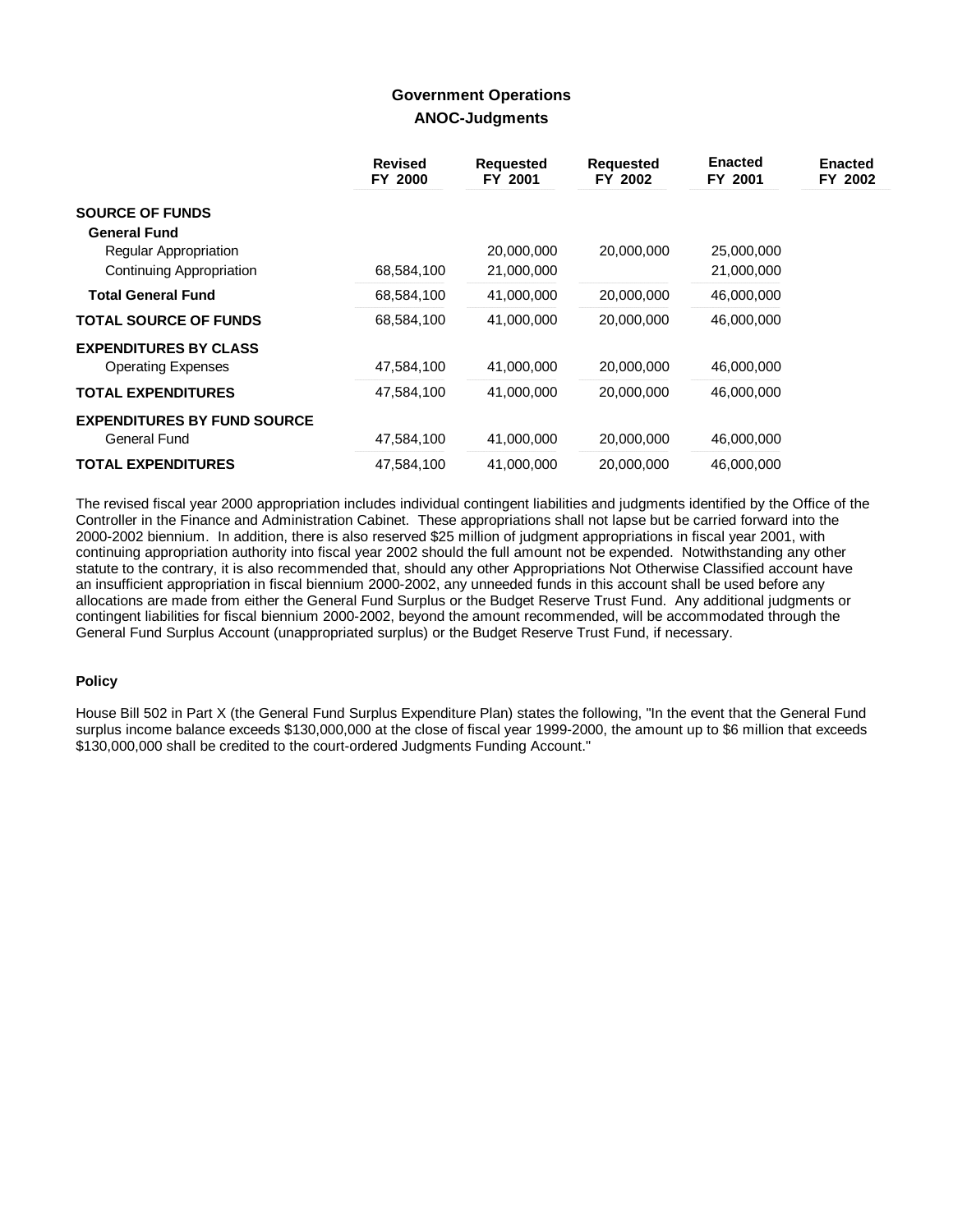# **Government Operations Budget Reserve Trust Fund**

|                              | <b>Revised</b><br>FY 2000 | <b>Reauested</b><br>FY 2001 | <b>Requested</b><br>FY 2002 | <b>Enacted</b><br>FY 2001 | <b>Enacted</b><br>FY 2002 |
|------------------------------|---------------------------|-----------------------------|-----------------------------|---------------------------|---------------------------|
| <b>SOURCE OF FUNDS</b>       |                           |                             |                             |                           |                           |
| <b>General Fund</b>          |                           |                             |                             |                           |                           |
| Surplus Expenditure Plan     | 8,750,400                 |                             |                             |                           |                           |
| Continuing Appropriation     | 230,533,000               | 239.283.400                 | 239.283.400                 | 239.283.400               | 239.283.400               |
| <b>Total General Fund</b>    | 239,283,400               | 239.283.400                 | 239.283.400                 | 239.283.400               | 239.283.400               |
| <b>TOTAL SOURCE OF FUNDS</b> | 239,283,400               | 239,283,400                 | 239,283,400                 | 239,283,400               | 239.283.400               |

The Budget Reserve Trust Fund has a General Fund appropriation of \$239,283,400 for the three combined fiscal years 2000, 2001, and 2002. These funds are appropriated and available in the event that actual General Fund revenue receipts during fiscal year 2000 and/or the upcoming biennium are not sufficient to meet the General Fund appropriation levels authorized in the budget.

In the event that these appropriations are not required and revenue receipts meet or exceed the revenue estimates for the current fiscal year, the \$239,283,400 would be carried forward into the 2000-2002 biennium. It is not an additional \$239,283,400 each year.

This level of funding (\$239,283,400) represents approximately 3.7 percent of estimated General Fund revenue receipts in fiscal year 2000.

### **Policy**

House Bill 502 in Part X (the General Fund Surplus Expenditure Plan) states the following, "In the event that the total General Fund surplus income balance exceeds \$136,000,000 at the close of fiscal year 1999-2000, the amount of the balance that exceeds \$136,000,000 shall be credited to the Budget Reserve Trust Fund."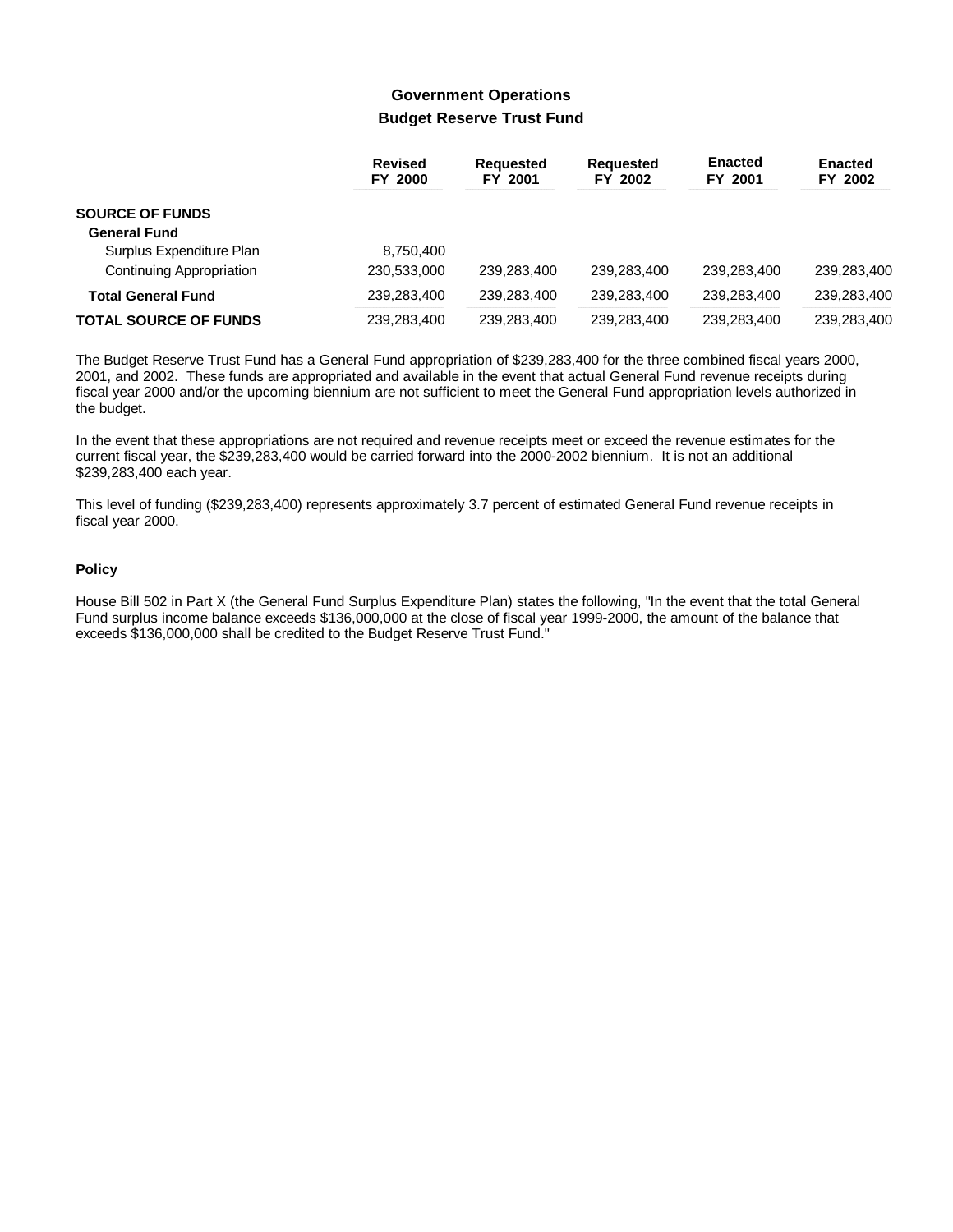### **Economic Development**

|                                    | <b>Revised</b><br>FY 2000 | <b>Requested</b><br>FY 2001 | <b>Requested</b><br>FY 2002 | <b>Enacted</b><br>FY 2001 | <b>Enacted</b><br>FY 2002 |
|------------------------------------|---------------------------|-----------------------------|-----------------------------|---------------------------|---------------------------|
| <b>SOURCE OF FUNDS</b>             |                           |                             |                             |                           |                           |
| <b>General Fund</b>                |                           |                             |                             |                           |                           |
| Regular Appropriation              | 16,093,000                | 14,547,800                  | 17,154,900                  | 13,183,400                | 13,535,800                |
| <b>Continuing Appropriation</b>    | 9,215,100                 | 9,400,500                   | 7,991,500                   | 9,400,000                 | 9,400,000                 |
| <b>Total General Fund</b>          | 25,308,100                | 23,948,300                  | 25,146,400                  | 22,583,400                | 22,935,800                |
| <b>Restricted Funds</b>            |                           |                             |                             |                           |                           |
| <b>Balance Forward</b>             | 1,275,400                 | 513,200                     | 322,300                     | 513,200                   | 56,500                    |
| <b>Current Receipts</b>            | 1,853,600                 | 1,914,000                   | 1,970,500                   | 2,885,300                 | 3,259,000                 |
| Non-Revenue Receipts               | 773,000                   | 1,270,600                   | 1,528,700                   | 1,937,000                 | 2,148,000                 |
| <b>Total Restricted Funds</b>      | 3,902,000                 | 3,697,800                   | 3,821,500                   | 5,335,500                 | 5,463,500                 |
| <b>Federal Funds</b>               |                           |                             |                             |                           |                           |
| <b>Balance Forward</b>             | 16,900                    | 16,900                      | 16,900                      | 16,900                    | 16,900                    |
| <b>Current Receipts</b>            | 328,000                   | 160,000                     | 160,000                     | 160,000                   | 160,000                   |
| <b>Total Federal Funds</b>         | 344,900                   | 176,900                     | 176,900                     | 176,900                   | 176,900                   |
| <b>TOTAL SOURCE OF FUNDS</b>       | 29,555,000                | 27,823,000                  | 29,144,800                  | 28,095,800                | 28,576,200                |
| <b>EXPENDITURES BY CLASS</b>       |                           |                             |                             |                           |                           |
| <b>Personnel Cost</b>              | 9,456,300                 | 10,640,900                  | 11,316,100                  | 10,341,400                | 11,080,800                |
| <b>Operating Expenses</b>          | 2,263,800                 | 2,539,500                   | 2,428,500                   | 2,696,000                 | 2,463,000                 |
| Grants, Loans or Benefits          | 7,220,800                 | 6,256,900                   | 6,524,400                   | 5,570,000                 | 4,990,000                 |
| Debt Service                       | 666,000                   |                             | 2,380,000                   |                           | 612,000                   |
| <b>Capital Outlay</b>              | 18,000                    | 55,000                      | 10,000                      | 15,000                    |                           |
| <b>TOTAL EXPENDITURES</b>          | 19,624,900                | 19,492,300                  | 22,659,000                  | 18,622,400                | 19,145,800                |
| <b>EXPENDITURES BY FUND SOURCE</b> |                           |                             |                             |                           |                           |
| <b>General Fund</b>                | 15,908,100                | 15,956,800                  | 18,774,800                  | 13,183,400                | 13,535,800                |
| <b>Restricted Funds</b>            | 3,388,800                 | 3,375,500                   | 3,724,200                   | 5,279,000                 | 5,450,000                 |
| <b>Federal Funds</b>               | 328,000                   | 160,000                     | 160,000                     | 160,000                   | 160,000                   |
| <b>TOTAL EXPENDITURES</b>          | 19,624,900                | 19,492,300                  | 22,659,000                  | 18,622,400                | 19,145,800                |
| <b>EXPENDITURES BY UNIT</b>        |                           |                             |                             |                           |                           |
| Secretary                          | 4,491,000                 | 3,029,600                   | 3,018,700                   | 5,118,000                 | 4,392,000                 |
| Administration and Support         | 2,231,000                 | 2,329,500                   | 2,391,700                   | 2,264,500                 | 2,358,700                 |
| <b>Business Development</b>        | 2,581,000                 | 3,111,800                   | 3,084,500                   | 2,503,400                 | 2,571,800                 |
| <b>Financial Incentives</b>        | 6,167,300                 | 7,369,800                   | 7,745,100                   | 5,437,400                 | 5,527,200                 |
| <b>Debt Service</b>                | 666,000                   |                             | 2,380,000                   |                           | 612,000                   |
| <b>Community Development</b>       | 3,488,600                 | 3,651,600                   | 4,039,000                   | 3,299,100                 | 3,684,100                 |
| <b>TOTAL EXPENDITURES</b>          | 19,624,900                | 19,492,300                  | 22,659,000                  | 18,622,400                | 19,145,800                |

The structure of the Cabinet for Economic Development is consistent with House Bill 89, KRS 154, as enacted by the 1992 General Assembly.

The governing body of the Cabinet, the Kentucky Economic Development Partnership, consists of 11 voting members and two non-voting members. The 11 voting members are the Governor, who shall be chairman, the Secretary of the Finance and Administration Cabinet, the Secretary of the Natural Resources and Environmental Protection Cabinet, and eight private sector members representing all facets of the economic development community, who are appointed by the Governor. The Secretary of the Cabinet for Economic Development, nominated and appointed by the Governor, and the Secretary of the Tourism Development Cabinet serve as nonvoting members.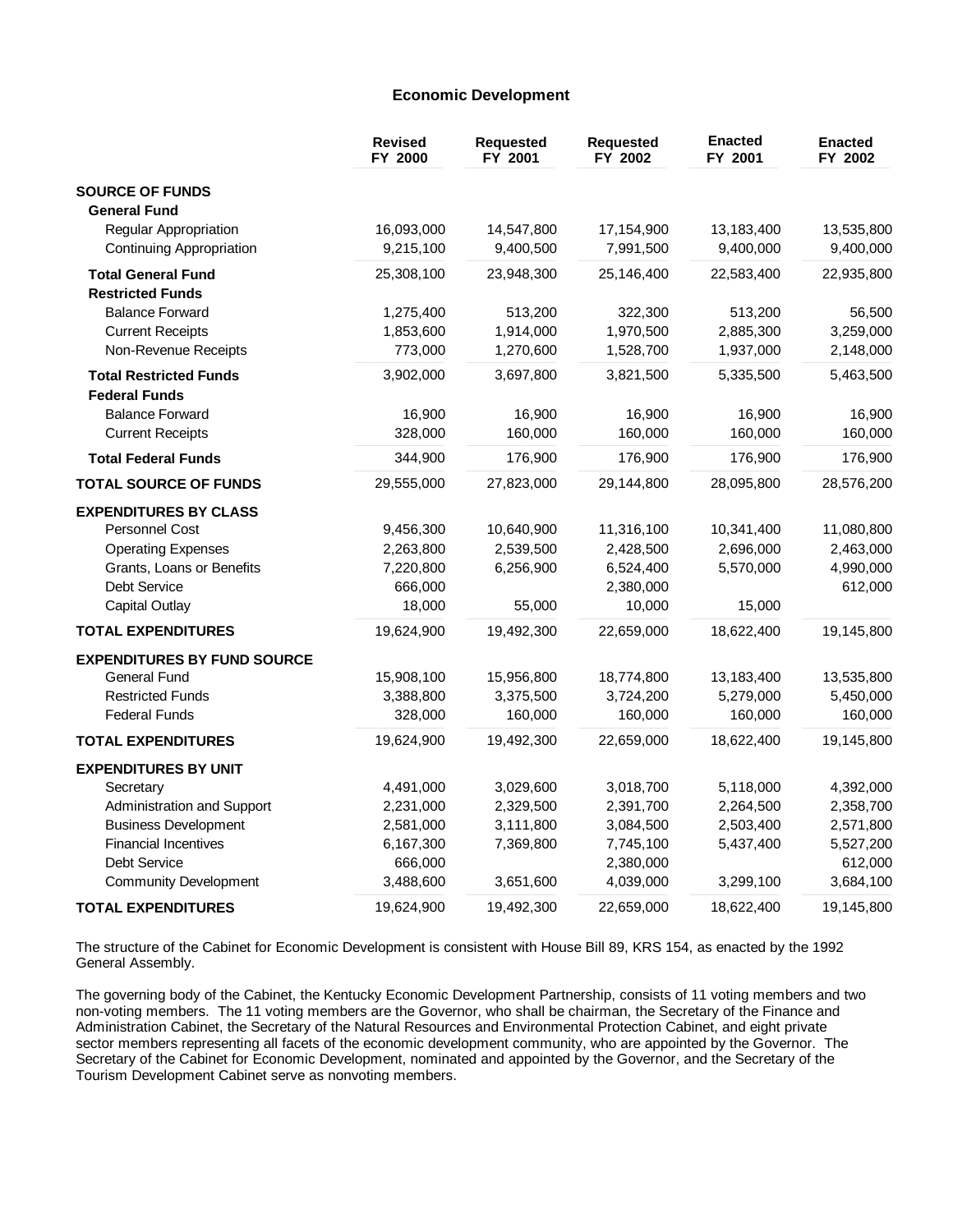The Mission Statement and the Goals for the Commonwealth's economic development programs as defined by the Partnership Statewide Strategic Plan for Economic Development are as follows:

*To Create More and Higher Quality Opportunities for all Kentuckians by Building an Expanding Sustainable Economy*

The five goals are:

- 1) Build and maintain consensus to implement the missior. The economic development strategic plan must be accepted and internalized by all segments of the Commonwealth to succeed.
- 2) Reduce unemployment and increase per capita income. Economic development should emphasize the welfare of all the citizens of the Commonwealth, and an important part of the welfare is a good job and the ability to support one's family.
- 3) Create a globally competitive business environmen. Kentucky must be an active participant in the developing world economy.
- 4) Manage resources to maximize return on investmen. Investments in economic development must be made in the most efficient and effective manner possible for the plan to have an impact.
- 5) Manage Kentucky's natural resources and cultural assets to ensure long-term productivity and quality of lif. Economic development extends to all segments of the economy, including agriculture, tourism, and natural resource base industries.

The primary functions of the Cabinet shall be organized into five major areas: Office of the Secretary, Business Developmen Financial Incentives, Administration and Support Services, and Community Development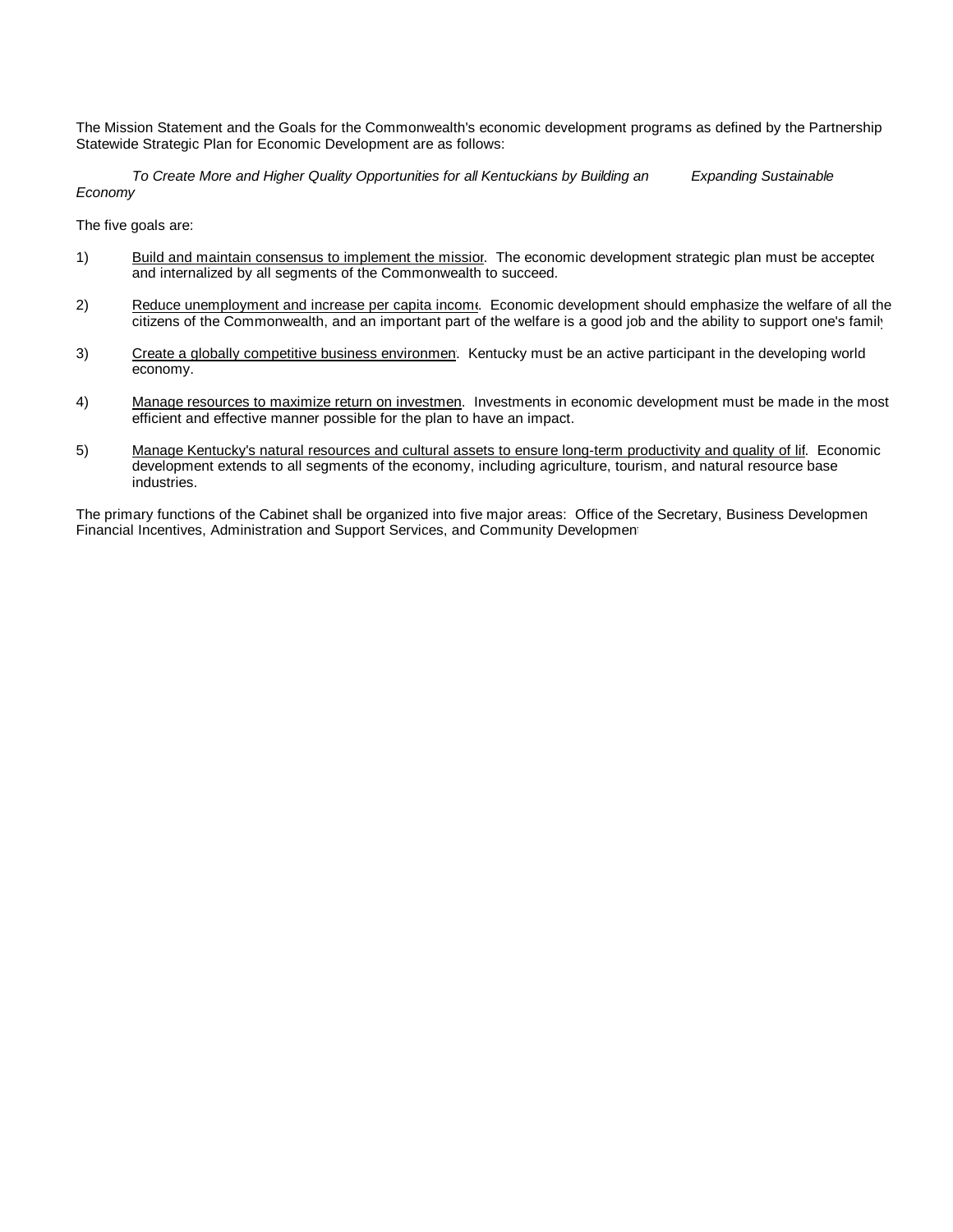# **Economic Development Secretary**

|                                                      | <b>Revised</b><br>FY 2000 | <b>Requested</b><br>FY 2001 | <b>Requested</b><br>FY 2002 | <b>Enacted</b><br>FY 2001 | <b>Enacted</b><br>FY 2002 |
|------------------------------------------------------|---------------------------|-----------------------------|-----------------------------|---------------------------|---------------------------|
| <b>SOURCE OF FUNDS</b><br><b>General Fund</b>        |                           |                             |                             |                           |                           |
| <b>Regular Appropriation</b>                         | 4,491,000                 | 3,029,600                   | 3,018,700                   | 1,955,000                 | 1,392,000                 |
| <b>Total General Fund</b><br><b>Restricted Funds</b> | 4,491,000                 | 3,029,600                   | 3,018,700                   | 1,955,000                 | 1,392,000                 |
| <b>Current Receipts</b>                              |                           |                             |                             | 1,364,000                 | 1,250,000                 |
| Non-Revenue Receipts                                 |                           |                             |                             | 1,799,000                 | 1,750,000                 |
| <b>Total Restricted Funds</b>                        |                           |                             |                             | 3,163,000                 | 3,000,000                 |
| <b>TOTAL SOURCE OF FUNDS</b>                         | 4,491,000                 | 3,029,600                   | 3,018,700                   | 5,118,000                 | 4,392,000                 |
| <b>EXPENDITURES BY CLASS</b>                         |                           |                             |                             |                           |                           |
| Personnel Cost                                       | 1,370,000                 | 1,735,800                   | 1,800,600                   | 2,074,000                 | 2,158,000                 |
| <b>Operating Expenses</b>                            | 321.000                   | 478,800                     | 418.100                     | 829.000                   | 614,000                   |
| Grants, Loans or Benefits                            | 2,800,000                 | 800,000                     | 800,000                     | 2,200,000                 | 1,620,000                 |
| Capital Outlay                                       |                           | 15,000                      |                             | 15,000                    |                           |
| <b>TOTAL EXPENDITURES</b>                            | 4,491,000                 | 3,029,600                   | 3,018,700                   | 5,118,000                 | 4,392,000                 |
| <b>EXPENDITURES BY FUND SOURCE</b>                   |                           |                             |                             |                           |                           |
| <b>General Fund</b>                                  | 4,491,000                 | 3,029,600                   | 3,018,700                   | 1,955,000                 | 1,392,000                 |
| <b>Restricted Funds</b>                              |                           |                             |                             | 3,163,000                 | 3,000,000                 |
| <b>TOTAL EXPENDITURES</b>                            | 4,491,000                 | 3,029,600                   | 3,018,700                   | 5,118,000                 | 4,392,000                 |
| <b>EXPENDITURES BY UNIT</b>                          |                           |                             |                             |                           |                           |
| Executive Policy & Mgmt                              | 3,691,000                 | 2,229,600                   | 2,218,700                   | 4,199,000                 | 3,453,000                 |
| East/West Corp Financial Assistance                  | 800,000                   | 800,000                     | 800,000                     | 919,000                   | 939,000                   |
| <b>TOTAL EXPENDITURES</b>                            | 4,491,000                 | 3,029,600                   | 3,018,700                   | 5,118,000                 | 4,392,000                 |

The Secretary's Office provides the central coordination and administrative direction for planning and management of the programs and entities within the Cabinet. The Office is responsible for developing plans to assure orderly growth and improved management, to recommend executive actions and legislative measures, and to evaluate budget requests. Funding for the Cabinet's advertising and marketing program is included in this program area.

### **Policy**

Included in the 2000-2002 Budget of the Commonwealth is money from the General Fund in the amount of \$250,000 in fiscal year 2001 to fund the Strategic Technology Capacity component of the Governor's Knowledge Based Economy initiative (House Bill 572). These funds are provided to a) conduct a study to develop a knowledge based economy strategy, b) focus on recruitment of research and development companies, c) attract high-tech research and development centers to Kentucky, d) support the growth and creation of high-tech, innovative companies from within the Commonwealth, and e) build and promote networks of technology-driven and research intensive industries with their related suppliers, with the goal of creating clusters of innovation-driven industries in Kentucky.

Included in the 2000-2002 Budget of the Commonwealth is \$350,000 in fiscal year 2001 to fund the Modernization component of the Governor's Knowledge Based Economy Initiative (House Bill 572). These funds are provided to assist small and medium-sized manufacturers to become more competitive in the global marketplace. Kentucky Technology Services will attempt to attract high-tech, innovation-based firms to the state and promote high-tech clusters.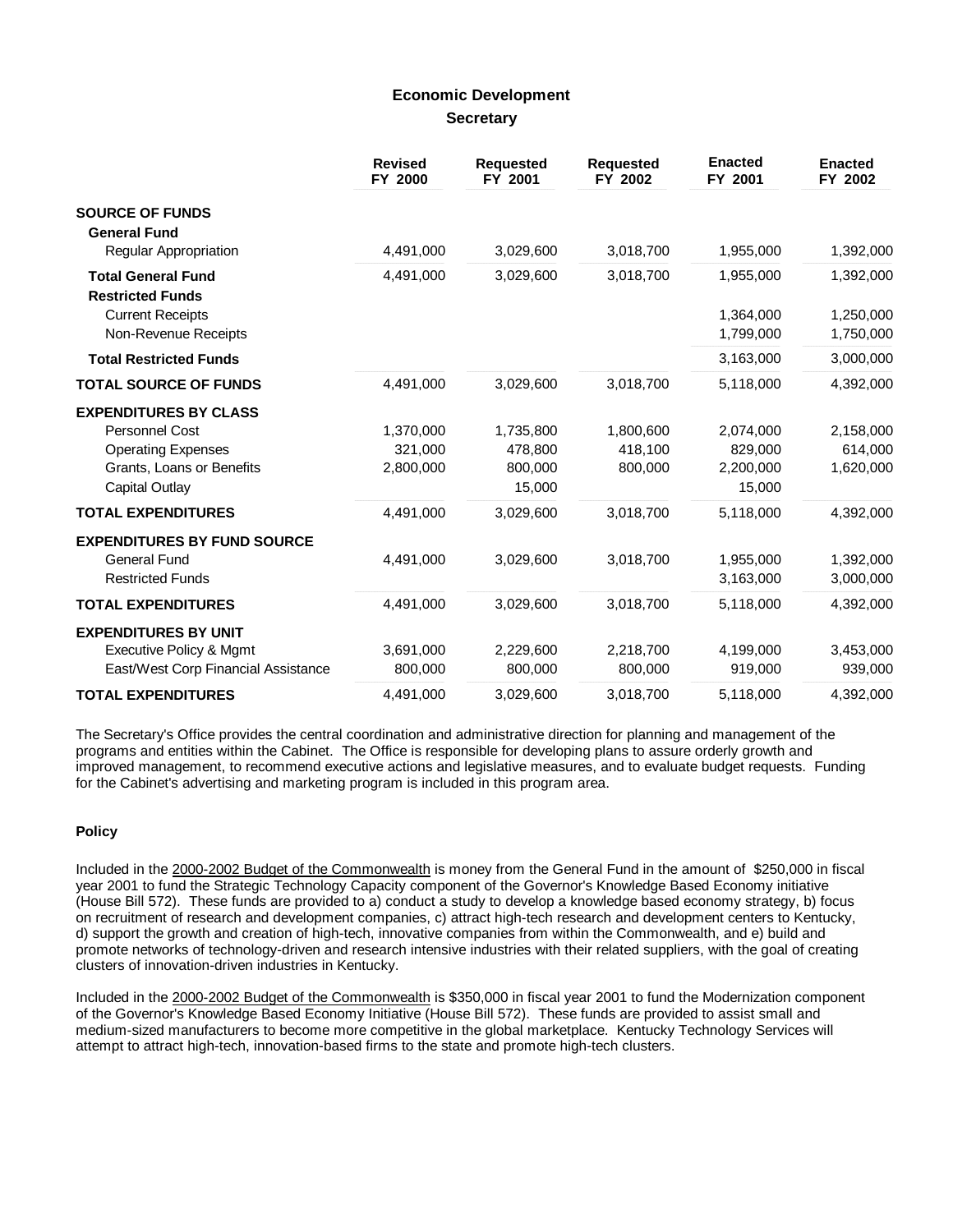Included in the 2000-2002 Budget of the Commonwealthis money allocated from restricted funds in the amount of \$683,000 in fiscal year 2001 and \$569,000 in fiscal year 2002 to fund the administrative expenses associated with the Governor's Knowledge Based Economy Initiative. Notwithstanding KRS 154.20-30 to KRS 154.20-570, interest income earned on balances in the High Technology Construction Pool and the Kentucky Economic Development Finance Authority High Technology Investment Fund shall be used to support the Office of the Commissioner for the New Economy.

Included in the 2000-2002 Budget of the Commonwealth is \$381,000 in restricted funds each fiscal year for the Louisville Waterfront Development Corporation. The source of these restricted funds is the Economic Development Bond repayments.

Included in the 2000-2002 Budget of the Commonwealth is \$300,000 in restricted funds each fiscal year for the Kentucky Technology Service Grant program. The source of these restricted funds is the Economic Development Bond repayments.

Included in the 2000-2002 Budget of the Commonwealth is \$880,000 in restricted funds in fiscal year 2001 and \$811,000 in restricted funds in fiscal year 2002 for the Coal County Development Office. Notwithstanding KRS 42.4592, the Coal County Development Office will be funded from the Local Government Economic Development Fund prior to any other statutory distribution from the fund.

Included in the 2000-2002 Budget of the Commonwealth is \$461,000 in fiscal year 2001 and \$472,000 in fiscal year 2002 for the East Kentucky Jobs Creation Corporation and \$458,000 in fiscal year 2001 and \$467,000 in fiscal year 2002 for the West Kentucky Jobs Creation Corporation. Notwithstanding KRS 42.4592, the restricted fund appropriations for these two corporations will be funded from the Local Government Economic Development Fund prior to any other statutory distribution from the fund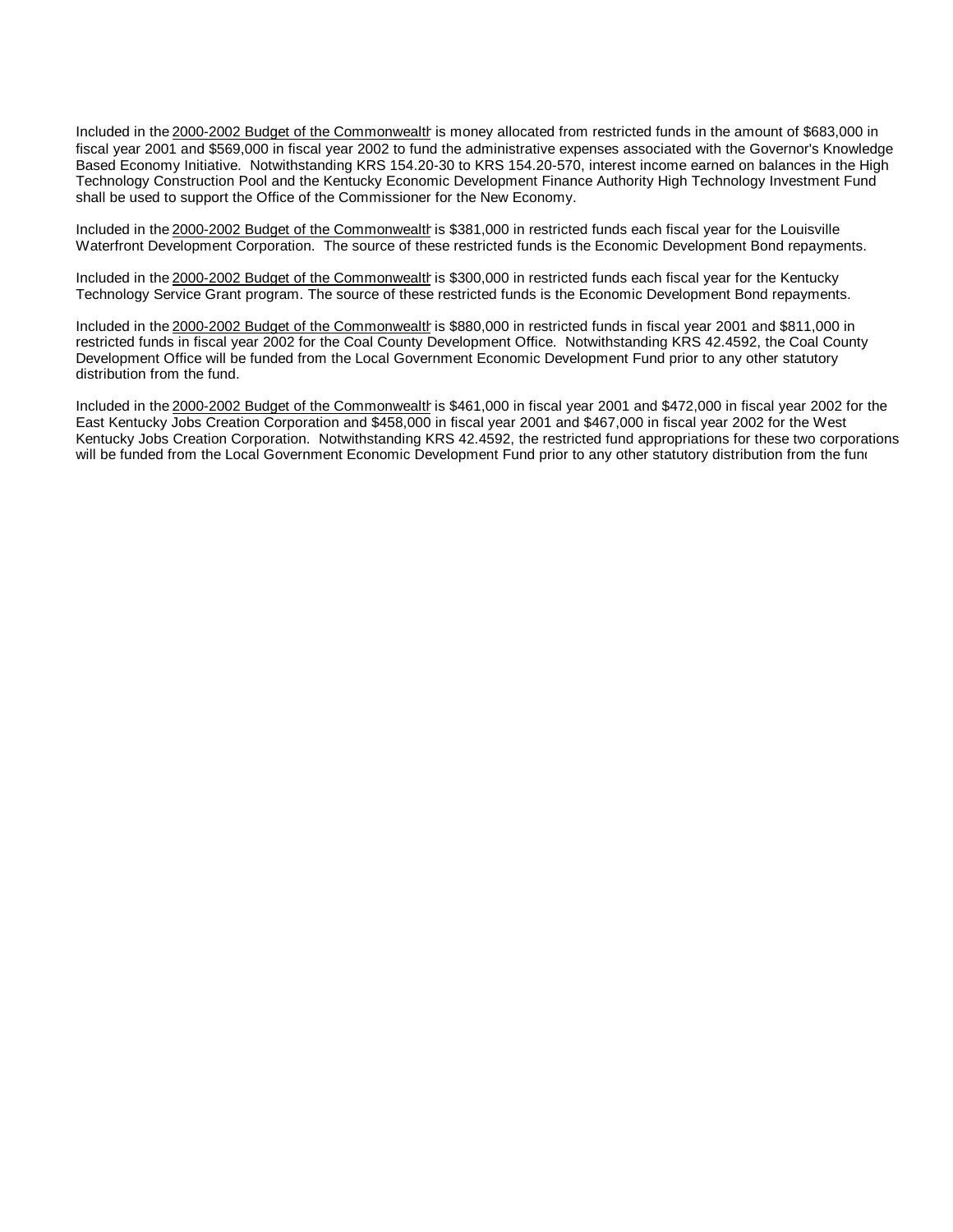# **Economic Development Administration and Support**

|                                                      | <b>Revised</b><br>FY 2000 | <b>Requested</b><br>FY 2001 | <b>Requested</b><br>FY 2002 | <b>Enacted</b><br>FY 2001 | <b>Enacted</b><br>FY 2002 |
|------------------------------------------------------|---------------------------|-----------------------------|-----------------------------|---------------------------|---------------------------|
| <b>SOURCE OF FUNDS</b><br><b>General Fund</b>        |                           |                             |                             |                           |                           |
| Regular Appropriation                                | 2,008,000                 | 2,169,500                   | 2,231,700                   | 2,104,500                 | 2,198,700                 |
| <b>Total General Fund</b><br><b>Restricted Funds</b> | 2,008,000                 | 2,169,500                   | 2,231,700                   | 2,104,500                 | 2,198,700                 |
| <b>Balance Forward</b>                               | 64.400                    |                             |                             |                           |                           |
| <b>Current Receipts</b>                              | 158,600                   | 160,000                     | 160,000                     | 160,000                   | 160,000                   |
| <b>Total Restricted Funds</b>                        | 223,000                   | 160,000                     | 160,000                     | 160,000                   | 160,000                   |
| <b>TOTAL SOURCE OF FUNDS</b>                         | 2,231,000                 | 2,329,500                   | 2,391,700                   | 2,264,500                 | 2,358,700                 |
| <b>EXPENDITURES BY CLASS</b>                         |                           |                             |                             |                           |                           |
| Personnel Cost                                       | 1,551,200                 | 1,641,800                   | 1,686,400                   | 1,576,500                 | 1,653,700                 |
| <b>Operating Expenses</b>                            | 679,800                   | 687,700                     | 705,300                     | 688,000                   | 705,000                   |
| <b>TOTAL EXPENDITURES</b>                            | 2,231,000                 | 2,329,500                   | 2.391.700                   | 2.264.500                 | 2,358,700                 |
| <b>EXPENDITURES BY FUND SOURCE</b>                   |                           |                             |                             |                           |                           |
| <b>General Fund</b>                                  | 2,008,000                 | 2,169,500                   | 2,231,700                   | 2,104,500                 | 2,198,700                 |
| <b>Restricted Funds</b>                              | 223,000                   | 160,000                     | 160,000                     | 160,000                   | 160,000                   |
| <b>TOTAL EXPENDITURES</b>                            | 2,231,000                 | 2,329,500                   | 2,391,700                   | 2,264,500                 | 2,358,700                 |
| <b>EXPENDITURES BY UNIT</b>                          |                           |                             |                             |                           |                           |
| Administration and Support                           | 2,231,000                 | 2,329,500                   | 2,391,700                   | 2,257,000                 | 2,351,000                 |
| <b>Wage Equity</b>                                   |                           |                             |                             | 7,500                     | 7,700                     |
| <b>TOTAL EXPENDITURES</b>                            | 2,231,000                 | 2,329,500                   | 2,391,700                   | 2,264,500                 | 2,358,700                 |

The Department of Administration provides support services to all other departmental units, including all purchasing controls, property management, information resources, accounting and budgetary functions, as well as all personnel functions including oversight of training and counseling.

The Department provides analytical services and economic and community data to support economic development activities in Kentucky. The Department also compiles data and publishes an international trade directory, economic statistics, and general information on Kentucky. Other printed materials include informational handouts on subjects relating to economic development, including business incentives, financing, taxes, labor supply, education and training, and transportation. Original research is also conducted in response to specific requests from within the Cabinet, as well as from industrial prospects, existing businesses, local development groups, and local government officials. These research projects include special tax computations and comparisons, economic impact studies, and detailed economic and community data. In addition, the Department compiles and publishes community resource data for approximately 200 communities in the state. The "Resources for Economic Development" booklets are prepared for communities with available industrial sites, as determined by the Site Evaluation Division, Department of Business Development. These booklets are used by Cabinet personnel, other state agencies, local economic developers, businesses, and the public.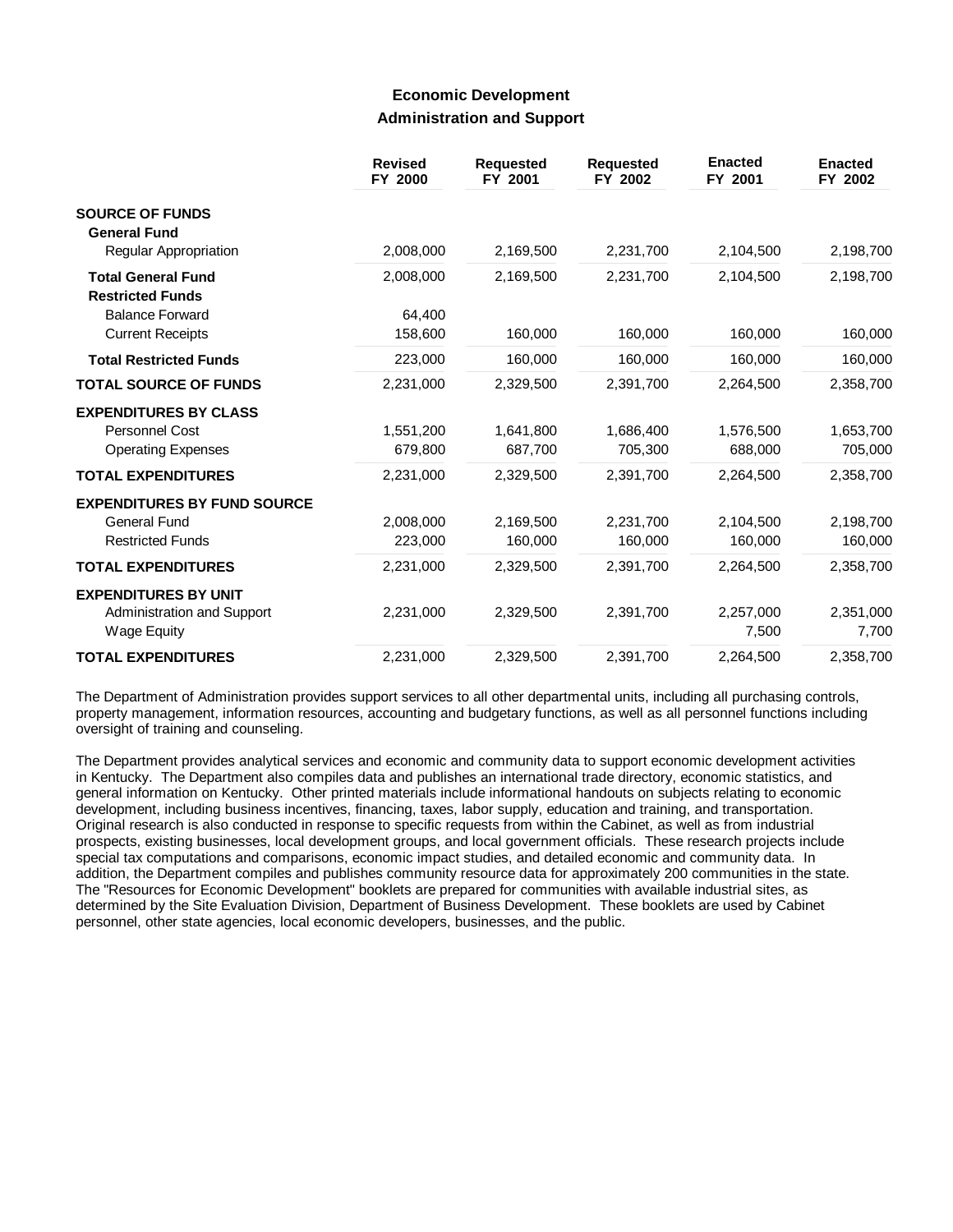## **Economic Development Business Development**

|                                                   | <b>Revised</b><br>FY 2000 | <b>Requested</b><br>FY 2001 | <b>Requested</b><br>FY 2002 | <b>Enacted</b><br>FY 2001 | <b>Enacted</b><br>FY 2002 |
|---------------------------------------------------|---------------------------|-----------------------------|-----------------------------|---------------------------|---------------------------|
| <b>SOURCE OF FUNDS</b><br><b>General Fund</b>     |                           |                             |                             |                           |                           |
| <b>Regular Appropriation</b>                      | 2,413,000                 | 3,111,800                   | 3,084,500                   | 2,503,400                 | 2,571,800                 |
| <b>Total General Fund</b><br><b>Federal Funds</b> | 2,413,000                 | 3,111,800                   | 3,084,500                   | 2,503,400                 | 2,571,800                 |
| <b>Current Receipts</b>                           | 168,000                   |                             |                             |                           |                           |
| <b>Total Federal Funds</b>                        | 168,000                   |                             |                             |                           |                           |
| <b>TOTAL SOURCE OF FUNDS</b>                      | 2,581,000                 | 3,111,800                   | 3,084,500                   | 2,503,400                 | 2,571,800                 |
| <b>EXPENDITURES BY CLASS</b>                      |                           |                             |                             |                           |                           |
| Personnel Cost                                    | 2,044,400                 | 2,440,800                   | 2,527,200                   | 2,058,400                 | 2,172,800                 |
| <b>Operating Expenses</b>                         | 523,600                   | 631,000                     | 552,300                     | 445,000                   | 399,000                   |
| Capital Outlay                                    | 13,000                    | 40,000                      | 5,000                       |                           |                           |
| <b>TOTAL EXPENDITURES</b>                         | 2,581,000                 | 3,111,800                   | 3,084,500                   | 2,503,400                 | 2,571,800                 |
| <b>EXPENDITURES BY FUND SOURCE</b>                |                           |                             |                             |                           |                           |
| <b>General Fund</b>                               | 2,413,000                 | 3,111,800                   | 3,084,500                   | 2,503,400                 | 2,571,800                 |
| <b>Federal Funds</b>                              | 168,000                   |                             |                             |                           |                           |
| <b>TOTAL EXPENDITURES</b>                         | 2,581,000                 | 3,111,800                   | 3,084,500                   | 2,503,400                 | 2,571,800                 |
| <b>EXPENDITURES BY UNIT</b>                       |                           |                             |                             |                           |                           |
| <b>Business Development</b>                       | 2,581,000                 | 3,111,800                   | 3,084,500                   | 2,497,000                 | 2,565,000                 |
| Wage Equity                                       |                           |                             |                             | 6,400                     | 6,800                     |
| <b>TOTAL EXPENDITURES</b>                         | 2,581,000                 | 3,111,800                   | 3,084,500                   | 2,503,400                 | 2,571,800                 |

The Department for Business Development is responsible for coordinating the recruitment of new industries and businesses to Kentucky. This task includes but is not limited to: compiling research data for prospective sites; targeting and contacting specific industries and businesses outside of Kentucky; meeting and corresponding with business representatives; and, coordinating site location referrals and visits. This process also involves coordinating the exchange of information for specific areas such as financing, training, and regulatory requirements with Cabinet officials, program personnel and local representatives.

A Site Evaluation Division compiles statistical information and other relevant materials such as site maps and listings of available buildings and possible sites for new construction. These activities are supported by Geographic Information Systems-based applications. A Division of Industrial Development contacts and communicates with industrial prospects, both foreign and domestic. Existing contractual offices/agents are located in Japan and Brussels to assist in this endeavor.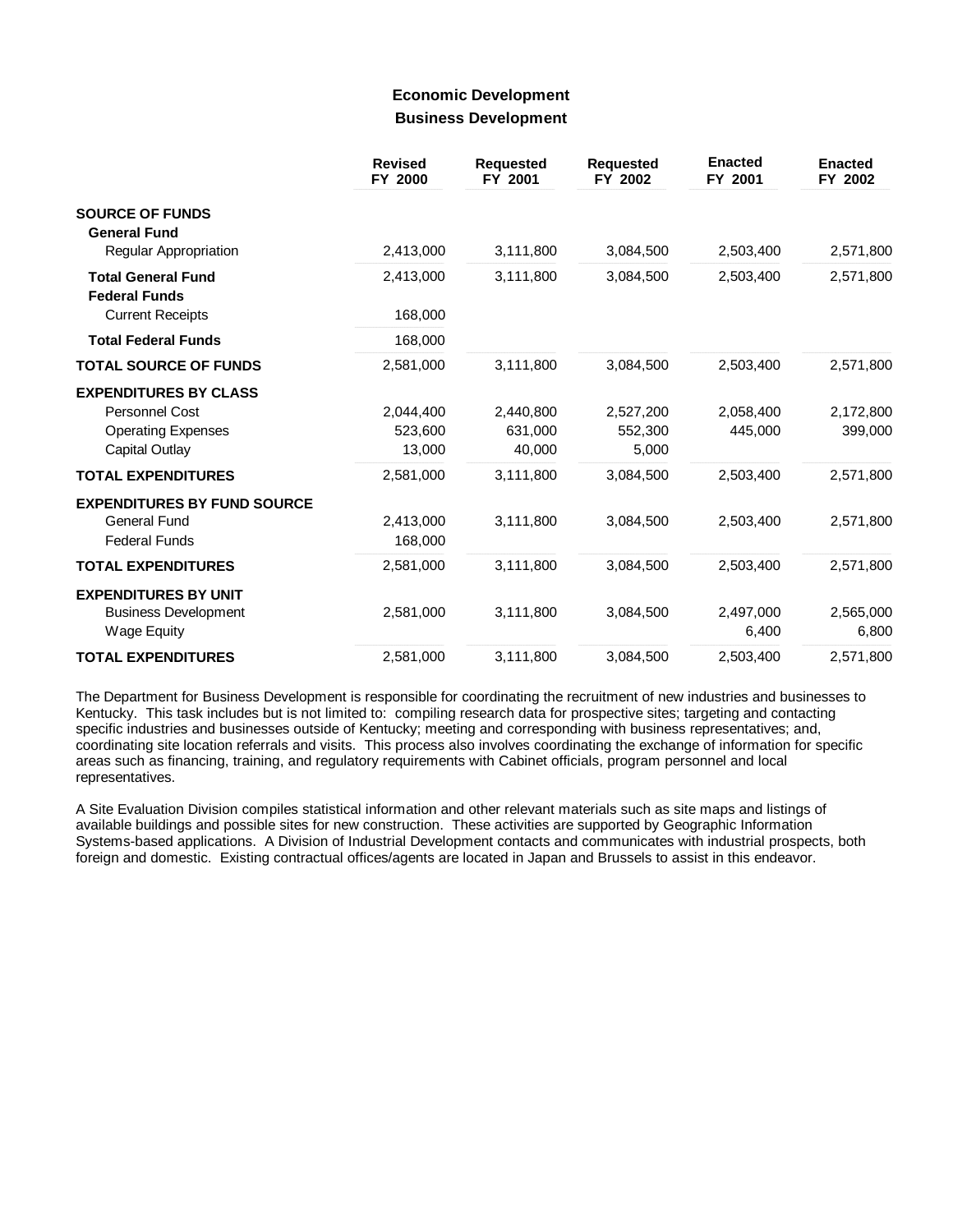### **Economic Development Financial Incentives**

|                                                      | <b>Revised</b><br>FY 2000 | <b>Requested</b><br>FY 2001 | <b>Requested</b><br>FY 2002 | <b>Enacted</b><br>FY 2001 | <b>Enacted</b><br>FY 2002 |
|------------------------------------------------------|---------------------------|-----------------------------|-----------------------------|---------------------------|---------------------------|
| <b>SOURCE OF FUNDS</b><br><b>General Fund</b>        |                           |                             |                             |                           |                           |
| <b>Regular Appropriation</b>                         | 3,353,000                 | 2,935,800                   | 2,760,200                   | 3,669,400                 | 3,693,200                 |
| Continuing Appropriation                             | 9,215,100                 | 9,400,500                   | 7,991,500                   | 9,400,000                 | 9,400,000                 |
| <b>Total General Fund</b><br><b>Restricted Funds</b> | 12,568,100                | 12,336,300                  | 10,751,700                  | 13,069,400                | 13,093,200                |
| <b>Balance Forward</b>                               | 1,090,900                 | 421,700                     | 268,300                     | 421,700                   |                           |
| <b>Current Receipts</b>                              | 1,695,000                 | 1,739,000                   | 1,795,500                   | 1,346,300                 | 1,834,000                 |
| Non-Revenue Receipts                                 | 635,000                   | 1,132,600                   | 1,390,700                   |                           |                           |
| <b>Total Restricted Funds</b>                        | 3,420,900                 | 3,293,300                   | 3,454,500                   | 1,768,000                 | 1,834,000                 |
| <b>TOTAL SOURCE OF FUNDS</b>                         | 15,989,000                | 15,629,600                  | 14,206,200                  | 14,837,400                | 14,927,200                |
| <b>EXPENDITURES BY CLASS</b>                         |                           |                             |                             |                           |                           |
| <b>Personnel Cost</b>                                | 1,994,800                 | 2,189,200                   | 2,285,000                   | 2,052,400                 | 2,132,200                 |
| <b>Operating Expenses</b>                            | 286,000                   | 292,900                     | 299,900                     | 285,000                   | 295,000                   |
| Grants, Loans or Benefits                            | 3,881,500                 | 4,887,700                   | 5,155,200                   | 3,100,000                 | 3,100,000                 |
| Capital Outlay                                       | 5,000                     |                             | 5,000                       |                           |                           |
| <b>TOTAL EXPENDITURES</b>                            | 6,167,300                 | 7,369,800                   | 7,745,100                   | 5,437,400                 | 5,527,200                 |
| <b>EXPENDITURES BY FUND SOURCE</b>                   |                           |                             |                             |                           |                           |
| <b>General Fund</b>                                  | 3,168,100                 | 4,344,800                   | 4,380,100                   | 3,669,400                 | 3,693,200                 |
| <b>Restricted Funds</b>                              | 2,999,200                 | 3,025,000                   | 3,365,000                   | 1,768,000                 | 1,834,000                 |
| <b>TOTAL EXPENDITURES</b>                            | 6,167,300                 | 7,369,800                   | 7,745,100                   | 5,437,400                 | 5,527,200                 |
| <b>EXPENDITURES BY UNIT</b>                          |                           |                             |                             |                           |                           |
| <b>Financial Incentives</b>                          | 2,108,200                 | 2,282,500                   | 2,373,800                   | 1,768,000                 | 1,834,000                 |
| <b>Bluegrass State Skills</b>                        | 4,059,100                 | 5,087,300                   | 5,371,300                   | 3,669,000                 | 3,693,000                 |
| <b>Wage Equity</b>                                   |                           |                             |                             | 400                       | 200                       |
| <b>TOTAL EXPENDITURES</b>                            | 6,167,300                 | 7,369,800                   | 7,745,100                   | 5,437,400                 | 5,527,200                 |

The Department of Financial Incentives coordinates all financial and tax credits made available on behalf of business and industry. The Department is charged with the development of new initiatives, as well as streamlining and coordinating existing programs, to see that a balanced, efficient use of state dollars and credits is available for job creation and preservation.

The primary purpose of this Department is to structure financial incentive packages which are most beneficial to either an existing or new business or industry, while ensuring the reasonable and efficient use of state programs. Working in concert to accomplish this mission is the Grants Program Division, Tax Incentive Programs Division, Direct Loan Programs Division, Program Servicing Division, and the Bluegrass State Skills Corporation. The Kentucky Economic Development Finance Authority (KEDFA) through this Department, encourages economic development, business expansion, and job creation by providing financial support for business and industry through an array of financial assistance and tax credit programs.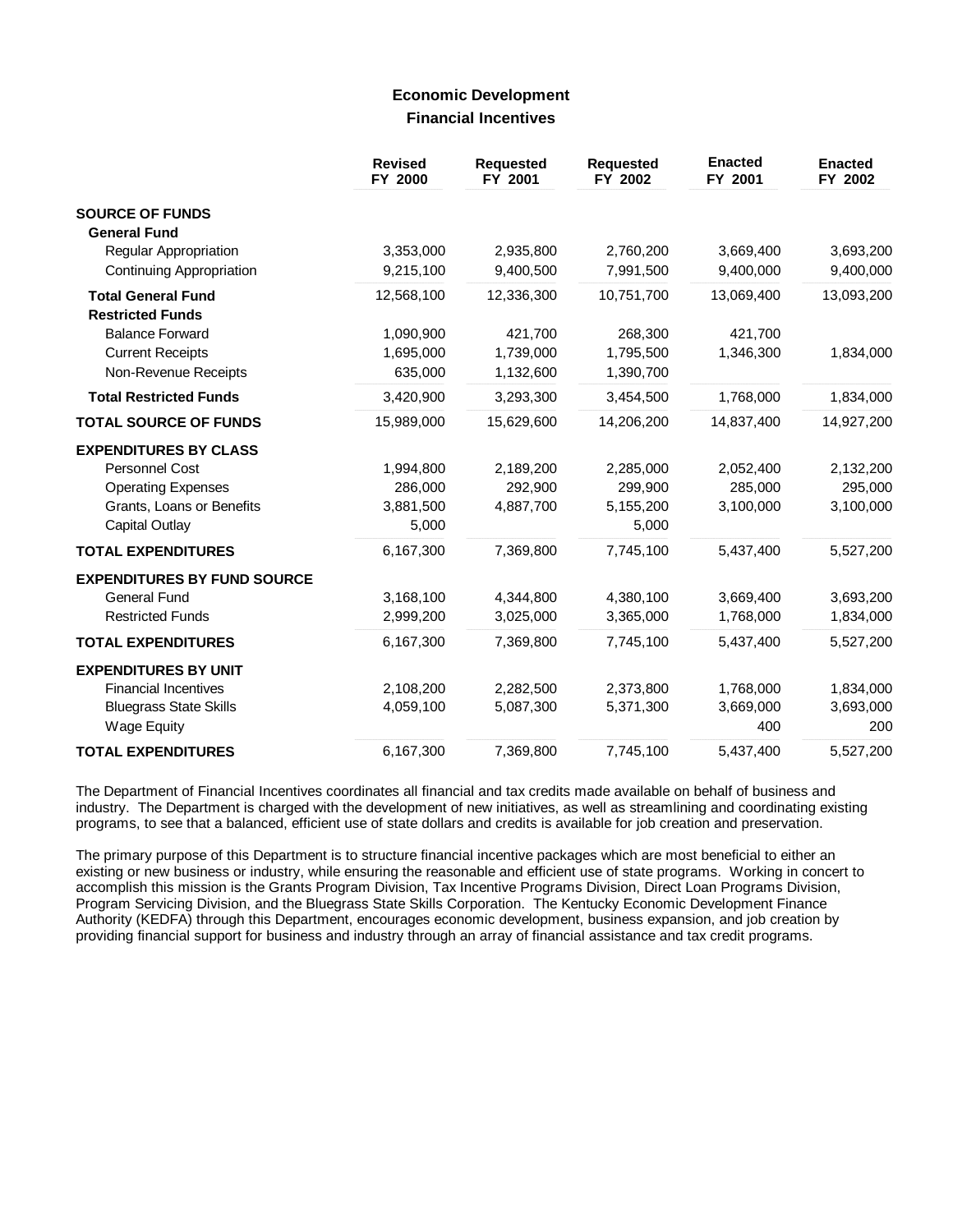In accordance with enabling legislation of the 1992 Kentucky General Assembly, the requirements, policies, and intent of each  $($ the following shall be responsibilities of KEDFA:

- The Kentucky Job Development Act (KRS 154.24-010)
- The Kentucky Industrial Revitalization Act (KRS 154.26)
- The Kentucky Rural Economic Development Act (KRS 154.22)
- The Kentucky Industrial Development Act (KRS 154.28)
- The Local Government Economic Development Programs (KRS 42.4582-42.4595)
- The Direct Loan program (KRS 154.20-030)
- Kentucky Tourism Development Act (KRS 154.29-0100)
- Kentucky Investment Fund Act (KRS 154.20-250)

The Bluegrass State Skills Corporation (BSSC) was established in 1984 by the General Assembly as an independent, de jur corporation to stimulate economic development through programs of skills training to meet the needs of business and industr The BSSC works with business and industry and the state's educational institutions to establish programs of skills training. The BSSC is under the Cabinet for Economic Development, Department of Financial Incentives in recognition of the relationshi between economic development and the need to address the skills training efforts of Kentucky's new, expanding, and existing industries. The current statutory authority for the BSSC is found in KRS 154.12-204 through 154.12-208.

The Enterprise Zone Authority of Kentucky was established in 1982 by the General Assembly to revitalize economically depressed areas of the state. The Department employs staff which serves the Authority and carries out the administrative dutie and functions as directed by the Authority. The statutory authority for the Enterprise Zone Authority is found in KRS 154.45-001 through KRS 154.45-120.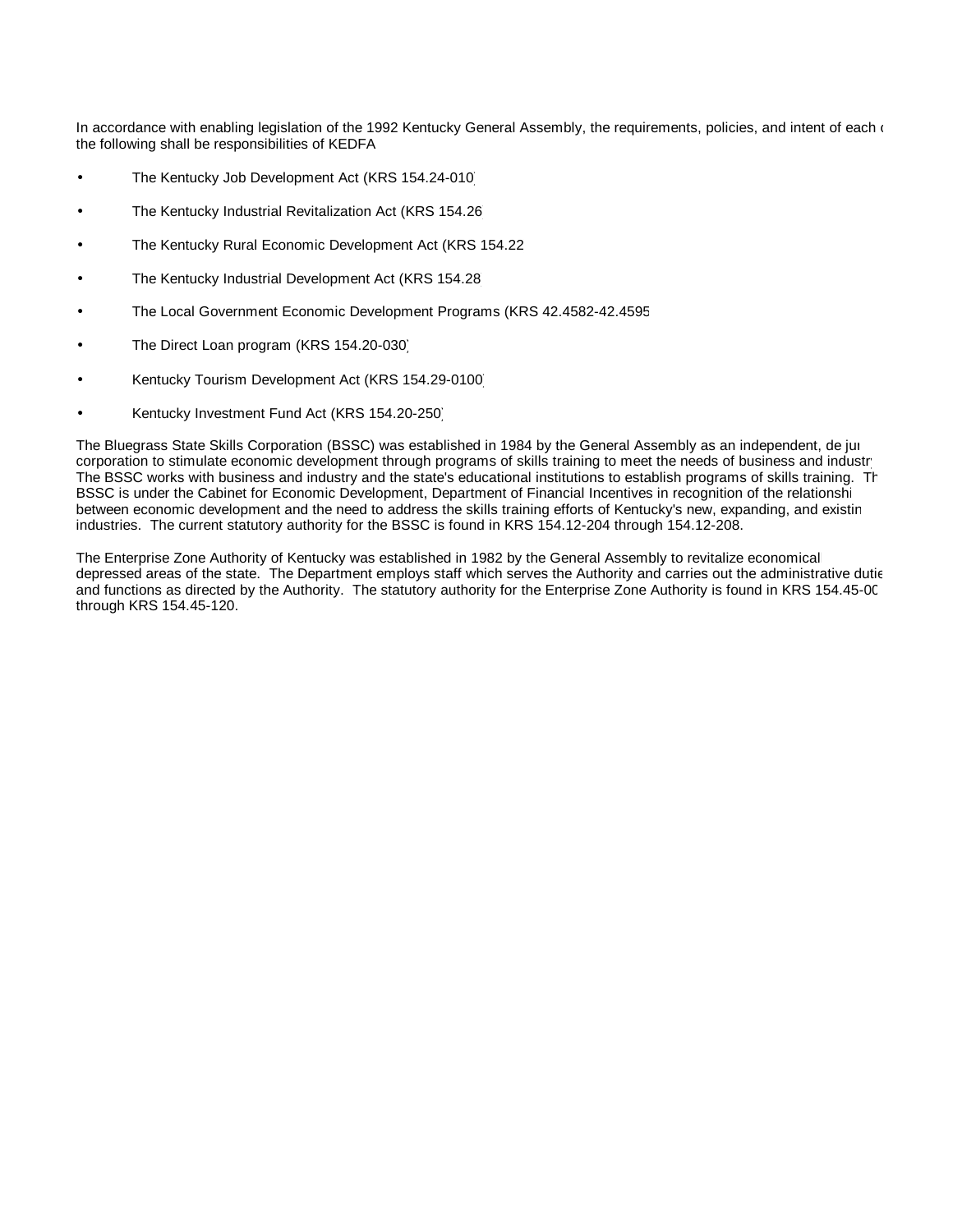# **Economic Development Debt Service**

|                                                           | <b>Revised</b><br>FY 2000 | <b>Requested</b><br>FY 2001 | <b>Requested</b><br>FY 2002 | <b>Enacted</b><br>FY 2001 | <b>Enacted</b><br>FY 2002 |
|-----------------------------------------------------------|---------------------------|-----------------------------|-----------------------------|---------------------------|---------------------------|
| <b>SOURCE OF FUNDS</b><br><b>General Fund</b>             |                           |                             |                             |                           |                           |
| Regular Appropriation                                     | 666,000                   |                             | 2,380,000                   |                           | 612,000                   |
| <b>Total General Fund</b>                                 | 666,000                   |                             | 2,380,000                   |                           | 612,000                   |
| <b>TOTAL SOURCE OF FUNDS</b>                              | 666,000                   |                             | 2.380.000                   |                           | 612,000                   |
| <b>EXPENDITURES BY CLASS</b><br>Debt Service              | 666,000                   |                             | 2,380,000                   |                           | 612,000                   |
| <b>TOTAL EXPENDITURES</b>                                 | 666,000                   |                             | 2,380,000                   |                           | 612,000                   |
| <b>EXPENDITURES BY FUND SOURCE</b><br><b>General Fund</b> | 666,000                   |                             | 2.380.000                   |                           | 612,000                   |
| <b>TOTAL EXPENDITURES</b>                                 | 666,000                   |                             | 2,380,000                   |                           | 612,000                   |

The purpose of the Economic Development Bond program as authorized in KRS 154.12-100 is to utilize bond proceeds to leverage private investment to promote the overall economic development of the Commonwealth. This includes, but is not limited to, the development of public projects such as industrial parks, riverports, and tourism facilities.

Unexpended authorization may carry forward to succeeding fiscal years if sufficient debt service is appropriated, according to Attorney General Opinion 81-242.

### **Policy**

The Debt Service for the previously authorized portion of the Economic Development Bonds Pool is authorized in the Finance and Administration Cabinet's budget. Included in the 2000-2002 Budget of the Commonwealth are additional General Funds in the amount of \$0 in fiscal year 2001 and \$406,000 in fiscal year 2002 as new debt service to support \$4 million in new bond authorization for the Economic Development Bond Program.

Also included in the 2000-2002 Budget of the Commonwealth is \$206,000 in additional General Funds in fiscal year 2001- 2002 as new debt service to support \$2 million for the Economic Opportunity Zone program.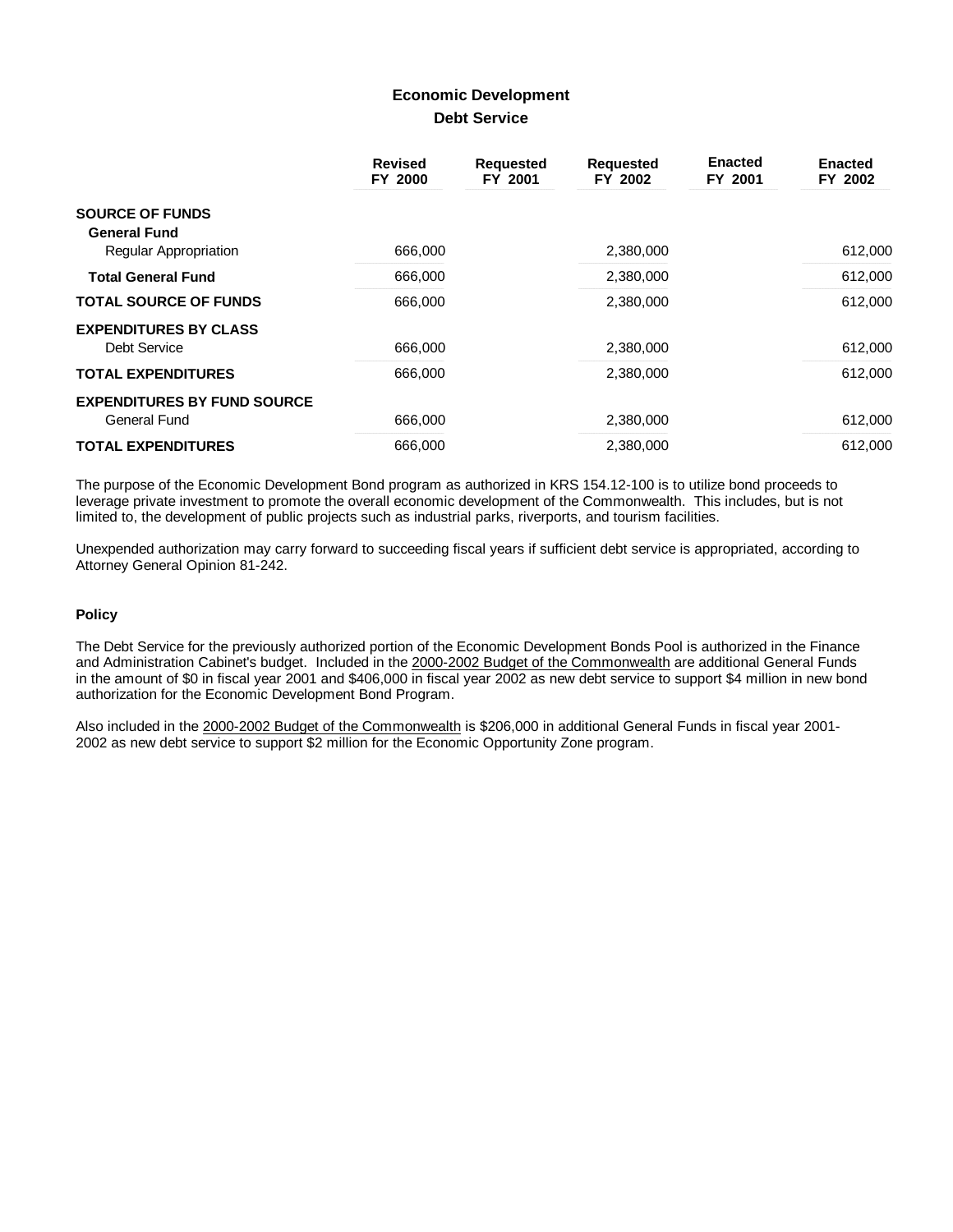## **Economic Development Community Development**

|                                    | <b>Revised</b><br>FY 2000 | <b>Requested</b><br>FY 2001 | <b>Requested</b><br>FY 2002 | <b>Enacted</b><br>FY 2001 | <b>Enacted</b><br>FY 2002 |
|------------------------------------|---------------------------|-----------------------------|-----------------------------|---------------------------|---------------------------|
| <b>SOURCE OF FUNDS</b>             |                           |                             |                             |                           |                           |
| <b>General Fund</b>                |                           |                             |                             |                           |                           |
| Regular Appropriation              | 3,162,000                 | 3,301,100                   | 3,679,800                   | 2,951,100                 | 3,068,100                 |
| <b>Total General Fund</b>          | 3,162,000                 | 3,301,100                   | 3,679,800                   | 2,951,100                 | 3,068,100                 |
| <b>Restricted Funds</b>            |                           |                             |                             |                           |                           |
| <b>Balance Forward</b>             | 120,100                   | 91,500                      | 54,000                      | 91,500                    | 56,500                    |
| <b>Current Receipts</b>            |                           | 15,000                      | 15,000                      | 15,000                    | 15,000                    |
| Non-Revenue Receipts               | 138,000                   | 138,000                     | 138,000                     | 138,000                   | 398,000                   |
| <b>Total Restricted Funds</b>      | 258,100                   | 244,500                     | 207,000                     | 244,500                   | 469,500                   |
| <b>Federal Funds</b>               |                           |                             |                             |                           |                           |
| <b>Balance Forward</b>             | 16,900                    | 16,900                      | 16,900                      | 16,900                    | 16,900                    |
| <b>Current Receipts</b>            | 160,000                   | 160,000                     | 160,000                     | 160,000                   | 160,000                   |
| <b>Total Federal Funds</b>         | 176,900                   | 176,900                     | 176,900                     | 176,900                   | 176,900                   |
| <b>TOTAL SOURCE OF FUNDS</b>       | 3,597,000                 | 3,722,500                   | 4,063,700                   | 3,372,500                 | 3,714,500                 |
| <b>EXPENDITURES BY CLASS</b>       |                           |                             |                             |                           |                           |
| <b>Personnel Cost</b>              | 2,495,900                 | 2,633,300                   | 3,016,900                   | 2,580,100                 | 2,964,100                 |
| <b>Operating Expenses</b>          | 453,400                   | 449,100                     | 452,900                     | 449,000                   | 450,000                   |
| Grants, Loans or Benefits          | 539,300                   | 569,200                     | 569,200                     | 270,000                   | 270,000                   |
| <b>TOTAL EXPENDITURES</b>          | 3,488,600                 | 3,651,600                   | 4,039,000                   | 3,299,100                 | 3,684,100                 |
| <b>EXPENDITURES BY FUND SOURCE</b> |                           |                             |                             |                           |                           |
| General Fund                       | 3,162,000                 | 3,301,100                   | 3,679,800                   | 2,951,100                 | 3,068,100                 |
| <b>Restricted Funds</b>            | 166,600                   | 190,500                     | 199,200                     | 188,000                   | 456,000                   |
| <b>Federal Funds</b>               | 160,000                   | 160,000                     | 160,000                     | 160,000                   | 160,000                   |
| <b>TOTAL EXPENDITURES</b>          | 3,488,600                 | 3,651,600                   | 4,039,000                   | 3,299,100                 | 3,684,100                 |
| <b>EXPENDITURES BY UNIT</b>        |                           |                             |                             |                           |                           |
| Business & Entrepreneurship        | 712,900                   | 727,000                     | 739,500                     | 424,000                   | 436,000                   |
| Executive Policy & Management      | 352,100                   | 420,200                     | 436,100                     | 412,000                   | 427,000                   |
| Small & Minority Business          | 416,700                   | 436,400                     | 454,100                     | 430,000                   | 447,000                   |
| <b>Regional Offices</b>            | 1,018,000                 | 1,074,600                   | 1,124,300                   | 1,051,000                 | 1,097,000                 |
| <b>International Trade</b>         | 477,200                   | 441,100                     | 709,300                     | 435,000                   | 708,000                   |
| <b>Procurement Assistance</b>      | 360,100                   | 376,800                     | 391,500                     | 369,000                   | 383,000                   |
| <b>Bus Info Clearinghouse</b>      | 151,600                   | 175,500                     | 184,200                     | 173,000                   | 181,000                   |
| <b>Wage Equity</b>                 |                           |                             |                             | 5,100                     | 5,100                     |
| <b>TOTAL EXPENDITURES</b>          | 3,488,600                 | 3,651,600                   | 4,039,000                   | 3,299,100                 | 3,684,100                 |

The Department of Community Development is responsible for the retention and expansion of existing businesses, entrepreneurship, and community development efforts in Kentucky.

The Department of Community Development includes: the International Trade Division, Small and Minority Business Division, the Division of Business and Entrepreneurship including the Procurement Assistance Branch, the Business Information Clearinghouse, the Business and Technology Branch, the Regulatory Expediting Center, and the three Regional Offices -East, West, and Central.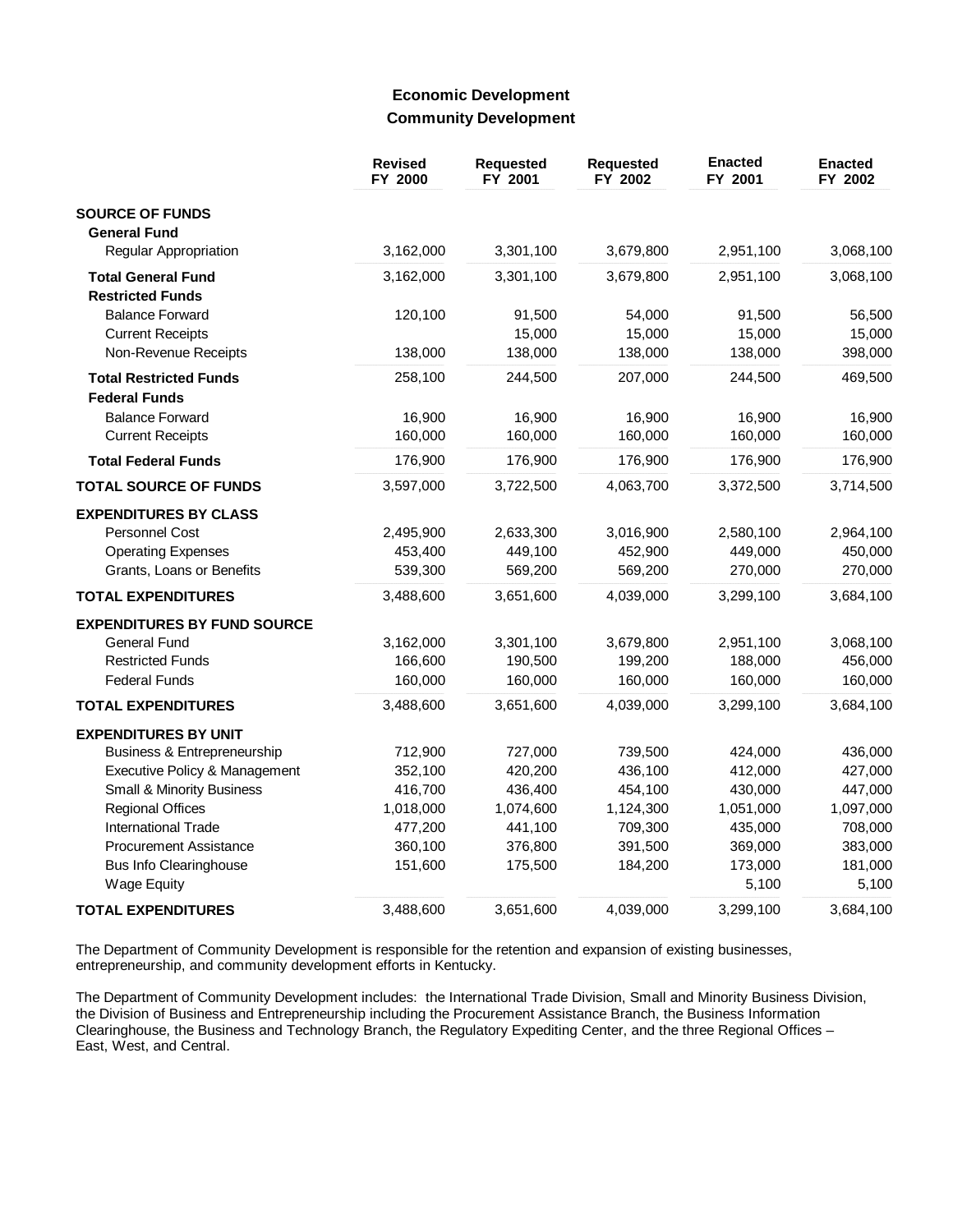The International Trade Division (ITD) is responsible for educating, promoting, and assisting Kentucky companies in becoming more competitive in global markets. The ITD places great emphasis on trade awareness and education. Staff provide assistance to Kentucky companies on trade-related issues and participates in trade missions. In addition, the division provides training to local economic development groups on how to develop trade assistance programs at the local level, thus creating a multiplier effect.

- The Kentucky Agricultural and Commercial Trade Office located in Guadalajara, Mexico, is responsible for promoting the exports of Kentucky manufactured goods, services and agricultural products throughout Mexico. This office is funded and operated as a cooperative effort between the Kentucky Cabinet for Economic Development and the Kentuck Department of Agriculture.
- The Commonwealth of Kentucky Far East Representative Office located in Tokyo, Japan, is responsible for promotin the exports of Kentucky manufactured goods and services throughout Japan.

The Small and Minority Business Division (SMBD) continues to provide a consistent level of technical assistance to Kentucky's small and minority owned businesses. The SMBD offers procurement assistance to minority firms interested in becoming minority procurement contractor. Financial assistance is provided by the SMBD through the Small Business Administration's 504 Loan program and the Linked Deposit program. The SMBD also offers assistance through the Investment Capital Networ program. The Small Business Development Center at the University of Kentucky will continue to receive \$50,000 each year t assist with these program activities.

The Regulatory Expediting Center (REC) serves as a business ombudsman for addressing regulatory issues encountered with the Kentucky business community.

The Division of Business and Entrepreneurship (DBE) provides the following services:

- The Business Information Clearinghouse (BIC) provides licenses and permitting assistance to new and expanding Kentucky businesses. They are funded by a \$10 General Business License fee of which \$1 is retained by the Revenu Cabinet, which collects the fee.
- The Kentucky Procurement Assistance Program (KPAP) provides technical assistance to businesses in procurin federal and state government contracts.
- The Business and Technology Branch (BTB) in cooperation with other entities such as businesses, universities, an other government agencies seeks to identify and coordinate the distribution of technological information. A major portion of resources in this branch is targeted toward providing and building business networks to enhance the efficienc and productivity of Kentucky businesses. Networks are created to address business profitability and competitive issue such as supplier chains, exporting and trade, ISO9000 and advancements in technology.

The three Regional Offices, East, West, and Central, focus on the retention and expansion of Kentucky's manufacturing and value added business base. These offices offer the only statewide industry visitation program. Through this program, staff assi Kentucky's business and industry base with expansion issues and address potential issues that affect competitiveness. Assistin communities and local economic development groups with infrastructure needs and industrial site development is also a focus for regional staff.

In addition to direct contact with Kentucky companies, the Regional Office staff serve as a business advocate to state and local retention efforts through programs such as the Kentucky Expansion and Existing Business Program (KEEP) and Communit Assessment Team Visits.

### **Policy**

Included in the 2000-2002 Budget of the Commonwealthis \$210,000 in restricted funds in fiscal year 2002 to establish a new International Trade Office in South America. Also included is \$50,000 in restricted funds in fiscal year 2002 for a new trac representative.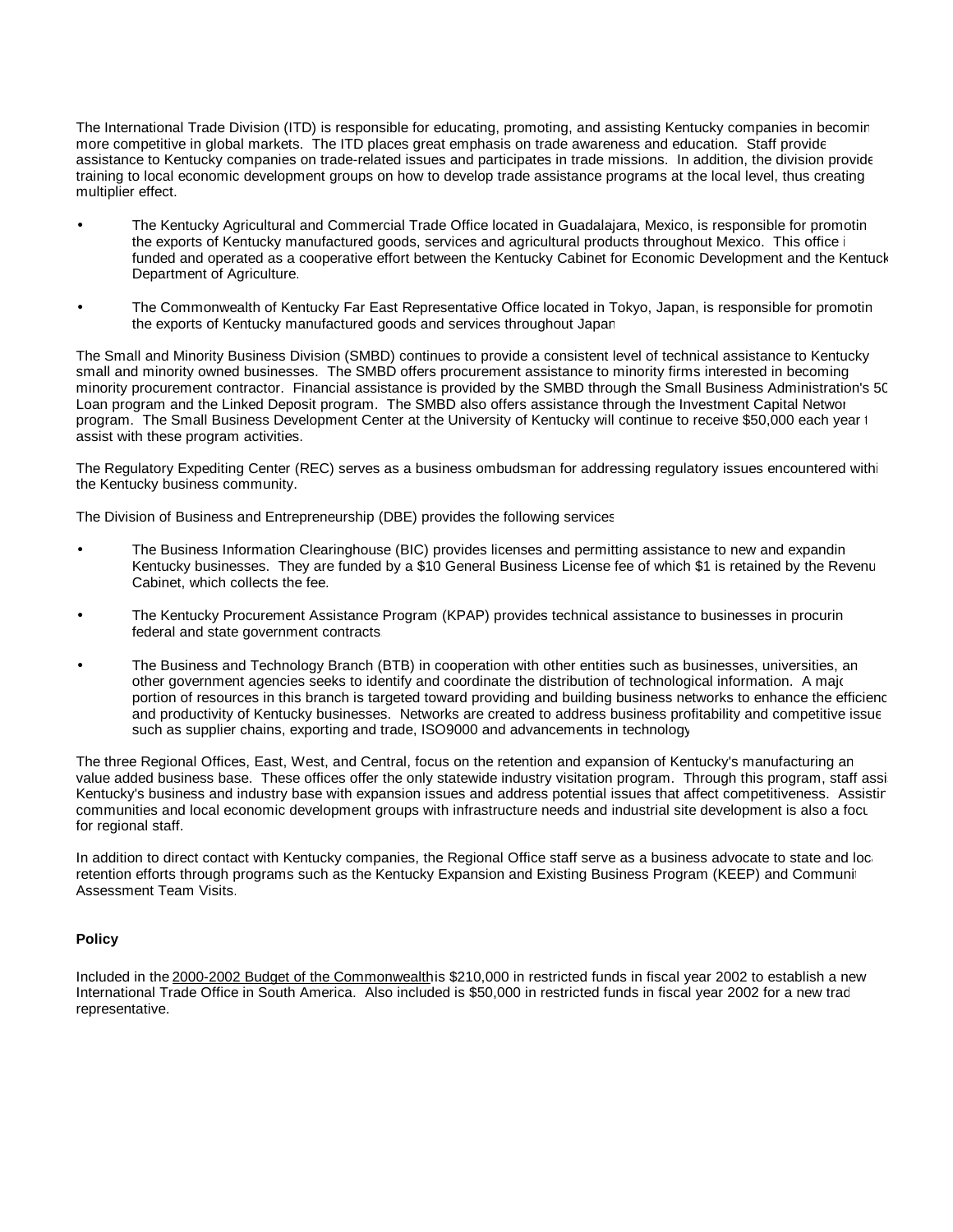### **Education**

|                                                                                        | <b>Revised</b><br>FY 2000              | <b>Requested</b><br>FY 2001 | <b>Requested</b><br>FY 2002 | <b>Enacted</b><br>FY 2001 | <b>Enacted</b><br>FY 2002 |
|----------------------------------------------------------------------------------------|----------------------------------------|-----------------------------|-----------------------------|---------------------------|---------------------------|
| <b>SOURCE OF FUNDS</b>                                                                 |                                        |                             |                             |                           |                           |
| <b>General Fund</b>                                                                    |                                        |                             |                             |                           |                           |
| Regular Appropriation<br>Surplus Expenditure Plan<br><b>Current Year Appropriation</b> | 2,713,675,100<br>28,478,300<br>865,400 | 2,802,773,700               | 2,874,498,700               | 2,795,884,700             | 2,861,097,500             |
|                                                                                        |                                        |                             |                             |                           |                           |
| <b>Total General Fund</b><br><b>Restricted Funds</b>                                   | 2,743,018,800                          | 2,802,773,700               | 2,874,498,700               | 2,795,884,700             | 2,861,097,500             |
|                                                                                        |                                        |                             |                             |                           |                           |
| <b>Balance Forward</b>                                                                 | 2,486,500<br>5,599,700                 | 2,244,355<br>5,731,900      | 2,235,855                   | 2,480,500                 | 2,210,500                 |
| <b>Current Receipts</b>                                                                | 1,099,000                              | 1,120,000                   | 5,867,000<br>1,112,700      | 5,731,900<br>1,120,000    | 5,867,000                 |
| Non-Revenue Receipts                                                                   |                                        |                             |                             |                           | 1,108,100                 |
| <b>Total Restricted Funds</b>                                                          | 9,185,200                              | 9,096,255                   | 9,215,555                   | 9,332,400                 | 9,185,600                 |
| <b>Federal Funds</b>                                                                   |                                        |                             |                             |                           |                           |
| <b>Balance Forward</b>                                                                 | 4,492,300                              | 848,800                     | 887,000                     | 848,800                   | 887,000                   |
| <b>Current Receipts</b>                                                                | 422,428,000                            | 465,214,600                 | 476,228,000                 | 465,064,600               | 476,067,100               |
| <b>Total Federal Funds</b>                                                             | 426,920,300                            | 466,063,400                 | 477,115,000                 | 465,913,400               | 476,954,100               |
| <b>TOTAL SOURCE OF FUNDS</b>                                                           | 3,179,124,300                          | 3,277,933,355               | 3,360,829,255               | 3,271,130,500             | 3,347,237,200             |
| <b>EXPENDITURES BY CLASS</b>                                                           |                                        |                             |                             |                           |                           |
| Personnel Cost                                                                         | 52,146,400                             | 62,100,400                  | 65,231,900                  | 58,286,600                | 60,454,900                |
| <b>Operating Expenses</b>                                                              | 13,889,500                             | 20,268,800                  | 20,390,700                  | 16,274,600                | 15,945,100                |
| Grants, Loans or Benefits                                                              | 3,109,759,100                          | 3,191,461,300               | 3,271,804,800               | 3,193,411,800             | 3,266,394,500             |
| Debt Service                                                                           |                                        |                             |                             |                           | 1,278,000                 |
| <b>Capital Outlay</b>                                                                  |                                        | 980,000                     | 250,000                     | 60,000                    |                           |
| <b>TOTAL EXPENDITURES</b>                                                              | 3,175,795,000                          | 3,274,810,500               | 3,357,677,400               | 3,268,033,000             | 3,344,072,500             |
| <b>EXPENDITURES BY FUND SOURCE</b>                                                     |                                        |                             |                             |                           |                           |
| <b>General Fund</b>                                                                    | 2,743,018,800                          | 2,802,773,700               | 2,874,498,700               | 2,795,884,700             | 2,861,097,500             |
| <b>Restricted Funds</b>                                                                | 6,704,700                              | 6,860,400                   | 6,990,800                   | 7,121,900                 | 6,986,200                 |
| <b>Federal Funds</b>                                                                   | 426,071,500                            | 465,176,400                 | 476,187,900                 | 465,026,400               | 475,988,800               |
| <b>TOTAL EXPENDITURES</b>                                                              | 3,175,795,000                          | 3,274,810,500               | 3,357,677,400               | 3,268,033,000             | 3,344,072,500             |
| <b>EXPENDITURES BY UNIT</b>                                                            |                                        |                             |                             |                           |                           |
| Support Education Excellence in<br>Kentucky (SEEK)                                     | 2,184,668,000                          | 2,202,669,700               | 2,232,546,100               | 2,208,786,300             | 2,236,293,600             |
| <b>Executive Policy and Management</b>                                                 | 3,296,400                              | 3,714,400                   | 3,782,400                   | 3,603,500                 | 3,653,800                 |
| <b>Management Support Services</b>                                                     | 527,810,000                            | 575,422,000                 | 614,231,200                 | 575,045,900               | 609,064,200               |
| <b>Learning Support Services</b>                                                       | 460,020,600                            | 493,004,400                 | 507,117,700                 | 480,597,300               | 495,060,900               |
| <b>TOTAL EXPENDITURES</b>                                                              | 3,175,795,000                          | 3,274,810,500               | 3,357,677,400               | 3,268,033,000             | 3,344,072,500             |

In enacting the Kentucky Education Reform Act (KERA), the 1990 General Assembly provided for a reconstituted Department of Education to implement KERA along with other existing programs. As a consequence of House Bill 940, the Department of Education is headed by an appointed Commissioner of Education selected by the Kentucky Board of Education.

The Department of Education underwent a reorganization effective December 1998 via Executive Order 98-1671. The reorganization was intended to shift resources from initial implementation of the new KERA programs and processes to providing more specific academic support for teachers and school districts. The reorganization also provided for centralization of budget and fiscal activities. Finally, the reorganization provides for an increased focus on equity issues.

The Department of Education consists of the following major program areas: Executive Policy and Management; Management Support Services; and Learning Support Services.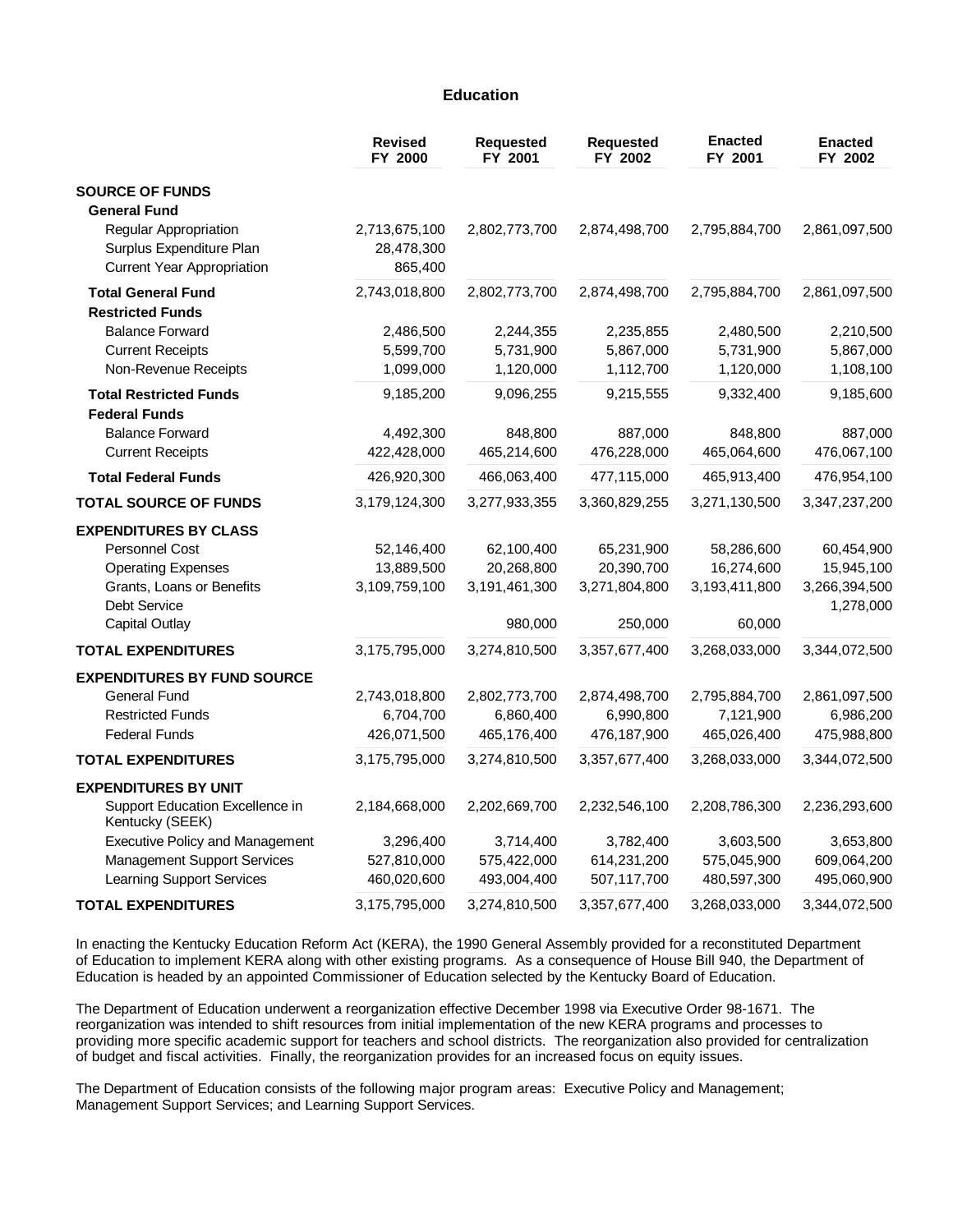# **Education Support Education Excellence in Kentucky (SEEK)**

|                                                           | <b>Revised</b><br>FY 2000 | <b>Requested</b><br>FY 2001 | <b>Requested</b><br>FY 2002 | <b>Enacted</b><br>FY 2001 | <b>Enacted</b><br>FY 2002 |
|-----------------------------------------------------------|---------------------------|-----------------------------|-----------------------------|---------------------------|---------------------------|
| <b>SOURCE OF FUNDS</b><br><b>General Fund</b>             |                           |                             |                             |                           |                           |
| Regular Appropriation                                     | 2,184,668,000             | 2,202,669,700               | 2,232,546,100               | 2,208,786,300             | 2,236,293,600             |
| <b>Total General Fund</b>                                 | 2,184,668,000             | 2,202,669,700               | 2,232,546,100               | 2,208,786,300             | 2,236,293,600             |
| <b>TOTAL SOURCE OF FUNDS</b>                              | 2,184,668,000             | 2,202,669,700               | 2,232,546,100               | 2,208,786,300             | 2,236,293,600             |
| <b>EXPENDITURES BY CLASS</b><br>Grants, Loans or Benefits | 2,184,668,000             | 2,202,669,700               | 2,232,546,100               | 2,208,786,300             | 2,236,293,600             |
| <b>TOTAL EXPENDITURES</b>                                 | 2,184,668,000             | 2,202,669,700               | 2,232,546,100               | 2,208,786,300             | 2,236,293,600             |
| <b>EXPENDITURES BY FUND SOURCE</b><br><b>General Fund</b> | 2,184,668,000             | 2,202,669,700               | 2,232,546,100               | 2,208,786,300             | 2,236,293,600             |
| <b>TOTAL EXPENDITURES</b>                                 | 2,184,668,000             | 2,202,669,700               | 2,232,546,100               | 2,208,786,300             | 2,236,293,600             |
| <b>EXPENDITURES BY UNIT</b>                               |                           |                             |                             |                           |                           |
| <b>Base Funding</b>                                       | 1,573,075,600             | 1,585,114,500               | 1,607,898,300               | 1,572,050,600             | 1,594,762,000             |
| <b>Pupil Transportation</b>                               | 189,859,500               | 189,859,500                 | 189,859,500                 | 194,322,200               | 198,876,200               |
| <b>Equalized Facilities</b>                               | 41,137,800                | 41,754,900                  | 42,381,200                  | 47,640,800                | 44,809,300                |
| Tier I Equalization                                       | 118,834,100               | 120,616,600                 | 122,425,900                 | 125,929,500               | 121,121,800               |
| <b>State-Run Vocational Schools</b><br>Reimbursement      | 20,545,000                | 20,490,000                  | 21,474,500                  | 20,468,500                | 21,452,600                |
| Vocational Education Transportation                       | 2,346,000                 | 2,381,200                   | 2,416,900                   | 2,381,200                 | 2,416,900                 |
| <b>Local District Teachers Retirement</b><br>Match        | 238,870,000               | 242,453,000                 | 246,089,800                 | 245,993,500               | 252,854,800               |
| <b>TOTAL EXPENDITURES</b>                                 | 2,184,668,000             | 2,202,669,700               | 2,232,546,100               | 2,208,786,300             | 2,236,293,600             |

The 1990 General Assembly, responding to the Kentucky Supreme Court's mandate to equalize funding for schoolchildren regardless of economic circumstances or place of birth, created a new mechanism for providing state support to local school districts. The Support Education Excellence in Kentucky (SEEK) program replaced the Minimum Foundation Program as well as the Power Equalization program.

Under the SEEK financing program, the state sets a fixed base guarantee amount (\$2,924 in fiscal year 2000) per student in average daily attendance. The amount of revenue per pupil guaranteed by SEEK is then adjusted in each local school district to reflect a set of factors that affect the cost of providing services to pupils.

- An adjustment (currently an additional 15 percent revenue per pupil) is made to reflect the higher than average costs associated with educating at risk/economically deprived students.
- The per pupil guarantee is also increased by the cost of providing services for exceptional children, based on a series of weights designed to reflect the additional costs of providing services based on different exceptionalities. The costs associated with exceptional children are based on the count of pupils with different disabilities, a statedetermined exceptional pupil-teacher ratio for each disability or service, and a resulting state-determined per pupil cost.

The per pupil guarantee is also supplemented by the costs determined under the pupil transportation calculation procedures.

With regard to the equalization component of the SEEK program, every local school district is required to levy a minimum equivalent local tax effort of 30 cents per hundred dollars of assessed valuation. This tax level may be attained via local property taxes, available alternative taxes (occupational, utility, or income/excise), or any combination thereof. The yield from this tax effort serves as a deduction against the revenues guaranteed under SEEK. This results in a greater proportion of the per pupil revenues being provided by the state in those districts with lower property wealth per pupil.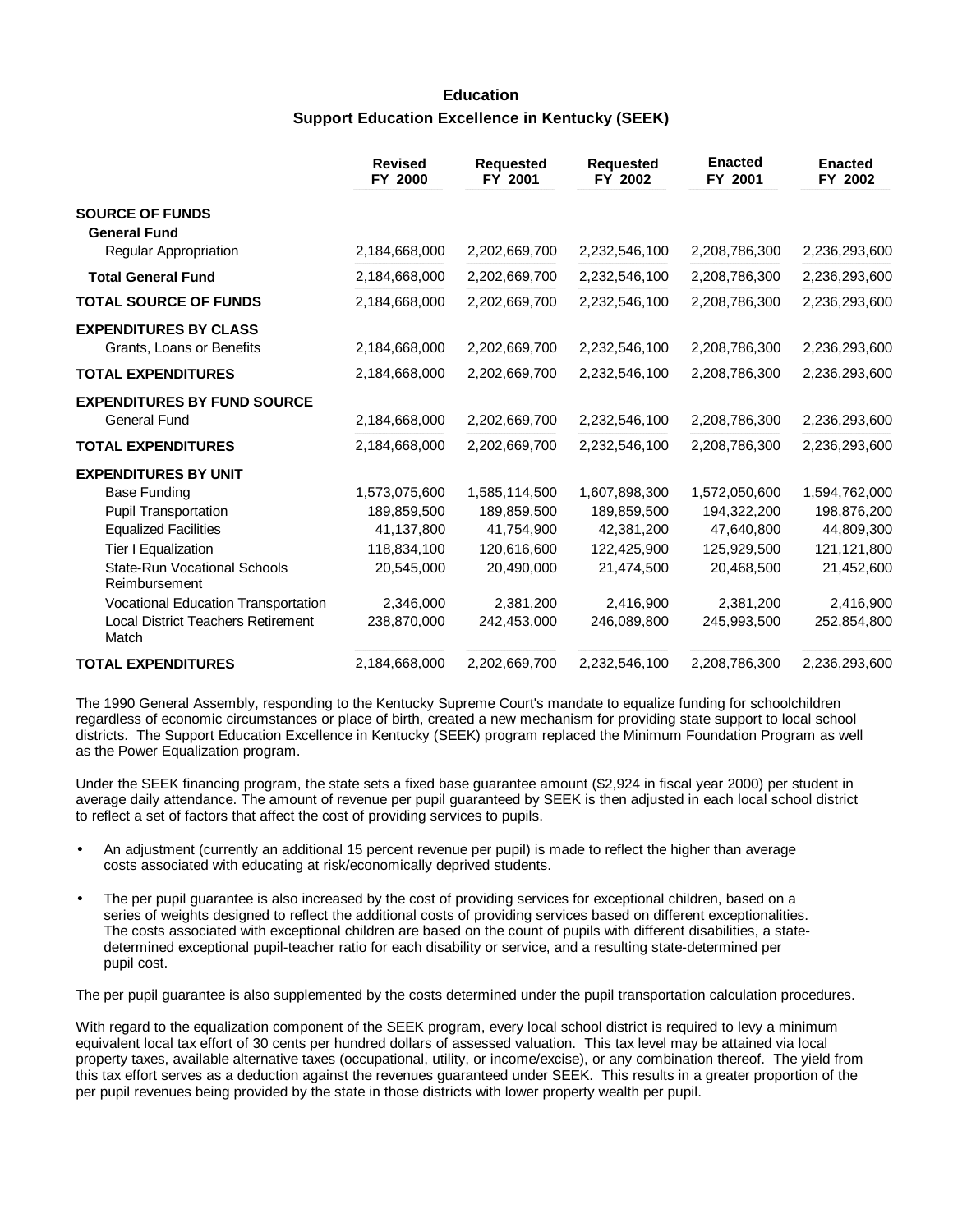Those districts which choose to impose taxes sufficient to generate revenues up to 15 percent beyond those generated under base SEEK are eligible for additional revenues from the state equal to the additional local revenue generated equalized at 15 percent of the statewide average per pupil property assessment. The local tax increase under this provision -- known as Tier I is not subject to voter recall. Additionally, local school districts, upon a majority vote of eligible voters, may raise up to an additional 30 percent in local revenues beyond base SEEK and Tier I to support their education program. This provision known as Tier II. These funds are not matched by the state.

The SEEK program also includes an equalized facilities support component (Facilities Support Program of Kentucky) for th purpose of providing a supplemental funding source for each local school district to finance school building/renovation projection and/or debt service expenditures. To qualify for participation, a district must levy a minimum equivalent tax rate of five cents per hundred dollars of assessed valuation. Only revenue generated by this tax which is actually used to finance capital constructic projects or debt service on bonds is equalized by the state under SEEK. Such revenue is also equalized at 150 percent of the statewide average per pupil property assessment.

### **Policy**

The 2000-2002 Budget of the Commonwealthincludes funding to increase the base SEEK per pupil quarantee amount fron fiscal year 2000's \$2,924 to \$2,994 (a 2.4 percent increase) in fiscal year 2001 and to \$3,066 (an additional 2.4 percent increase in fiscal year 2002. The enacted budget is sufficient to accommodate the Department of Education's projected (revised i February 2000) number of pupils in average daily attendance: 571,807 in both years of the 2000-2002 biennium. Funding included to cover the additional costs associated with educating at-risk and exceptional children. Also included is funding t provide every school district with at least the same amount of state SEEK funding per pupil in both years of the 2000-2002 biennium as was received in fiscal year 1991-92 (a "hold-harmless" guarantee).

The 2000-2002 Budget of the Commonwealthincludes \$125,929,500 in fiscal year 2001 and \$121,121,800 in fiscal year 2002 to provide Tier I equalization funding. This funding is projected to be sufficient to equalize local revenues raised under this program at a level of \$470,000 of assessed valuation per student (150 percent of the projected statewide average per pupil assessmen during the 2000-2002 biennium. The enacted budget incorporates the Revenue Cabinet's estimates of statewide assesse valuation of \$174,318,163,500 for fiscal year 2001 and \$184,275,779,800 for fiscal year 2002.

The enacted budget includes funding for pupil transportation of \$194,322,200 in fiscal year 2001 and \$198,876,200 in fiscal year 2002.

The 2000-2002 Budget of the Commonwealth provides state support for the Facilities Support Program of Kentucky o \$46,640,800 in fiscal year 2001 and to \$44,809,300 in fiscal year 2002. This funding level is projected to be sufficient to equaliz local district revenues raised under this program at a level of \$470,000 of assessed valuation per student.

The enacted budget phases out the "deduct" applied against the per pupil guarantee amounts in those instances where a pur spends a portion of the school day at a state-operated vocational center. The existing deduct of 30 percent is applied to that portion of the school day spent at the state-operated center. The deduct will be reduced to 15 percent in fiscal year 2001 and eliminated altogether in fiscal year 2002.

The budget as enacted provides funding of \$20,468,500 in fiscal year 2001 and \$21,452,600 in fiscal year 2002 to reimburse state-operated vocational facilities for the costs incurred in providing course offerings to students from local school district: Funding for vocational transportation is budgeted at a level of \$2,381,200 in fiscal 2001 and \$2,416,900 in fiscal 2002.

Included within the totals appropriated for the SEEK program area is \$245,993,500 in fiscal year 2001 and \$252,854,800 in fiscal year 2002 for the Teachers' Retirement employer match on behalf of local school district certified personnel.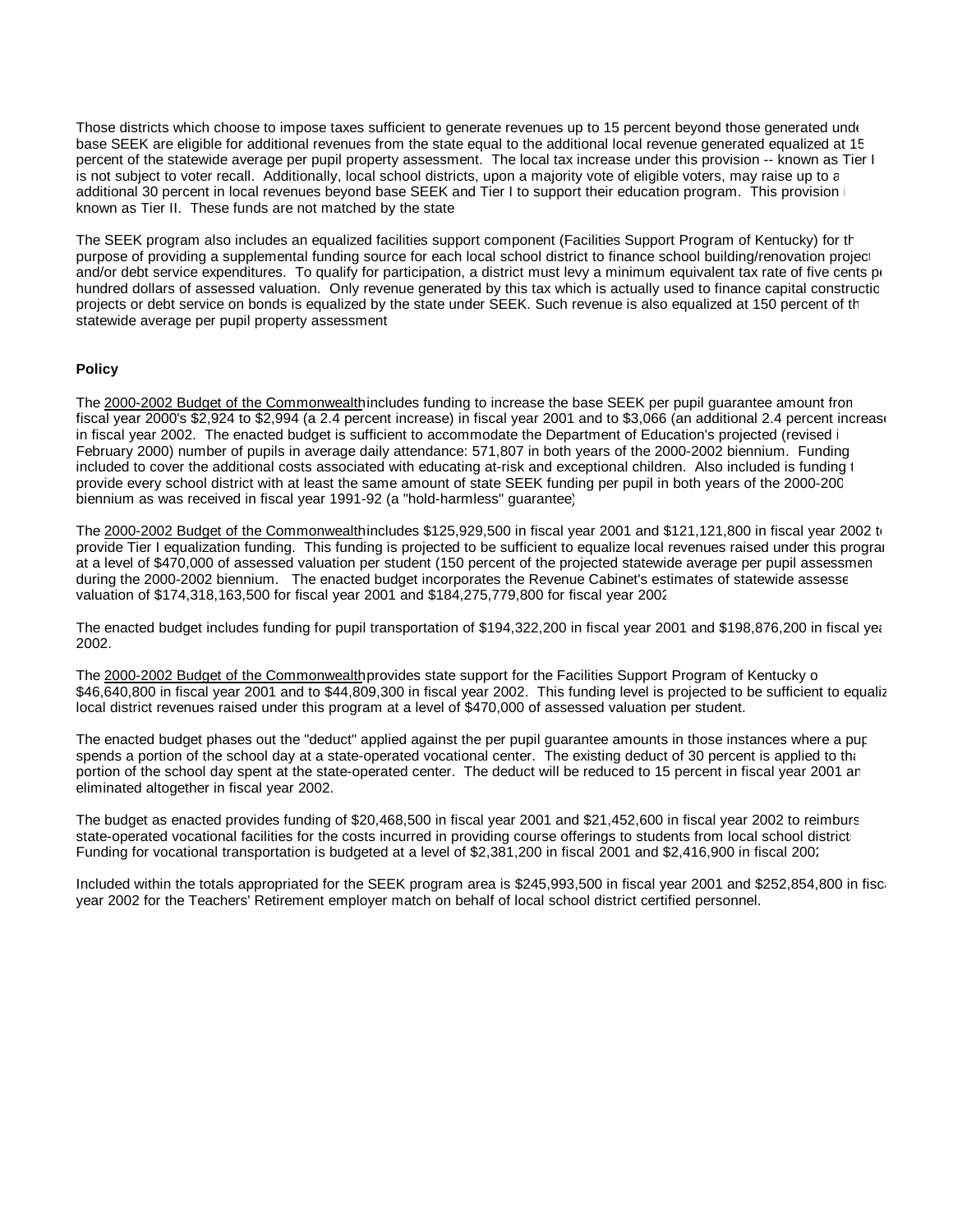# **Education Executive Policy and Management**

|                                                      | <b>Revised</b><br>FY 2000 | <b>Requested</b><br>FY 2001 | <b>Requested</b><br>FY 2002 | <b>Enacted</b><br>FY 2001 | <b>Enacted</b><br>FY 2002 |
|------------------------------------------------------|---------------------------|-----------------------------|-----------------------------|---------------------------|---------------------------|
| <b>SOURCE OF FUNDS</b>                               |                           |                             |                             |                           |                           |
| <b>General Fund</b>                                  |                           |                             |                             |                           |                           |
| <b>Regular Appropriation</b>                         | 2,364,700                 | 2,760,300                   | 2,805,500                   | 2,637,700                 | 2,676,900                 |
| <b>Total General Fund</b><br><b>Restricted Funds</b> | 2,364,700                 | 2,760,300                   | 2,805,500                   | 2,637,700                 | 2,676,900                 |
| <b>Balance Forward</b>                               | 117,600                   | 117,600                     | 117,600                     | 117,600                   | 105,900                   |
| <b>Current Receipts</b>                              | 405,700                   | 415,500                     | 425,400                     | 415,500                   | 425,400                   |
| <b>Total Restricted Funds</b>                        | 523,300                   | 533,100                     | 543,000                     | 533,100                   | 531,300                   |
| <b>Federal Funds</b>                                 |                           |                             |                             |                           |                           |
| <b>Balance Forward</b>                               | 2,200                     | 2,200                       | 2,200                       | 2,200                     | 2,200                     |
| <b>Current Receipts</b>                              | 526,000                   | 538,600                     | 551,500                     | 538,600                   | 551,500                   |
| <b>Total Federal Funds</b>                           | 528,200                   | 540,800                     | 553,700                     | 540,800                   | 553,700                   |
| <b>TOTAL SOURCE OF FUNDS</b>                         | 3,416,200                 | 3,834,200                   | 3,902,200                   | 3,711,600                 | 3,761,900                 |
| <b>EXPENDITURES BY CLASS</b>                         |                           |                             |                             |                           |                           |
| Personnel Cost                                       | 2,331,600                 | 2,620,500                   | 2,724,400                   | 2,529,500                 | 2,611,600                 |
| <b>Operating Expenses</b>                            | 438,800                   | 555,300                     | 506,500                     | 535,400                   | 490,700                   |
| Grants, Loans or Benefits                            | 526,000                   | 538,600                     | 551,500                     | 538,600                   | 551,500                   |
| <b>TOTAL EXPENDITURES</b>                            | 3,296,400                 | 3,714,400                   | 3,782,400                   | 3,603,500                 | 3,653,800                 |
| <b>EXPENDITURES BY FUND SOURCE</b>                   |                           |                             |                             |                           |                           |
| <b>General Fund</b>                                  | 2,364,700                 | 2,760,300                   | 2,805,500                   | 2,637,700                 | 2,676,900                 |
| <b>Restricted Funds</b>                              | 405,700                   | 415,500                     | 425,400                     | 427,200                   | 425,400                   |
| <b>Federal Funds</b>                                 | 526,000                   | 538,600                     | 551,500                     | 538,600                   | 551,500                   |
| <b>TOTAL EXPENDITURES</b>                            | 3,296,400                 | 3,714,400                   | 3,782,400                   | 3,603,500                 | 3,653,800                 |
| <b>EXPENDITURES BY UNIT</b>                          |                           |                             |                             |                           |                           |
| Commissioner                                         | 533,000                   | 591,600                     | 599,300                     | 603,300                   | 599,300                   |
| Kentucky Board of Education                          | 106,500                   | 100,000                     | 100,000                     | 100,000                   | 100,000                   |
| <b>Legal Services</b>                                | 413,900                   | 481,400                     | 441,600                     | 481,400                   | 441,600                   |
| Communications                                       | 2,243,000                 | 2,541,400                   | 2,641,500                   | 2,418,800                 | 2,512,900                 |
| <b>TOTAL EXPENDITURES</b>                            | 3,296,400                 | 3,714,400                   | 3,782,400                   | 3,603,500                 | 3,653,800                 |

The Executive Policy and Management major program area includes a number of key functions and offices which provide<br>policy direction and leadership for Kentucky's public elementary and secondary education system as well as Department of Education.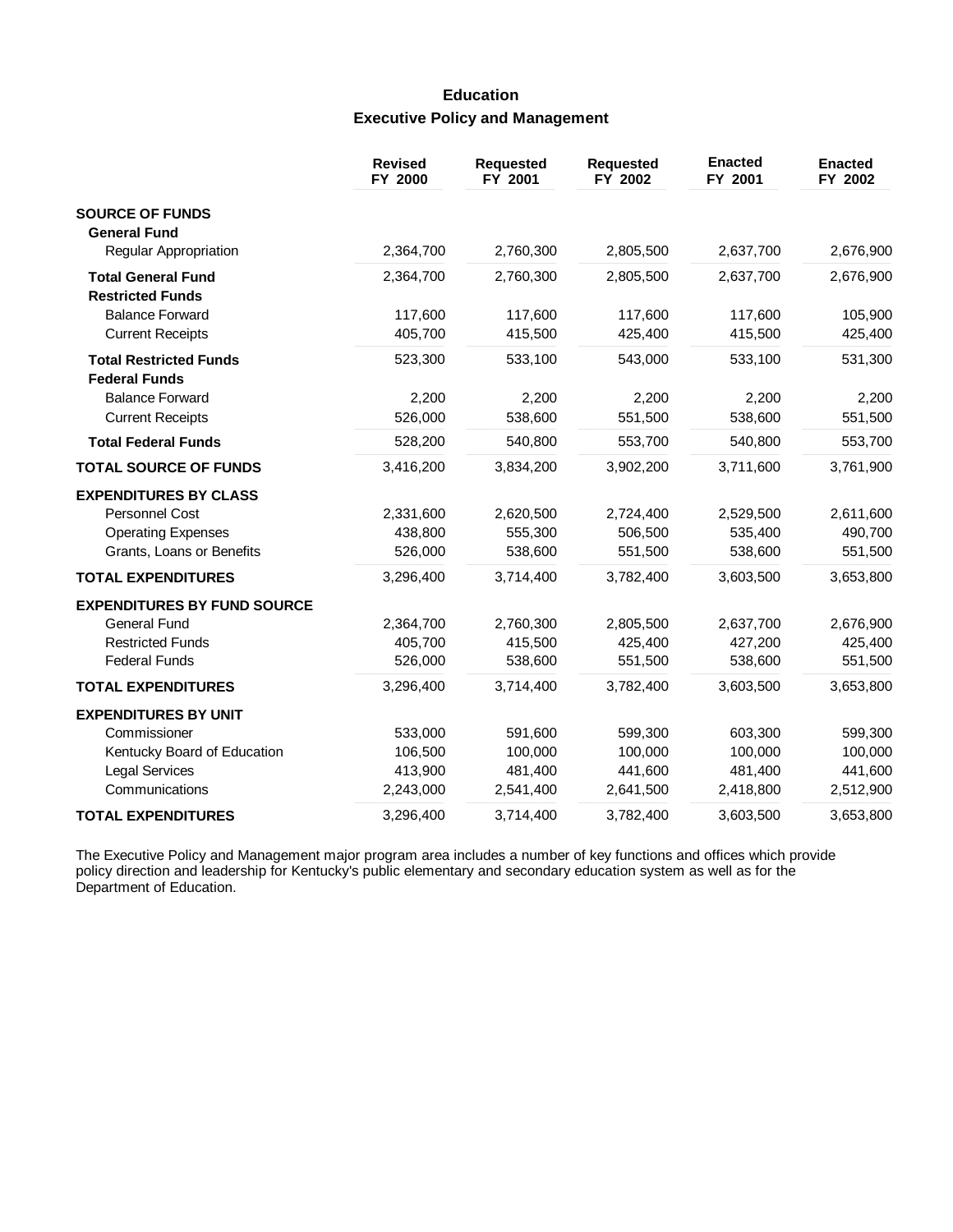# **Education Executive Policy and Management Commissioner**

|                                                      | <b>Revised</b><br>FY 2000 | <b>Requested</b><br>FY 2001 | <b>Requested</b><br>FY 2002 | <b>Enacted</b><br>FY 2001 | <b>Enacted</b><br>FY 2002 |
|------------------------------------------------------|---------------------------|-----------------------------|-----------------------------|---------------------------|---------------------------|
| <b>SOURCE OF FUNDS</b><br><b>General Fund</b>        |                           |                             |                             |                           |                           |
| Regular Appropriation                                | 533,000                   | 591,600                     | 599,300                     | 591,600                   | 582,800                   |
| <b>Total General Fund</b><br><b>Restricted Funds</b> | 533,000                   | 591,600                     | 599,300                     | 591,600                   | 582,800                   |
| <b>Balance Forward</b>                               |                           |                             |                             | 11,700                    |                           |
| <b>Total Restricted Funds</b>                        |                           |                             |                             | 11,700                    |                           |
| <b>TOTAL SOURCE OF FUNDS</b>                         | 533,000                   | 591,600                     | 599,300                     | 603,300                   | 582,800                   |
| <b>EXPENDITURES BY CLASS</b>                         |                           |                             |                             |                           |                           |
| Personnel Cost                                       | 478,500                   | 537,100                     | 544,800                     | 548,800                   | 528,300                   |
| <b>Operating Expenses</b>                            | 54,500                    | 54,500                      | 54,500                      | 54,500                    | 54,500                    |
| <b>TOTAL EXPENDITURES</b>                            | 533,000                   | 591,600                     | 599,300                     | 603,300                   | 582,800                   |
| <b>EXPENDITURES BY FUND SOURCE</b>                   |                           |                             |                             |                           |                           |
| General Fund<br><b>Restricted Funds</b>              | 533,000                   | 591,600                     | 599,300                     | 591,600<br>11,700         | 582,800                   |
| <b>TOTAL EXPENDITURES</b>                            | 533,000                   | 591,600                     | 599,300                     | 603,300                   | 582,800                   |

The Kentucky Education Reform Act, enacted by the 1990 General Assembly, provided for the appointment of a Commissioner of Education by the Kentucky Board of Education to serve as the chief state school officer.

The Commissioner of Education's qualifications and compensation are set by the Kentucky Board of Education. The Commissioner serves at the pleasure of the Board. The Commissioner is responsible for carrying out all duties assigned by the legislature, for executing education policy as directed by the State Board, and also directing the work of all persons employed by the Department of Education.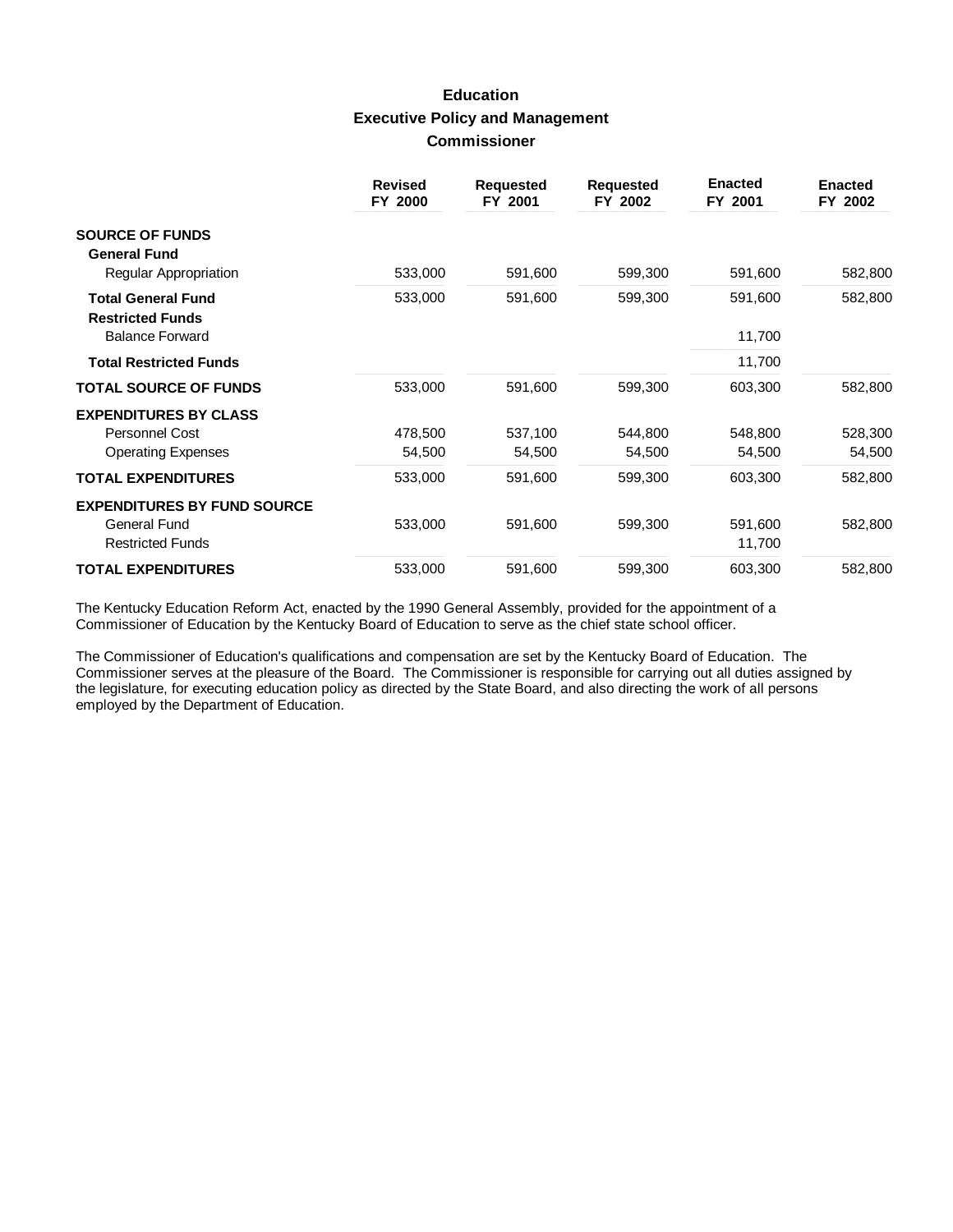# **Education Executive Policy and Management Kentucky Board of Education**

|                                    | <b>Revised</b><br>FY 2000 | <b>Requested</b><br>FY 2001 | <b>Requested</b><br>FY 2002 | <b>Enacted</b><br>FY 2001 | <b>Enacted</b><br>FY 2002 |
|------------------------------------|---------------------------|-----------------------------|-----------------------------|---------------------------|---------------------------|
| <b>SOURCE OF FUNDS</b>             |                           |                             |                             |                           |                           |
| <b>General Fund</b>                |                           |                             |                             |                           |                           |
| <b>Regular Appropriation</b>       | 106,500                   | 100,000                     | 100,000                     | 100,000                   | 100,000                   |
| <b>Total General Fund</b>          | 106,500                   | 100,000                     | 100,000                     | 100,000                   | 100,000                   |
| <b>TOTAL SOURCE OF FUNDS</b>       | 106,500                   | 100,000                     | 100.000                     | 100.000                   | 100,000                   |
| <b>EXPENDITURES BY CLASS</b>       |                           |                             |                             |                           |                           |
| Personnel Cost                     | 25,000                    | 20,000                      | 20,000                      | 20,000                    | 20,000                    |
| <b>Operating Expenses</b>          | 81,500                    | 80,000                      | 80,000                      | 80,000                    | 80,000                    |
| <b>TOTAL EXPENDITURES</b>          | 106,500                   | 100,000                     | 100,000                     | 100,000                   | 100,000                   |
| <b>EXPENDITURES BY FUND SOURCE</b> |                           |                             |                             |                           |                           |
| General Fund                       | 106,500                   | 100,000                     | 100,000                     | 100.000                   | 100,000                   |
| <b>TOTAL EXPENDITURES</b>          | 106,500                   | 100.000                     | 100,000                     | 100.000                   | 100.000                   |

The 1990 General Assembly, in enacting House Bill 940, provided for a Kentucky Board of Education consisting of 11 members appointed by the Governor and confirmed by both houses of the General Assembly; the Executive Director of the Council on Postsecondary Education serves as an ex-officio non-voting member. Seven members represent each of the state's Supreme Court districts while four members represent the state at large. Each appointed member serves a four-year term. Terms for Board members are staggered. New appointments are submitted to the General Assembly for confirmation.

Overall policy regarding public elementary and secondary education in Kentucky is set by the Kentucky Board of Education within the legal framework established by the General Assembly.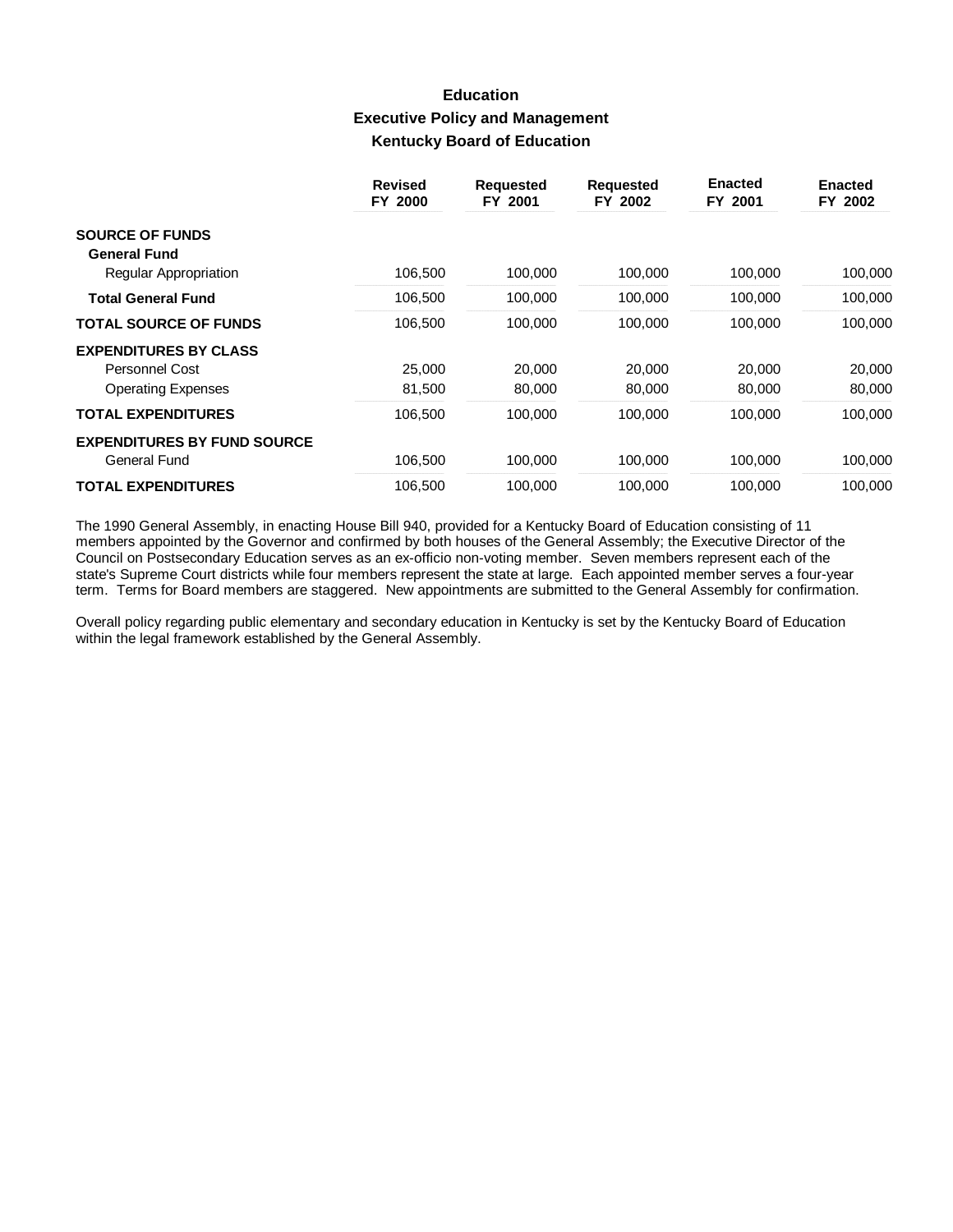# **Education Executive Policy and Management Legal Services**

|                                    | <b>Revised</b><br>FY 2000 | <b>Requested</b><br>FY 2001 | <b>Requested</b><br>FY 2002 | <b>Enacted</b><br>FY 2001 | <b>Enacted</b><br>FY 2002 |
|------------------------------------|---------------------------|-----------------------------|-----------------------------|---------------------------|---------------------------|
| <b>SOURCE OF FUNDS</b>             |                           |                             |                             |                           |                           |
| <b>General Fund</b>                |                           |                             |                             |                           |                           |
| Regular Appropriation              | 413,900                   | 481,400                     | 441,600                     | 481,400                   | 441,600                   |
| <b>Total General Fund</b>          | 413,900                   | 481,400                     | 441,600                     | 481,400                   | 441,600                   |
| <b>TOTAL SOURCE OF FUNDS</b>       | 413,900                   | 481,400                     | 441,600                     | 481,400                   | 441,600                   |
| <b>EXPENDITURES BY CLASS</b>       |                           |                             |                             |                           |                           |
| Personnel Cost                     | 357,400                   | 372,800                     | 381,600                     | 372,800                   | 381,600                   |
| <b>Operating Expenses</b>          | 56,500                    | 108,600                     | 60,000                      | 108,600                   | 60,000                    |
| <b>TOTAL EXPENDITURES</b>          | 413,900                   | 481,400                     | 441,600                     | 481,400                   | 441,600                   |
| <b>EXPENDITURES BY FUND SOURCE</b> |                           |                             |                             |                           |                           |
| General Fund                       | 413,900                   | 481,400                     | 441,600                     | 481,400                   | 441,600                   |
| <b>TOTAL EXPENDITURES</b>          | 413,900                   | 481,400                     | 441,600                     | 481,400                   | 441,600                   |

The Office of Legal Services provides in-house counsel and advice for the Commissioner of Education, all offices of the Department of Education, the Kentucky Board of Education, and the Education Professional Standards Board. The Office of Legal Services provides legal representation for the Department of Education and the two boards before administrative agencies and courts of law. Additionally, it provides informal legal advice to local school districts and members of the general public.

### **Policy**

The 2000-2002 Budget of the Commonwealth includes \$50,000 in funding in fiscal year 2001 for updating the Kentucky School Laws reference book. This book is distributed to local school districts, education administrators and policy makers. The update will reflect actions of the 2000 Regular Session of the General Assembly.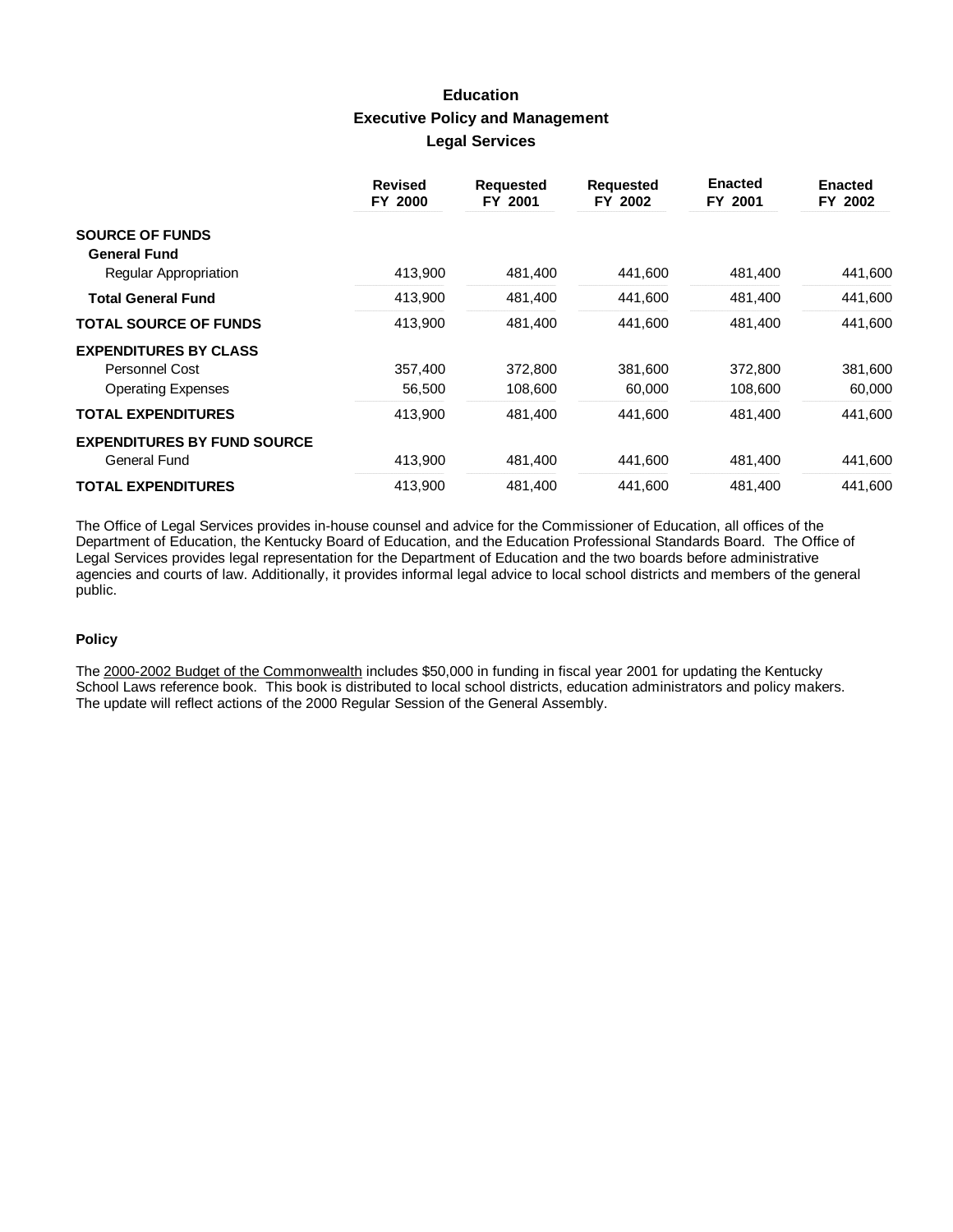# **Education Executive Policy and Management Communications**

|                                    | <b>Revised</b><br>FY 2000 | <b>Requested</b><br>FY 2001 | <b>Requested</b><br>FY 2002 | <b>Enacted</b><br>FY 2001 | <b>Enacted</b><br>FY 2002 |
|------------------------------------|---------------------------|-----------------------------|-----------------------------|---------------------------|---------------------------|
| <b>SOURCE OF FUNDS</b>             |                           |                             |                             |                           |                           |
| <b>General Fund</b>                |                           |                             |                             |                           |                           |
| <b>Regular Appropriation</b>       | 1,311,300                 | 1,587,300                   | 1,664,600                   | 1,464,700                 | 1,536,000                 |
| <b>Total General Fund</b>          | 1,311,300                 | 1,587,300                   | 1,664,600                   | 1,464,700                 | 1,536,000                 |
| <b>Restricted Funds</b>            |                           |                             |                             |                           |                           |
| <b>Balance Forward</b>             | 117,600                   | 117,600                     | 117,600                     | 105,900                   | 105,900                   |
| <b>Current Receipts</b>            | 405,700                   | 415,500                     | 425,400                     | 415,500                   | 425,400                   |
| <b>Total Restricted Funds</b>      | 523,300                   | 533,100                     | 543,000                     | 521,400                   | 531,300                   |
| <b>Federal Funds</b>               |                           |                             |                             |                           |                           |
| <b>Balance Forward</b>             | 2,200                     | 2,200                       | 2,200                       | 2,200                     | 2,200                     |
| <b>Current Receipts</b>            | 526,000                   | 538,600                     | 551,500                     | 538,600                   | 551,500                   |
| <b>Total Federal Funds</b>         | 528,200                   | 540,800                     | 553,700                     | 540,800                   | 553,700                   |
| <b>TOTAL SOURCE OF FUNDS</b>       | 2,362,800                 | 2,661,200                   | 2,761,300                   | 2,526,900                 | 2,621,000                 |
| <b>EXPENDITURES BY CLASS</b>       |                           |                             |                             |                           |                           |
| <b>Personnel Cost</b>              | 1,470,700                 | 1,690,600                   | 1,778,000                   | 1,587,900                 | 1,665,200                 |
| <b>Operating Expenses</b>          | 246,300                   | 312,200                     | 312,000                     | 292,300                   | 296,200                   |
| Grants, Loans or Benefits          | 526,000                   | 538,600                     | 551,500                     | 538,600                   | 551,500                   |
| <b>TOTAL EXPENDITURES</b>          | 2,243,000                 | 2,541,400                   | 2,641,500                   | 2,418,800                 | 2,512,900                 |
| <b>EXPENDITURES BY FUND SOURCE</b> |                           |                             |                             |                           |                           |
| <b>General Fund</b>                | 1,311,300                 | 1,587,300                   | 1,664,600                   | 1,464,700                 | 1,536,000                 |
| <b>Restricted Funds</b>            | 405,700                   | 415,500                     | 425,400                     | 415,500                   | 425,400                   |
| <b>Federal Funds</b>               | 526,000                   | 538,600                     | 551,500                     | 538,600                   | 551,500                   |
| <b>TOTAL EXPENDITURES</b>          | 2,243,000                 | 2,541,400                   | 2,641,500                   | 2,418,800                 | 2,512,900                 |
| <b>EXPENDITURES BY UNIT</b>        |                           |                             |                             |                           |                           |
| Associate Commissioner             | 415,300                   | 448,300                     | 469,400                     | 452,300                   | 473,400                   |
| Public Information                 | 1,370,700                 | 1,412,300                   | 1,457,600                   | 1,412,300                 | 1,457,600                 |
| <b>Media Services</b>              | 246,800                   | 377,000                     | 395,500                     | 372,000                   | 390,500                   |
| <b>Community Relations</b>         | 210,200                   | 303,800                     | 319,000                     | 182,200                   | 191,400                   |
| <b>TOTAL EXPENDITURES</b>          | 2,243,000                 | 2,541,400                   | 2,641,500                   | 2,418,800                 | 2,512,900                 |

The Office of Communications, Planning and Government Relations brings together in one location the related functions of information and media services as well as community relations. The Associate Commissioner heading thi directly to the Commissioner of Education.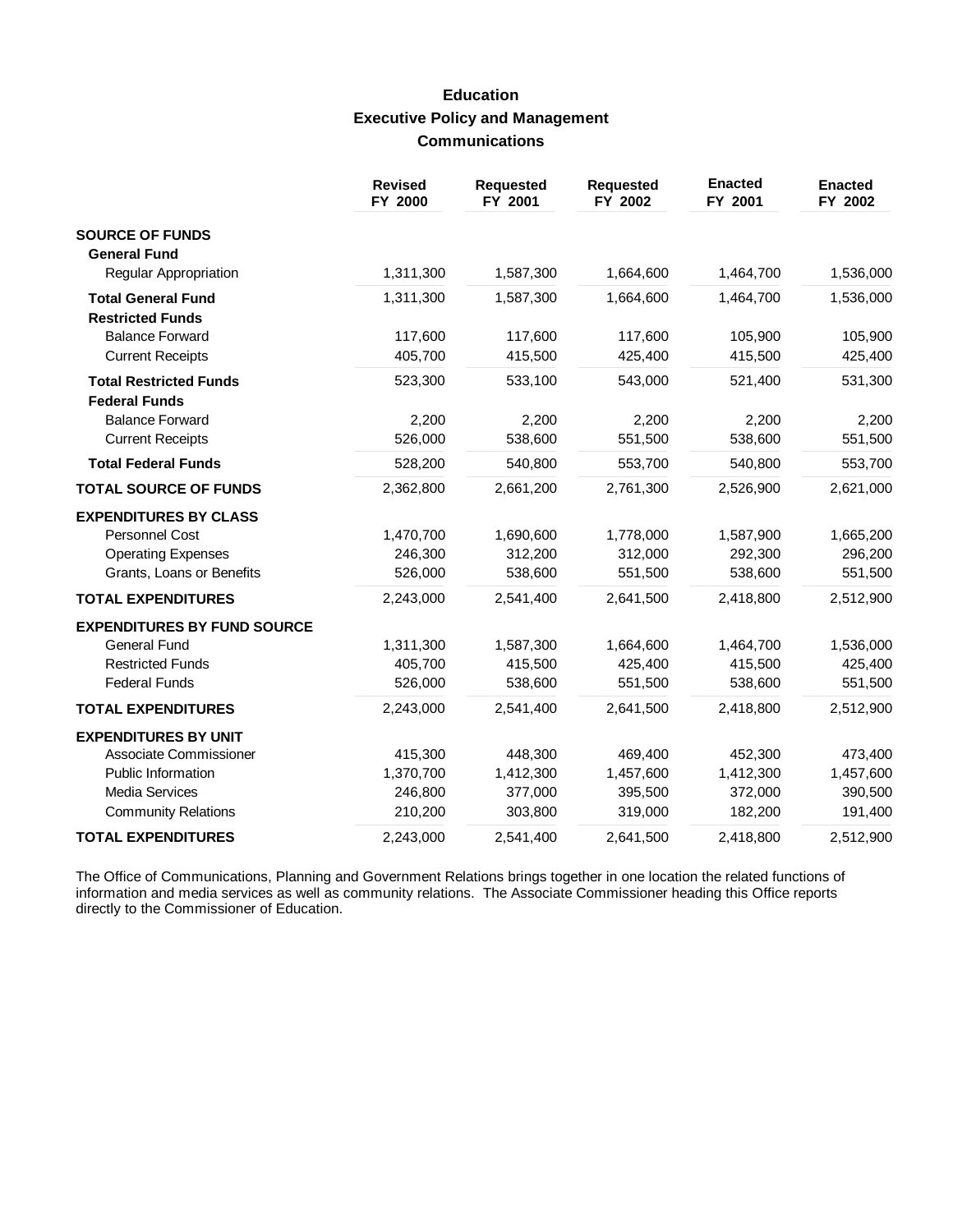# **Education Executive Policy and Management Communications Associate Commissioner**

|                                              | <b>Revised</b><br>FY 2000 | <b>Requested</b><br>FY 2001 | <b>Requested</b><br>FY 2002 | <b>Enacted</b><br>FY 2001 | <b>Enacted</b><br>FY 2002 |
|----------------------------------------------|---------------------------|-----------------------------|-----------------------------|---------------------------|---------------------------|
| <b>SOURCE OF FUNDS</b>                       |                           |                             |                             |                           |                           |
| <b>General Fund</b><br>Regular Appropriation | 415,300                   | 448,300                     | 469,400                     | 452,300                   | 473,400                   |
| <b>Total General Fund</b>                    | 415,300                   | 448,300                     | 469,400                     | 452,300                   | 473,400                   |
| <b>TOTAL SOURCE OF FUNDS</b>                 | 415,300                   | 448,300                     | 469,400                     | 452,300                   | 473,400                   |
| <b>EXPENDITURES BY CLASS</b>                 |                           |                             |                             |                           |                           |
| Personnel Cost                               | 395,300                   | 417.800                     | 438,900                     | 417,800                   | 438,900                   |
| <b>Operating Expenses</b>                    | 20,000                    | 30,500                      | 30,500                      | 34,500                    | 34,500                    |
| <b>TOTAL EXPENDITURES</b>                    | 415,300                   | 448.300                     | 469.400                     | 452,300                   | 473,400                   |
| <b>EXPENDITURES BY FUND SOURCE</b>           |                           |                             |                             |                           |                           |
| <b>General Fund</b>                          | 415,300                   | 448,300                     | 469,400                     | 452,300                   | 473,400                   |
| <b>TOTAL EXPENDITURES</b>                    | 415.300                   | 448.300                     | 469.400                     | 452.300                   | 473.400                   |

The Associate Commissioner reports directly to the Commissioner of Education and provides overall direction and<br>coordination to the work of the Public Information, Media Services, and Community Relations divisions.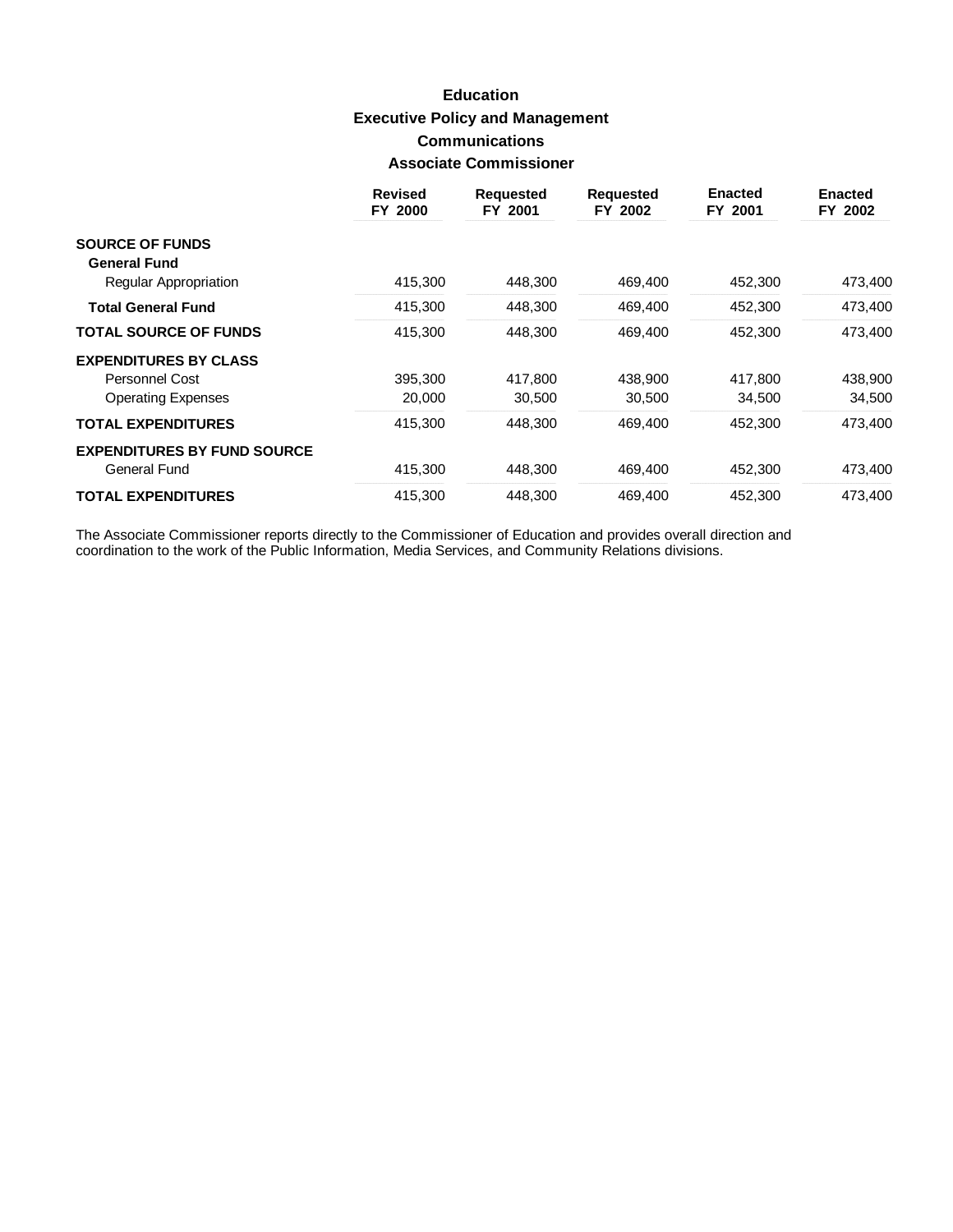# **Education Executive Policy and Management Communications Public Information**

|                                    | <b>Revised</b><br>FY 2000 | <b>Requested</b><br>FY 2001 | <b>Requested</b><br>FY 2002 | <b>Enacted</b><br>FY 2001 | <b>Enacted</b><br>FY 2002 |
|------------------------------------|---------------------------|-----------------------------|-----------------------------|---------------------------|---------------------------|
| <b>SOURCE OF FUNDS</b>             |                           |                             |                             |                           |                           |
| <b>General Fund</b>                |                           |                             |                             |                           |                           |
| Regular Appropriation              | 439,000                   | 458,200                     | 480,700                     | 458,200                   | 480,700                   |
| <b>Total General Fund</b>          | 439,000                   | 458,200                     | 480,700                     | 458,200                   | 480,700                   |
| <b>Restricted Funds</b>            |                           |                             |                             |                           |                           |
| <b>Balance Forward</b>             | 117,600                   | 117,600                     | 117,600                     | 105,900                   | 105,900                   |
| <b>Current Receipts</b>            | 405,700                   | 415,500                     | 425,400                     | 415,500                   | 425,400                   |
| <b>Total Restricted Funds</b>      | 523,300                   | 533,100                     | 543,000                     | 521,400                   | 531,300                   |
| <b>Federal Funds</b>               |                           |                             |                             |                           |                           |
| <b>Balance Forward</b>             | 2,200                     | 2,200                       | 2,200                       | 2,200                     | 2,200                     |
| <b>Current Receipts</b>            | 526,000                   | 538,600                     | 551,500                     | 538,600                   | 551,500                   |
| <b>Total Federal Funds</b>         | 528,200                   | 540,800                     | 553,700                     | 540,800                   | 553,700                   |
| <b>TOTAL SOURCE OF FUNDS</b>       | 1,490,500                 | 1,532,100                   | 1,577,400                   | 1,520,400                 | 1,565,700                 |
| <b>EXPENDITURES BY CLASS</b>       |                           |                             |                             |                           |                           |
| <b>Personnel Cost</b>              | 652,100                   | 644,400                     | 677,900                     | 644,400                   | 677,900                   |
| <b>Operating Expenses</b>          | 192,600                   | 229,300                     | 228,200                     | 229,300                   | 228,200                   |
| Grants, Loans or Benefits          | 526,000                   | 538,600                     | 551,500                     | 538,600                   | 551,500                   |
| <b>TOTAL EXPENDITURES</b>          | 1,370,700                 | 1,412,300                   | 1,457,600                   | 1,412,300                 | 1,457,600                 |
| <b>EXPENDITURES BY FUND SOURCE</b> |                           |                             |                             |                           |                           |
| <b>General Fund</b>                | 439,000                   | 458,200                     | 480,700                     | 458,200                   | 480,700                   |
| <b>Restricted Funds</b>            | 405,700                   | 415,500                     | 425,400                     | 415,500                   | 425,400                   |
| <b>Federal Funds</b>               | 526,000                   | 538,600                     | 551,500                     | 538,600                   | 551,500                   |
| <b>TOTAL EXPENDITURES</b>          | 1,370,700                 | 1,412,300                   | 1,457,600                   | 1,412,300                 | 1,457,600                 |
| <b>EXPENDITURES BY UNIT</b>        |                           |                             |                             |                           |                           |
| Public Information                 | 844,700                   | 873,700                     | 906,100                     | 873,700                   | 906,100                   |
| Chista McAuliffe Scholarships      | 526,000                   | 538,600                     | 551,500                     | 538,600                   | 551,500                   |
| <b>TOTAL EXPENDITURES</b>          | 1,370,700                 | 1,412,300                   | 1,457,600                   | 1,412,300                 | 1,457,600                 |

The Division of Public Information produces materials explaining the purpose and the progress of the Kentucky Education Reform Act to parents and other interested parties. The Division also creates print and electronic products to supplement the professional development of educators.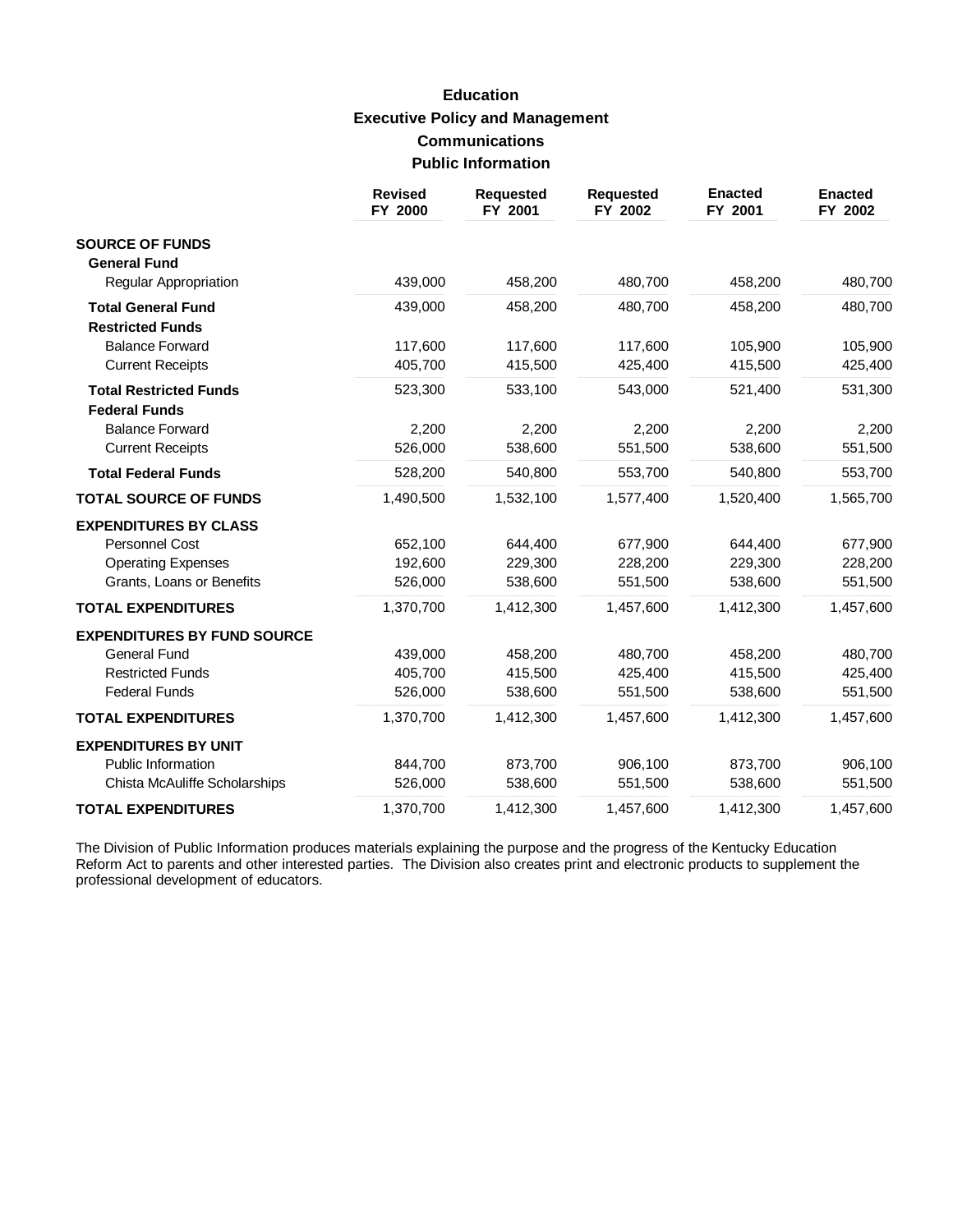# **Education Executive Policy and Management Communications Media Services**

|                                    | <b>Revised</b><br>FY 2000 | <b>Requested</b><br>FY 2001 | <b>Requested</b><br>FY 2002 | <b>Enacted</b><br>FY 2001 | <b>Enacted</b><br>FY 2002 |
|------------------------------------|---------------------------|-----------------------------|-----------------------------|---------------------------|---------------------------|
| <b>SOURCE OF FUNDS</b>             |                           |                             |                             |                           |                           |
| <b>General Fund</b>                |                           |                             |                             |                           |                           |
| Regular Appropriation              | 246,800                   | 377,000                     | 395,500                     | 372,000                   | 390,500                   |
| <b>Total General Fund</b>          | 246,800                   | 377,000                     | 395,500                     | 372,000                   | 390,500                   |
| <b>TOTAL SOURCE OF FUNDS</b>       | 246,800                   | 377,000                     | 395,500                     | 372,000                   | 390,500                   |
| <b>EXPENDITURES BY CLASS</b>       |                           |                             |                             |                           |                           |
| Personnel Cost                     | 221,800                   | 352,000                     | 370,500                     | 352,000                   | 365,500                   |
| <b>Operating Expenses</b>          | 25,000                    | 25,000                      | 25,000                      | 20,000                    | 25,000                    |
| <b>TOTAL EXPENDITURES</b>          | 246,800                   | 377.000                     | 395,500                     | 372,000                   | 390,500                   |
| <b>EXPENDITURES BY FUND SOURCE</b> |                           |                             |                             |                           |                           |
| General Fund                       | 246,800                   | 377,000                     | 395,500                     | 372,000                   | 390,500                   |
| <b>TOTAL EXPENDITURES</b>          | 246.800                   | 377.000                     | 395,500                     | 372.000                   | 390,500                   |

The Division of Media Services provides technical assistance and produces videotape programs for the Department, local school districts, education agencies, and the public. These videos provide instruction and professional Kentucky Educational Television and other television outlets to coordinate video services for educators, parents, and the public.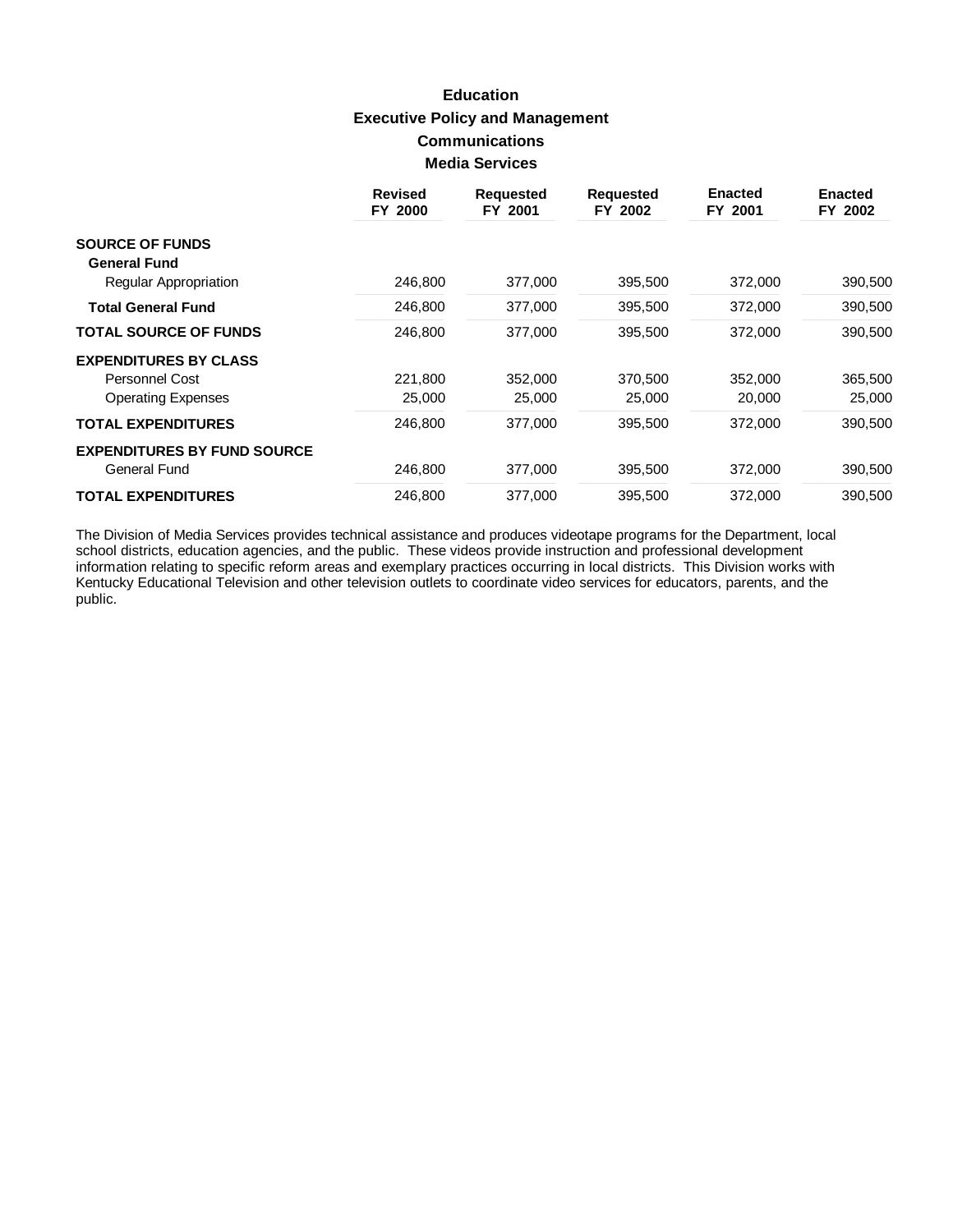# **Education Executive Policy and Management Communications Community Relations**

|                                    | <b>Revised</b><br>FY 2000 | <b>Requested</b><br>FY 2001 | <b>Requested</b><br>FY 2002 | <b>Enacted</b><br>FY 2001 | <b>Enacted</b><br>FY 2002 |
|------------------------------------|---------------------------|-----------------------------|-----------------------------|---------------------------|---------------------------|
| <b>SOURCE OF FUNDS</b>             |                           |                             |                             |                           |                           |
| <b>General Fund</b>                | 210,200                   | 303,800                     | 319,000                     | 182,200                   | 191,400                   |
| Regular Appropriation              |                           |                             |                             |                           |                           |
| <b>Total General Fund</b>          | 210,200                   | 303,800                     | 319,000                     | 182,200                   | 191,400                   |
| <b>TOTAL SOURCE OF FUNDS</b>       | 210,200                   | 303,800                     | 319,000                     | 182,200                   | 191,400                   |
| <b>EXPENDITURES BY CLASS</b>       |                           |                             |                             |                           |                           |
| Personnel Cost                     | 201,500                   | 276,400                     | 290.700                     | 173,700                   | 182,900                   |
| <b>Operating Expenses</b>          | 8,700                     | 27,400                      | 28,300                      | 8,500                     | 8,500                     |
| <b>TOTAL EXPENDITURES</b>          | 210,200                   | 303,800                     | 319,000                     | 182,200                   | 191,400                   |
| <b>EXPENDITURES BY FUND SOURCE</b> |                           |                             |                             |                           |                           |
| General Fund                       | 210,200                   | 303,800                     | 319,000                     | 182,200                   | 191,400                   |
| <b>TOTAL EXPENDITURES</b>          | 210,200                   | 303.800                     | 319.000                     | 182.200                   | 191,400                   |

The Division of Community Relations provides staff support to the Commissioner and the Department of Education in<br>disseminating accurate and timely information on subjects such as the state's system of assessment and accou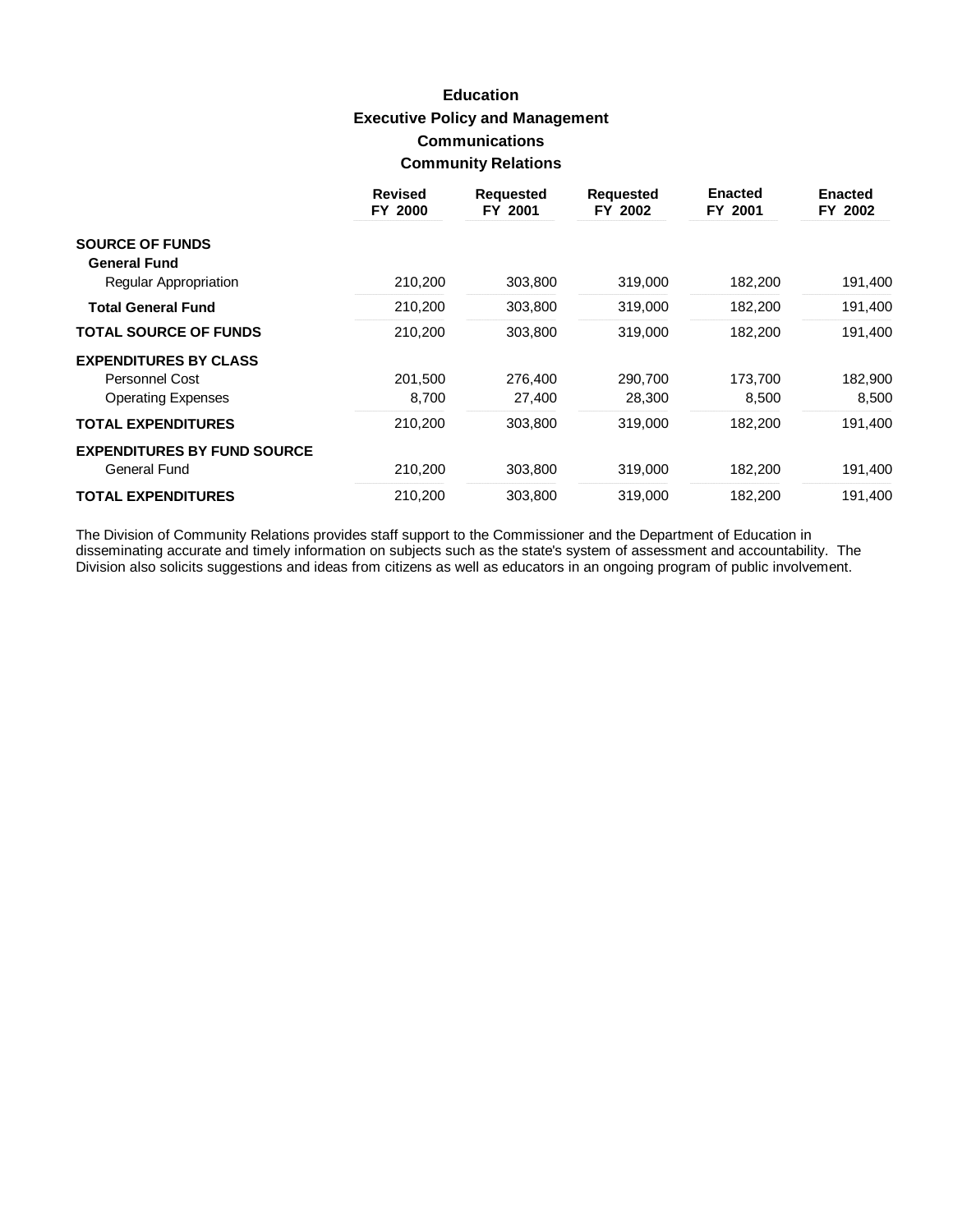## **Education Management Support Services**

|                                                                                                                                 | <b>Revised</b><br>FY 2000               | Requested<br>FY 2001                    | <b>Requested</b><br>FY 2002             | <b>Enacted</b><br>FY 2001               | <b>Enacted</b><br>FY 2002                           |
|---------------------------------------------------------------------------------------------------------------------------------|-----------------------------------------|-----------------------------------------|-----------------------------------------|-----------------------------------------|-----------------------------------------------------|
| <b>SOURCE OF FUNDS</b>                                                                                                          |                                         |                                         |                                         |                                         |                                                     |
| <b>General Fund</b><br>Regular Appropriation<br>Surplus Expenditure Plan                                                        | 356, 157, 200<br>28,478,300             | 400,009,300                             | 434,681,700                             | 399,499,900                             | 429,519,300                                         |
| <b>Total General Fund</b><br><b>Restricted Funds</b>                                                                            | 384,635,500                             | 400,009,300                             | 434,681,700                             | 399,499,900                             | 429,519,300                                         |
| <b>Balance Forward</b><br><b>Current Receipts</b><br>Non-Revenue Receipts                                                       | 929,200<br>1,794,000<br>1,099,000       | 922,255<br>1,837,200<br>1,120,000       | 922,255<br>1,881,400<br>1,112,700       | 929,200<br>1,837,200<br>1,120,000       | 795,900<br>1,881,400<br>1,108,100                   |
| <b>Total Restricted Funds</b><br><b>Federal Funds</b>                                                                           | 3,822,200                               | 3,879,455                               | 3,916,355                               | 3,886,400                               | 3,785,400                                           |
| <b>Balance Forward</b><br><b>Current Receipts</b>                                                                               | 3,643,500<br>136,638,000                | 172,455,500                             | 176,555,400                             | 172,455,500                             | 176,555,400                                         |
| <b>Total Federal Funds</b>                                                                                                      | 140,281,500                             | 172,455,500                             | 176,555,400                             | 172,455,500                             | 176,555,400                                         |
| <b>TOTAL SOURCE OF FUNDS</b>                                                                                                    | 528,739,200                             | 576,344,255                             | 615, 153, 455                           | 575,841,800                             | 609,860,100                                         |
| <b>EXPENDITURES BY CLASS</b><br><b>Personnel Cost</b><br><b>Operating Expenses</b><br>Grants, Loans or Benefits<br>Debt Service | 9,687,900<br>5,904,800<br>512,217,300   | 11,308,800<br>6,514,000<br>557,599,200  | 11,847,200<br>7,115,300<br>595,268,700  | 11,004,100<br>5,776,200<br>558,265,600  | 11,377,600<br>5,872,000<br>590,536,600<br>1,278,000 |
| <b>TOTAL EXPENDITURES</b>                                                                                                       | 527,810,000                             | 575,422,000                             | 614,231,200                             | 575,045,900                             | 609,064,200                                         |
| <b>EXPENDITURES BY FUND SOURCE</b><br>General Fund<br><b>Restricted Funds</b><br><b>Federal Funds</b>                           | 384,635,500<br>2,893,000<br>140,281,500 | 400,009,300<br>2,957,200<br>172,455,500 | 434,681,700<br>2,994,100<br>176,555,400 | 399,499,900<br>3,090,500<br>172,455,500 | 429,519,300<br>2,989,500<br>176,555,400             |
| <b>TOTAL EXPENDITURES</b>                                                                                                       | 527,810,000                             | 575,422,000                             | 614,231,200                             | 575,045,900                             | 609,064,200                                         |
| <b>EXPENDITURES BY UNIT</b><br>Deputy Commissioner<br>Human Resources and Equity                                                | 183,500<br>2,692,400                    | 188,700<br>4,145,700                    | 191,200<br>4,254,200                    | 322,000<br>3,038,400                    | 125,400<br>4,427,300                                |
| <b>District Support Services</b><br><b>Education Technology</b><br><b>Budget and Financial Management</b><br><b>Wage Equity</b> | 470,964,100<br>48,018,200<br>5,951,800  | 545,036,200<br>19,843,800<br>6,207,600  | 583,377,500<br>19,992,800<br>6,415,500  | 540,816,000<br>24,753,400<br>6,116,100  | 578,244,900<br>19,923,200<br>6,277,600<br>65,800    |
| <b>TOTAL EXPENDITURES</b>                                                                                                       | 527,810,000                             | 575,422,000                             | 614,231,200                             | 575,045,900                             | 609,064,200                                         |

The Management Support Services major program area, as a consequence of the 1998 reorganization of the Department via Executive Order 98-1671, consists of the Offices of Human Resources and Equity, District Support Services, Education Technology, and Budget and Financial Management. The Deputy Commissioner for Management Support Services reports directly to the Commissioner of Education.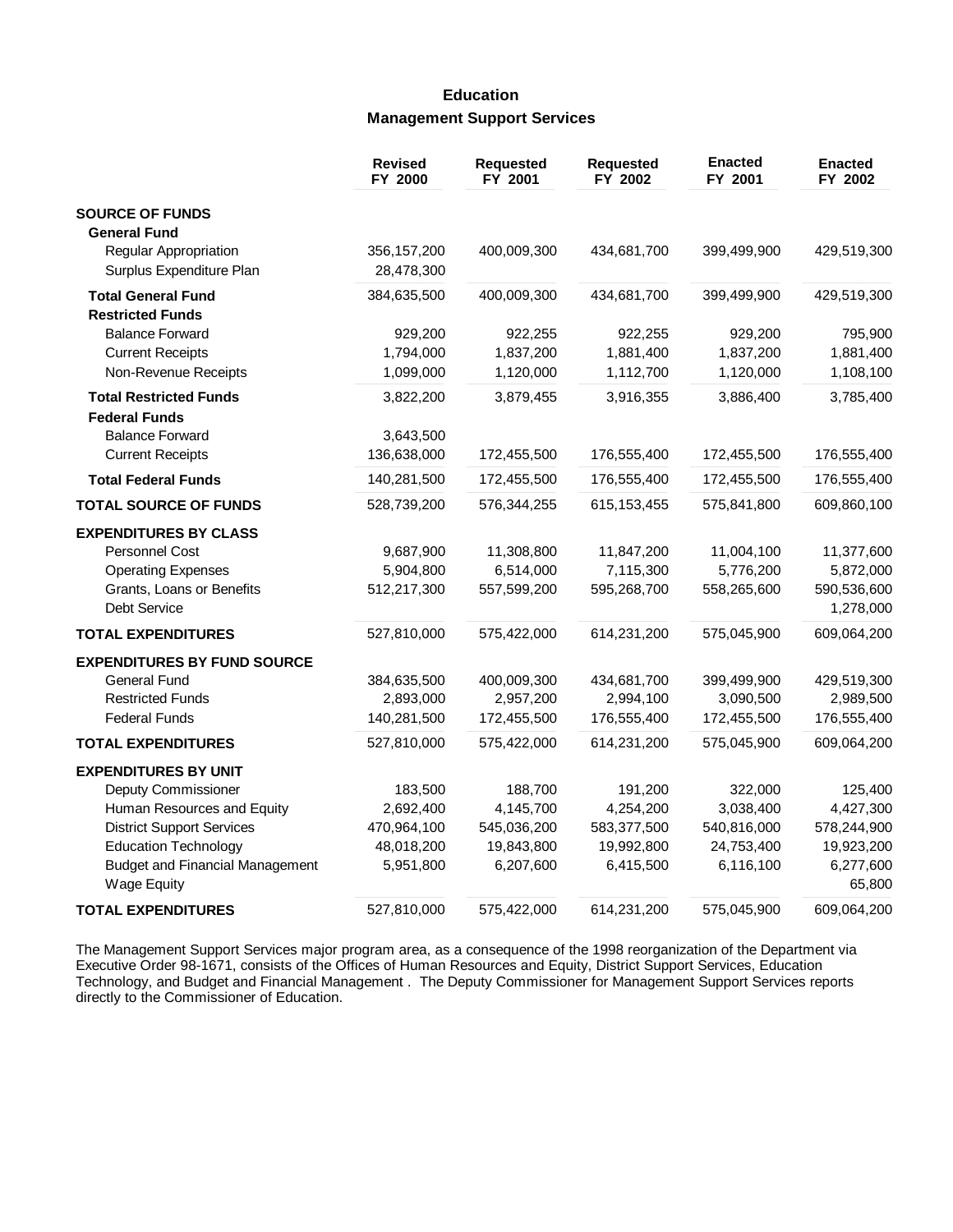### **Education Management Support Services Deputy Commissioner**

|                                                      | <b>Revised</b><br>FY 2000 | <b>Requested</b><br>FY 2001 | <b>Requested</b><br>FY 2002 | <b>Enacted</b><br>FY 2001 | <b>Enacted</b><br>FY 2002 |
|------------------------------------------------------|---------------------------|-----------------------------|-----------------------------|---------------------------|---------------------------|
| <b>SOURCE OF FUNDS</b><br><b>General Fund</b>        |                           |                             |                             |                           |                           |
| Regular Appropriation                                | 183,500                   | 188,700                     | 191,200                     | 188,700                   | 125,400                   |
| <b>Total General Fund</b><br><b>Restricted Funds</b> | 183,500                   | 188,700                     | 191,200                     | 188,700                   | 125,400                   |
| <b>Balance Forward</b>                               |                           |                             |                             | 133,300                   |                           |
| <b>Total Restricted Funds</b>                        |                           |                             |                             | 133,300                   |                           |
| <b>TOTAL SOURCE OF FUNDS</b>                         | 183,500                   | 188,700                     | 191,200                     | 322,000                   | 125,400                   |
| <b>EXPENDITURES BY CLASS</b>                         |                           |                             |                             |                           |                           |
| <b>Personnel Cost</b>                                | 173,700                   | 180,700                     | 183,200                     | 314,000                   | 117,400                   |
| <b>Operating Expenses</b>                            | 9,800                     | 8,000                       | 8,000                       | 8,000                     | 8,000                     |
| <b>TOTAL EXPENDITURES</b>                            | 183,500                   | 188,700                     | 191,200                     | 322,000                   | 125,400                   |
| <b>EXPENDITURES BY FUND SOURCE</b>                   |                           |                             |                             |                           |                           |
| General Fund                                         | 183,500                   | 188,700                     | 191,200                     | 188,700                   | 125,400                   |
| <b>Restricted Funds</b>                              |                           |                             |                             | 133,300                   |                           |
| <b>TOTAL EXPENDITURES</b>                            | 183,500                   | 188,700                     | 191,200                     | 322,000                   | 125,400                   |

The Deputy Commissioner and associated support staff provide policy and administrative direction for the Management<br>Support Services major program area. The December 1998 reorganization of the Department of Education provi Commissioner of Education.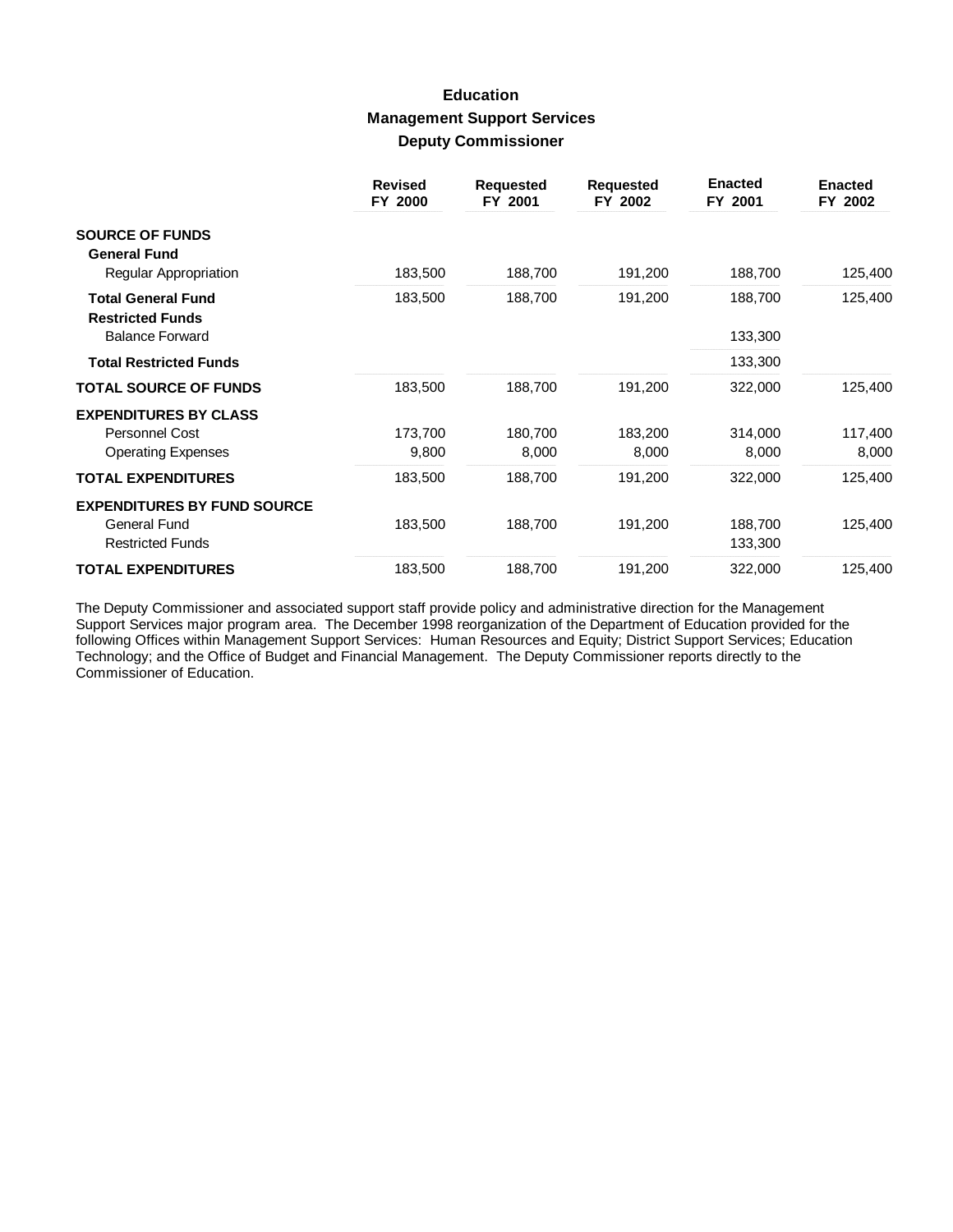# **Education Management Support Services Human Resources and Equity**

|                                    | <b>Revised</b><br>FY 2000 | <b>Requested</b><br>FY 2001 | <b>Requested</b><br>FY 2002 | <b>Enacted</b><br>FY 2001 | <b>Enacted</b><br>FY 2002 |
|------------------------------------|---------------------------|-----------------------------|-----------------------------|---------------------------|---------------------------|
| <b>SOURCE OF FUNDS</b>             |                           |                             |                             |                           |                           |
| <b>General Fund</b>                |                           |                             |                             |                           |                           |
| Regular Appropriation              | 1,594,900                 | 3,021,800                   | 3,103,200                   | 1,914,500                 | 3,276,300                 |
| <b>Total General Fund</b>          | 1,594,900                 | 3,021,800                   | 3,103,200                   | 1,914,500                 | 3,276,300                 |
| <b>Restricted Funds</b>            |                           |                             |                             |                           |                           |
| <b>Balance Forward</b>             | 150,200                   | 150,200                     | 150,200                     | 150,200                   | 150,200                   |
| <b>Current Receipts</b>            | 1,059,500                 | 1,085,000                   | 1,111,100                   | 1,085,000                 | 1,111,100                 |
| Non-Revenue Receipts               | 38,000                    | 38,900                      | 39,900                      | 38,900                    | 39,900                    |
| <b>Total Restricted Funds</b>      | 1,247,700                 | 1,274,100                   | 1,301,200                   | 1,274,100                 | 1,301,200                 |
| <b>TOTAL SOURCE OF FUNDS</b>       | 2,842,600                 | 4,295,900                   | 4,404,400                   | 3,188,600                 | 4,577,500                 |
| <b>EXPENDITURES BY CLASS</b>       |                           |                             |                             |                           |                           |
| <b>Personnel Cost</b>              | 1,745,700                 | 2,038,400                   | 2,144,600                   | 1,923,700                 | 2,024,200                 |
| <b>Operating Expenses</b>          | 946,700                   | 1,127,300                   | 1,129,600                   | 934,700                   | 939,600                   |
| Grants, Loans or Benefits          |                           | 980,000                     | 980,000                     | 180,000                   | 185,500                   |
| <b>Debt Service</b>                |                           |                             |                             |                           | 1,278,000                 |
| <b>TOTAL EXPENDITURES</b>          | 2,692,400                 | 4,145,700                   | 4,254,200                   | 3,038,400                 | 4,427,300                 |
| <b>EXPENDITURES BY FUND SOURCE</b> |                           |                             |                             |                           |                           |
| <b>General Fund</b>                | 1,594,900                 | 3,021,800                   | 3,103,200                   | 1,914,500                 | 3,276,300                 |
| <b>Restricted Funds</b>            | 1,097,500                 | 1,123,900                   | 1,151,000                   | 1,123,900                 | 1,151,000                 |
| <b>TOTAL EXPENDITURES</b>          | 2,692,400                 | 4,145,700                   | 4,254,200                   | 3,038,400                 | 4,427,300                 |
| <b>EXPENDITURES BY UNIT</b>        |                           |                             |                             |                           |                           |
| Associate Commissioner             | 231,200                   | 350,900                     | 366,800                     | 313,600                   | 329,500                   |
| <b>Administrative Services</b>     | 1,534,500                 | 1,588,600                   | 1,631,200                   | 1,588,600                 | 2,909,200                 |
| Human Resources                    | 541,000                   | 617,000                     | 647,000                     | 617,000                   | 647,000                   |
| Equity                             | 385,700                   | 1,589,200                   | 1,609,200                   | 519,200                   | 541,600                   |
| <b>TOTAL EXPENDITURES</b>          | 2,692,400                 | 4,145,700                   | 4,254,200                   | 3,038,400                 | 4,427,300                 |

The December 1998 reorganization of the Department of Education in Executive Order 98-1671 provided for a new Office of<br>Human Resources and Equity. The Office consists of three divisions: Administrative Services; Human Res Equity.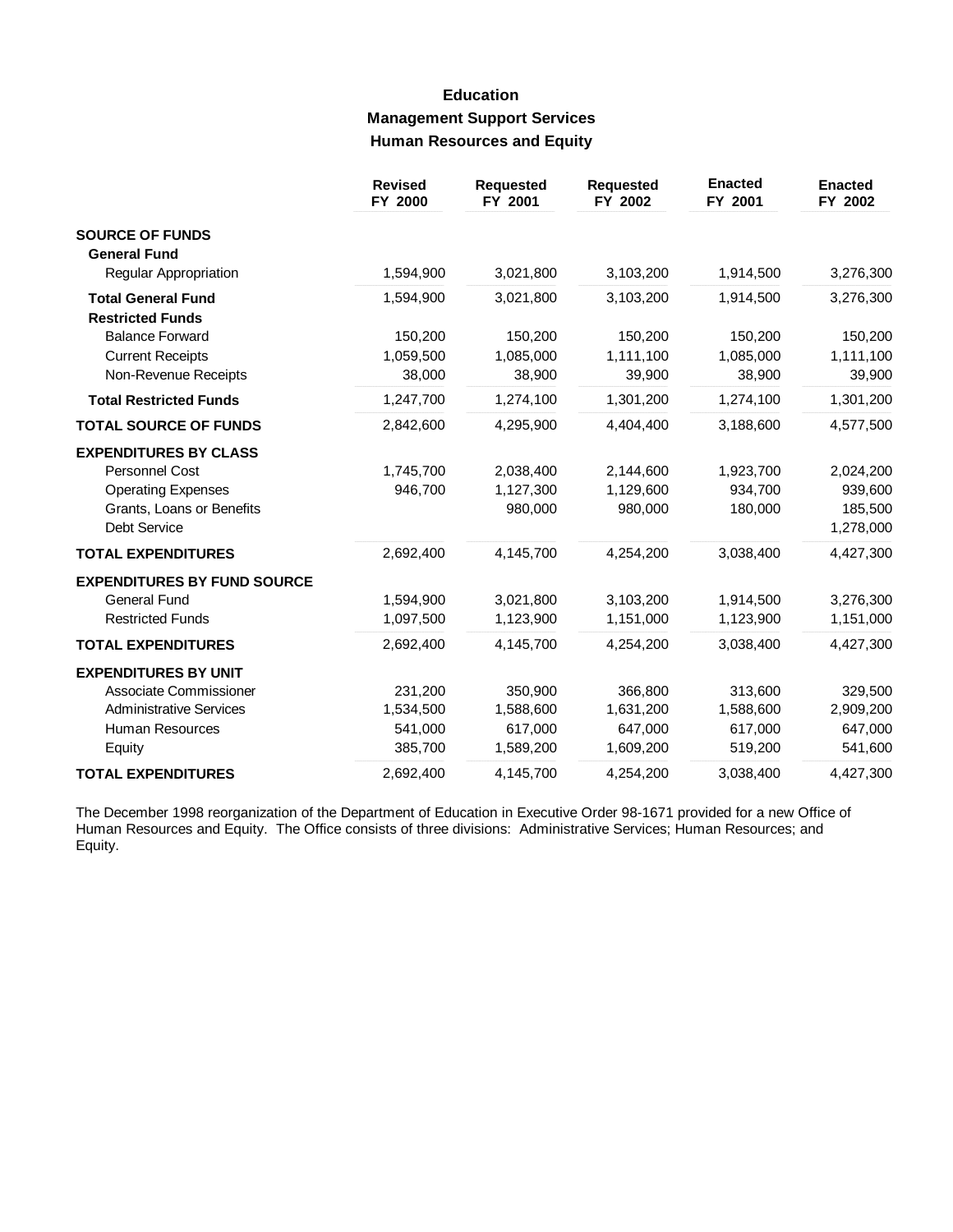# **Education Management Support Services Human Resources and Equity Associate Commissioner**

|                                                      | <b>Revised</b><br>FY 2000 | <b>Requested</b><br>FY 2001 | <b>Requested</b><br>FY 2002 | <b>Enacted</b><br>FY 2001 | <b>Enacted</b><br>FY 2002 |
|------------------------------------------------------|---------------------------|-----------------------------|-----------------------------|---------------------------|---------------------------|
| <b>SOURCE OF FUNDS</b><br><b>General Fund</b>        |                           |                             |                             |                           |                           |
| <b>Regular Appropriation</b>                         | 220,200                   | 339,600                     | 355,200                     | 302,300                   | 317,900                   |
| <b>Total General Fund</b><br><b>Restricted Funds</b> | 220,200                   | 339,600                     | 355,200                     | 302,300                   | 317,900                   |
| Non-Revenue Receipts                                 | 11,000                    | 11,300                      | 11,600                      | 11,300                    | 11,600                    |
| <b>Total Restricted Funds</b>                        | 11,000                    | 11,300                      | 11,600                      | 11,300                    | 11,600                    |
| <b>TOTAL SOURCE OF FUNDS</b>                         | 231,200                   | 350,900                     | 366,800                     | 313,600                   | 329,500                   |
| <b>EXPENDITURES BY CLASS</b>                         |                           |                             |                             |                           |                           |
| <b>Personnel Cost</b>                                | 220,200                   | 302,300                     | 317,900                     | 302,300                   | 317,900                   |
| <b>Operating Expenses</b>                            | 11,000                    | 48,600                      | 48,900                      | 11,300                    | 11,600                    |
| <b>TOTAL EXPENDITURES</b>                            | 231,200                   | 350,900                     | 366,800                     | 313,600                   | 329,500                   |
| <b>EXPENDITURES BY FUND SOURCE</b>                   |                           |                             |                             |                           |                           |
| <b>General Fund</b>                                  | 220,200                   | 339,600                     | 355,200                     | 302,300                   | 317,900                   |
| <b>Restricted Funds</b>                              | 11,000                    | 11,300                      | 11,600                      | 11,300                    | 11,600                    |
| <b>TOTAL EXPENDITURES</b>                            | 231,200                   | 350,900                     | 366,800                     | 313,600                   | 329,500                   |

Under the provisions of Executive Order 98-1671, the Office of Internal Administration was renamed the Office of Human Resources and Equity. The Office is responsible for the efficient and effective operations of the Divisions of Administrative<br>Services, Human Resources, and Equity. The Associate Commissioner provides leadership and policy of Human Resources and Equity.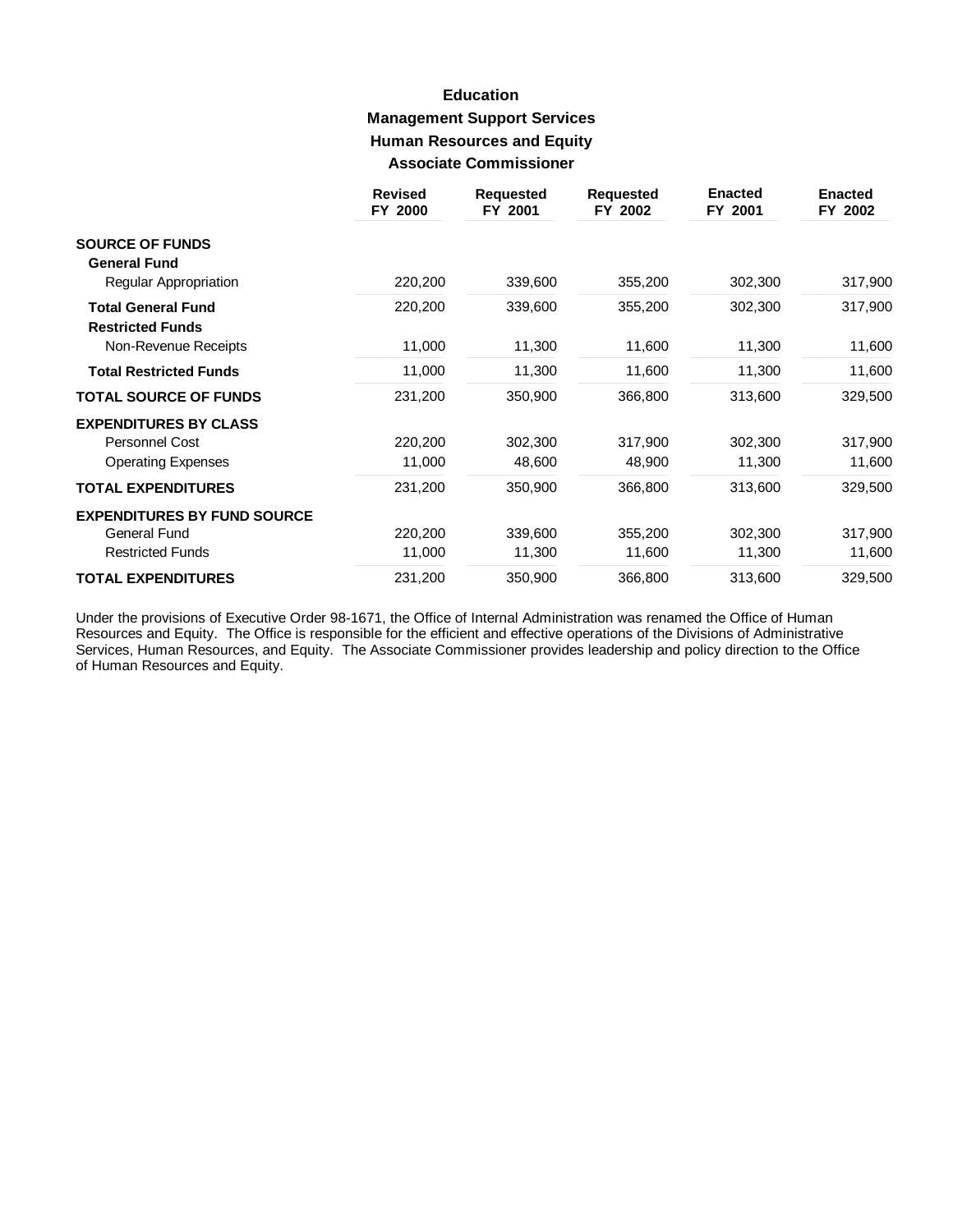# **Education Management Support Services Human Resources and Equity Administrative Services**

|                                                      | <b>Revised</b><br>FY 2000 | <b>Requested</b><br>FY 2001 | <b>Requested</b><br>FY 2002 | <b>Enacted</b><br>FY 2001 | <b>Enacted</b><br>FY 2002 |
|------------------------------------------------------|---------------------------|-----------------------------|-----------------------------|---------------------------|---------------------------|
| <b>SOURCE OF FUNDS</b><br><b>General Fund</b>        |                           |                             |                             |                           |                           |
| Regular Appropriation                                | 490,000                   | 519,000                     | 535,900                     | 519,000                   | 1,813,900                 |
| <b>Total General Fund</b><br><b>Restricted Funds</b> | 490,000                   | 519,000                     | 535,900                     | 519,000                   | 1,813,900                 |
| <b>Balance Forward</b>                               | 144,600                   | 144,600                     | 144,600                     | 144,600                   | 144,600                   |
| <b>Current Receipts</b>                              | 1,044,500                 | 1,069,600                   | 1,095,300                   | 1,069,600                 | 1,095,300                 |
| <b>Total Restricted Funds</b>                        | 1,189,100                 | 1,214,200                   | 1,239,900                   | 1,214,200                 | 1,239,900                 |
| <b>TOTAL SOURCE OF FUNDS</b>                         | 1,679,100                 | 1,733,200                   | 1,775,800                   | 1,733,200                 | 3,053,800                 |
| <b>EXPENDITURES BY CLASS</b>                         |                           |                             |                             |                           |                           |
| Personnel Cost                                       | 665,800                   | 732,800                     | 771,500                     | 732,800                   | 771,500                   |
| <b>Operating Expenses</b>                            | 868,700                   | 855,800                     | 859,700                     | 855,800                   | 859,700                   |
| <b>Debt Service</b>                                  |                           |                             |                             |                           | 1,278,000                 |
| <b>TOTAL EXPENDITURES</b>                            | 1,534,500                 | 1,588,600                   | 1,631,200                   | 1,588,600                 | 2,909,200                 |
| <b>EXPENDITURES BY FUND SOURCE</b>                   |                           |                             |                             |                           |                           |
| <b>General Fund</b>                                  | 490,000                   | 519,000                     | 535.900                     | 519,000                   | 1,813,900                 |
| <b>Restricted Funds</b>                              | 1,044,500                 | 1,069,600                   | 1,095,300                   | 1,069,600                 | 1,095,300                 |
| <b>TOTAL EXPENDITURES</b>                            | 1,534,500                 | 1,588,600                   | 1,631,200                   | 1,588,600                 | 2,909,200                 |
| <b>EXPENDITURES BY UNIT</b>                          |                           |                             |                             |                           |                           |
| <b>Program Services</b>                              | 1,182,500                 | 1,228,100                   | 1,262,100                   | 1,228,100                 | 2,540,100                 |
| <b>Facilities Maintenance</b>                        | 352,000                   | 360,500                     | 369,100                     | 360,500                   | 369,100                   |
| <b>TOTAL EXPENDITURES</b>                            | 1,534,500                 | 1,588,600                   | 1,631,200                   | 1,588,600                 | 2,909,200                 |

The Division of Administrative Services is responsible for: processing documents to archives; insurance, leasing and managing leased property; telecommunications; managing equipment owned or leased by the Department of Education, helping staff maintain safe and healthful conditions in facilities; providing mail pick-up and delivery for local Department<br>offices; furnishing Department offices with supplies; and providing receiving and distribution se materials.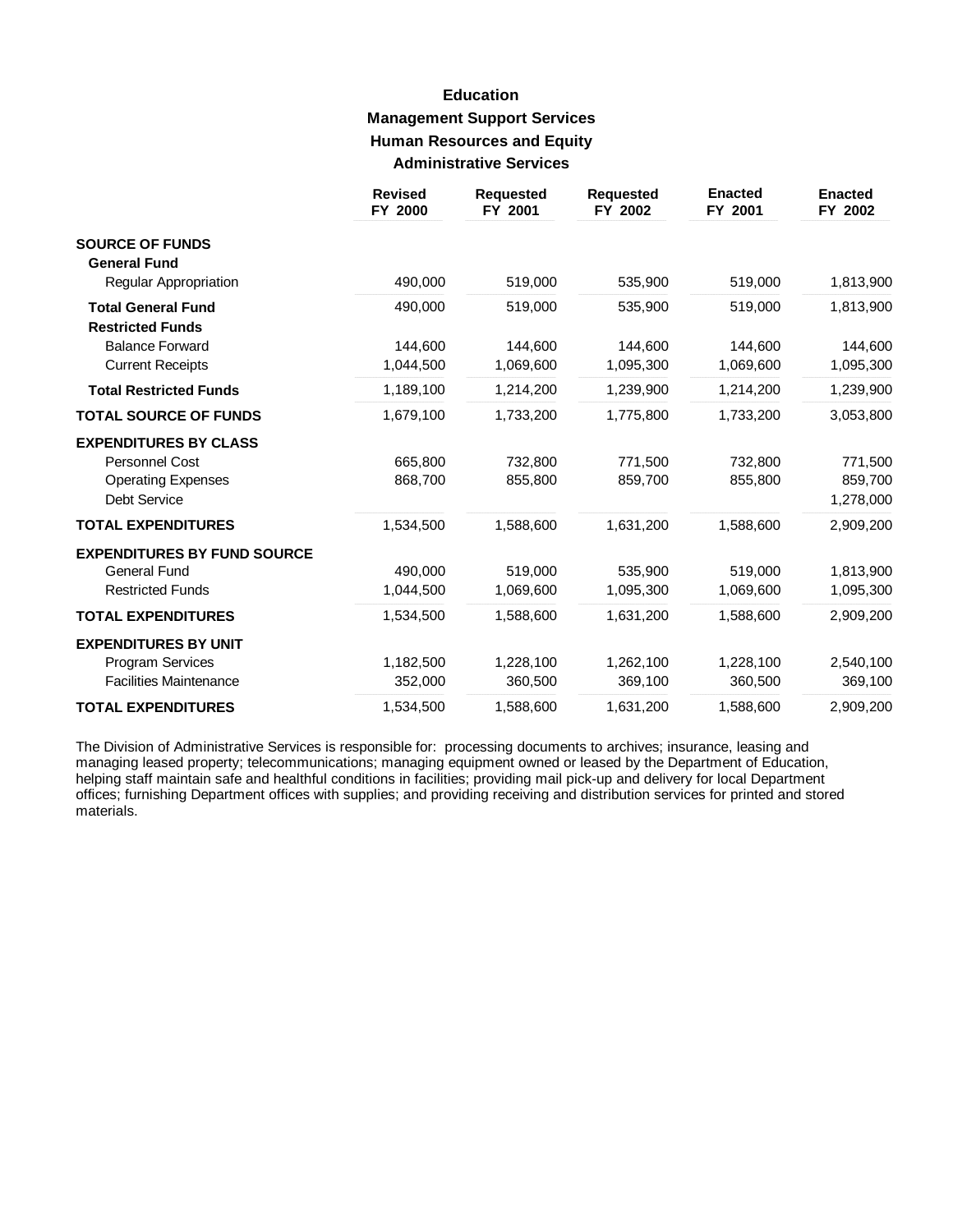# **Education Management Support Services Human Resources and Equity Human Resources**

|                                                      | <b>Revised</b><br>FY 2000 | <b>Requested</b><br>FY 2001 | <b>Requested</b><br>FY 2002 | <b>Enacted</b><br>FY 2001 | <b>Enacted</b><br>FY 2002 |
|------------------------------------------------------|---------------------------|-----------------------------|-----------------------------|---------------------------|---------------------------|
| <b>SOURCE OF FUNDS</b>                               |                           |                             |                             |                           |                           |
| <b>General Fund</b>                                  |                           |                             |                             |                           |                           |
| Regular Appropriation                                | 514,000                   | 589,400                     | 618,700                     | 589,400                   | 618,700                   |
| <b>Total General Fund</b><br><b>Restricted Funds</b> | 514,000                   | 589,400                     | 618,700                     | 589,400                   | 618,700                   |
| <b>Balance Forward</b>                               | 5,600                     | 5,600                       | 5,600                       | 5,600                     | 5,600                     |
| Non-Revenue Receipts                                 | 27,000                    | 27,600                      | 28,300                      | 27,600                    | 28,300                    |
| <b>Total Restricted Funds</b>                        | 32,600                    | 33,200                      | 33,900                      | 33,200                    | 33,900                    |
| <b>TOTAL SOURCE OF FUNDS</b>                         | 546,600                   | 622,600                     | 652,600                     | 622,600                   | 652,600                   |
| <b>EXPENDITURES BY CLASS</b>                         |                           |                             |                             |                           |                           |
| Personnel Cost                                       | 489,000                   | 564,400                     | 593,700                     | 564,400                   | 593,700                   |
| <b>Operating Expenses</b>                            | 52,000                    | 52,600                      | 53,300                      | 52,600                    | 53,300                    |
| <b>TOTAL EXPENDITURES</b>                            | 541,000                   | 617,000                     | 647,000                     | 617,000                   | 647,000                   |
| <b>EXPENDITURES BY FUND SOURCE</b>                   |                           |                             |                             |                           |                           |
| General Fund                                         | 514,000                   | 589,400                     | 618,700                     | 589,400                   | 618,700                   |
| <b>Restricted Funds</b>                              | 27,000                    | 27,600                      | 28,300                      | 27,600                    | 28,300                    |
| <b>TOTAL EXPENDITURES</b>                            | 541,000                   | 617,000                     | 647,000                     | 617,000                   | 647,000                   |

The Division of Personnel Services was renamed the Division of Human Resources by Executive Order 98-1671. KRS 18A and KRS 156.017 authorized the Department of Education to implement a personnel system to employ individuals who provide essential services to the local school districts and other education providers. These services include: management of the KRS 18A Merit System, coordination of memoranda of agreement with education providers, implementation of minority recruitment programs, implementation of employee benefit programs and implementation of employee training through the Governmental Services Center.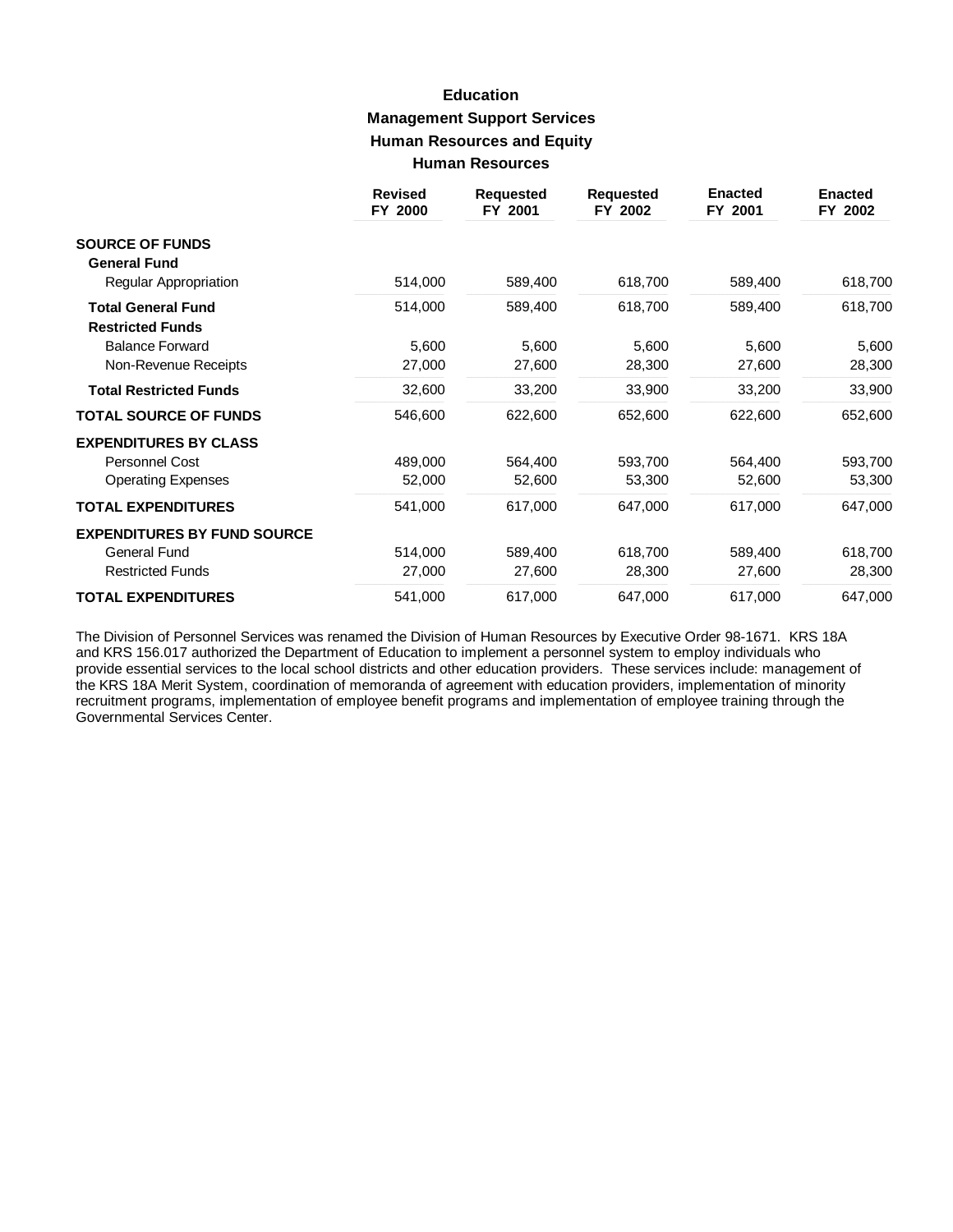### **Education Management Support Services Human Resources and Equity Equity**

|                                                      | <b>Revised</b><br>FY 2000 | <b>Requested</b><br>FY 2001 | <b>Requested</b><br>FY 2002 | <b>Enacted</b><br>FY 2001 | <b>Enacted</b><br>FY 2002 |
|------------------------------------------------------|---------------------------|-----------------------------|-----------------------------|---------------------------|---------------------------|
| <b>SOURCE OF FUNDS</b><br><b>General Fund</b>        |                           |                             |                             |                           |                           |
| Regular Appropriation                                | 370,700                   | 1,573,800                   | 1,593,400                   | 503,800                   | 525,800                   |
| <b>Total General Fund</b><br><b>Restricted Funds</b> | 370,700                   | 1,573,800                   | 1,593,400                   | 503,800                   | 525,800                   |
| <b>Current Receipts</b>                              | 15,000                    | 15,400                      | 15,800                      | 15,400                    | 15,800                    |
| <b>Total Restricted Funds</b>                        | 15,000                    | 15,400                      | 15,800                      | 15,400                    | 15,800                    |
| <b>TOTAL SOURCE OF FUNDS</b>                         | 385,700                   | 1,589,200                   | 1,609,200                   | 519,200                   | 541,600                   |
| <b>EXPENDITURES BY CLASS</b>                         |                           |                             |                             |                           |                           |
| Personnel Cost                                       | 370,700                   | 438,900                     | 461,500                     | 324,200                   | 341,100                   |
| <b>Operating Expenses</b>                            | 15,000                    | 170,300                     | 167,700                     | 15,000                    | 15,000                    |
| Grants, Loans or Benefits                            |                           | 980,000                     | 980,000                     | 180,000                   | 185,500                   |
| <b>TOTAL EXPENDITURES</b>                            | 385,700                   | 1,589,200                   | 1,609,200                   | 519,200                   | 541,600                   |
| <b>EXPENDITURES BY FUND SOURCE</b>                   |                           |                             |                             |                           |                           |
| <b>General Fund</b>                                  | 370,700                   | 1,573,800                   | 1,593,400                   | 503,800                   | 525,800                   |
| <b>Restricted Funds</b>                              | 15,000                    | 15,400                      | 15,800                      | 15,400                    | 15,800                    |
| <b>TOTAL EXPENDITURES</b>                            | 385,700                   | 1,589,200                   | 1,609,200                   | 519,200                   | 541,600                   |

The Division of Equity was established under the provisions of Executive Order 98-1671. The mission of the Division of Equity is to provide technical assistance, leadership, advocacy, professional development, and multicultural education to meet the diverse needs of Kentucky schools and communities. This includes addressing cultural, emotional, social, and educational needs through a variety of resources. These resources include: the implementation of the Education Equity Plan which affects eight distinct areas of learning and communities; maintaining the Equitable Schools Institute that draws participation from all eight regional service centers; the Martin Luther King Project; the technical assistance for Title IX and gender fair instruction; maintenance of a resource center; development of a CD-ROM; and a virtual museum and web site.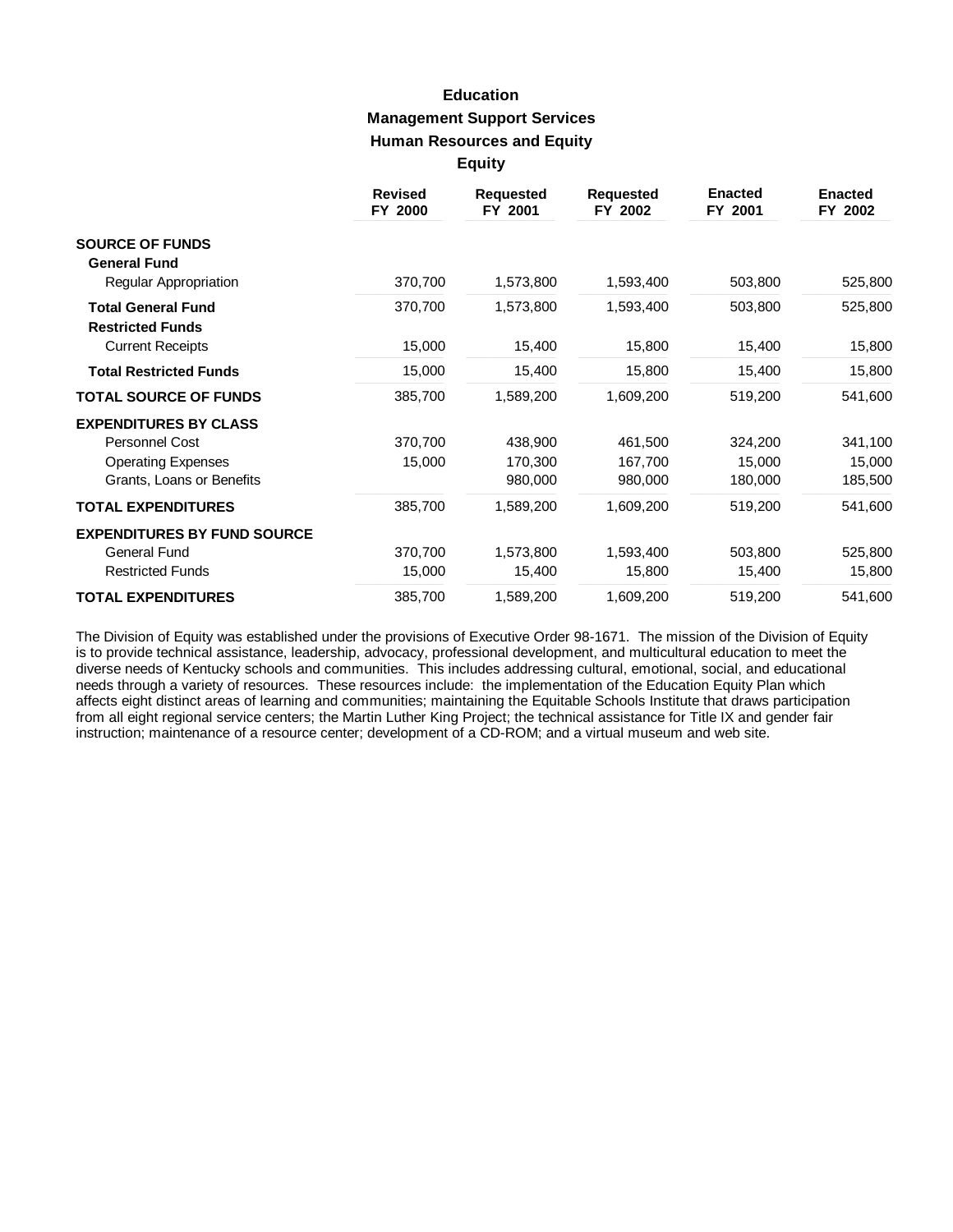#### **Education Management Support Services District Support Services**

|                                                         | <b>Revised</b><br>FY 2000 | <b>Requested</b><br>FY 2001 | <b>Requested</b><br>FY 2002 | <b>Enacted</b><br>FY 2001 | <b>Enacted</b><br>FY 2002 |
|---------------------------------------------------------|---------------------------|-----------------------------|-----------------------------|---------------------------|---------------------------|
| <b>SOURCE OF FUNDS</b>                                  |                           |                             |                             |                           |                           |
| <b>General Fund</b>                                     |                           |                             |                             |                           |                           |
| <b>Regular Appropriation</b>                            | 332,029,600               | 373,960,000                 | 408,234,500                 | 369,734,800               | 403,101,900               |
| <b>Total General Fund</b>                               | 332,029,600               | 373,960,000                 | 408,234,500                 | 369,734,800               | 403,101,900               |
| <b>Restricted Funds</b>                                 |                           |                             |                             |                           |                           |
| <b>Balance Forward</b>                                  | 159,200                   | 159,155                     | 159,155                     | 159,200                   | 159,200                   |
| <b>Current Receipts</b>                                 | 734,500                   | 752,200                     | 770,300                     | 752,200                   | 770,300                   |
| <b>Total Restricted Funds</b><br><b>Federal Funds</b>   | 893,700                   | 911,355                     | 929,455                     | 911,400                   | 929,500                   |
| <b>Balance Forward</b>                                  | 3,643,500                 |                             |                             |                           |                           |
| <b>Current Receipts</b>                                 | 134,556,500               | 170,324,000                 | 174,372,700                 | 170,324,000               | 174,372,700               |
| <b>Total Federal Funds</b>                              | 138,200,000               | 170,324,000                 | 174,372,700                 | 170,324,000               | 174,372,700               |
| <b>TOTAL SOURCE OF FUNDS</b>                            | 471,123,300               | 545, 195, 355               | 583,536,655                 | 540,970,200               | 578,404,100               |
| <b>EXPENDITURES BY CLASS</b>                            |                           |                             |                             |                           |                           |
| <b>Personnel Cost</b>                                   | 5,014,600                 | 6,066,000                   | 6,357,200                   | 5,642,700                 | 5,912,600                 |
| <b>Operating Expenses</b>                               | 1,698,000                 | 1,946,200                   | 2,437,200                   | 1,682,900                 | 1,686,800                 |
| Grants, Loans or Benefits                               | 464,251,500               | 537,024,000                 | 574,583,100                 | 533,490,400               | 570,645,500               |
| <b>TOTAL EXPENDITURES</b>                               | 470,964,100               | 545,036,200                 | 583,377,500                 | 540,816,000               | 578,244,900               |
| <b>EXPENDITURES BY FUND SOURCE</b>                      |                           |                             |                             |                           |                           |
| <b>General Fund</b>                                     | 332,029,600               | 373,960,000                 | 408,234,500                 | 369,739,800               | 403,101,900               |
| <b>Restricted Funds</b>                                 | 734,500                   | 752,200                     | 770,300                     | 752,200                   | 770,300                   |
| <b>Federal Funds</b>                                    | 138,200,000               | 170,324,000                 | 174,372,700                 | 170,324,000               | 174,372,700               |
| <b>TOTAL EXPENDITURES</b>                               | 470,964,100               | 545,036,200                 | 583,377,500                 | 540,816,000               | 578,244,900               |
| <b>EXPENDITURES BY UNIT</b>                             |                           |                             |                             |                           |                           |
| Associate Commissioner                                  | 532,500                   | 391,500                     | 410,400                     | 391,500                   | 410,400                   |
| Finance                                                 | 266,925,800               | 299,092,300                 | 328,259,700                 | 298,577,700               | 327,237,700               |
| <b>Facilities Management</b>                            | 497,400                   | 527,300                     | 552,900                     | 527,300                   | 552,900                   |
| School and Community Nutrition                          | 142,244,000               | 174,362,200                 | 178,416,200                 | 173,892,100               | 178,071,100               |
| <b>Pupil Transportation</b>                             | 1,527,400                 | 1,512,100                   | 1,535,900                   | 1,512,100                 | 1,535,900                 |
| Management Assistance                                   | 1,122,000                 | 1,107,700                   | 1,107,000                   | 1,107,700                 | 1,107,000                 |
| Student, Family, & Community<br><b>Support Services</b> | 48,115,000                | 53,043,100                  | 53,095,400                  | 52,807,600                | 57,329,900                |
| Safe Schools                                            | 10,000,000                | 15,000,000                  | 20,000,000                  | 12,000,000                | 12,000,000                |
| <b>TOTAL EXPENDITURES</b>                               | 470,964,100               | 545,036,200                 | 583,377,500                 | 540,816,000               | 578,244,900               |

The Office of District Support Services, as reorganized in December 1998, provides administrative and technical assistance on behalf of local school districts throughout the state and consists of the following divisions: F School and Community Nutrition Services; Pupil Transportation; Management Assistance; and Student, Family and Community Relations. The Safe Schools program initiative is also housed within this office for administrative purposes.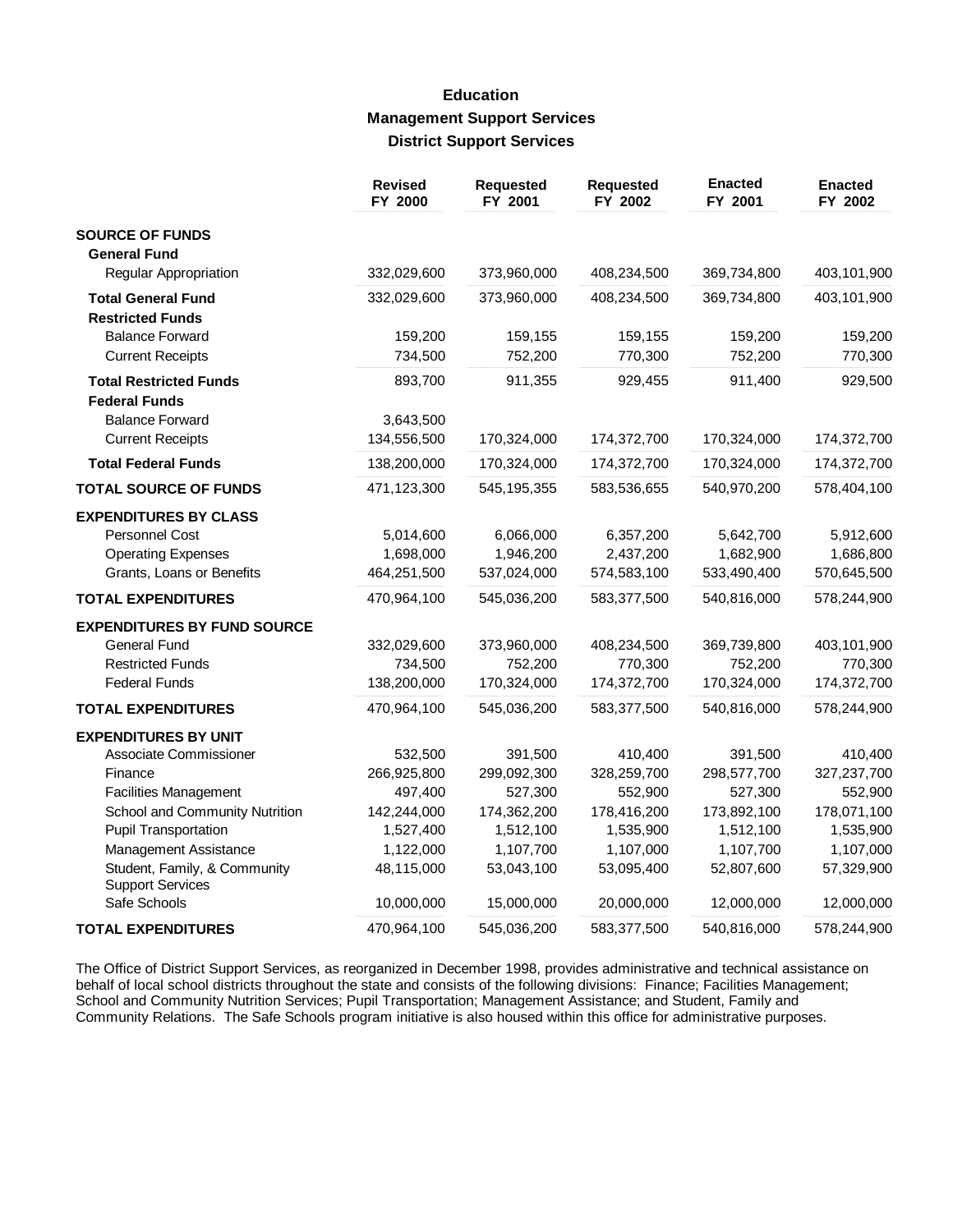# **Education Management Support Services District Support Services Associate Commissioner**

|                                    | <b>Revised</b><br>FY 2000 | <b>Requested</b><br>FY 2001 | <b>Requested</b><br>FY 2002 | <b>Enacted</b><br>FY 2001 | <b>Enacted</b><br>FY 2002 |
|------------------------------------|---------------------------|-----------------------------|-----------------------------|---------------------------|---------------------------|
| <b>SOURCE OF FUNDS</b>             |                           |                             |                             |                           |                           |
| <b>General Fund</b>                |                           |                             |                             |                           |                           |
| Regular Appropriation              | 532,500                   | 391,500                     | 410,400                     | 391,500                   | 410,400                   |
| <b>Total General Fund</b>          | 532,500                   | 391,500                     | 410,400                     | 391,500                   | 410,400                   |
| <b>TOTAL SOURCE OF FUNDS</b>       | 532,500                   | 391,500                     | 410,400                     | 391,500                   | 410,400                   |
| <b>EXPENDITURES BY CLASS</b>       |                           |                             |                             |                           |                           |
| Personnel Cost                     | 507,500                   | 366,500                     | 385,400                     | 366,500                   | 385,400                   |
| <b>Operating Expenses</b>          | 25,000                    | 25,000                      | 25,000                      | 25,000                    | 25,000                    |
| <b>TOTAL EXPENDITURES</b>          | 532,500                   | 391.500                     | 410.400                     | 391,500                   | 410,400                   |
| <b>EXPENDITURES BY FUND SOURCE</b> |                           |                             |                             |                           |                           |
| General Fund                       | 532,500                   | 391,500                     | 410,400                     | 391,500                   | 410,400                   |
| <b>TOTAL EXPENDITURES</b>          | 532,500                   | 391,500                     | 410.400                     | 391,500                   | 410.400                   |

The Associate Commissioner for District Support Services reports to the Commissioner of Education through the Deputy<br>Commissioner for Management Support Services. The Associate Commissioner is responsible for directing the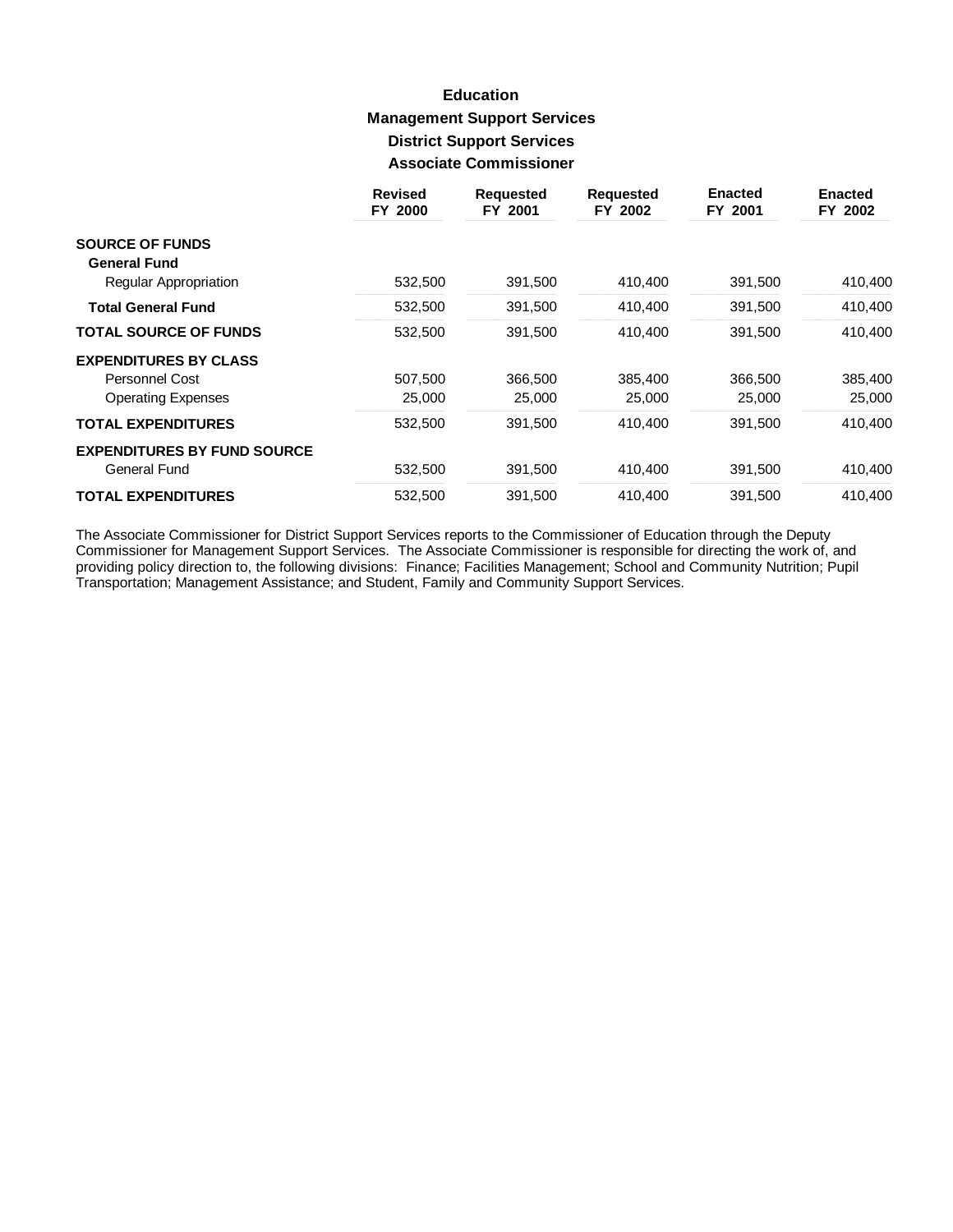# **Education Management Support Services District Support Services Finance**

|                                         | <b>Revised</b><br>FY 2000 | <b>Requested</b><br>FY 2001 | <b>Requested</b><br>FY 2002 | <b>Enacted</b><br>FY 2001 | <b>Enacted</b><br>FY 2002 |
|-----------------------------------------|---------------------------|-----------------------------|-----------------------------|---------------------------|---------------------------|
| <b>SOURCE OF FUNDS</b>                  |                           |                             |                             |                           |                           |
| <b>General Fund</b>                     |                           |                             |                             |                           |                           |
| Regular Appropriation                   | 266,925,800               | 299,092,300                 | 328,259,700                 | 298,577,700               | 327,237,700               |
| <b>Total General Fund</b>               | 266,925,800               | 299,092,300                 | 328,259,700                 | 298,577,700               | 327,237,700               |
| <b>TOTAL SOURCE OF FUNDS</b>            | 266,925,800               | 299,092,300                 | 328,259,700                 | 298,577,700               | 327,237,700               |
| <b>EXPENDITURES BY CLASS</b>            |                           |                             |                             |                           |                           |
| Personnel Cost                          | 1,257,500                 | 2,068,900                   | 2,175,900                   | 1,645,600                 | 1,731,300                 |
| <b>Operating Expenses</b>               | 215,400                   | 452.700                     | 939.800                     | 209,400                   | 209,400                   |
| Grants, Loans or Benefits               | 265,452,900               | 296,570,700                 | 325,144,000                 | 296,722,700               | 325,297,000               |
| <b>TOTAL EXPENDITURES</b>               | 266,925,800               | 299,092,300                 | 328,259,700                 | 298,577,700               | 327,237,700               |
| <b>EXPENDITURES BY FUND SOURCE</b>      |                           |                             |                             |                           |                           |
| <b>General Fund</b>                     | 266,925,800               | 299,092,300                 | 328,259,700                 | 298,577,700               | 327,237,700               |
| <b>TOTAL EXPENDITURES</b>               | 266,925,800               | 299,092,300                 | 328,259,700                 | 298,577,700               | 327,237,700               |
| <b>EXPENDITURES BY UNIT</b>             |                           |                             |                             |                           |                           |
| Finance                                 | 1,208,400                 | 2,260,600                   | 2,842,400                   | 1,746,000                 | 1,820,400                 |
| <b>District Administrative Services</b> | 264,500                   | 261,000                     | 273,300                     | 261,000                   | 273,300                   |
| Out of District                         | 10,800,000                | 10,800,000                  | 10,800,000                  | 10,800,000                | 10,800,000                |
| <b>District Audits</b>                  | 446,500                   | 446,500                     | 446,500                     | 446,500                   | 446,500                   |
| <b>Textbooks</b>                        | 23,643,000                | 23,643,000                  | 23,643,000                  | 23,643,000                | 23,643,000                |
| <b>Health Insurance</b>                 | 227,127,500               | 258,172,600                 | 286,671,400                 | 258,172,600               | 286,671,400               |
| Life Insurance                          | 3,029,500                 | 3,102,200                   | 3,176,700                   | 3,102,200                 | 3,176,700                 |
| <b>Classified Retirement Benefits</b>   | 256,400                   | 256,400                     | 256,400                     | 256,400                   | 256,400                   |
| Jefferson County Literacy               | 150,000                   | 150,000                     | 150,000                     | 150,000                   | 150,000                   |
| <b>TOTAL EXPENDITURES</b>               | 266,925,800               | 299,092,300                 | 328,259,700                 | 298,577,700               | 327,237,700               |

The Division of Finance's objectives include: the provision of technical assistance to 176 local school districts on matters of budgeting, accounting, reporting and composing salary schedules; distribution of state SEEK funds to local districts; providing guidance in planning the financing of local school building construction and providing other financial management and accounting assistance.

The Division of Finance, through the Out-of-District program, provides funds to defray the costs of educating students placed through the courts or appropriate state agencies in treatment programs outside the school district where their parents or guardians reside.

The State School Audit Committee is provided funds to reimburse the state share of the cost of the annual audits of various local school district accounts. These funds are budgeted within the Division of Finance, which also receives, reviews, analyzes, and corrects any exceptions noted in the audits.

The Division of Finance has responsibility for administering the program, providing qualified and participating local school district employees with health and life insurance coverage.

#### **Policy**

The 2000-2002 Budget of the Commonwealth provides General Fund support for the Out-of-District program at current -\$10.8 million annually – funding levels. This program assists with the cost of educating children living in state day treatment and residential facilities as well as children/students residing in private care facilities.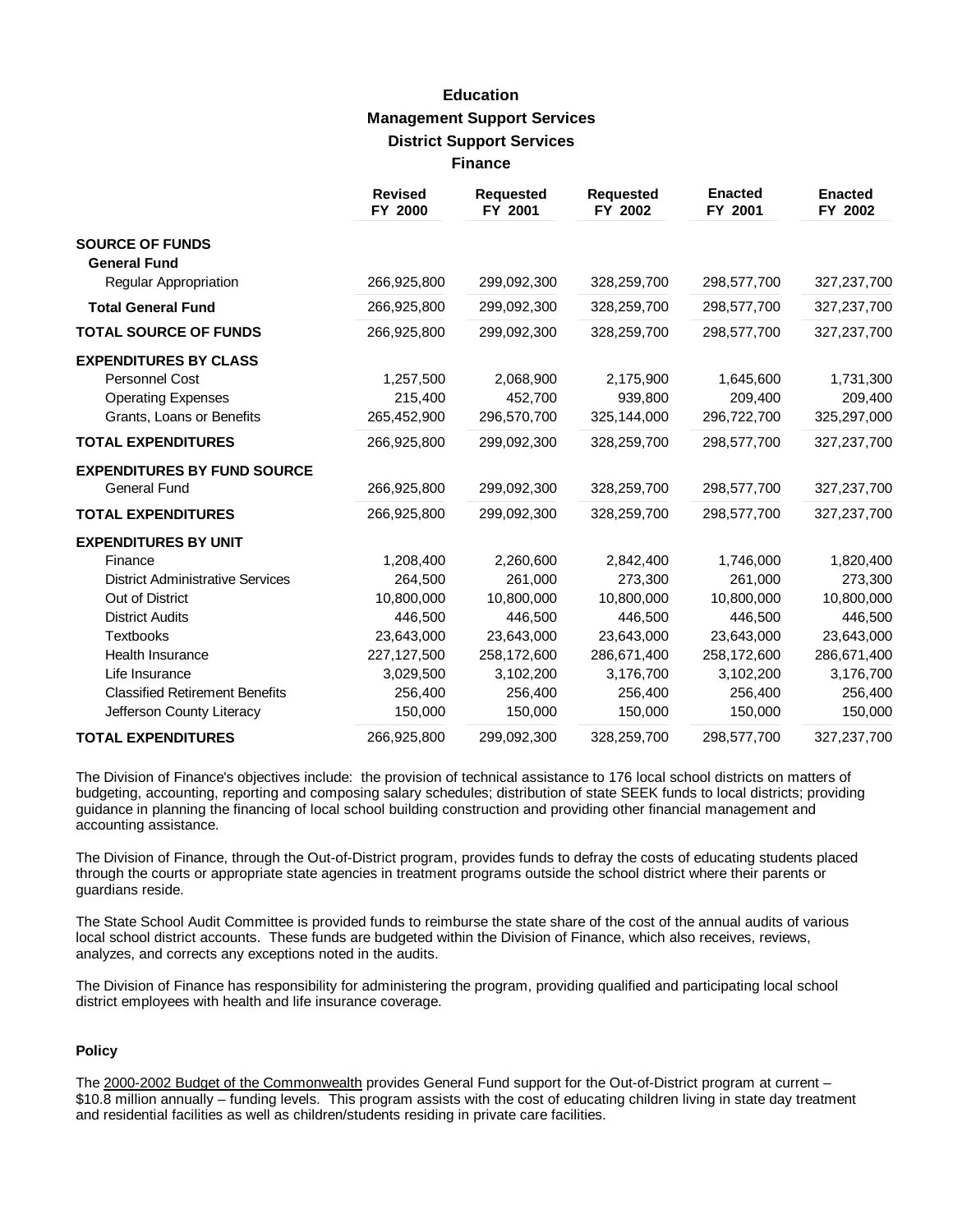The enacted budget includes \$23,643,000 in General Funds each year of the 2000-2002 biennium to continue the current level of state support for the P-8 textbook/instructional materials program.

The budget as enacted includes support from the General Fund in the amount of \$261,274,800 in fiscal year 2001 an \$289,848,100 in fiscal year 2002 to provide health and life insurance coverage for local school district employees

The 2000-2002 Budget of the Commonwealth continues General Fund support in the amount of \$150,000 each year of the biennium for three literacy and direct instruction projects in Jefferson County.

The enacted budget provides General Fund support for the following local school district initiatives and activities: \$12,000 i fiscal year 2001 and \$13,000 in fiscal year 2002 for Alcohol, Tobacco and Drug Education Programs in the Johnson Count school system; \$100,000 each year of the 2000-2002 biennium for Child Assault Prevention (CAPS) programs in the Boyd Bullitt, Elliott, Franklin, Jefferson, Johnson, Lawrence, Madison and Martin local school districts; and \$40,000 each year of the 2000-2002 biennium for Southgate Independent School District program expenses.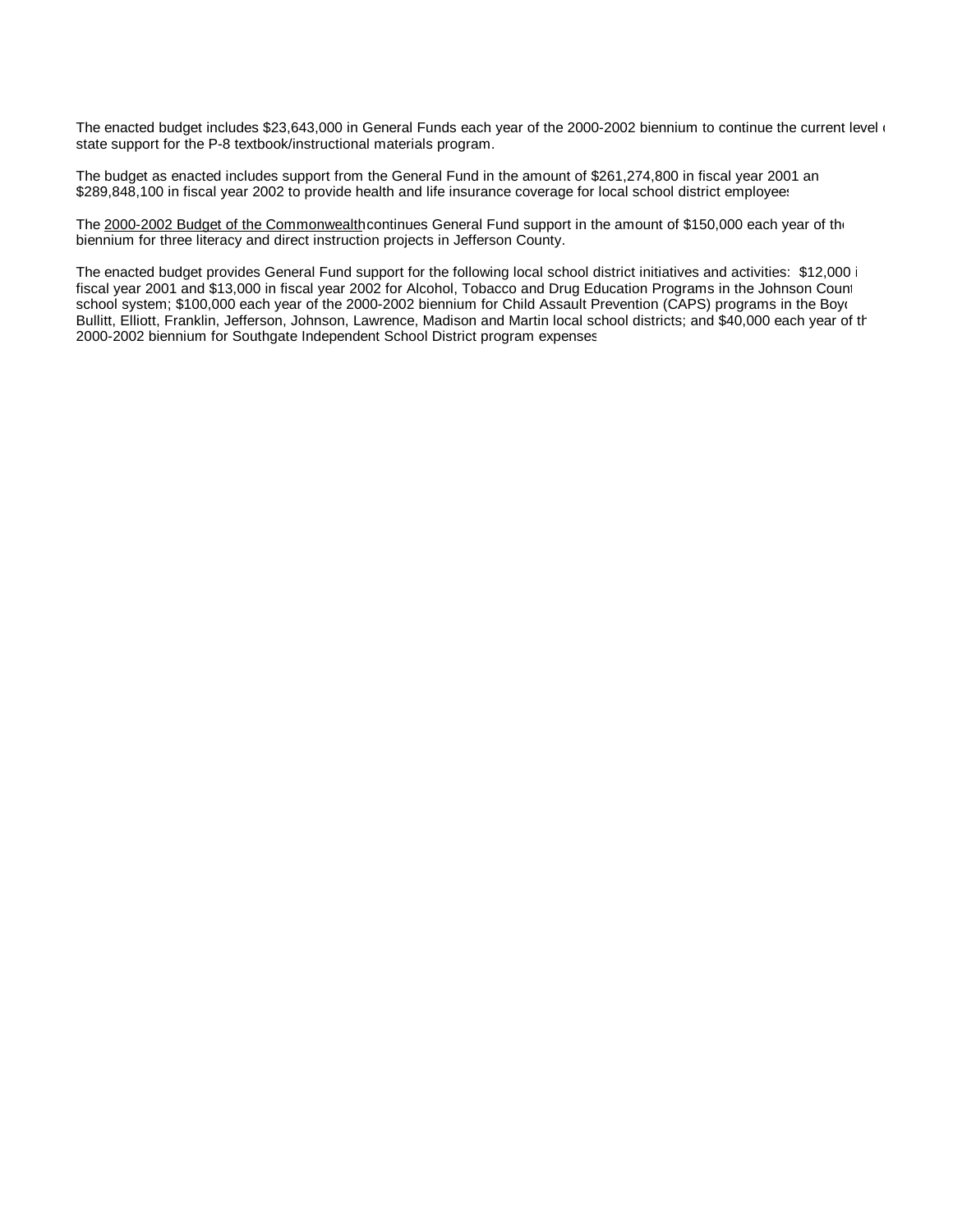# **Education Management Support Services District Support Services Facilities Management**

|                                    | <b>Revised</b><br>FY 2000 | <b>Requested</b><br>FY 2001 | <b>Requested</b><br>FY 2002 | <b>Enacted</b><br>FY 2001 | <b>Enacted</b><br>FY 2002 |
|------------------------------------|---------------------------|-----------------------------|-----------------------------|---------------------------|---------------------------|
| <b>SOURCE OF FUNDS</b>             |                           |                             |                             |                           |                           |
| <b>General Fund</b>                |                           |                             |                             |                           |                           |
| Regular Appropriation              | 497,400                   | 527,300                     | 552,900                     | 527,300                   | 552,900                   |
| <b>Total General Fund</b>          | 497,400                   | 527,300                     | 552,900                     | 527,300                   | 552,900                   |
| <b>TOTAL SOURCE OF FUNDS</b>       | 497,400                   | 527,300                     | 552,900                     | 527,300                   | 552,900                   |
| <b>EXPENDITURES BY CLASS</b>       |                           |                             |                             |                           |                           |
| Personnel Cost                     | 460,200                   | 492,300                     | 517,900                     | 492,300                   | 517,900                   |
| <b>Operating Expenses</b>          | 37,200                    | 35,000                      | 35,000                      | 35,000                    | 35,000                    |
| <b>TOTAL EXPENDITURES</b>          | 497.400                   | 527.300                     | 552,900                     | 527.300                   | 552,900                   |
| <b>EXPENDITURES BY FUND SOURCE</b> |                           |                             |                             |                           |                           |
| General Fund                       | 497,400                   | 527,300                     | 552,900                     | 527,300                   | 552,900                   |
| <b>TOTAL EXPENDITURES</b>          | 497.400                   | 527.300                     | 552.900                     | 527.300                   | 552.900                   |

The Division of Facilities Management reviews, oversees, and approves all new buildings, additions, and alterations of existing public school buildings. This division also provides guidance in preparing each local district's facility plan and assists in updating and amending district plans. The Division of Facilities Management also compiles inform district construction needs each biennium for use by the School Facilities Construction Commission.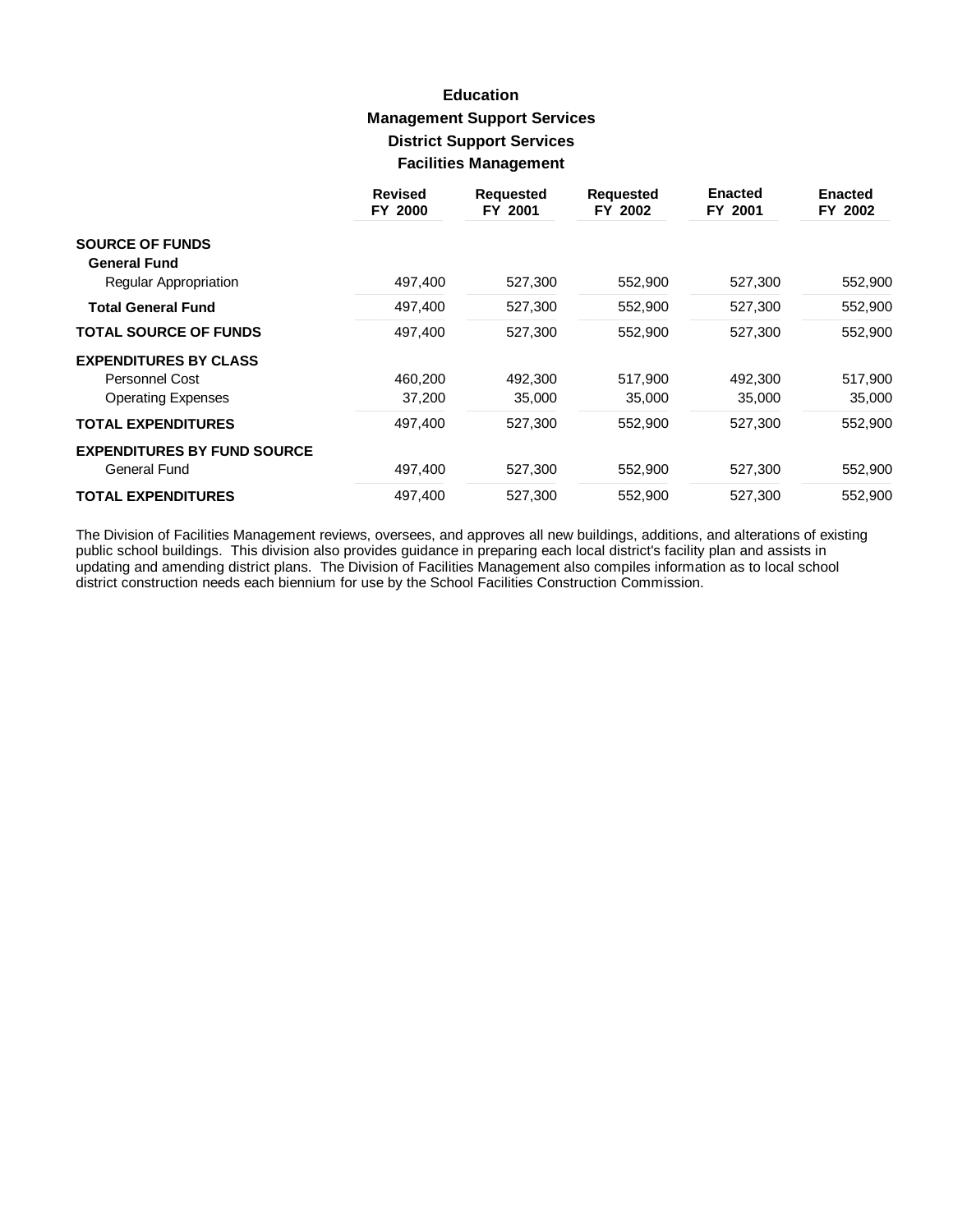# **Education Management Support Services District Support Services School and Community Nutrition**

|                                    | <b>Revised</b><br>FY 2000 | <b>Requested</b><br>FY 2001 | <b>Requested</b><br>FY 2002 | <b>Enacted</b><br>FY 2001 | <b>Enacted</b><br>FY 2002 |
|------------------------------------|---------------------------|-----------------------------|-----------------------------|---------------------------|---------------------------|
| <b>SOURCE OF FUNDS</b>             |                           |                             |                             |                           |                           |
| <b>General Fund</b>                |                           |                             |                             |                           |                           |
| Regular Appropriation              | 4,399,500                 | 4,402,200                   | 4,416,200                   | 3,932,100                 | 4,071,100                 |
| <b>Total General Fund</b>          | 4,399,500                 | 4,402,200                   | 4,416,200                   | 3,932,100                 | 4,071,100                 |
| <b>Federal Funds</b>               |                           |                             |                             |                           |                           |
| <b>Balance Forward</b>             | 3,643,500                 |                             |                             |                           |                           |
| <b>Current Receipts</b>            | 134,201,000               | 169,960,000                 | 174,000,000                 | 169,960,000               | 174,000,000               |
| <b>Total Federal Funds</b>         | 137,844,500               | 169,960,000                 | 174,000,000                 | 169,960,000               | 174,000,000               |
| <b>TOTAL SOURCE OF FUNDS</b>       | 142,244,000               | 174,362,200                 | 178,416,200                 | 173,892,100               | 178,071,100               |
| <b>EXPENDITURES BY CLASS</b>       |                           |                             |                             |                           |                           |
| Personnel Cost                     | 1,138,900                 | 1,316,200                   | 1,384,700                   | 1,316,200                 | 1,384,700                 |
| <b>Operating Expenses</b>          | 913,000                   | 896,300                     | 895,300                     | 896,300                   | 895,300                   |
| Grants, Loans or Benefits          | 140,192,100               | 172,149,700                 | 176,136,200                 | 171,679,600               | 175,791,100               |
| <b>TOTAL EXPENDITURES</b>          | 142,244,000               | 174,362,200                 | 178,416,200                 | 173,892,100               | 178,071,100               |
| <b>EXPENDITURES BY FUND SOURCE</b> |                           |                             |                             |                           |                           |
| <b>General Fund</b>                | 4,399,500                 | 4,402,200                   | 4,416,200                   | 3,932,100                 | 4,071,100                 |
| <b>Federal Funds</b>               | 137,844,500               | 169,960,000                 | 174,000,000                 | 169,960,000               | 174,000,000               |
| <b>TOTAL EXPENDITURES</b>          | 142,244,000               | 174,362,200                 | 178,416,200                 | 173,892,100               | 178,071,100               |

The Division of School and Community Nutrition oversees the administration of the following National School Lunch Act and Child Nutrition Act programs in local school districts and other eligible agencies: National School Lunch Program; School Breakfast Program; Special Milk Program; Child Care Food Program; Summer Food Service Program; and the Nutrition Education and Training Program. Approximately 1,600 Kentucky schools (public and non-public) participate in one or more of these programs.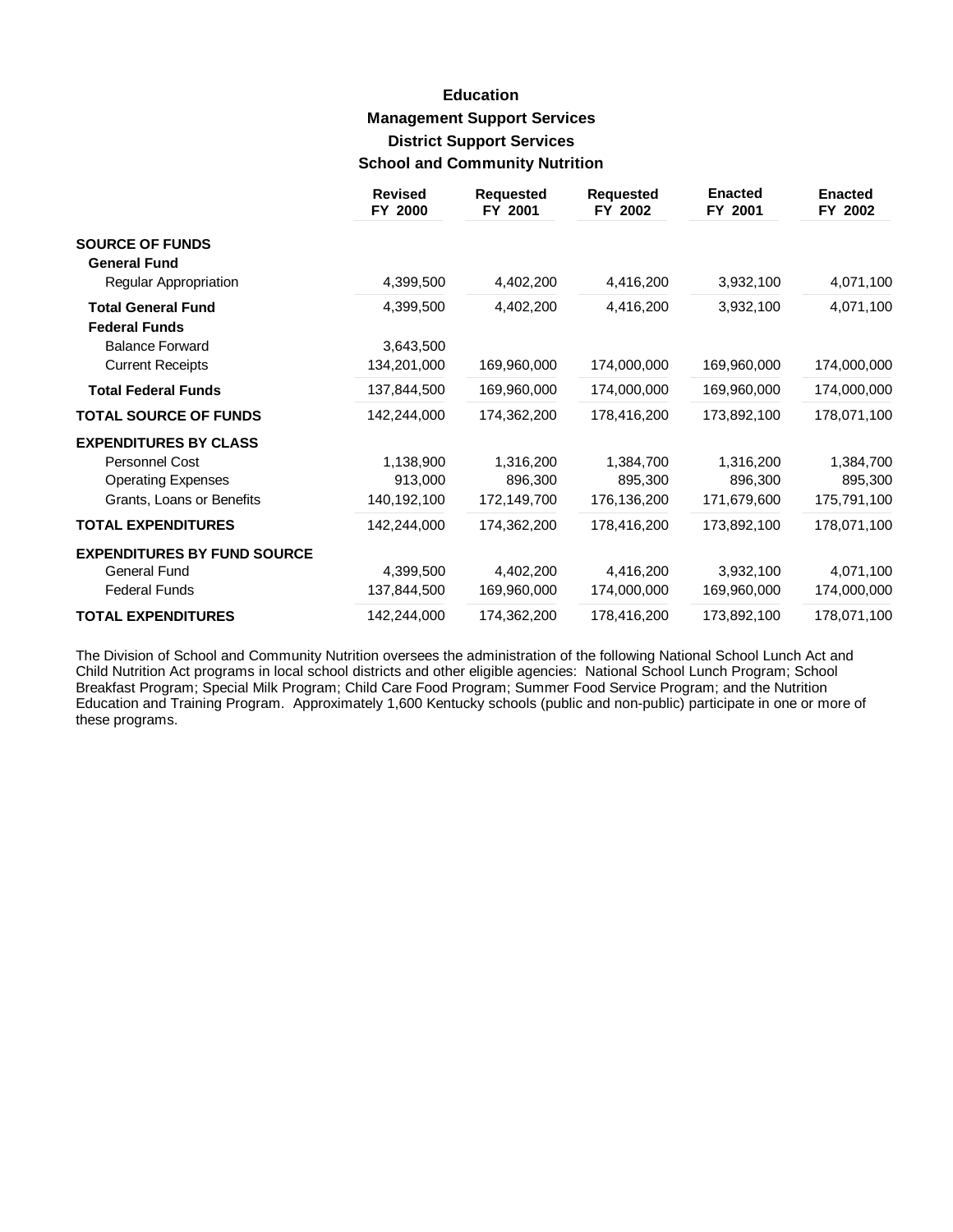# **Education Management Support Services District Support Services Pupil Transportation**

|                                    | <b>Revised</b><br>FY 2000 | <b>Requested</b><br>FY 2001 | <b>Requested</b><br>FY 2002 | <b>Enacted</b><br>FY 2001 | <b>Enacted</b><br>FY 2002 |
|------------------------------------|---------------------------|-----------------------------|-----------------------------|---------------------------|---------------------------|
| <b>SOURCE OF FUNDS</b>             |                           |                             |                             |                           |                           |
| <b>General Fund</b>                |                           |                             |                             |                           |                           |
| Regular Appropriation              | 1,429,400                 | 1,411,700                   | 1,433,100                   | 1,411,700                 | 1,433,100                 |
| <b>Total General Fund</b>          | 1,429,400                 | 1,411,700                   | 1,433,100                   | 1,411,700                 | 1,433,100                 |
| <b>Restricted Funds</b>            |                           |                             |                             |                           |                           |
| <b>Balance Forward</b>             | 41,600                    | 41,600                      | 41,600                      | 41,600                    | 41,600                    |
| <b>Current Receipts</b>            | 98,000                    | 100,400                     | 102,800                     | 100,400                   | 102,800                   |
| <b>Total Restricted Funds</b>      | 139,600                   | 142,000                     | 144,400                     | 142,000                   | 144,400                   |
| <b>TOTAL SOURCE OF FUNDS</b>       | 1,569,000                 | 1,553,700                   | 1,577,500                   | 1,553,700                 | 1,577,500                 |
| <b>EXPENDITURES BY CLASS</b>       |                           |                             |                             |                           |                           |
| <b>Personnel Cost</b>              | 350,500                   | 375,300                     | 394,800                     | 375,300                   | 394,800                   |
| <b>Operating Expenses</b>          | 171,400                   | 162,800                     | 165,200                     | 162,800                   | 165,200                   |
| Grants, Loans or Benefits          | 1,005,500                 | 974,000                     | 975,900                     | 974,000                   | 975,900                   |
| <b>TOTAL EXPENDITURES</b>          | 1,527,400                 | 1,512,100                   | 1,535,900                   | 1,512,100                 | 1,535,900                 |
| <b>EXPENDITURES BY FUND SOURCE</b> |                           |                             |                             |                           |                           |
| <b>General Fund</b>                | 1,429,400                 | 1,411,700                   | 1,433,100                   | 1,411,700                 | 1,433,100                 |
| <b>Restricted Funds</b>            | 98,000                    | 100,400                     | 102,800                     | 100,400                   | 102,800                   |
| <b>TOTAL EXPENDITURES</b>          | 1,527,400                 | 1,512,100                   | 1,535,900                   | 1,512,100                 | 1,535,900                 |
| <b>EXPENDITURES BY UNIT</b>        |                           |                             |                             |                           |                           |
| Program Services                   | 686,900                   | 711,700                     | 733,100                     | 711,700                   | 733,100                   |
| School Bus Driver Training         | 98,000                    | 100,400                     | 102,800                     | 100,400                   | 102,800                   |
| <b>Blind/Deaf Travel</b>           | 742,500                   | 700,000                     | 700,000                     | 700,000                   | 700,000                   |
| <b>TOTAL EXPENDITURES</b>          | 1,527,400                 | 1,512,100                   | 1,535,900                   | 1,512,100                 | 1,535,900                 |

The Division of Pupil Transportation provides technical assistance as well as regulatory and coordinative services to local school districts to facilitate the safe and efficient transporting of pupils to and from school. The Division also sets forth the procedures for centralized purchasing of school buses through established price contract agreements. Additionally, the Division provides training for instructors, bus inspectors, and drivers.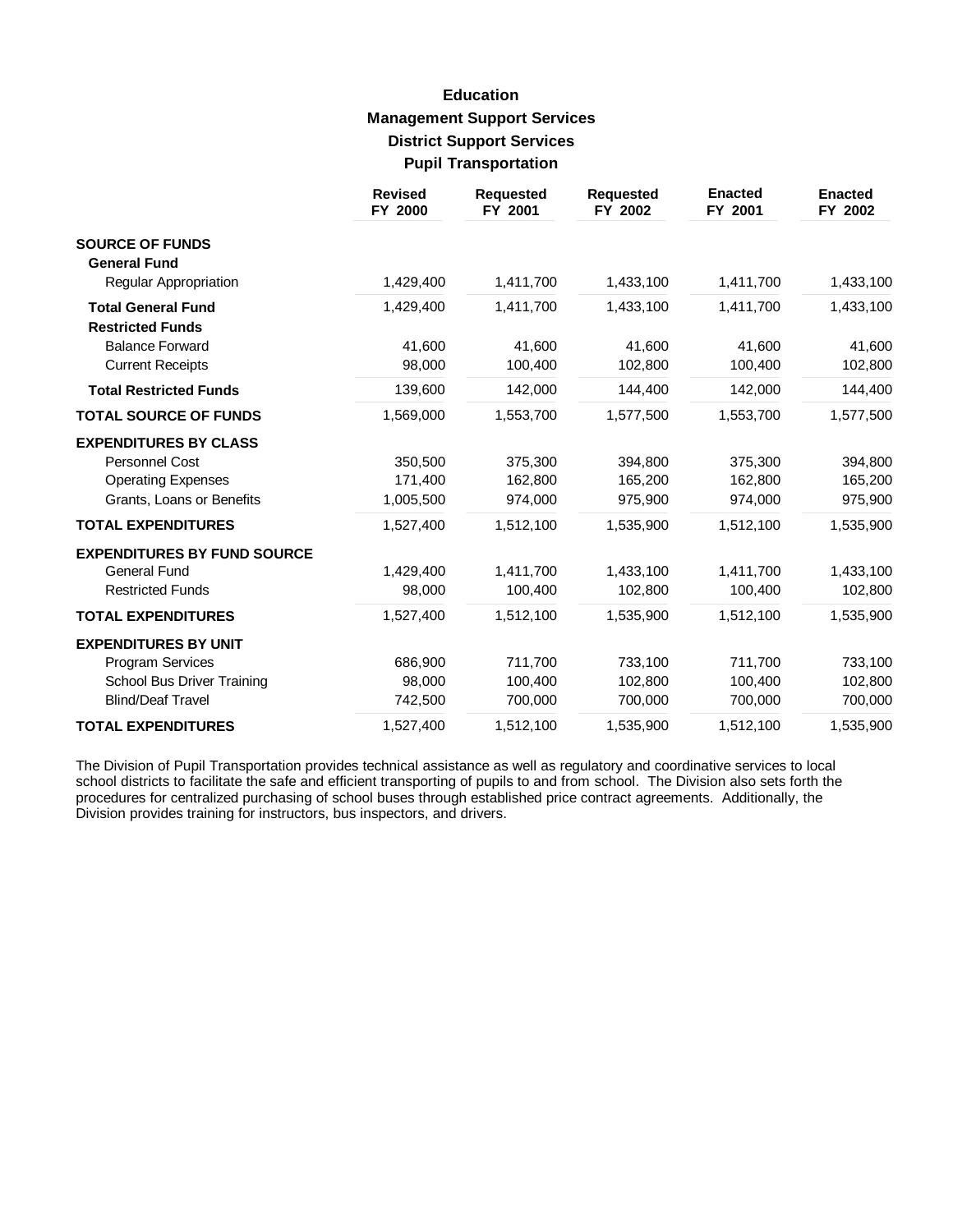# **Education Management Support Services District Support Services Management Assistance**

|                                                     | <b>Revised</b><br>FY 2000 | <b>Requested</b><br>FY 2001 | <b>Requested</b><br>FY 2002 | <b>Enacted</b><br>FY 2001 | <b>Enacted</b><br>FY 2002 |
|-----------------------------------------------------|---------------------------|-----------------------------|-----------------------------|---------------------------|---------------------------|
| <b>SOURCE OF FUNDS</b>                              |                           |                             |                             |                           |                           |
| <b>General Fund</b><br><b>Regular Appropriation</b> | 1,122,000                 | 1,107,700                   | 1,107,000                   | 1,107,700                 | 1,107,000                 |
| <b>Total General Fund</b>                           | 1,122,000                 | 1,107,700                   | 1,107,000                   | 1,107,700                 | 1,107,000                 |
| <b>TOTAL SOURCE OF FUNDS</b>                        | 1,122,000                 | 1,107,700                   | 1,107,000                   | 1,107,700                 | 1,107,000                 |
| <b>EXPENDITURES BY CLASS</b>                        |                           |                             |                             |                           |                           |
| <b>Personnel Cost</b>                               | 712,000                   | 750,400                     | 768,800                     | 750,400                   | 768,800                   |
| <b>Operating Expenses</b>                           | 120,000                   | 146,000                     | 146,000                     | 146,000                   | 146,000                   |
| Grants, Loans or Benefits                           | 290,000                   | 211,300                     | 192,200                     | 211,300                   | 192,200                   |
| <b>TOTAL EXPENDITURES</b>                           | 1,122,000                 | 1,107,700                   | 1,107,000                   | 1,107,700                 | 1,107,000                 |
| <b>EXPENDITURES BY FUND SOURCE</b>                  |                           |                             |                             |                           |                           |
| General Fund                                        | 1,122,000                 | 1,107,700                   | 1,107,000                   | 1,107,700                 | 1,107,000                 |
| <b>TOTAL EXPENDITURES</b>                           | 1,122,000                 | 1,107,700                   | 1,107,000                   | 1,107,700                 | 1,107,000                 |

Pursuant to KRS 156.132, KRS 158.780 and KRS 158.785, the Division of Management Assistance has three primary responsibilities. The first responsibility is to provide voluntary assistance to districts requesting services in management areas related to the operations of a school district. The second responsibility is that of involuntary assistance to those districts determined to have significant management problems. The third area of responsibility is for those districts identified through an intensive audit process as having a pattern of ineffective and inefficient management practices and in need of state management assistance for delivery of services to students. The division receives, processes and investigates, if necessary, written and telephone complaints/allegations from citizens, parents and educators regarding any allegation or concerns about any aspect of school operations including violations of regulations and statutes. The division receives, processes and investigates all complaints/allegations associated with the administering of the mandated Commonwealth Accountability Testing System (CATS). The division coordinates the Exemplary Partnership program where districts are recognized for exemplary practices in the areas of transportation, school and community nutrition, finance and school facilities. Finally, the division is responsible for the posting of all certified vacancies that occur in local districts as required by KRS 160.380. The division enforces class size requirements as set forth in KRS 157.360.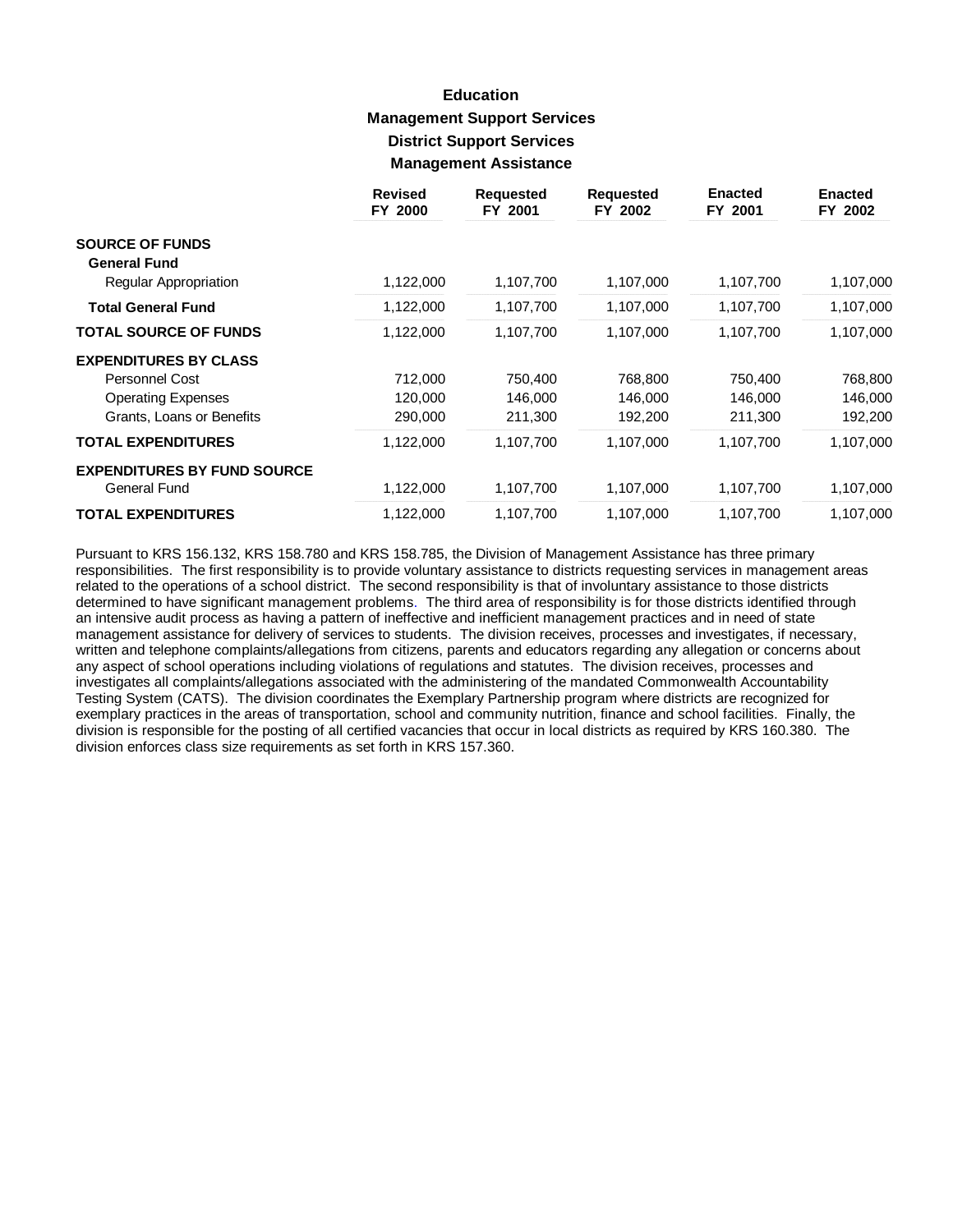# **Education Management Support Services District Support Services Student, Family, & Community Support Services**

|                                                       | <b>Revised</b><br>FY 2000 | <b>Requested</b><br>FY 2001 | <b>Requested</b><br>FY 2002 | <b>Enacted</b><br>FY 2001 | <b>Enacted</b><br>FY 2002 |
|-------------------------------------------------------|---------------------------|-----------------------------|-----------------------------|---------------------------|---------------------------|
| <b>SOURCE OF FUNDS</b>                                |                           |                             |                             |                           |                           |
| <b>General Fund</b>                                   |                           |                             |                             |                           |                           |
| <b>Regular Appropriation</b>                          | 47,123,000                | 52,027,300                  | 52,055,200                  | 51,786,800                | 56,289,700                |
| <b>Total General Fund</b><br><b>Restricted Funds</b>  | 47,123,000                | 52,027,300                  | 52,055,200                  | 51,786,800                | 56,289,700                |
| <b>Balance Forward</b>                                | 117,600                   | 117,555                     | 117,555                     | 117,600                   | 117,600                   |
| <b>Current Receipts</b>                               | 636,500                   | 651,800                     | 667,500                     | 651,800                   | 667,500                   |
| <b>Total Restricted Funds</b><br><b>Federal Funds</b> | 754,100                   | 769,355                     | 785,055                     | 769,400                   | 785,100                   |
| <b>Current Receipts</b>                               | 355,500                   | 364,000                     | 372,700                     | 364,000                   | 372,700                   |
| <b>Total Federal Funds</b>                            | 355,500                   | 364,000                     | 372,700                     | 364,000                   | 372,700                   |
| <b>TOTAL SOURCE OF FUNDS</b>                          | 48,232,600                | 53,160,655                  | 53,212,955                  | 52,920,200                | 57,447,500                |
| <b>EXPENDITURES BY CLASS</b>                          |                           |                             |                             |                           |                           |
| Personnel Cost                                        | 588,000                   | 696,400                     | 729,700                     | 696,400                   | 729,700                   |
| <b>Operating Expenses</b>                             | 216,000                   | 228,400                     | 230,900                     | 208,400                   | 210,900                   |
| Grants, Loans or Benefits                             | 47,311,000                | 52,118,300                  | 52,134,800                  | 51,902,800                | 56,389,300                |
| <b>TOTAL EXPENDITURES</b>                             | 48,115,000                | 53,043,100                  | 53,095,400                  | 52,807,600                | 57,329,900                |
| <b>EXPENDITURES BY FUND SOURCE</b>                    |                           |                             |                             |                           |                           |
| <b>General Fund</b>                                   | 47,123,000                | 52,027,300                  | 52,055,200                  | 51,791,800                | 56,289,700                |
| <b>Restricted Funds</b>                               | 636,500                   | 651,800                     | 667,500                     | 651,800                   | 667,500                   |
| <b>Federal Funds</b>                                  | 355,500                   | 364,000                     | 372,700                     | 364,000                   | 372,700                   |
| <b>TOTAL EXPENDITURES</b>                             | 48,115,000                | 53,043,100                  | 53,095,400                  | 52,807,600                | 57,329,900                |
| <b>EXPENDITURES BY UNIT</b>                           |                           |                             |                             |                           |                           |
| Program Services                                      | 979,700                   | 1,046,400                   | 1,085,500                   | 1,170,400                 | 1,353,500                 |
| <b>Dropout Prevention</b>                             | 776,500                   | 776,500                     | 776,500                     | 976,500                   | 976,500                   |
| Family Resource & Youth Service<br>Centers            | 43,554,800                | 48,403,300                  | 48,403,300                  | 47,743,800                | 51,869,800                |
| <b>Community Education</b>                            | 1,267,500                 | 1,267,500                   | 1,267,500                   | 1,367,500                 | 1,567,500                 |
| Job for Kentucky's Graduates                          | 1,536,500                 | 1,549,400                   | 1,562,600                   | 1,549,400                 | 1,562,600                 |
| <b>TOTAL EXPENDITURES</b>                             | 48,115,000                | 53,043,100                  | 53,095,400                  | 52,807,600                | 57,329,900                |

The Division of Student, Family and Community Support Services was established as part of the December 1998 reorganization of the Department of Education via Executive Order 98-1671. The Division administers state and federal programs that remove barriers to student learning by providing resources and support to children, families and communities. Programs within the Division include: Dropout Prevention; Family Resource and Youth Services Centers; Community Education; Jobs for Kentucky's Graduates and Safe Schools. The Division also has responsibility for the federal Safe and Drug Free Schools and Communities (Title IV) program, the federal America Reads program, and various other programs such as No Pass/No Drive.

#### **Policy**

The 2000-2002 Budget of the Commonwealth includes \$4,189,000 in increased General Fund support in fiscal year 2001 and \$8,315,000 in fiscal year 2002 compared to current funding for the Family Resource and Youth Services Centers program. The increased funding will make possible the opening of 47 new Family Resource and Youth Services Centers in fiscal year 2001 and an additional 47 (for a biennial total of 94) new centers in fiscal year 2002 as well as cost-of-living increases for existing centers.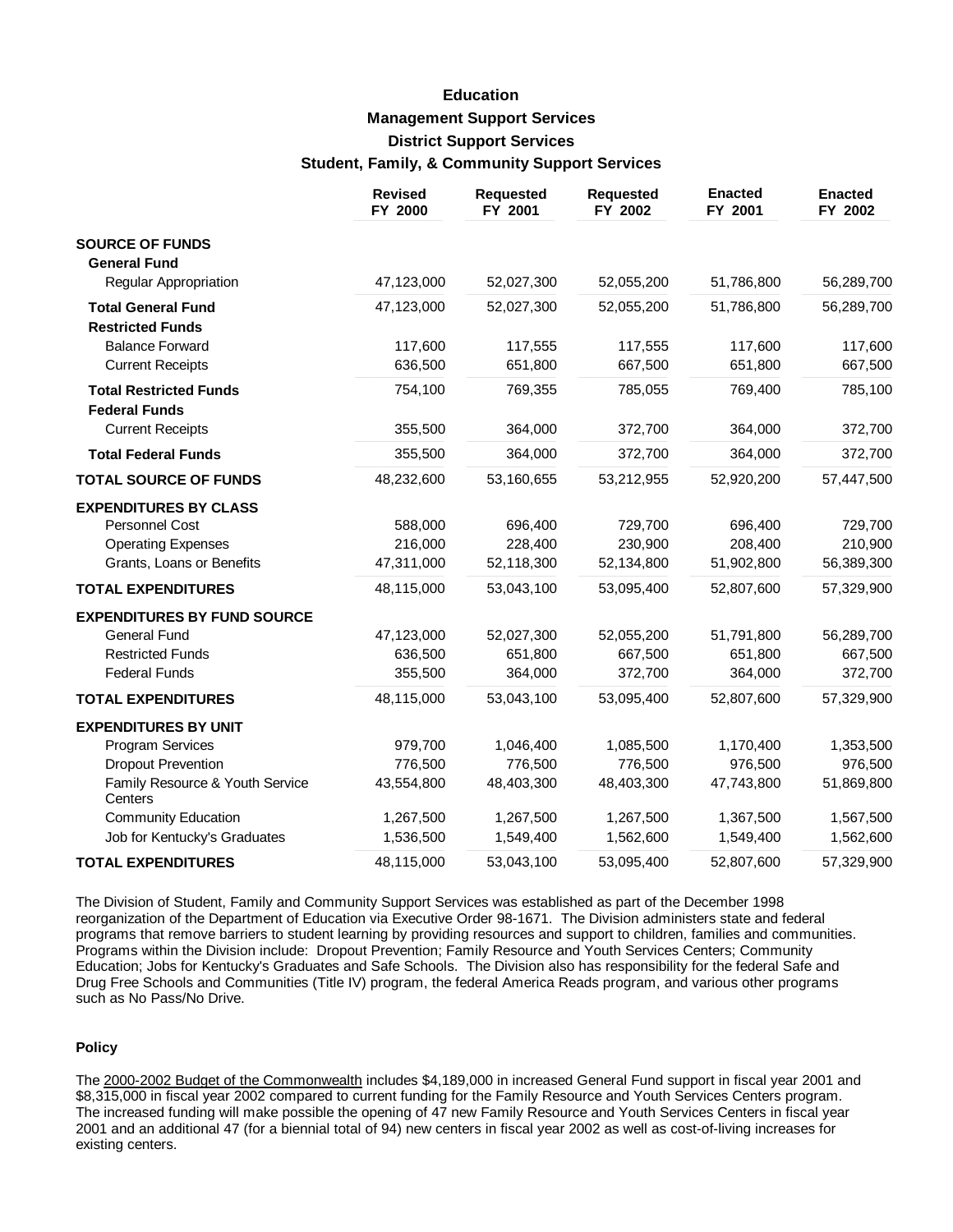The enacted budget also includes new General Fund allocations in the amount of \$144,000 in fiscal year 2001 and \$288,000 i fiscal year 2002 to support the Middle-Grades School Demonstration Network. The primary goal of the Middle-Grades Scho Demonstration Network is to improve student achievement by directly responding to the needs of low performing schools. The network will give educators in middle-grades schools access to working examples of successful practices. The proposed fundir will assist in the linkage between demonstration schools and partner schools that will serve in a mentoring role

The budget as enacted includes a General Fund increase of \$200,000 each year of the biennium for grants to local schor districts for dropout prevention programs.

The 2000-2002 Budget of the Commonwealth includes General Fund increases of \$100,000 in fiscal year 2001 and \$300,000 in fiscal year 2002 to support five additional Community Education programs in fiscal year 2001 and an additional programs i fiscal year 2002 five (for a biennial total of ten).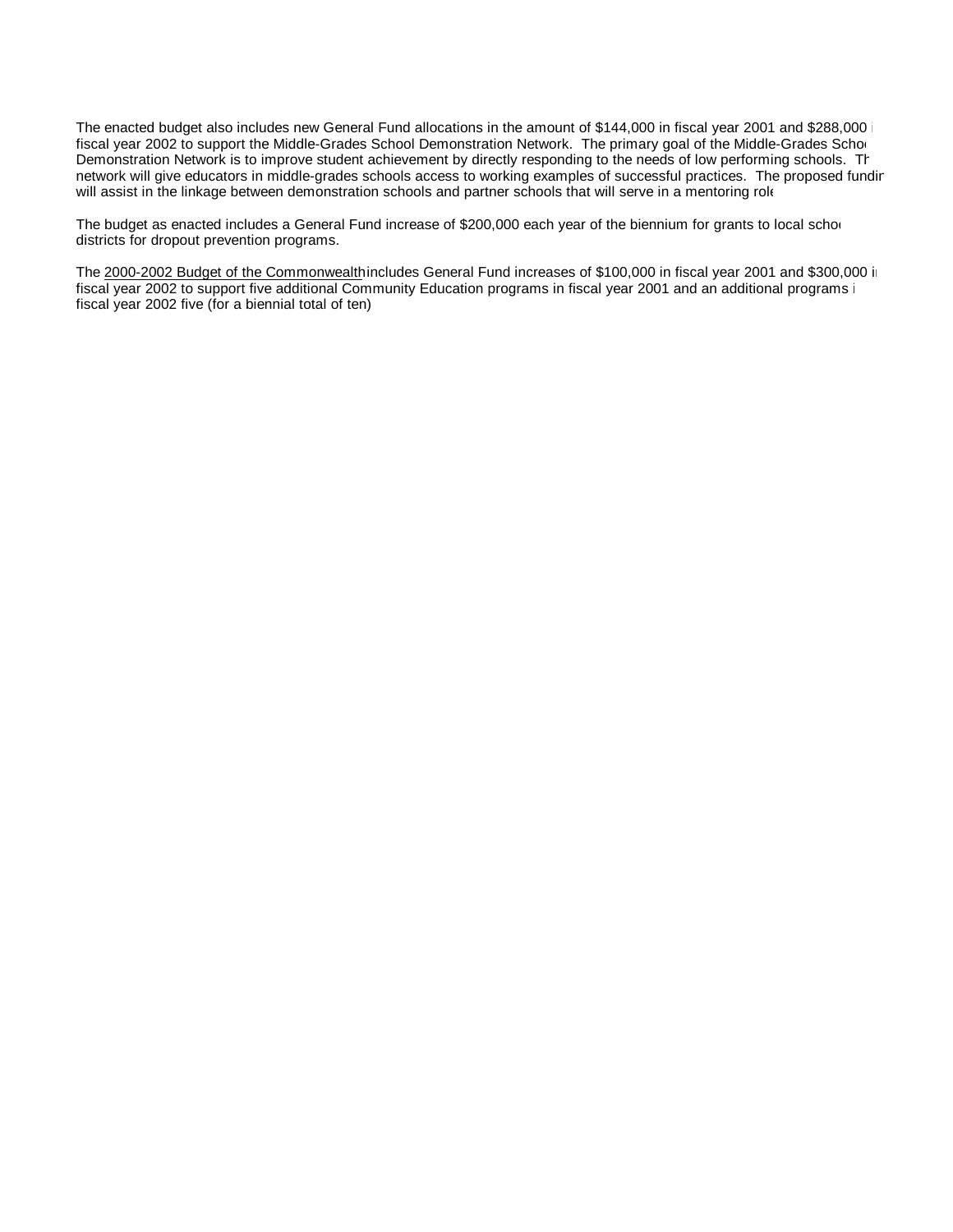# **Education Management Support Services District Support Services Safe Schools**

|                                    | <b>Revised</b><br>FY 2000 | <b>Requested</b><br>FY 2001 | <b>Requested</b><br>FY 2002 | <b>Enacted</b><br>FY 2001 | <b>Enacted</b><br>FY 2002 |
|------------------------------------|---------------------------|-----------------------------|-----------------------------|---------------------------|---------------------------|
| <b>SOURCE OF FUNDS</b>             |                           |                             |                             |                           |                           |
| <b>General Fund</b>                |                           |                             |                             |                           |                           |
| Regular Appropriation              | 10,000,000                | 15,000,000                  | 20,000,000                  | 12,000,000                | 12,000,000                |
| <b>Total General Fund</b>          | 10,000,000                | 15,000,000                  | 20,000,000                  | 12,000,000                | 12,000,000                |
| <b>TOTAL SOURCE OF FUNDS</b>       | 10,000,000                | 15,000,000                  | 20,000,000                  | 12,000,000                | 12,000,000                |
| <b>EXPENDITURES BY CLASS</b>       |                           |                             |                             |                           |                           |
| Grants, Loans or Benefits          | 10,000,000                | 15,000,000                  | 20,000,000                  | 12,000,000                | 12,000,000                |
| <b>TOTAL EXPENDITURES</b>          | 10,000,000                | 15,000,000                  | 20,000,000                  | 12,000,000                | 12,000,000                |
| <b>EXPENDITURES BY FUND SOURCE</b> |                           |                             |                             |                           |                           |
| <b>General Fund</b>                | 10,000,000                | 15,000,000                  | 20,000,000                  | 12,000,000                | 12,000,000                |
| <b>TOTAL EXPENDITURES</b>          | 10,000,000                | 15,000,000                  | 20,000,000                  | 12,000,000                | 12,000,000                |

The General Assembly, during the 1998 Regular Session, recognized that state as well as local resources are needed to enlarge the capacities for research, effective programming, and program evaluation directed toward safety and discipline in Kentucky's schools. The Safe Schools Program provides funding to local school districts in an effort to support substance abuse and violence reduction programming. Much like initiatives at the federal level, this program seeks to prevent violence in and around schools, and support programs that prevent the illegal use of alcohol, tobacco and drugs through a school and community-based environment.

The Center for School Safety, in collaboration with the Department of Education, distributes funds to local school districts, with an emphasis on community-based programs, intensive academic intervention programs, programs utilizing school resource officers, and training programs for certified and classified staff, students, parents, and community members.

#### **Policy**

The 2000-2002 Budget of the Commonwealth includes an additional \$2 million in General Funds each year of the biennium to support initiatives designed to prevent violence in and around schools as well as to support programs that prevent the illegal use of alcohol, tobacco and drugs through a school and community-based environment.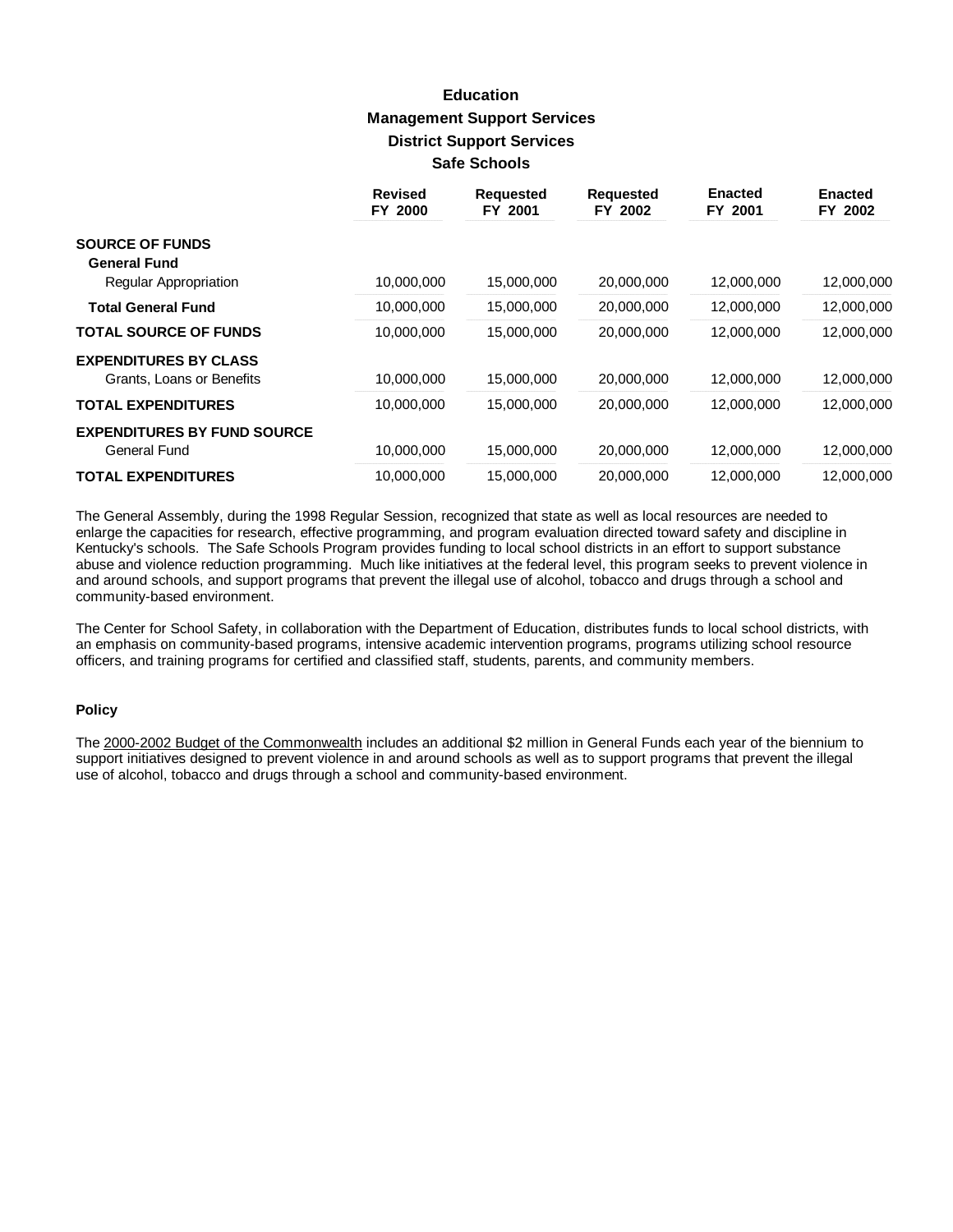### **Education Management Support Services Education Technology**

|                                                                                                                                                                        | <b>Revised</b><br>FY 2000                                           | <b>Requested</b><br>FY 2001                                         | Requested<br>FY 2002                                                  | <b>Enacted</b><br>FY 2001                                           | <b>Enacted</b><br>FY 2002                                           |
|------------------------------------------------------------------------------------------------------------------------------------------------------------------------|---------------------------------------------------------------------|---------------------------------------------------------------------|-----------------------------------------------------------------------|---------------------------------------------------------------------|---------------------------------------------------------------------|
| <b>SOURCE OF FUNDS</b>                                                                                                                                                 |                                                                     |                                                                     |                                                                       |                                                                     |                                                                     |
| <b>General Fund</b><br>Regular Appropriation<br>Surplus Expenditure Plan                                                                                               | 17,116,900<br>28,478,300                                            | 17,362,600                                                          | 17,452,000                                                            | 22,272,200                                                          | 17,382,400                                                          |
| <b>Total General Fund</b><br><b>Restricted Funds</b>                                                                                                                   | 45,595,200                                                          | 17,362,600                                                          | 17,452,000                                                            | 22,272,200                                                          | 17,382,400                                                          |
| <b>Balance Forward</b><br>Non-Revenue Receipts                                                                                                                         | 77,000<br>341,500                                                   | 77,000<br>349,700                                                   | 77,000<br>358,100                                                     | 77,000<br>349,700                                                   | 77,000<br>358,100                                                   |
| <b>Total Restricted Funds</b><br><b>Federal Funds</b>                                                                                                                  | 418,500                                                             | 426,700                                                             | 435,100                                                               | 426,700                                                             | 435,100                                                             |
| <b>Current Receipts</b>                                                                                                                                                | 2,081,500                                                           | 2,131,500                                                           | 2,182,700                                                             | 2,131,500                                                           | 2,182,700                                                           |
| <b>Total Federal Funds</b>                                                                                                                                             | 2,081,500                                                           | 2,131,500                                                           | 2,182,700                                                             | 2,131,500                                                           | 2,182,700                                                           |
| <b>TOTAL SOURCE OF FUNDS</b>                                                                                                                                           | 48,095,200                                                          | 19,920,800                                                          | 20,069,800                                                            | 24,830,400                                                          | 20,000,200                                                          |
| <b>EXPENDITURES BY CLASS</b><br><b>Personnel Cost</b><br><b>Operating Expenses</b>                                                                                     | 1,544,900<br>913,500                                                | 1,620,300<br>1,092,000                                              | 1,706,400<br>1,103,700                                                | 1,720,300<br>901,600                                                | 1,806,400<br>934,100                                                |
| Grants, Loans or Benefits<br><b>TOTAL EXPENDITURES</b>                                                                                                                 | 45,559,800<br>48,018,200                                            | 17,131,500<br>19,843,800                                            | 17,182,700<br>19,992,800                                              | 22,131,500<br>24,753,400                                            | 17,182,700<br>19,923,200                                            |
| <b>EXPENDITURES BY FUND SOURCE</b>                                                                                                                                     |                                                                     |                                                                     |                                                                       |                                                                     |                                                                     |
| <b>General Fund</b><br><b>Restricted Funds</b><br><b>Federal Funds</b>                                                                                                 | 45,595,200<br>341,500<br>2,081,500                                  | 17,362,600<br>349,700<br>2,131,500                                  | 17,452,000<br>358,100<br>2,182,700                                    | 22,272,200<br>349,700<br>2,131,500                                  | 17,382,400<br>358,100<br>2,182,700                                  |
| <b>TOTAL EXPENDITURES</b>                                                                                                                                              | 48,018,200                                                          | 19,843,800                                                          | 19,992,800                                                            | 24,753,400                                                          | 19,923,200                                                          |
| <b>EXPENDITURES BY UNIT</b>                                                                                                                                            |                                                                     |                                                                     |                                                                       |                                                                     |                                                                     |
| Associate Commissioner<br><b>Planning Services</b><br><b>Integration Services</b><br><b>System Support Services</b><br><b>Customer Support Services</b><br><b>KETS</b> | 2,275,700<br>288,000<br>780,300<br>839,200<br>356,700<br>43,478,300 | 2,303,500<br>292,600<br>942,400<br>977,100<br>328,200<br>15,000,000 | 2,362,700<br>308,100<br>971,100<br>1,009,500<br>341,400<br>15,000,000 | 2,303,500<br>292,600<br>890,700<br>938,400<br>328,200<br>20,000,000 | 2,362,700<br>308,100<br>940,100<br>970,900<br>341,400<br>15,000,000 |
| <b>TOTAL EXPENDITURES</b>                                                                                                                                              | 48,018,200                                                          | 19,843,800                                                          | 19,992,800                                                            | 24,753,400                                                          | 19,923,200                                                          |

The Office of Education Technology is responsible for policy and budget development as well as administration and quality assurance for the Kentucky Education Technology System (KETS). This Office also maintains the Department of Education's Information Resources Plan, oversees internal Department of Education computer services, assists educators in integrating instruction and administration using KETS technology, and assists local districts and schools with their technology plans.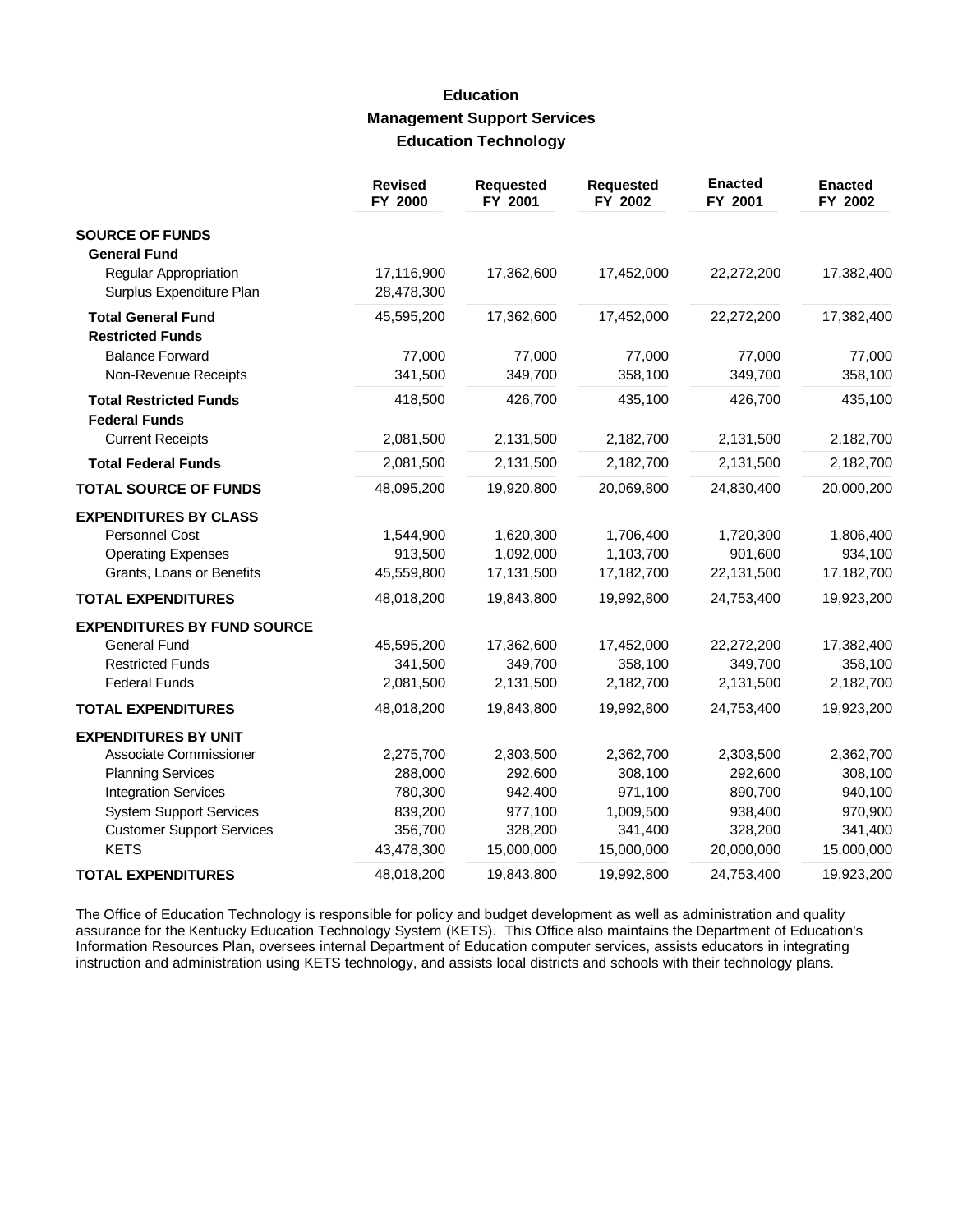# **Education Management Support Services Education Technology Associate Commissioner**

|                                                   | <b>Revised</b><br>FY 2000 | <b>Requested</b><br>FY 2001 | <b>Requested</b><br>FY 2002 | <b>Enacted</b><br>FY 2001 | <b>Enacted</b><br>FY 2002 |
|---------------------------------------------------|---------------------------|-----------------------------|-----------------------------|---------------------------|---------------------------|
| <b>SOURCE OF FUNDS</b>                            |                           |                             |                             |                           |                           |
| <b>General Fund</b>                               |                           |                             |                             |                           |                           |
| Regular Appropriation                             | 194,200                   | 172,000                     | 180,000                     | 172,000                   | 180,000                   |
| <b>Total General Fund</b><br><b>Federal Funds</b> | 194,200                   | 172,000                     | 180,000                     | 172,000                   | 180,000                   |
| <b>Current Receipts</b>                           | 2,081,500                 | 2,131,500                   | 2,182,700                   | 2,131,500                 | 2,182,700                 |
| <b>Total Federal Funds</b>                        | 2,081,500                 | 2,131,500                   | 2,182,700                   | 2,131,500                 | 2,182,700                 |
| <b>TOTAL SOURCE OF FUNDS</b>                      | 2,275,700                 | 2,303,500                   | 2,362,700                   | 2,303,500                 | 2,362,700                 |
| <b>EXPENDITURES BY CLASS</b>                      |                           |                             |                             |                           |                           |
| Personnel Cost                                    | 178,200                   | 157,000                     | 165,000                     | 157,000                   | 165,000                   |
| <b>Operating Expenses</b>                         | 16,000                    | 15,000                      | 15,000                      | 15,000                    | 15,000                    |
| Grants, Loans or Benefits                         | 2,081,500                 | 2,131,500                   | 2,182,700                   | 2,131,500                 | 2,182,700                 |
| <b>TOTAL EXPENDITURES</b>                         | 2,275,700                 | 2,303,500                   | 2,362,700                   | 2,303,500                 | 2,362,700                 |
| <b>EXPENDITURES BY FUND SOURCE</b>                |                           |                             |                             |                           |                           |
| General Fund                                      | 194,200                   | 172,000                     | 180,000                     | 172,000                   | 180,000                   |
| <b>Federal Funds</b>                              | 2,081,500                 | 2,131,500                   | 2,182,700                   | 2,131,500                 | 2,182,700                 |
| <b>TOTAL EXPENDITURES</b>                         | 2,275,700                 | 2,303,500                   | 2,362,700                   | 2,303,500                 | 2,362,700                 |

The Associate Commissioner for Education provides overall direction and coordination to the work of the System Support Services, Integration Services, Customer Support Services and Planning Services divisions. The Associate Commissioner also directs activities of the Department of Education relevant to the implementation of the Kentucky Education Technology System.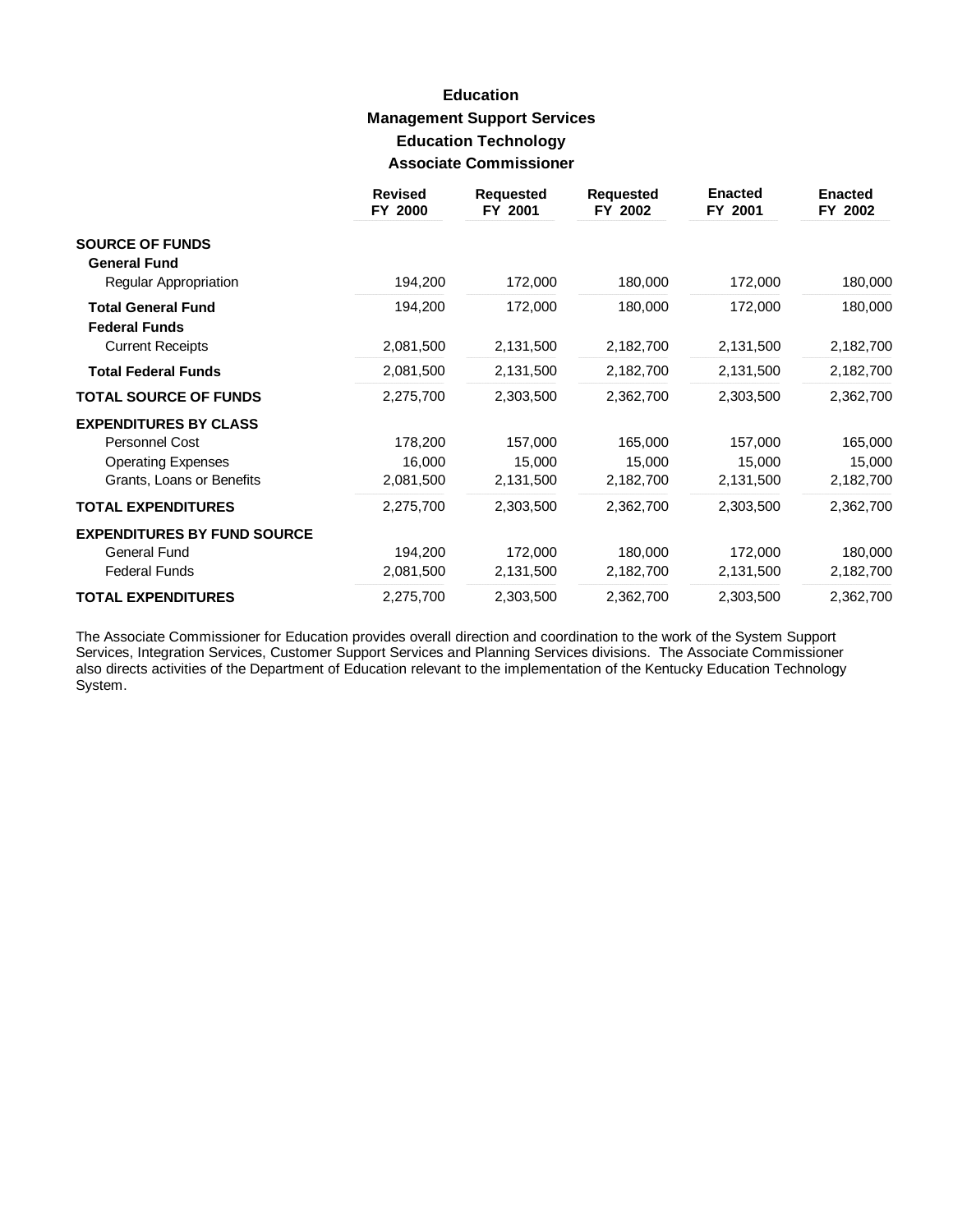# **Education Management Support Services Education Technology Planning Services**

|                                    | <b>Revised</b><br>FY 2000 | <b>Requested</b><br>FY 2001 | <b>Requested</b><br>FY 2002 | <b>Enacted</b><br>FY 2001 | <b>Enacted</b><br>FY 2002 |
|------------------------------------|---------------------------|-----------------------------|-----------------------------|---------------------------|---------------------------|
| <b>SOURCE OF FUNDS</b>             |                           |                             |                             |                           |                           |
| <b>General Fund</b>                |                           |                             |                             |                           |                           |
| Regular Appropriation              | 288,000                   | 292,600                     | 308,100                     | 292,600                   | 308,100                   |
| <b>Total General Fund</b>          | 288,000                   | 292,600                     | 308,100                     | 292,600                   | 308,100                   |
| <b>TOTAL SOURCE OF FUNDS</b>       | 288,000                   | 292,600                     | 308,100                     | 292,600                   | 308,100                   |
| <b>EXPENDITURES BY CLASS</b>       |                           |                             |                             |                           |                           |
| <b>Personnel Cost</b>              | 260,000                   | 264,400                     | 278,100                     | 264,400                   | 278,100                   |
| <b>Operating Expenses</b>          | 28,000                    | 28,200                      | 30,000                      | 28,200                    | 30,000                    |
| <b>TOTAL EXPENDITURES</b>          | 288,000                   | 292,600                     | 308,100                     | 292,600                   | 308,100                   |
| <b>EXPENDITURES BY FUND SOURCE</b> |                           |                             |                             |                           |                           |
| General Fund                       | 288,000                   | 292,600                     | 308,100                     | 292,600                   | 308,100                   |
| <b>TOTAL EXPENDITURES</b>          | 288,000                   | 292,600                     | 308,100                     | 292,600                   | 308,100                   |

The Division of Planning Services is the point of primary responsibility for education technology planning at the state and district levels. The Division maintains the Master Plan for Education Technology, oversees expendi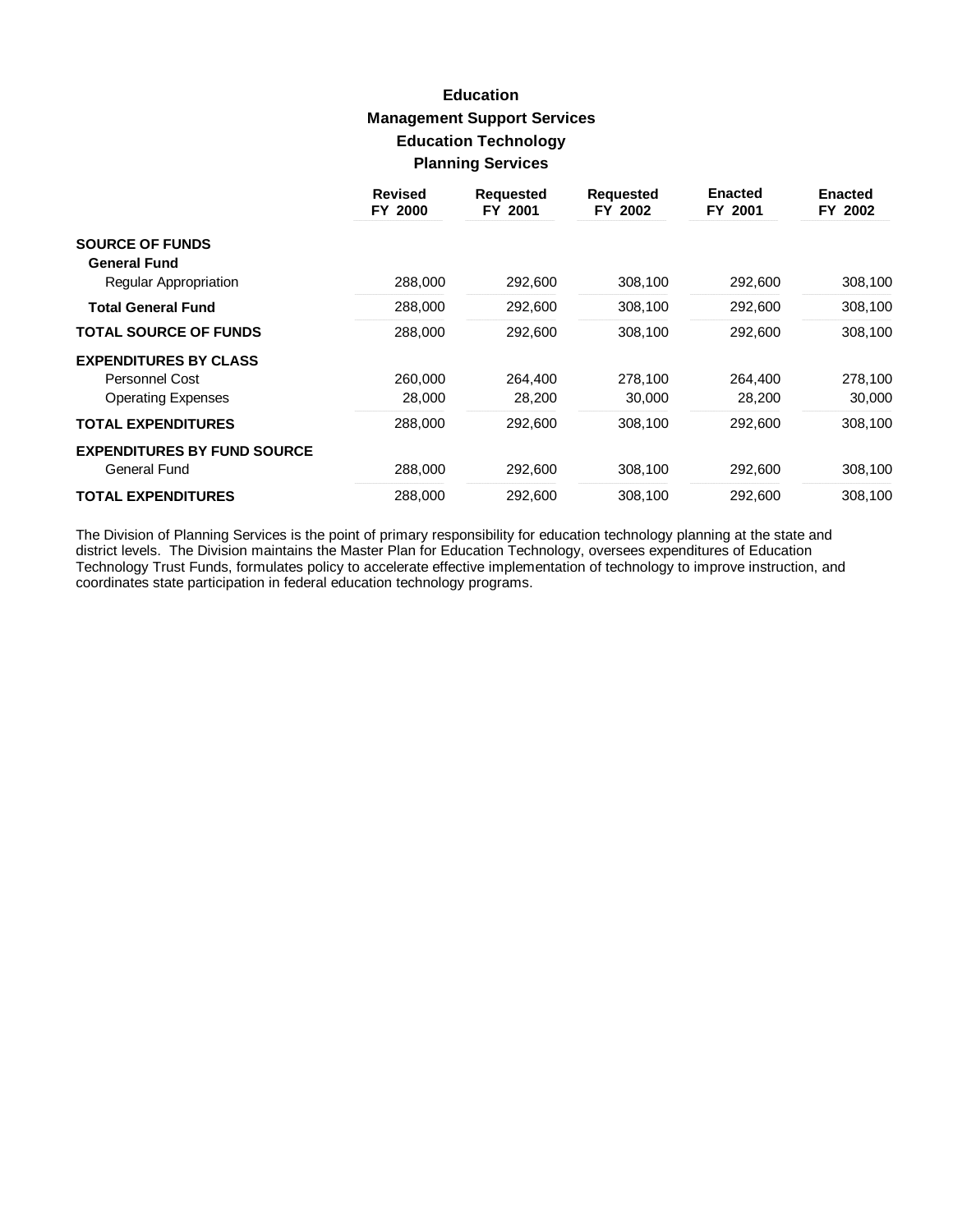# **Education Management Support Services Education Technology Integration Services**

|                                                      | <b>Revised</b><br>FY 2000 | <b>Requested</b><br>FY 2001 | <b>Requested</b><br>FY 2002 | <b>Enacted</b><br>FY 2001 | <b>Enacted</b><br>FY 2002 |
|------------------------------------------------------|---------------------------|-----------------------------|-----------------------------|---------------------------|---------------------------|
| <b>SOURCE OF FUNDS</b>                               |                           |                             |                             |                           |                           |
| <b>General Fund</b>                                  |                           |                             |                             |                           |                           |
| Regular Appropriation                                | 438,800                   | 592,700                     | 613,000                     | 541,000                   | 582,000                   |
| <b>Total General Fund</b><br><b>Restricted Funds</b> | 438,800                   | 592,700                     | 613,000                     | 541,000                   | 582,000                   |
| <b>Balance Forward</b>                               | 77,000                    | 77,000                      | 77,000                      | 77,000                    | 77,000                    |
| Non-Revenue Receipts                                 | 341,500                   | 349,700                     | 358,100                     | 349,700                   | 358,100                   |
| <b>Total Restricted Funds</b>                        | 418,500                   | 426,700                     | 435,100                     | 426,700                   | 435,100                   |
| <b>TOTAL SOURCE OF FUNDS</b>                         | 857,300                   | 1,019,400                   | 1,048,100                   | 967,700                   | 1,017,100                 |
| <b>EXPENDITURES BY CLASS</b>                         |                           |                             |                             |                           |                           |
| Personnel Cost                                       | 225,300                   | 263,600                     | 282,400                     | 363,600                   | 382,400                   |
| <b>Operating Expenses</b>                            | 555,000                   | 678,800                     | 688,700                     | 527,100                   | 557,700                   |
| <b>TOTAL EXPENDITURES</b>                            | 780,300                   | 942,400                     | 971,100                     | 890,700                   | 940,100                   |
| <b>EXPENDITURES BY FUND SOURCE</b>                   |                           |                             |                             |                           |                           |
| General Fund                                         | 438,800                   | 592,700                     | 613,000                     | 541,000                   | 582,000                   |
| <b>Restricted Funds</b>                              | 341,500                   | 349,700                     | 358,100                     | 349,700                   | 358,100                   |
| <b>TOTAL EXPENDITURES</b>                            | 780,300                   | 942,400                     | 971,100                     | 890,700                   | 940,100                   |

The Division of Integration Services provides systems analysis, design, and implementation services for the Kentucky Education Technology System (KETS) as well as the Department of Education. This division develops recommendations to re-engineer departmental business processes to take advantage of information technology, establishes and maintains data administration standards for KETS and the Department of Education, and develops processes to make education data accessible to internal and external decision makers.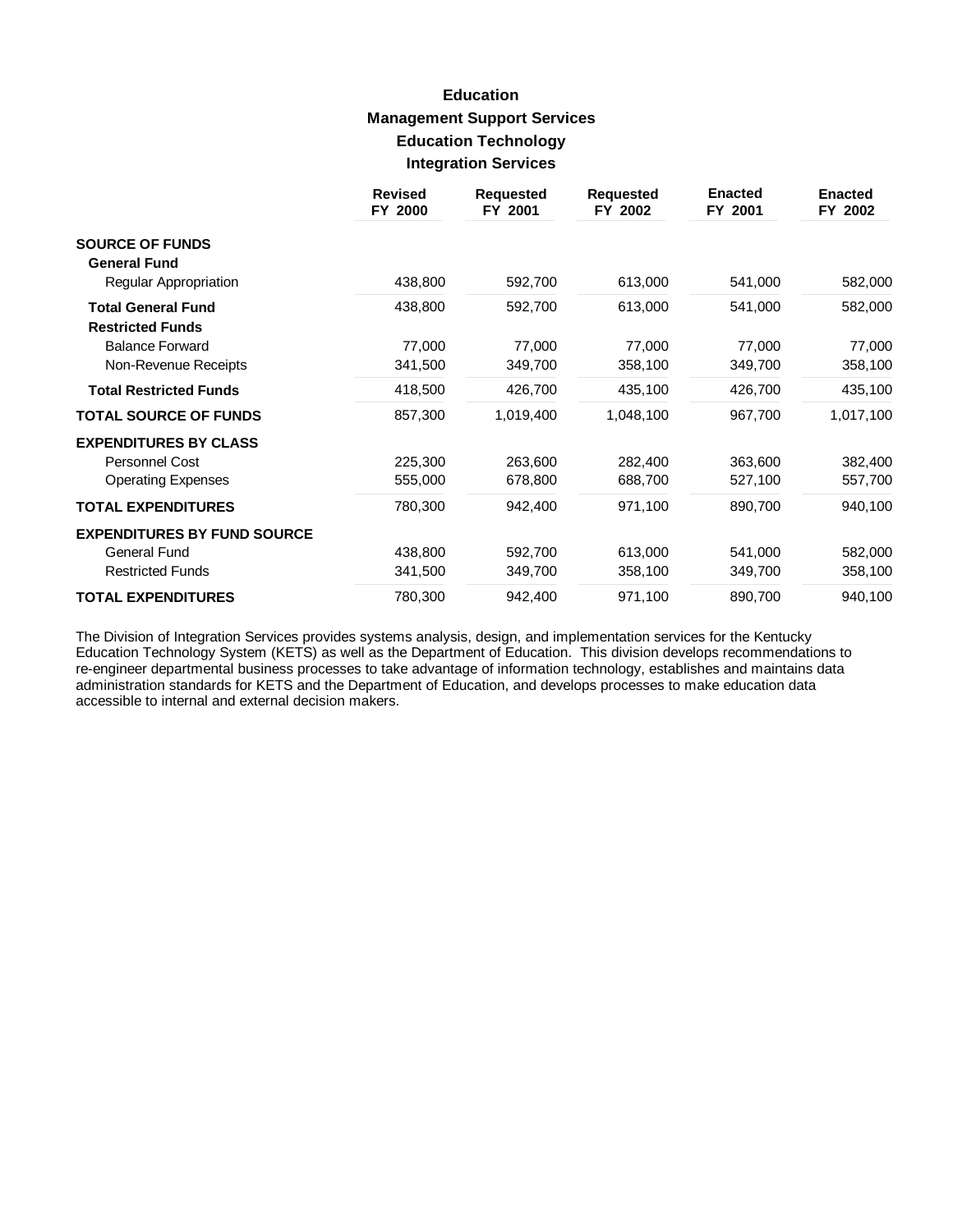# **Education Management Support Services Education Technology System Support Services**

|                                    | <b>Revised</b><br>FY 2000 | <b>Requested</b><br>FY 2001 | <b>Requested</b><br>FY 2002 | <b>Enacted</b><br>FY 2001 | <b>Enacted</b><br>FY 2002 |
|------------------------------------|---------------------------|-----------------------------|-----------------------------|---------------------------|---------------------------|
| <b>SOURCE OF FUNDS</b>             |                           |                             |                             |                           |                           |
| <b>General Fund</b>                |                           |                             |                             |                           |                           |
| Regular Appropriation              | 839,200                   | 977,100                     | 1,009,500                   | 938,400                   | 970,900                   |
| <b>Total General Fund</b>          | 839,200                   | 977,100                     | 1,009,500                   | 938,400                   | 970,900                   |
| <b>TOTAL SOURCE OF FUNDS</b>       | 839,200                   | 977,100                     | 1,009,500                   | 938,400                   | 970,900                   |
| <b>EXPENDITURES BY CLASS</b>       |                           |                             |                             |                           |                           |
| Personnel Cost                     | 545,200                   | 627,100                     | 659,500                     | 627,100                   | 659,500                   |
| <b>Operating Expenses</b>          | 294,000                   | 350,000                     | 350,000                     | 311,300                   | 311,400                   |
| <b>TOTAL EXPENDITURES</b>          | 839,200                   | 977,100                     | 1,009,500                   | 938,400                   | 970,900                   |
| <b>EXPENDITURES BY FUND SOURCE</b> |                           |                             |                             |                           |                           |
| General Fund                       | 839,200                   | 977.100                     | 1,009,500                   | 938,400                   | 970,900                   |
| <b>TOTAL EXPENDITURES</b>          | 839,200                   | 977,100                     | 1,009,500                   | 938,400                   | 970,900                   |

The Division of System Support Services is responsible for design, development, and ongoing support of computing capabilities and communications systems to support the Kentucky Education Technology System (KETS) as well as internal Department of Education systems.

The Division of System Support Services is responsible for: statewide KETS and Local Area Network Design; installation, upgrades, and maintenance of KETS network components; district/school network management and testing; and evaluation of all KETS hardware and network components. This Division also has a number of responsibilities relative to the operation of Department of Education information and office systems.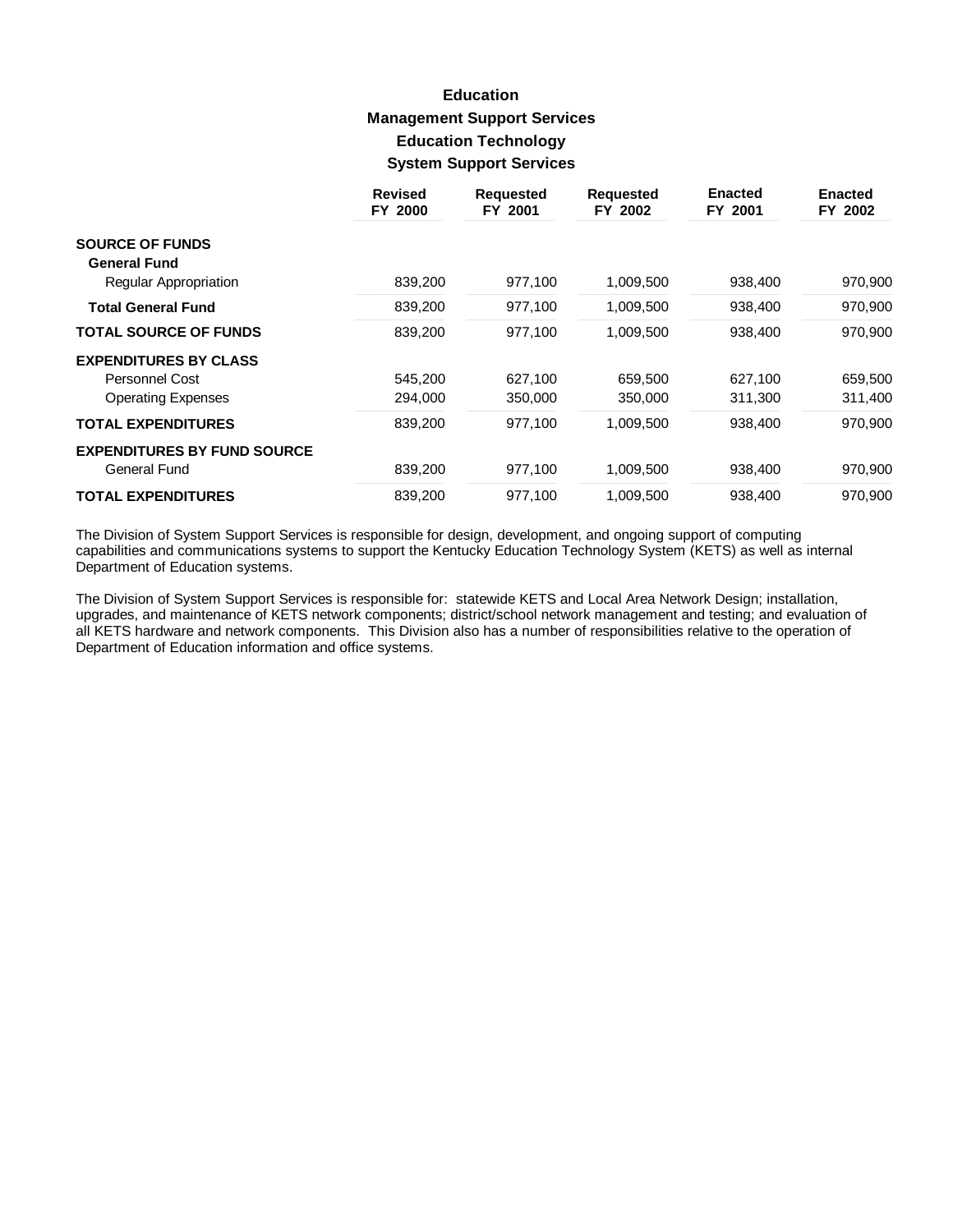# **Education Management Support Services Education Technology Customer Support Services**

|                                    | <b>Revised</b><br>FY 2000 | <b>Requested</b><br>FY 2001 | <b>Requested</b><br>FY 2002 | <b>Enacted</b><br>FY 2001 | <b>Enacted</b><br>FY 2002 |
|------------------------------------|---------------------------|-----------------------------|-----------------------------|---------------------------|---------------------------|
| <b>SOURCE OF FUNDS</b>             |                           |                             |                             |                           |                           |
| <b>General Fund</b>                |                           |                             |                             |                           |                           |
| Regular Appropriation              | 356,700                   | 328,200                     | 341,400                     | 328,200                   | 341,400                   |
| <b>Total General Fund</b>          | 356,700                   | 328,200                     | 341,400                     | 328,200                   | 341,400                   |
| <b>TOTAL SOURCE OF FUNDS</b>       | 356,700                   | 328,200                     | 341,400                     | 328,200                   | 341,400                   |
| <b>EXPENDITURES BY CLASS</b>       |                           |                             |                             |                           |                           |
| Personnel Cost                     | 336,200                   | 308,200                     | 321,400                     | 308,200                   | 321,400                   |
| <b>Operating Expenses</b>          | 20,500                    | 20,000                      | 20,000                      | 20,000                    | 20,000                    |
| <b>TOTAL EXPENDITURES</b>          | 356.700                   | 328,200                     | 341,400                     | 328,200                   | 341,400                   |
| <b>EXPENDITURES BY FUND SOURCE</b> |                           |                             |                             |                           |                           |
| General Fund                       | 356,700                   | 328,200                     | 341,400                     | 328,200                   | 341,400                   |
| <b>TOTAL EXPENDITURES</b>          | 356.700                   | 328,200                     | 341,400                     | 328.200                   | 341,400                   |

The Division of Customer Support Services provides education technology professional development activities for educators learning to integrate instruction and technology via the Kentucky Education Technology System (KETS) and direct consulting to district and school technology coordinators.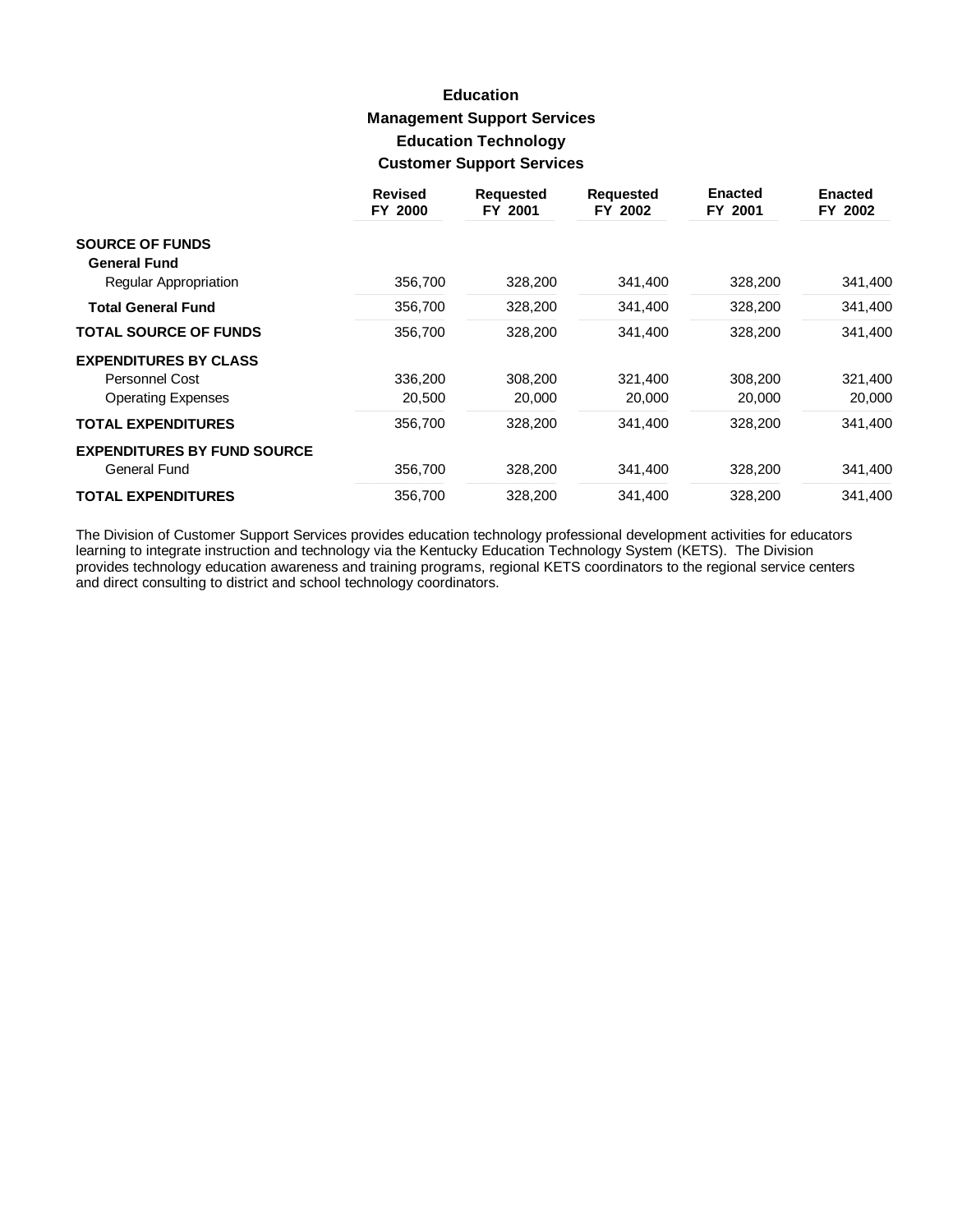# **Education Management Support Services Education Technology KETS**

|                                    | <b>Revised</b><br>FY 2000 | <b>Requested</b><br>FY 2001 | <b>Requested</b><br>FY 2002 | <b>Enacted</b><br>FY 2001 | <b>Enacted</b><br>FY 2002 |
|------------------------------------|---------------------------|-----------------------------|-----------------------------|---------------------------|---------------------------|
| <b>SOURCE OF FUNDS</b>             |                           |                             |                             |                           |                           |
| <b>General Fund</b>                |                           |                             |                             |                           |                           |
| <b>Regular Appropriation</b>       | 15,000,000                | 15,000,000                  | 15,000,000                  | 20,000,000                | 15,000,000                |
| Surplus Expenditure Plan           | 28,478,300                |                             |                             |                           |                           |
| <b>Total General Fund</b>          | 43,478,300                | 15,000,000                  | 15,000,000                  | 20,000,000                | 15,000,000                |
| <b>TOTAL SOURCE OF FUNDS</b>       | 43,478,300                | 15,000,000                  | 15,000,000                  | 20,000,000                | 15,000,000                |
| <b>EXPENDITURES BY CLASS</b>       |                           |                             |                             |                           |                           |
| Grants, Loans or Benefits          | 43,478,300                | 15,000,000                  | 15,000,000                  | 20,000,000                | 15,000,000                |
| <b>TOTAL EXPENDITURES</b>          | 43,478,300                | 15,000,000                  | 15,000,000                  | 20,000,000                | 15,000,000                |
| <b>EXPENDITURES BY FUND SOURCE</b> |                           |                             |                             |                           |                           |
| General Fund                       | 43,478,300                | 15,000,000                  | 15,000,000                  | 20,000,000                | 15,000,000                |
| <b>TOTAL EXPENDITURES</b>          | 43,478,300                | 15,000,000                  | 15,000,000                  | 20,000,000                | 15,000,000                |

The 1990 Kentucky Education Reform Act provided for the establishment of a Kentucky Education Technology System (KETS). State funds for the development and implementation of KETS are appropriated to the Department of Education. These funds are then transferred during each fiscal year to the Education Technology Trust Fund where they are administered and invested by the Finance and Administration Cabinet. Funds from the Education Technology Trust Fund are withdrawn and expended based on guidelines established by the Education Technology Master Plan and in accordance with the various statutes governing this program.

#### **Policy**

The 2000-2002 Budget of the Commonwealth includes an additional \$5 million in General Fund support for KETS over during the biennium. The additional funding is appropriated to the Education Technology Escrow Account in fiscal year 2001 for expenditure during fiscal 2002 based on guidelines established by the Education Technology Master Plan.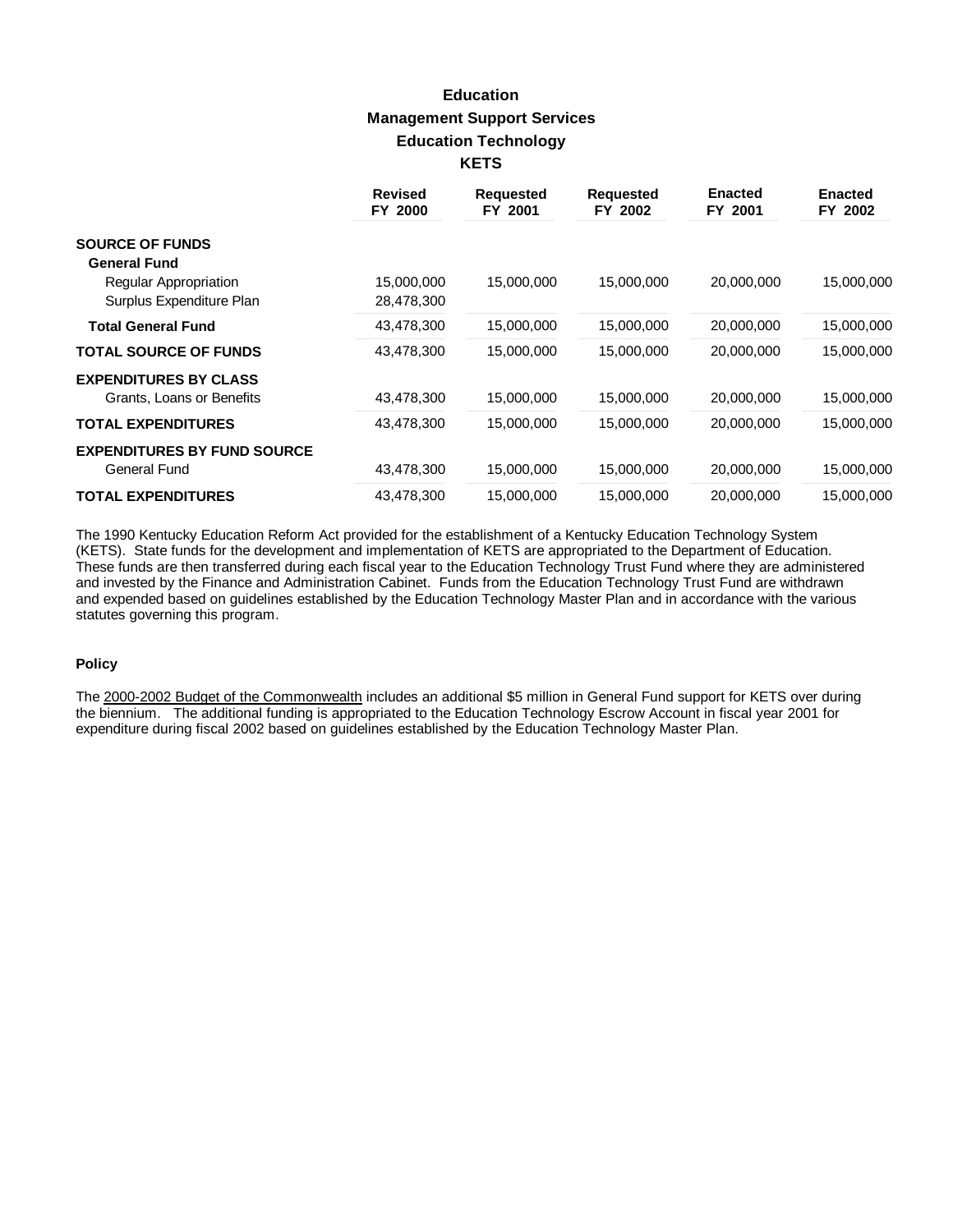### **Education Management Support Services Budget and Financial Management**

|                                                      | <b>Revised</b><br>FY 2000 | <b>Requested</b><br>FY 2001 | <b>Requested</b><br>FY 2002 | <b>Enacted</b><br>FY 2001 | <b>Enacted</b><br>FY 2002 |
|------------------------------------------------------|---------------------------|-----------------------------|-----------------------------|---------------------------|---------------------------|
| <b>SOURCE OF FUNDS</b><br><b>General Fund</b>        |                           |                             |                             |                           |                           |
| Regular Appropriation                                | 5,232,300                 | 5,476,200                   | 5,700,800                   | 5,389,700                 | 5,567,500                 |
| <b>Total General Fund</b><br><b>Restricted Funds</b> | 5,232,300                 | 5,476,200                   | 5,700,800                   | 5,389,700                 | 5,567,500                 |
| <b>Balance Forward</b>                               | 542,800                   | 535,900                     | 535,900                     | 409.500                   | 409,500                   |
| Non-Revenue Receipts                                 | 719,500                   | 731,400                     | 714,700                     | 731,400                   | 710,100                   |
| <b>Total Restricted Funds</b>                        | 1,262,300                 | 1,267,300                   | 1,250,600                   | 1,140,900                 | 1,119,600                 |
| <b>TOTAL SOURCE OF FUNDS</b>                         | 6,494,600                 | 6,743,500                   | 6,951,400                   | 6,530,600                 | 6,687,100                 |
| <b>EXPENDITURES BY CLASS</b>                         |                           |                             |                             |                           |                           |
| <b>Personnel Cost</b>                                | 1,209,000                 | 1,403,400                   | 1,455,800                   | 1,403,400                 | 1,451,200                 |
| <b>Operating Expenses</b>                            | 2,336,800                 | 2,340,500                   | 2,436,800                   | 2,249,000                 | 2,303,500                 |
| Grants, Loans or Benefits                            | 2,406,000                 | 2,463,700                   | 2,522,900                   | 2,463,700                 | 2,522,900                 |
| <b>TOTAL EXPENDITURES</b>                            | 5,951,800                 | 6,207,600                   | 6,415,500                   | 6,116,100                 | 6,277,600                 |
| <b>EXPENDITURES BY FUND SOURCE</b>                   |                           |                             |                             |                           |                           |
| <b>General Fund</b>                                  | 5,232,300                 | 5,476,200                   | 5,700,800                   | 5,384,700                 | 5,567,500                 |
| <b>Restricted Funds</b>                              | 719,500                   | 731,400                     | 714,700                     | 731,400                   | 710,100                   |
| <b>TOTAL EXPENDITURES</b>                            | 5,951,800                 | 6,207,600                   | 6,415,500                   | 6,116,100                 | 6,277,600                 |
| <b>EXPENDITURES BY UNIT</b>                          |                           |                             |                             |                           |                           |
| Associate Commissioner                               | 376,900                   | 443,600                     | 464,400                     | 436,800                   | 455,800                   |
| <b>Budget and Financial Management</b>               | 5,574,900                 | 5,764,000                   | 5,951,100                   | 5,679,300                 | 5,821,800                 |
| <b>TOTAL EXPENDITURES</b>                            | 5,951,800                 | 6,207,600                   | 6,415,500                   | 6,116,100                 | 6,277,600                 |

The Office of Budget and Financial Management was created in December 1998 as a consequence of reorganization of the Department of Education via Executive Order 98-1671. Its organizational structure consists of an Associate Commissioner, the Division of Budgets and the Division of Financial and Materials Management. The Office and its divisions are charged with interpretation and enforcement of the statutes relating to financial administration of the Commonwealth, including KRS 41-Treasury, KRS 42-Finance and Administration, KRS 44 -Claims Upon the Treasury, KRS 45-Budget and Financial Administration and KRS 45A-Kentucky Model Procurement Code.

The Office is responsible to the Deputy Commissioner of Management Support Services and supervises all internal financial and budgetary activities of the department. The Office also writes and recommends financial operation policy to the Commissioner of Education.

The Office is responsible for the creation and submission of the biennial budget request, all contracts and master agreements, indirect cost calculations and negotiations and travel for department officials.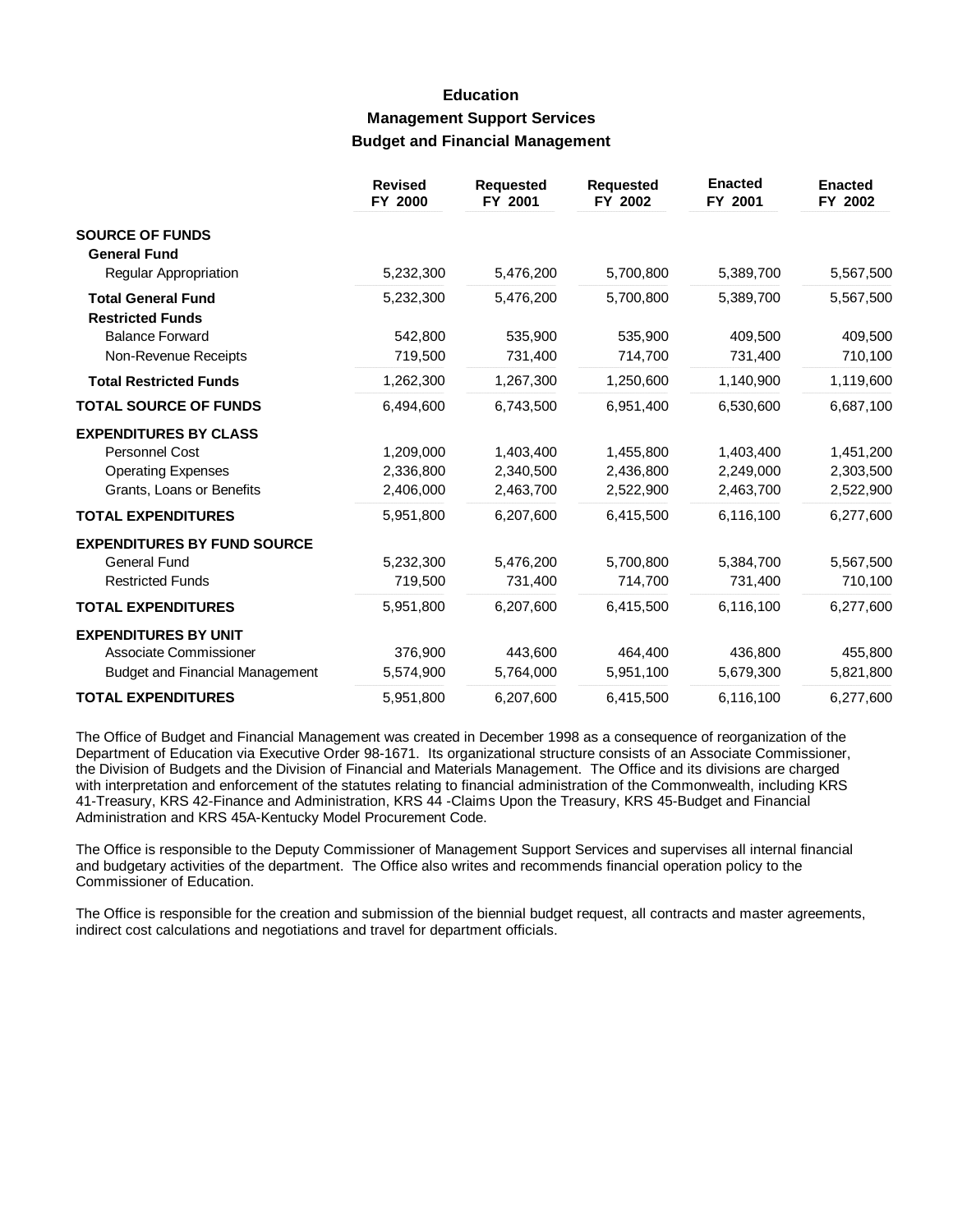### **Education Management Support Services Budget and Financial Management Associate Commissioner**

|                                                      | <b>Revised</b><br>FY 2000 | <b>Requested</b><br>FY 2001 | <b>Requested</b><br>FY 2002 | <b>Enacted</b><br>FY 2001 | <b>Enacted</b><br>FY 2002 |
|------------------------------------------------------|---------------------------|-----------------------------|-----------------------------|---------------------------|---------------------------|
| <b>SOURCE OF FUNDS</b><br><b>General Fund</b>        |                           |                             |                             |                           |                           |
| Regular Appropriation                                | 301,900                   | 288,100                     | 294,700                     | 281,300                   | 286,100                   |
| <b>Total General Fund</b><br><b>Restricted Funds</b> | 301,900                   | 288,100                     | 294,700                     | 281,300                   | 286,100                   |
| Non-Revenue Receipts                                 | 75,000                    | 155,500                     | 169,700                     | 155,500                   | 169,700                   |
| <b>Total Restricted Funds</b>                        | 75,000                    | 155,500                     | 169,700                     | 155,500                   | 169,700                   |
| <b>TOTAL SOURCE OF FUNDS</b>                         | 376,900                   | 443,600                     | 464,400                     | 436,800                   | 455,800                   |
| <b>EXPENDITURES BY CLASS</b>                         |                           |                             |                             |                           |                           |
| <b>Personnel Cost</b>                                | 301,900                   | 366,800                     | 385,800                     | 366,800                   | 385,800                   |
| <b>Operating Expenses</b>                            | 75,000                    | 76,800                      | 78,600                      | 70,000                    | 70,000                    |
| <b>TOTAL EXPENDITURES</b>                            | 376,900                   | 443,600                     | 464,400                     | 436,800                   | 455,800                   |
| <b>EXPENDITURES BY FUND SOURCE</b>                   |                           |                             |                             |                           |                           |
| General Fund                                         | 301,900                   | 288,100                     | 294,700                     | 281,300                   | 286,100                   |
| <b>Restricted Funds</b>                              | 75,000                    | 155,500                     | 169,700                     | 155,500                   | 169,700                   |
| <b>TOTAL EXPENDITURES</b>                            | 376,900                   | 443,600                     | 464,400                     | 436,800                   | 455,800                   |

The Associate Commissioner is charged with interpretation and enforcement of the statutes regarding financial administration of the Commonwealth contained within KRS 41 through KRS 48 they relate to the Department of Education. The Office is responsible to the Deputy Commissioner of Management Support Services and supervises all internal financial and budgetary activities of the Department. The Office also writes and recommends financial operation policy to the Commissioner of Education.

The Office is responsible for the creation and submission of the biennial budget, all contracts and master agreements, indirect cost calculations and negotiations and travel for department officials.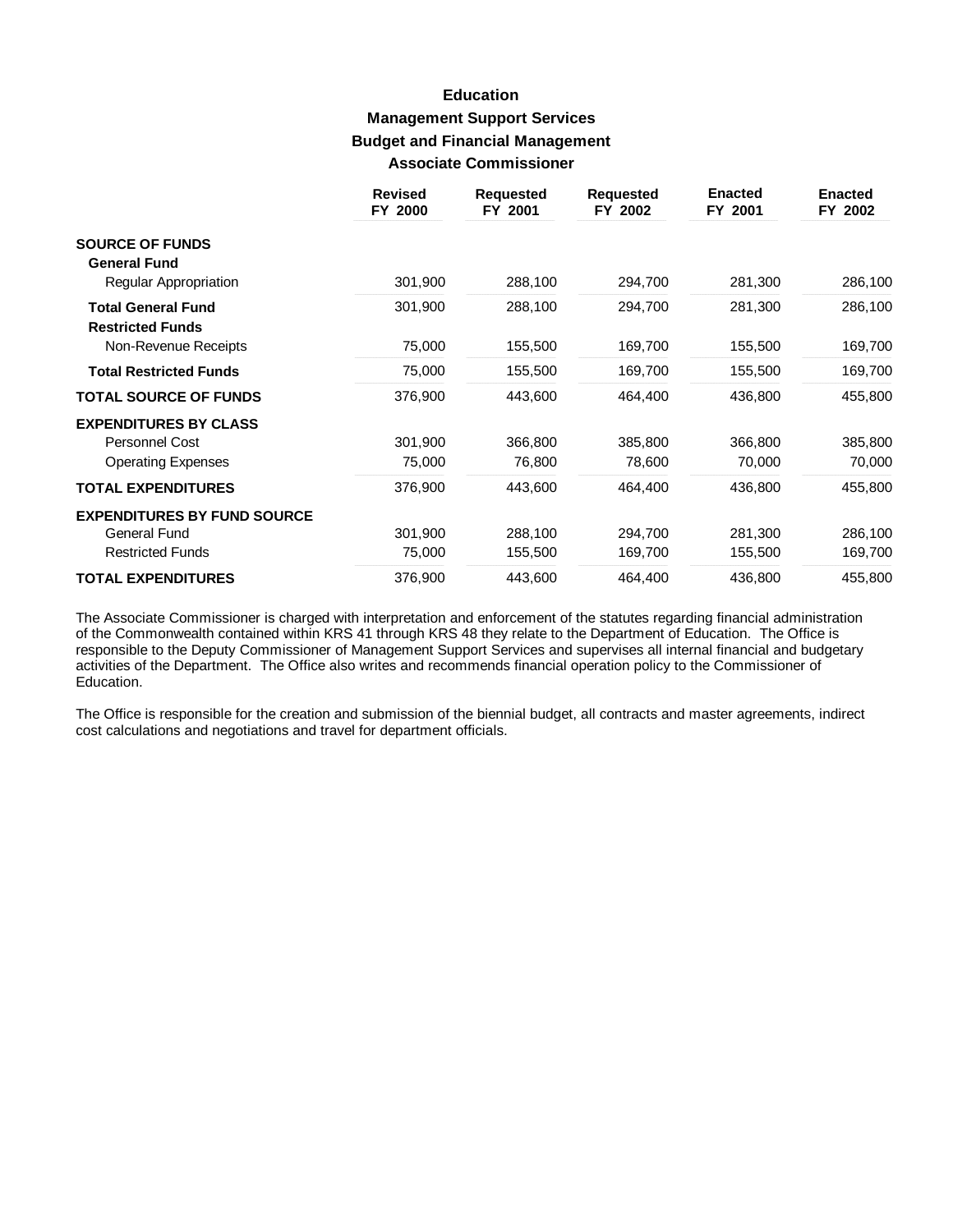# **Education Management Support Services Budget and Financial Management Budget and Financial Management**

|                                                                                                          | <b>Revised</b><br>FY 2000         | <b>Requested</b><br>FY 2001         | <b>Requested</b><br>FY 2002         | <b>Enacted</b><br>FY 2001           | <b>Enacted</b><br>FY 2002           |
|----------------------------------------------------------------------------------------------------------|-----------------------------------|-------------------------------------|-------------------------------------|-------------------------------------|-------------------------------------|
| <b>SOURCE OF FUNDS</b><br><b>General Fund</b>                                                            |                                   |                                     |                                     |                                     |                                     |
| Regular Appropriation                                                                                    | 4,930,400                         | 5,188,100                           | 5,406,100                           | 5,108,400                           | 5,281,400                           |
| <b>Total General Fund</b><br><b>Restricted Funds</b>                                                     | 4,930,400                         | 5,188,100                           | 5,406,100                           | 5,108,400                           | 5,281,400                           |
| <b>Balance Forward</b><br>Non-Revenue Receipts                                                           | 542,800<br>644,500                | 535,900<br>575,900                  | 535,900<br>545,000                  | 409,500<br>575,900                  | 409,500<br>540,400                  |
| <b>Total Restricted Funds</b>                                                                            | 1,187,300                         | 1,111,800                           | 1,080,900                           | 985,400                             | 949,900                             |
| <b>TOTAL SOURCE OF FUNDS</b>                                                                             | 6,117,700                         | 6,299,900                           | 6,487,000                           | 6,093,800                           | 6,231,300                           |
| <b>EXPENDITURES BY CLASS</b><br>Personnel Cost<br><b>Operating Expenses</b><br>Grants, Loans or Benefits | 907,100<br>2,261,800<br>2,406,000 | 1,036,600<br>2,263,700<br>2,463,700 | 1,070,000<br>2,358,200<br>2,522,900 | 1,036,600<br>2,179,000<br>2,463,700 | 1,065,400<br>2,233,500<br>2,522,900 |
| <b>TOTAL EXPENDITURES</b>                                                                                | 5,574,900                         | 5,764,000                           | 5,951,100                           | 5,679,300                           | 5,821,800                           |
| <b>EXPENDITURES BY FUND SOURCE</b><br><b>General Fund</b><br><b>Restricted Funds</b>                     | 4,930,400<br>644,500              | 5,188,100<br>575,900                | 5,406,100<br>545,000                | 5,103,400<br>575,900                | 5,281,400<br>540,400                |
| <b>TOTAL EXPENDITURES</b>                                                                                | 5,574,900                         | 5,764,000                           | 5,951,100                           | 5,679,300                           | 5,821,800                           |
| <b>EXPENDITURES BY UNIT</b><br><b>Budgets</b><br>Financial & Materials Management                        | 517,900<br>2,651,000              | 644,200<br>2,656,100                | 673,100<br>2,755,100                | 559,500<br>2,656,100                | 548,400<br>2,750,500                |
| <b>KDOE Teacher Retirement Match</b>                                                                     | 2,406,000                         | 2,463,700                           | 2,522,900                           | 2,463,700                           | 2,522,900                           |
| <b>TOTAL EXPENDITURES</b>                                                                                | 5,574,900                         | 5,764,000                           | 5,951,100                           | 5,679,300                           | 5,821,800                           |

The Division of Budgets supervises all aspects of budget creation, both annual and biennial, budget analysis and forecasting, expenditure authorizations, personnel (financial aspects) approvals, and allotment and appropriation increases/adjustments. The division is an agency liaison with the Governor's Office for Policy and Management and the Legislative Research budget staff.

The Division of Financial and Materials Management supervises all department expenditure and accounting transactions, purchasing and document preparation, pre-audit functions of the agency, serves as liaison with the Auditor of Public Accounts and the Finance and Administration Cabinet and is the primary department authority for MARS training and implementation.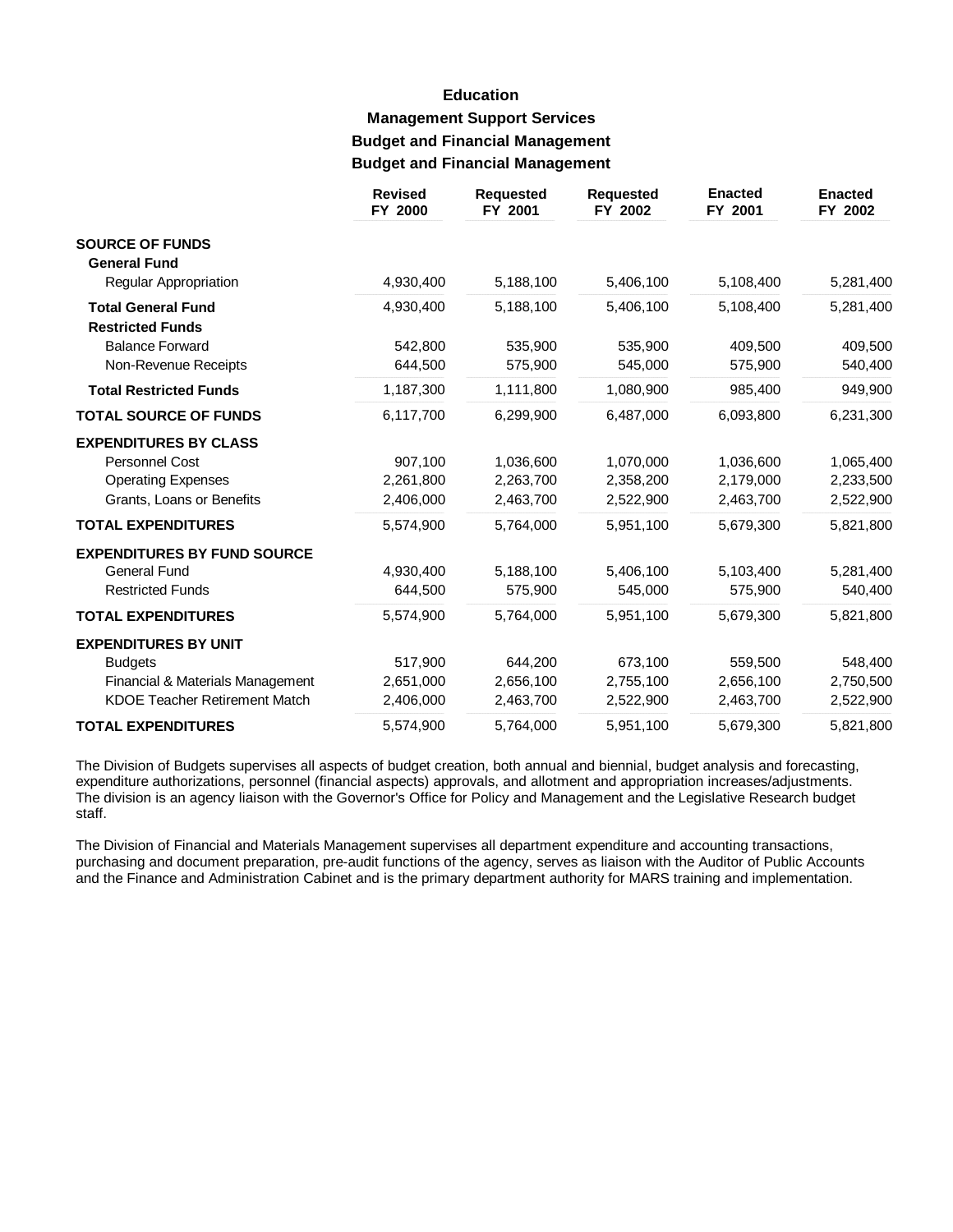## **Education Learning Support Services**

|                                           | <b>Revised</b><br>FY 2000 | <b>Requested</b><br>FY 2001 | <b>Requested</b><br>FY 2002 | <b>Enacted</b><br>FY 2001 | <b>Enacted</b><br>FY 2002 |
|-------------------------------------------|---------------------------|-----------------------------|-----------------------------|---------------------------|---------------------------|
| <b>SOURCE OF FUNDS</b>                    |                           |                             |                             |                           |                           |
| <b>General Fund</b>                       |                           |                             |                             |                           |                           |
| Regular Appropriation                     | 170,485,200               | 197,334,400                 | 204,465,400                 | 184,960,800               | 192,607,700               |
| <b>Current Year Appropriation</b>         | 865,400                   |                             |                             |                           |                           |
| <b>Total General Fund</b>                 | 171,350,600               | 197,334,400                 | 204,465,400                 | 184,960,800               | 192,607,700               |
| <b>Restricted Funds</b>                   |                           |                             |                             |                           |                           |
| <b>Balance Forward</b>                    | 1,439,700                 | 1,204,500                   | 1,196,000                   | 1,433,700                 | 1,308,700                 |
| <b>Current Receipts</b>                   | 3,400,000                 | 3,479,200                   | 3,560,200                   | 3,479,200                 | 3,560,200                 |
| <b>Total Restricted Funds</b>             | 4,839,700                 | 4,683,700                   | 4,756,200                   | 4,912,900                 | 4,868,900                 |
| <b>Federal Funds</b>                      |                           |                             |                             |                           |                           |
| <b>Balance Forward</b>                    | 846,600                   | 846,600                     | 884,800                     | 846,600                   | 884,800                   |
| <b>Current Receipts</b>                   | 285,264,000               | 292,220,500                 | 299,121,100                 | 292,070,500               | 298,960,200               |
| <b>Total Federal Funds</b>                | 286,110,600               | 293,067,100                 | 300,005,900                 | 292,917,100               | 299,845,000               |
| <b>TOTAL SOURCE OF FUNDS</b>              | 462,300,900               | 495,085,200                 | 509,227,500                 | 482,790,800               | 497,321,600               |
| <b>EXPENDITURES BY CLASS</b>              |                           |                             |                             |                           |                           |
| <b>Personnel Cost</b>                     | 40,126,900                | 48,171,100                  | 50,660,300                  | 44,753,000                | 46,465,700                |
| <b>Operating Expenses</b>                 | 7,545,900                 | 13,199,500                  | 12,768,900                  | 9,963,000                 | 9,582,400                 |
| Grants, Loans or Benefits                 | 412,347,800               | 430,653,800                 | 443,438,500                 | 425,821,300               | 439,012,800               |
| <b>Capital Outlay</b>                     |                           | 980,000                     | 250,000                     | 60,000                    |                           |
| <b>TOTAL EXPENDITURES</b>                 | 460,020,600               | 493,004,400                 | 507,117,700                 | 480,597,300               | 495,060,900               |
| <b>EXPENDITURES BY FUND SOURCE</b>        |                           |                             |                             |                           |                           |
| <b>General Fund</b>                       | 171,350,600               | 197,334,400                 | 204,465,400                 | 184,960,800               | 192,607,700               |
| <b>Restricted Funds</b>                   | 3,406,000                 | 3,487,700                   | 3,571,300                   | 3,604,200                 | 3,571,300                 |
| <b>Federal Funds</b>                      | 285,264,000               | 292,182,300                 | 299,081,000                 | 292,032,300               | 298,881,900               |
| <b>TOTAL EXPENDITURES</b>                 | 460,020,600               | 493,004,400                 | 507,117,700                 | 480,597,300               | 495,060,900               |
| <b>EXPENDITURES BY UNIT</b>               |                           |                             |                             |                           |                           |
| Deputy Commissioner                       | 16,750,700                | 16,863,300                  | 16,860,300                  | 16,789,800                | 17,045,800                |
| <b>Special Instructional Services</b>     | 294,647,100               | 307,858,400                 | 315,236,300                 | 307,069,700               | 314,427,900               |
| Teacher Education and Certification       | 8,098,600                 | 16,025,400                  | 16,121,500                  | 11,341,900                | 15,803,300                |
| Leadership and School Improvement         | 20,197,400                | 20,357,600                  | 20,594,200                  | 20,334,300                | 20,969,600                |
| <b>Supportive Learning Environments</b>   | 98,296,000                | 101,776,600                 | 103,327,900                 | 99,438,500                | 100,712,200               |
| Assessment and Accountability             | 8,653,800                 | 11,661,600                  | 11,341,200                  | 11,661,600                | 11,341,200                |
| Academic and Professsional<br>Development | 13,377,000                | 18,461,500                  | 23,636,300                  | 13,961,500                | 14,632,300                |
| <b>Wage Equity</b>                        |                           |                             |                             |                           | 128,600                   |
| <b>TOTAL EXPENDITURES</b>                 | 460,020,600               | 493,004,400                 | 507,117,700                 | 480,597,300               | 495,060,900               |

Based on the December 1998 reorganization of the Department of Education Executive Order 98-1671, the Learning Support Services major program area consists of the following offices: Special Instructional Services, Teacher Education and Certification, Leadership and School Improvement, Supportive Learning Environments, Assessment and Accountability, and Academic and Professional Development, each headed by an associate commissioner.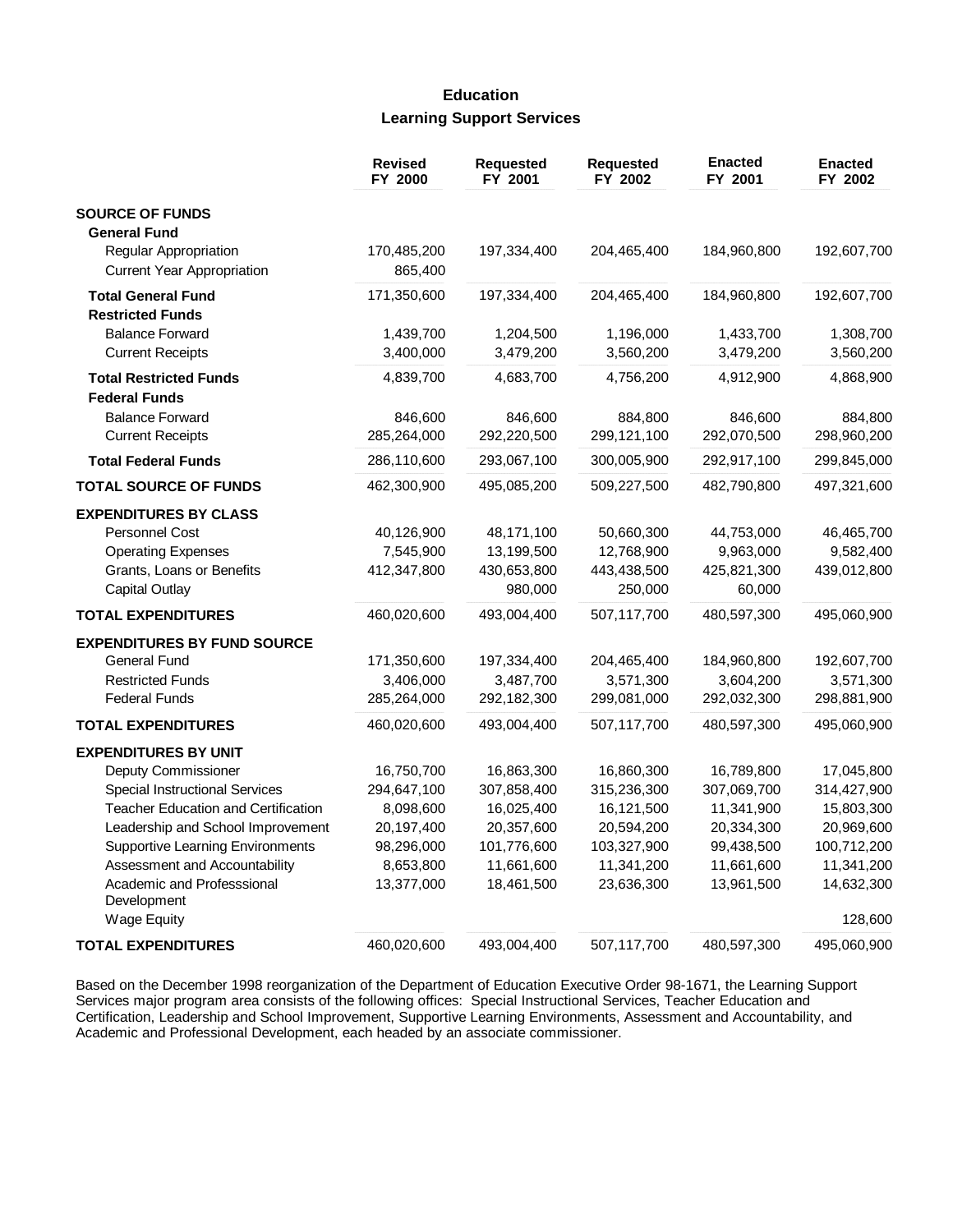#### **Education Learning Support Services Deputy Commissioner**

|                                                            | <b>Revised</b><br>FY 2000 | <b>Requested</b><br>FY 2001 | <b>Requested</b><br>FY 2002 | <b>Enacted</b><br>FY 2001 | <b>Enacted</b><br>FY 2002 |
|------------------------------------------------------------|---------------------------|-----------------------------|-----------------------------|---------------------------|---------------------------|
| <b>SOURCE OF FUNDS</b><br><b>General Fund</b>              |                           |                             |                             |                           |                           |
| Regular Appropriation<br><b>Current Year Appropriation</b> | 15,969,700<br>500,000     | 16,575,500                  | 16,565,600                  | 16,535,500                | 16,912,000                |
| <b>Total General Fund</b><br><b>Restricted Funds</b>       | 16,469,700                | 16,575,500                  | 16,565,600                  | 16,535,500                | 16,912,000                |
| <b>Balance Forward</b>                                     |                           |                             |                             | 116,500                   |                           |
| <b>Total Restricted Funds</b><br><b>Federal Funds</b>      |                           |                             |                             | 116,500                   |                           |
| <b>Balance Forward</b>                                     | 31,400                    | 31,400                      | 31.400                      | 31.400                    | 31,400                    |
| <b>Current Receipts</b>                                    | 281,000                   | 287,800                     | 294,700                     | 137,800                   | 133,800                   |
| <b>Total Federal Funds</b>                                 | 312,400                   | 319,200                     | 326,100                     | 169,200                   | 165,200                   |
| <b>TOTAL SOURCE OF FUNDS</b>                               | 16,782,100                | 16,894,700                  | 16,891,700                  | 16,821,200                | 17,077,200                |
| <b>EXPENDITURES BY CLASS</b>                               |                           |                             |                             |                           |                           |
| <b>Personnel Cost</b>                                      | 295,500                   | 455,300                     | 448,500                     | 531,800                   | 269,000                   |
| <b>Operating Expenses</b>                                  | 535,700                   | 488,500                     | 492.300                     | 338,500                   | 342,300                   |
| Grants, Loans or Benefits                                  | 15,919,500                | 15,919,500                  | 15,919,500                  | 15,919,500                | 16,434,500                |
| <b>TOTAL EXPENDITURES</b>                                  | 16,750,700                | 16,863,300                  | 16,860,300                  | 16,789,800                | 17,045,800                |
| <b>EXPENDITURES BY FUND SOURCE</b>                         |                           |                             |                             |                           |                           |
| <b>General Fund</b><br><b>Restricted Funds</b>             | 16,469,700                | 16,575,500                  | 16,565,600                  | 16,535,500<br>116,500     | 16,912,000                |
| <b>Federal Funds</b>                                       | 281,000                   | 287,800                     | 294,700                     | 137,800                   | 133,800                   |
| <b>TOTAL EXPENDITURES</b>                                  | 16,750,700                | 16,863,300                  | 16,860,300                  | 16,789,800                | 17,045,800                |

The Deputy Commissioner and associated support staff provide policy and administrative direction for the Learning Support Services major program area. The Deputy Commissioner reports directly to the Commissioner of Education and has the responsibility for the following offices: Special Instructional Services; Teacher Education and Certification; Leadership and School Improvement; Supportive Learning Environments; Assessment and Accountability and Academic and Professional Development, each headed by an associate commissioner.

#### **Policy**

As enacted in House Bill 502, the Kentucky Head Start Collaboration Project and associated funding is transferred during the fiscal 2000-2002 biennium from the Deputy Commissioner's office to the Governor's Office of Early Childhood.

EMPOWER Kentucky resulted in General Fund savings in fiscal year 2002 totaling \$20,000.

The enacted budget contains General Fund expansion totaling \$128,600 in fiscal year 2002 to meet obligations related to the Governor's Revised Wage Equity Plan.

The enacted budget contains \$500,000 in new General Fund support each year of the 2000-2002 biennium to support the Kentucky Virtual High School.

The enacted budget includes \$515,000 in new General Fund support in fiscal year 2002 to support a statewide multidimensional recruitment and information program to encourage persons to enter the teaching profession and to become teachers in Kentucky.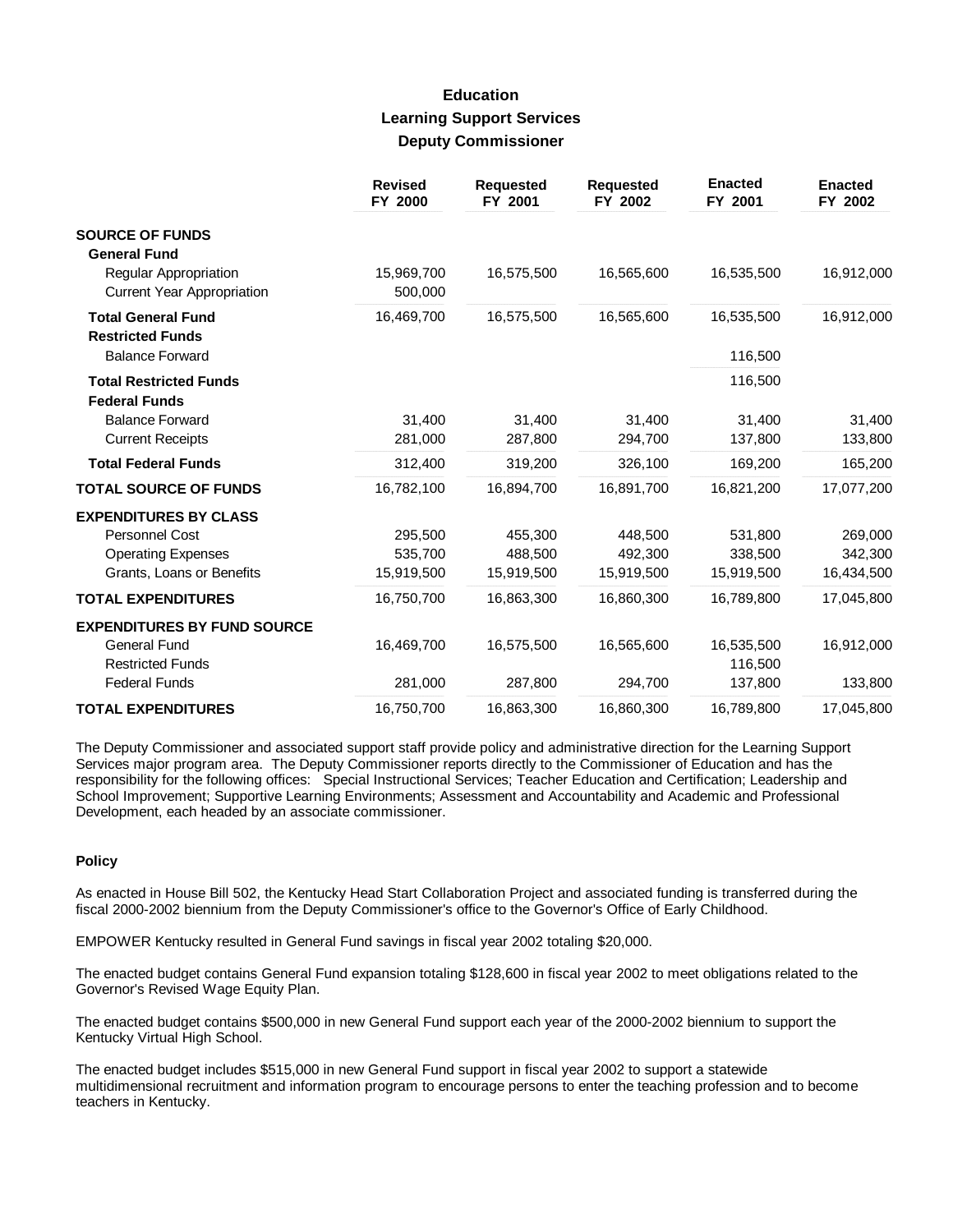# **Education Learning Support Services Special Instructional Services**

|                                      | <b>Revised</b><br>FY 2000 | <b>Requested</b><br>FY 2001 | <b>Requested</b><br>FY 2002 | <b>Enacted</b><br>FY 2001 | <b>Enacted</b><br>FY 2002 |
|--------------------------------------|---------------------------|-----------------------------|-----------------------------|---------------------------|---------------------------|
| <b>SOURCE OF FUNDS</b>               |                           |                             |                             |                           |                           |
| <b>General Fund</b>                  |                           |                             |                             |                           |                           |
| Regular Appropriation                | 21,755,100                | 28,306,900                  | 29,088,200                  | 27,518,200                | 28,318,000                |
| <b>Total General Fund</b>            | 21,755,100                | 28,306,900                  | 29,088,200                  | 27,518,200                | 28,318,000                |
| <b>Restricted Funds</b>              |                           |                             |                             |                           |                           |
| <b>Balance Forward</b>               | 537,700                   | 477,600                     | 469,100                     | 415,200                   | 406,700                   |
| <b>Current Receipts</b>              | 804,500                   | 821,500                     | 838,800                     | 821,500                   | 838,800                   |
| <b>Total Restricted Funds</b>        | 1,342,200                 | 1,299,100                   | 1,307,900                   | 1,236,700                 | 1,245,500                 |
| <b>Federal Funds</b>                 |                           |                             |                             |                           |                           |
| <b>Balance Forward</b>               | 715,000                   | 715,000                     | 715,000                     | 715,000                   | 715,000                   |
| <b>Current Receipts</b>              | 272,081,500               | 278,721,500                 | 285,298,200                 | 278,721,500               | 285,298,200               |
| <b>Total Federal Funds</b>           | 272,796,500               | 279,436,500                 | 286,013,200                 | 279,436,500               | 286,013,200               |
| <b>TOTAL SOURCE OF FUNDS</b>         | 295,893,800               | 309,042,500                 | 316,409,300                 | 308,191,400               | 315,576,700               |
| <b>EXPENDITURES BY CLASS</b>         |                           |                             |                             |                           |                           |
| Personnel Cost                       | 17,432,700                | 20,208,400                  | 21,283,300                  | 19,923,900                | 20,952,200                |
| <b>Operating Expenses</b>            | 3,510,500                 | 3,706,200                   | 3,693,400                   | 3,681,200                 | 3,668,400                 |
| Grants, Loans or Benefits            | 273,703,900               | 283,883,800                 | 290,259,600                 | 283,404,600               | 289,807,300               |
| <b>Capital Outlay</b>                |                           | 60,000                      |                             | 60,000                    |                           |
| <b>TOTAL EXPENDITURES</b>            | 294,647,100               | 307,858,400                 | 315,236,300                 | 307,069,700               | 314,427,900               |
| <b>EXPENDITURES BY FUND SOURCE</b>   |                           |                             |                             |                           |                           |
| <b>General Fund</b>                  | 21,755,100                | 28,306,900                  | 29,088,200                  | 27,518,200                | 28,318,000                |
| <b>Restricted Funds</b>              | 810,500                   | 830,000                     | 849,900                     | 830,000                   | 849,900                   |
| <b>Federal Funds</b>                 | 272,081,500               | 278,721,500                 | 285,298,200                 | 278,721,500               | 285,260,000               |
| <b>TOTAL EXPENDITURES</b>            | 294,647,100               | 307,858,400                 | 315,236,300                 | 307,069,700               | 314,427,900               |
| <b>EXPENDITURES BY UNIT</b>          |                           |                             |                             |                           |                           |
| Associate Commissioner               | 379,400                   | 469,000                     | 492,300                     | 469,000                   | 492,300                   |
| <b>Exceptional Children Services</b> | 72,361,700                | 74,101,400                  | 75,878,000                  | 74,101,400                | 75,878,000                |
| Secondary Vocational Education       | 15,187,800                | 20,548,300                  | 20,818,800                  | 20,008,700                | 20,302,900                |
| Program Resources                    | 192,505,000               | 197,235,200                 | 201,856,200                 | 197,235,200               | 201,818,000               |
| Kentucky School for the Blind        | 5,215,300                 | 5,938,400                   | 6,177,400                   | 5,878,400                 | 6,114,300                 |
| Kentucky School for the Deaf         | 8,997,900                 | 9,566,100                   | 10,013,600                  | 9,377,000                 | 9,822,400                 |
| <b>TOTAL EXPENDITURES</b>            | 294,647,100               | 307,858,400                 | 315,236,300                 | 307,069,700               | 314,427,900               |

The Office of Special Instructional Services as established by KRS 156.010 is responsible for five divisions: the Division of Exceptional Children Services, Division of Program Resources, Division of Secondary Vocational Education, the Kentucky School for the Blind and the Kentucky School for the Deaf.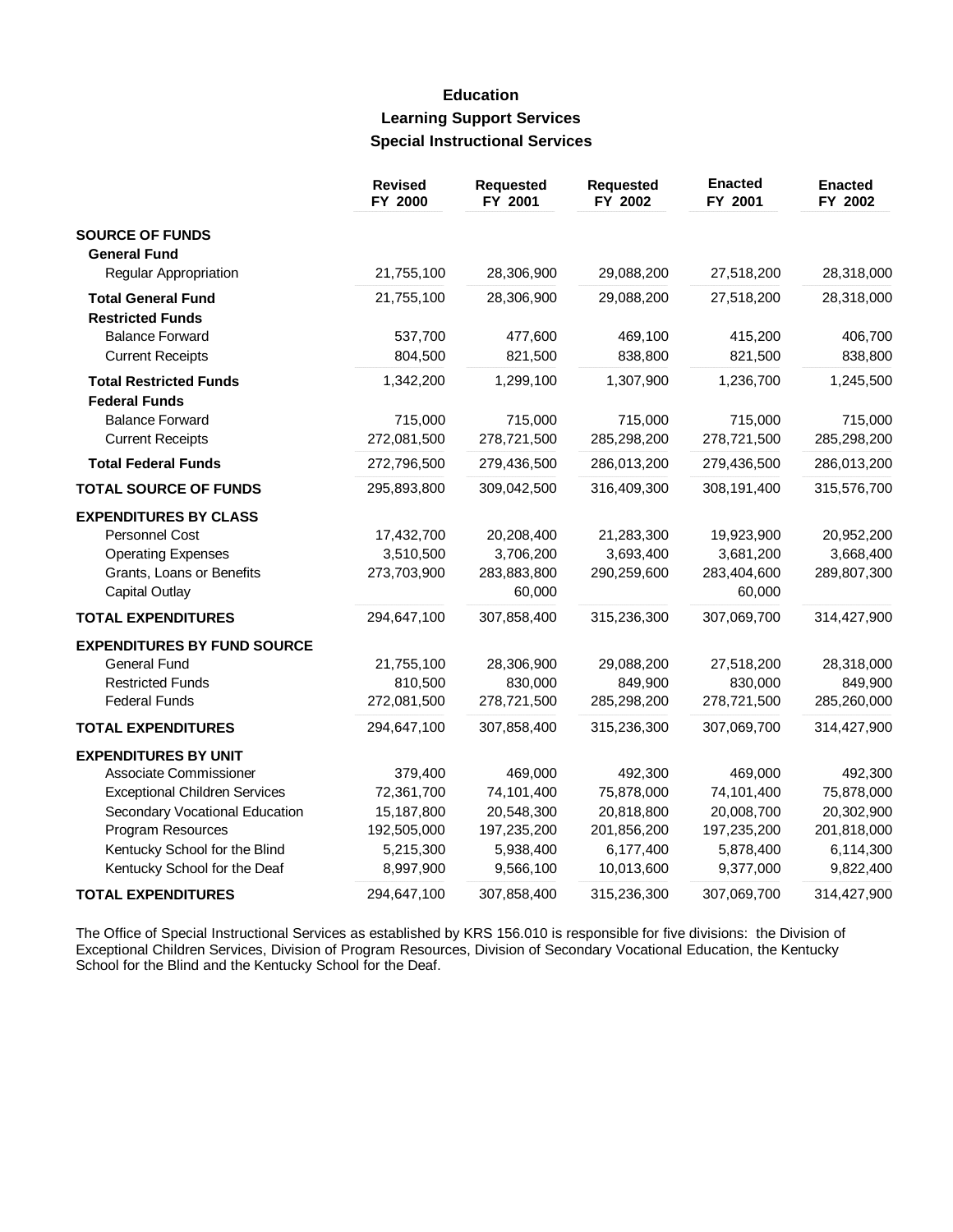### **Education Learning Support Services Special Instructional Services Associate Commissioner**

|                                    | <b>Revised</b><br>FY 2000 | <b>Requested</b><br>FY 2001 | <b>Requested</b><br>FY 2002 | <b>Enacted</b><br>FY 2001 | <b>Enacted</b><br>FY 2002 |
|------------------------------------|---------------------------|-----------------------------|-----------------------------|---------------------------|---------------------------|
| <b>SOURCE OF FUNDS</b>             |                           |                             |                             |                           |                           |
| <b>General Fund</b>                |                           |                             |                             |                           |                           |
| Regular Appropriation              | 379,400                   | 469,000                     | 492,300                     | 469,000                   | 492,300                   |
| <b>Total General Fund</b>          | 379,400                   | 469,000                     | 492,300                     | 469,000                   | 492,300                   |
| <b>TOTAL SOURCE OF FUNDS</b>       | 379,400                   | 469,000                     | 492,300                     | 469,000                   | 492,300                   |
| <b>EXPENDITURES BY CLASS</b>       |                           |                             |                             |                           |                           |
| Personnel Cost                     | 370,400                   | 452,600                     | 475.900                     | 452,600                   | 475,900                   |
| <b>Operating Expenses</b>          | 9,000                     | 16,400                      | 16,400                      | 16,400                    | 16,400                    |
| <b>TOTAL EXPENDITURES</b>          | 379,400                   | 469,000                     | 492,300                     | 469,000                   | 492,300                   |
| <b>EXPENDITURES BY FUND SOURCE</b> |                           |                             |                             |                           |                           |
| General Fund                       | 379,400                   | 469,000                     | 492,300                     | 469,000                   | 492,300                   |
| <b>TOTAL EXPENDITURES</b>          | 379.400                   | 469.000                     | 492.300                     | 469,000                   | 492,300                   |

The Associate Commissioner for the Office of Special Instructional Services is responsible for five divisions: the Division of Exceptional Children Services, Division of Program Resources, Division of Secondary Vocational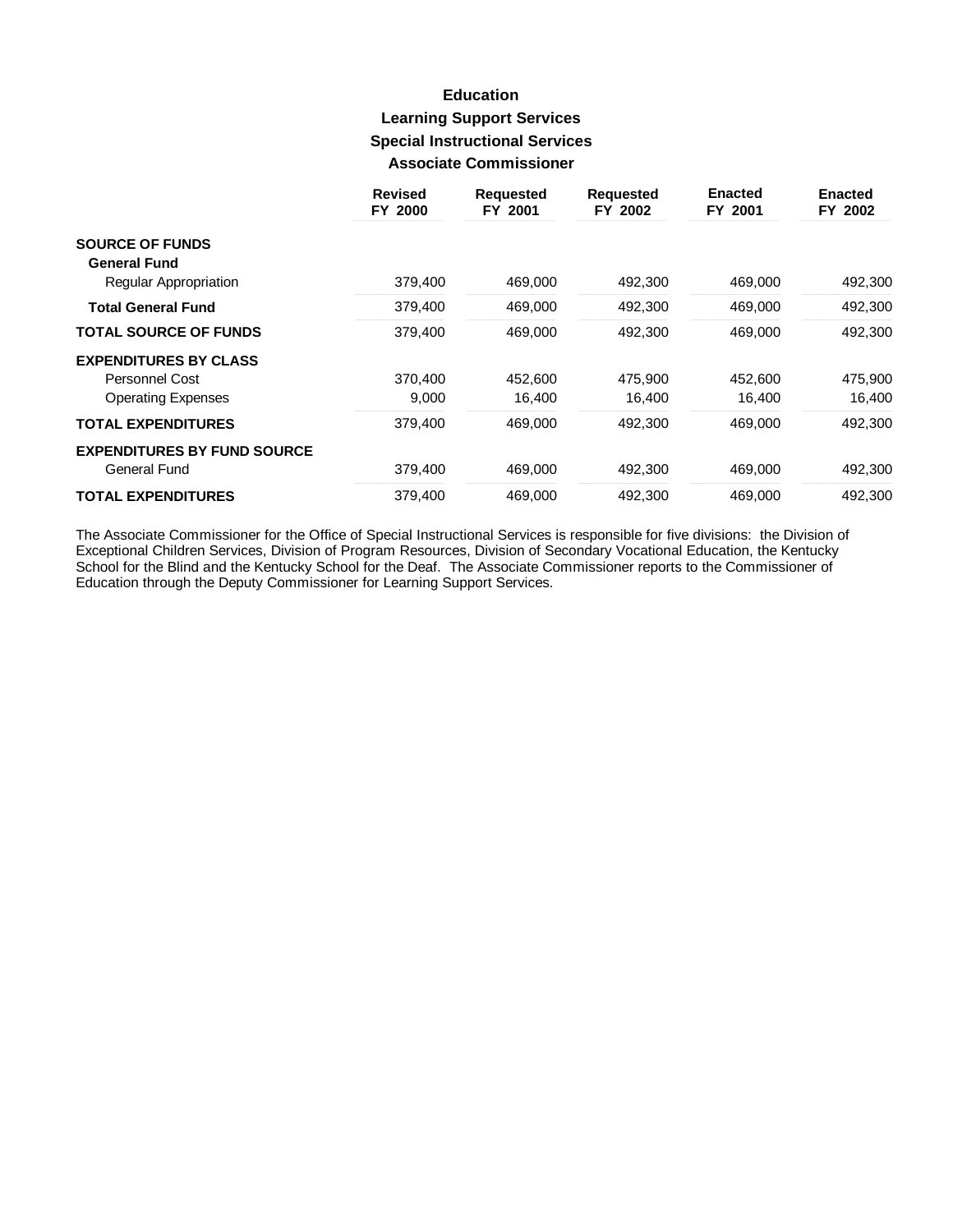# **Education Learning Support Services Special Instructional Services Exceptional Children Services**

|                                    | <b>Revised</b><br>FY 2000 | <b>Requested</b><br>FY 2001 | <b>Requested</b><br>FY 2002 | <b>Enacted</b><br>FY 2001 | <b>Enacted</b><br>FY 2002 |
|------------------------------------|---------------------------|-----------------------------|-----------------------------|---------------------------|---------------------------|
| <b>SOURCE OF FUNDS</b>             |                           |                             |                             |                           |                           |
| <b>General Fund</b>                |                           |                             |                             |                           |                           |
| Regular Appropriation              | 298,700                   | 308,900                     | 314,500                     | 308,900                   | 314,500                   |
| <b>Total General Fund</b>          | 298,700                   | 308,900                     | 314,500                     | 308,900                   | 314,500                   |
| <b>Restricted Funds</b>            |                           |                             |                             |                           |                           |
| <b>Balance Forward</b>             | 15,400                    | 15,400                      | 15,400                      | 15,400                    | 15,400                    |
| <b>Current Receipts</b>            | 53,000                    | 54,300                      | 55,600                      | 54,300                    | 55,600                    |
| <b>Total Restricted Funds</b>      | 68,400                    | 69,700                      | 71,000                      | 69,700                    | 71,000                    |
| <b>Federal Funds</b>               |                           |                             |                             |                           |                           |
| <b>Balance Forward</b>             | 100,100                   | 100,100                     | 100,100                     | 100,100                   | 100,100                   |
| <b>Current Receipts</b>            | 72,010,000                | 73,738,200                  | 75,507,900                  | 73,738,200                | 75,507,900                |
| <b>Total Federal Funds</b>         | 72,110,100                | 73,838,300                  | 75,608,000                  | 73,838,300                | 75,608,000                |
| <b>TOTAL SOURCE OF FUNDS</b>       | 72,477,200                | 74,216,900                  | 75,993,500                  | 74,216,900                | 75,993,500                |
| <b>EXPENDITURES BY CLASS</b>       |                           |                             |                             |                           |                           |
| Personnel Cost                     | 1,548,700                 | 2,363,600                   | 2,474,700                   | 2,363,600                 | 2,474,700                 |
| <b>Operating Expenses</b>          | 53,000                    | 54,300                      | 55,600                      | 54,300                    | 55,600                    |
| Grants, Loans or Benefits          | 70,760,000                | 71,683,500                  | 73,347,700                  | 71,683,500                | 73,347,700                |
| <b>TOTAL EXPENDITURES</b>          | 72,361,700                | 74,101,400                  | 75,878,000                  | 74,101,400                | 75,878,000                |
| <b>EXPENDITURES BY FUND SOURCE</b> |                           |                             |                             |                           |                           |
| <b>General Fund</b>                | 298,700                   | 308,900                     | 314,500                     | 308,900                   | 314,500                   |
| <b>Restricted Funds</b>            | 53,000                    | 54,300                      | 55,600                      | 54,300                    | 55,600                    |
| <b>Federal Funds</b>               | 72,010,000                | 73,738,200                  | 75,507,900                  | 73,738,200                | 75,507,900                |
| <b>TOTAL EXPENDITURES</b>          | 72,361,700                | 74,101,400                  | 75,878,000                  | 74,101,400                | 75,878,000                |
| <b>EXPENDITURES BY UNIT</b>        |                           |                             |                             |                           |                           |
| Program Services                   | 151,700                   | 163,200                     | 170,100                     | 163,200                   | 170,100                   |
| <b>Federal Services</b>            | 72,010,000                | 73,738,200                  | 75,507,900                  | 73,738,200                | 75,507,900                |
| <b>Special Education Mentors</b>   | 200,000                   | 200,000                     | 200,000                     | 200,000                   | 200,000                   |
| <b>TOTAL EXPENDITURES</b>          | 72,361,700                | 74,101,400                  | 75,878,000                  | 74,101,400                | 75,878,000                |

Under KRS 156.010 and KRS 157.220, the Division of Exceptional Children Services provides general supervision of programs for children and youth with disabilities in Kentucky and administers Kentucky programs tied to the Individuals with Disabilities Education Act (IDEA; 20 U.S.C. 1412(6)); and the General Education Provision Act (20 U.S.C. 1232e).

Training and technical assistance is provided to the state's 176 school districts and 20 agencies that work with students with diverse needs.

The Special Education Mentor program provides assistance to local school districts in creating and implementing special education improvement plans where necessary based on state or federal requirements.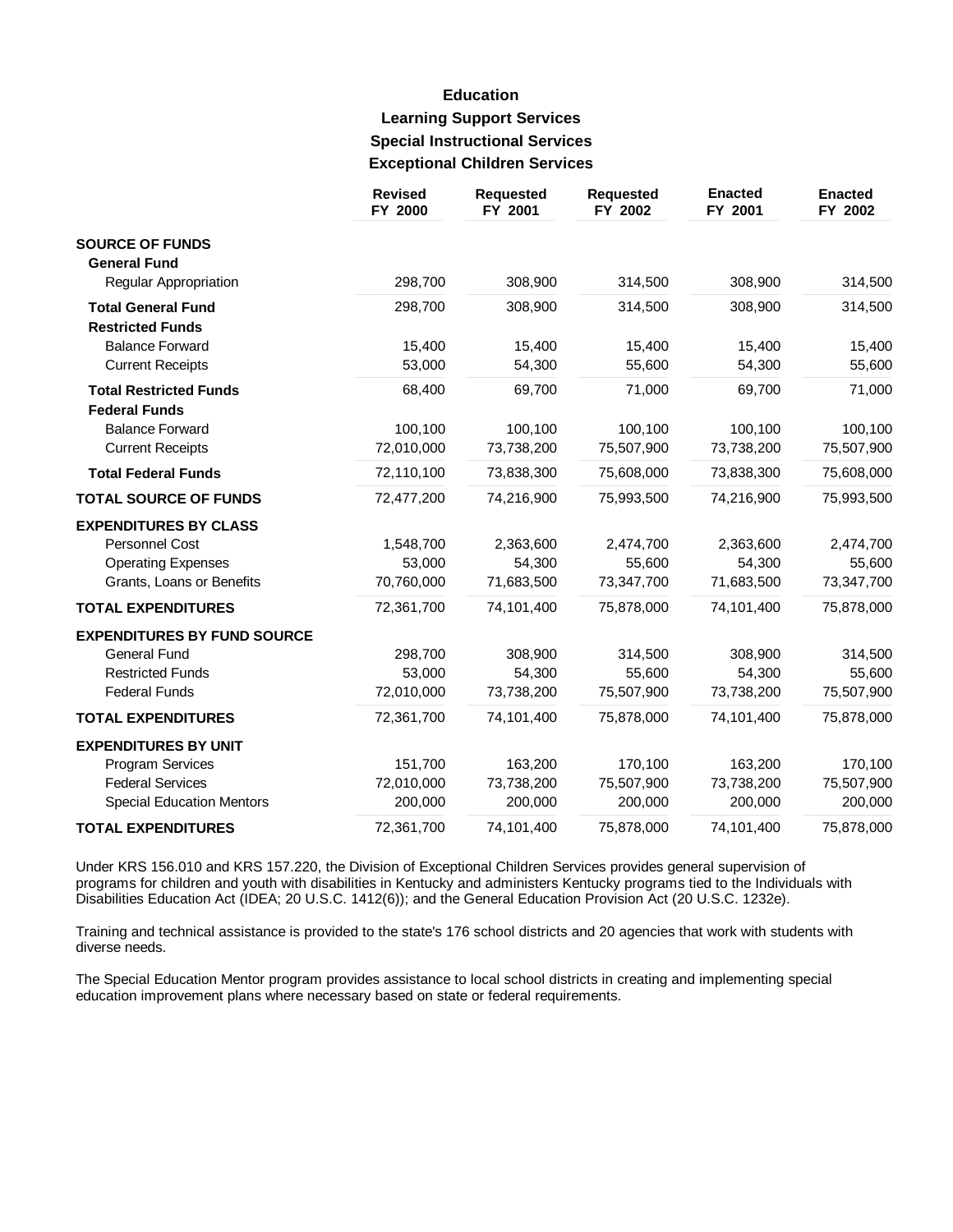## **Education Learning Support Services Special Instructional Services Secondary Vocational Education**

|                                    | <b>Revised</b><br>FY 2000 | <b>Requested</b><br>FY 2001 | <b>Requested</b><br>FY 2002 | <b>Enacted</b><br>FY 2001 | <b>Enacted</b><br>FY 2002 |
|------------------------------------|---------------------------|-----------------------------|-----------------------------|---------------------------|---------------------------|
| <b>SOURCE OF FUNDS</b>             |                           |                             |                             |                           |                           |
| <b>General Fund</b>                |                           |                             |                             |                           |                           |
| <b>Regular Appropriation</b>       | 7,143,800                 | 12,311,200                  | 12,384,000                  | 11,771,600                | 11,868,100                |
| <b>Total General Fund</b>          | 7,143,800                 | 12,311,200                  | 12,384,000                  | 11,771,600                | 11,868,100                |
| <b>Restricted Funds</b>            |                           |                             |                             |                           |                           |
| <b>Balance Forward</b>             | 88,000                    | 75,800                      | 75,800                      | 88,000                    | 88,000                    |
| <b>Current Receipts</b>            | 475,500                   | 486,900                     | 498,600                     | 486,900                   | 498,600                   |
| <b>Total Restricted Funds</b>      | 563,500                   | 562,700                     | 574,400                     | 574,900                   | 586,600                   |
| <b>Federal Funds</b>               |                           |                             |                             |                           |                           |
| <b>Current Receipts</b>            | 7,568,500                 | 7,750,200                   | 7,936,200                   | 7,750,200                 | 7,936,200                 |
| <b>Total Federal Funds</b>         | 7,568,500                 | 7,750,200                   | 7,936,200                   | 7,750,200                 | 7,936,200                 |
| <b>TOTAL SOURCE OF FUNDS</b>       | 15,275,800                | 20,624,100                  | 20,894,600                  | 20,096,700                | 20,390,900                |
| <b>EXPENDITURES BY CLASS</b>       |                           |                             |                             |                           |                           |
| Personnel Cost                     | 1,319,500                 | 1,488,900                   | 1,564,800                   | 1,428,500                 | 1,501,200                 |
| <b>Operating Expenses</b>          | 651,300                   | 660,700                     | 669,300                     | 660,700                   | 669,300                   |
| Grants, Loans or Benefits          | 13,217,000                | 18,398,700                  | 18,584,700                  | 17,919,500                | 18,132,400                |
| <b>TOTAL EXPENDITURES</b>          | 15,187,800                | 20,548,300                  | 20,818,800                  | 20,008,700                | 20,302,900                |
| <b>EXPENDITURES BY FUND SOURCE</b> |                           |                             |                             |                           |                           |
| <b>General Fund</b>                | 7,143,800                 | 12,311,200                  | 12,384,000                  | 11,771,600                | 11,868,100                |
| <b>Restricted Funds</b>            | 475,500                   | 486,900                     | 498,600                     | 486,900                   | 498,600                   |
| <b>Federal Funds</b>               | 7,568,500                 | 7,750,200                   | 7,936,200                   | 7,750,200                 | 7,936,200                 |
| <b>TOTAL EXPENDITURES</b>          | 15,187,800                | 20,548,300                  | 20,818,800                  | 20,008,700                | 20,302,900                |
| <b>EXPENDITURES BY UNIT</b>        |                           |                             |                             |                           |                           |
| Program Services                   | 7,619,300                 | 12,798,100                  | 12,882,600                  | 12,258,500                | 12,366,700                |
| <b>Federal Programs</b>            | 7,568,500                 | 7,750,200                   | 7,936,200                   | 7,750,200                 | 7,936,200                 |
| <b>TOTAL EXPENDITURES</b>          | 15,187,800                | 20,548,300                  | 20,818,800                  | 20,008,700                | 20,302,900                |

The Division of Secondary Vocational Education provides technical assistance, consultative services, staff development and program monitoring to secondary vocational education programs in local school districts and area vocational education centers.

The Carl D. Perkins Vocational and Applied Technology Education Act provides for distribution of federal vocational educational funds to local school districts offering approved secondary vocational education programs. The Division of Secondary Vocational Education administers these funds according to guidelines for implementation of the Carl D. Perkins Vocational and Applied Technology Education Act as prescribed in Public Law 98-254.

Funding is provided to districts operating a local vocational school or vocational department within a school to help cover the administrative and operational costs of providing the vocational programs.

The Future Farmers of American (FFA) Camp facility provides training in leadership development primarily to vocational organizations in the summer months. Participants generally spend three to five days at FFA Camp and receive intensive leadership training.

The Jobs for America's Graduates Program is designed to assist high schools in meeting the KERA accountability goals in the areas of dropout prevention and successful transition into adult life by specifically targeting at-risk and disadvantaged youth.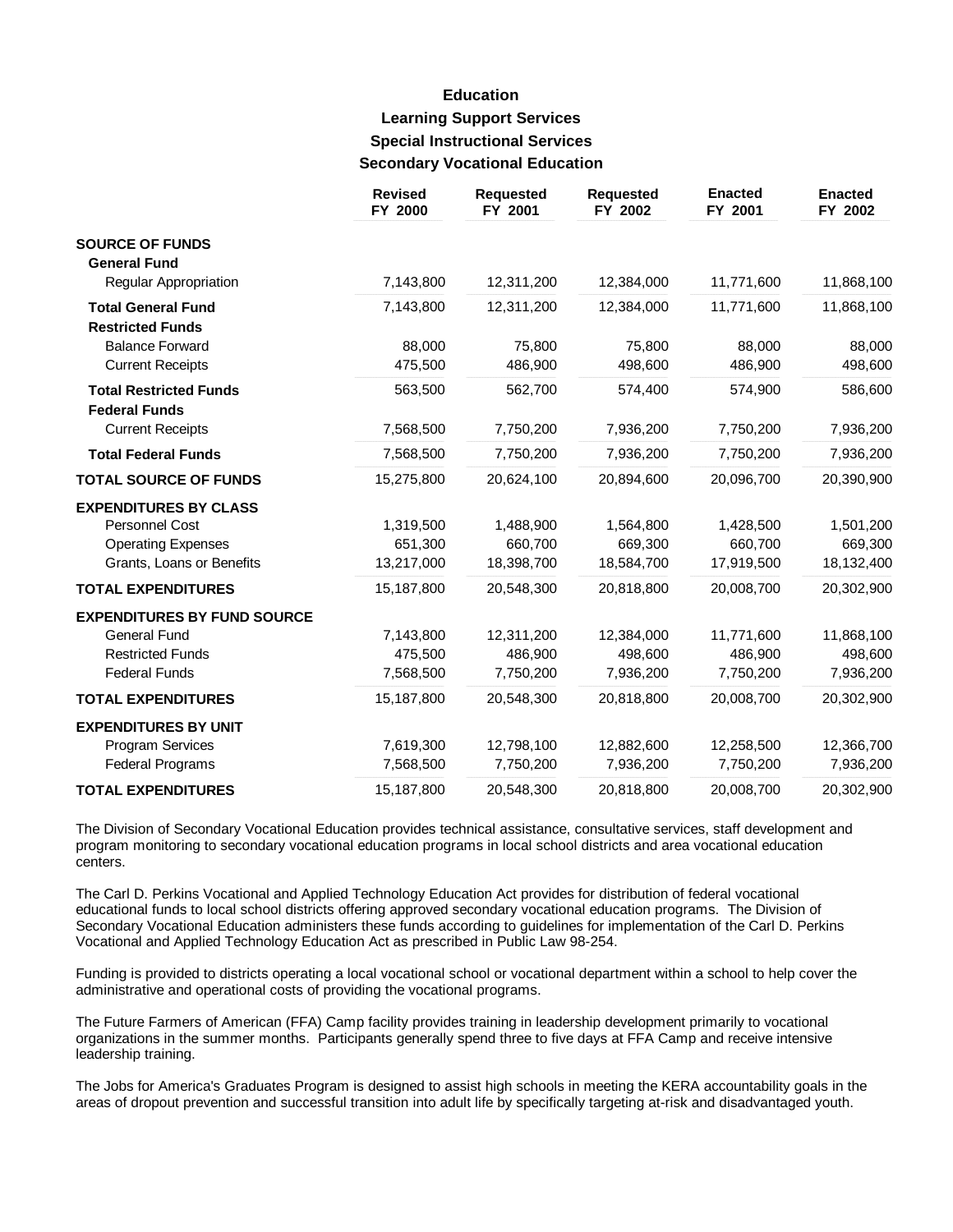#### **Policy**

The 2000-2002 Budget of the Commonwealth contains General Fund support for the locally operated secondary vocational technology centers in Christian and Henderson counties in the amount of \$670,800 in fiscal year 2001 and \$697,700 in fiscal year 2002. The local boards of education for these counties petitioned the State Board for Adult and Technical Education t assume authority for the management and control of these facilities based on provisions contained within HB321 as enacted by the 1998 Regular Session of the General Assembly.

Additionally, the enacted budget includes General Fund support in the amount of \$3,850,000 in each year of the biennium for funding equalization for secondary vocational education programs at locally operated area technology centers. The goal is t move funding for such programs to a level comparable to programs offered by the Workforce Development Cabinet. Emphas will be placed on equalizing funding for higher level technical skill programs which require high cost equipment, materials an facilities to operate.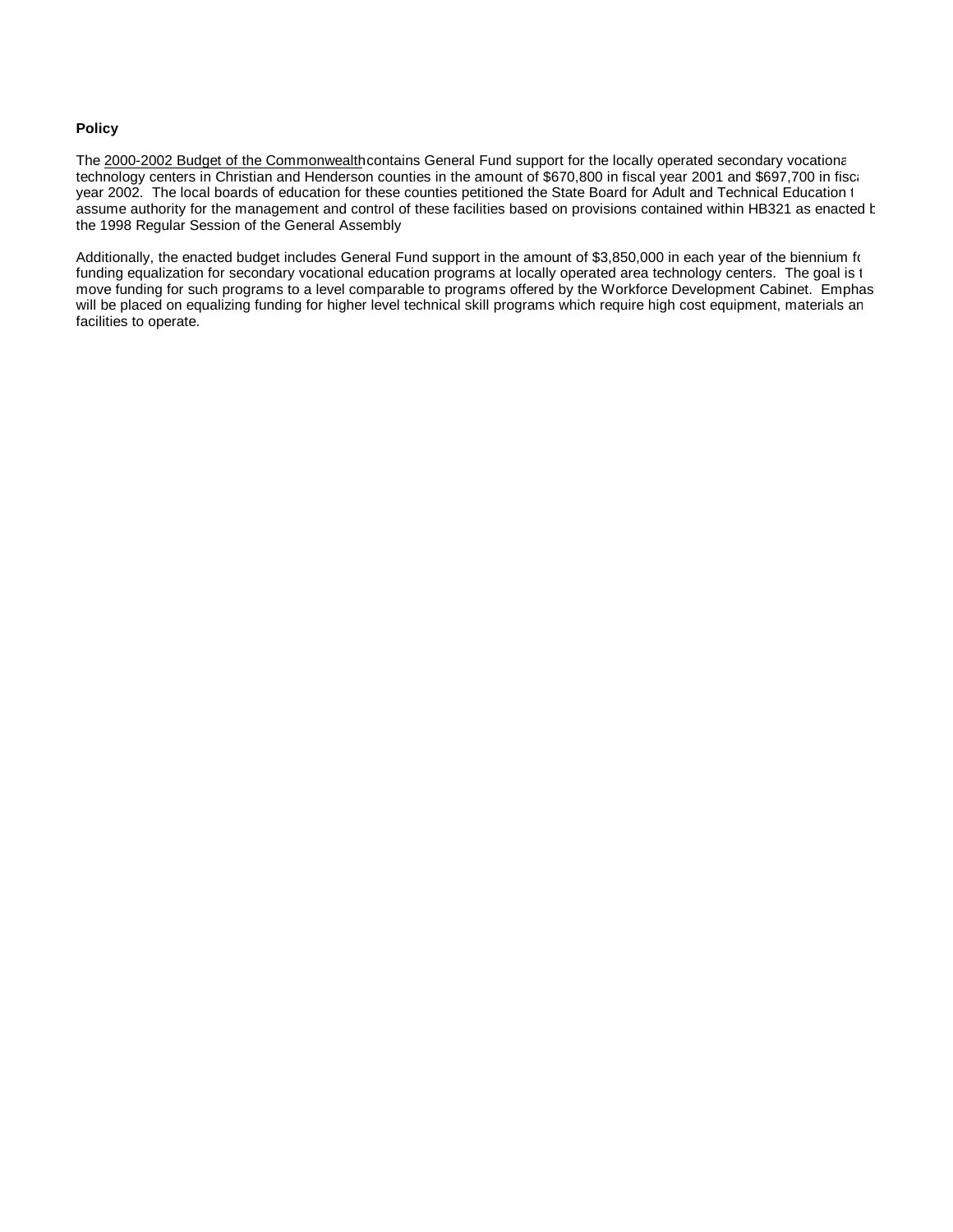#### **Education Learning Support Services Special Instructional Services Program Resources**

|                                    | <b>Revised</b><br>FY 2000 | <b>Requested</b><br>FY 2001 | <b>Requested</b><br>FY 2002 | <b>Enacted</b><br>FY 2001 | <b>Enacted</b><br>FY 2002 |
|------------------------------------|---------------------------|-----------------------------|-----------------------------|---------------------------|---------------------------|
| <b>SOURCE OF FUNDS</b>             |                           |                             |                             |                           |                           |
| <b>Restricted Funds</b>            |                           |                             |                             |                           |                           |
| <b>Balance Forward</b>             | 10,800                    | 10,800                      | 10,800                      | 10,800                    | 10,800                    |
| <b>Current Receipts</b>            | 103,000                   | 105,500                     | 108,000                     | 105,500                   | 108,000                   |
| <b>Total Restricted Funds</b>      | 113,800                   | 116,300                     | 118,800                     | 116,300                   | 118,800                   |
| <b>Federal Funds</b>               |                           |                             |                             |                           |                           |
| <b>Balance Forward</b>             | 602,400                   | 602,400                     | 602,400                     | 602,400                   | 602,400                   |
| <b>Current Receipts</b>            | 192,402,000               | 197,129,700                 | 201,748,200                 | 197,129,700               | 201,748,200               |
| <b>Total Federal Funds</b>         | 193,004,400               | 197,732,100                 | 202,350,600                 | 197,732,100               | 202,350,600               |
| <b>TOTAL SOURCE OF FUNDS</b>       | 193,118,200               | 197,848,400                 | 202,469,400                 | 197,848,400               | 202,469,400               |
| <b>EXPENDITURES BY CLASS</b>       |                           |                             |                             |                           |                           |
| Personnel Cost                     | 1,646,200                 | 2,185,300                   | 2,260,500                   | 2,185,300                 | 2,222,300                 |
| <b>Operating Expenses</b>          | 1,189,700                 | 1,306,500                   | 1,327,200                   | 1,306,500                 | 1,327,200                 |
| Grants, Loans or Benefits          | 189,669,100               | 193,743,400                 | 198,268,500                 | 193,743,400               | 198,268,500               |
| <b>TOTAL EXPENDITURES</b>          | 192,505,000               | 197,235,200                 | 201,856,200                 | 197,235,200               | 201,818,000               |
| <b>EXPENDITURES BY FUND SOURCE</b> |                           |                             |                             |                           |                           |
| <b>Restricted Funds</b>            | 103,000                   | 105,500                     | 108,000                     | 105,500                   | 108,000                   |
| <b>Federal Funds</b>               | 192,402,000               | 197,129,700                 | 201,748,200                 | 197,129,700               | 201,710,000               |
| <b>TOTAL EXPENDITURES</b>          | 192,505,000               | 197,235,200                 | 201,856,200                 | 197,235,200               | 201,818,000               |
| <b>EXPENDITURES BY UNIT</b>        |                           |                             |                             |                           |                           |
| Program Support                    | 103,000                   | 105,500                     | 108,000                     | 105,500                   | 108,000                   |
| Title I                            | 144,848,500               | 148,324,900                 | 151,884,700                 | 148,324,900               | 151,846,500               |
| <b>Title VI</b>                    | 25,621,500                | 26,346,400                  | 26,866,100                  | 26,346,400                | 26,866,100                |
| Other Federal Programs             | 14,832,000                | 15,188,000                  | 15,552,500                  | 15,188,000                | 15,552,500                |
| <b>Goals 2000</b>                  | 7,100,000                 | 7,270,400                   | 7,444,900                   | 7,270,400                 | 7,444,900                 |
| <b>TOTAL EXPENDITURES</b>          | 192,505,000               | 197,235,200                 | 201,856,200                 | 197,235,200               | 201,818,000               |

The Division of Program Resources administers many of the Department of Education's federal grant programs.

The Chapter I program provides remedial and supplementary educational services to disadvantaged students who meet at least one of the following criteria: educationally deprived, migrant, neglected or delinquent, handicapped and currently or formerly institutionalized, or confined in a correctional facility.

Chapter II of the Education Consolidation and Improvement Act of 1981 identifies six purposes for which funds must be targeted: programs for at-risk students; programs to acquire and use instructional materials; innovative programs for schoolwide improvements, including effective schools programs; programs of professional development; programs to enhance personal excellence of students and student achievement, and other innovative projects to enhance the educational climate of the school. These funds are provided to the local educational agencies and participating private non-profit schools by a formula established in the federal Chapter II law.

Other grant programs administered by this division include: Drug-Free Schools and Communities program; Dwight D. Eisenhower Mathematics and Science Education Program; the AIDS Prevention program; and, the Class Size Reduction Act.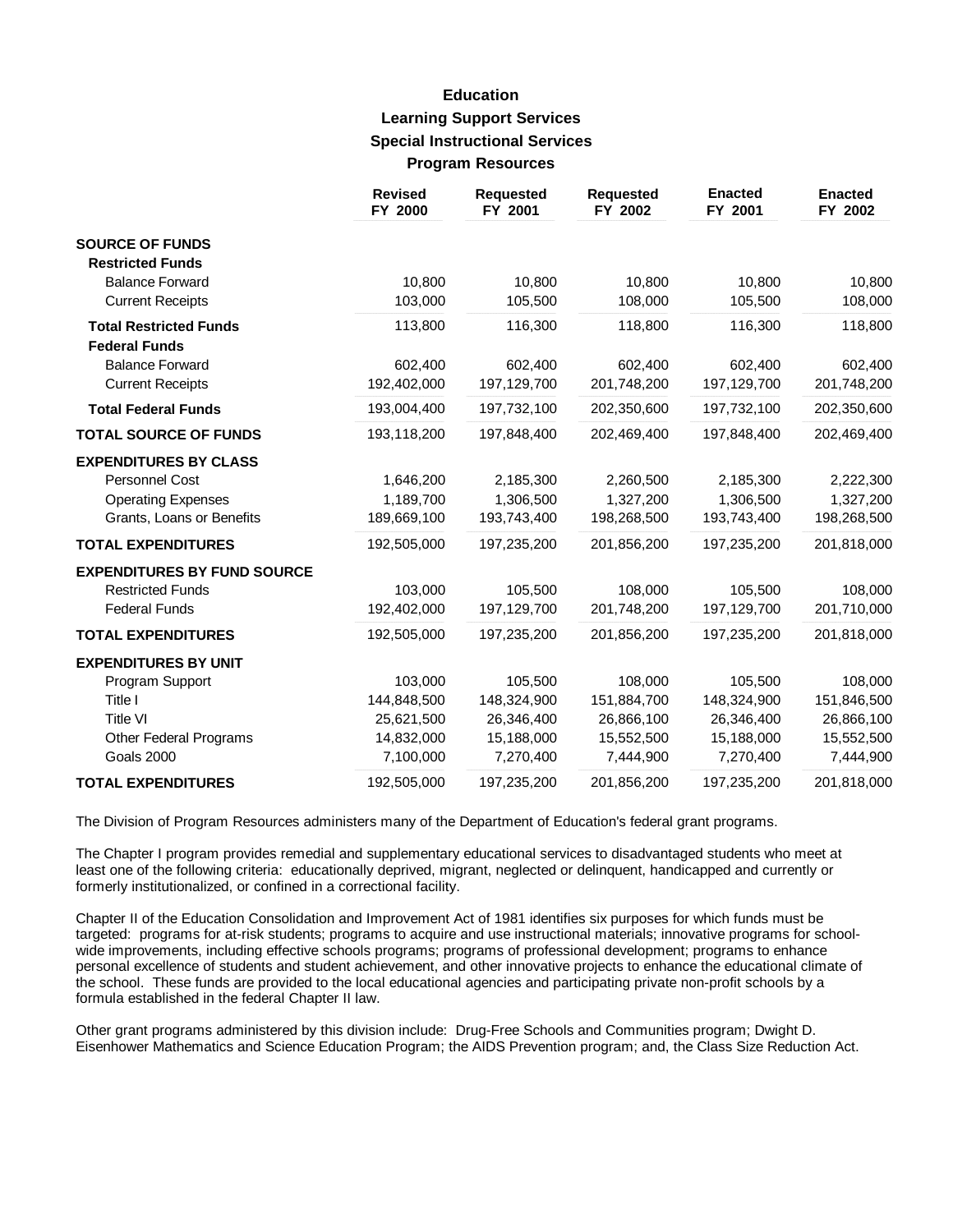## **Education Learning Support Services Special Instructional Services Kentucky School for the Blind**

|                                    | <b>Revised</b><br>FY 2000 | <b>Requested</b><br>FY 2001 | <b>Requested</b><br>FY 2002 | <b>Enacted</b><br>FY 2001 | <b>Enacted</b><br>FY 2002 |
|------------------------------------|---------------------------|-----------------------------|-----------------------------|---------------------------|---------------------------|
| <b>SOURCE OF FUNDS</b>             |                           |                             |                             |                           |                           |
| <b>General Fund</b>                |                           |                             |                             |                           |                           |
| <b>Regular Appropriation</b>       | 5,082,300                 | 5,802,200                   | 6,037,900                   | 5,742,200                 | 5,974,800                 |
| <b>Total General Fund</b>          | 5,082,300                 | 5,802,200                   | 6,037,900                   | 5,742,200                 | 5,974,800                 |
| <b>Restricted Funds</b>            |                           |                             |                             |                           |                           |
| <b>Balance Forward</b>             | 41,900                    |                             |                             | 41,900                    | 41,900                    |
| <b>Current Receipts</b>            | 73,000                    | 74,800                      | 76,600                      | 74,800                    | 76,600                    |
| <b>Total Restricted Funds</b>      | 114,900                   | 74,800                      | 76,600                      | 116,700                   | 118,500                   |
| <b>Federal Funds</b>               |                           |                             |                             |                           |                           |
| <b>Balance Forward</b>             | 12,500                    | 12,500                      | 12,500                      | 12,500                    | 12,500                    |
| <b>Current Receipts</b>            | 60,000                    | 61,400                      | 62,900                      | 61,400                    | 62,900                    |
| <b>Total Federal Funds</b>         | 72,500                    | 73,900                      | 75,400                      | 73,900                    | 75,400                    |
| <b>TOTAL SOURCE OF FUNDS</b>       | 5,269,700                 | 5,950,900                   | 6,189,900                   | 5,932,800                 | 6,168,700                 |
| <b>EXPENDITURES BY CLASS</b>       |                           |                             |                             |                           |                           |
| <b>Personnel Cost</b>              | 4,566,000                 | 5,140,400                   | 5,451,700                   | 5,080,400                 | 5,388,600                 |
| <b>Operating Expenses</b>          | 591,500                   | 679,800                     | 667,000                     | 679,800                   | 667,000                   |
| Grants, Loans or Benefits          | 57,800                    | 58,200                      | 58,700                      | 58,200                    | 58,700                    |
| <b>Capital Outlay</b>              |                           | 60,000                      |                             | 60,000                    |                           |
| <b>TOTAL EXPENDITURES</b>          | 5,215,300                 | 5,938,400                   | 6,177,400                   | 5,878,400                 | 6,114,300                 |
| <b>EXPENDITURES BY FUND SOURCE</b> |                           |                             |                             |                           |                           |
| <b>General Fund</b>                | 5,082,300                 | 5,802,200                   | 6,037,900                   | 5,742,200                 | 5,974,800                 |
| <b>Restricted Funds</b>            | 73,000                    | 74,800                      | 76,600                      | 74,800                    | 76,600                    |
| <b>Federal Funds</b>               | 60,000                    | 61,400                      | 62,900                      | 61,400                    | 62,900                    |
| <b>TOTAL EXPENDITURES</b>          | 5,215,300                 | 5,938,400                   | 6,177,400                   | 5,878,400                 | 6,114,300                 |
| <b>EXPENDITURES BY UNIT</b>        |                           |                             |                             |                           |                           |
| Instruction                        | 1,610,900                 | 2,114,400                   | 2,271,200                   | 2,054,400                 | 2,208,100                 |
| Residential                        | 928,900                   | 1,049,200                   | 1,102,500                   | 1,049,200                 | 1,102,500                 |
| <b>Operational Support</b>         | 1,581,700                 | 1,796,700                   | 1,781,100                   | 1,796,700                 | 1,781,100                 |
| Outreach                           | 1,033,800                 | 916,700                     | 959,700                     | 916,700                   | 959,700                   |
| <b>Federal Support</b>             | 60,000                    | 61,400                      | 62,900                      | 61,400                    | 62,900                    |
| <b>TOTAL EXPENDITURES</b>          | 5,215,300                 | 5,938,400                   | 6,177,400                   | 5,878,400                 | 6,114,300                 |

The four subprograms of the Kentucky School for the Blind are Instruction, Residential, Operational Support and Outreach. These subprograms work together to provide instructional and residential programs for students of the School. All four subprograms involve both direct services to students and related services that are necessary to accomplish the direct services.

Instruction and Related Services includes supervision, teaching, supplies, equipment, and clerical services, all of which are needed for the regular instruction of the students enrolled at the Kentucky School for the Blind. Tools utilized are Braille, large print, electronic aids, and other special aids and methods in the areas of basic academic skills, vocational skills, self-care skills, orientation and mobility, music, physical education, athletics, and counseling.

Residential Services include those services which are needed to provide housing, daily living skills, and leisure time activities for students who reside at the Kentucky School for the Blind in order to participate in the instructional program. This subprogram also deals with transportation arrangements when residential students go home on weekends and at the end of the school year.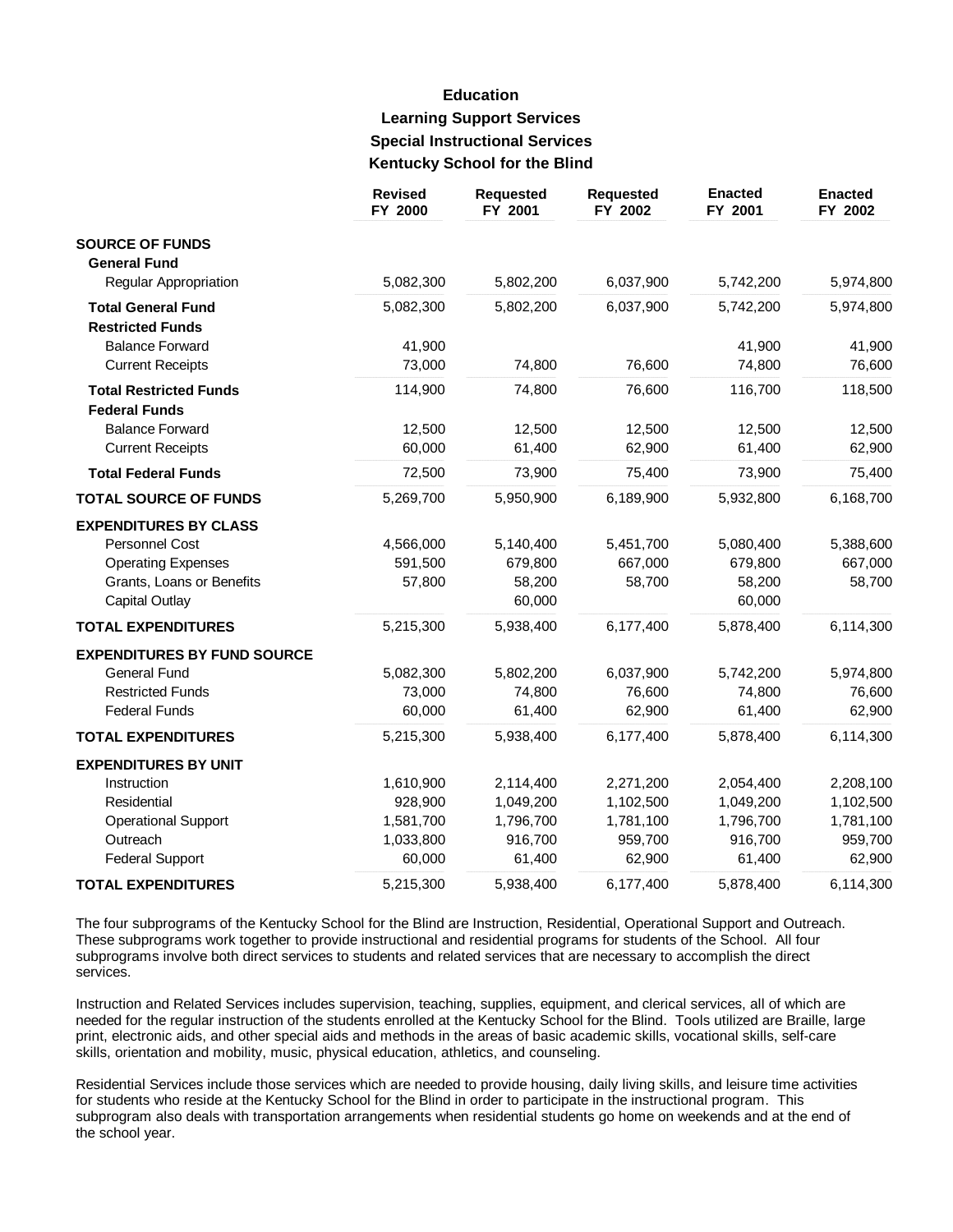Operational Support includes administration, business management, food service, housekeeping, utilities and other operating expenses, maintenance of buildings and grounds, and health care. The positions of Superintendent and Coordinator of Instruction and Related Services are included in this subprogram.

The Outreach program provides consultative, technical and evaluative support to local school districts relating to education  $($ local school students who are blind or visually impaired.

Federal Support includes funds to support federally mandated services. Funds received under Chapter I of the Educatic Consolidation and Improvement Act are used to provide services in the areas of speech therapy and basic skill instruction. Federal funds are also used to provide instruction and residential services for deaf-blind childrer

#### **Policy**

The 2000-2002 Budget of the Commonwealth includes new General Fund dollars in the amounts of \$180,000 in fiscal year 200 and \$191,000 in fiscal year 2002 for the purchase of a school bus, Braille text books, and provision of regional services through the centralized School for the Blind.

Included within the enacted budget is debt service funding, budgeted within Management Support Services, for roofing an weatherproofing at the Kentucky School for the Blind.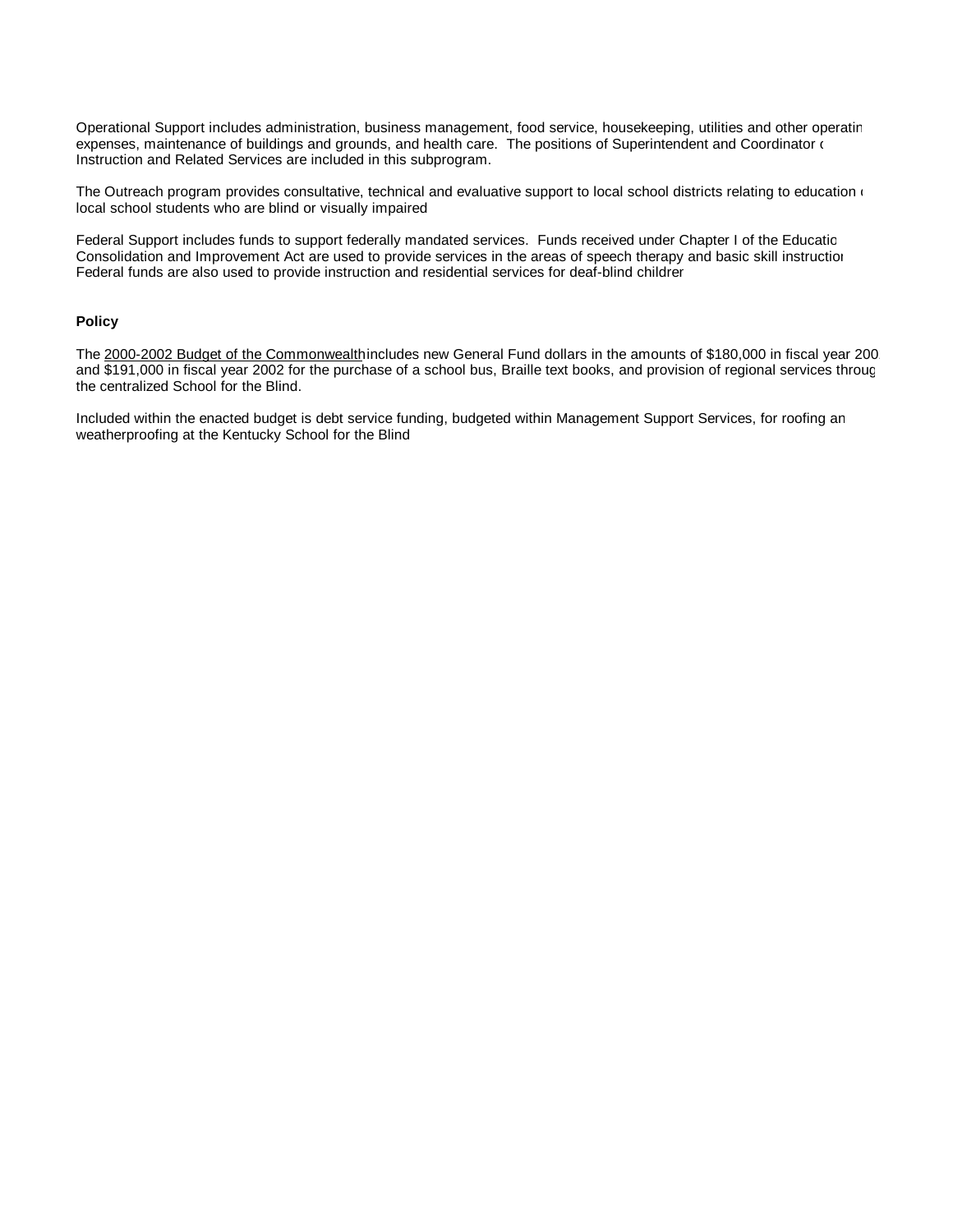# **Education Learning Support Services Special Instructional Services** Kentucky School for the Deaf

|                                                                              | <b>Revised</b><br>FY 2000 | <b>Requested</b><br>FY 2001 | <b>Requested</b><br>FY 2002 | <b>Enacted</b><br>FY 2001 | <b>Enacted</b><br>FY 2002 |
|------------------------------------------------------------------------------|---------------------------|-----------------------------|-----------------------------|---------------------------|---------------------------|
| <b>SOURCE OF FUNDS</b><br><b>General Fund</b>                                |                           |                             |                             |                           |                           |
| Regular Appropriation                                                        | 8,850,900                 | 9,415,600                   | 9,859,500                   | 9,226,500                 | 9,668,300                 |
| <b>Total General Fund</b>                                                    | 8,850,900                 | 9,415,600                   | 9,859,500                   | 9,226,500                 | 9,668,300                 |
| <b>Restricted Funds</b><br><b>Balance Forward</b><br><b>Current Receipts</b> | 381,600<br>100,000        | 375,600<br>100,000          | 367,100<br>100,000          | 259,100<br>100,000        | 250,600<br>100,000        |
| <b>Total Restricted Funds</b><br><b>Federal Funds</b>                        | 481,600                   | 475,600                     | 467,100                     | 359,100                   | 350,600                   |
| <b>Current Receipts</b>                                                      | 41,000                    | 42,000                      | 43,000                      | 42,000                    | 43,000                    |
| <b>Total Federal Funds</b>                                                   | 41,000                    | 42,000                      | 43,000                      | 42,000                    | 43,000                    |
| <b>TOTAL SOURCE OF FUNDS</b>                                                 | 9,373,500                 | 9,933,200                   | 10,369,600                  | 9,627,600                 | 10,061,900                |
| <b>EXPENDITURES BY CLASS</b>                                                 |                           |                             |                             |                           |                           |
| Personnel Cost<br><b>Operating Expenses</b>                                  | 7,981,900<br>1,016,000    | 8,577,600<br>988,500        | 9,055,700<br>957,900        | 8,413,500<br>963,500      | 8,889,500<br>932,900      |
| <b>TOTAL EXPENDITURES</b>                                                    | 8,997,900                 | 9,566,100                   | 10,013,600                  | 9,377,000                 | 9,822,400                 |
| <b>EXPENDITURES BY FUND SOURCE</b>                                           |                           |                             |                             |                           |                           |
| <b>General Fund</b>                                                          | 8,850,900                 | 9,415,600                   | 9,859,500                   | 9,226,500                 | 9,668,300                 |
| <b>Restricted Funds</b>                                                      | 106,000                   | 108,500                     | 111,100                     | 108,500                   | 111,100                   |
| <b>Federal Funds</b>                                                         | 41,000                    | 42,000                      | 43,000                      | 42,000                    | 43,000                    |
| <b>TOTAL EXPENDITURES</b>                                                    | 8,997,900                 | 9,566,100                   | 10,013,600                  | 9,377,000                 | 9,822,400                 |
| <b>EXPENDITURES BY UNIT</b>                                                  |                           |                             |                             |                           |                           |
| Instruction                                                                  | 3,529,400                 | 3,945,800                   | 4,168,300                   | 3,795,800                 | 4,018,300                 |
| Residential                                                                  | 1,832,300                 | 1,943,600                   | 2,031,100                   | 1,920,900                 | 2,007,200                 |
| <b>Operational Support</b>                                                   | 2,550,500                 | 2,624,300                   | 2,704,600                   | 2,607,900                 | 2,687,300                 |
| Outreach                                                                     | 1,085,700                 | 1,052,400                   | 1,109,600                   | 1,052,400                 | 1,109,600                 |
| <b>TOTAL EXPENDITURES</b>                                                    | 8,997,900                 | 9,566,100                   | 10,013,600                  | 9,377,000                 | 9,822,400                 |

The Kentucky School for the Deaf (KSD) provides educational services to deaf children who cannot be served by local school districts. The School's educational program consists of appropriate classroom instruction, life skills, physical education, and vocational training. Students receive instruction in accordance with their Individual Education Plan that emphasizes language and communication skills development.

Students at the Kentucky School for the Deaf are housed in six campus dormitories and are supervised by house-parents. The students receive practical living skill instruction in such areas as personal safety, hygiene, and independent living skills.

The Kentucky School for the Deaf also supports an outreach program which provides consultative, technical, and evaluative support to local school districts on how to effectively provide educational services to deaf children attending school in a local district. The 1998 General Assembly designated KSD as the Statewide Educational Resource Center on Deafness.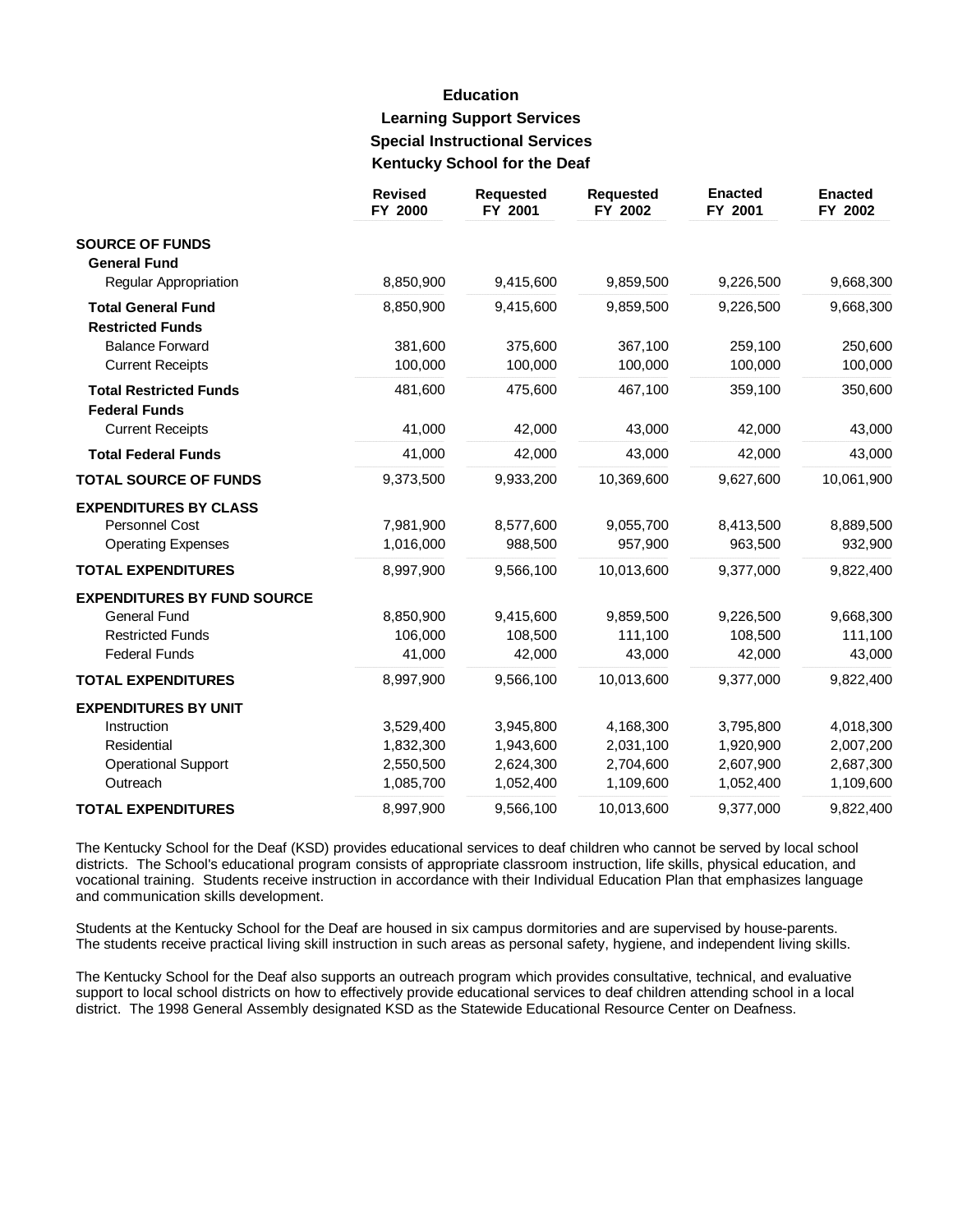### **Policy**

The 2000-2002 Budget of the Commonwealth contains \$150,000 in each year of the biennium for Academic Reinforcemen initiatives as they relate to KSD's status as the Statewide Educational Resource Center on Deafness.

Included in the enacted budget is debt service funding, budgeted in Management Support Services, for roof replacements an necessary fire safety modifications and related dorm renovations at the Kentucky School for the Deaf.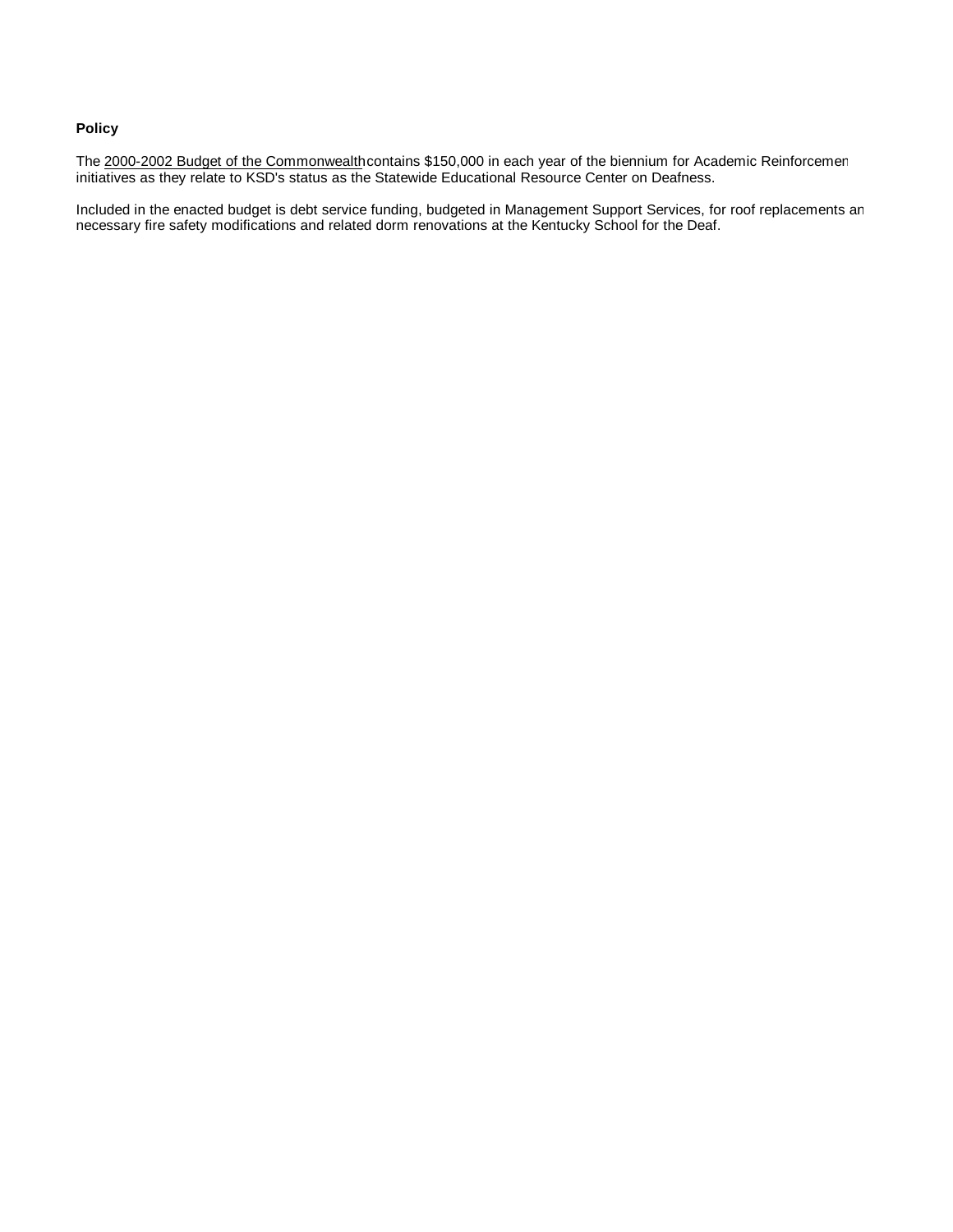## **Education Learning Support Services Teacher Education and Certification**

|                                                  | <b>Revised</b><br>FY 2000 | <b>Requested</b><br>FY 2001 | <b>Requested</b><br>FY 2002 | <b>Enacted</b><br>FY 2001 | <b>Enacted</b><br>FY 2002 |
|--------------------------------------------------|---------------------------|-----------------------------|-----------------------------|---------------------------|---------------------------|
| <b>SOURCE OF FUNDS</b>                           |                           |                             |                             |                           |                           |
| <b>General Fund</b>                              |                           |                             |                             |                           |                           |
| Regular Appropriation                            | 7,200,600                 | 15,105,900                  | 15,179,900                  | 10,422,400                | 14,861,700                |
| <b>Total General Fund</b>                        | 7,200,600                 | 15,105,900                  | 15,179,900                  | 10,422,400                | 14,861,700                |
| <b>Restricted Funds</b>                          |                           |                             |                             |                           |                           |
| <b>Balance Forward</b>                           | 706,000                   | 706,000                     | 706,000                     | 706,000                   | 706,000                   |
| <b>Current Receipts</b>                          | 781,500                   | 800,200                     | 819,400                     | 800,200                   | 819,400                   |
| <b>Total Restricted Funds</b>                    | 1,487,500                 | 1,506,200                   | 1,525,400                   | 1,506,200                 | 1,525,400                 |
| <b>Federal Funds</b>                             |                           |                             |                             |                           |                           |
| <b>Balance Forward</b>                           | 74,500                    | 74,500                      | 74,500                      | 74,500                    | 74,500                    |
| <b>Current Receipts</b>                          | 116,500                   | 119,300                     | 122,200                     | 119,300                   | 122,200                   |
| <b>Total Federal Funds</b>                       | 191,000                   | 193,800                     | 196,700                     | 193,800                   | 196,700                   |
| <b>TOTAL SOURCE OF FUNDS</b>                     | 8,879,100                 | 16,805,900                  | 16,902,000                  | 12,122,400                | 16,583,800                |
| <b>EXPENDITURES BY CLASS</b>                     |                           |                             |                             |                           |                           |
| Personnel Cost                                   | 1,929,200                 | 5,450,600                   | 6,274,900                   | 2,308,600                 | 2,538,200                 |
| <b>Operating Expenses</b>                        | 572,000                   | 4,072,000                   | 4,057,900                   | 1,010,500                 | 1,046,400                 |
| Grants, Loans or Benefits                        | 5,597,400                 | 5,582,800                   | 5,538,700                   | 8,022,800                 | 12,218,700                |
| <b>Capital Outlay</b>                            |                           | 920,000                     | 250,000                     |                           |                           |
| <b>TOTAL EXPENDITURES</b>                        | 8,098,600                 | 16,025,400                  | 16,121,500                  | 11,341,900                | 15,803,300                |
| <b>EXPENDITURES BY FUND SOURCE</b>               |                           |                             |                             |                           |                           |
| <b>General Fund</b>                              | 7,200,600                 | 15,105,900                  | 15,179,900                  | 10,422,400                | 14,861,700                |
| <b>Restricted Funds</b>                          | 781,500                   | 800,200                     | 819,400                     | 800,200                   | 819,400                   |
| <b>Federal Funds</b>                             | 116,500                   | 119,300                     | 122,200                     | 119,300                   | 122,200                   |
| <b>TOTAL EXPENDITURES</b>                        | 8,098,600                 | 16,025,400                  | 16,121,500                  | 11,341,900                | 15,803,300                |
| <b>EXPENDITURES BY UNIT</b>                      |                           |                             |                             |                           |                           |
| Associate Commissioner                           | 318,900                   | 3,132,900                   | 3,846,700                   | 327,900                   | 308,000                   |
| <b>Education Professional Standards</b><br>Board | 997,500                   | 1,054,700                   | 1,041,300                   | 2,254,700                 | 3,541,300                 |
| <b>Teacher Education</b>                         | 363,000                   | 1,340,800                   | 694,200                     | 1,110,800                 | 3,726,200                 |
| <b>Teacher Certification</b>                     | 516,400                   | 627,600                     | 654,100                     | 467,600                   | 491,100                   |
| Testing & Internship                             | 5,902,800                 | 9,869,400                   | 9,885,200                   | 7,180,900                 | 7,736,700                 |
| <b>TOTAL EXPENDITURES</b>                        | 8,098,600                 | 16,025,400                  | 16,121,500                  | 11,341,900                | 15,803,300                |

The Office of Teacher Education and Certification is responsible for leadership, coordination and oversight of all functions of the Educational Professional Standards Board and the Office of Teacher Education and Certification (OTEC) as required by KRS 161.027 through 161.120. Executive Order 98-1671 transferred the Division of Minority Educator Recruitment and Retention from the Office of Teacher Education and Certification to the Office of Supportive Learning Environments. The Office of Teacher Education and Certification now consists of the divisions of Testing and Internship, Teacher Education and Teacher Certification.

### **Policy**

The Governor's Task Force on Teacher Quality recommended a number of initiatives designed to strengthen the Educational Professional Standards Board, enhance the preparation of teachers preparing to enter the workforce and, promote utilization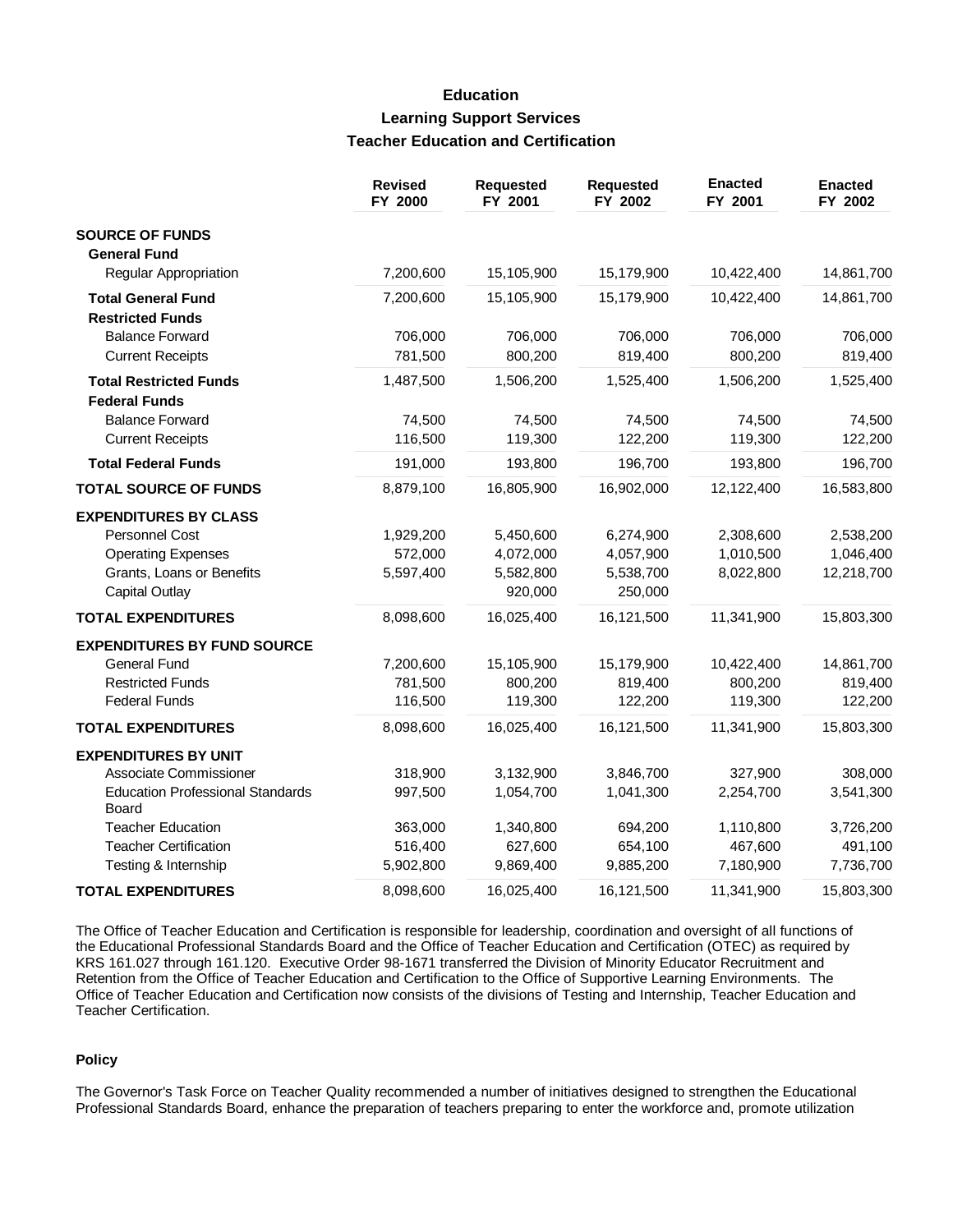of National Board Certification as a means of alternative advancement. To address the Task Force's recommendations, th enacted budget includes new General Fund support totaling \$3,240,000 in fiscal year 2001 and \$7,680,000 in fiscal year 2002. In addition, the enacted budget also includes debt service funding within the Management Support Services appropriation t support a \$2 million capital project designed to provide the Education Professional Standards Board with adequat telecommunications and computing capacity to carry out its expended role. Debt service funding is also provided for a \$2,900,000 capital project to implement a student data warehousing capacity for student, financial and related data needs an also in support of enhanced teacher quality.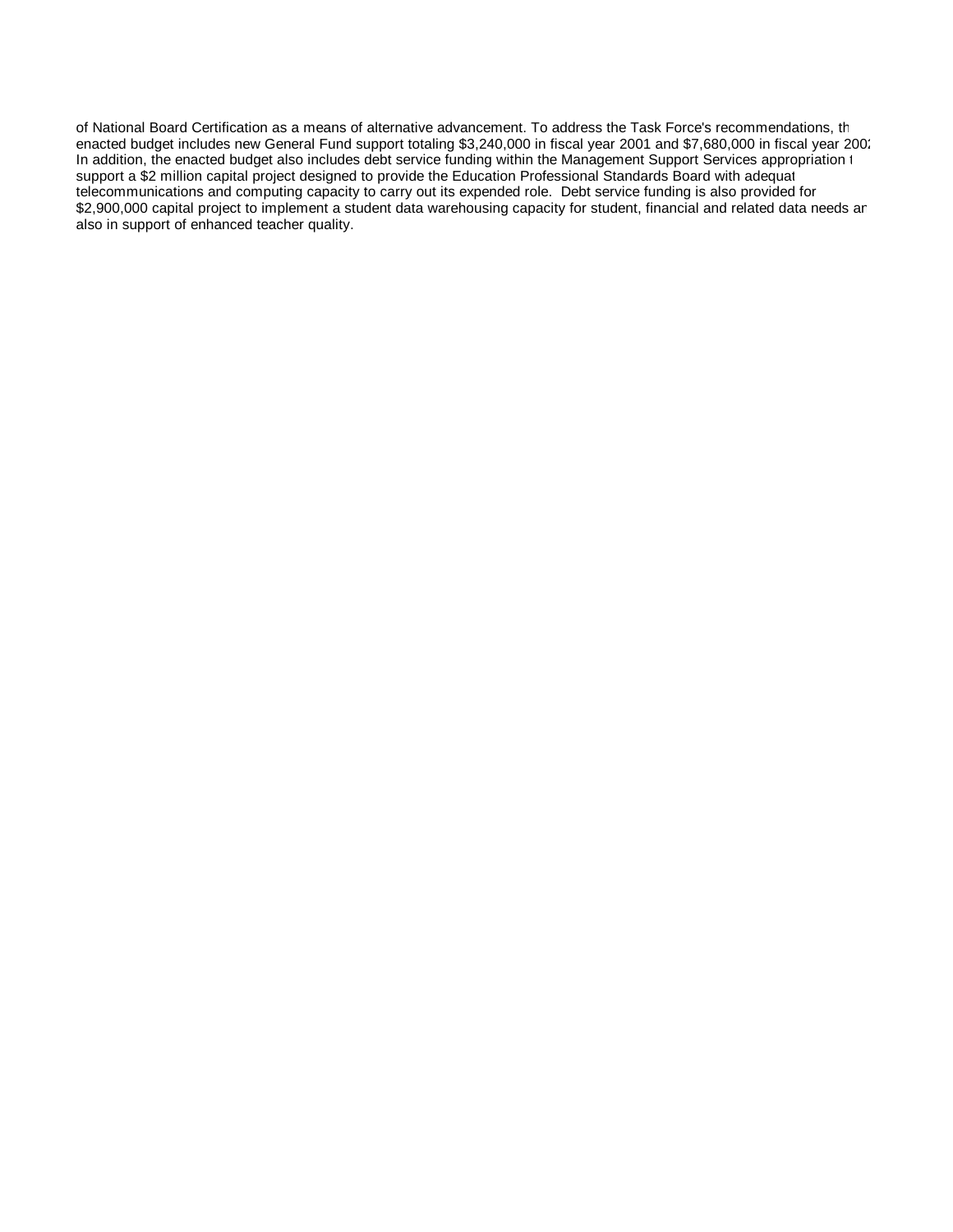## **Education Learning Support Services Teacher Education and Certification Associate Commissioner**

|                                              | <b>Revised</b><br>FY 2000 | <b>Requested</b><br>FY 2001 | <b>Requested</b><br>FY 2002 | <b>Enacted</b><br>FY 2001 | <b>Enacted</b><br>FY 2002 |
|----------------------------------------------|---------------------------|-----------------------------|-----------------------------|---------------------------|---------------------------|
| <b>SOURCE OF FUNDS</b>                       |                           |                             |                             |                           |                           |
| <b>General Fund</b><br>Regular Appropriation | 318,900                   | 3,132,900                   | 3,846,700                   | 327,900                   | 308,000                   |
| <b>Total General Fund</b>                    | 318,900                   | 3,132,900                   | 3,846,700                   | 327,900                   | 308,000                   |
| <b>TOTAL SOURCE OF FUNDS</b>                 | 318,900                   | 3,132,900                   | 3,846,700                   | 327,900                   | 308,000                   |
| <b>EXPENDITURES BY CLASS</b>                 |                           |                             |                             |                           |                           |
| Personnel Cost                               | 211,500                   | 2,481,000                   | 3,224,000                   | 251,000                   | 264,300                   |
| <b>Operating Expenses</b>                    | 107,400                   | 651,900                     | 622,700                     | 76,900                    | 43,700                    |
| <b>TOTAL EXPENDITURES</b>                    | 318,900                   | 3,132,900                   | 3.846.700                   | 327.900                   | 308,000                   |
| <b>EXPENDITURES BY FUND SOURCE</b>           |                           |                             |                             |                           |                           |
| General Fund                                 | 318,900                   | 3,132,900                   | 3,846,700                   | 327,900                   | 308,000                   |
| <b>TOTAL EXPENDITURES</b>                    | 318,900                   | 3,132,900                   | 3,846,700                   | 327,900                   | 308,000                   |

The Associate Commissioner and related staff provide support and guidance to the divisions of the Office of Teacher<br>Education and Certification. The Associate Commissioner also serves as executive secretary to the Educatio for Learning Support Services.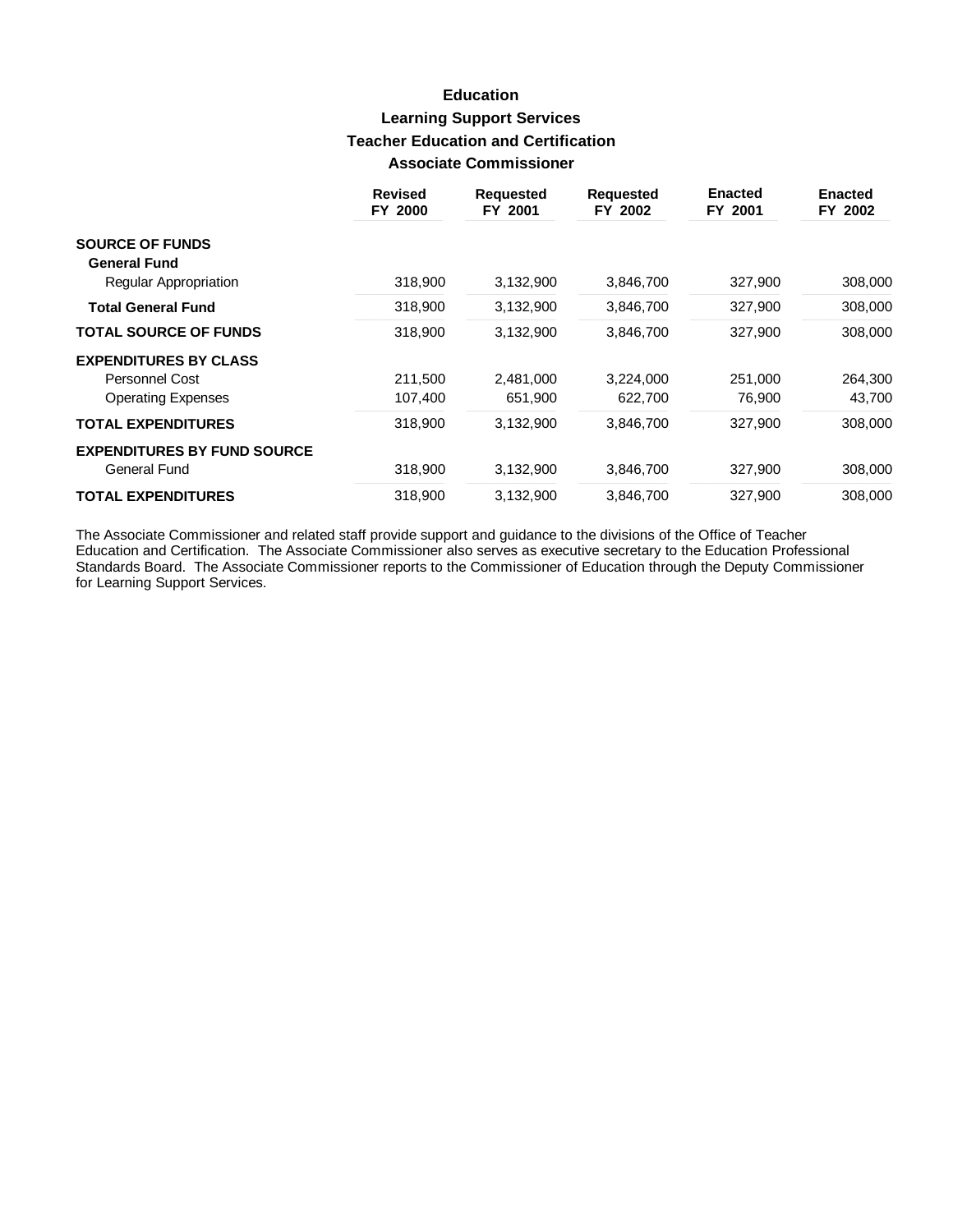## **Education Learning Support Services Teacher Education and Certification Education Professional Standards Board**

|                                                  | <b>Revised</b><br>FY 2000 | <b>Requested</b><br>FY 2001 | <b>Requested</b><br>FY 2002 | <b>Enacted</b><br>FY 2001 | <b>Enacted</b><br>FY 2002 |
|--------------------------------------------------|---------------------------|-----------------------------|-----------------------------|---------------------------|---------------------------|
| <b>SOURCE OF FUNDS</b>                           |                           |                             |                             |                           |                           |
| <b>General Fund</b>                              |                           |                             |                             |                           |                           |
| Regular Appropriation                            | 255,000                   | 294,400                     | 262,800                     | 1,494,400                 | 2,762,800                 |
| <b>Total General Fund</b>                        | 255,000                   | 294,400                     | 262,800                     | 1,494,400                 | 2,762,800                 |
| <b>Restricted Funds</b>                          |                           |                             |                             |                           |                           |
| <b>Balance Forward</b>                           | 663.900                   | 663,900                     | 663.900                     | 663.900                   | 663,900                   |
| <b>Current Receipts</b>                          | 742,500                   | 760,300                     | 778,500                     | 760,300                   | 778,500                   |
| <b>Total Restricted Funds</b>                    | 1,406,400                 | 1,424,200                   | 1,442,400                   | 1,424,200                 | 1,442,400                 |
| <b>TOTAL SOURCE OF FUNDS</b>                     | 1,661,400                 | 1,718,600                   | 1,705,200                   | 2,918,600                 | 4,205,200                 |
| <b>EXPENDITURES BY CLASS</b>                     |                           |                             |                             |                           |                           |
| Personnel Cost                                   | 609,000                   | 585,400                     | 601,700                     | 1,000,400                 | 1,162,700                 |
| <b>Operating Expenses</b>                        | 215,000                   | 280,500                     | 291,400                     | 665,500                   | 730,400                   |
| Grants, Loans or Benefits                        | 173,500                   | 188,800                     | 148,200                     | 588,800                   | 1,648,200                 |
| <b>TOTAL EXPENDITURES</b>                        | 997,500                   | 1,054,700                   | 1,041,300                   | 2,254,700                 | 3,541,300                 |
| <b>EXPENDITURES BY FUND SOURCE</b>               |                           |                             |                             |                           |                           |
| <b>General Fund</b>                              | 255,000                   | 294.400                     | 262,800                     | 1,494,400                 | 2,762,800                 |
| <b>Restricted Funds</b>                          | 742,500                   | 760,300                     | 778,500                     | 760,300                   | 778,500                   |
| <b>TOTAL EXPENDITURES</b>                        | 997,500                   | 1,054,700                   | 1,041,300                   | 2,254,700                 | 3,541,300                 |
| <b>EXPENDITURES BY UNIT</b>                      |                           |                             |                             |                           |                           |
| <b>Education Professional Standards</b><br>Board | 888,500                   | 945,700                     | 932,300                     | 2,145,700                 | 3,432,300                 |
| Certificate Revocation                           | 109,000                   | 109,000                     | 109,000                     | 109,000                   | 109,000                   |
| <b>TOTAL EXPENDITURES</b>                        | 997,500                   | 1,054,700                   | 1,041,300                   | 2,254,700                 | 3,541,300                 |

The Education Professional Standards Board was established by the Kentucky Education Reform Act of 1990. The Board has authority to issue, renew, revoke, and suspend certificates of professional school personnel, and to approve and accredit programs and institutions that prepares educators. The Board also has responsibility for administering the Teacher Testing and Internship program and the Principal Testing and Internship program.

#### **Policy**

The Governor's Task Force on Teacher Quality recommended a number of initiatives designed to strengthen the Educational Professional Standards Board (EPSB), enhance the preparation of teachers preparing to enter the workforce and promote utilization of National Board for Teaching Standards certification as a means of alternative advancement.

To address the Task Force's recommendations, the 2000-2002 Budget of the Commonwealth includes new General Fund support within the operating budget totaling \$3,240,000 in fiscal year 2001 and \$7,680,000 in fiscal year 2002. Of these amounts, \$800,000 in fiscal year 2001 and \$1,000,000 in fiscal year 2002 is provided to the Educational Professional Standards Board to support additional personnel and operating expenses for the board. These amounts also include \$400,000 and \$800,000 budgeted within EPSB to provide support for Kentucky teachers pursuing certification by the National Board for Teaching Standards. Also within the amounts budgeted within EPSB is \$700,000 in fiscal year 2002 to strengthen the evaluation process of teaching certificate renewals.

The enacted budget also includes debt service funding within the Management Support Services appropriation to support a \$2,000,000 capital project designed to provide the Educational Professional Standards Board with adequate telecommunications and computing capacity to carry out its expanded role. Debt service funding is also provided for a \$2,900,000 capital project to implement a student data warehousing capacity for student, financial and related data needs and also in support of enhanced teacher quality.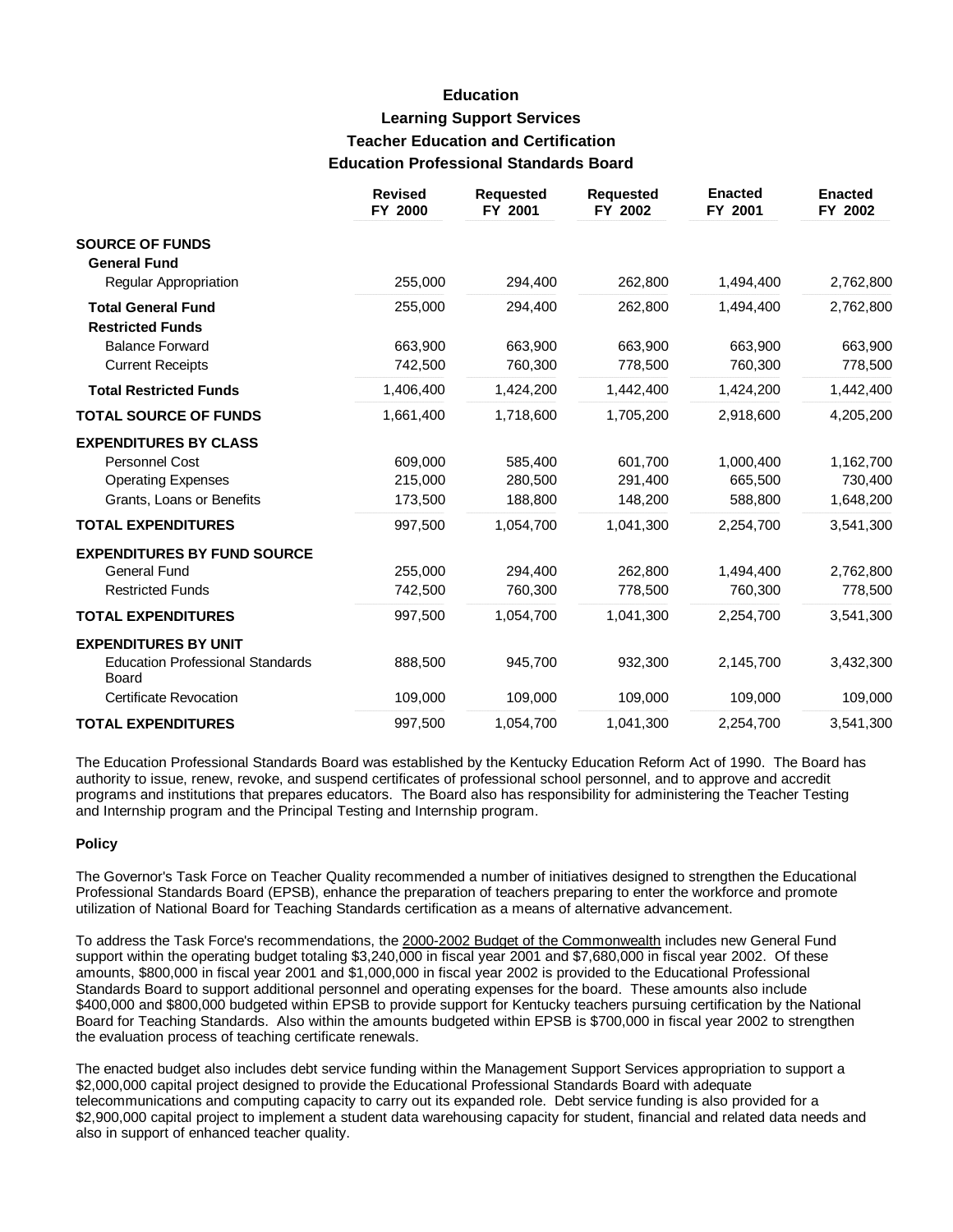## **Education Learning Support Services Teacher Education and Certification Teacher Education**

|                                    | <b>Revised</b><br>FY 2000 | <b>Requested</b><br>FY 2001 | <b>Requested</b><br>FY 2002 | <b>Enacted</b><br>FY 2001 | <b>Enacted</b><br>FY 2002 |
|------------------------------------|---------------------------|-----------------------------|-----------------------------|---------------------------|---------------------------|
| <b>SOURCE OF FUNDS</b>             |                           |                             |                             |                           |                           |
| <b>General Fund</b>                |                           |                             |                             |                           |                           |
| Regular Appropriation              | 246,500                   | 1,221,500                   | 572,000                     | 991,500                   | 3,604,000                 |
| <b>Total General Fund</b>          | 246,500                   | 1,221,500                   | 572,000                     | 991,500                   | 3,604,000                 |
| <b>Federal Funds</b>               |                           |                             |                             |                           |                           |
| <b>Balance Forward</b>             | 74,500                    | 74.500                      | 74,500                      | 74,500                    | 74,500                    |
| <b>Current Receipts</b>            | 116,500                   | 119,300                     | 122,200                     | 119,300                   | 122,200                   |
| <b>Total Federal Funds</b>         | 191,000                   | 193,800                     | 196,700                     | 193,800                   | 196,700                   |
| <b>TOTAL SOURCE OF FUNDS</b>       | 437,500                   | 1,415,300                   | 768,700                     | 1,185,300                 | 3,800,700                 |
| <b>EXPENDITURES BY CLASS</b>       |                           |                             |                             |                           |                           |
| Personnel Cost                     | 212,500                   | 279,500                     | 299,000                     | 219,500                   | 231,000                   |
| <b>Operating Expenses</b>          | 103,100                   | 91,400                      | 92,800                      | 91,400                    | 92,800                    |
| Grants, Loans or Benefits          | 47,400                    | 49,900                      | 52,400                      | 799,900                   | 3,402,400                 |
| Capital Outlay                     |                           | 920,000                     | 250,000                     |                           |                           |
| <b>TOTAL EXPENDITURES</b>          | 363,000                   | 1,340,800                   | 694,200                     | 1,110,800                 | 3,726,200                 |
| <b>EXPENDITURES BY FUND SOURCE</b> |                           |                             |                             |                           |                           |
| General Fund                       | 246,500                   | 1,221,500                   | 572,000                     | 991,500                   | 3,604,000                 |
| <b>Federal Funds</b>               | 116,500                   | 119,300                     | 122,200                     | 119,300                   | 122,200                   |
| <b>TOTAL EXPENDITURES</b>          | 363,000                   | 1,340,800                   | 694,200                     | 1,110,800                 | 3,726,200                 |

The Division of Teacher Education performs a variety of administrative and consultative functions in support of the other divisions within the Office of Teacher Education and Certification. The Division works to further the development of a system of teacher education in Kentucky that is based on the outcomes-oriented goals of the Kentucky Education Reform Act. Kentucky is a member of the National Council for Accreditation of Teacher Education (NCATE) Partnership Program. The Department ensures well-prepared and competent teachers through collaboration with NCATE in conducting joint reviews of schools and accreditation processes.

#### **Policy**

Included in the 2000-2002 Budget of the Commonwealth is new General Fund support totaling \$750,000 in fiscal year 2001 and \$1,250,000 in fiscal year 2002 for the establishment of a professional growth fund. In fiscal year 2002, an additional \$2,100,000 is provided to support teacher academies and provide stipends to teachers attending the academies.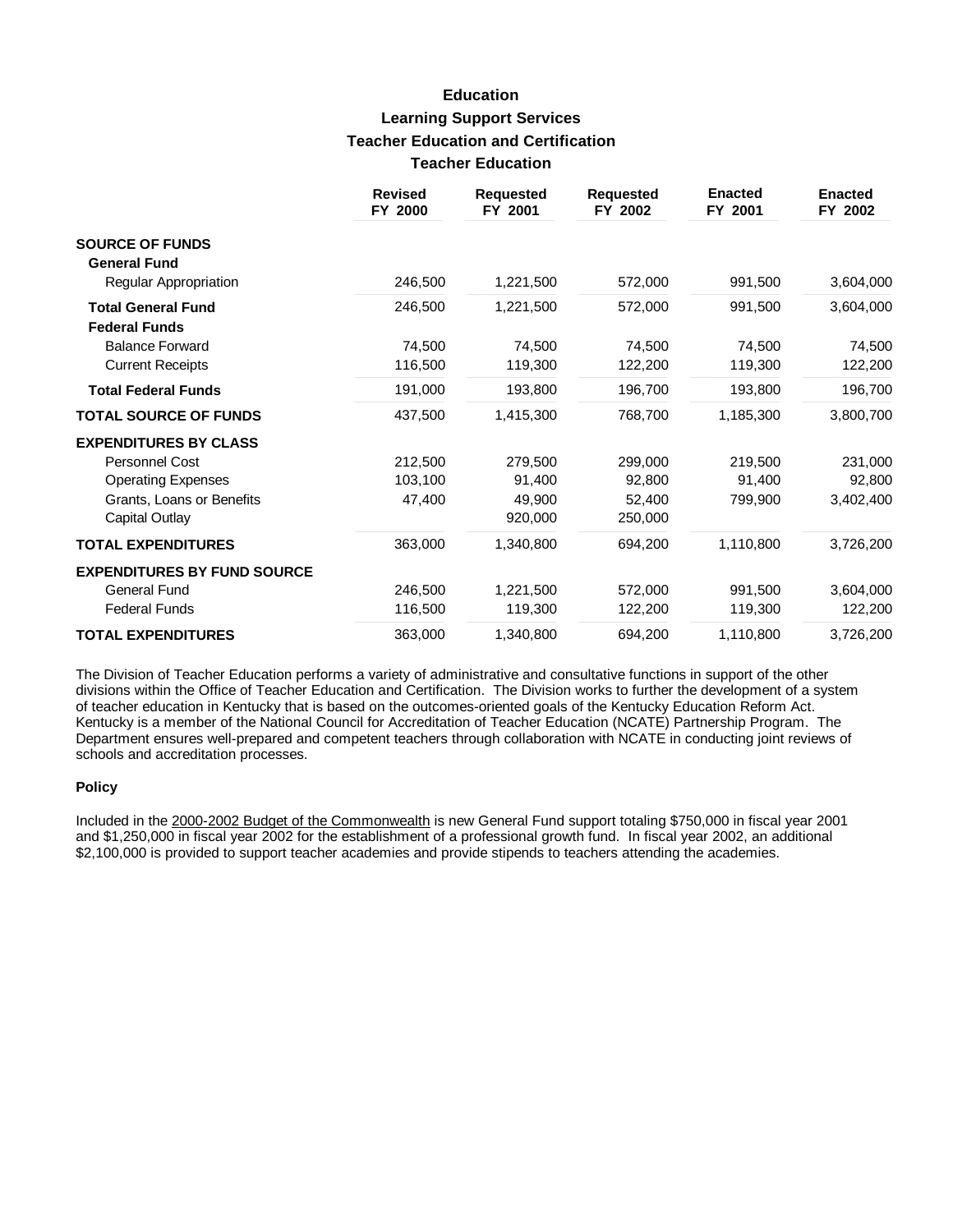## **Education Learning Support Services Teacher Education and Certification Teacher Certification**

|                                    | <b>Revised</b><br>FY 2000 | <b>Requested</b><br>FY 2001 | <b>Requested</b><br>FY 2002 | <b>Enacted</b><br>FY 2001 | <b>Enacted</b><br>FY 2002 |
|------------------------------------|---------------------------|-----------------------------|-----------------------------|---------------------------|---------------------------|
| <b>SOURCE OF FUNDS</b>             |                           |                             |                             |                           |                           |
| <b>General Fund</b>                |                           |                             |                             |                           |                           |
| Regular Appropriation              | 516,400                   | 627,600                     | 654,100                     | 467,600                   | 491,100                   |
| <b>Total General Fund</b>          | 516,400                   | 627,600                     | 654,100                     | 467,600                   | 491,100                   |
| <b>TOTAL SOURCE OF FUNDS</b>       | 516,400                   | 627,600                     | 654,100                     | 467,600                   | 491,100                   |
| <b>EXPENDITURES BY CLASS</b>       |                           |                             |                             |                           |                           |
| Personnel Cost                     | 497,400                   | 596,300                     | 622,100                     | 436,300                   | 459,100                   |
| <b>Operating Expenses</b>          | 19,000                    | 31,300                      | 32,000                      | 31,300                    | 32,000                    |
| <b>TOTAL EXPENDITURES</b>          | 516,400                   | 627.600                     | 654.100                     | 467.600                   | 491,100                   |
| <b>EXPENDITURES BY FUND SOURCE</b> |                           |                             |                             |                           |                           |
| General Fund                       | 516,400                   | 627,600                     | 654,100                     | 467,600                   | 491,100                   |
| <b>TOTAL EXPENDITURES</b>          | 516.400                   | 627,600                     | 654,100                     | 467.600                   | 491.100                   |

The Division of Teacher Certification provides staff support to the Education Professional Standards Board in evaluating and accrediting the teacher education programs at Kentucky's universities. The Division provides the Board administrative assistance with the issuance, renewal, revocation, and suspension of certificates for school personnel. The Division also assists in auditing personnel assignments in local school districts in the selection of instructional support personnel.

The Division of Certification is responsible for meeting the requirements of KRS 161.020. Responsibilities include the development and implementation of approved policies regarding the issuance, renewal, and re-issuance of teaching and administrative certificates. The Division also oversees certification for the National Board for Professional Teaching Standards, the Troops to Teachers program and the alternative certification program.

### **Policy**

The 2000-2002 Budget of the Commonwealth includes new General Fund support of \$400,000 in fiscal year 2001 and \$800,000 in fiscal year 2002 (contained within the amounts budgeted for the Education Professional Standards Board) for Kentucky teachers who pursue National Board for Professional Teaching Standards certification.

The enacted budget also includes \$700,000 in new General Fund support in fiscal year 2002 (contained within the amounts budgeted for the Educational Professional Standards Board) to strengthen the evaluation process for teaching certificate renewals.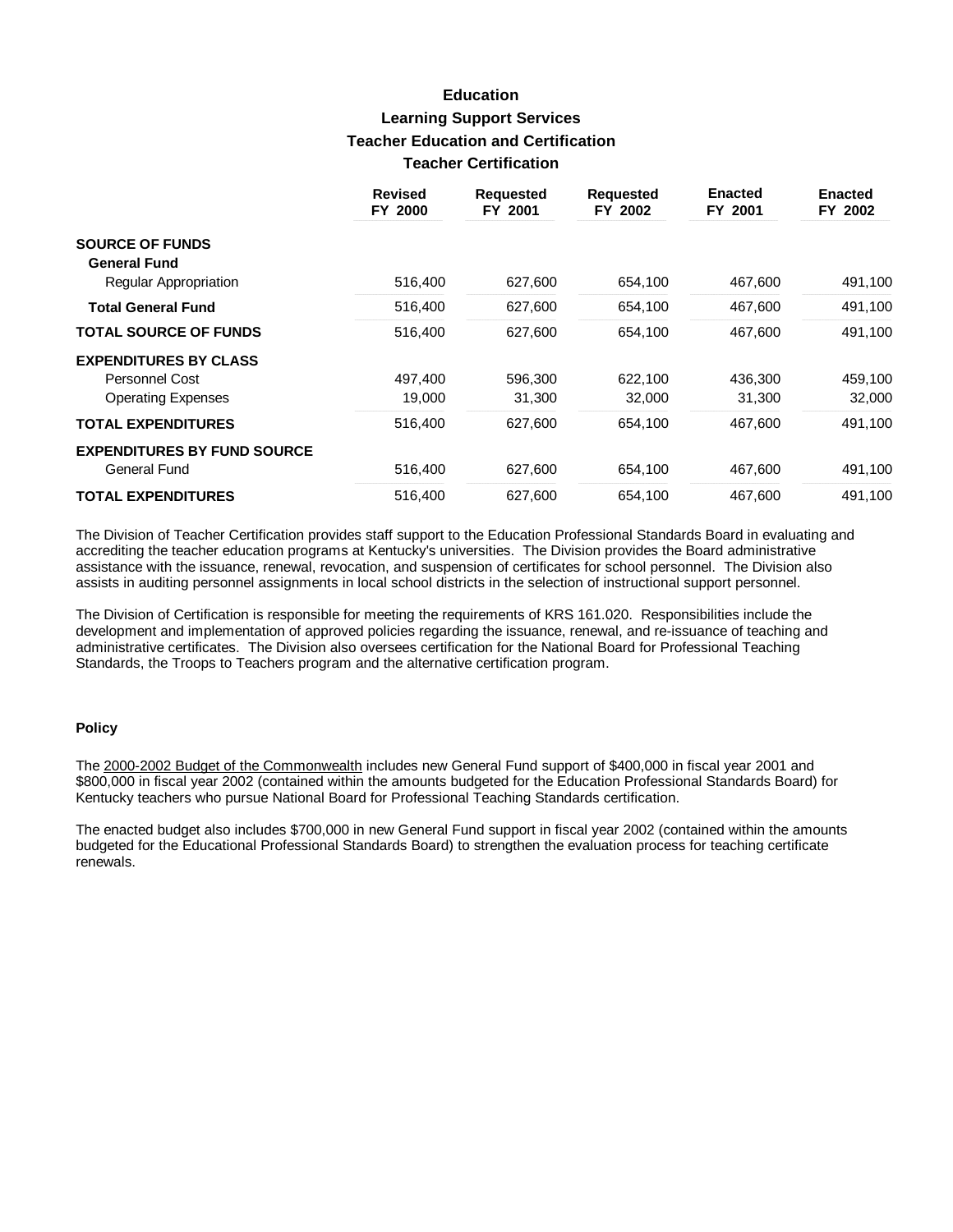## **Education Learning Support Services Teacher Education and Certification Testing & Internship**

|                                                      | <b>Revised</b><br>FY 2000 | <b>Requested</b><br>FY 2001 | <b>Requested</b><br>FY 2002 | <b>Enacted</b><br>FY 2001 | <b>Enacted</b><br>FY 2002 |
|------------------------------------------------------|---------------------------|-----------------------------|-----------------------------|---------------------------|---------------------------|
| <b>SOURCE OF FUNDS</b><br><b>General Fund</b>        |                           |                             |                             |                           |                           |
| Regular Appropriation                                | 5,863,800                 | 9,829,500                   | 9,844,300                   | 7,141,000                 | 7,695,800                 |
| <b>Total General Fund</b><br><b>Restricted Funds</b> | 5,863,800                 | 9,829,500                   | 9,844,300                   | 7,141,000                 | 7,695,800                 |
| <b>Balance Forward</b>                               | 42.100                    | 42,100                      | 42,100                      | 42,100                    | 42,100                    |
| <b>Current Receipts</b>                              | 39,000                    | 39,900                      | 40,900                      | 39,900                    | 40,900                    |
| <b>Total Restricted Funds</b>                        | 81,100                    | 82.000                      | 83,000                      | 82,000                    | 83,000                    |
| <b>TOTAL SOURCE OF FUNDS</b>                         | 5,944,900                 | 9,911,500                   | 9,927,300                   | 7,223,000                 | 7,778,800                 |
| <b>EXPENDITURES BY CLASS</b>                         |                           |                             |                             |                           |                           |
| Personnel Cost                                       | 398,800                   | 1,508,400                   | 1,528,100                   | 401,400                   | 421,100                   |
| <b>Operating Expenses</b>                            | 127,500                   | 3,016,900                   | 3,019,000                   | 145,400                   | 147,500                   |
| Grants, Loans or Benefits                            | 5,376,500                 | 5,344,100                   | 5,338,100                   | 6,634,100                 | 7,168,100                 |
| <b>TOTAL EXPENDITURES</b>                            | 5,902,800                 | 9,869,400                   | 9,885,200                   | 7,180,900                 | 7,736,700                 |
| <b>EXPENDITURES BY FUND SOURCE</b>                   |                           |                             |                             |                           |                           |
| <b>General Fund</b>                                  | 5,863,800                 | 9,829,500                   | 9,844,300                   | 7,141,000                 | 7,695,800                 |
| <b>Restricted Funds</b>                              | 39,000                    | 39,900                      | 40,900                      | 39,900                    | 40,900                    |
| <b>TOTAL EXPENDITURES</b>                            | 5,902,800                 | 9,869,400                   | 9,885,200                   | 7,180,900                 | 7,736,700                 |
| <b>EXPENDITURES BY UNIT</b>                          |                           |                             |                             |                           |                           |
| Program Support                                      | 347,300                   | 1,161,600                   | 1,176,500                   | 335,600                   | 350,500                   |
| Teacher Testing & Internship                         | 4,998,500                 | 7,870,900                   | 7,871,900                   | 6,289,400                 | 6,830,400                 |
| Principal Testing & Internship                       | 320,000                   | 601,000                     | 601,000                     | 320,000                   | 320,000                   |
| <b>Teacher Assessment Program</b>                    | 237,000                   | 235,900                     | 235,800                     | 235,900                   | 235,800                   |
| <b>TOTAL EXPENDITURES</b>                            | 5,902,800                 | 9,869,400                   | 9,885,200                   | 7,180,900                 | 7,736,700                 |

The Division of Testing and Internship administers the teacher and principal internship programs.

Teacher Internship - Beginning teachers are required to successfully complete a one-year internship prior to receiving certification. During the internship, the teacher is supervised and evaluated by a teacher evaluation committee made up of a resource teacher, the school principal of the school where the internship is served and a teacher educator from a state approved teacher-training institution. In addition to the internship, the teacher must also successfully complete a written test.

Principal Internship - Beginning principals are required to successfully complete a testing and internship program prior to receiving certification. Applicants are required to pass two exams - a generic test in school administration and a specialized examination on current Kentucky education policies. In addition to the tests, the new principal must also successfully complete an internship program.

### **Policy**

The 2000-2002 Budget of the Commonwealth provides an increase in stipends to teacher internship mentors with an increase in General Fund support of \$540,000 in fiscal year 2001 and \$1,080,000 in fiscal year 2002. Additionally, the enacted budget contains \$750,000 in each year of the fiscal 2000-2002 biennium to provide support for increased resource teacher stipends.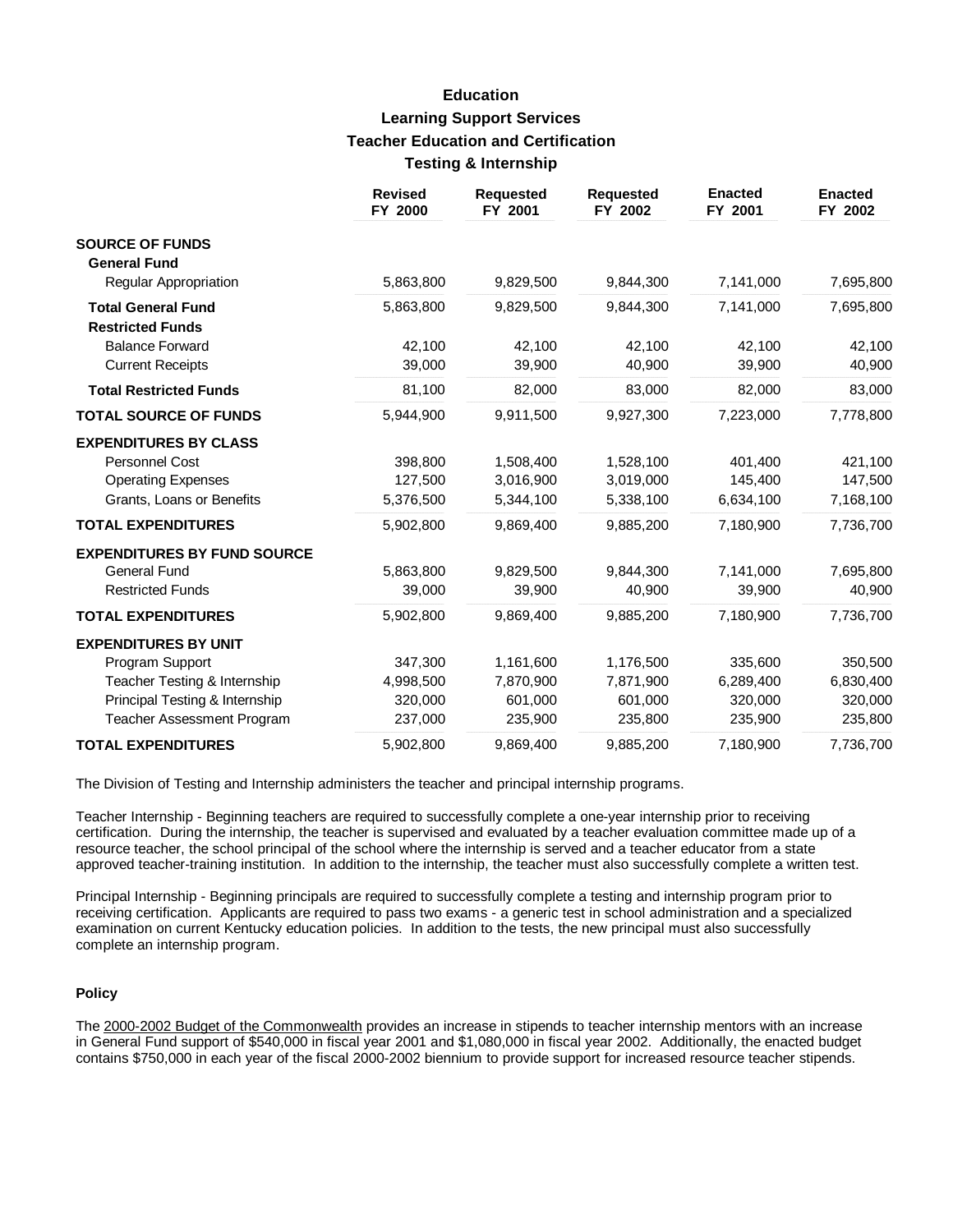## **Education Learning Support Services Leadership and School Improvement**

|                                                       | <b>Revised</b><br>FY 2000 | <b>Requested</b><br>FY 2001 | <b>Requested</b><br>FY 2002 | <b>Enacted</b><br>FY 2001 | <b>Enacted</b><br>FY 2002 |
|-------------------------------------------------------|---------------------------|-----------------------------|-----------------------------|---------------------------|---------------------------|
| <b>SOURCE OF FUNDS</b>                                |                           |                             |                             |                           |                           |
| <b>General Fund</b><br>Regular Appropriation          | 20,014,900                | 20,170,800                  | 20,403,000                  | 20,147,500                | 20,778,400                |
| <b>Total General Fund</b>                             | 20,014,900                | 20,170,800                  | 20,403,000                  | 20,147,500                | 20,778,400                |
| <b>Restricted Funds</b>                               |                           |                             |                             |                           |                           |
| <b>Balance Forward</b>                                | 196,000                   | 20,900                      | 20,900                      | 196,000                   | 196,000                   |
| <b>Current Receipts</b>                               | 14,000                    | 14,300                      | 14,600                      | 14,300                    | 14,600                    |
| <b>Total Restricted Funds</b><br><b>Federal Funds</b> | 210,000                   | 35,200                      | 35,500                      | 210,300                   | 210,600                   |
| <b>Current Receipts</b>                               | 168,500                   | 172,500                     | 176,600                     | 172,500                   | 176,600                   |
| <b>Total Federal Funds</b>                            | 168,500                   | 172,500                     | 176,600                     | 172,500                   | 176,600                   |
| <b>TOTAL SOURCE OF FUNDS</b>                          | 20,393,400                | 20,378,500                  | 20,615,100                  | 20,530,300                | 21,165,600                |
| <b>EXPENDITURES BY CLASS</b>                          |                           |                             |                             |                           |                           |
| Personnel Cost                                        | 6,531,100                 | 6,576,400                   | 6,828,900                   | 6,553,100                 | 6,804,300                 |
| <b>Operating Expenses</b>                             | 1,253,200                 | 1,241,100                   | 1,234,800                   | 1,241,100                 | 1,234,800                 |
| Grants, Loans or Benefits                             | 12,413,100                | 12,540,100                  | 12,530,500                  | 12,540,100                | 12,930,500                |
| <b>TOTAL EXPENDITURES</b>                             | 20,197,400                | 20,357,600                  | 20,594,200                  | 20,334,300                | 20,969,600                |
| <b>EXPENDITURES BY FUND SOURCE</b>                    |                           |                             |                             |                           |                           |
| <b>General Fund</b>                                   | 20,014,900                | 20,170,800                  | 20,403,000                  | 20,147,500                | 20,778,400                |
| <b>Restricted Funds</b>                               | 14,000                    | 14,300                      | 14,600                      | 14,300                    | 14,600                    |
| <b>Federal Funds</b>                                  | 168,500                   | 172,500                     | 176,600                     | 172,500                   | 176,600                   |
| <b>TOTAL EXPENDITURES</b>                             | 20,197,400                | 20,357,600                  | 20,594,200                  | 20,334,300                | 20,969,600                |
| <b>EXPENDITURES BY UNIT</b>                           |                           |                             |                             |                           |                           |
| Associate Commissioner                                | 259,800                   | 264,700                     | 268,600                     | 264,700                   | 668,600                   |
| Instructional Leadership<br>Development               | 950,200                   | 929,100                     | 962,400                     | 905,800                   | 937,800                   |
| School Improvement                                    | 18,987,400                | 19,163,800                  | 19,363,200                  | 19,163,800                | 19,363,200                |
| <b>TOTAL EXPENDITURES</b>                             | 20,197,400                | 20,357,600                  | 20,594,200                  | 20,334,300                | 20,969,600                |

The Office of Leadership and School Improvement established by Executive Order 98-1671, is headed by an Associate Commissioner who reports directly to the Learning Support Services Deputy Commissioner. The Office is responsible for administering and overseeing the following programs and units: Division of Instructional Leadership; Division of School Improvement; Commonwealth School Improvement Fund; and the School Transformation Assistance and Reward program.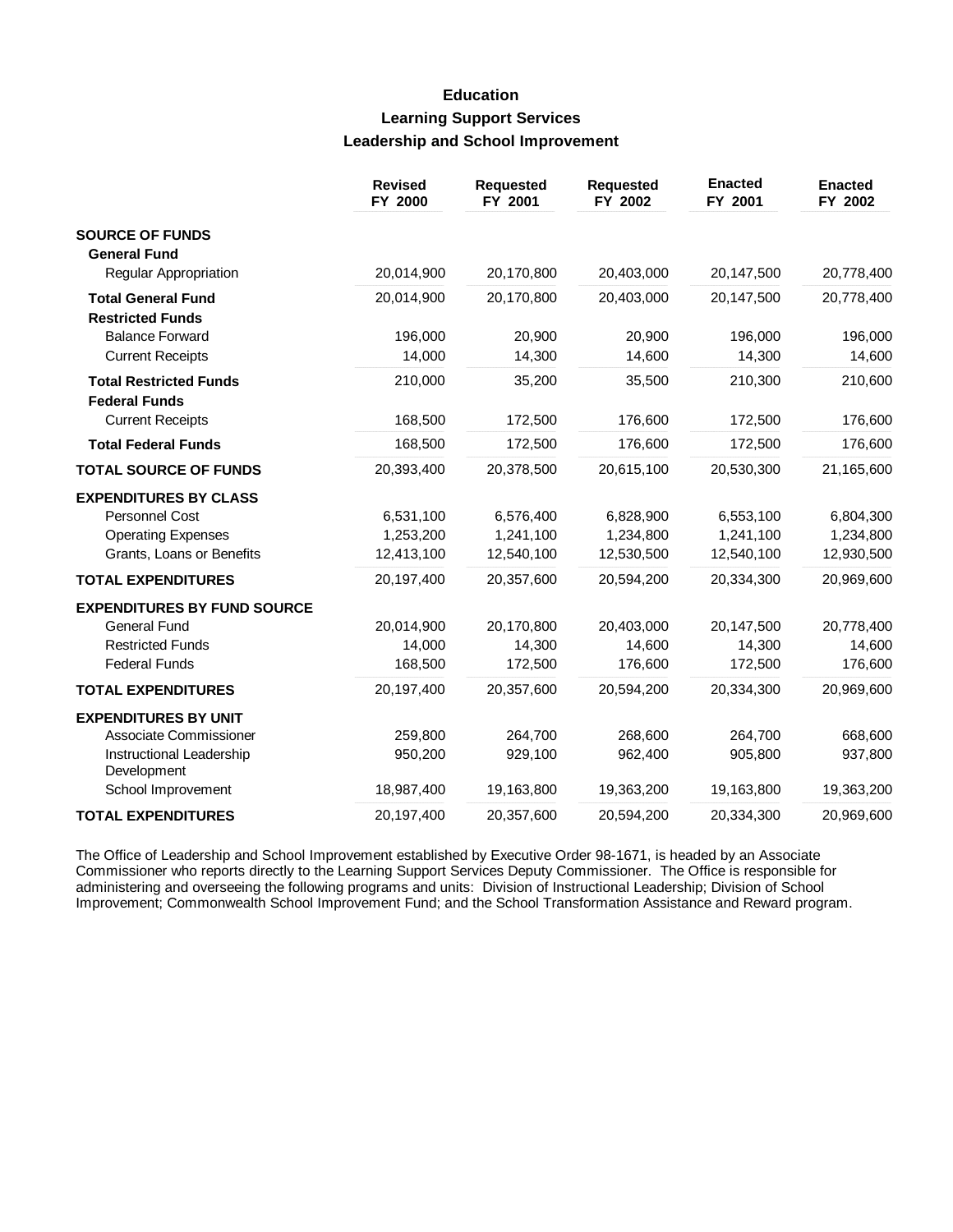## **Education Learning Support Services Leadership and School Improvement Associate Commissioner**

|                                                        | <b>Revised</b><br>FY 2000 | <b>Requested</b><br>FY 2001 | <b>Requested</b><br>FY 2002 | <b>Enacted</b><br>FY 2001 | <b>Enacted</b><br>FY 2002 |
|--------------------------------------------------------|---------------------------|-----------------------------|-----------------------------|---------------------------|---------------------------|
| <b>SOURCE OF FUNDS</b>                                 |                           |                             |                             |                           |                           |
| <b>General Fund</b><br>Regular Appropriation           | 259,800                   | 264,700                     | 268,600                     | 264,700                   | 668,600                   |
| <b>Total General Fund</b>                              | 259,800                   | 264,700                     | 268,600                     | 264,700                   | 668,600                   |
| <b>TOTAL SOURCE OF FUNDS</b>                           | 259,800                   | 264,700                     | 268,600                     | 264,700                   | 668,600                   |
| <b>EXPENDITURES BY CLASS</b>                           |                           |                             |                             |                           |                           |
| Personnel Cost                                         | 216,800                   | 227,200                     | 238.700                     | 227,200                   | 238,700                   |
| <b>Operating Expenses</b><br>Grants, Loans or Benefits | 43,000                    | 37,500                      | 29,900                      | 37,500                    | 29,900<br>400,000         |
| <b>TOTAL EXPENDITURES</b>                              | 259,800                   | 264,700                     | 268,600                     | 264,700                   | 668,600                   |
| <b>EXPENDITURES BY FUND SOURCE</b><br>General Fund     | 259,800                   | 264,700                     | 268,600                     | 264,700                   | 668,600                   |
| <b>TOTAL EXPENDITURES</b>                              | 259,800                   | 264,700                     | 268,600                     | 264,700                   | 668,600                   |

The Associate Commissioner for the Office of Leadership and School Improvement reports directly to the Learning Support Services Deputy Commissioner. The Office is responsible for administering and overseeing the following programs and units: Division of Instructional Leadership; Division of School Improvement; Commonwealth School Improvement Fund (CSIF); and the School Transformation Assistance and Reward (STAR) program.

### **Policy**

The enacted budget provides General Fund support totaling \$400,000 in fiscal year 2002 for the establishment of the Center for Middle School Academic Achievement.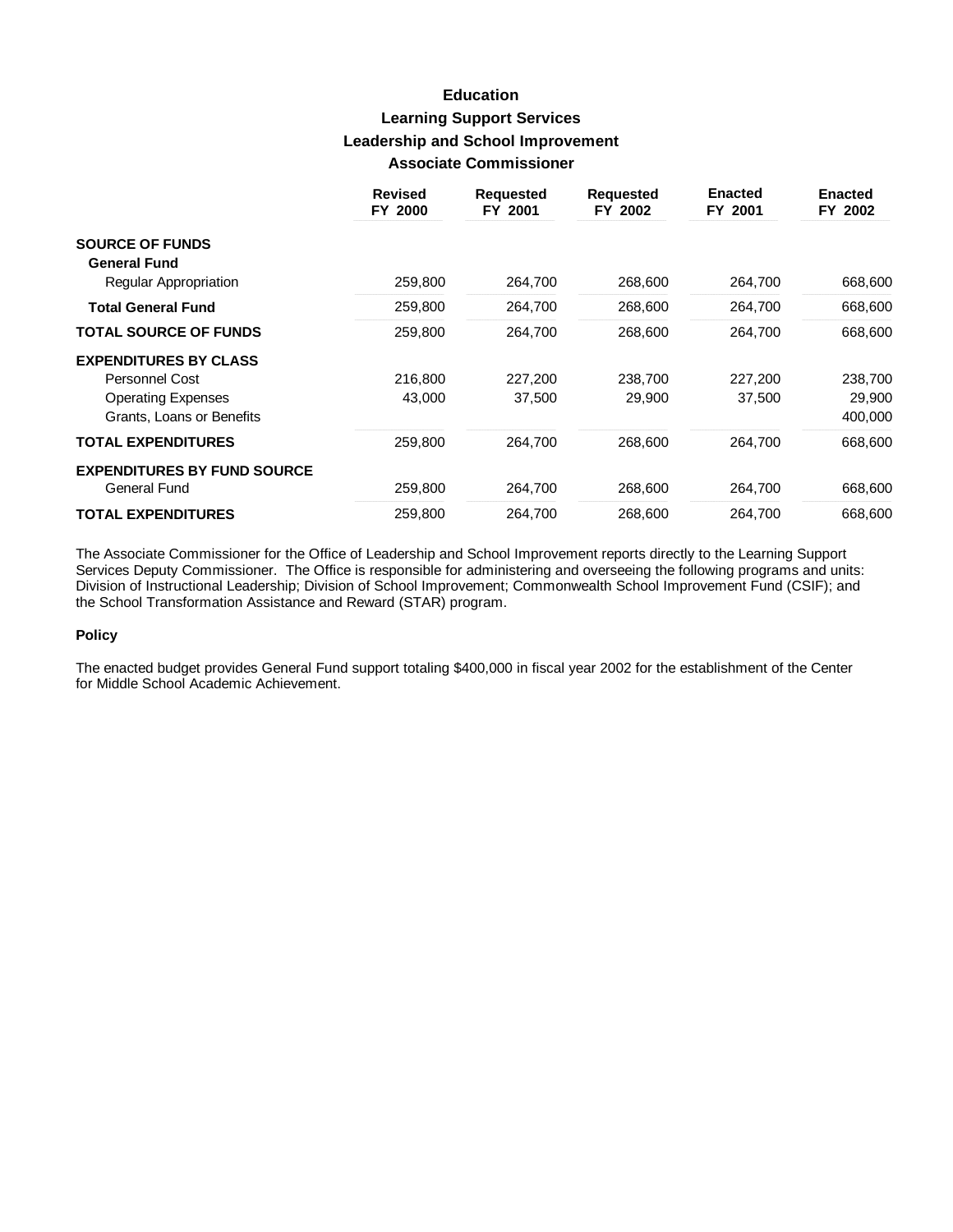## **Education Learning Support Services Leadership and School Improvement Instructional Leadership Development**

|                                                       | <b>Revised</b><br>FY 2000 | <b>Requested</b><br>FY 2001 | <b>Requested</b><br>FY 2002 | <b>Enacted</b><br>FY 2001 | <b>Enacted</b><br>FY 2002 |
|-------------------------------------------------------|---------------------------|-----------------------------|-----------------------------|---------------------------|---------------------------|
| <b>SOURCE OF FUNDS</b><br><b>General Fund</b>         |                           |                             |                             |                           |                           |
| Regular Appropriation                                 | 767,700                   | 742,300                     | 771,200                     | 719,000                   | 746,600                   |
| <b>Total General Fund</b><br><b>Restricted Funds</b>  | 767,700                   | 742,300                     | 771,200                     | 719,000                   | 746,600                   |
| <b>Balance Forward</b>                                | 20,900                    | 20,900                      | 20,900                      | 20,900                    | 20,900                    |
| <b>Current Receipts</b>                               | 14,000                    | 14,300                      | 14,600                      | 14,300                    | 14,600                    |
| <b>Total Restricted Funds</b><br><b>Federal Funds</b> | 34,900                    | 35,200                      | 35,500                      | 35,200                    | 35,500                    |
| <b>Current Receipts</b>                               | 168,500                   | 172,500                     | 176,600                     | 172,500                   | 176,600                   |
| <b>Total Federal Funds</b>                            | 168,500                   | 172,500                     | 176,600                     | 172,500                   | 176,600                   |
| <b>TOTAL SOURCE OF FUNDS</b>                          | 971,100                   | 950,000                     | 983,300                     | 926,700                   | 958,700                   |
| <b>EXPENDITURES BY CLASS</b>                          |                           |                             |                             |                           |                           |
| Personnel Cost                                        | 582,100                   | 556,000                     | 584,900                     | 532,700                   | 560,300                   |
| <b>Operating Expenses</b>                             | 102,100                   | 103,100                     | 103,400                     | 103,100                   | 103,400                   |
| Grants, Loans or Benefits                             | 266,000                   | 270,000                     | 274,100                     | 270,000                   | 274,100                   |
| <b>TOTAL EXPENDITURES</b>                             | 950,200                   | 929,100                     | 962,400                     | 905,800                   | 937,800                   |
| <b>EXPENDITURES BY FUND SOURCE</b>                    |                           |                             |                             |                           |                           |
| <b>General Fund</b>                                   | 767,700                   | 742,300                     | 771,200                     | 719,000                   | 746,600                   |
| <b>Restricted Funds</b>                               | 14,000                    | 14,300                      | 14,600                      | 14,300                    | 14,600                    |
| <b>Federal Funds</b>                                  | 168,500                   | 172,500                     | 176,600                     | 172,500                   | 176,600                   |
| <b>TOTAL EXPENDITURES</b>                             | 950,200                   | 929,100                     | 962,400                     | 905,800                   | 937,800                   |
| <b>EXPENDITURES BY UNIT</b>                           |                           |                             |                             |                           |                           |
| Instructional Leadership<br>Development               | 950,200                   | 929,100                     | 962,400                     | 905,800                   | 937,800                   |
| <b>TOTAL EXPENDITURES</b>                             | 950,200                   | 929,100                     | 962,400                     | 905,800                   | 937,800                   |

The Division of Instructional Leadership Development is responsible for: organizing and monitoring an endorsed trainer program to prepare individuals who will provide training and assistance on Site Based Decision Making (SBDM) issues; advising school councils and local districts on SBDM implementation issues; gathering data relative to the implementation of SBDM; developing and distributing documents to keep councils abreast of best practices; and, assisting schools and districts with SBDM legal roles and responsibilities.

The Division provides and monitors required training opportunities for superintendents working in their first year of service; administers and reports results of required testing; provides technical assistance for approval of the certified personnel evaluation plans for each local school district; provides required opportunities for school administrators and others to be trained in the process of effective evaluation of certified personnel; collects and approves all proposals of training opportunities to provide required leadership training for school administrators; develops and implements high quality training programs for principals; and collects and analyzes data relative to each of the above initiatives.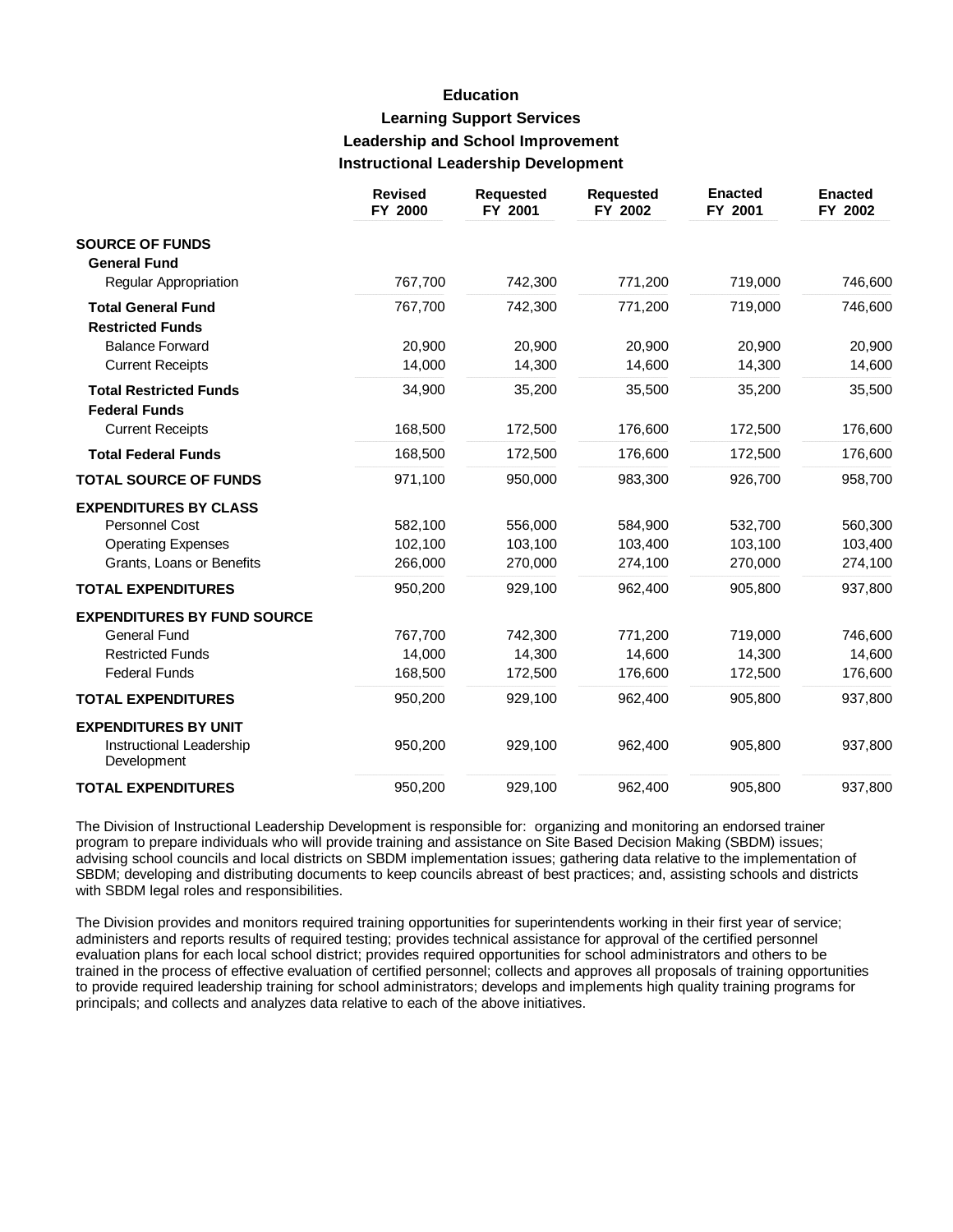# **Education Learning Support Services Leadership and School Improvement School Improvement**

|                                                                                                          | <b>Revised</b><br>FY 2000            | <b>Requested</b><br>FY 2001          | <b>Requested</b><br>FY 2002          | <b>Enacted</b><br>FY 2001            | <b>Enacted</b><br>FY 2002            |
|----------------------------------------------------------------------------------------------------------|--------------------------------------|--------------------------------------|--------------------------------------|--------------------------------------|--------------------------------------|
| <b>SOURCE OF FUNDS</b><br><b>General Fund</b>                                                            |                                      |                                      |                                      |                                      |                                      |
| Regular Appropriation                                                                                    | 18,987,400                           | 19,163,800                           | 19,363,200                           | 19,163,800                           | 19,363,200                           |
| <b>Total General Fund</b><br><b>Restricted Funds</b>                                                     | 18,987,400                           | 19,163,800                           | 19,363,200                           | 19,163,800                           | 19,363,200                           |
| <b>Balance Forward</b>                                                                                   | 175,100                              |                                      |                                      | 175,100                              | 175,100                              |
| <b>Total Restricted Funds</b>                                                                            | 175,100                              |                                      |                                      | 175,100                              | 175,100                              |
| <b>TOTAL SOURCE OF FUNDS</b>                                                                             | 19,162,500                           | 19,163,800                           | 19,363,200                           | 19,338,900                           | 19,538,300                           |
| <b>EXPENDITURES BY CLASS</b><br>Personnel Cost<br><b>Operating Expenses</b><br>Grants, Loans or Benefits | 5,732,200<br>1,108,100<br>12,147,100 | 5,793,200<br>1,100,500<br>12,270,100 | 6,005,300<br>1,101,500<br>12,256,400 | 5,793,200<br>1,100,500<br>12,270,100 | 6,005,300<br>1,101,500<br>12,256,400 |
| <b>TOTAL EXPENDITURES</b>                                                                                | 18,987,400                           | 19,163,800                           | 19,363,200                           | 19,163,800                           | 19,363,200                           |
| <b>EXPENDITURES BY FUND SOURCE</b><br><b>General Fund</b>                                                | 18,987,400                           | 19,163,800                           | 19,363,200                           | 19,163,800                           | 19,363,200                           |
| <b>TOTAL EXPENDITURES</b>                                                                                | 18,987,400                           | 19,163,800                           | 19,363,200                           | 19,163,800                           | 19,363,200                           |
| <b>EXPENDITURES BY UNIT</b><br>Commonwealth School Improvement<br><b>Highly Skilled Educator</b>         | 2,660,000<br>6,057,500               | 2,659,200<br>6,239,200               | 2,659,100<br>6,426,400               | 2,659,200<br>6.239.200               | 2,659,100<br>6,426,400               |
| <b>School Rewards</b><br>School Improvement-Program<br>Support                                           | 10,000,000<br>269,900                | 10,000,000<br>265,400                | 10,000,000<br>277,700                | 10,000,000<br>265,400                | 10,000,000<br>277,700                |
| <b>TOTAL EXPENDITURES</b>                                                                                | 18,987,400                           | 19,163,800                           | 19,363,200                           | 19,163,800                           | 19,363,200                           |

The Division of School Improvement monitors the Kentucky Highly Skilled Educators program; oversees the implementation of the School Transformation, Assistance and Renewal (STAR) Program; and assists those schools identified by the CATS assessment and the Kentucky Board of Education as low-performing schools.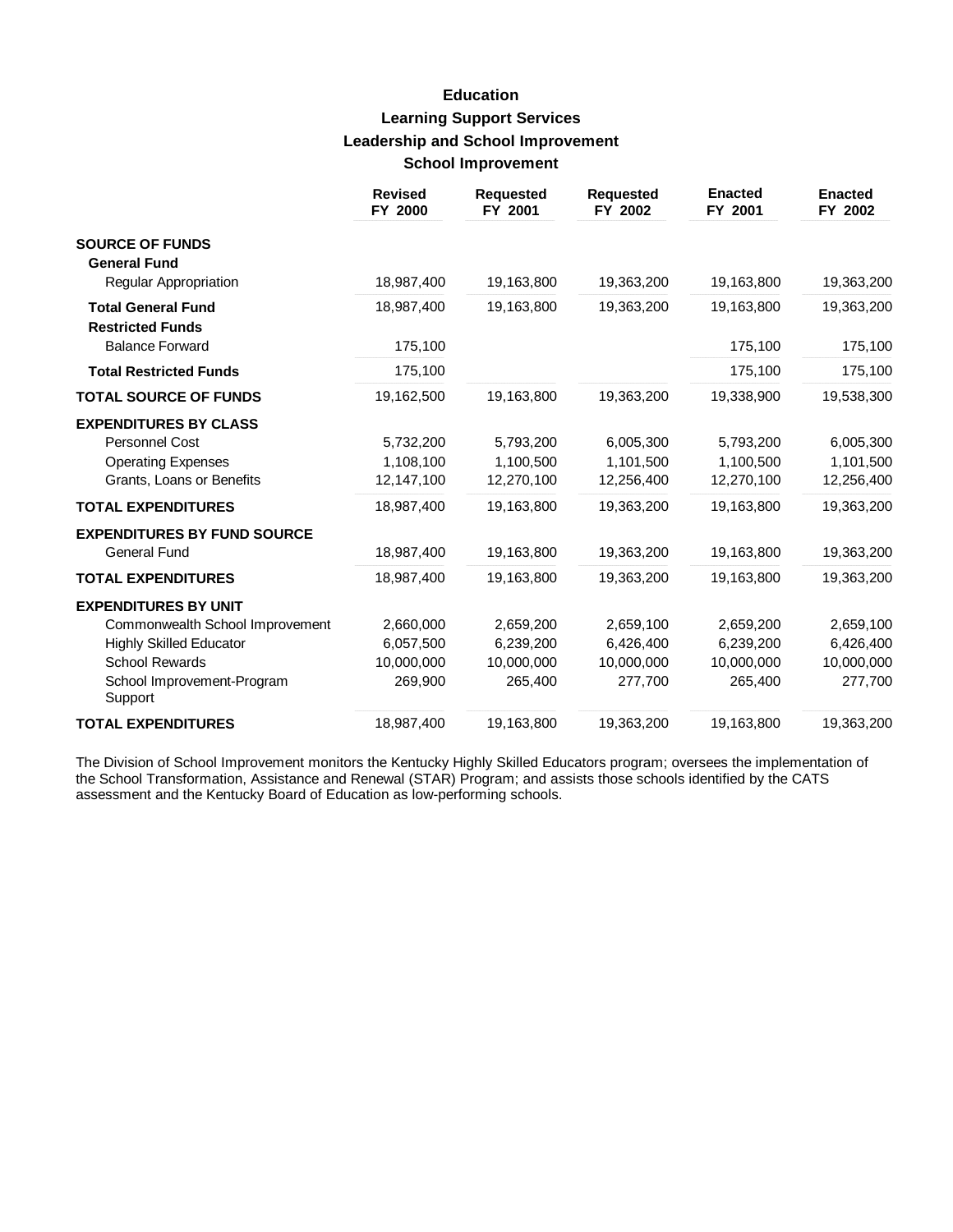## **Education Learning Support Services Supportive Learning Environments**

|                                                | <b>Revised</b><br>FY 2000 | <b>Requested</b><br>FY 2001 | <b>Requested</b><br>FY 2002 | <b>Enacted</b><br>FY 2001 | <b>Enacted</b><br>FY 2002 |
|------------------------------------------------|---------------------------|-----------------------------|-----------------------------|---------------------------|---------------------------|
| <b>SOURCE OF FUNDS</b>                         |                           |                             |                             |                           |                           |
| <b>General Fund</b>                            |                           |                             |                             |                           |                           |
| <b>Regular Appropriation</b>                   | 83,990,000                | 87,165,400                  | 88,367,100                  | 84,827,300                | 85,751,400                |
| <b>Total General Fund</b>                      | 83,990,000                | 87,165,400                  | 88,367,100                  | 84,827,300                | 85,751,400                |
| <b>Restricted Funds</b>                        |                           |                             |                             |                           |                           |
| <b>Current Receipts</b>                        | 1,800,000                 | 1,843,200                   | 1,887,400                   | 1,843,200                 | 1,887,400                 |
| <b>Total Restricted Funds</b>                  | 1,800,000                 | 1,843,200                   | 1,887,400                   | 1,843,200                 | 1,887,400                 |
| <b>Federal Funds</b>                           |                           |                             |                             |                           |                           |
| <b>Balance Forward</b>                         | 25,700                    | 25,700                      | 63,900                      | 25,700                    | 63,900                    |
| <b>Current Receipts</b>                        | 12,506,000                | 12,806,200                  | 13,113,500                  | 12,806,200                | 13,113,500                |
| <b>Total Federal Funds</b>                     | 12,531,700                | 12,831,900                  | 13,177,400                  | 12,831,900                | 13,177,400                |
| <b>TOTAL SOURCE OF FUNDS</b>                   | 98,321,700                | 101,840,500                 | 103,431,900                 | 99,502,400                | 100,816,200               |
| <b>EXPENDITURES BY CLASS</b>                   |                           |                             |                             |                           |                           |
| <b>Personnel Cost</b>                          | 1,576,400                 | 1,735,800                   | 1,824,900                   | 1,691,000                 | 1,777,600                 |
| <b>Operating Expenses</b>                      | 260,700                   | 337,900                     | 340,200                     | 337,900                   | 340,200                   |
| Grants, Loans or Benefits                      | 96,458,900                | 99,702,900                  | 101,162,800                 | 97,409,600                | 98,594,400                |
| <b>TOTAL EXPENDITURES</b>                      | 98,296,000                | 101,776,600                 | 103,327,900                 | 99,438,500                | 100,712,200               |
| <b>EXPENDITURES BY FUND SOURCE</b>             |                           |                             |                             |                           |                           |
| General Fund                                   | 83,990,000                | 87,165,400                  | 88,367,100                  | 84,827,300                | 85,751,400                |
| <b>Restricted Funds</b>                        | 1,800,000                 | 1,843,200                   | 1,887,400                   | 1,843,200                 | 1,887,400                 |
| <b>Federal Funds</b>                           | 12,506,000                | 12,768,000                  | 13,073,400                  | 12,768,000                | 13,073,400                |
| <b>TOTAL EXPENDITURES</b>                      | 98,296,000                | 101,776,600                 | 103,327,900                 | 99,438,500                | 100,712,200               |
| <b>EXPENDITURES BY UNIT</b>                    |                           |                             |                             |                           |                           |
| Associate Commissioner                         | 120,400                   | 226,100                     | 237,200                     | 226,100                   | 237,200                   |
| Minority Education Recuitment and<br>Retention | 2,000,000                 | 2,499,300                   | 2,499,400                   | 1,975,000                 | 1,973,800                 |
| <b>Extended Learning</b>                       | 96,175,600                | 99,051,200                  | 100,591,300                 | 97,237,400                | 98,501,200                |
| <b>TOTAL EXPENDITURES</b>                      | 98,296,000                | 101,776,600                 | 103,327,900                 | 99,438,500                | 100,712,200               |

The Office of Supportive Learning Environments (OSLE) provides support and leadership to the Division of Extended Learning which contains the following programs: Extended School Services (ESS); Extended Learning/Prekindergarten; Primary Education; Early Reading and Federal Early Childhood. The Office also oversees the Division of Minority Recruitment and Retention (MERR). OSLE oversees the two divisions, provides recommendations for regulations supporting student initiatives in these divisions and monitors the activities related to all initiatives generated from the divisions. OSLE also provides general supervision for training initiatives associated with the programs in MERR, such as the alternative certificate programs.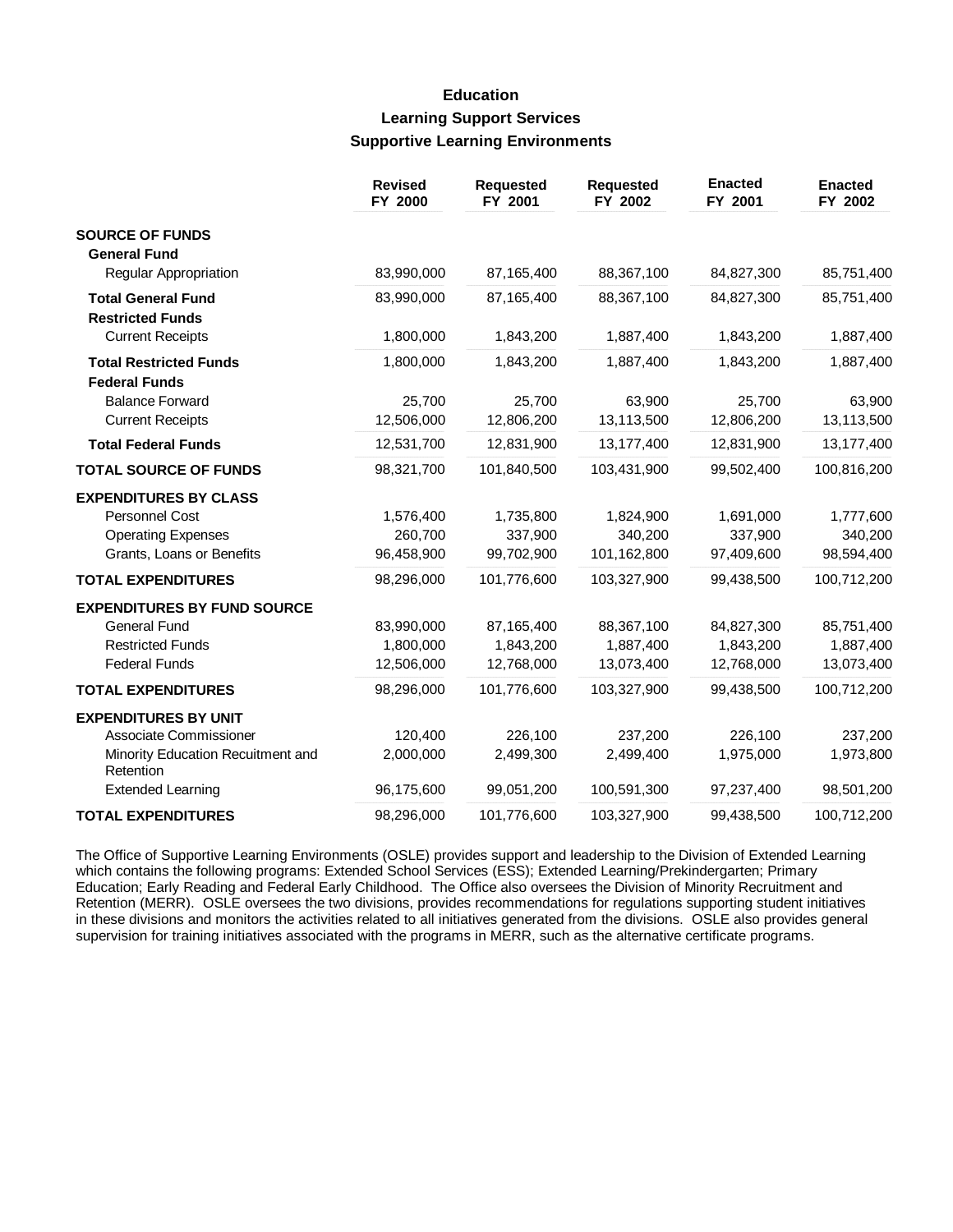## **Education Learning Support Services Supportive Learning Environments Associate Commissioner**

|                                    | <b>Revised</b><br>FY 2000 | <b>Requested</b><br>FY 2001 | <b>Requested</b><br>FY 2002 | <b>Enacted</b><br>FY 2001 | <b>Enacted</b><br>FY 2002 |
|------------------------------------|---------------------------|-----------------------------|-----------------------------|---------------------------|---------------------------|
| <b>SOURCE OF FUNDS</b>             |                           |                             |                             |                           |                           |
| <b>General Fund</b>                |                           |                             | 237,200                     | 226,100                   | 237,200                   |
| Regular Appropriation              | 120,400                   | 226,100                     |                             |                           |                           |
| <b>Total General Fund</b>          | 120,400                   | 226,100                     | 237,200                     | 226,100                   | 237,200                   |
| <b>TOTAL SOURCE OF FUNDS</b>       | 120,400                   | 226,100                     | 237,200                     | 226,100                   | 237,200                   |
| <b>EXPENDITURES BY CLASS</b>       |                           |                             |                             |                           |                           |
| <b>Personnel Cost</b>              | 110,400                   | 216,100                     | 227.200                     | 216,100                   | 227,200                   |
| <b>Operating Expenses</b>          | 10,000                    | 10,000                      | 10,000                      | 10,000                    | 10,000                    |
| <b>TOTAL EXPENDITURES</b>          | 120,400                   | 226,100                     | 237.200                     | 226,100                   | 237,200                   |
| <b>EXPENDITURES BY FUND SOURCE</b> |                           |                             |                             |                           |                           |
| General Fund                       | 120,400                   | 226,100                     | 237,200                     | 226,100                   | 237,200                   |
| <b>TOTAL EXPENDITURES</b>          | 120.400                   | 226,100                     | 237.200                     | 226,100                   | 237.200                   |

The Associate Commissioner of the Office of Supportive Learning Environments (OSLE) reports to the Deputy Commissioner of Learning Support Services and provides support and leadership to the Division of Extended Learning a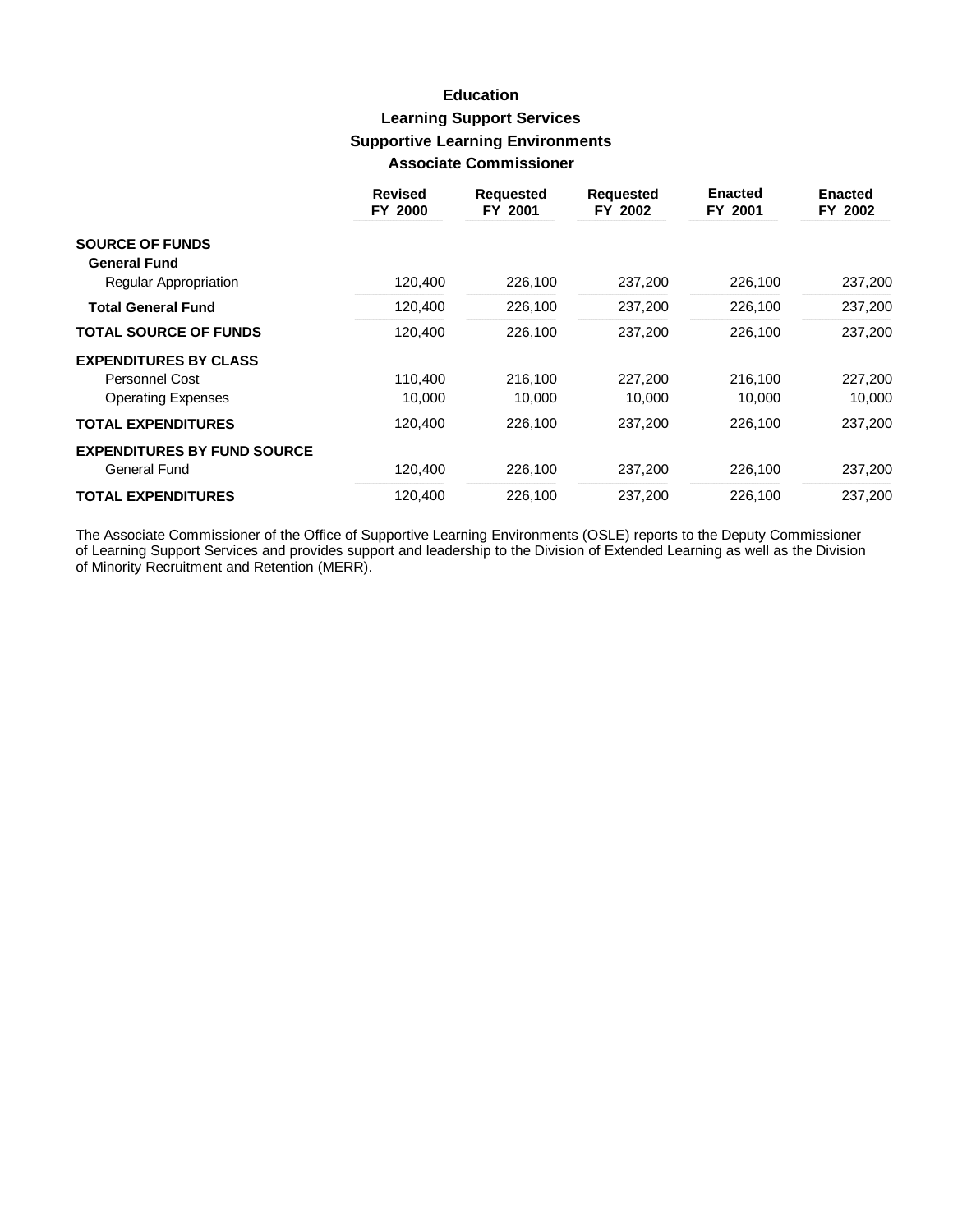# **Education Learning Support Services Supportive Learning Environments Minority Education Recruitment & Retention**

|                                                     | <b>Revised</b><br>FY 2000 | <b>Requested</b><br>FY 2001 | <b>Requested</b><br>FY 2002 | <b>Enacted</b><br>FY 2001 | <b>Enacted</b><br>FY 2002 |
|-----------------------------------------------------|---------------------------|-----------------------------|-----------------------------|---------------------------|---------------------------|
| <b>SOURCE OF FUNDS</b>                              |                           |                             |                             |                           |                           |
| <b>General Fund</b><br><b>Regular Appropriation</b> | 2,000,000                 | 2,499,300                   | 2,499,400                   | 1,975,000                 | 1,973,800                 |
| <b>Total General Fund</b>                           | 2,000,000                 | 2,499,300                   | 2,499,400                   | 1,975,000                 | 1,973,800                 |
| <b>TOTAL SOURCE OF FUNDS</b>                        | 2,000,000                 | 2,499,300                   | 2,499,400                   | 1,975,000                 | 1,973,800                 |
| <b>EXPENDITURES BY CLASS</b>                        |                           |                             |                             |                           |                           |
| Personnel Cost                                      | 235,500                   | 218,500                     | 230,000                     | 194,200                   | 204,400                   |
| <b>Operating Expenses</b>                           | 48,000                    | 72,000                      | 73,200                      | 72,000                    | 73,200                    |
| Grants, Loans or Benefits                           | 1,716,500                 | 2,208,800                   | 2,196,200                   | 1,708,800                 | 1,696,200                 |
| <b>TOTAL EXPENDITURES</b>                           | 2,000,000                 | 2,499,300                   | 2,499,400                   | 1,975,000                 | 1,973,800                 |
| <b>EXPENDITURES BY FUND SOURCE</b>                  |                           |                             |                             |                           |                           |
| General Fund                                        | 2,000,000                 | 2,499,300                   | 2,499,400                   | 1,975,000                 | 1,973,800                 |
| <b>TOTAL EXPENDITURES</b>                           | 2,000,000                 | 2,499,300                   | 2,499,400                   | 1,975,000                 | 1,973,800                 |

The Division of Minority Educator Recruitment and Retention was established to administer and fund programs that would increase the percentage of minority educators in the Commonwealth, as well as to help retain those existing minority educators. It administers the Minority Educator Recruitment and Retention Scholarship program.

This program was previously in the Office of Learning Programs Development and the Office of Teacher Education and Certification prior to the 1998 reorganization of the Department of Education.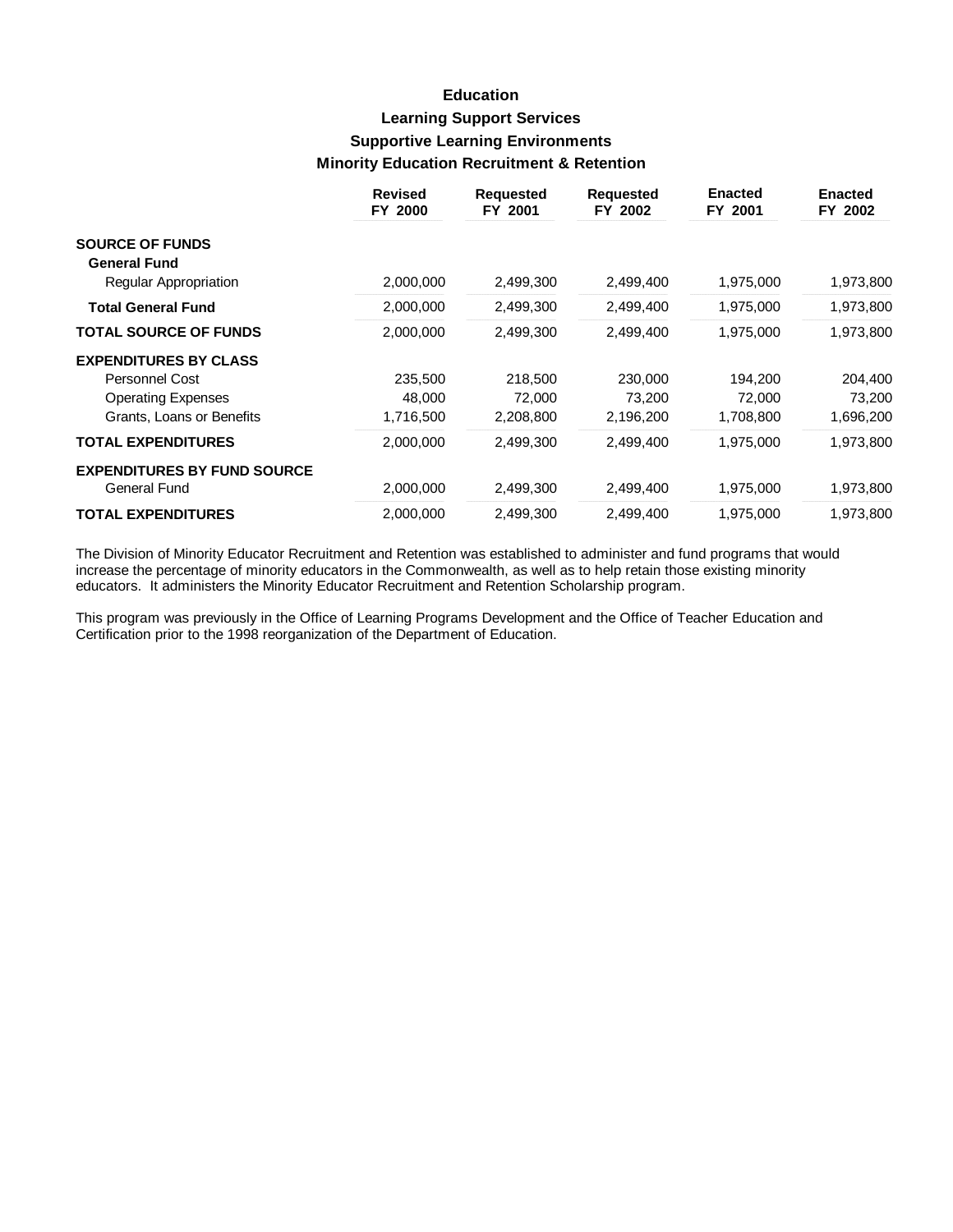# **Education Learning Support Services Supportive Learning Environments Extended Learning**

|                                                                                                              | <b>Revised</b><br>FY 2000              | <b>Requested</b><br>FY 2001            | <b>Requested</b><br>FY 2002            | <b>Enacted</b><br>FY 2001              | <b>Enacted</b><br>FY 2002              |
|--------------------------------------------------------------------------------------------------------------|----------------------------------------|----------------------------------------|----------------------------------------|----------------------------------------|----------------------------------------|
| <b>SOURCE OF FUNDS</b><br><b>General Fund</b>                                                                |                                        |                                        |                                        |                                        |                                        |
| Regular Appropriation                                                                                        | 81,869,600                             | 84,440,000                             | 85,630,500                             | 82,626,200                             | 83,540,400                             |
| <b>Total General Fund</b><br><b>Restricted Funds</b>                                                         | 81,869,600                             | 84,440,000                             | 85,630,500                             | 82,626,200                             | 83,540,400                             |
| <b>Current Receipts</b>                                                                                      | 1,800,000                              | 1,843,200                              | 1,887,400                              | 1,843,200                              | 1,887,400                              |
| <b>Total Restricted Funds</b><br><b>Federal Funds</b>                                                        | 1,800,000                              | 1,843,200                              | 1,887,400                              | 1,843,200                              | 1,887,400                              |
| <b>Balance Forward</b><br><b>Current Receipts</b>                                                            | 25,700<br>12,506,000                   | 25,700<br>12,806,200                   | 63,900<br>13,113,500                   | 25,700<br>12,806,200                   | 63,900<br>13,113,500                   |
| <b>Total Federal Funds</b>                                                                                   | 12,531,700                             | 12,831,900                             | 13,177,400                             | 12,831,900                             | 13,177,400                             |
| <b>TOTAL SOURCE OF FUNDS</b>                                                                                 | 96,201,300                             | 99,115,100                             | 100,695,300                            | 97,301,300                             | 98,605,200                             |
| <b>EXPENDITURES BY CLASS</b><br>Personnel Cost<br><b>Operating Expenses</b><br>Grants, Loans or Benefits     | 1,230,500<br>202,700<br>94,742,400     | 1,301,200<br>255,900<br>97,494,100     | 1,367,700<br>257,000<br>98,966,600     | 1,280,700<br>255,900<br>95,700,800     | 1,346,000<br>257,000<br>96,898,200     |
| <b>TOTAL EXPENDITURES</b>                                                                                    | 96,175,600                             | 99,051,200                             | 100,591,300                            | 97,237,400                             | 98,501,200                             |
| <b>EXPENDITURES BY FUND SOURCE</b><br><b>General Fund</b><br><b>Restricted Funds</b><br><b>Federal Funds</b> | 81,869,600<br>1,800,000<br>12,506,000  | 84,440,000<br>1,843,200<br>12,768,000  | 85,630,500<br>1,887,400<br>13,073,400  | 82,626,200<br>1,843,200<br>12,768,000  | 83,540,400<br>1,887,400<br>13,073,400  |
| <b>TOTAL EXPENDITURES</b>                                                                                    | 96,175,600                             | 99,051,200                             | 100,591,300                            | 97,237,400                             | 98,501,200                             |
| <b>EXPENDITURES BY UNIT</b><br>Learning Support<br><b>Federal Early Childhood</b><br>Prekindergarten         | 36,533,600<br>10,649,000<br>48,993,000 | 36,408,100<br>10,866,400<br>51,776,700 | 36,398,800<br>11,126,200<br>53,066,300 | 36,408,100<br>10,866,400<br>49,962,900 | 36,398,800<br>11,126,200<br>50,976,200 |
| <b>TOTAL EXPENDITURES</b>                                                                                    | 96,175,600                             | 99,051,200                             | 100,591,300                            | 97,237,400                             | 98,501,200                             |

The Division of Extended Learning is responsible for preschool (state and federal), primary school, the Early Reading Incentive Grants, Even-Start and Family Literacy as well as the Extended School Service (ESS) programs.

The above programs were previously housed in the Office of Learning Programs Development and the Office of Teacher Education and Certification before reorganization by Executive Order 98-1671.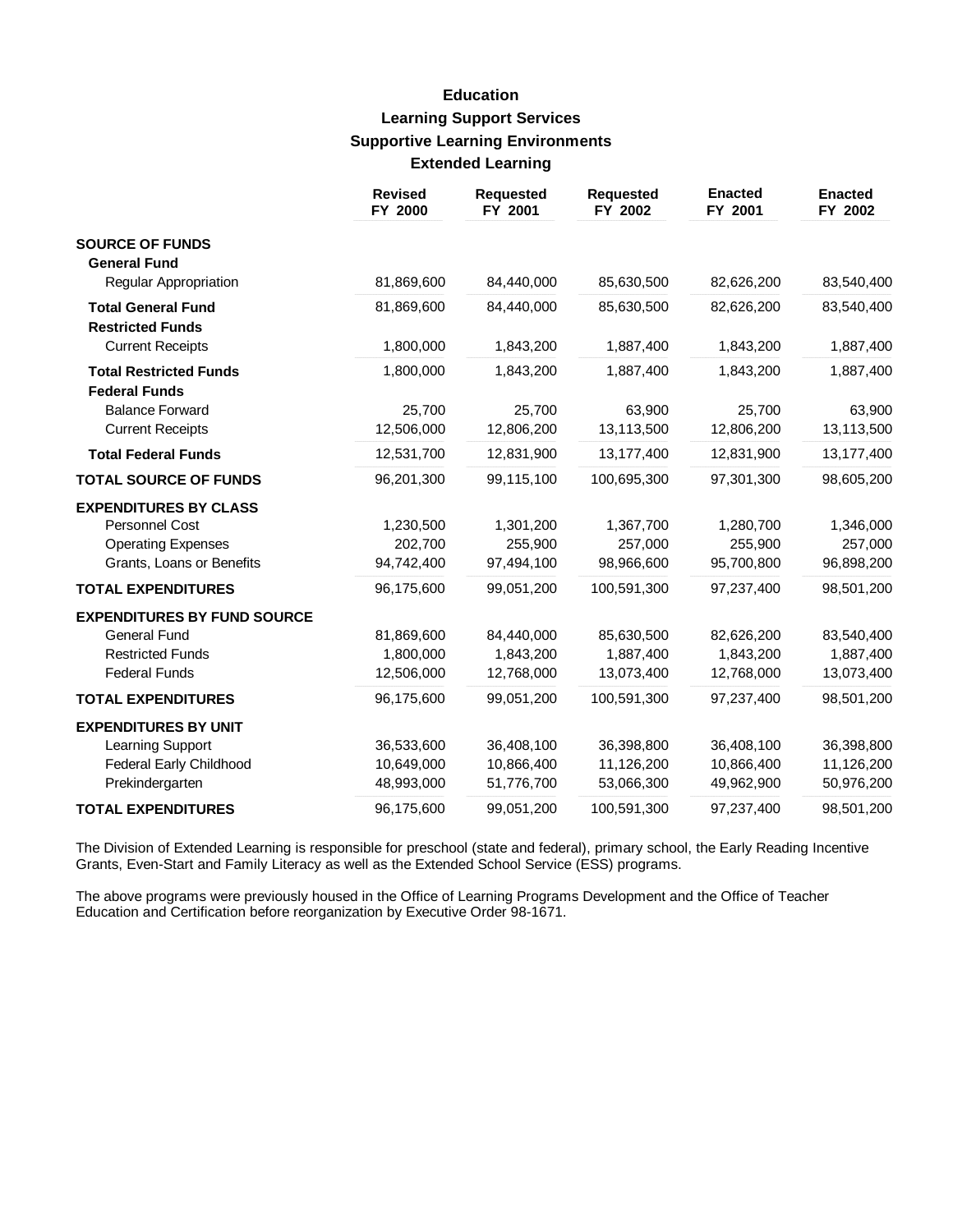## **Education Learning Support Services Assessment and Accountability**

|                                                                                                               | <b>Revised</b><br>FY 2000       | <b>Requested</b><br>FY 2001      | <b>Requested</b><br>FY 2002      | <b>Enacted</b><br>FY 2001        | <b>Enacted</b><br>FY 2002        |
|---------------------------------------------------------------------------------------------------------------|---------------------------------|----------------------------------|----------------------------------|----------------------------------|----------------------------------|
| <b>SOURCE OF FUNDS</b><br><b>General Fund</b>                                                                 |                                 |                                  |                                  |                                  |                                  |
| Regular Appropriation<br><b>Current Year Appropriation</b>                                                    | 8,288,400<br>365,400            | 11,661,600                       | 11,341,200                       | 11,661,600                       | 11,341,200                       |
| <b>Total General Fund</b>                                                                                     | 8,653,800                       | 11,661,600                       | 11,341,200                       | 11,661,600                       | 11,341,200                       |
| <b>TOTAL SOURCE OF FUNDS</b>                                                                                  | 8,653,800                       | 11,661,600                       | 11,341,200                       | 11,661,600                       | 11,341,200                       |
| <b>EXPENDITURES BY CLASS</b><br><b>Personnel Cost</b><br><b>Operating Expenses</b>                            | 8,127,000<br>506,800            | 9.233.300<br>2,428,300           | 9.290.800<br>2,050,400           | 9.233.300<br>2,428,300           | 9,290,800<br>2,050,400           |
| Grants, Loans or Benefits<br><b>TOTAL EXPENDITURES</b>                                                        | 20,000<br>8,653,800             | 11,661,600                       | 11,341,200                       | 11,661,600                       | 11,341,200                       |
| <b>EXPENDITURES BY FUND SOURCE</b><br><b>General Fund</b>                                                     | 8,653,800                       | 11,661,600                       | 11,341,200                       | 11,661,600                       | 11,341,200                       |
| <b>TOTAL EXPENDITURES</b>                                                                                     | 8,653,800                       | 11,661,600                       | 11,341,200                       | 11,661,600                       | 11,341,200                       |
| <b>EXPENDITURES BY UNIT</b><br>Associate Commissioner<br>Assessment Implementation<br>Validation and Research | 385,200<br>7,889,800<br>378,800 | 344,300<br>10,736,500<br>580,800 | 359,700<br>10,235,800<br>745,700 | 344,300<br>10,736,500<br>580,800 | 359,700<br>10,235,800<br>745,700 |
| <b>TOTAL EXPENDITURES</b>                                                                                     | 8,653,800                       | 11,661,600                       | 11,341,200                       | 11,661,600                       | 11,341,200                       |

The Office of Assessment and Accountability is responsible for developing the Commonwealth Accountability Testing System (CATS). This involves the continued development of the on-demand assessments in reading, writing, mathematics, science, social studies, arts and humanities, and practical living-vocational studies content areas. The Office consists of the Division of Assessment Implementation and the Division of Validation and Research.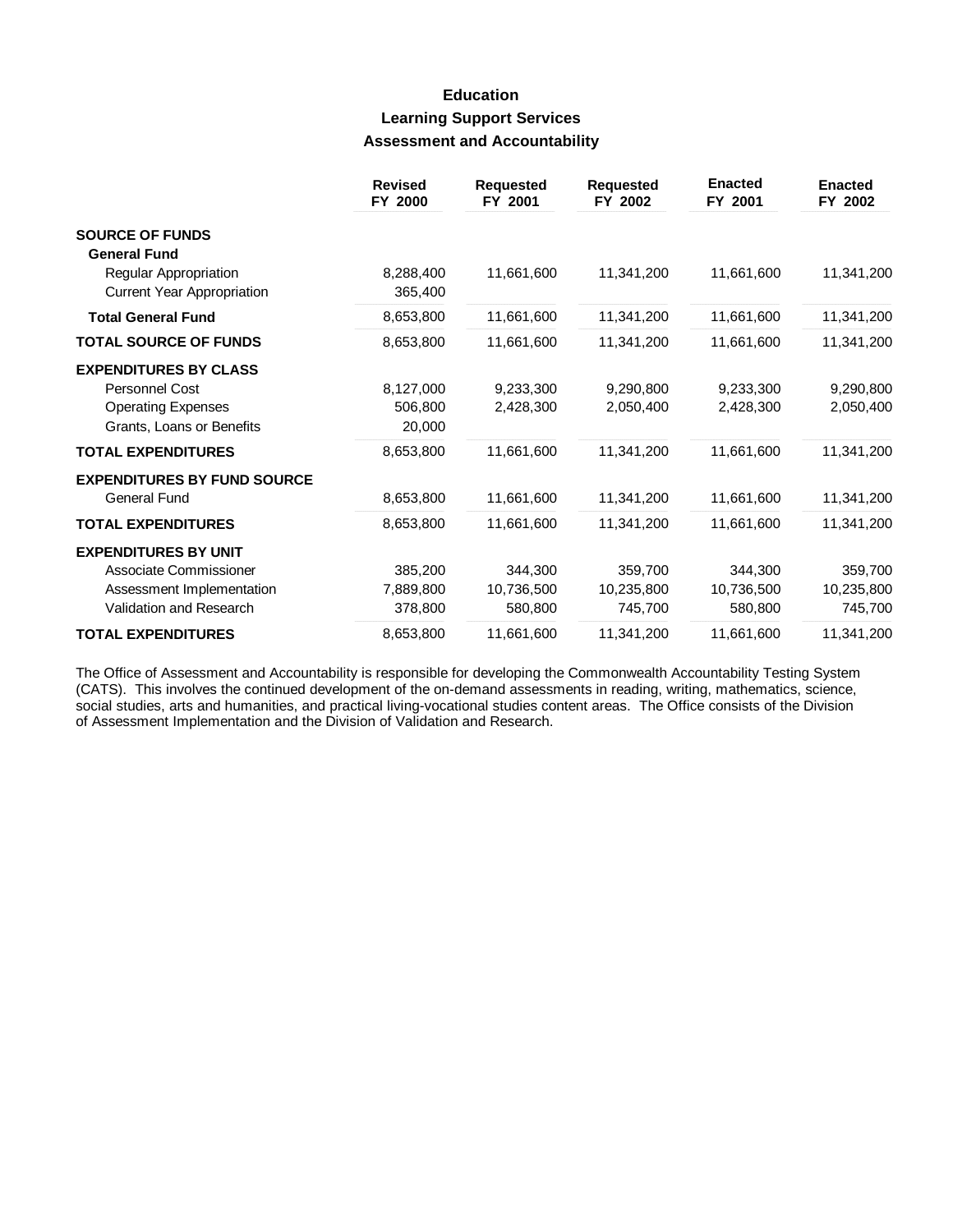# **Education Learning Support Services Assessment and Accountability Associate Commissioner**

|                                    | <b>Revised</b><br>FY 2000 | <b>Requested</b><br>FY 2001 | <b>Requested</b><br>FY 2002 | <b>Enacted</b><br>FY 2001 | <b>Enacted</b><br>FY 2002 |
|------------------------------------|---------------------------|-----------------------------|-----------------------------|---------------------------|---------------------------|
| <b>SOURCE OF FUNDS</b>             |                           |                             |                             |                           |                           |
| <b>General Fund</b>                |                           |                             |                             |                           |                           |
| <b>Regular Appropriation</b>       | 385,200                   | 344,300                     | 359,700                     | 344,300                   | 359,700                   |
| <b>Total General Fund</b>          | 385,200                   | 344,300                     | 359,700                     | 344.300                   | 359,700                   |
| <b>TOTAL SOURCE OF FUNDS</b>       | 385,200                   | 344,300                     | 359,700                     | 344.300                   | 359,700                   |
| <b>EXPENDITURES BY CLASS</b>       |                           |                             |                             |                           |                           |
| Personnel Cost                     | 338,300                   | 297.400                     | 312,800                     | 297,400                   | 312,800                   |
| <b>Operating Expenses</b>          | 46,900                    | 46,900                      | 46,900                      | 46.900                    | 46,900                    |
| <b>TOTAL EXPENDITURES</b>          | 385,200                   | 344,300                     | 359,700                     | 344.300                   | 359,700                   |
| <b>EXPENDITURES BY FUND SOURCE</b> |                           |                             |                             |                           |                           |
| General Fund                       | 385,200                   | 344.300                     | 359,700                     | 344.300                   | 359,700                   |
| <b>TOTAL EXPENDITURES</b>          | 385,200                   | 344,300                     | 359.700                     | 344.300                   | 359.700                   |

The Associate Commissioner is responsible for monitoring the work of the Division of Assessment Implementation and the<br>Division of Validation and Research and reports directly to the Deputy Commissioner for Learning Suppor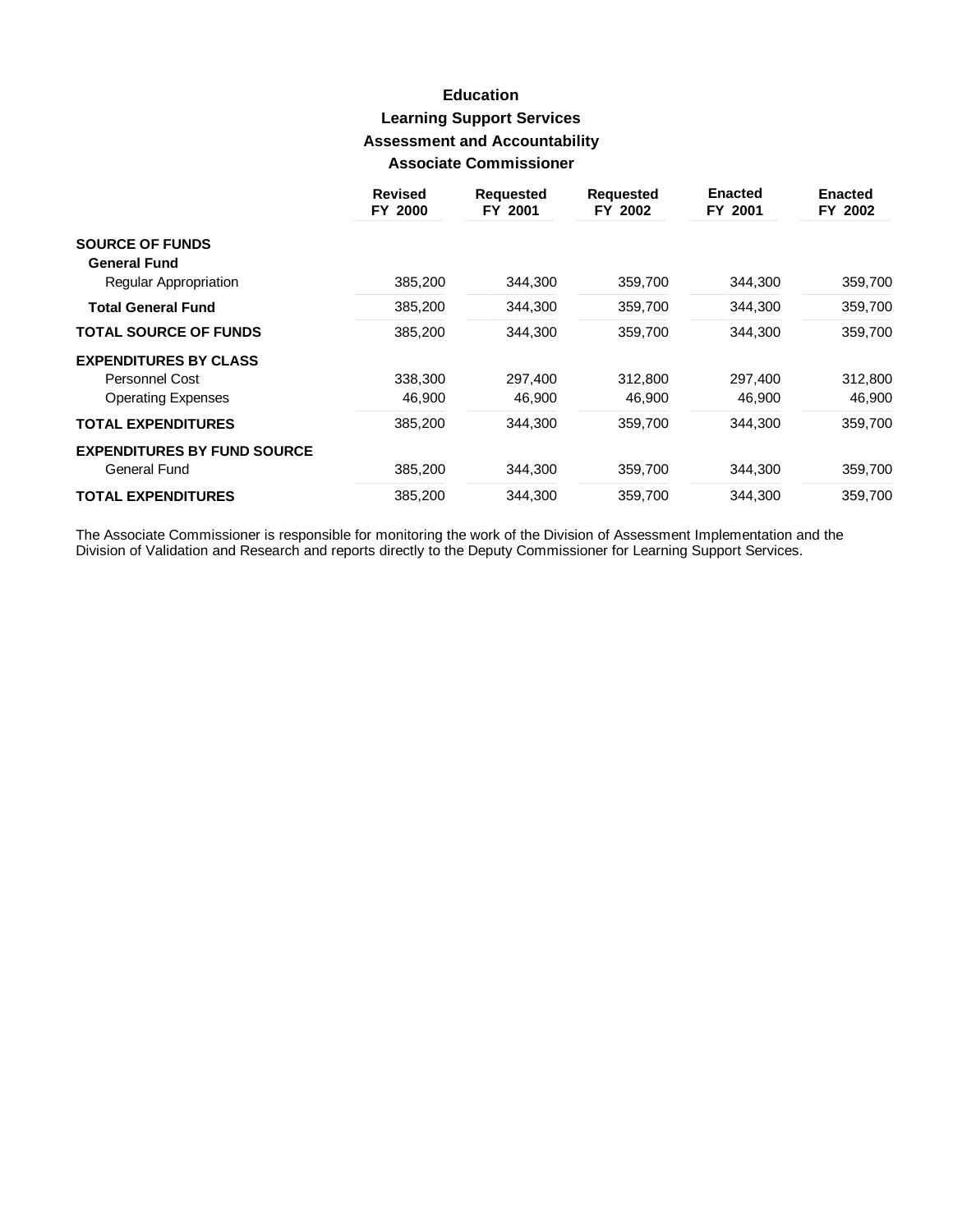## **Education Learning Support Services Assessment and Accountability Assessment Implementation**

|                                    | <b>Revised</b><br>FY 2000 | <b>Requested</b><br>FY 2001 | <b>Requested</b><br>FY 2002 | <b>Enacted</b><br>FY 2001 | <b>Enacted</b><br>FY 2002 |
|------------------------------------|---------------------------|-----------------------------|-----------------------------|---------------------------|---------------------------|
| <b>SOURCE OF FUNDS</b>             |                           |                             |                             |                           |                           |
| <b>General Fund</b>                |                           |                             |                             |                           |                           |
| Regular Appropriation              | 7,524,400                 | 10,736,500                  | 10,235,800                  | 10,736,500                | 10,235,800                |
| <b>Current Year Appropriation</b>  | 365,400                   |                             |                             |                           |                           |
| <b>Total General Fund</b>          | 7,889,800                 | 10,736,500                  | 10,235,800                  | 10,736,500                | 10,235,800                |
| <b>TOTAL SOURCE OF FUNDS</b>       | 7,889,800                 | 10,736,500                  | 10,235,800                  | 10,736,500                | 10,235,800                |
| <b>EXPENDITURES BY CLASS</b>       |                           |                             |                             |                           |                           |
| Personnel Cost                     | 7,472,900                 | 8,648,100                   | 8,675,300                   | 8,648,100                 | 8,675,300                 |
| <b>Operating Expenses</b>          | 416,900                   | 2,088,400                   | 1,560,500                   | 2,088,400                 | 1,560,500                 |
| <b>TOTAL EXPENDITURES</b>          | 7,889,800                 | 10,736,500                  | 10,235,800                  | 10,736,500                | 10,235,800                |
| <b>EXPENDITURES BY FUND SOURCE</b> |                           |                             |                             |                           |                           |
| <b>General Fund</b>                | 7,889,800                 | 10,736,500                  | 10,235,800                  | 10,736,500                | 10,235,800                |
| <b>TOTAL EXPENDITURES</b>          | 7,889,800                 | 10,736,500                  | 10,235,800                  | 10,736,500                | 10,235,800                |

The Division of Assessment Implementation operates the Commonwealth Accountability Testing System (CATS) and coordinates the logistics of the assessment program at the district level. This involves managing and generating data necessary to report assessment results on which accountability performance judgments must be based. This also involves coordination, distribution and collection of assessment materials to and from the local district level as well as development and communication related to assessment administration practices and utilization of assessment data. The Division of Assessment Implementation is responsible for the implementation of an assessment program in the elementary, middle, and high school grade ranges for accountability purposes.

#### **Policy**

The 2000-2002 Budget of the Commonwealth includes additional General Fund support in fiscal year 2000 of \$365,400 as well as \$3,128,400 in fiscal year 2001 and \$2,600,500 in fiscal year 2002 for the Division of Assessment Implementation. Pursuant to KRS 158.645-158.6458 amended by HB53 enacted during the 1998 Regular Session of the General Assembly and as recommended by the National Technical Advisory Panel on Assessment and Accountability, the funding is provided for:

- Standards setting provides a technically appropriate process for establishing the new Kentucky Core Content Test (KCCT);
- Longitudinal assessment provides an extended view over time of student performance relative to the new KCCT;
- Commonwealth Accountability Testing System increases funding for administration of CATS;
- Alternative portfolios provides enhanced data for dissemination to districts based on CATS performance; and
- School report cards provides data to parents and the public on student achievement and the learning environment including measures of parental involvement in local schools.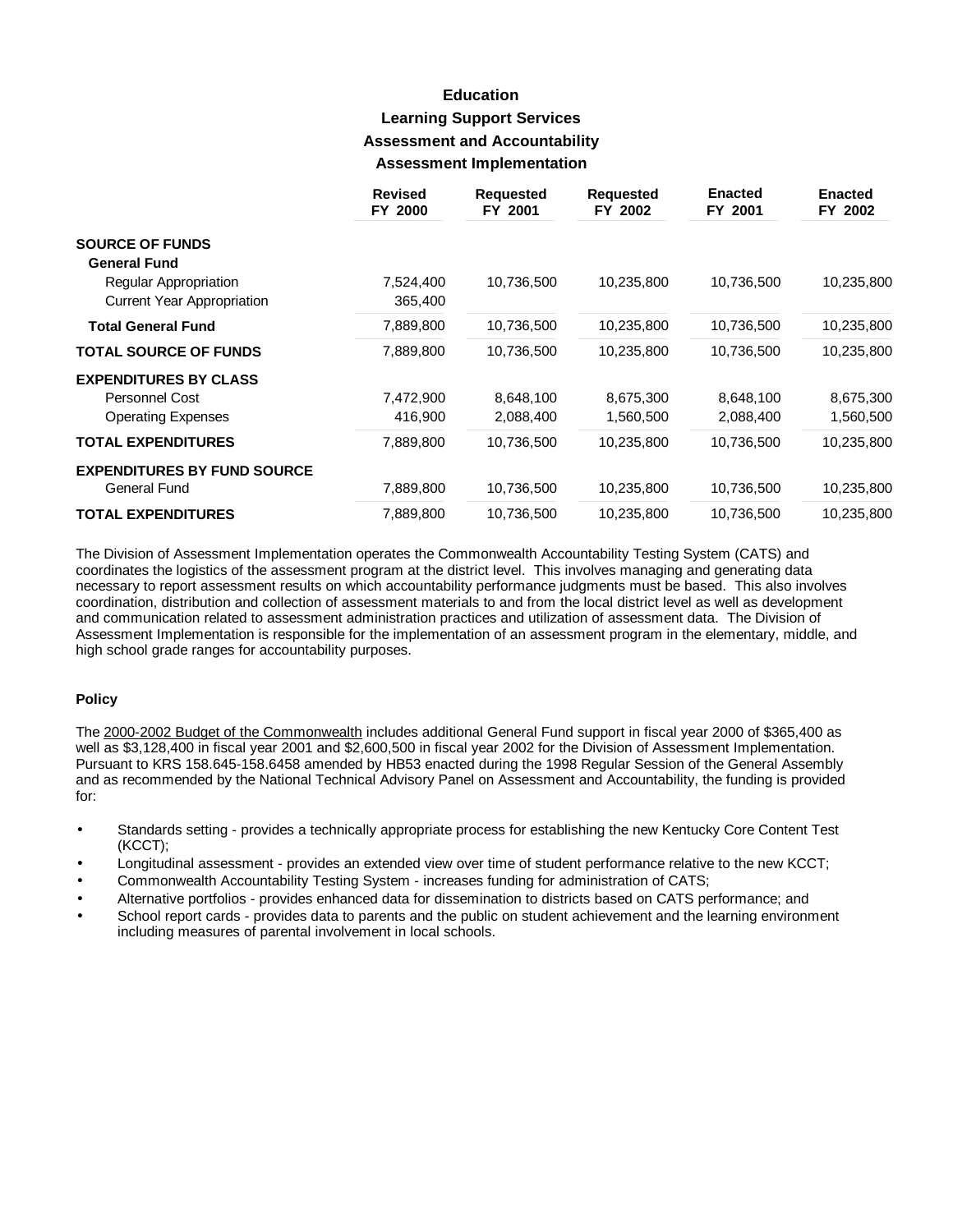## **Education Learning Support Services Assessment and Accountability Validation and Research**

|                                    | <b>Revised</b><br>FY 2000 | <b>Requested</b><br>FY 2001 | <b>Requested</b><br>FY 2002 | <b>Enacted</b><br>FY 2001 | <b>Enacted</b><br>FY 2002 |
|------------------------------------|---------------------------|-----------------------------|-----------------------------|---------------------------|---------------------------|
| <b>SOURCE OF FUNDS</b>             |                           |                             |                             |                           |                           |
| <b>General Fund</b>                |                           |                             |                             |                           |                           |
| Regular Appropriation              | 378,800                   | 580,800                     | 745,700                     | 580,800                   | 745,700                   |
| <b>Total General Fund</b>          | 378,800                   | 580,800                     | 745,700                     | 580,800                   | 745,700                   |
| <b>TOTAL SOURCE OF FUNDS</b>       | 378,800                   | 580,800                     | 745,700                     | 580,800                   | 745,700                   |
| <b>EXPENDITURES BY CLASS</b>       |                           |                             |                             |                           |                           |
| Personnel Cost                     | 315,800                   | 287,800                     | 302,700                     | 287,800                   | 302,700                   |
| <b>Operating Expenses</b>          | 43,000                    | 293,000                     | 443,000                     | 293,000                   | 443,000                   |
| Grants, Loans or Benefits          | 20,000                    |                             |                             |                           |                           |
| <b>TOTAL EXPENDITURES</b>          | 378,800                   | 580,800                     | 745,700                     | 580,800                   | 745,700                   |
| <b>EXPENDITURES BY FUND SOURCE</b> |                           |                             |                             |                           |                           |
| General Fund                       | 378,800                   | 580,800                     | 745,700                     | 580,800                   | 745,700                   |
| <b>TOTAL EXPENDITURES</b>          | 378,800                   | 580,800                     | 745,700                     | 580,800                   | 745,700                   |

Pursuant to KRS 158.645-KRS 158.6458 the purpose of the Division of Validation and Research is to gather information to establish the validity of the assessment and accountability program. Validation studies shall include:

- The consistency of student results across multiple measures.  $\bullet$
- The potential for all scores to yield fair, consistent, and accurate student performance level and school accountability decisions.

The Division also reviews the accuracy of scores assigned to students and schools as well as accuracy of the testing materials.

### **Policy**

The 2000-2002 Budget of the Commonwealth contains \$250,000 in fiscal year 2001 and \$400,000 in fiscal year 2002 in General Fund support for additional measures used to validate the Commonwealth Accountability and Testing System.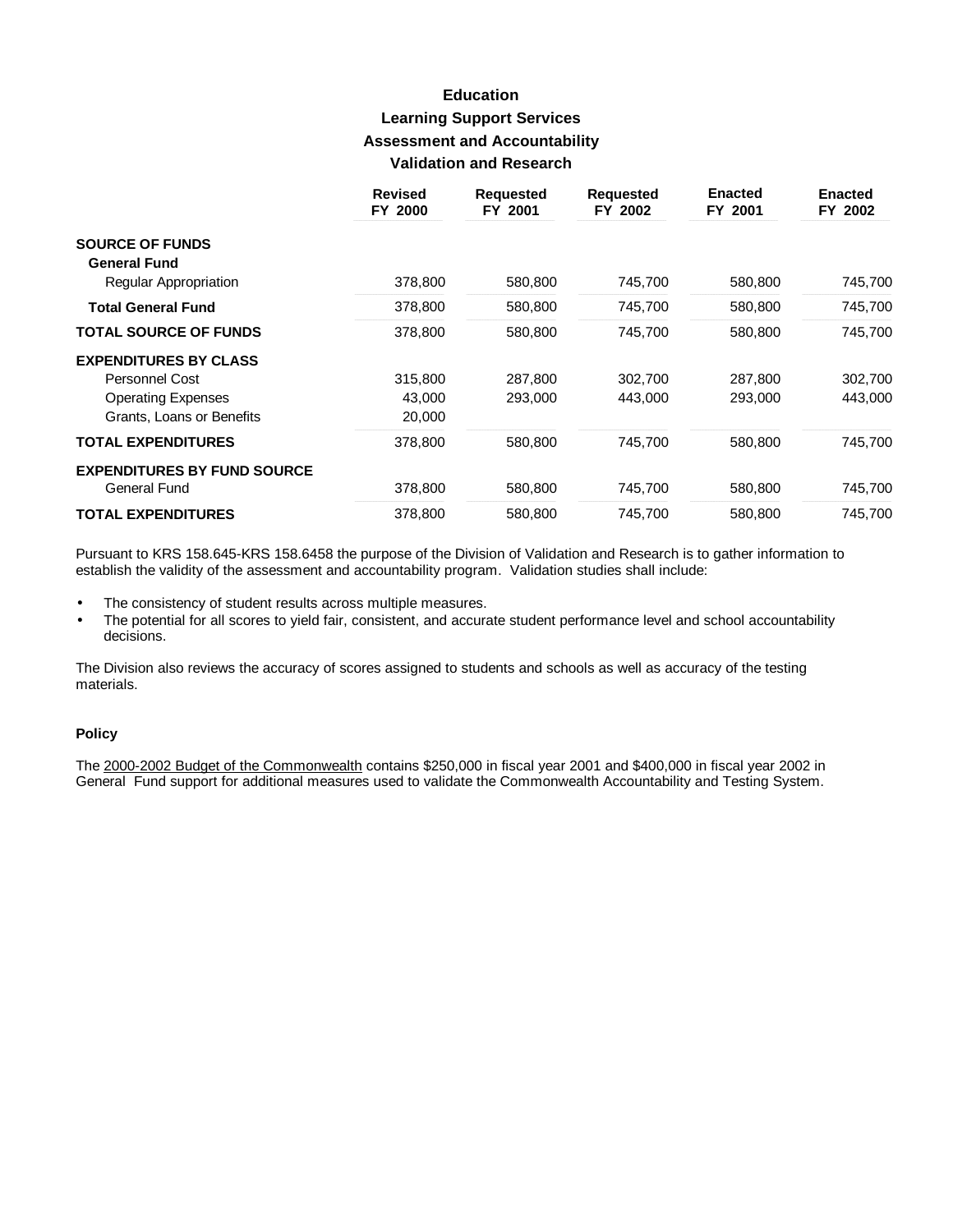## **Education Learning Support Services Academic and Professsional Development**

|                                                                                                                    | <b>Revised</b><br>FY 2000         | <b>Requested</b><br>FY 2001         | <b>Requested</b><br>FY 2002          | <b>Enacted</b><br>FY 2001          | <b>Enacted</b><br>FY 2002          |
|--------------------------------------------------------------------------------------------------------------------|-----------------------------------|-------------------------------------|--------------------------------------|------------------------------------|------------------------------------|
| <b>SOURCE OF FUNDS</b><br><b>General Fund</b>                                                                      |                                   |                                     |                                      |                                    |                                    |
| Regular Appropriation                                                                                              | 13,266,500                        | 18,348,300                          | 23,520,400                           | 13,848,300                         | 14,516,400                         |
| <b>Total General Fund</b><br><b>Federal Funds</b>                                                                  | 13,266,500                        | 18,348,300                          | 23,520,400                           | 13,848,300                         | 14,516,400                         |
| <b>Current Receipts</b>                                                                                            | 110,500                           | 113,200                             | 115,900                              | 113,200                            | 115,900                            |
| <b>Total Federal Funds</b>                                                                                         | 110,500                           | 113,200                             | 115,900                              | 113,200                            | 115,900                            |
| <b>TOTAL SOURCE OF FUNDS</b>                                                                                       | 13,377,000                        | 18,461,500                          | 23,636,300                           | 13,961,500                         | 14,632,300                         |
| <b>EXPENDITURES BY CLASS</b><br><b>Personnel Cost</b><br><b>Operating Expenses</b><br>Grants, Loans or Benefits    | 4,235,000<br>907.000<br>8,235,000 | 4,511,300<br>925,500<br>13,024,700  | 4,709,000<br>899,900<br>18,027,400   | 4,511,300<br>925.500<br>8,524,700  | 4,705,000<br>899,900<br>9,027,400  |
| <b>TOTAL EXPENDITURES</b>                                                                                          | 13,377,000                        | 18,461,500                          | 23,636,300                           | 13,961,500                         | 14,632,300                         |
| <b>EXPENDITURES BY FUND SOURCE</b><br><b>General Fund</b><br><b>Federal Funds</b>                                  | 13,266,500<br>110,500             | 18,348,300<br>113,200               | 23,520,400<br>115,900                | 13,848,300<br>113,200              | 14,516,400<br>115,900              |
| <b>TOTAL EXPENDITURES</b>                                                                                          | 13,377,000                        | 18,461,500                          | 23,636,300                           | 13,961,500                         | 14,632,300                         |
| <b>EXPENDITURES BY UNIT</b><br>Associate Commissioner<br><b>Regional Service Centers</b><br>Curriculum Development | 95,800<br>3,387,500<br>9,893,700  | 5,252,900<br>3,455,600<br>9,753,000 | 10,266,000<br>3,538,100<br>9,832,200 | 252,900<br>3,455,600<br>10,253,000 | 766,000<br>3,538,100<br>10,328,200 |
| <b>TOTAL EXPENDITURES</b>                                                                                          | 13,377,000                        | 18,461,500                          | 23,636,300                           | 13,961,500                         | 14,632,300                         |

The Office of Academic and Professional Development was created as a consequence of Executive Order 98-1671. Its organizational structure consists of the office head and staff, the Division of Curriculum Development, the Division of Region One Service Center, the Division of Region Two Service Center, the Division of Region Three Service Center, the Division of Region Four Service Center, the Division of Region Five Service Center, the Division of Region Six Service Center, the Division of Region Seven Service Center, and the Division of Region Eight Service Center. The Office and its divisions are charged with providing academic support to schools and districts. The OAPD is responsible for assisting in the development of items for the Kentucky Core Content Test and the development and publication of curriculum materials designed to support local educators as they develop curriculum and implement the Kentucky Core Content Test. The Office has also is responsible for a middle-level initiative to improve middle-level student achievement.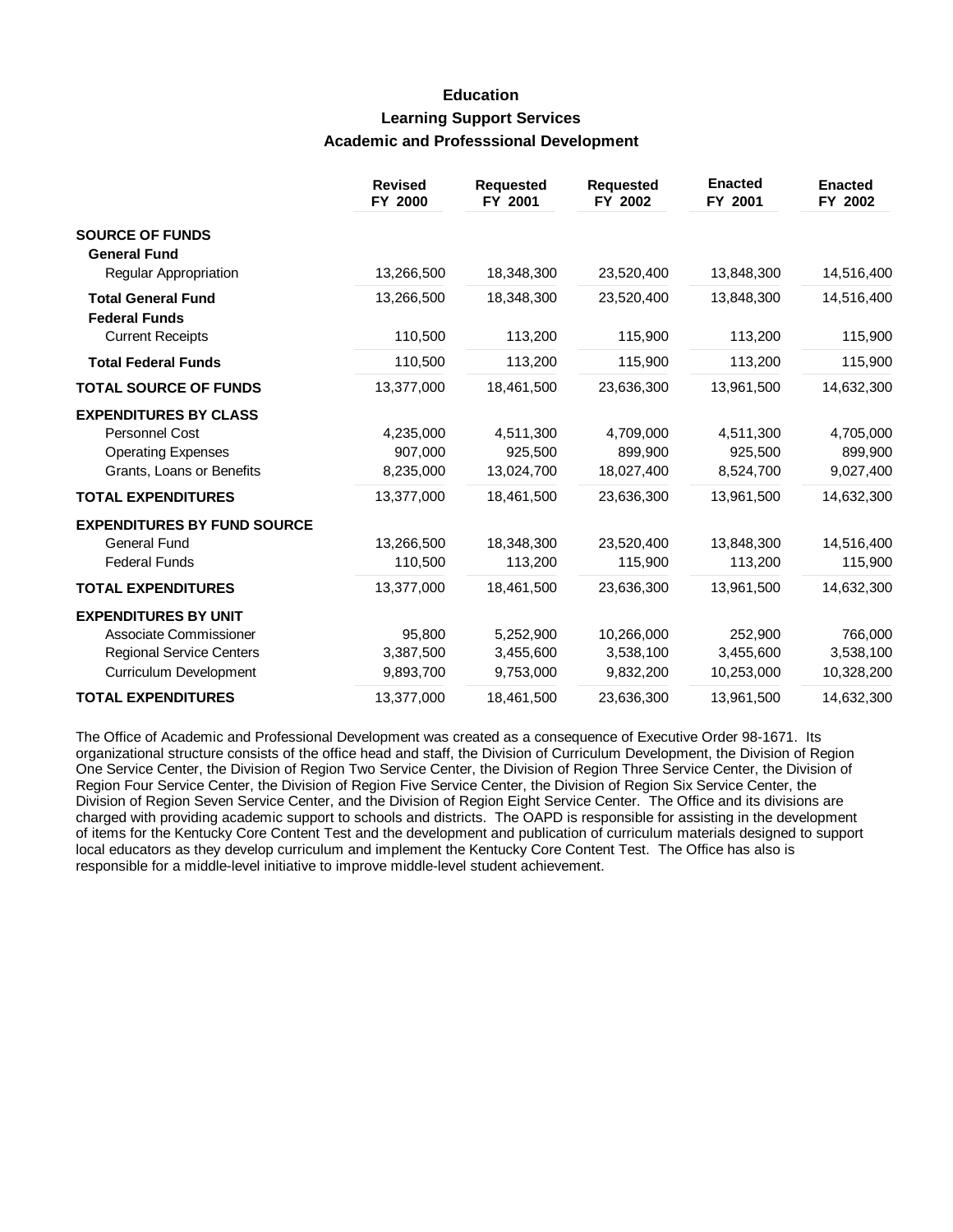## **Education Learning Support Services Academic and Professsional Development Associate Commissioner**

|                                               | <b>Revised</b><br>FY 2000 | Requested<br>FY 2001 | <b>Requested</b><br>FY 2002 | <b>Enacted</b><br>FY 2001 | <b>Enacted</b><br>FY 2002 |
|-----------------------------------------------|---------------------------|----------------------|-----------------------------|---------------------------|---------------------------|
| <b>SOURCE OF FUNDS</b><br><b>General Fund</b> |                           |                      |                             |                           |                           |
| Regular Appropriation                         | 95,800                    | 5,252,900            | 10,266,000                  | 252,900                   | 766,000                   |
| <b>Total General Fund</b>                     | 95,800                    | 5,252,900            | 10,266,000                  | 252,900                   | 766,000                   |
| <b>TOTAL SOURCE OF FUNDS</b>                  | 95,800                    | 5,252,900            | 10,266,000                  | 252,900                   | 766,000                   |
| <b>EXPENDITURES BY CLASS</b>                  |                           |                      |                             |                           |                           |
| Personnel Cost                                | 95,800                    | 230,100              | 242.100                     | 230,100                   | 242,100                   |
| <b>Operating Expenses</b>                     |                           | 22,800               | 23,900                      | 22,800                    | 23,900                    |
| Grants, Loans or Benefits                     |                           | 5,000,000            | 10,000,000                  |                           | 500,000                   |
| <b>TOTAL EXPENDITURES</b>                     | 95,800                    | 5,252,900            | 10,266,000                  | 252,900                   | 766,000                   |
| <b>EXPENDITURES BY FUND SOURCE</b>            |                           |                      |                             |                           |                           |
| <b>General Fund</b>                           | 95,800                    | 5,252,900            | 10,266,000                  | 252,900                   | 766,000                   |
| <b>TOTAL EXPENDITURES</b>                     | 95,800                    | 5,252,900            | 10,266,000                  | 252,900                   | 766,000                   |

The Associate Commissioner of the Office of Academic and Professional Development is responsible for the Division of Curriculum Development, the Division of Region One Service Center, the Division of Region Two Service Center, the Division of Region Three Service Center, the Division of Region Four Service Center, the Division of Region Five Service Center, the Division of Region Six Service Center, the Division of Region Seven Service Center, and the Division of Region Eight Service Center. The Associate Commissioner reports to the Deputy Commissioner of Learning Support Services.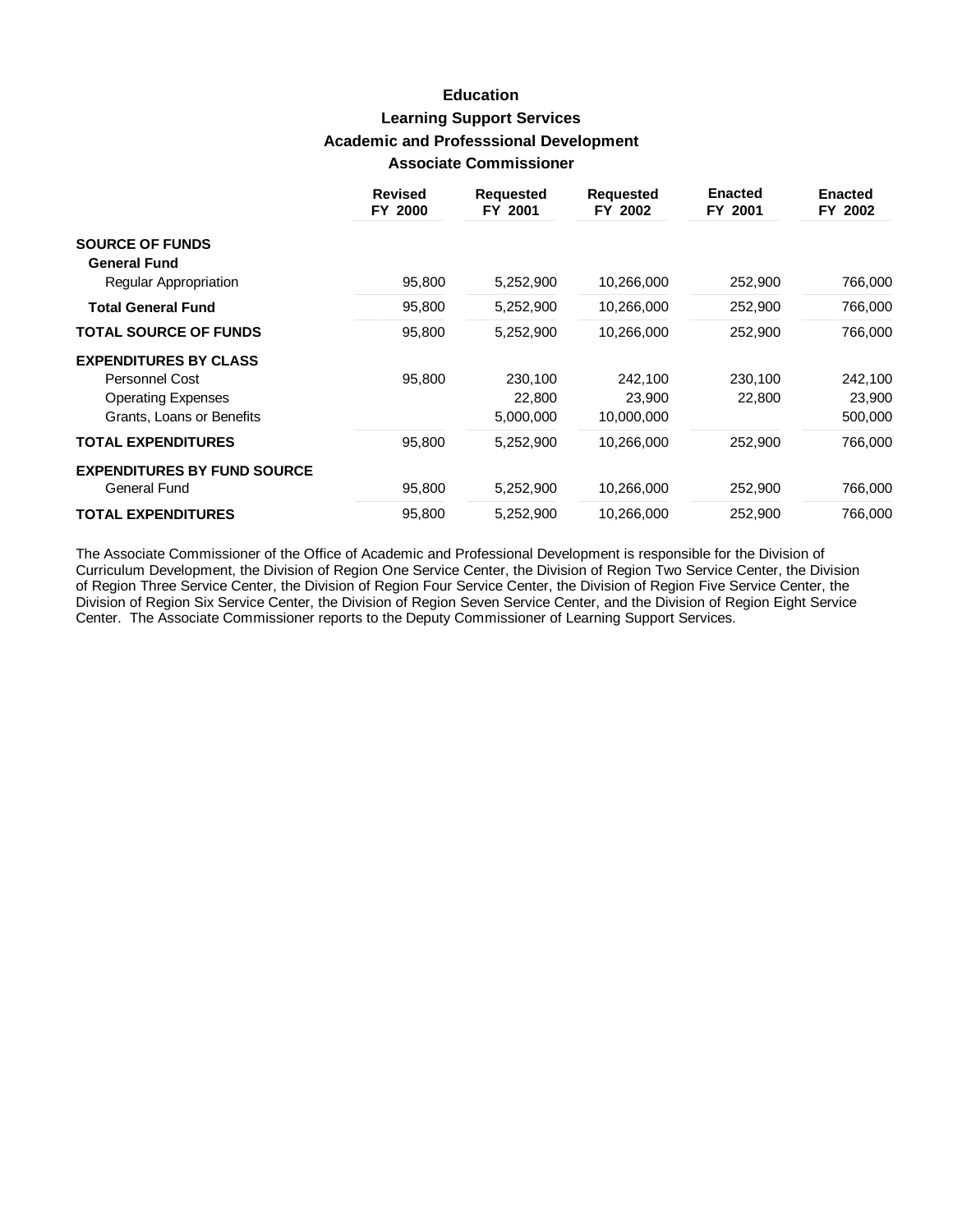## **Education Learning Support Services Academic and Professsional Development Regional Service Centers**

|                                    | <b>Revised</b><br>FY 2000 | <b>Requested</b><br>FY 2001 | <b>Requested</b><br>FY 2002 | <b>Enacted</b><br>FY 2001 | <b>Enacted</b><br>FY 2002 |
|------------------------------------|---------------------------|-----------------------------|-----------------------------|---------------------------|---------------------------|
| <b>SOURCE OF FUNDS</b>             |                           |                             |                             |                           |                           |
| <b>General Fund</b>                |                           |                             |                             |                           |                           |
| <b>Regular Appropriation</b>       | 3,387,500                 | 3,455,600                   | 3,538,100                   | 3,455,600                 | 3,538,100                 |
| <b>Total General Fund</b>          | 3,387,500                 | 3,455,600                   | 3,538,100                   | 3,455,600                 | 3,538,100                 |
| <b>TOTAL SOURCE OF FUNDS</b>       | 3,387,500                 | 3,455,600                   | 3,538,100                   | 3,455,600                 | 3,538,100                 |
| <b>EXPENDITURES BY CLASS</b>       |                           |                             |                             |                           |                           |
| Personnel Cost                     | 2,699,000                 | 2,706,400                   | 2,815,600                   | 2,706,400                 | 2,815,600                 |
| <b>Operating Expenses</b>          | 488,500                   | 549,200                     | 522,500                     | 549,200                   | 522,500                   |
| Grants, Loans or Benefits          | 200,000                   | 200,000                     | 200,000                     | 200,000                   | 200,000                   |
| <b>TOTAL EXPENDITURES</b>          | 3,387,500                 | 3,455,600                   | 3,538,100                   | 3,455,600                 | 3,538,100                 |
| <b>EXPENDITURES BY FUND SOURCE</b> |                           |                             |                             |                           |                           |
| <b>General Fund</b>                | 3,387,500                 | 3,455,600                   | 3,538,100                   | 3,455,600                 | 3,538,100                 |
| <b>TOTAL EXPENDITURES</b>          | 3,387,500                 | 3,455,600                   | 3,538,100                   | 3,455,600                 | 3,538,100                 |

KRS 156.017 required the Commissioner of Education to establish regional service centers (RSCs) in the Commonwealth to provide services to schools and school districts as they plan, develop, and implement programs and strategies to achieve the goals of the Kentucky Educational Reform Act. The eight regional service centers provide support and build capacity in all schools and districts using research-based instructional practices, content knowledge, appropriate curriculum and standardsbased assessment practices. Their aim is to improve student learning through technical assistance, professional development and resources.

The RSCs provide support to schools and districts by:

- Providing content specific assistance to teachers and administrators;
- Collaborating with regional state universities, colleges and educational cooperatives to provide high quality professional development;
- Collaborating with Highly Skilled Educators to assist schools in need of improvement;
- Implementing content-based teacher academies to increase teacher content knowledge and skill;
- Establishing regional school support teams to assist schools in need of improvement;
- Collaborating with Frankfort-based staff on a monthly basis to receive new information and share experiences;
- **·** Convening regional focus groups to gather input relative to important initiatives of the Kentucky Department of Education; and
- **·** Collaborating with Frankfort-based staff to conduct regional technical assistance meetings and training sessions.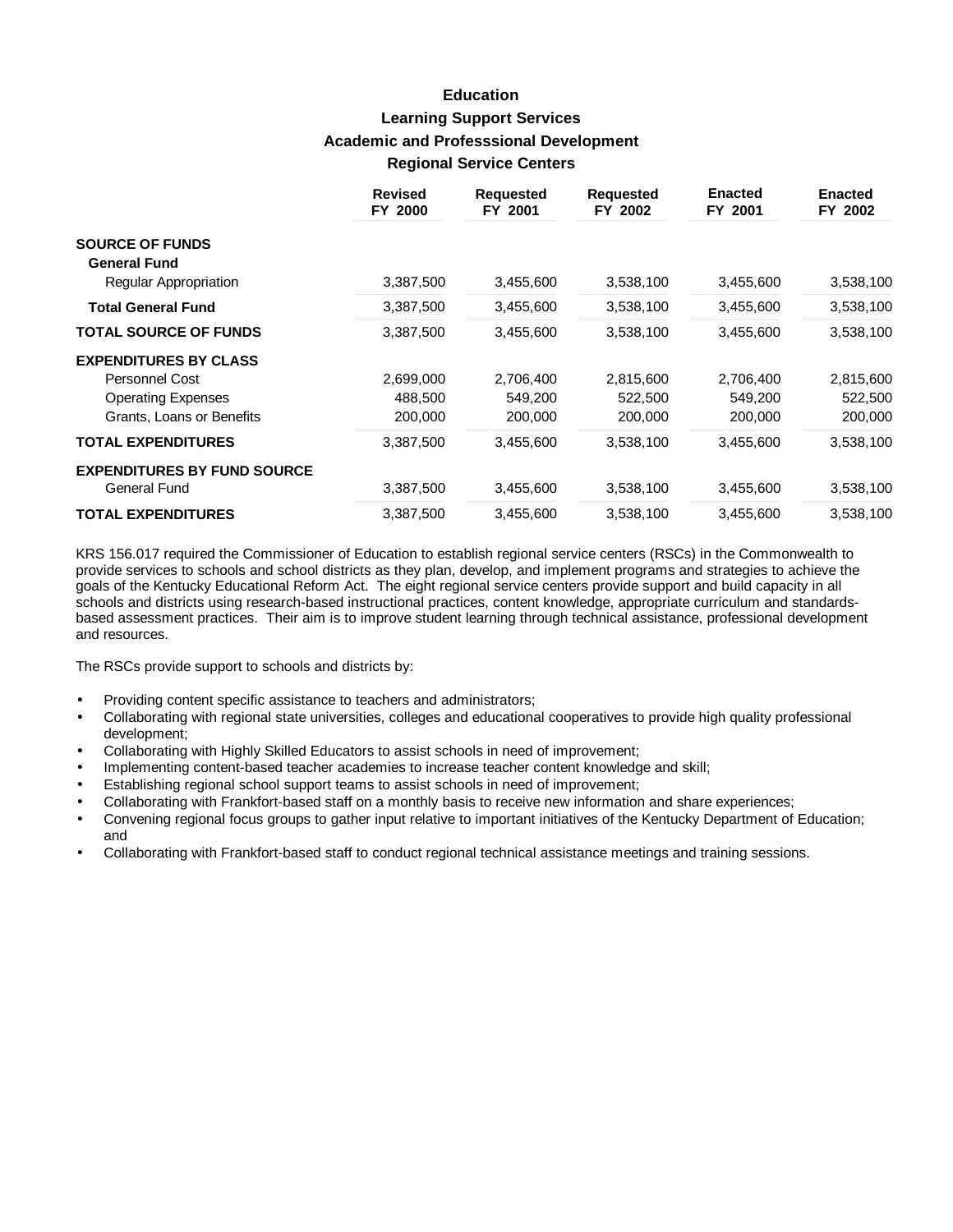## **Education Learning Support Services Academic and Professsional Development Curriculum Development**

|                                                   | <b>Revised</b><br>FY 2000 | <b>Requested</b><br>FY 2001 | <b>Requested</b><br>FY 2002 | <b>Enacted</b><br>FY 2001 | <b>Enacted</b><br>FY 2002 |
|---------------------------------------------------|---------------------------|-----------------------------|-----------------------------|---------------------------|---------------------------|
| <b>SOURCE OF FUNDS</b><br><b>General Fund</b>     |                           |                             |                             |                           |                           |
| Regular Appropriation                             | 9,783,200                 | 9,639,800                   | 9,716,300                   | 10,139,800                | 10,212,300                |
| <b>Total General Fund</b><br><b>Federal Funds</b> | 9,783,200                 | 9,639,800                   | 9,716,300                   | 10,139,800                | 10,212,300                |
| <b>Current Receipts</b>                           | 110,500                   | 113,200                     | 115,900                     | 113,200                   | 115,900                   |
| <b>Total Federal Funds</b>                        | 110,500                   | 113,200                     | 115,900                     | 113,200                   | 115,900                   |
| <b>TOTAL SOURCE OF FUNDS</b>                      | 9,893,700                 | 9,753,000                   | 9,832,200                   | 10,253,000                | 10,328,200                |
| <b>EXPENDITURES BY CLASS</b>                      |                           |                             |                             |                           |                           |
| <b>Personnel Cost</b>                             | 1,440,200                 | 1,574,800                   | 1,651,300                   | 1,574,800                 | 1,647,300                 |
| <b>Operating Expenses</b>                         | 418,500                   | 353,500                     | 353,500                     | 353,500                   | 353,500                   |
| Grants, Loans or Benefits                         | 8,035,000                 | 7,824,700                   | 7,827,400                   | 8,324,700                 | 8,327,400                 |
| <b>TOTAL EXPENDITURES</b>                         | 9,893,700                 | 9,753,000                   | 9,832,200                   | 10,253,000                | 10,328,200                |
| <b>EXPENDITURES BY FUND SOURCE</b>                |                           |                             |                             |                           |                           |
| <b>General Fund</b>                               | 9,783,200                 | 9,639,800                   | 9,716,300                   | 10,139,800                | 10,212,300                |
| <b>Federal Funds</b>                              | 110,500                   | 113,200                     | 115,900                     | 113,200                   | 115,900                   |
| <b>TOTAL EXPENDITURES</b>                         | 9,893,700                 | 9,753,000                   | 9,832,200                   | 10,253,000                | 10,328,200                |
| <b>EXPENDITURES BY UNIT</b>                       |                           |                             |                             |                           |                           |
| Curriculum                                        | 2,467,900                 | 2,574,800                   | 2,648,300                   | 2,574,800                 | 2,644,300                 |
| Gifted & Talented                                 | 6,906,000                 | 6,906,000                   | 6,906,000                   | 7,406,000                 | 7,406,000                 |
| Commonwealth Institute for Teachers               | 136,500                   | 94,000                      | 94,000                      | 94,000                    | 94,000                    |
| <b>Multicultural Education</b>                    | 272,800                   | 65,000                      | 68.000                      | 65,000                    | 68,000                    |
| <b>Bilingual Education</b>                        | 110,500                   | 113,200                     | 115,900                     | 113,200                   | 115,900                   |
| <b>TOTAL EXPENDITURES</b>                         | 9,893,700                 | 9,753,000                   | 9,832,200                   | 10,253,000                | 10,328,200                |

This division targets the needs of local educators in their efforts to implement content standards to improve schools and increase student achievement. Curriculum Development focuses on content and high standards for all students. It provides guidance and support to schools by:

- Providing technical assistance in the use of Core Content for Assessment, the Program of Studies, the design of units of study which reflect an aligned relationship among curriculum, instruction and assessment;
- Developing products to assist in the development of curriculum;
- Providing technical assistance and professional development on related curriculum and assessment projects to other KDE staff, schools, districts, providers of professional development, post-secondary staff, professional associations and other educational partners;
- Developing program effectiveness review documents in all content areas;
- Developing benchmarks in reading and mathematics to assist teachers assessing student progress toward proficient performance at the end of each grade (each year in primary, and grades 4, 5, 6, 7, and 8), and at regular periods within each of these years (i.e. at the end of a 9-week reporting period);
- Developing a vision, profile, self-assessment, mentor network and middle-level teacher academies as a part of the middle-level initiative;
- Collaborating with Regional Service Centers to implement content teacher academies;